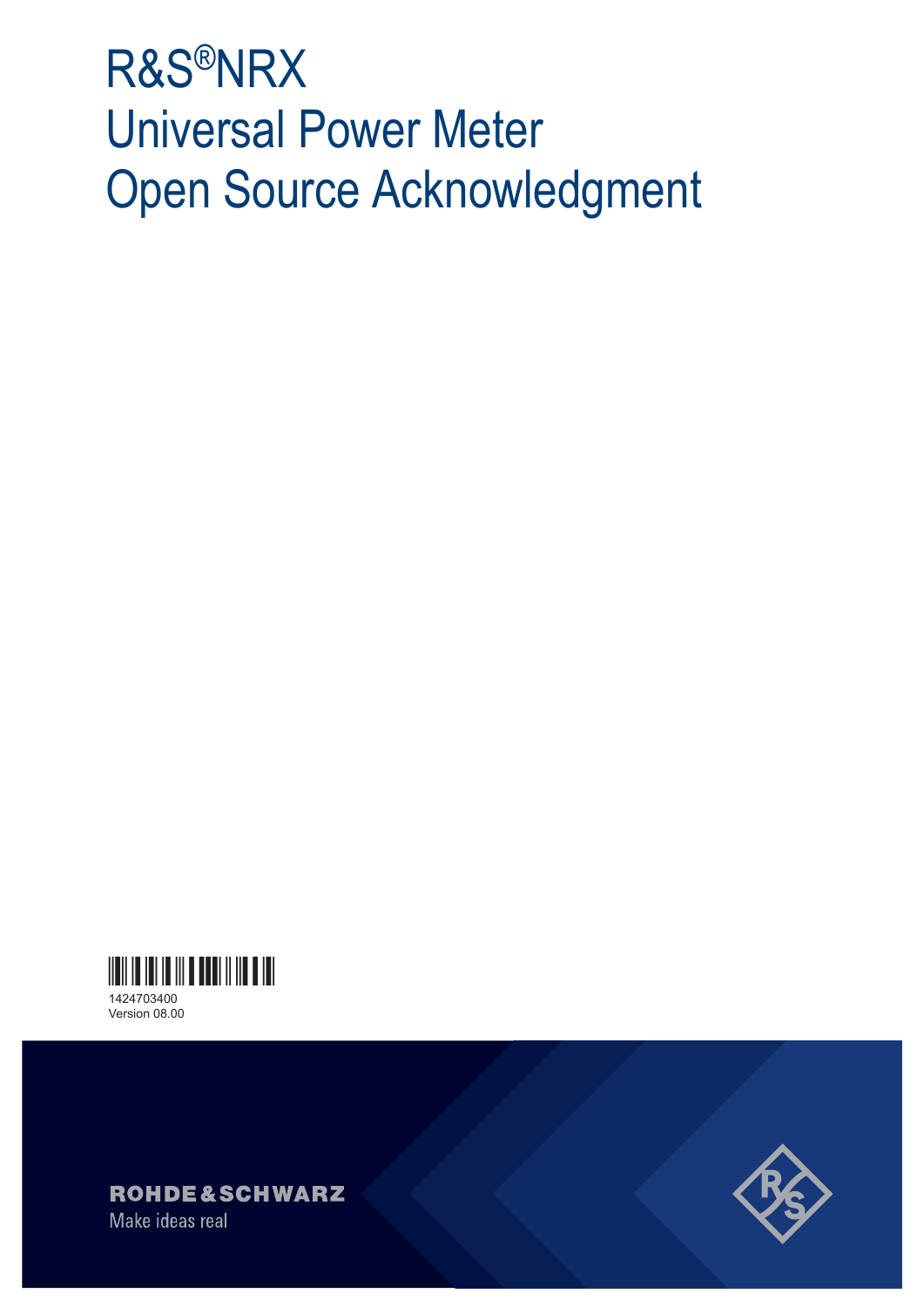© 2020 Rohde & Schwarz GmbH & Co. KG Mühldorfstr. 15, 81671 München, Germany Phone: +49 89 41 29 - 0 Fax: +49 89 41 29 12 164 Email: [info@rohde-schwarz.com](mailto:info@rohde-schwarz.com) Internet: [www.rohde-schwarz.com](http://www.rohde-schwarz.com) Subject to change – Data without tolerance limits is not binding. R&S® is a registered trademark of Rohde & Schwarz GmbH & Co. KG.

Trade names are trademarks of their owners.

1424.7034.00 | Version 08.00 | R&S®NRX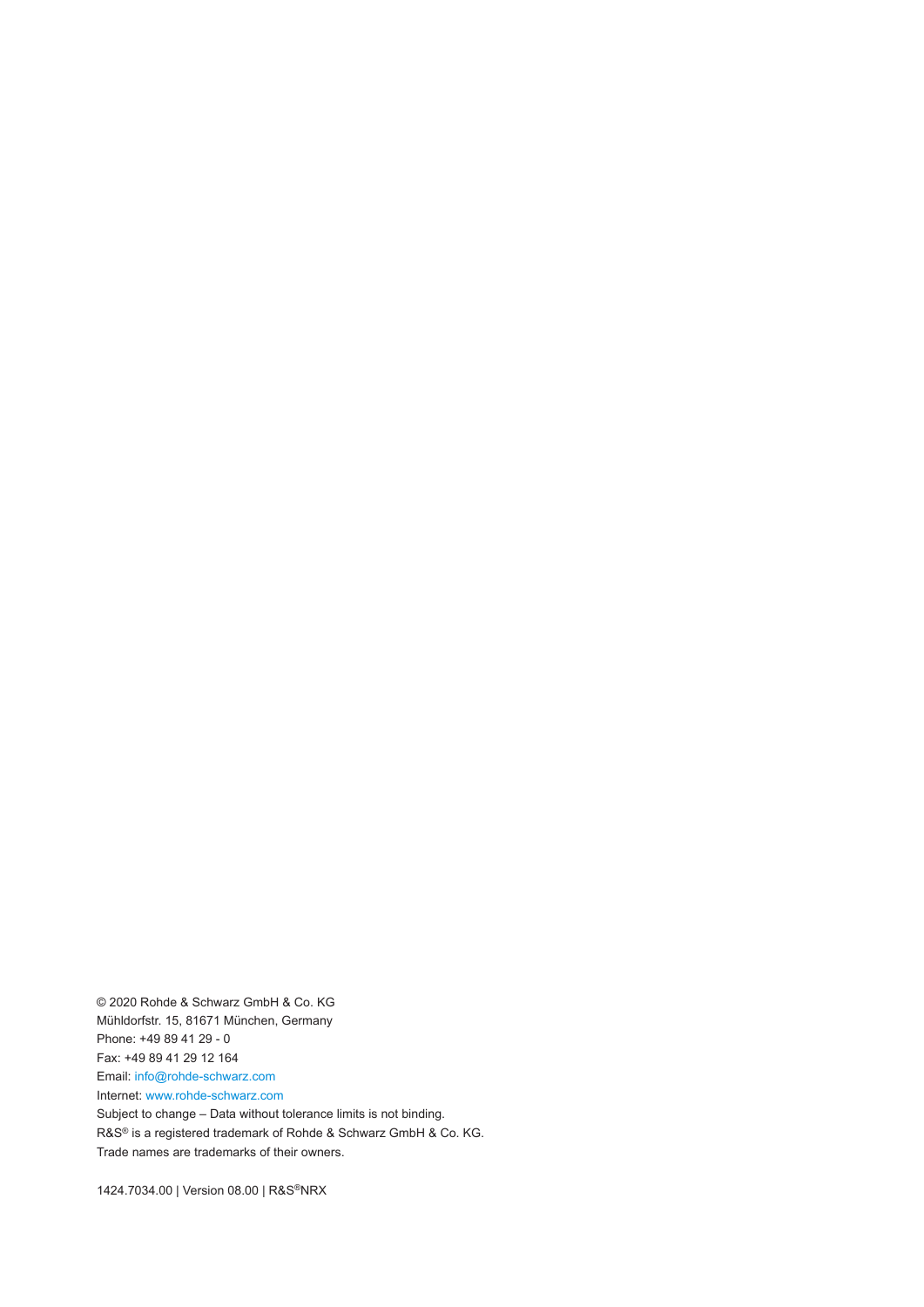# **Contents**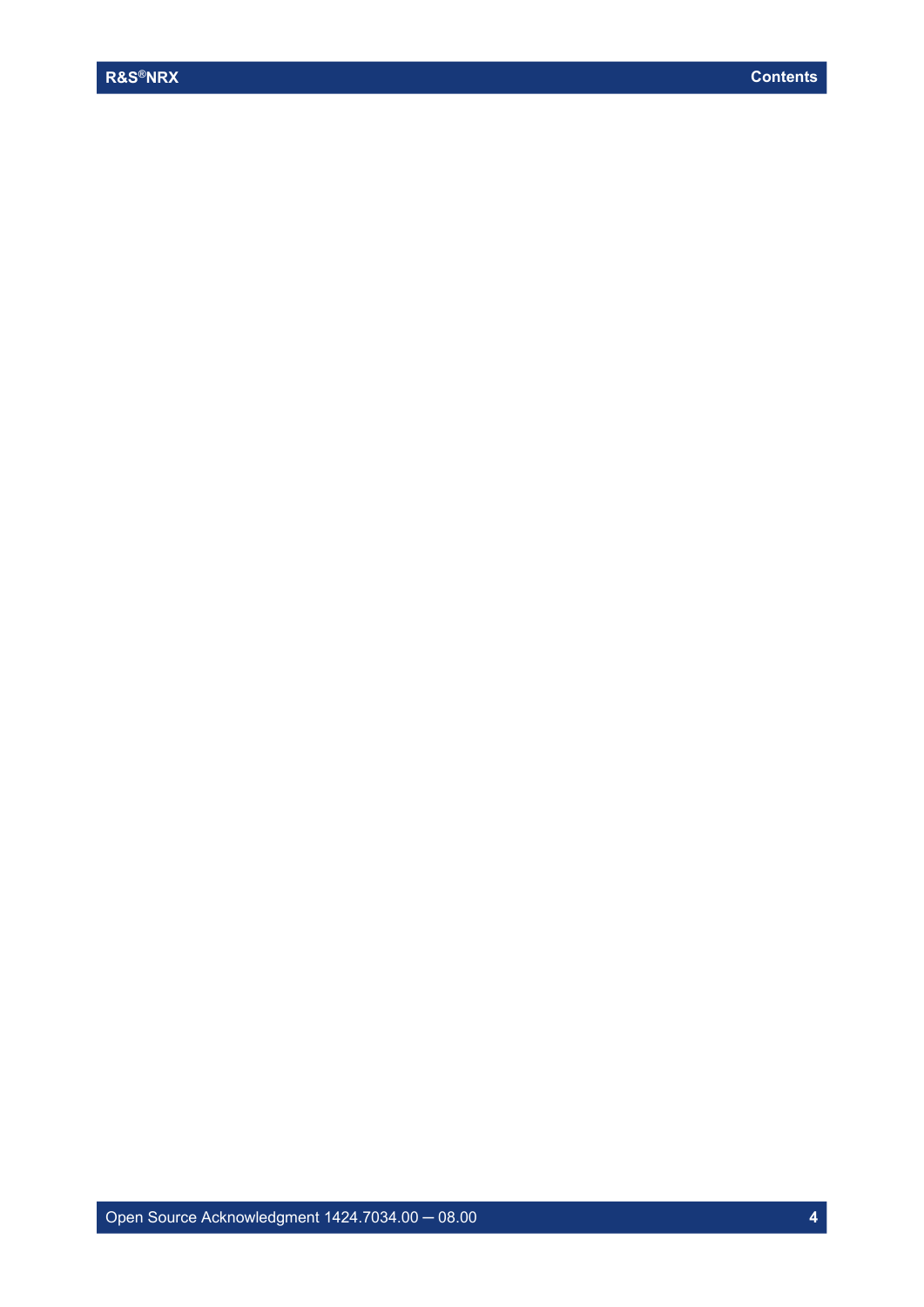# <span id="page-4-0"></span>1 Introduction

This product uses a number of open source software packages which are listed in the section ["Software packages" on page 6](#page-5-0).

The open source software is provided free of charge. You are entitled to use the open source software in accordance with the respective license conditions as provided in the following chapters.

Rohde & Schwarz would like to thank the open source community for their valuable contribution to our products.

## **1.1 Disclaimer**

The open source software is distributed WITHOUT ANY WARRANTY; without even the implied warranty of MERCHANTABILITY or FITNESS FOR A PARTICULAR PUR-POSE. The respective licenses may contain more details.

### **1.2 How to obtain the source code**

The software included in this product may contain copyrighted software that is licensed under a license requiring us to provide the source code of that software, such as the GPL or LGPL. You may obtain the complete corresponding source code for such copyrighted software from us for an unlimited period of time and at no charge. In this case, please contact:

Rohde & Schwarz GmbH & Co. KG

Mühldorfstr. 15, 81671 München, Germany

Phone: +49 89 41 29 - 12345

Email: customersupport@rohde-schwarz.com

Internet: www.customersupport.rohde-schwarz.com

This offer is valid to anyone in receipt of this information.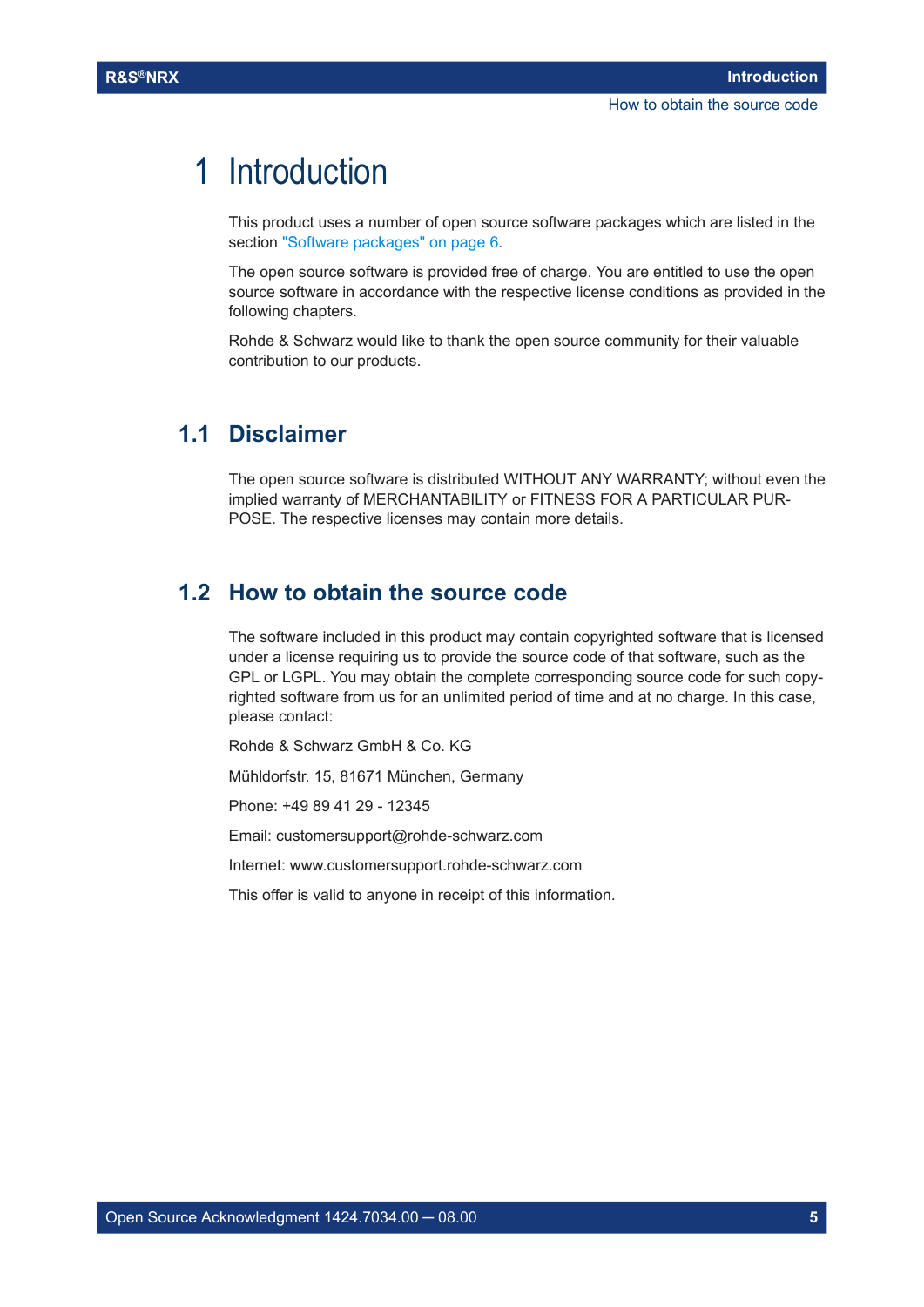# <span id="page-5-0"></span>2 Software packages

► The software contained in this product makes use of the following open source software packages.

| Package                | Version      | License                                                    |
|------------------------|--------------|------------------------------------------------------------|
| avahi                  | 0.6.32       | <b>GNU Lesser General Public License v2.1 or later AND</b> |
|                        |              | <b>GNU General Public License v2.0 or later</b>            |
| base-files             | 3.0.14       | <b>GNU General Public License v2.0</b>                     |
| base-passwd            | 3.5.29       | <b>GNU General Public License v2.0 or later</b>            |
| boost                  | 1.66.0       | <b>Boost Software License 1.0</b>                          |
| busybox                | 1.24.1       | <b>GNU General Public License v2.0 AND</b>                 |
|                        |              | bzip2 License                                              |
| bzip2                  | 1.0.6        | bzip2 License                                              |
| dbus                   | 1.10.14      | Academic Free License v2.1 OR                              |
|                        |              | <b>GNU General Public License v2.0 or later</b>            |
| dialog                 | 1.3-20160828 | <b>GNU Lesser General Public License v2.1</b>              |
| directfb               | 1.7.7        | <b>GNU Lesser General Public License v2.1</b>              |
| directfb-exam-<br>ples | 1.7.0        | <b>MIT License</b>                                         |
| dropbear               | 2016.74      | <b>MIT License AND</b>                                     |
|                        |              | <b>BSD 3-Clause License AND</b>                            |
|                        |              | <b>BSD 2-Clause License AND</b>                            |
|                        |              | <b>Public Domain</b>                                       |
| $e$ -wm-16             | 1.0.13       | Enlightenment License (e16)                                |
| e2fsprogs              | 1.43.4       | <b>GNU General Public License v2.0 AND</b>                 |
|                        |              | <b>GNU Library General Public License v2 AND</b>           |
|                        |              | <b>BSD-style License AND</b>                               |
|                        |              | MIT-style License                                          |
| encodings              | 1.0.4        | <b>Public Domain</b>                                       |
| eudev                  | 3.2.1        | GNU General Public License v2.0 or later AND               |
|                        |              | GNU Lesser General Public License v2.1 or later            |
| expat                  | 2.2.0        | <b>MIT License</b>                                         |
| extrace                | 0.6          | <b>BSD 2-Clause License AND</b>                            |
|                        |              | <b>GNU General Public License v2.0 or later</b>            |
| fbset                  | 2.1          | <b>GNU General Public License v2.0</b>                     |
| font-alias             | 1.0.3        | MIT-style License                                          |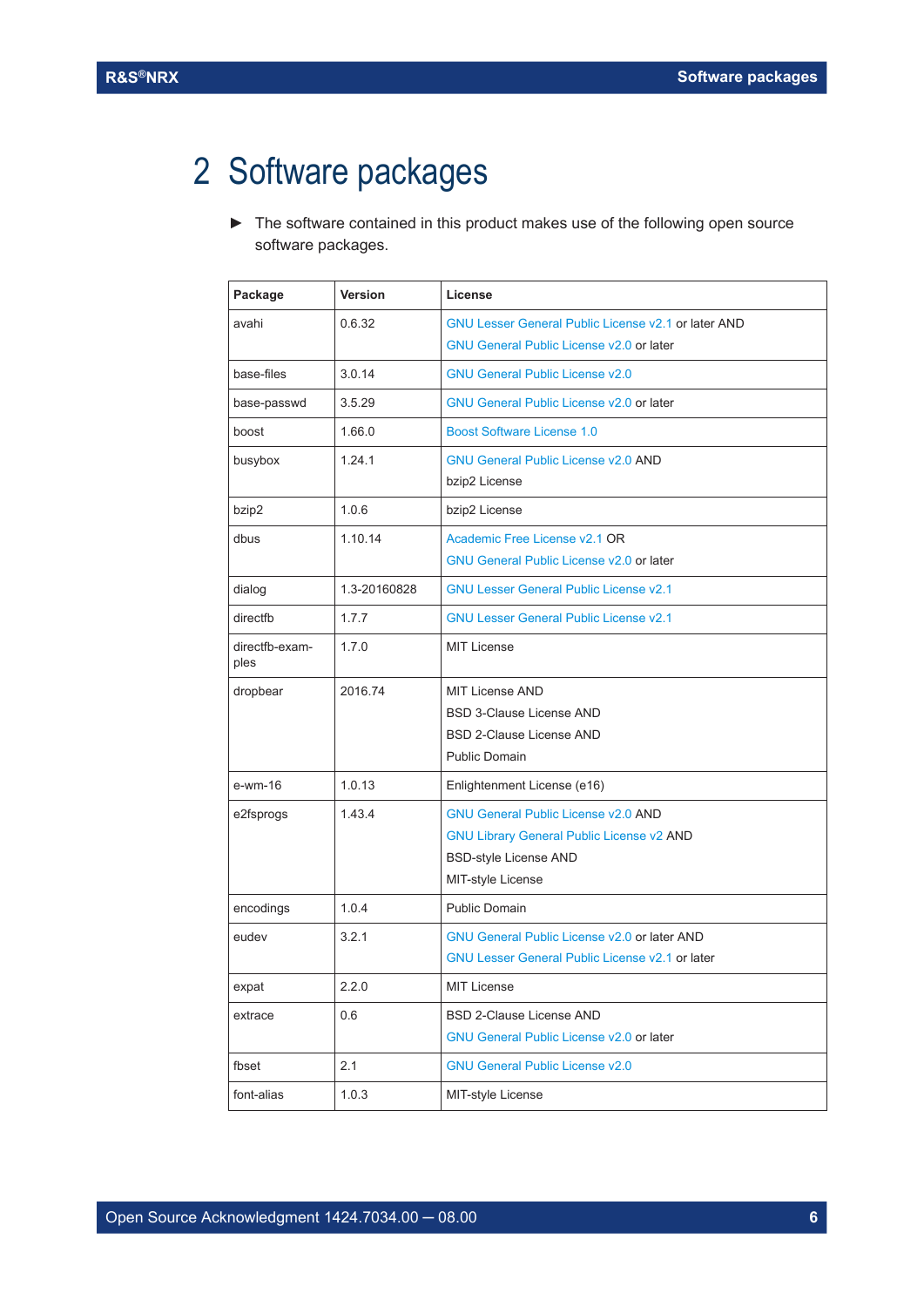| Package               | <b>Version</b> | License                                                                                                                                              |
|-----------------------|----------------|------------------------------------------------------------------------------------------------------------------------------------------------------|
| font-util             | 1.3.1          | <b>BSD 2-Clause License AND</b><br>MIT-style License                                                                                                 |
| fontconfig            | 2.12.1         | MIT-style License AND<br><b>Public Domain</b>                                                                                                        |
| freetype              | 2.7.1          | Freetype Project License OR<br><b>GNU General Public License v2.0 or later</b>                                                                       |
| fuse                  | 2.9.4          | <b>GNU General Public License v2.0 AND</b><br><b>GNU Lesser General Public License v2.1</b>                                                          |
| gcc-runtime           | 6.4.0          | <b>GNU General Public License v3.0 WITH</b><br>GCC Runtime Library exception 3.1                                                                     |
| $qlib-2.0$            | 2.50.3         | GNU Library General Public License v2 or later AND<br><b>BSD 3-Clause License AND</b><br><b>Public Domain</b>                                        |
| glibc                 | 2.25           | <b>GNU General Public License v2.0 AND</b><br><b>GNU Lesser General Public License v2.1 AND</b><br><b>BSD-style License AND</b><br>MIT-style License |
| glog                  | 0.3.5          | <b>BSD 3-Clause License</b>                                                                                                                          |
| htop                  | 1.0.3          | <b>GNU General Public License v2.0</b>                                                                                                               |
| i <sub>2c-tools</sub> | 3.1.2          | <b>GNU General Public License v2.0 or later</b>                                                                                                      |
| ifplugd               | 0.28           | <b>GNU General Public License v2.0 or later</b>                                                                                                      |
| imlib <sub>2</sub>    | 1.4.6          | Imlib2 License                                                                                                                                       |
| iptables              | 1.6.1          | GNU General Public License v2.0 or later                                                                                                             |
| kmod                  | $23+git$       | GNU General Public License v2.0 or later AND<br><b>GNU Lesser General Public License v2.1 or later</b>                                               |
| libarchive            | 3.2.2          | <b>BSD 2-Clause License AND</b><br><b>BSD 3-Clause License AND</b><br>Public Domain                                                                  |
| libcap                | 2.25           | <b>BSD 3-Clause License OR</b><br><b>GNU General Public License v2.0</b>                                                                             |
| libdaemon             | 0.14           | GNU Lesser General Public License v2.1 or later                                                                                                      |
| libdrm                | 2.4.75         | <b>MIT License</b>                                                                                                                                   |
| libepoxy              | 1.4.0          | <b>MIT License</b>                                                                                                                                   |
| libev                 | 4.24           | BSD 2-Clause License OR<br><b>GNU General Public License v2.0 or later</b>                                                                           |
| libevdev              | 1.5.6          | MIT-style License                                                                                                                                    |
| libffi                | 3.2.1          | <b>MIT License</b>                                                                                                                                   |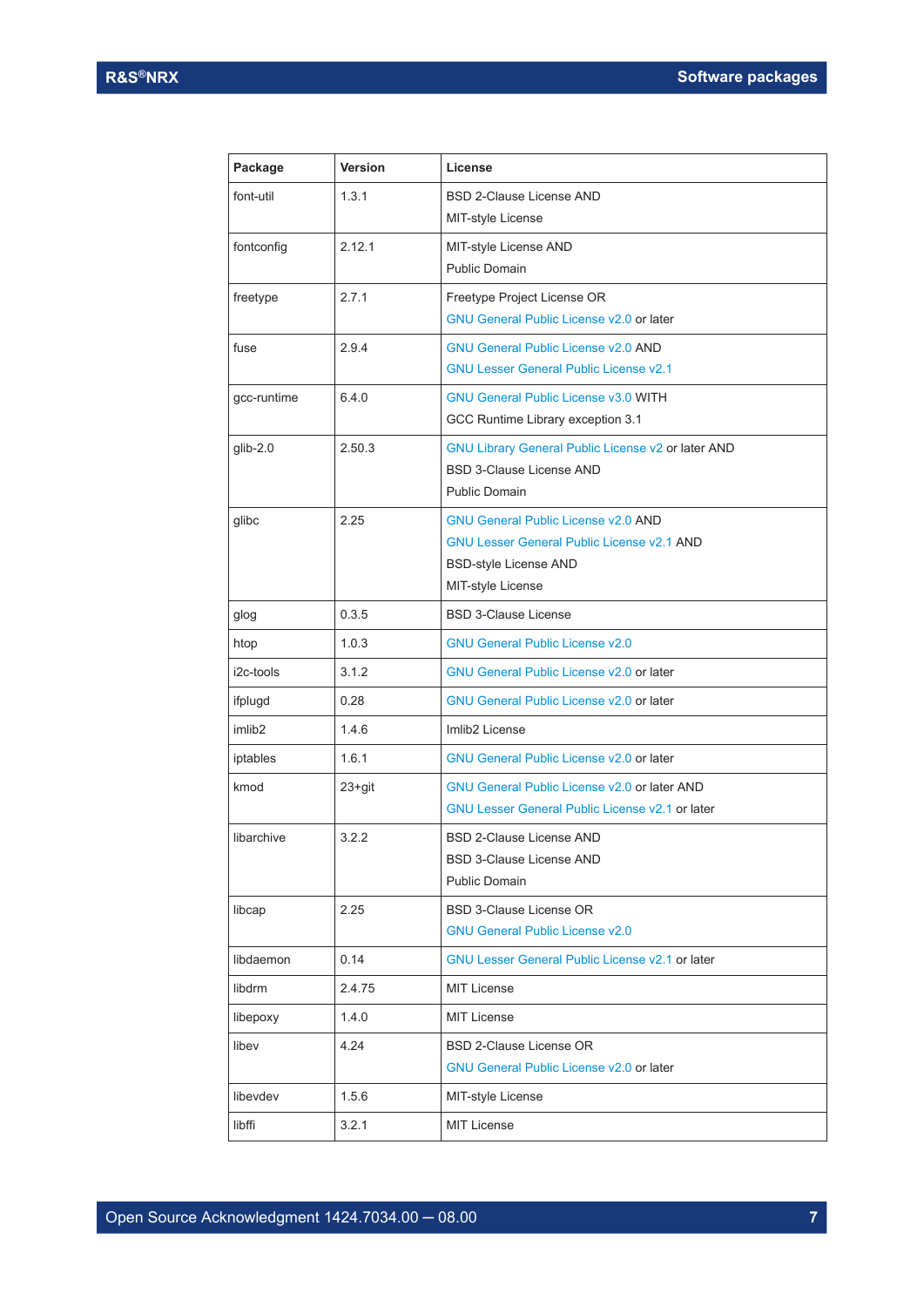| Package       | Version | License                                                                                                    |
|---------------|---------|------------------------------------------------------------------------------------------------------------|
| libfontenc    | 1.1.3   | <b>MIT License</b>                                                                                         |
| libgcc        | 6.4.0   | <b>GNU General Public License v3.0 WITH</b><br>GCC Runtime Library exception 3.1                           |
| libice        | 1.0.9   | X11 License                                                                                                |
| libjpeg-turbo | 1.5.1   | Independent JPEG Group License AND<br><b>BSD 3-Clause License AND</b><br>zlib License                      |
| libpciaccess  | 0.13.4  | MIT-style License                                                                                          |
| libpcre       | 8.40    | <b>BSD 3-Clause License</b>                                                                                |
| libpng        | 1.6.28  | libpng License                                                                                             |
| libsm         | 1.2.2   | MIT-style License                                                                                          |
| libunwind     | 1.2.1   | <b>MIT License</b>                                                                                         |
| libusb1       | 1.0.21  | <b>GNU Lesser General Public License v2.1 or later</b>                                                     |
| libyncserver  | 0.9.10  | GNU General Public License v2.0 or later                                                                   |
| libx11        | 1.6.4   | MIT-style License AND<br><b>BSD-style License</b>                                                          |
| libxau        | 1.0.8   | MIT-style License                                                                                          |
| libxaw        | 1.0.13  | MIT-style License                                                                                          |
| libxcb        | 1.12    | X11 License                                                                                                |
| libxcomposite | 0.4.4   | MIT-style License                                                                                          |
| libxdamage    | 1.1.4   | MIT-style License                                                                                          |
| libxdmcp      | 1.1.2   | MIT-style License                                                                                          |
| libxext       | 1.3.3   | MIT-style License                                                                                          |
| libxfixes     | 5.0.3   | MIT-style License                                                                                          |
| libxfont2     | 2.0.1   | MIT License AND<br>MIT-style License AND<br><b>BSD 4-Clause License AND</b><br><b>BSD 2-Clause License</b> |
| libxft        | 2.3.2   | MIT-style License                                                                                          |
| libxi         | 1.7.9   | MIT-style License                                                                                          |
| libxinerama   | 1.1.3   | MIT-style License                                                                                          |
| libxkbcommon  | 0.7.1   | MIT-style License                                                                                          |
| libxkbfile    | 1.0.9   | MIT-style License                                                                                          |
| libxml2       | 2.9.4   | MIT License AND<br>MIT-style License                                                                       |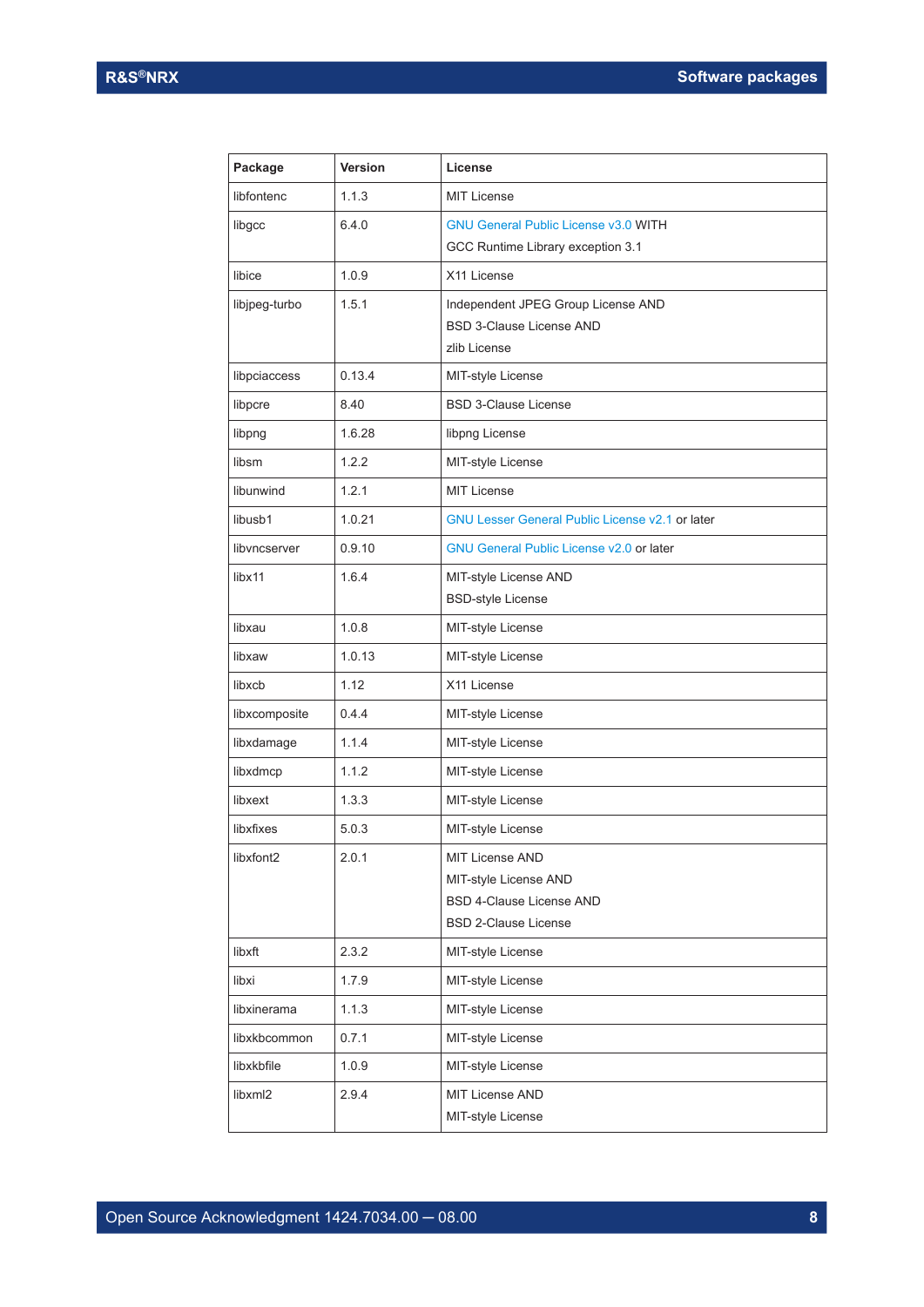| Package          | Version        | License                                                |
|------------------|----------------|--------------------------------------------------------|
| libxmu           | 1.1.2          | MIT-style License                                      |
| libxpm           | 3.5.12         | X11 License                                            |
| libxrandr        | 1.5.1          | MIT-style License                                      |
| libxrender       | 0.9.10         | MIT-style License                                      |
| libxshmfence     | 1.2            | MIT-style License                                      |
| libxt            | 1.1.5          | MIT-style License                                      |
| libxtst          | 1.2.3          | MIT-style License                                      |
| libxxf86misc     | 1.0.3          | X11 License                                            |
| libxxf86vm       | 1.1.4          | X11 License                                            |
| linux            | 4.9.74         | <b>GNU General Public License v2.0</b>                 |
| Ilmnrd           | 0.6            | <b>GNU General Public License v2.0</b>                 |
| <b>Imsensors</b> | 3.4.0          | <b>GNU General Public License v2.0 or later AND</b>    |
|                  |                | <b>GNU Lesser General Public License v2.1 or later</b> |
| Isof             | 4.89           | <b>BSD-style License</b>                               |
| mesa             | 17.0.2         | MIT-style License                                      |
| mhddfs           | $0.1.39 + git$ | <b>GNU General Public License v3.0 or later</b>        |
| mkfontdir        | 1.0.7          | MIT-style License                                      |
| mkfontscale      | 1.1.2          | MIT-style License                                      |
| mtdev            | 1.1.5          | <b>MIT License</b>                                     |
| musl-libc        | 1.1.16         | <b>MIT License</b>                                     |
| ncurses          | 6.0+20161126   | X11 License                                            |
| netbase          | 5.4            | <b>GNU General Public License v2.0</b>                 |
| openssl          | 1.0.2n         | OpenSSL License                                        |
| pciutils         | 3.5.2          | GNU General Public License v2.0 or later               |
| pixman           | 0.34.0         | <b>MIT License AND</b>                                 |
|                  |                | MIT-style License AND                                  |
|                  |                | Public Domain                                          |
| portmap          | 6.0            | <b>BSD 4-Clause License AND</b>                        |
|                  |                | <b>BSD-style License</b>                               |
| pure-ftpd        | 1.0.47         | MIT-style License AND                                  |
|                  |                | <b>BSD-style License</b>                               |
| qtbase           | $5.9.6 +$ git  | <b>Qt Commercial License</b>                           |
| qtimageformats   | $5.9.6 +$ git  | Qt Commercial License                                  |
| qtsvg            | $5.9.6 +$ git  | Qt Commercial License                                  |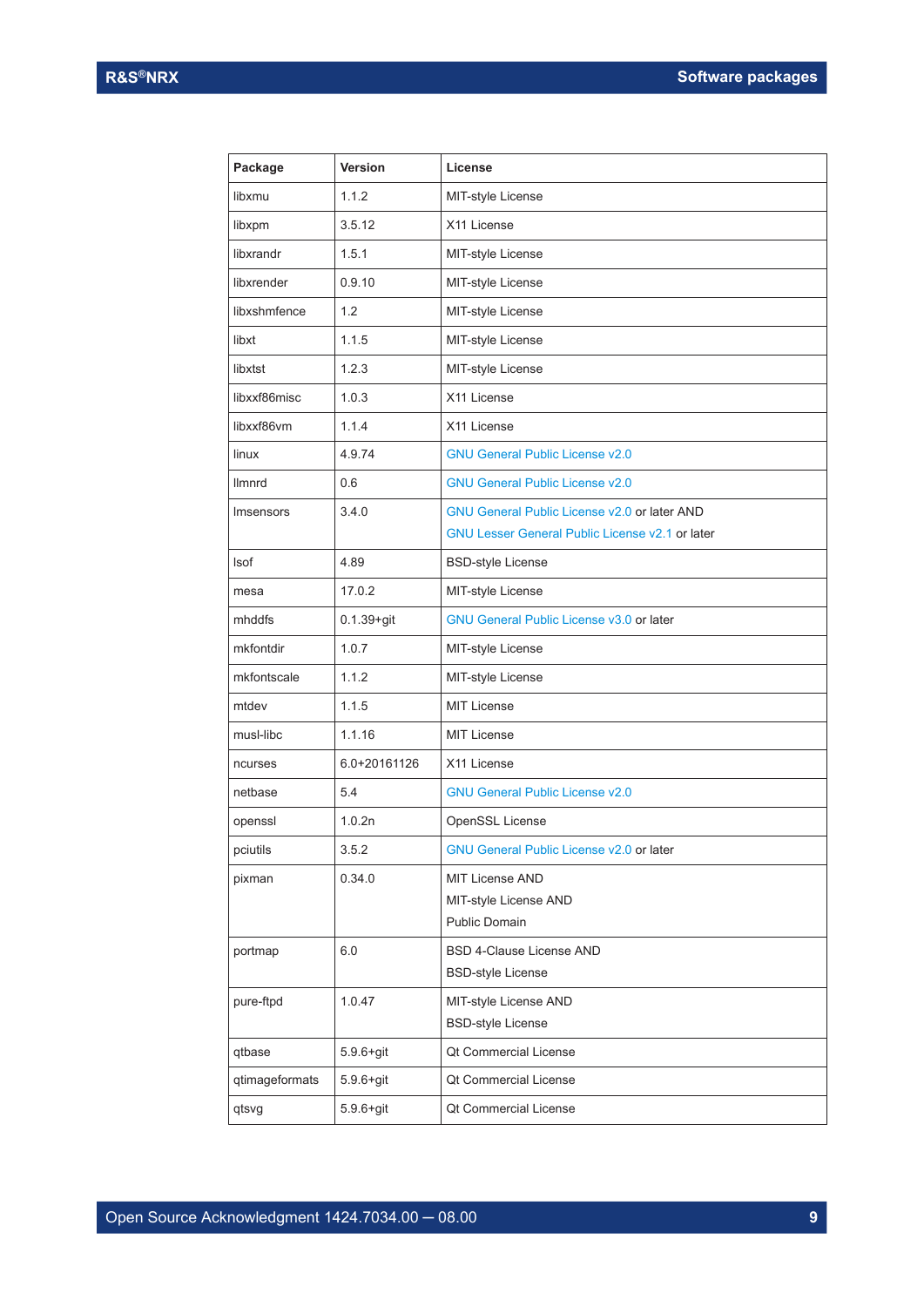| Package                  | <b>Version</b> | License                                                                                                                                                                                                  |
|--------------------------|----------------|----------------------------------------------------------------------------------------------------------------------------------------------------------------------------------------------------------|
| qtx11extras              | $5.9.6 +$ git  | <b>Qt Commercial License</b>                                                                                                                                                                             |
| rgb                      | 1.0.6          | MIT-style License                                                                                                                                                                                        |
| roboto-fonts             | $0.0 +$ git    | Apache License 2.0                                                                                                                                                                                       |
| rssh                     | 2.3.4          | <b>BSD 2-Clause License</b>                                                                                                                                                                              |
| setxkbmap                | 1.3.1          | MIT-style License                                                                                                                                                                                        |
| shadow                   | 4.2.1          | <b>BSD 3-Clause License OR</b><br>Artistic License 1.0 (shadow)                                                                                                                                          |
| shadow-<br>securetty     | 4.2.1          | <b>MIT License</b>                                                                                                                                                                                       |
| spdlog                   | 1.0.0          | <b>MIT License</b>                                                                                                                                                                                       |
| sqlite3                  | 3.17.0         | Public Domain                                                                                                                                                                                            |
| strace                   | 4.16           | <b>BSD 3-Clause License</b>                                                                                                                                                                              |
| tcp-wrappers             | 7.6            | <b>TCP Wrappers License</b>                                                                                                                                                                              |
| tzdata                   | 2018c          | Public Domain                                                                                                                                                                                            |
| u-boot                   | v2016.03+git   | <b>GNU General Public License v2.0 or later</b>                                                                                                                                                          |
| unclutter-xfixes         | $1.5 +$ git    | <b>MIT License</b>                                                                                                                                                                                       |
| usbutils                 | 008            | <b>GNU General Public License v2.0 or later</b>                                                                                                                                                          |
| util-linux               | 2.29.1         | <b>GNU General Public License v2.0 or later AND</b><br><b>GNU Lesser General Public License v2.1 or later AND</b><br><b>BSD 3-Clause License AND</b><br><b>BSD 4-Clause License AND</b><br>Public Domain |
| x11vnc                   | 0.9.14         | <b>GNU General Public License v2.0 or later</b>                                                                                                                                                          |
| xauth                    | 1.0.10         | MIT-style License                                                                                                                                                                                        |
| xcb-util                 | 0.4.0          | X11 License                                                                                                                                                                                              |
| xcb-util-image           | 0.4.0          | X11 License                                                                                                                                                                                              |
| xcb-util-keysyms         | 0.4.0          | X11 License                                                                                                                                                                                              |
| xcb-util-renderutil      | 0.3.9          | X11 License AND<br>MIT-style License                                                                                                                                                                     |
| xcb-util-wm              | 0.4.1          | X11 License                                                                                                                                                                                              |
| xf86-input-evdev         | 2.10.5         | MIT-style License                                                                                                                                                                                        |
| xf86-input-key-<br>board | 1.9.0          | MIT-style License                                                                                                                                                                                        |
| xf86-input-<br>mouse     | 1.9.2          | MIT-style License                                                                                                                                                                                        |
| xf86-video-fbdev         | 0.4.4          | X11 License                                                                                                                                                                                              |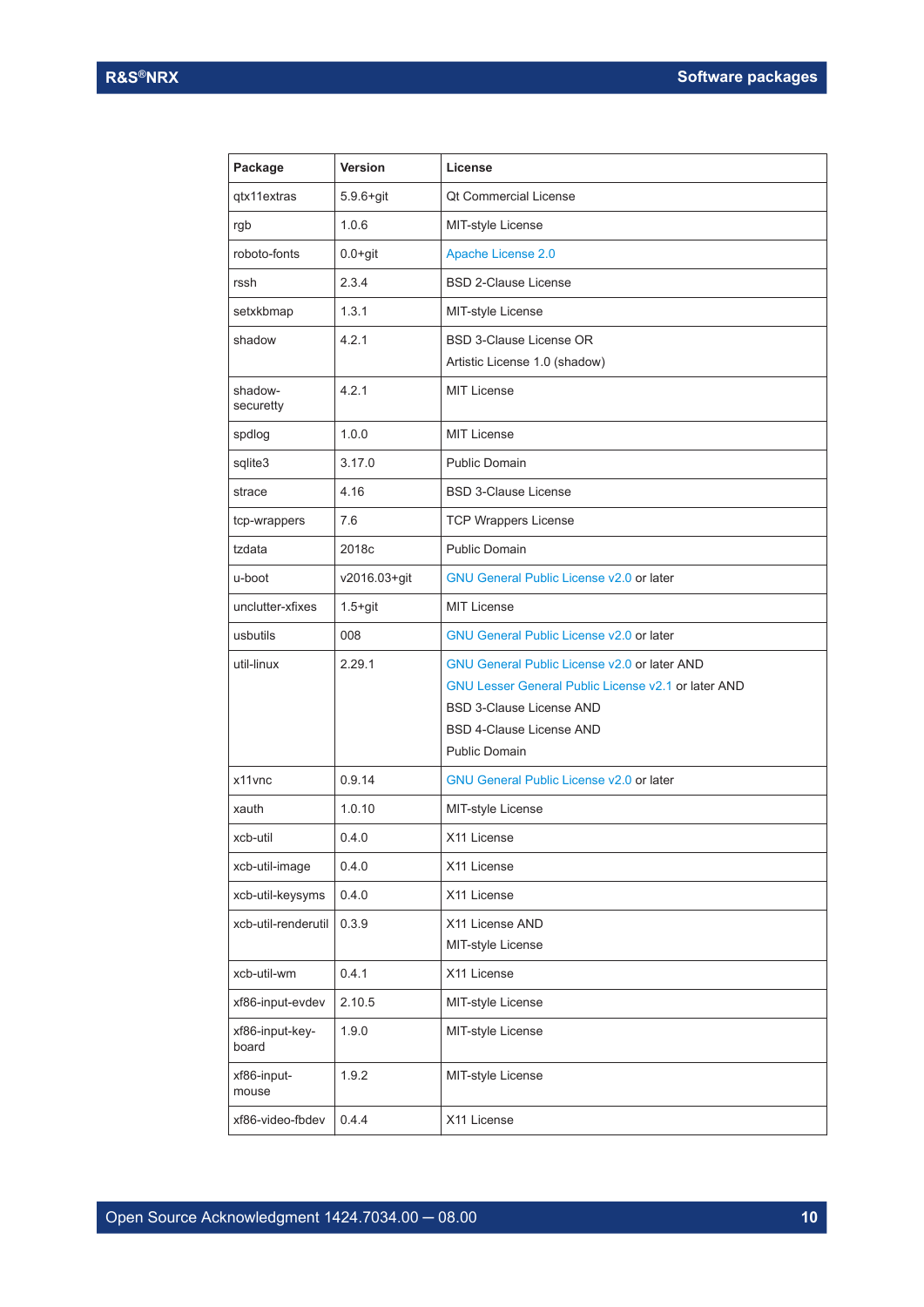| Package                 | <b>Version</b> | License                  |
|-------------------------|----------------|--------------------------|
| xinit                   | 1.3.4          | X <sub>11</sub> License  |
| xinput                  | 1.6.2          | MIT-style License AND    |
|                         |                | <b>MIT License</b>       |
| xkbcomp                 | 1.3.1          | MIT-style License        |
| xkeyboard-config        | 2.20           | MIT-style License        |
| xorg-minimal-<br>fonts  | 1.0            | <b>Public Domain</b>     |
| xserver-xf86-<br>config | 0.1            | <b>MIT License</b>       |
| xserver-xorg            | 1.19.1         | <b>MIT License AND</b>   |
|                         |                | MIT-style License AND    |
|                         |                | <b>BSD-style License</b> |
| xset                    | 1.2.3          | X11 License              |
| xterm                   | 325            | X11 License              |
| zlib                    | 1.2.11         | zlib License             |

This product includes software that is based in part on the work of the FreeType Team.

This product includes software that is based in part on the work of the Independent JPEG Group.

This product includes software developed by the OpenSSL Project for use in the OpenSSL Toolkit (http://www.openssl.org/). This product includes cryptographic software written by Eric Young (eay@cryptsoft.com) and software written by Tim Hudson (tjh@cryptsoft.com).

This product includes software developed by the NetBSD Foundation, Inc. and its contributors.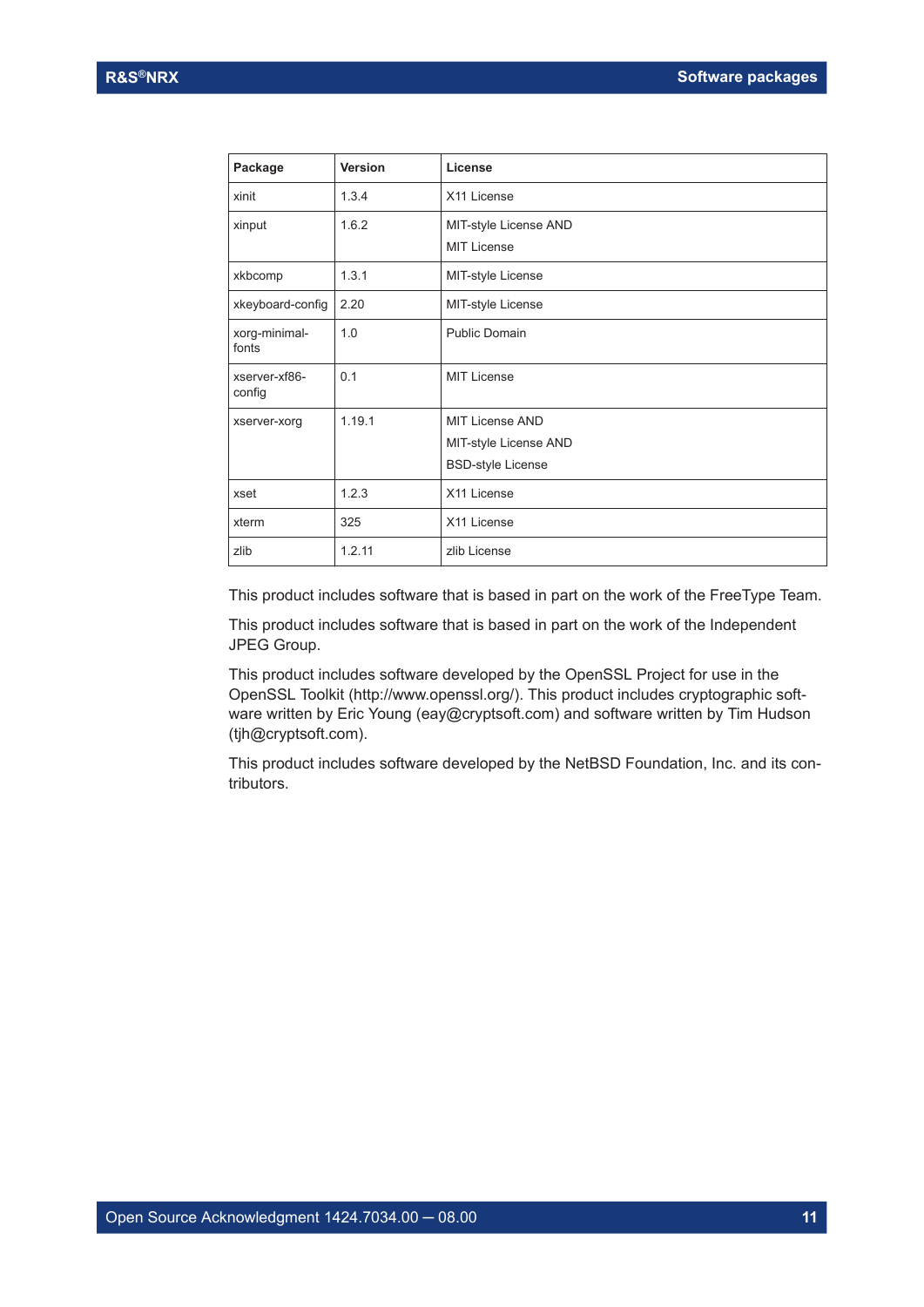# <span id="page-11-0"></span>3 Verbatim license texts

### **3.1 Academic Free License v2.1**

The Academic Free License v.2.1

This Academic Free License (the "License") applies to any original work of authorship (the "Original Work") whose owner (the "Licensor") has placed the following notice immediately following the copyright notice for the Original Work:

Licensed under the Academic Free License version 2.1

1) Grant of Copyright License. Licensor hereby grants You a world-wide, royalty-free, non-exclusive, perpetual, sublicenseable license to do the following:

a) to reproduce the Original Work in copies;

- b) to prepare derivative works ("Derivative Works") based upon the Original Work;
- c) to distribute copies of the Original Work and Derivative Works to the public;
- d) to perform the Original Work publicly; and

e) to display the Original Work publicly.

2) Grant of Patent License. Licensor hereby grants You a world-wide, royalty-free, nonexclusive, perpetual, sublicenseable license, under patent claims owned or controlled by the Licensor that are embodied in the Original Work as furnished by the Licensor, to make, use, sell and offer for sale the Original Work and Derivative Works.

3) Grant of Source Code License. The term "Source Code" means the preferred form of the Original Work for making modifications to it and all available documentation describing how to modify the Original Work. Licensor hereby agrees to provide a machine-readable copy of the Source Code of the Original Work along with each copy of the Original Work that Licensor distributes. Licensor reserves the right to satisfy this obligation by placing a machine-readable copy of the Source Code in an information repository reasonably calculated to permit inexpensive and convenient access by You for as long as Licensor continues to distribute the Original Work, and by publishing the address of that information repository in a notice immediately following the copyright notice that applies to the Original Work.

4) Exclusions From License Grant. Neither the names of Licensor, nor the names of any contributors to the Original Work, nor any of their trademarks or service marks, may be used to endorse or promote products derived from this Original Work without express prior written permission of the Licensor. Nothing in this License shall be deemed to grant any rights to trademarks, copyrights, patents, trade secrets or any other intellectual property of Licensor except as expressly stated herein. No patent license is granted to make, use, sell or offer to sell embodiments of any patent claims other than the licensed claims defined in Section 2. No right is granted to the trademarks of Licensor even if such marks are included in the Original Work. Nothing in this License shall be interpreted to prohibit Licensor from licensing under different terms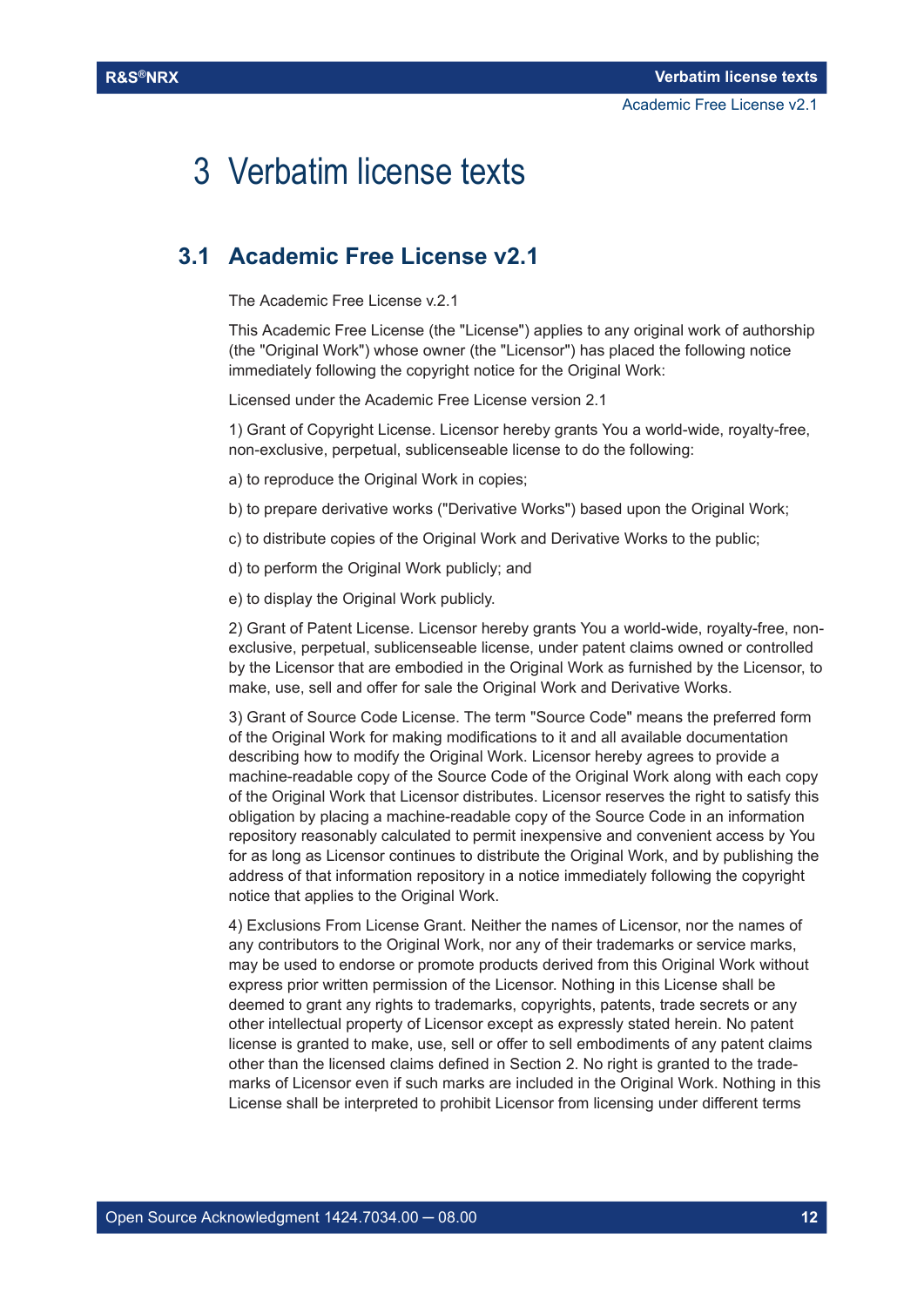from this License any Original Work that Licensor otherwise would have a right to license.

5) This section intentionally omitted.

6) Attribution Rights. You must retain, in the Source Code of any Derivative Works that You create, all copyright, patent or trademark notices from the Source Code of the Original Work, as well as any notices of licensing and any descriptive text identified therein as an "Attribution Notice." You must cause the Source Code for any Derivative Works that You create to carry a prominent Attribution Notice reasonably calculated to inform recipients that You have modified the Original Work.

7) Warranty of Provenance and Disclaimer of Warranty. Licensor warrants that the copyright in and to the Original Work and the patent rights granted herein by Licensor are owned by the Licensor or are sublicensed to You under the terms of this License with the permission of the contributor(s) of those copyrights and patent rights. Except as expressly stated in the immediately proceeding sentence, the Original Work is provided under this License on an "AS IS" BASIS and WITHOUT WARRANTY, either express or implied, including, without limitation, the warranties of NON-INFRINGE-MENT, MERCHANTABILITY or FITNESS FOR A PARTICULAR PURPOSE. THE ENTIRE RISK AS TO THE QUALITY OF THE ORIGINAL WORK IS WITH YOU. This DISCLAIMER OF WARRANTY constitutes an essential part of this License. No license to Original Work is granted hereunder except under this disclaimer.

8) Limitation of Liability. Under no circumstances and under no legal theory, whether in tort (including negligence), contract, or otherwise, shall the Licensor be liable to any person for any direct, indirect, special, incidental, or consequential damages of any character arising as a result of this License or the use of the Original Work including, without limitation, damages for loss of goodwill, work stoppage, computer failure or malfunction, or any and all other commercial damages or losses. This limitation of liability shall not apply to liability for death or personal injury resulting from Licensor's negligence to the extent applicable law prohibits such limitation. Some jurisdictions do not allow the exclusion or limitation of incidental or consequential damages, so this exclusion and limitation may not apply to You.

9) Acceptance and Termination. If You distribute copies of the Original Work or a Derivative Work, You must make a reasonable effort under the circumstances to obtain the express assent of recipients to the terms of this License. Nothing else but this License (or another written agreement between Licensor and You) grants You permission to create Derivative Works based upon the Original Work or to exercise any of the rights granted in Section 1 herein, and any attempt to do so except under the terms of this License (or another written agreement between Licensor and You) is expressly prohibited by U.S. copyright law, the equivalent laws of other countries, and by international treaty. Therefore, by exercising any of the rights granted to You in Section 1 herein, You indicate Your acceptance of this License and all of its terms and conditions.

10) Termination for Patent Action. This License shall terminate automatically and You may no longer exercise any of the rights granted to You by this License as of the date You commence an action, including a cross-claim or counterclaim, against Licensor or any licensee alleging that the Original Work infringes a patent. This termination provision shall not apply for an action alleging patent infringement by combinations of the Original Work with other software or hardware.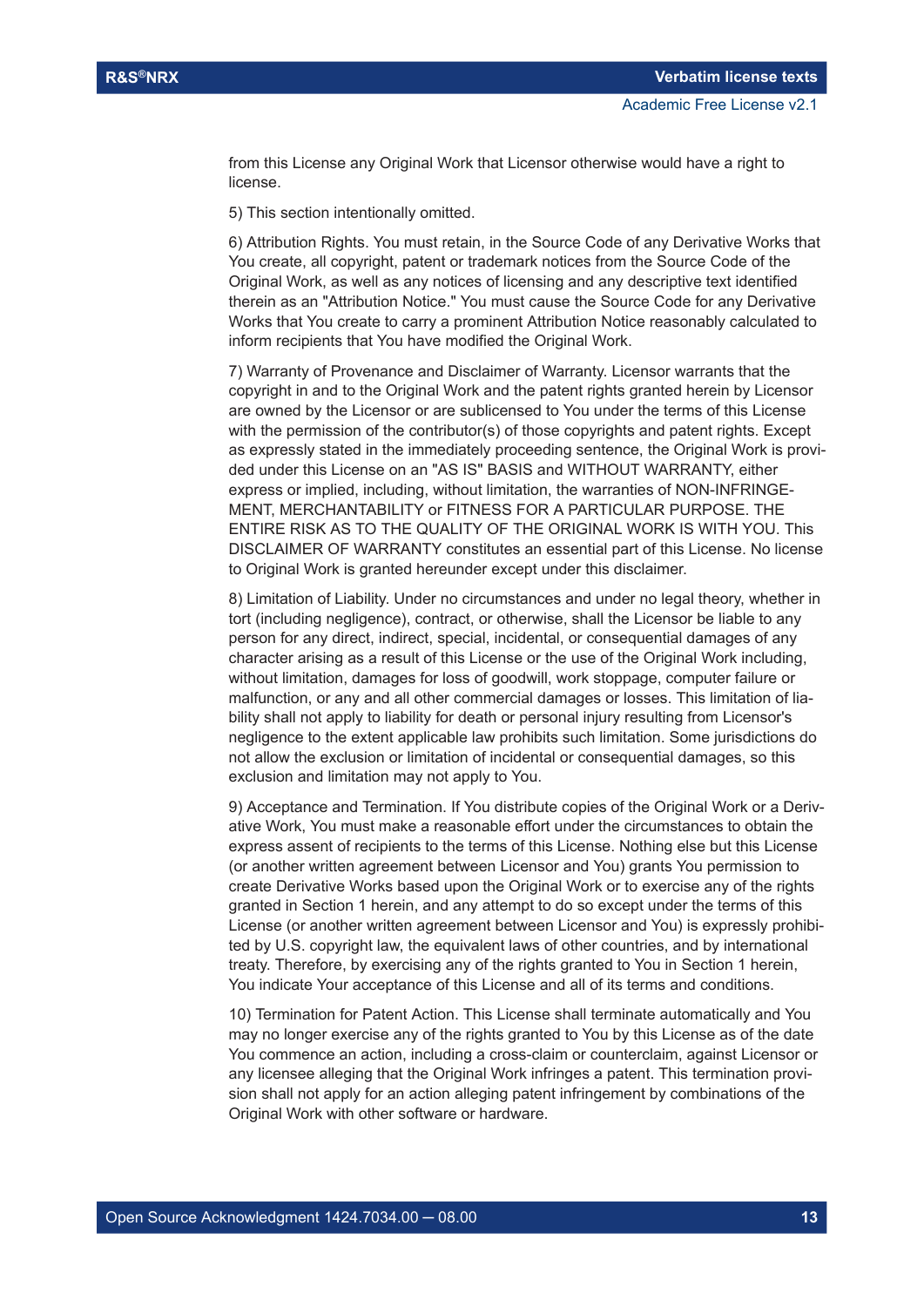<span id="page-13-0"></span>11) Jurisdiction, Venue and Governing Law. Any action or suit relating to this License may be brought only in the courts of a jurisdiction wherein the Licensor resides or in which Licensor conducts its primary business, and under the laws of that jurisdiction excluding its conflict-of-law provisions. The application of the United Nations Convention on Contracts for the International Sale of Goods is expressly excluded. Any use of the Original Work outside the scope of this License or after its termination shall be subject to the requirements and penalties of the U.S. Copyright Act, 17 U.S.C. § 101 et seq., the equivalent laws of other countries, and international treaty. This section shall survive the termination of this License.

12) Attorneys Fees. In any action to enforce the terms of this License or seeking damages relating thereto, the prevailing party shall be entitled to recover its costs and expenses, including, without limitation, reasonable attorneys' fees and costs incurred in connection with such action, including any appeal of such action. This section shall survive the termination of this License.

13) Miscellaneous. This License represents the complete agreement concerning the subject matter hereof. If any provision of this License is held to be unenforceable, such provision shall be reformed only to the extent necessary to make it enforceable.

14) Definition of "You" in This License. "You" throughout this License, whether in upper or lower case, means an individual or a legal entity exercising rights under, and complying with all of the terms of, this License. For legal entities, "You" includes any entity that controls, is controlled by, or is under common control with you. For purposes of this definition, "control" means (i) the power, direct or indirect, to cause the direction or management of such entity, whether by contract or otherwise, or (ii) ownership of fifty percent (50%) or more of the outstanding shares, or (iii) beneficial ownership of such entity.

15) Right to Use. You may use the Original Work in all ways not otherwise restricted or conditioned by this License or by law, and Licensor promises not to interfere with or be responsible for such uses by You.

This license is Copyright (C) 2003-2004 Lawrence E. Rosen. All rights reserved. Permission is hereby granted to copy and distribute this license without modification. This license may not be modified without the express written permission of its copyright owner.

### **3.2 Apache License 2.0**

Apache License

Version 2.0, January 2004

http://www.apache.org/licenses/

TERMS AND CONDITIONS FOR USE, REPRODUCTION, AND DISTRIBUTION

1. Definitions.

"License" shall mean the terms and conditions for use, reproduction, and distribution as defined by Sections 1 through 9 of this document.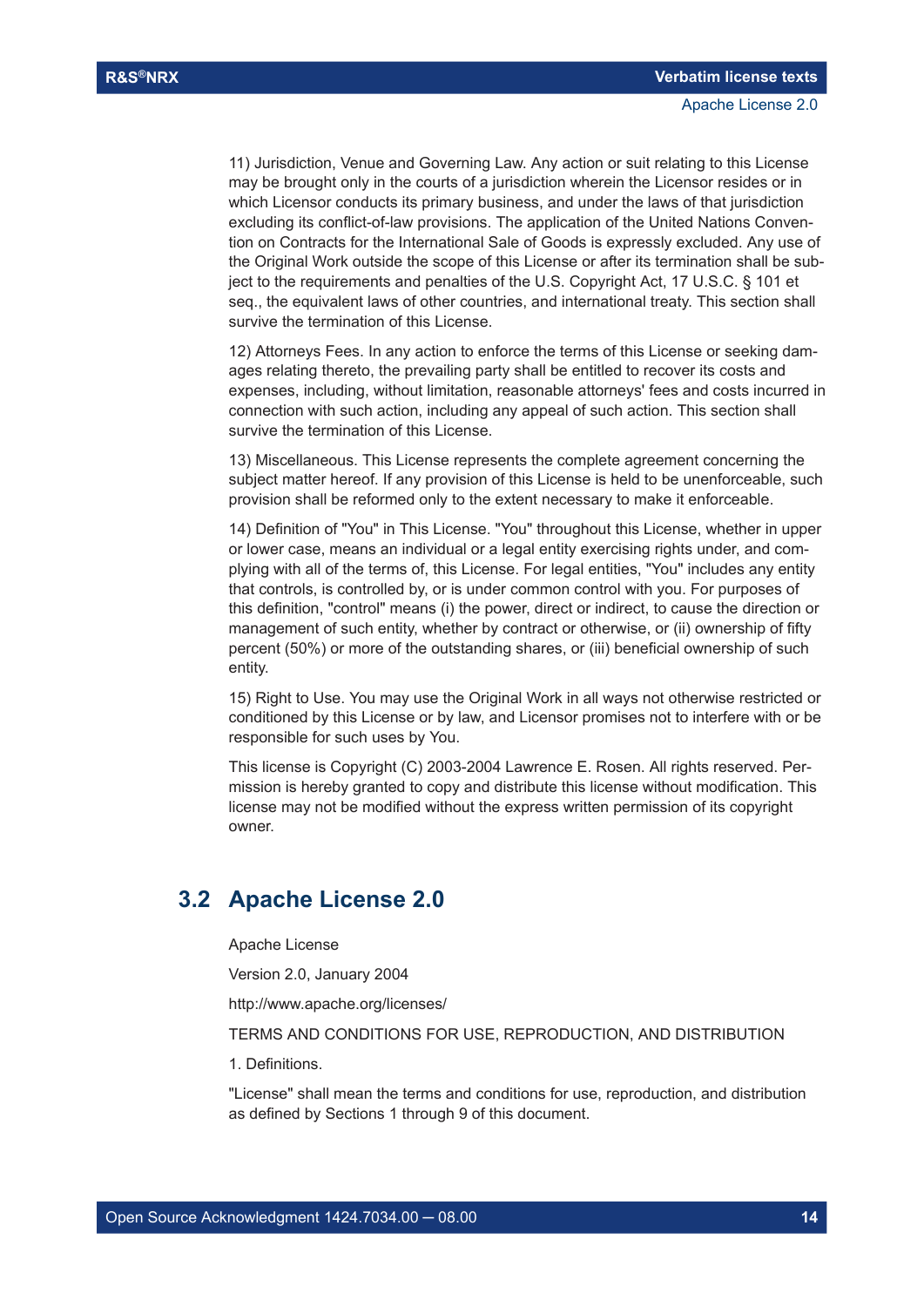"Licensor" shall mean the copyright owner or entity authorized by the copyright owner that is granting the License.

"Legal Entity" shall mean the union of the acting entity and all other entities that control, are controlled by, or are under common control with that entity. For the purposes of this definition, "control" means (i) the power, direct or indirect, to cause the direction or management of such entity, whether by contract or otherwise, or (ii) ownership of fifty percent (50%) or more of the outstanding shares, or (iii) beneficial ownership of such entity.

"You" (or "Your") shall mean an individual or Legal Entity exercising permissions granted by this License.

"Source" form shall mean the preferred form for making modifications, including but not limited to software source code, documentation source, and configuration files.

"Object" form shall mean any form resulting from mechanical transformation or translation of a Source form, including but not limited to compiled object code, generated documentation, and conversions to other media types.

"Work" shall mean the work of authorship, whether in Source or Object form, made available under the License, as indicated by a copyright notice that is included in or attached to the work (an example is provided in the Appendix below).

"Derivative Works" shall mean any work, whether in Source or Object form, that is based on (or derived from) the Work and for which the editorial revisions, annotations, elaborations, or other modifications represent, as a whole, an original work of authorship. For the purposes of this License, Derivative Works shall not include works that remain separable from, or merely link (or bind by name) to the interfaces of, the Work and Derivative Works thereof.

"Contribution" shall mean any work of authorship, including the original version of the Work and any modifications or additions to that Work or Derivative Works thereof, that is intentionally submitted to Licensor for inclusion in the Work by the copyright owner or by an individual or Legal Entity authorized to submit on behalf of the copyright owner. For the purposes of this definition, "submitted" means any form of electronic, verbal, or written communication sent to the Licensor or its representatives, including but not limited to communication on electronic mailing lists, source code control systems, and issue tracking systems that are managed by, or on behalf of, the Licensor for the purpose of discussing and improving the Work, but excluding communication that is conspicuously marked or otherwise designated in writing by the copyright owner as "Not a Contribution."

"Contributor" shall mean Licensor and any individual or Legal Entity on behalf of whom a Contribution has been received by Licensor and subsequently incorporated within the Work.

2. Grant of Copyright License. Subject to the terms and conditions of this License, each Contributor hereby grants to You a perpetual, worldwide, non-exclusive, nocharge, royalty-free, irrevocable copyright license to reproduce, prepare Derivative Works of, publicly display, publicly perform, sublicense, and distribute the Work and such Derivative Works in Source or Object form.

3. Grant of Patent License. Subject to the terms and conditions of this License, each Contributor hereby grants to You a perpetual, worldwide, non-exclusive, no-charge,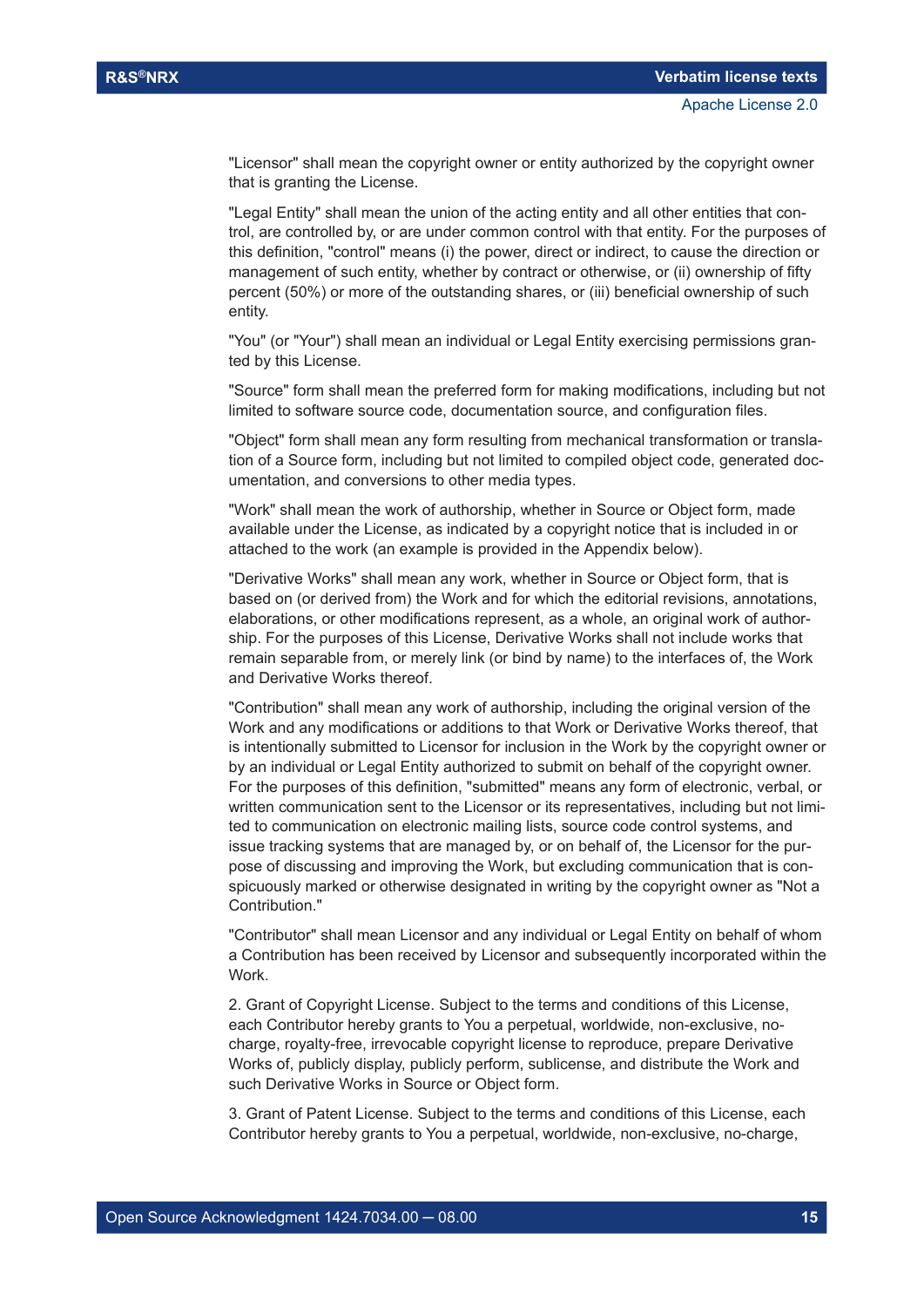royalty-free, irrevocable (except as stated in this section) patent license to make, have made, use, offer to sell, sell, import, and otherwise transfer the Work, where such license applies only to those patent claims licensable by such Contributor that are necessarily infringed by their Contribution(s) alone or by combination of their Contribution(s) with the Work to which such Contribution(s) was submitted. If You institute patent litigation against any entity (including a cross-claim or counterclaim in a lawsuit) alleging that the Work or a Contribution incorporated within the Work constitutes direct or contributory patent infringement, then any patent licenses granted to You under this License for that Work shall terminate as of the date such litigation is filed.

4. Redistribution. You may reproduce and distribute copies of the Work or Derivative Works thereof in any medium, with or without modifications, and in Source or Object form, provided that You meet the following conditions:

a.You must give any other recipients of the Work or Derivative Works a copy of this License; and

b.You must cause any modified files to carry prominent notices stating that You changed the files; and

c.You must retain, in the Source form of any Derivative Works that You distribute, all copyright, patent, trademark, and attribution notices from the Source form of the Work, excluding those notices that do not pertain to any part of the Derivative Works; and

d.If the Work includes a "NOTICE" text file as part of its distribution, then any Derivative Works that You distribute must include a readable copy of the attribution notices contained within such NOTICE file, excluding those notices that do not pertain to any part of the Derivative Works, in at least one of the following places: within a NOTICE text file distributed as part of the Derivative Works; within the Source form or documentation, if provided along with the Derivative Works; or, within a display generated by the Derivative Works, if and wherever such third-party notices normally appear. The contents of the NOTICE file are for informational purposes only and do not modify the License. You may add Your own attribution notices within Derivative Works that You distribute, alongside or as an addendum to the NOTICE text from the Work, provided that such additional attribution notices cannot be construed as modifying the License.

You may add Your own copyright statement to Your modifications and may provide additional or different license terms and conditions for use, reproduction, or distribution of Your modifications, or for any such Derivative Works as a whole, provided Your use, reproduction, and distribution of the Work otherwise complies with the conditions stated in this License.

5. Submission of Contributions. Unless You explicitly state otherwise, any Contribution intentionally submitted for inclusion in the Work by You to the Licensor shall be under the terms and conditions of this License, without any additional terms or conditions. Notwithstanding the above, nothing herein shall supersede or modify the terms of any separate license agreement you may have executed with Licensor regarding such Contributions.

6. Trademarks. This License does not grant permission to use the trade names, trademarks, service marks, or product names of the Licensor, except as required for reasonable and customary use in describing the origin of the Work and reproducing the content of the NOTICE file.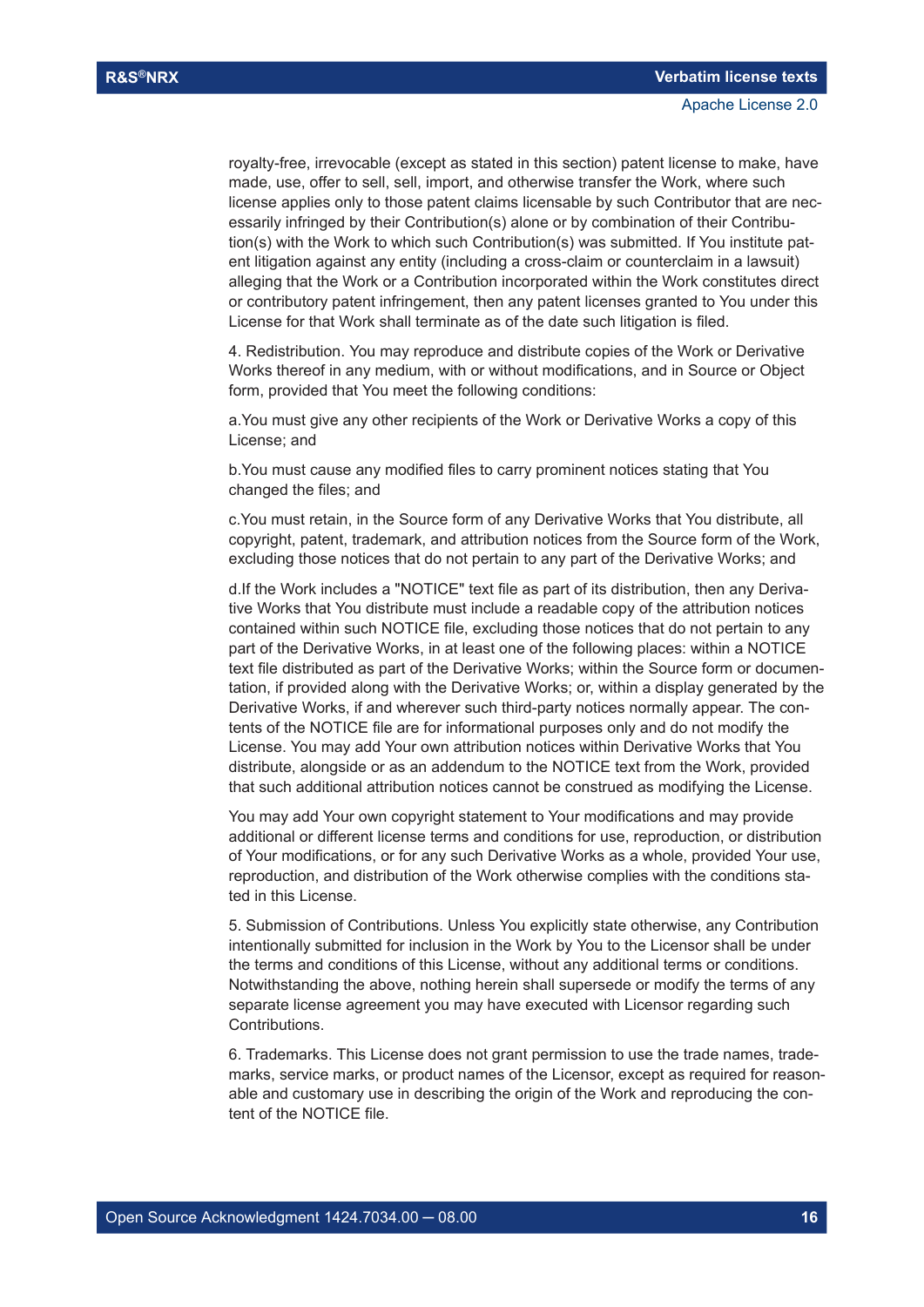<span id="page-16-0"></span>7. Disclaimer of Warranty. Unless required by applicable law or agreed to in writing, Licensor provides the Work (and each Contributor provides its Contributions) on an "AS IS" BASIS, WITHOUT WARRANTIES OR CONDITIONS OF ANY KIND, either express or implied, including, without limitation, any warranties or conditions of TITLE, NON-INFRINGEMENT, MERCHANTABILITY, or FITNESS FOR A PARTICULAR PUR-POSE. You are solely responsible for determining the appropriateness of using or redistributing the Work and assume any risks associated with Your exercise of permissions under this License.

8. Limitation of Liability. In no event and under no legal theory, whether in tort (including negligence), contract, or otherwise, unless required by applicable law (such as deliberate and grossly negligent acts) or agreed to in writing, shall any Contributor be liable to You for damages, including any direct, indirect, special, incidental, or consequential damages of any character arising as a result of this License or out of the use or inability to use the Work (including but not limited to damages for loss of goodwill, work stoppage, computer failure or malfunction, or any and all other commercial damages or losses), even if such Contributor has been advised of the possibility of such damages.

9. Accepting Warranty or Additional Liability. While redistributing the Work or Derivative Works thereof, You may choose to offer, and charge a fee for, acceptance of support, warranty, indemnity, or other liability obligations and/or rights consistent with this License. However, in accepting such obligations, You may act only on Your own behalf and on Your sole responsibility, not on behalf of any other Contributor, and only if You agree to indemnify, defend, and hold each Contributor harmless for any liability incurred by, or claims asserted against, such Contributor by reason of your accepting any such warranty or additional liability.

END OF TERMS AND CONDITIONS

#### **3.3 Boost Software License 1.0**

Boost Software License - Version 1.0 - August 17th, 2003

Permission is hereby granted, free of charge, to any person or organization obtaining a copy of the software and accompanying documentation covered by this license (the "Software") to use, reproduce, display, distribute, execute, and transmit the Software, and to prepare derivative works of the Software, and to permit third-parties to whom the Software is furnished to do so, all subject to the following:

The copyright notices in the Software and this entire statement, including the above license grant, this restriction and the following disclaimer, must be included in all copies of the Software, in whole or in part, and all derivative works of the Software, unless such copies or derivative works are solely in the form of machine-executable object code generated by a source language processor.

THE SOFTWARE IS PROVIDED "AS IS", WITHOUT WARRANTY OF ANY KIND, EXPRESS OR IMPLIED, INCLUDING BUT NOT LIMITED TO THE WARRANTIES OF MERCHANTABILITY, FITNESS FOR A PARTICULAR PURPOSE, TITLE AND NON-INFRINGEMENT. IN NO EVENT SHALL THE COPYRIGHT HOLDERS OR ANYONE DISTRIBUTING THE SOFTWARE BE LIABLE FOR ANY DAMAGES OR OTHER LIA-BILITY, WHETHER IN CONTRACT, TORT OR OTHERWISE, ARISING FROM, OUT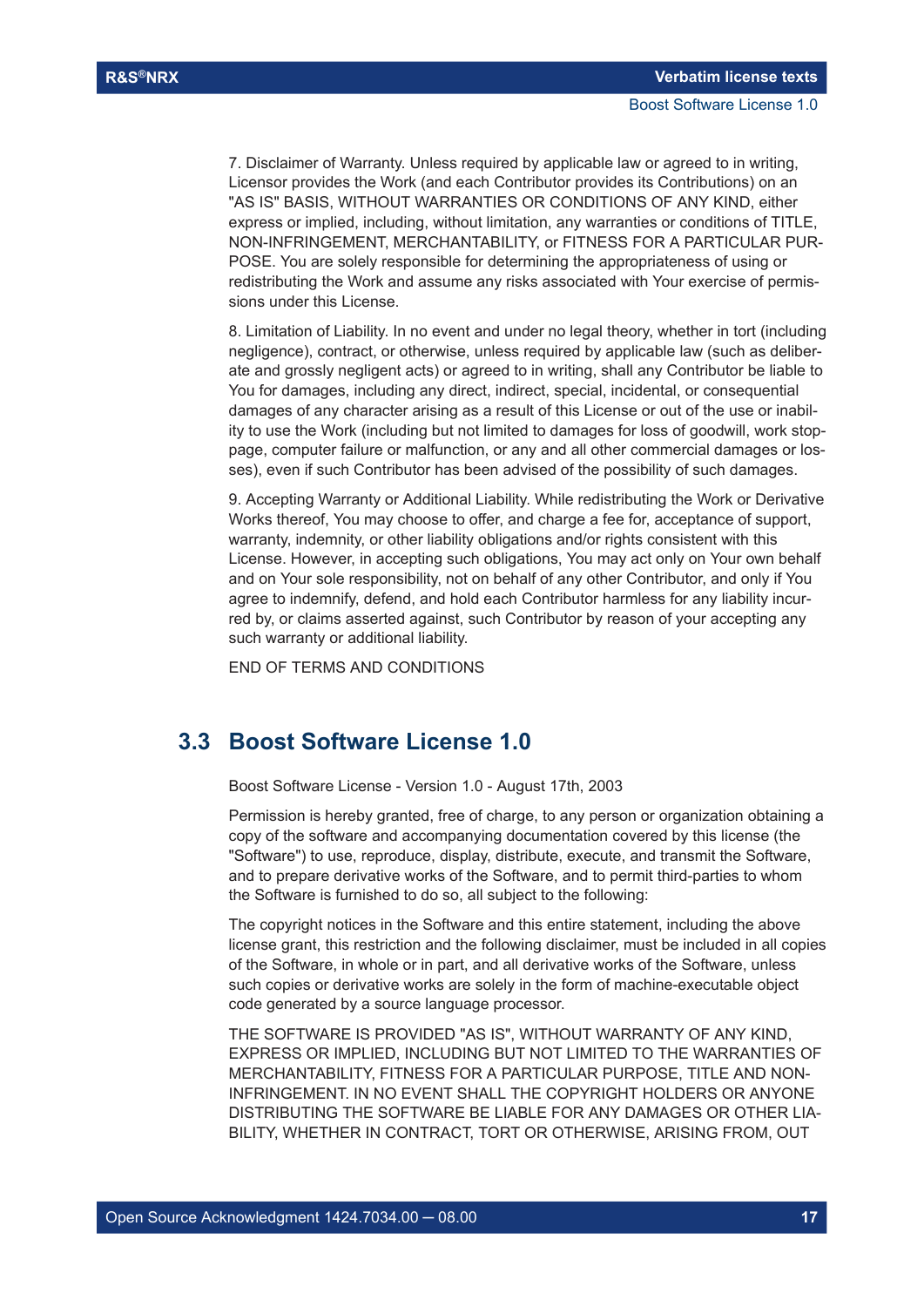<span id="page-17-0"></span>OF OR IN CONNECTION WITH THE SOFTWARE OR THE USE OR OTHER DEAL-INGS IN THE SOFTWARE.

#### **3.4 GNU General Public License v2.0**

GNU GENERAL PUBLIC LICENSE

Version 2, June 1991

Copyright (C) 1989, 1991 Free Software Foundation, Inc.

51 Franklin Street, Fifth Floor, Boston, MA 02110-1301, USA

Everyone is permitted to copy and distribute verbatim copies of this license document, but changing it is not allowed.

#### Preamble

The licenses for most software are designed to take away your freedom to share and change it. By contrast, the GNU General Public License is intended to guarantee your freedom to share and change free software--to make sure the software is free for all its users. This General Public License applies to most of the Free Software Foundation's software and to any other program whose authors commit to using it. (Some other Free Software Foundation software is covered by the GNU Lesser General Public License instead.) You can apply it to your programs, too.

When we speak of free software, we are referring to freedom, not price. Our General Public Licenses are designed to make sure that you have the freedom to distribute copies of free software (and charge for this service if you wish), that you receive source code or can get it if you want it, that you can change the software or use pieces of it in new free programs; and that you know you can do these things.

To protect your rights, we need to make restrictions that forbid anyone to deny you these rights or to ask you to surrender the rights. These restrictions translate to certain responsibilities for you if you distribute copies of the software, or if you modify it.

For example, if you distribute copies of such a program, whether gratis or for a fee, you must give the recipients all the rights that you have. You must make sure that they, too, receive or can get the source code. And you must show them these terms so they know their rights.

We protect your rights with two steps: (1) copyright the software, and (2) offer you this license which gives you legal permission to copy, distribute and/or modify the software.

Also, for each author's protection and ours, we want to make certain that everyone understands that there is no warranty for this free software. If the software is modified by someone else and passed on, we want its recipients to know that what they have is not the original, so that any problems introduced by others will not reflect on the original authors' reputations.

Finally, any free program is threatened constantly by software patents. We wish to avoid the danger that redistributors of a free program will individually obtain patent licenses, in effect making the program proprietary. To prevent this, we have made it clear that any patent must be licensed for everyone's free use or not licensed at all.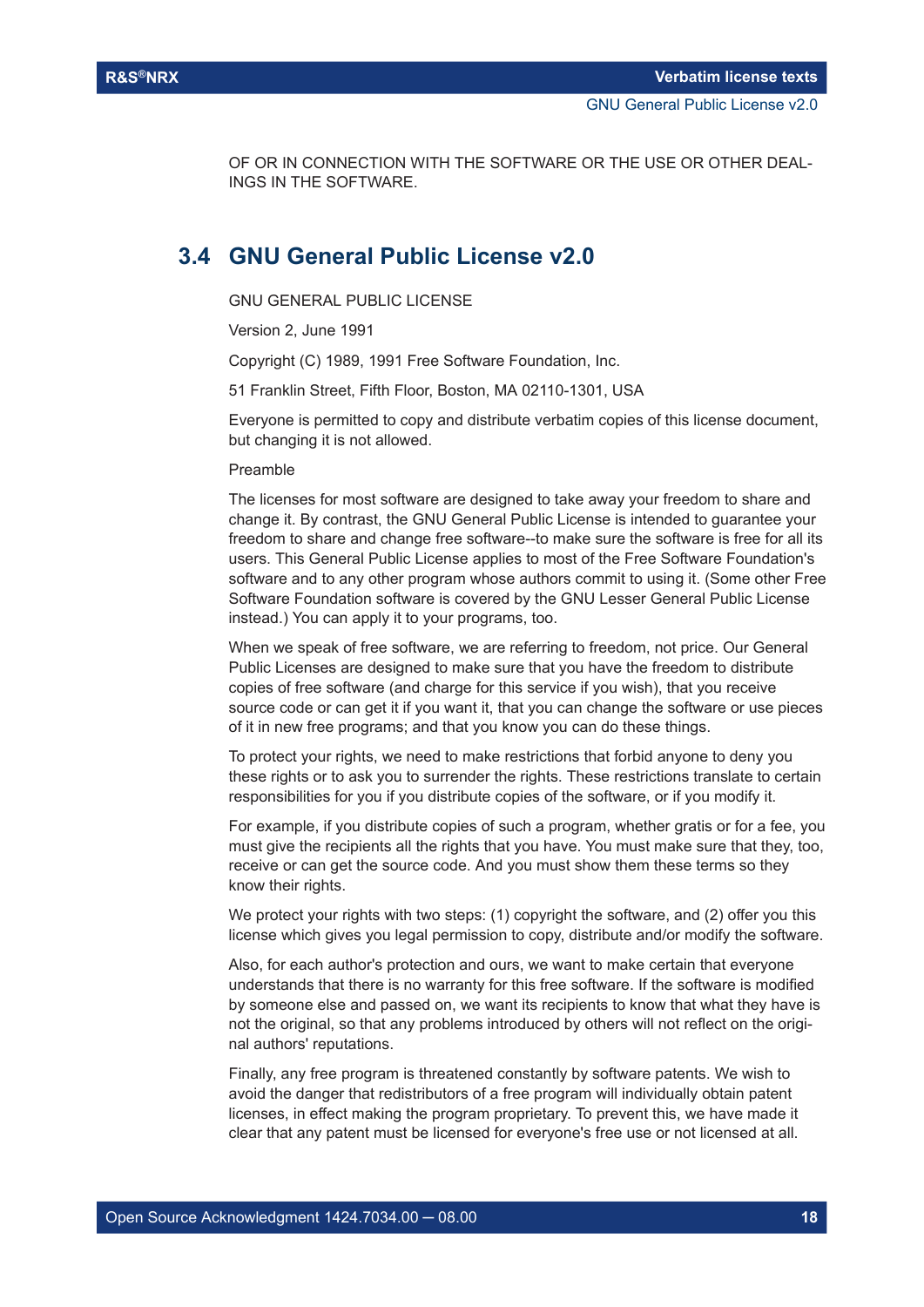The precise terms and conditions for copying, distribution and modification follow. TERMS AND CONDITIONS FOR COPYING, DISTRIBUTION AND MODIFICATION

0. This License applies to any program or other work which contains a notice placed by the copyright holder saying it may be distributed under the terms of this General Public License. The "Program", below, refers to any such program or work, and a "work based on the Program" means either the Program or any derivative work under copyright law: that is to say, a work containing the Program or a portion of it, either verbatim or with modifications and/or translated into another language. (Hereinafter, translation is included without limitation in the term "modification".) Each licensee is addressed as "you".

Activities other than copying, distribution and modification are not covered by this License; they are outside its scope. The act of running the Program is not restricted, and the output from the Program is covered only if its contents constitute a work based on the Program (independent of having been made by running the Program). Whether that is true depends on what the Program does.

1. You may copy and distribute verbatim copies of the Program's source code as you receive it, in any medium, provided that you conspicuously and appropriately publish on each copy an appropriate copyright notice and disclaimer of warranty; keep intact all the notices that refer to this License and to the absence of any warranty; and give any other recipients of the Program a copy of this License along with the Program.

You may charge a fee for the physical act of transferring a copy, and you may at your option offer warranty protection in exchange for a fee.

2. You may modify your copy or copies of the Program or any portion of it, thus forming a work based on the Program, and copy and distribute such modifications or work under the terms of Section 1 above, provided that you also meet all of these conditions:

a) You must cause the modified files to carry prominent notices stating that you changed the files and the date of any change. b) You must cause any work that you distribute or publish, that in whole or in part contains or is derived from the Program or any part thereof, to be licensed as a whole at no charge to all third parties under the terms of this License. c) If the modified program normally reads commands interactively when run, you must cause it, when started running for such interactive use in the most ordinary way, to print or display an announcement including an appropriate copyright notice and a notice that there is no warranty (or else, saying that you provide a warranty) and that users may redistribute the program under these conditions, and telling the user how to view a copy of this License. (Exception: if the Program itself is interactive but does not normally print such an announcement, your work based on the Program is not required to print an announcement.)

These requirements apply to the modified work as a whole. If identifiable sections of that work are not derived from the Program, and can be reasonably considered independent and separate works in themselves, then this License, and its terms, do not apply to those sections when you distribute them as separate works. But when you distribute the same sections as part of a whole which is a work based on the Program, the distribution of the whole must be on the terms of this License, whose permissions for other licensees extend to the entire whole, and thus to each and every part regardless of who wrote it.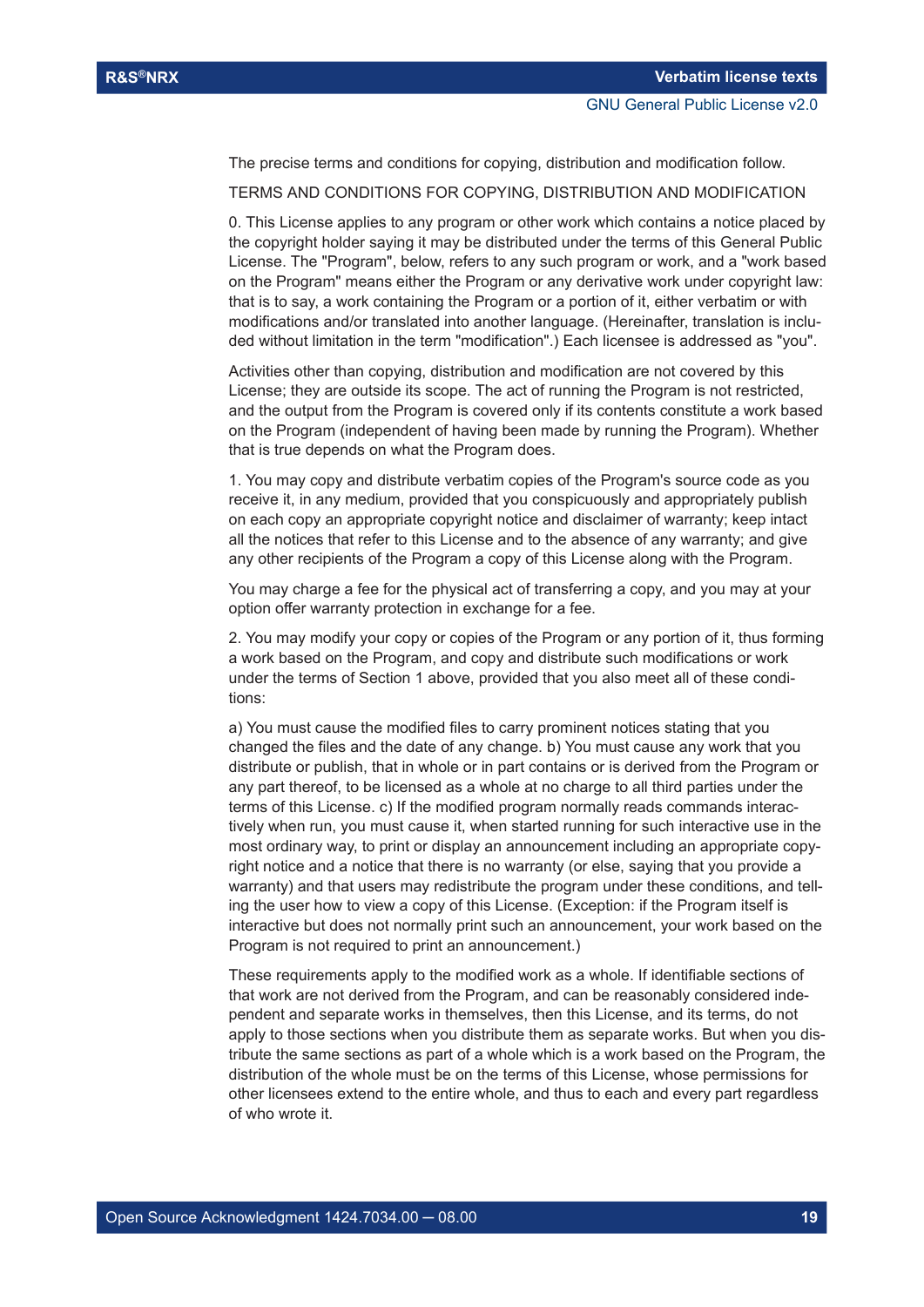Thus, it is not the intent of this section to claim rights or contest your rights to work written entirely by you; rather, the intent is to exercise the right to control the distribution of derivative or collective works based on the Program.

In addition, mere aggregation of another work not based on the Program with the Program (or with a work based on the Program) on a volume of a storage or distribution medium does not bring the other work under the scope of this License.

3. You may copy and distribute the Program (or a work based on it, under Section 2) in object code or executable form under the terms of Sections 1 and 2 above provided that you also do one of the following:

a) Accompany it with the complete corresponding machine-readable source code, which must be distributed under the terms of Sections 1 and 2 above on a medium customarily used for software interchange; or, b) Accompany it with a written offer, valid for at least three years, to give any third party, for a charge no more than your cost of physically performing source distribution, a complete machine-readable copy of the corresponding source code, to be distributed under the terms of Sections 1 and 2 above on a medium customarily used for software interchange; or, c) Accompany it with the information you received as to the offer to distribute corresponding source code. (This alternative is allowed only for noncommercial distribution and only if you received the program in object code or executable form with such an offer, in accord with Subsection b above.)

The source code for a work means the preferred form of the work for making modifications to it. For an executable work, complete source code means all the source code for all modules it contains, plus any associated interface definition files, plus the scripts used to control compilation and installation of the executable. However, as a special exception, the source code distributed need not include anything that is normally distributed (in either source or binary form) with the major components (compiler, kernel, and so on) of the operating system on which the executable runs, unless that component itself accompanies the executable.

If distribution of executable or object code is made by offering access to copy from a designated place, then offering equivalent access to copy the source code from the same place counts as distribution of the source code, even though third parties are not compelled to copy the source along with the object code.

4. You may not copy, modify, sublicense, or distribute the Program except as expressly provided under this License. Any attempt otherwise to copy, modify, sublicense or distribute the Program is void, and will automatically terminate your rights under this License. However, parties who have received copies, or rights, from you under this License will not have their licenses terminated so long as such parties remain in full compliance.

5. You are not required to accept this License, since you have not signed it. However, nothing else grants you permission to modify or distribute the Program or its derivative works. These actions are prohibited by law if you do not accept this License. Therefore, by modifying or distributing the Program (or any work based on the Program), you indicate your acceptance of this License to do so, and all its terms and conditions for copying, distributing or modifying the Program or works based on it.

6. Each time you redistribute the Program (or any work based on the Program), the recipient automatically receives a license from the original licensor to copy, distribute or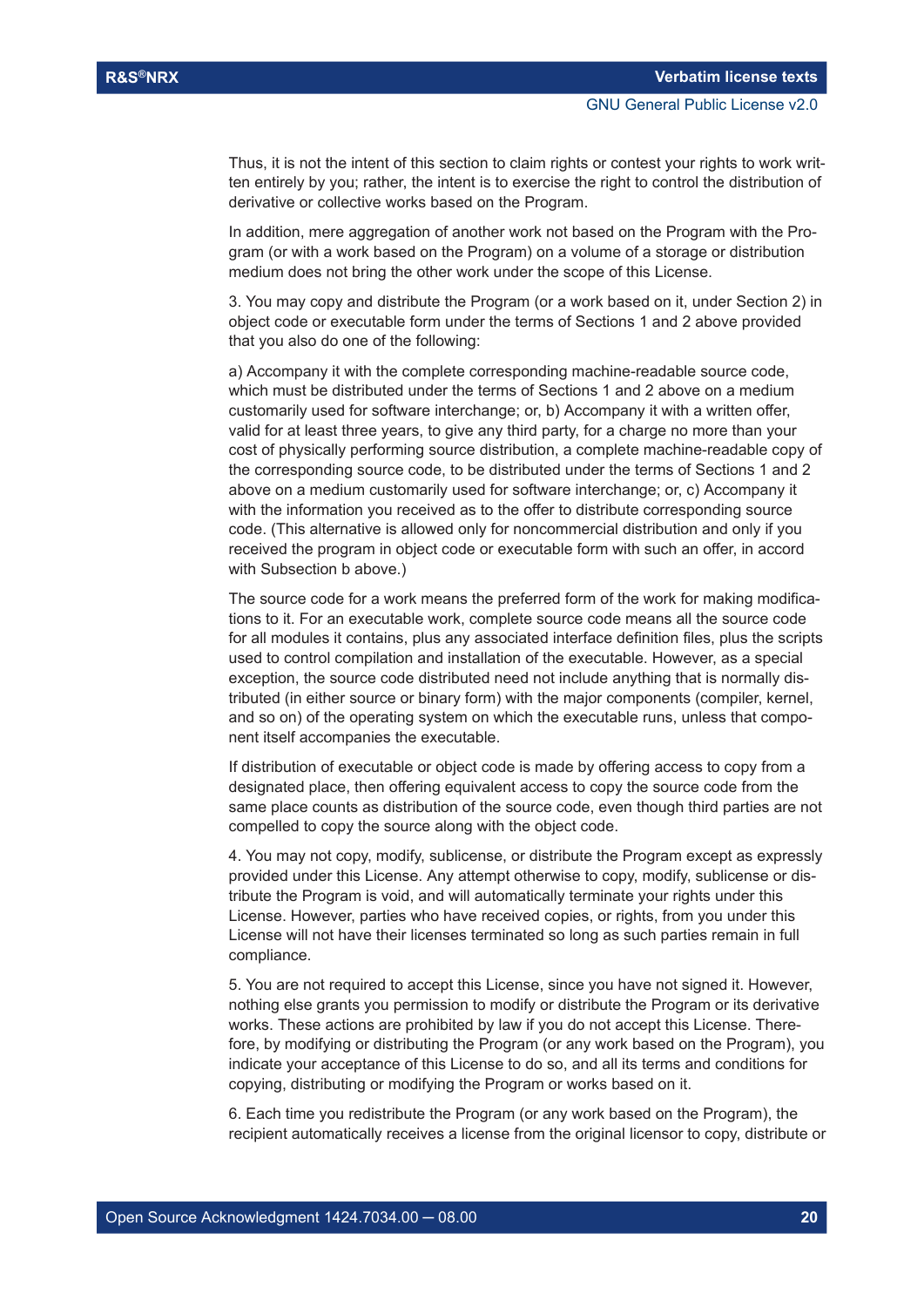modify the Program subject to these terms and conditions. You may not impose any further restrictions on the recipients' exercise of the rights granted herein. You are not responsible for enforcing compliance by third parties to this License.

7. If, as a consequence of a court judgment or allegation of patent infringement or for any other reason (not limited to patent issues), conditions are imposed on you (whether by court order, agreement or otherwise) that contradict the conditions of this License, they do not excuse you from the conditions of this License. If you cannot distribute so as to satisfy simultaneously your obligations under this License and any other pertinent obligations, then as a consequence you may not distribute the Program at all. For example, if a patent license would not permit royalty-free redistribution of the Program by all those who receive copies directly or indirectly through you, then the only way you could satisfy both it and this License would be to refrain entirely from distribution of the Program.

If any portion of this section is held invalid or unenforceable under any particular circumstance, the balance of the section is intended to apply and the section as a whole is intended to apply in other circumstances.

It is not the purpose of this section to induce you to infringe any patents or other property right claims or to contest validity of any such claims; this section has the sole purpose of protecting the integrity of the free software distribution system, which is implemented by public license practices. Many people have made generous contributions to the wide range of software distributed through that system in reliance on consistent application of that system; it is up to the author/donor to decide if he or she is willing to distribute software through any other system and a licensee cannot impose that choice.

This section is intended to make thoroughly clear what is believed to be a consequence of the rest of this License.

8. If the distribution and/or use of the Program is restricted in certain countries either by patents or by copyrighted interfaces, the original copyright holder who places the Program under this License may add an explicit geographical distribution limitation excluding those countries, so that distribution is permitted only in or among countries not thus excluded. In such case, this License incorporates the limitation as if written in the body of this License.

9. The Free Software Foundation may publish revised and/or new versions of the General Public License from time to time. Such new versions will be similar in spirit to the present version, but may differ in detail to address new problems or concerns.

Each version is given a distinguishing version number. If the Program specifies a version number of this License which applies to it and "any later version", you have the option of following the terms and conditions either of that version or of any later version published by the Free Software Foundation. If the Program does not specify a version number of this License, you may choose any version ever published by the Free Software Foundation.

10. If you wish to incorporate parts of the Program into other free programs whose distribution conditions are different, write to the author to ask for permission. For software which is copyrighted by the Free Software Foundation, write to the Free Software Foundation; we sometimes make exceptions for this. Our decision will be guided by the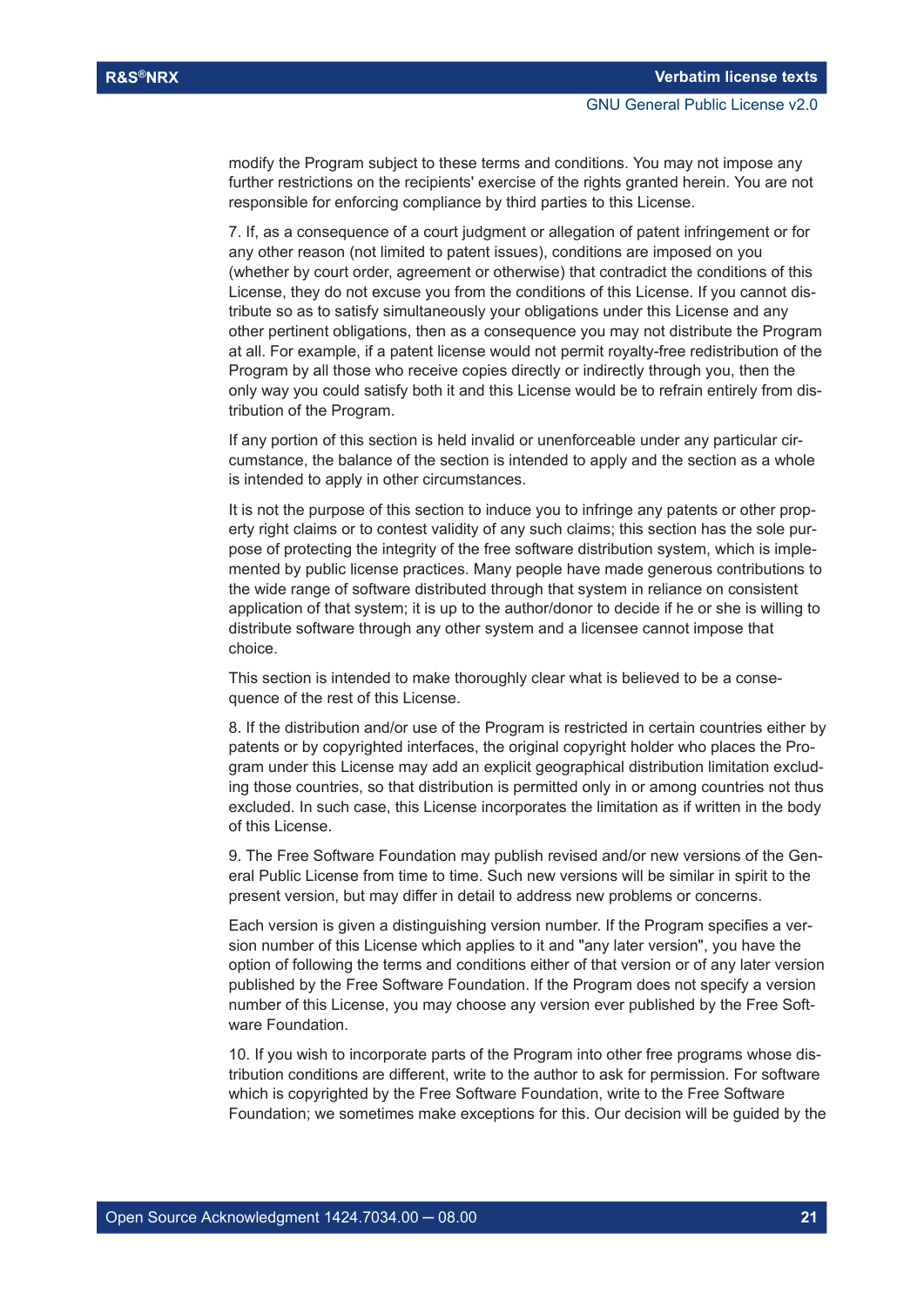two goals of preserving the free status of all derivatives of our free software and of promoting the sharing and reuse of software generally.

#### NO WARRANTY

11. BECAUSE THE PROGRAM IS LICENSED FREE OF CHARGE, THERE IS NO WARRANTY FOR THE PROGRAM, TO THE EXTENT PERMITTED BY APPLICABLE LAW. EXCEPT WHEN OTHERWISE STATED IN WRITING THE COPYRIGHT HOLD-ERS AND/OR OTHER PARTIES PROVIDE THE PROGRAM "AS IS" WITHOUT WAR-RANTY OF ANY KIND, EITHER EXPRESSED OR IMPLIED, INCLUDING, BUT NOT LIMITED TO, THE IMPLIED WARRANTIES OF MERCHANTABILITY AND FITNESS FOR A PARTICULAR PURPOSE. THE ENTIRE RISK AS TO THE QUALITY AND PERFORMANCE OF THE PROGRAM IS WITH YOU. SHOULD THE PROGRAM PROVE DEFECTIVE, YOU ASSUME THE COST OF ALL NECESSARY SERVICING, REPAIR OR CORRECTION.

12. IN NO EVENT UNLESS REQUIRED BY APPLICABLE LAW OR AGREED TO IN WRITING WILL ANY COPYRIGHT HOLDER, OR ANY OTHER PARTY WHO MAY MODIFY AND/OR REDISTRIBUTE THE PROGRAM AS PERMITTED ABOVE, BE LIABLE TO YOU FOR DAMAGES, INCLUDING ANY GENERAL, SPECIAL, INCIDEN-TAL OR CONSEQUENTIAL DAMAGES ARISING OUT OF THE USE OR INABILITY TO USE THE PROGRAM (INCLUDING BUT NOT LIMITED TO LOSS OF DATA OR DATA BEING RENDERED INACCURATE OR LOSSES SUSTAINED BY YOU OR THIRD PARTIES OR A FAILURE OF THE PROGRAM TO OPERATE WITH ANY OTHER PROGRAMS), EVEN IF SUCH HOLDER OR OTHER PARTY HAS BEEN ADVISED OF THE POSSIBILITY OF SUCH DAMAGES.

#### END OF TERMS AND CONDITIONS

How to Apply These Terms to Your New Programs

If you develop a new program, and you want it to be of the greatest possible use to the public, the best way to achieve this is to make it free software which everyone can redistribute and change under these terms.

To do so, attach the following notices to the program. It is safest to attach them to the start of each source file to most effectively convey the exclusion of warranty; and each file should have at least the "copyright" line and a pointer to where the full notice is found.

one line to give the program's name and an idea of what it does.

Copyright (C) yyyy name of author

This program is free software; you can redistribute it and/or modify it under the terms of the GNU General Public License as published by the Free Software Foundation; either version 2 of the License, or (at your option) any later version.

This program is distributed in the hope that it will be useful, but WITHOUT ANY WAR-RANTY; without even the implied warranty of MERCHANTABILITY or FITNESS FOR A PARTICULAR PURPOSE. See the GNU General Public License for more details.

You should have received a copy of the GNU General Public License along with this program; if not, write to the Free Software Foundation, Inc., 51 Franklin Street, Fifth Floor, Boston, MA 02110-1301, USA.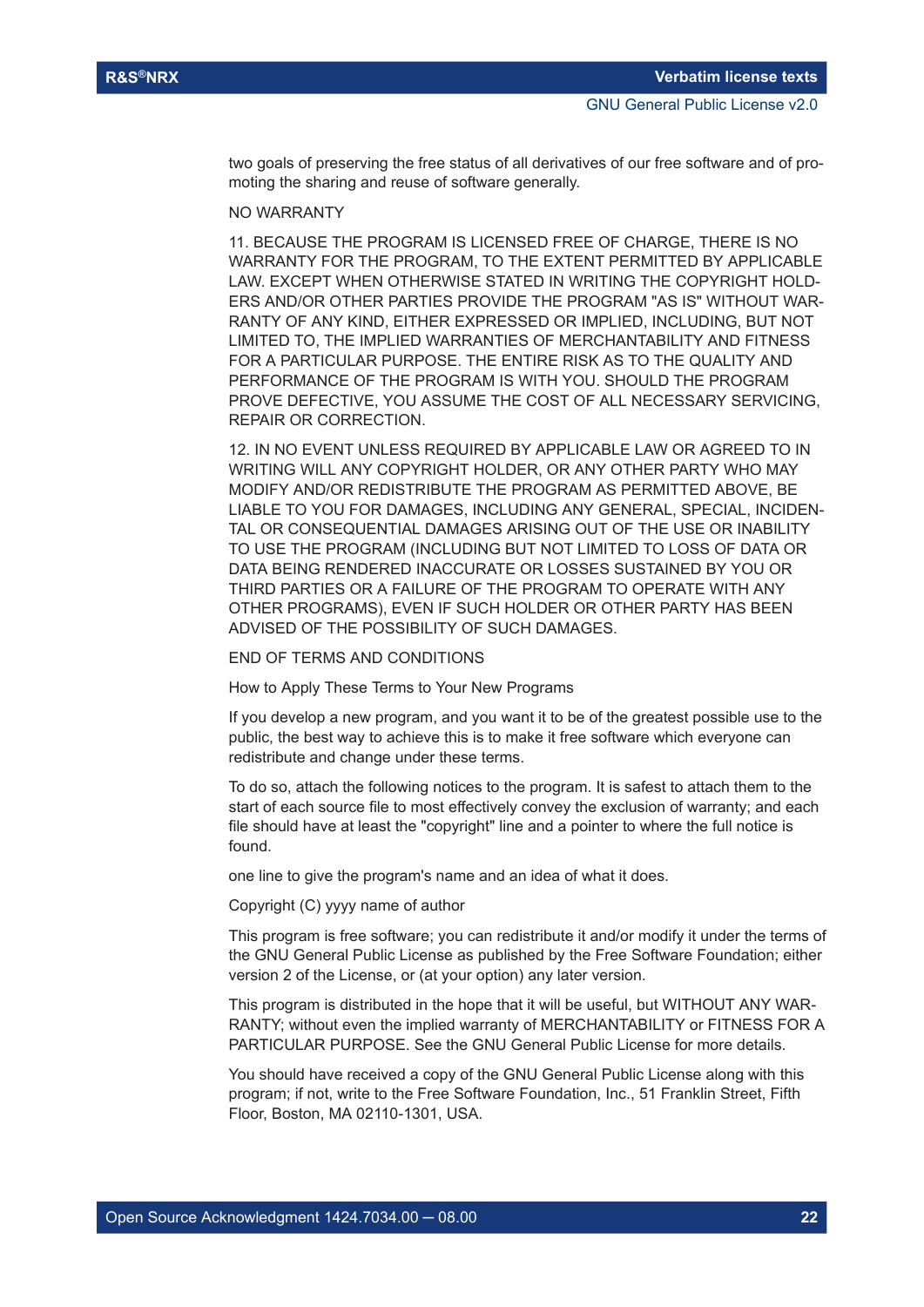<span id="page-22-0"></span>Also add information on how to contact you by electronic and paper mail.

If the program is interactive, make it output a short notice like this when it starts in an interactive mode:

Gnomovision version 69, Copyright (C) year name of author Gnomovision comes with ABSOLUTELY NO WARRANTY; for details type `show w'. This is free software, and you are welcome to redistribute it under certain conditions; type `show c' for details.

The hypothetical commands `show w' and `show c' should show the appropriate parts of the General Public License. Of course, the commands you use may be called something other than `show w' and `show c'; they could even be mouse-clicks or menu items--whatever suits your program.

You should also get your employer (if you work as a programmer) or your school, if any, to sign a "copyright disclaimer" for the program, if necessary. Here is a sample; alter the names:

Yoyodyne, Inc., hereby disclaims all copyright interest in the program `Gnomovision' (which makes passes at compilers) written by James Hacker.

signature of Ty Coon, 1 April 1989

Ty Coon, President of Vice

This General Public License does not permit incorporating your program into proprietary programs. If your program is a subroutine library, you may consider it more useful to permit linking proprietary applications with the library. If this is what you want to do, use the GNU Lesser General Public License instead of this License.

#### **3.5 GNU General Public License v3.0**

#### GNU GENERAL PUBLIC LICENSE

Copyright © 2007 Free Software Foundation, Inc. http://fsf.org/

Everyone is permitted to copy and distribute verbatim copies of this license document, but changing it is not allowed.

Preamble

The GNU General Public License is a free, copyleft license for software and other kinds of works.

The licenses for most software and other practical works are designed to take away your freedom to share and change the works. By contrast, the GNU General Public License is intended to guarantee your freedom to share and change all versions of a program--to make sure it remains free software for all its users. We, the Free Software Foundation, use the GNU General Public License for most of our software; it applies also to any other work released this way by its authors. You can apply it to your programs, too.

When we speak of free software, we are referring to freedom, not price. Our General Public Licenses are designed to make sure that you have the freedom to distribute copies of free software (and charge for them if you wish), that you receive source code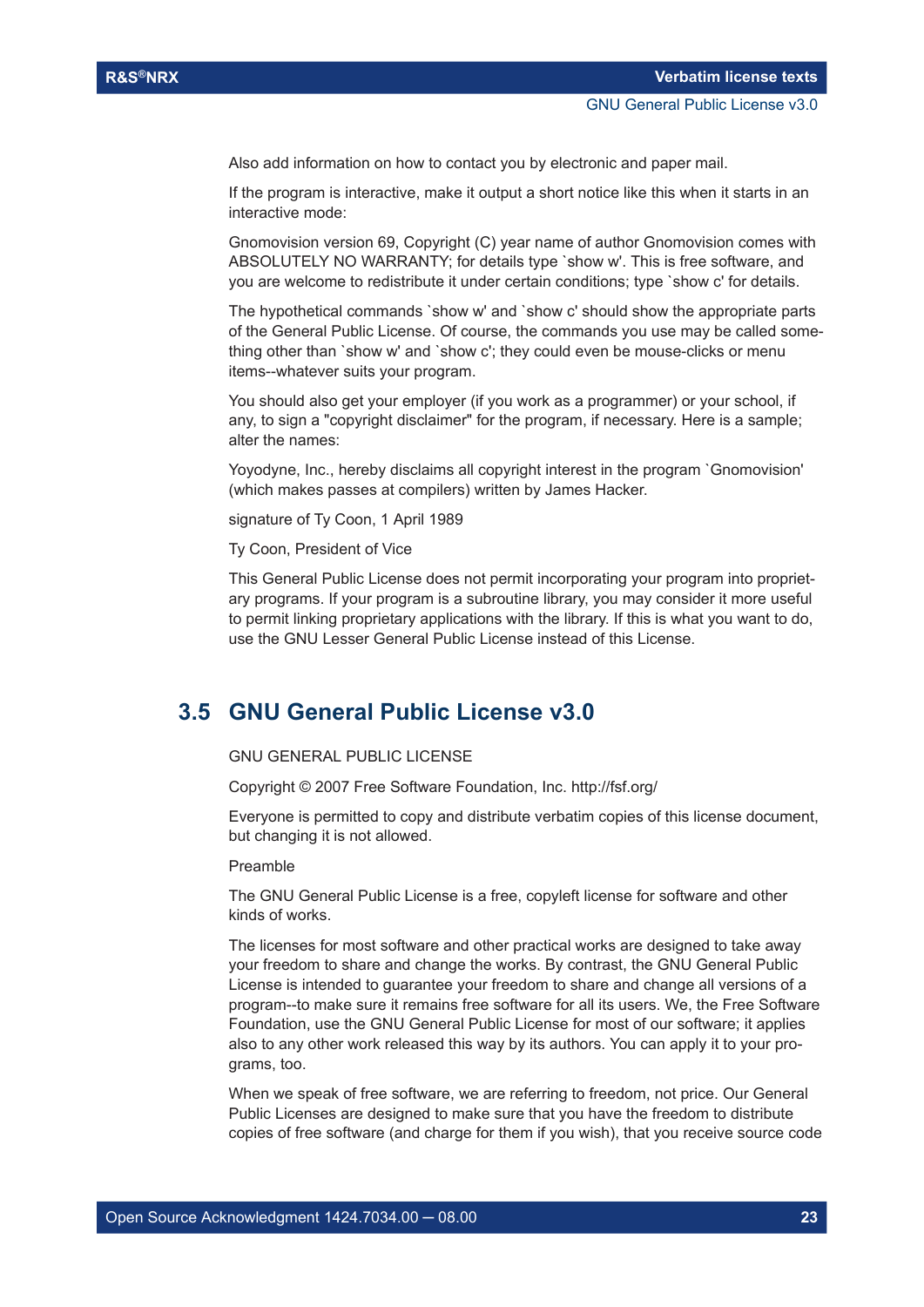or can get it if you want it, that you can change the software or use pieces of it in new free programs, and that you know you can do these things.

To protect your rights, we need to prevent others from denying you these rights or asking you to surrender the rights. Therefore, you have certain responsibilities if you distribute copies of the software, or if you modify it: responsibilities to respect the freedom of others.

For example, if you distribute copies of such a program, whether gratis or for a fee, you must pass on to the recipients the same freedoms that you received. You must make sure that they, too, receive or can get the source code. And you must show them these terms so they know their rights.

Developers that use the GNU GPL protect your rights with two steps: (1) assert copyright on the software, and (2) offer you this License giving you legal permission to copy, distribute and/or modify it.

For the developers' and authors' protection, the GPL clearly explains that there is no warranty for this free software. For both users' and authors' sake, the GPL requires that modified versions be marked as changed, so that their problems will not be attributed erroneously to authors of previous versions.

Some devices are designed to deny users access to install or run modified versions of the software inside them, although the manufacturer can do so. This is fundamentally incompatible with the aim of protecting users' freedom to change the software. The systematic pattern of such abuse occurs in the area of products for individuals to use, which is precisely where it is most unacceptable. Therefore, we have designed this version of the GPL to prohibit the practice for those products. If such problems arise substantially in other domains, we stand ready to extend this provision to those domains in future versions of the GPL, as needed to protect the freedom of users.

Finally, every program is threatened constantly by software patents. States should not allow patents to restrict development and use of software on general-purpose computers, but in those that do, we wish to avoid the special danger that patents applied to a free program could make it effectively proprietary. To prevent this, the GPL assures that patents cannot be used to render the program non-free.

The precise terms and conditions for copying, distribution and modification follow.

TERMS AND CONDITIONS

0. Definitions.

"This License" refers to version 3 of the GNU General Public License.

"Copyright" also means copyright-like laws that apply to other kinds of works, such as semiconductor masks.

"The Program" refers to any copyrightable work licensed under this License. Each licensee is addressed as "you". "Licensees" and "recipients" may be individuals or organizations.

To "modify" a work means to copy from or adapt all or part of the work in a fashion requiring copyright permission, other than the making of an exact copy. The resulting work is called a "modified version" of the earlier work or a work "based on" the earlier work.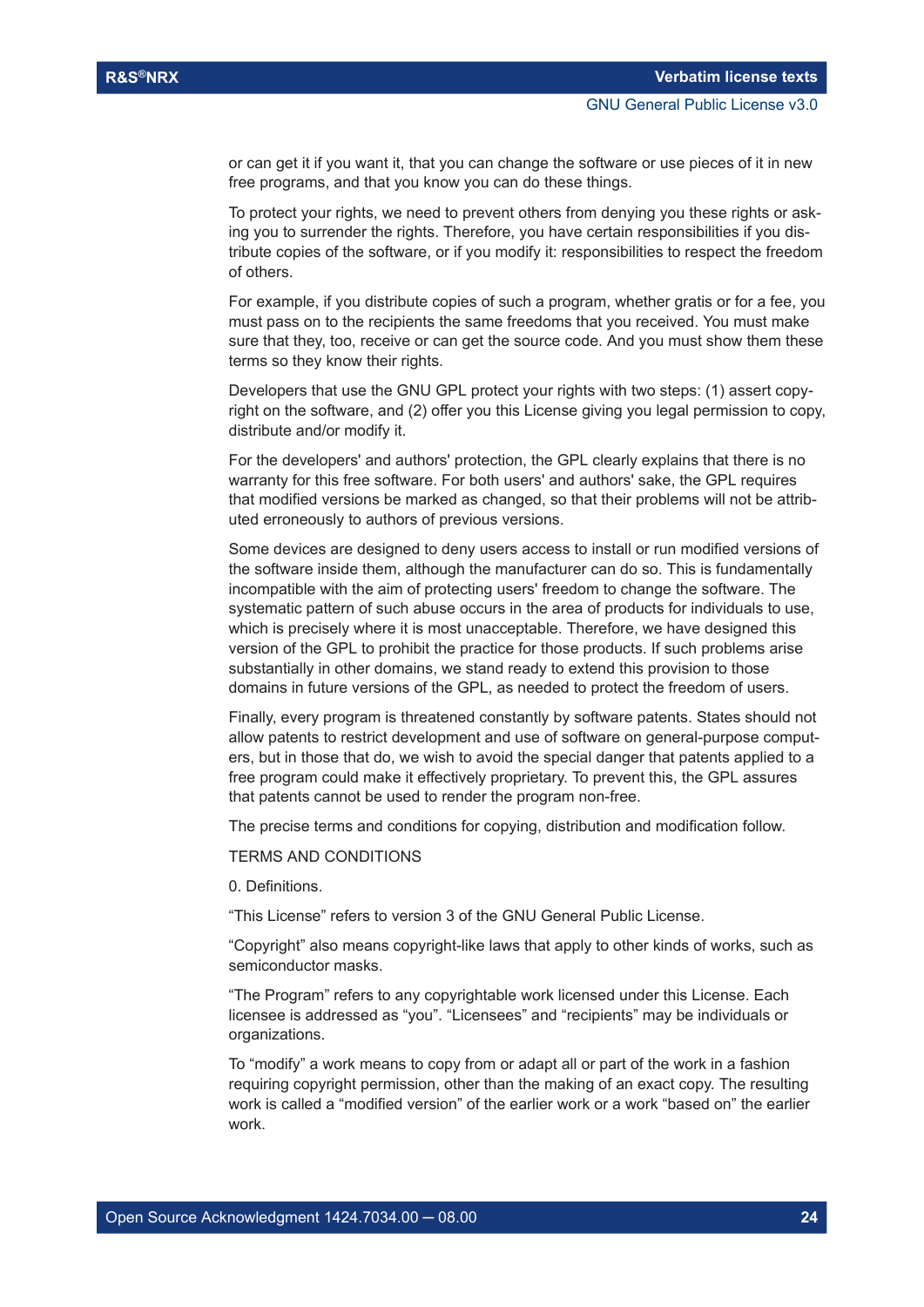A "covered work" means either the unmodified Program or a work based on the Program.

To "propagate" a work means to do anything with it that, without permission, would make you directly or secondarily liable for infringement under applicable copyright law, except executing it on a computer or modifying a private copy. Propagation includes copying, distribution (with or without modification), making available to the public, and in some countries other activities as well.

To "convey" a work means any kind of propagation that enables other parties to make or receive copies. Mere interaction with a user through a computer network, with no transfer of a copy, is not conveying.

An interactive user interface displays "Appropriate Legal Notices" to the extent that it includes a convenient and prominently visible feature that (1) displays an appropriate copyright notice, and (2) tells the user that there is no warranty for the work (except to the extent that warranties are provided), that licensees may convey the work under this License, and how to view a copy of this License. If the interface presents a list of user commands or options, such as a menu, a prominent item in the list meets this criterion.

1. Source Code.

The "source code" for a work means the preferred form of the work for making modifications to it. "Object code" means any non-source form of a work.

A "Standard Interface" means an interface that either is an official standard defined by a recognized standards body, or, in the case of interfaces specified for a particular programming language, one that is widely used among developers working in that language.

The "System Libraries" of an executable work include anything, other than the work as a whole, that (a) is included in the normal form of packaging a Major Component, but which is not part of that Major Component, and (b) serves only to enable use of the work with that Major Component, or to implement a Standard Interface for which an implementation is available to the public in source code form. A "Major Component", in this context, means a major essential component (kernel, window system, and so on) of the specific operating system (if any) on which the executable work runs, or a compiler used to produce the work, or an object code interpreter used to run it.

The "Corresponding Source" for a work in object code form means all the source code needed to generate, install, and (for an executable work) run the object code and to modify the work, including scripts to control those activities. However, it does not include the work's System Libraries, or general-purpose tools or generally available free programs which are used unmodified in performing those activities but which are not part of the work. For example, Corresponding Source includes interface definition files associated with source files for the work, and the source code for shared libraries and dynamically linked subprograms that the work is specifically designed to require, such as by intimate data communication or control flow between those subprograms and other parts of the work.

The Corresponding Source need not include anything that users can regenerate automatically from other parts of the Corresponding Source.

The Corresponding Source for a work in source code form is that same work.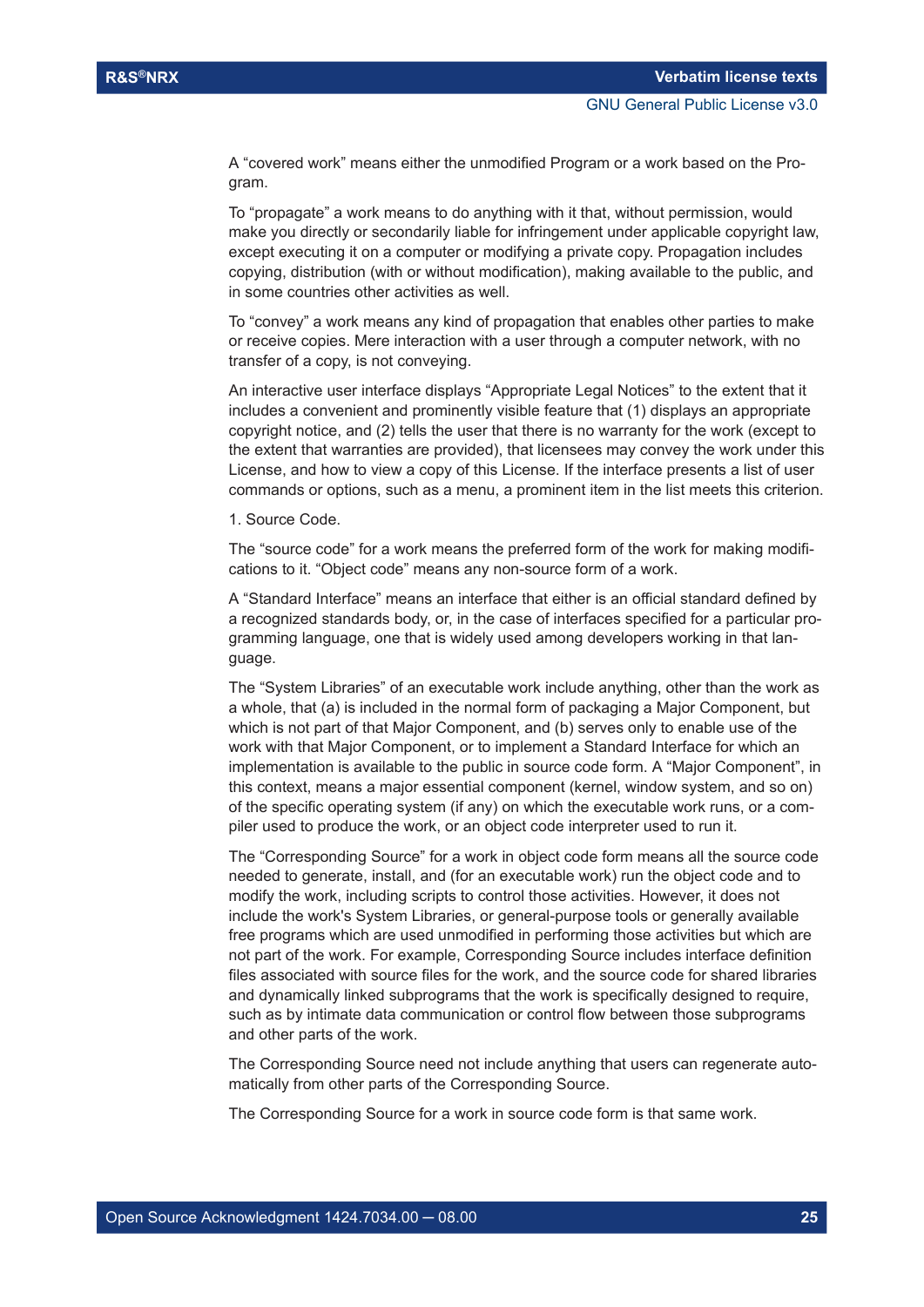2. Basic Permissions.

All rights granted under this License are granted for the term of copyright on the Program, and are irrevocable provided the stated conditions are met. This License explicitly affirms your unlimited permission to run the unmodified Program. The output from running a covered work is covered by this License only if the output, given its content, constitutes a covered work. This License acknowledges your rights of fair use or other equivalent, as provided by copyright law.

You may make, run and propagate covered works that you do not convey, without conditions so long as your license otherwise remains in force. You may convey covered works to others for the sole purpose of having them make modifications exclusively for you, or provide you with facilities for running those works, provided that you comply with the terms of this License in conveying all material for which you do not control copyright. Those thus making or running the covered works for you must do so exclusively on your behalf, under your direction and control, on terms that prohibit them from making any copies of your copyrighted material outside their relationship with you.

Conveying under any other circumstances is permitted solely under the conditions stated below. Sublicensing is not allowed; section 10 makes it unnecessary.

3. Protecting Users' Legal Rights From Anti-Circumvention Law.

No covered work shall be deemed part of an effective technological measure under any applicable law fulfilling obligations under article 11 of the WIPO copyright treaty adopted on 20 December 1996, or similar laws prohibiting or restricting circumvention of such measures.

When you convey a covered work, you waive any legal power to forbid circumvention of technological measures to the extent such circumvention is effected by exercising rights under this License with respect to the covered work, and you disclaim any intention to limit operation or modification of the work as a means of enforcing, against the work's users, your or third parties' legal rights to forbid circumvention of technological measures.

4. Conveying Verbatim Copies.

You may convey verbatim copies of the Program's source code as you receive it, in any medium, provided that you conspicuously and appropriately publish on each copy an appropriate copyright notice; keep intact all notices stating that this License and any non-permissive terms added in accord with section 7 apply to the code; keep intact all notices of the absence of any warranty; and give all recipients a copy of this License along with the Program.

You may charge any price or no price for each copy that you convey, and you may offer support or warranty protection for a fee.

5. Conveying Modified Source Versions.

You may convey a work based on the Program, or the modifications to produce it from the Program, in the form of source code under the terms of section 4, provided that you also meet all of these conditions:

a) The work must carry prominent notices stating that you modified it, and giving a relevant date.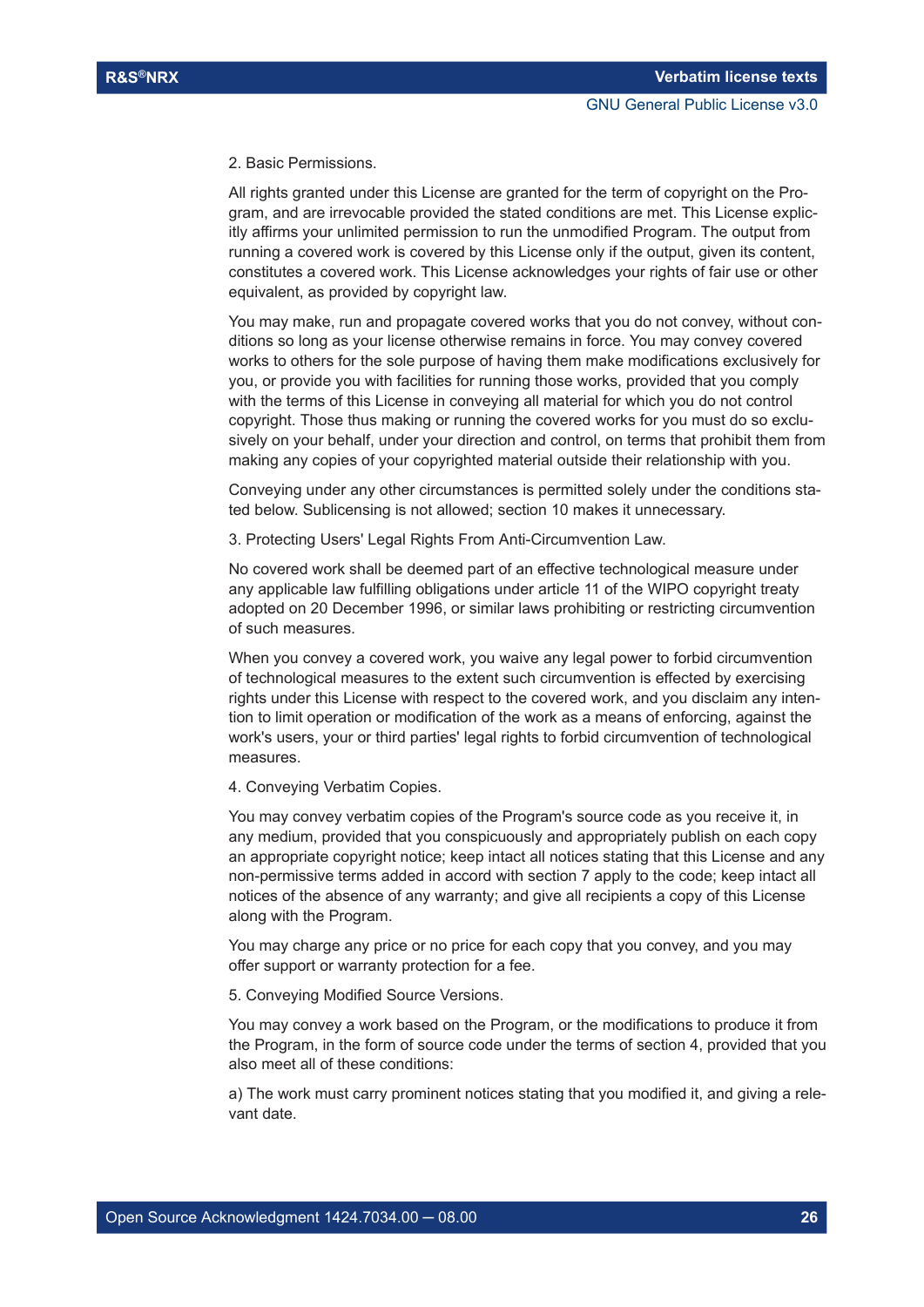b) The work must carry prominent notices stating that it is released under this License and any conditions added under section 7. This requirement modifies the requirement in section 4 to "keep intact all notices".

c) You must license the entire work, as a whole, under this License to anyone who comes into possession of a copy. This License will therefore apply, along with any applicable section 7 additional terms, to the whole of the work, and all its parts, regardless of how they are packaged. This License gives no permission to license the work in any other way, but it does not invalidate such permission if you have separately received it.

d) If the work has interactive user interfaces, each must display Appropriate Legal Notices; however, if the Program has interactive interfaces that do not display Appropriate Legal Notices, your work need not make them do so.

A compilation of a covered work with other separate and independent works, which are not by their nature extensions of the covered work, and which are not combined with it such as to form a larger program, in or on a volume of a storage or distribution medium, is called an "aggregate" if the compilation and its resulting copyright are not used to limit the access or legal rights of the compilation's users beyond what the individual works permit. Inclusion of a covered work in an aggregate does not cause this License to apply to the other parts of the aggregate.

6. Conveying Non-Source Forms.

You may convey a covered work in object code form under the terms of sections 4 and 5, provided that you also convey the machine-readable Corresponding Source under the terms of this License, in one of these ways:

a) Convey the object code in, or embodied in, a physical product (including a physical distribution medium), accompanied by the Corresponding Source fixed on a durable physical medium customarily used for software interchange.

b) Convey the object code in, or embodied in, a physical product (including a physical distribution medium), accompanied by a written offer, valid for at least three years and valid for as long as you offer spare parts or customer support for that product model, to give anyone who possesses the object code either (1) a copy of the Corresponding Source for all the software in the product that is covered by this License, on a durable physical medium customarily used for software interchange, for a price no more than your reasonable cost of physically performing this conveying of source, or (2) access to copy the Corresponding Source from a network server at no charge.

c) Convey individual copies of the object code with a copy of the written offer to provide the Corresponding Source. This alternative is allowed only occasionally and noncommercially, and only if you received the object code with such an offer, in accord with subsection 6b.

d) Convey the object code by offering access from a designated place (gratis or for a charge), and offer equivalent access to the Corresponding Source in the same way through the same place at no further charge. You need not require recipients to copy the Corresponding Source along with the object code. If the place to copy the object code is a network server, the Corresponding Source may be on a different server (operated by you or a third party) that supports equivalent copying facilities, provided you maintain clear directions next to the object code saying where to find the Corre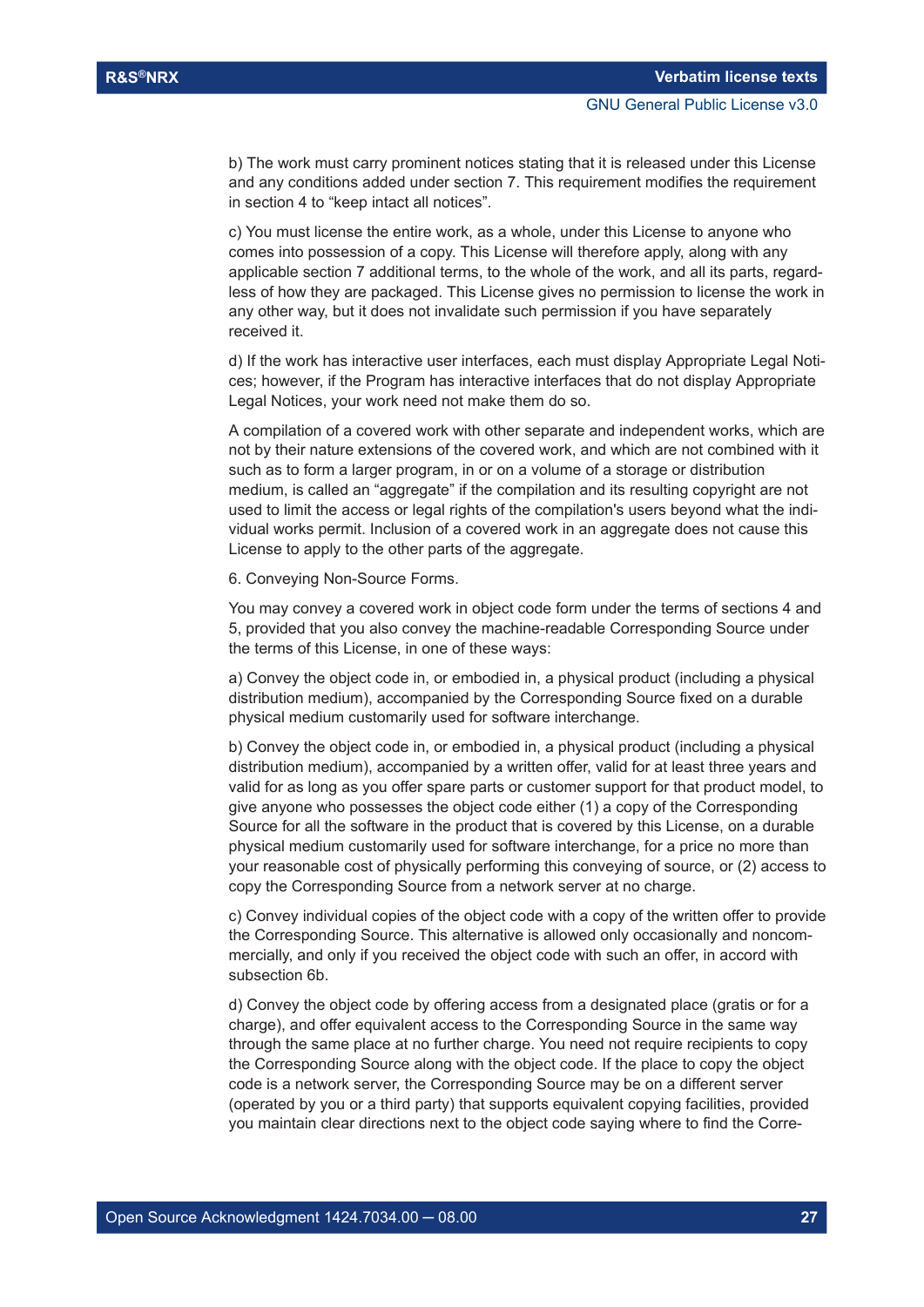sponding Source. Regardless of what server hosts the Corresponding Source, you remain obligated to ensure that it is available for as long as needed to satisfy these requirements.

e) Convey the object code using peer-to-peer transmission, provided you inform other peers where the object code and Corresponding Source of the work are being offered to the general public at no charge under subsection 6d.

A separable portion of the object code, whose source code is excluded from the Corresponding Source as a System Library, need not be included in conveying the object code work.

A "User Product" is either (1) a "consumer product", which means any tangible personal property which is normally used for personal, family, or household purposes, or (2) anything designed or sold for incorporation into a dwelling. In determining whether a product is a consumer product, doubtful cases shall be resolved in favor of coverage. For a particular product received by a particular user, "normally used" refers to a typical or common use of that class of product, regardless of the status of the particular user or of the way in which the particular user actually uses, or expects or is expected to use, the product. A product is a consumer product regardless of whether the product has substantial commercial, industrial or non-consumer uses, unless such uses represent the only significant mode of use of the product.

"Installation Information" for a User Product means any methods, procedures, authorization keys, or other information required to install and execute modified versions of a covered work in that User Product from a modified version of its Corresponding Source. The information must suffice to ensure that the continued functioning of the modified object code is in no case prevented or interfered with solely because modification has been made.

If you convey an object code work under this section in, or with, or specifically for use in, a User Product, and the conveying occurs as part of a transaction in which the right of possession and use of the User Product is transferred to the recipient in perpetuity or for a fixed term (regardless of how the transaction is characterized), the Corresponding Source conveyed under this section must be accompanied by the Installation Information. But this requirement does not apply if neither you nor any third party retains the ability to install modified object code on the User Product (for example, the work has been installed in ROM).

The requirement to provide Installation Information does not include a requirement to continue to provide support service, warranty, or updates for a work that has been modified or installed by the recipient, or for the User Product in which it has been modified or installed. Access to a network may be denied when the modification itself materially and adversely affects the operation of the network or violates the rules and protocols for communication across the network.

Corresponding Source conveyed, and Installation Information provided, in accord with this section must be in a format that is publicly documented (and with an implementation available to the public in source code form), and must require no special password or key for unpacking, reading or copying.

7. Additional Terms.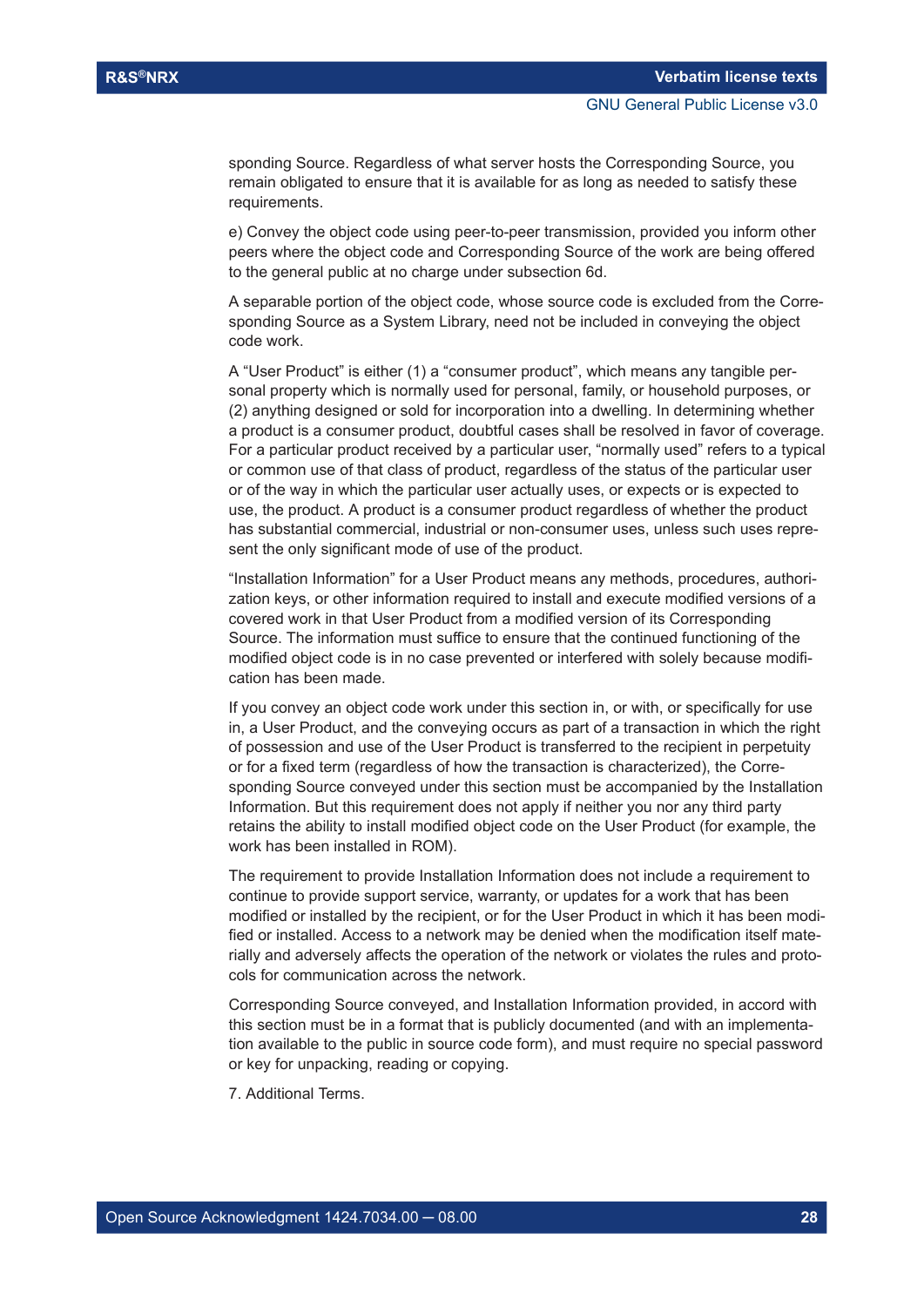"Additional permissions" are terms that supplement the terms of this License by making exceptions from one or more of its conditions. Additional permissions that are applicable to the entire Program shall be treated as though they were included in this License, to the extent that they are valid under applicable law. If additional permissions apply only to part of the Program, that part may be used separately under those permissions, but the entire Program remains governed by this License without regard to the additional permissions.

When you convey a copy of a covered work, you may at your option remove any additional permissions from that copy, or from any part of it. (Additional permissions may be written to require their own removal in certain cases when you modify the work.) You may place additional permissions on material, added by you to a covered work, for which you have or can give appropriate copyright permission.

Notwithstanding any other provision of this License, for material you add to a covered work, you may (if authorized by the copyright holders of that material) supplement the terms of this License with terms:

a) Disclaiming warranty or limiting liability differently from the terms of sections 15 and 16 of this License; or

b) Requiring preservation of specified reasonable legal notices or author attributions in that material or in the Appropriate Legal Notices displayed by works containing it; or

c) Prohibiting misrepresentation of the origin of that material, or requiring that modified versions of such material be marked in reasonable ways as different from the original version; or

d) Limiting the use for publicity purposes of names of licensors or authors of the material; or

e) Declining to grant rights under trademark law for use of some trade names, trademarks, or service marks; or

f) Requiring indemnification of licensors and authors of that material by anyone who conveys the material (or modified versions of it) with contractual assumptions of liability to the recipient, for any liability that these contractual assumptions directly impose on those licensors and authors.

All other non-permissive additional terms are considered "further restrictions" within the meaning of section 10. If the Program as you received it, or any part of it, contains a notice stating that it is governed by this License along with a term that is a further restriction, you may remove that term. If a license document contains a further restriction but permits relicensing or conveying under this License, you may add to a covered work material governed by the terms of that license document, provided that the further restriction does not survive such relicensing or conveying.

If you add terms to a covered work in accord with this section, you must place, in the relevant source files, a statement of the additional terms that apply to those files, or a notice indicating where to find the applicable terms.

Additional terms, permissive or non-permissive, may be stated in the form of a separately written license, or stated as exceptions; the above requirements apply either way.

8. Termination.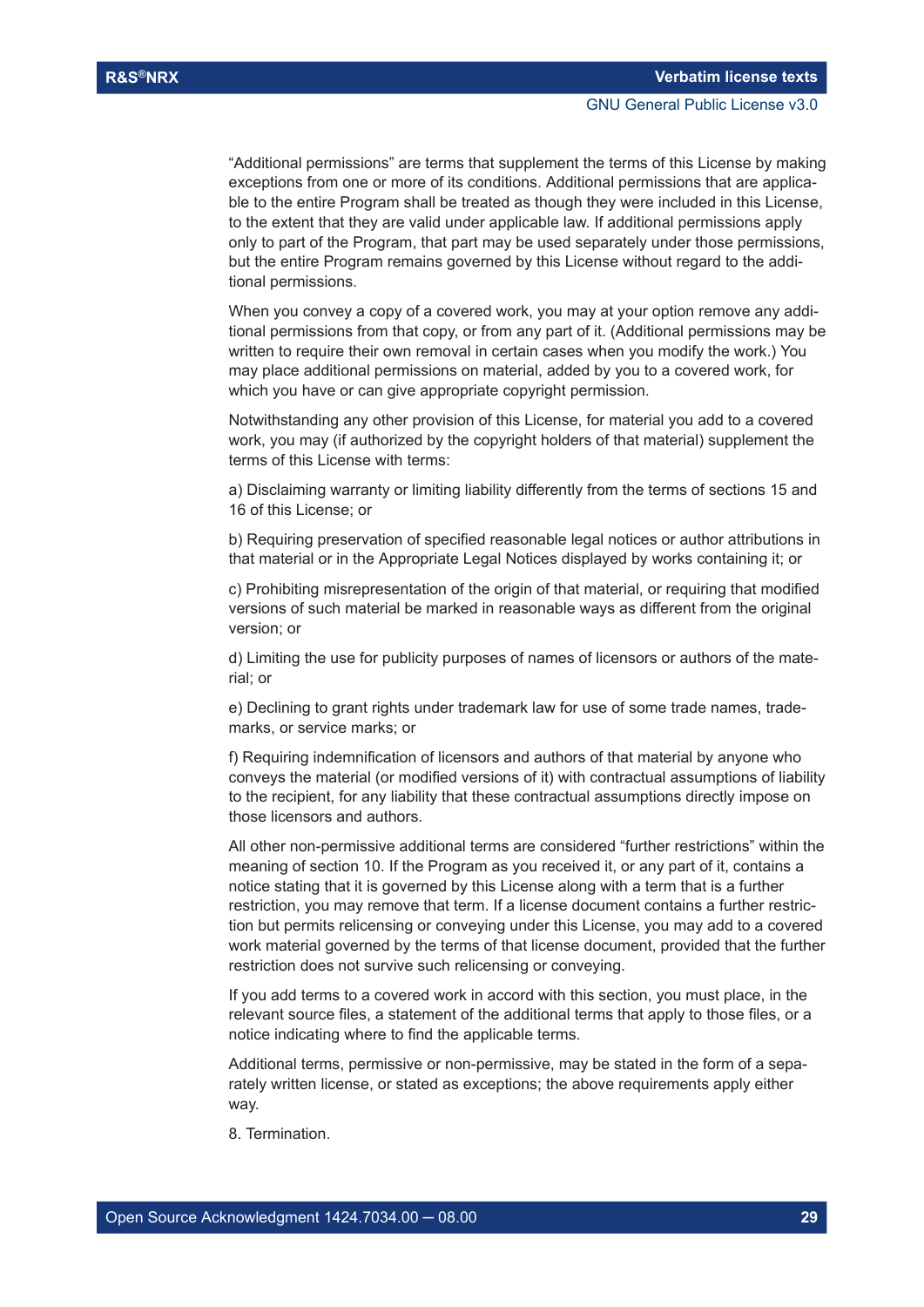You may not propagate or modify a covered work except as expressly provided under this License. Any attempt otherwise to propagate or modify it is void, and will automatically terminate your rights under this License (including any patent licenses granted under the third paragraph of section 11).

However, if you cease all violation of this License, then your license from a particular copyright holder is reinstated (a) provisionally, unless and until the copyright holder explicitly and finally terminates your license, and (b) permanently, if the copyright holder fails to notify you of the violation by some reasonable means prior to 60 days after the cessation.

Moreover, your license from a particular copyright holder is reinstated permanently if the copyright holder notifies you of the violation by some reasonable means, this is the first time you have received notice of violation of this License (for any work) from that copyright holder, and you cure the violation prior to 30 days after your receipt of the notice.

Termination of your rights under this section does not terminate the licenses of parties who have received copies or rights from you under this License. If your rights have been terminated and not permanently reinstated, you do not qualify to receive new licenses for the same material under section 10.

9. Acceptance Not Required for Having Copies.

You are not required to accept this License in order to receive or run a copy of the Program. Ancillary propagation of a covered work occurring solely as a consequence of using peer-to-peer transmission to receive a copy likewise does not require acceptance. However, nothing other than this License grants you permission to propagate or modify any covered work. These actions infringe copyright if you do not accept this License. Therefore, by modifying or propagating a covered work, you indicate your acceptance of this License to do so.

10. Automatic Licensing of Downstream Recipients.

Each time you convey a covered work, the recipient automatically receives a license from the original licensors, to run, modify and propagate that work, subject to this License. You are not responsible for enforcing compliance by third parties with this License.

An "entity transaction" is a transaction transferring control of an organization, or substantially all assets of one, or subdividing an organization, or merging organizations. If propagation of a covered work results from an entity transaction, each party to that transaction who receives a copy of the work also receives whatever licenses to the work the party's predecessor in interest had or could give under the previous paragraph, plus a right to possession of the Corresponding Source of the work from the predecessor in interest, if the predecessor has it or can get it with reasonable efforts.

You may not impose any further restrictions on the exercise of the rights granted or affirmed under this License. For example, you may not impose a license fee, royalty, or other charge for exercise of rights granted under this License, and you may not initiate litigation (including a cross-claim or counterclaim in a lawsuit) alleging that any patent claim is infringed by making, using, selling, offering for sale, or importing the Program or any portion of it.

11. Patents.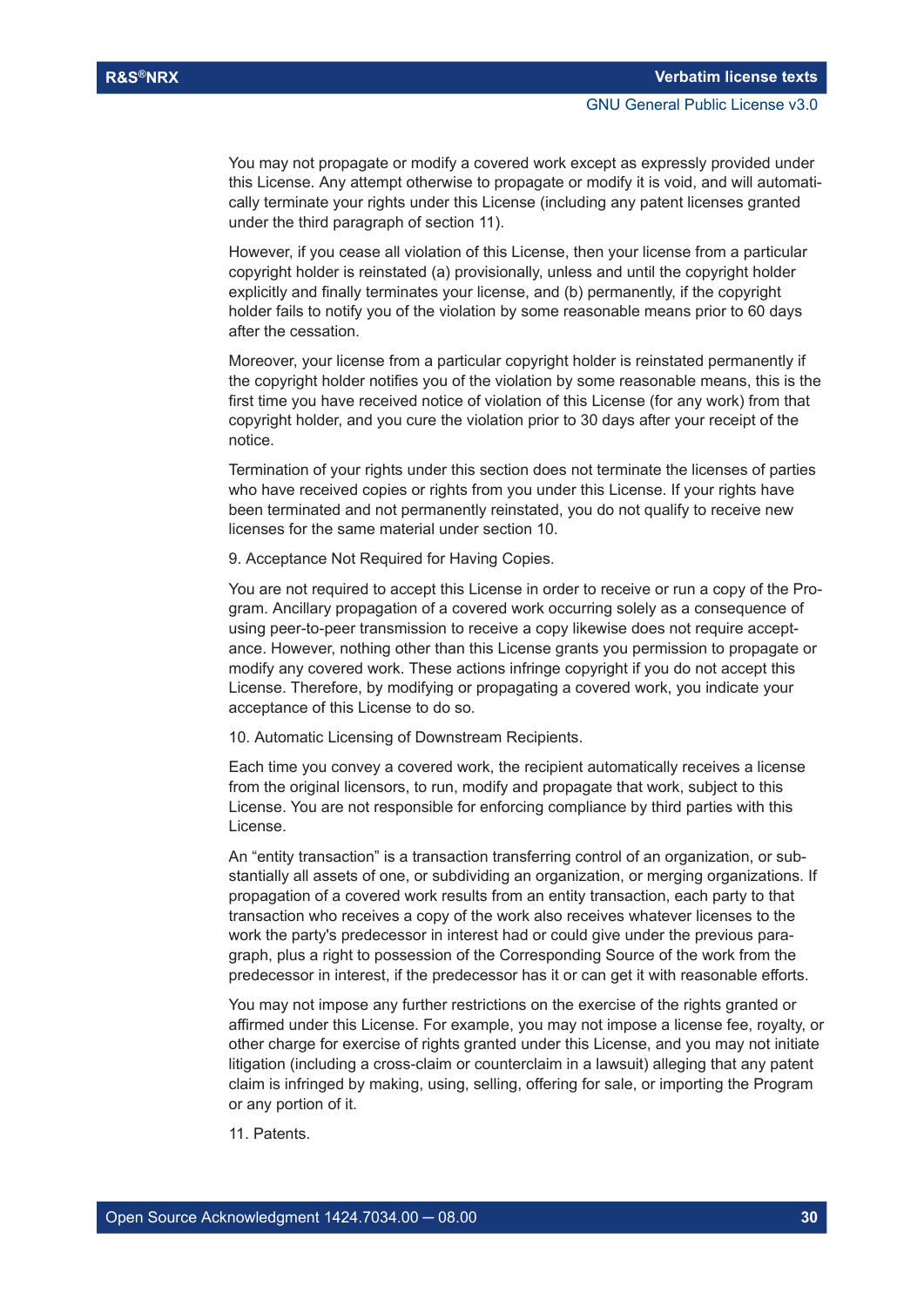A "contributor" is a copyright holder who authorizes use under this License of the Program or a work on which the Program is based. The work thus licensed is called the contributor's "contributor version".

A contributor's "essential patent claims" are all patent claims owned or controlled by the contributor, whether already acquired or hereafter acquired, that would be infringed by some manner, permitted by this License, of making, using, or selling its contributor version, but do not include claims that would be infringed only as a consequence of further modification of the contributor version. For purposes of this definition, "control" includes the right to grant patent sublicenses in a manner consistent with the requirements of this License.

Each contributor grants you a non-exclusive, worldwide, royalty-free patent license under the contributor's essential patent claims, to make, use, sell, offer for sale, import and otherwise run, modify and propagate the contents of its contributor version.

In the following three paragraphs, a "patent license" is any express agreement or commitment, however denominated, not to enforce a patent (such as an express permission to practice a patent or covenant not to sue for patent infringement). To "grant" such a patent license to a party means to make such an agreement or commitment not to enforce a patent against the party.

If you convey a covered work, knowingly relying on a patent license, and the Corresponding Source of the work is not available for anyone to copy, free of charge and under the terms of this License, through a publicly available network server or other readily accessible means, then you must either (1) cause the Corresponding Source to be so available, or (2) arrange to deprive yourself of the benefit of the patent license for this particular work, or (3) arrange, in a manner consistent with the requirements of this License, to extend the patent license to downstream recipients. "Knowingly relying" means you have actual knowledge that, but for the patent license, your conveying the covered work in a country, or your recipient's use of the covered work in a country, would infringe one or more identifiable patents in that country that you have reason to believe are valid.

If, pursuant to or in connection with a single transaction or arrangement, you convey, or propagate by procuring conveyance of, a covered work, and grant a patent license to some of the parties receiving the covered work authorizing them to use, propagate, modify or convey a specific copy of the covered work, then the patent license you grant is automatically extended to all recipients of the covered work and works based on it.

A patent license is "discriminatory" if it does not include within the scope of its coverage, prohibits the exercise of, or is conditioned on the non-exercise of one or more of the rights that are specifically granted under this License. You may not convey a covered work if you are a party to an arrangement with a third party that is in the business of distributing software, under which you make payment to the third party based on the extent of your activity of conveying the work, and under which the third party grants, to any of the parties who would receive the covered work from you, a discriminatory patent license (a) in connection with copies of the covered work conveyed by you (or copies made from those copies), or (b) primarily for and in connection with specific products or compilations that contain the covered work, unless you entered into that arrangement, or that patent license was granted, prior to 28 March 2007.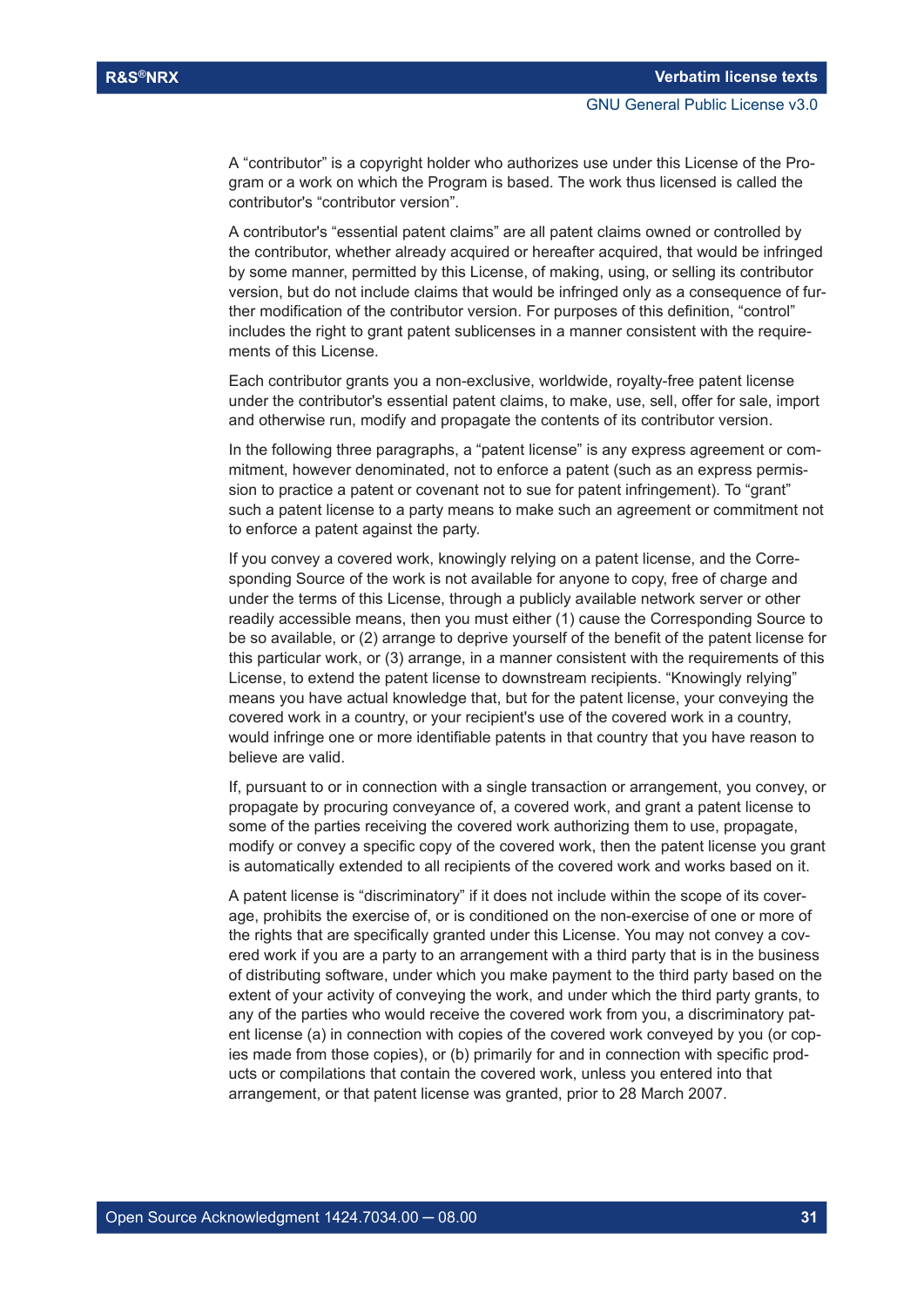Nothing in this License shall be construed as excluding or limiting any implied license or other defenses to infringement that may otherwise be available to you under applicable patent law.

12. No Surrender of Others´ Freedom.

If conditions are imposed on you (whether by court order, agreement or otherwise) that contradict the conditions of this License, they do not excuse you from the conditions of this License. If you cannot convey a covered work so as to satisfy simultaneously your obligations under this License and any other pertinent obligations, then as a consequence you may not convey it at all. For example, if you agree to terms that obligate you to collect a royalty for further conveying from those to whom you convey the Program, the only way you could satisfy both those terms and this License would be to refrain entirely from conveying the Program.

13. Use with the GNU Affero General Public License.

Notwithstanding any other provision of this License, you have permission to link or combine any covered work with a work licensed under version 3 of the GNU Affero General Public License into a single combined work, and to convey the resulting work. The terms of this License will continue to apply to the part which is the covered work, but the special requirements of the GNU Affero General Public License, section 13, concerning interaction through a network will apply to the combination as such.

14. Revised Versions of this License.

The Free Software Foundation may publish revised and/or new versions of the GNU General Public License from time to time. Such new versions will be similar in spirit to the present version, but may differ in detail to address new problems or concerns.

Each version is given a distinguishing version number. If the Program specifies that a certain numbered version of the GNU General Public License "or any later version" applies to it, you have the option of following the terms and conditions either of that numbered version or of any later version published by the Free Software Foundation. If the Program does not specify a version number of the GNU General Public License, you may choose any version ever published by the Free Software Foundation.

If the Program specifies that a proxy can decide which future versions of the GNU General Public License can be used, that proxy´s public statement of acceptance of a version permanently authorizes you to choose that version for the Program.

Later license versions may give you additional or different permissions. However, no additional obligations are imposed on any author or copyright holder as a result of your choosing to follow a later version.

15. Disclaimer of Warranty.

THERE IS NO WARRANTY FOR THE PROGRAM, TO THE EXTENT PERMITTED BY APPLICABLE LAW. EXCEPT WHEN OTHERWISE STATED IN WRITING THE COPYRIGHT HOLDERS AND/OR OTHER PARTIES PROVIDE THE PROGRAM "AS IS" WITHOUT WARRANTY OF ANY KIND, EITHER EXPRESSED OR IMPLIED, INCLUDING, BUT NOT LIMITED TO, THE IMPLIED WARRANTIES OF MERCHANT-ABILITY AND FITNESS FOR A PARTICULAR PURPOSE. THE ENTIRE RISK AS TO THE QUALITY AND PERFORMANCE OF THE PROGRAM IS WITH YOU. SHOULD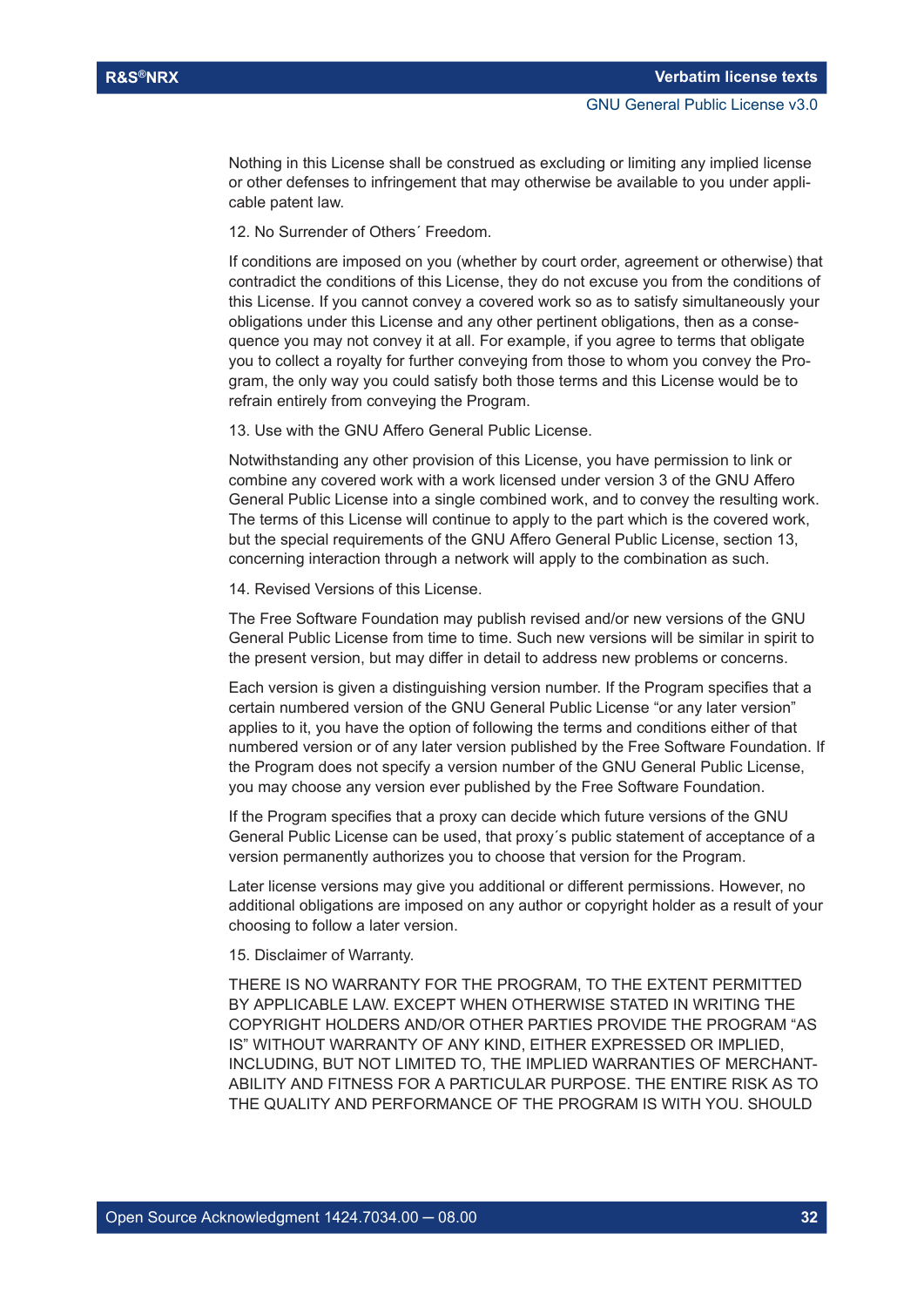THE PROGRAM PROVE DEFECTIVE, YOU ASSUME THE COST OF ALL NECES-SARY SERVICING, REPAIR OR CORRECTION.

16. Limitation of Liability.

IN NO EVENT UNLESS REQUIRED BY APPLICABLE LAW OR AGREED TO IN WRITING WILL ANY COPYRIGHT HOLDER, OR ANY OTHER PARTY WHO MODI-FIES AND/OR CONVEYS THE PROGRAM AS PERMITTED ABOVE, BE LIABLE TO YOU FOR DAMAGES, INCLUDING ANY GENERAL, SPECIAL, INCIDENTAL OR CONSEQUENTIAL DAMAGES ARISING OUT OF THE USE OR INABILITY TO USE THE PROGRAM (INCLUDING BUT NOT LIMITED TO LOSS OF DATA OR DATA BEING RENDERED INACCURATE OR LOSSES SUSTAINED BY YOU OR THIRD PARTIES OR A FAILURE OF THE PROGRAM TO OPERATE WITH ANY OTHER PROGRAMS), EVEN IF SUCH HOLDER OR OTHER PARTY HAS BEEN ADVISED OF THE POSSIBILITY OF SUCH DAMAGES.

17. Interpretation of Sections 15 and 16.

If the disclaimer of warranty and limitation of liability provided above cannot be given local legal effect according to their terms, reviewing courts shall apply local law that most closely approximates an absolute waiver of all civil liability in connection with the Program, unless a warranty or assumption of liability accompanies a copy of the Program in return for a fee.

#### END OF TERMS AND CONDITIONS

How to Apply These Terms to Your New Programs

If you develop a new program, and you want it to be of the greatest possible use to the public, the best way to achieve this is to make it free software which everyone can redistribute and change under these terms.

To do so, attach the following notices to the program. It is safest to attach them to the start of each source file to most effectively state the exclusion of warranty; and each file should have at least the "copyright" line and a pointer to where the full notice is found.

 $\langle$  one line to give the program's name and a brief idea of what it does  $\rangle$ 

Copyright (C)  $\langle$  year  $\rangle$   $\langle$  name of author  $\rangle$ 

This program is free software: you can redistribute it and/or modify it under the terms of the GNU General Public License as published by the Free Software Foundation, either version 3 of the License, or (at your option) any later version.

This program is distributed in the hope that it will be useful, but WITHOUT ANY WAR-RANTY; without even the implied warranty of MERCHANTABILITY or FITNESS FOR A PARTICULAR PURPOSE. See the GNU General Public License for more details.

You should have received a copy of the GNU General Public License long with this program. If not, see http://www.gnu.org/licenses/

Also add information on how to contact you by electronic and paper mail.

If the program does terminal interaction, make it output a short notice like this when it starts in an interactive mode:  $\langle \langle \rangle$   $\langle$  program  $\rangle$  Copyright (C)  $\langle$  year  $\rangle$   $\langle$  name of author 〉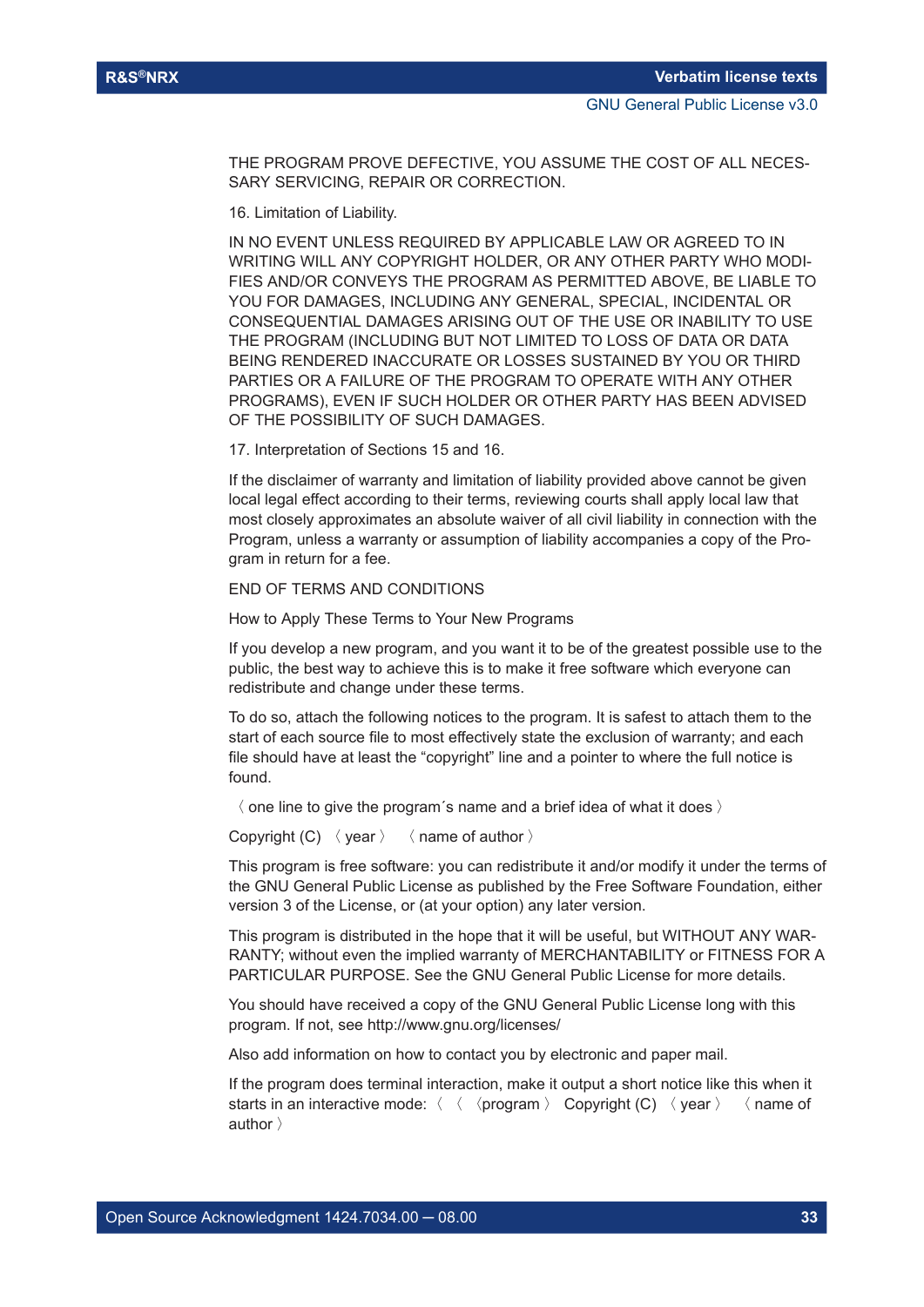<span id="page-33-0"></span>This program comes with ABSOLUTELY NO WARRANTY; for details type `show w´. This is free software, and you are welcome to redistribute it under certain conditions; type `show c´ for details.

The hypothetical commands `show w' and `show c' should show the appropriate parts of the General Public License. Of course, your program's commands might be different; for a GUI interface, you would use an "about box".

You should also get your employer (if you work as a programmer) or school, if any, to sign a "copyright disclaimer" for the program, if necessary. For more information on this, and how to apply and follow the GNU GPL, see http://www.gnu.org/licenses/

The GNU General Public License does not permit incorporating your program into proprietary programs. If your program is a subroutine library, you may consider it more useful to permit linking proprietary applications with the library. If this is what you want to do, use the GNU Lesser General Public License instead of this License. But first, please read http://www.gnu.org/philosophy/why-not-lgpl.html

### **3.6 GNU Library General Public License v2**

GNU LIBRARY GENERAL PUBLIC LICENSE

Version 2, June 1991

Copyright (C) 1991 Free Software Foundation, Inc.

51 Franklin St, Fifth Floor, Boston, MA 02110-1301, USA

Everyone is permitted to copy and distribute verbatim copies

of this license document, but changing it is not allowed.

[This is the first released version of the library GPL. It is

numbered 2 because it goes with version 2 of the ordinary GPL.]

Preamble

The licenses for most software are designed to take away your freedom to share and change it. By contrast, the GNU General Public Licenses are intended to guarantee your freedom to share and change free software--to make sure the software is free for all its users.

This license, the Library General Public License, applies to some specially designated Free Software Foundation software, and to any other libraries whose authors decide to use it. You can use it for your libraries, too.

When we speak of free software, we are referring to freedom, not price. Our General Public Licenses are designed to make sure that you have the freedom to distribute copies of free software (and charge for this service if you wish), that you receive source code or can get it if you want it, that you can change the software or use pieces of it in new free programs; and that you know you can do these things.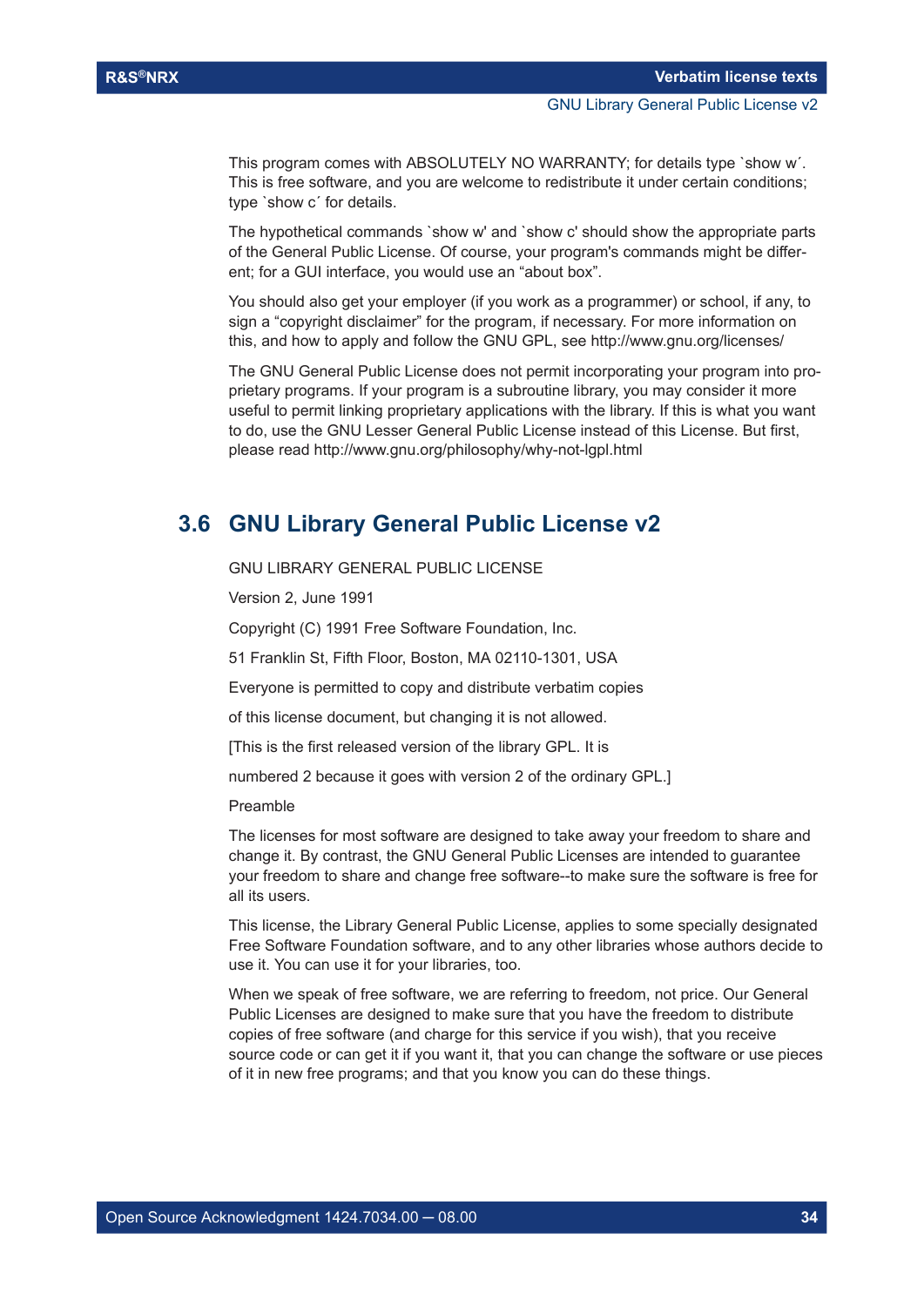To protect your rights, we need to make restrictions that forbid anyone to deny you these rights or to ask you to surrender the rights. These restrictions translate to certain responsibilities for you if you distribute copies of the library, or if you modify it.

For example, if you distribute copies of the library, whether gratis or for a fee, you must give the recipients all the rights that we gave you. You must make sure that they, too, receive or can get the source code. If you link a program with the library, you must provide complete object files to the recipients so that they can relink them with the library, after making changes to the library and recompiling it. And you must show them these terms so they know their rights.

Our method of protecting your rights has two steps: (1) copyright the library, and (2) offer you this license which gives you legal permission to copy, distribute and/or modify the library.

Also, for each distributor's protection, we want to make certain that everyone understands that there is no warranty for this free library. If the library is modified by someone else and passed on, we want its recipients to know that what they have is not the original version, so that any problems introduced by others will not reflect on the original authors' reputations.

Finally, any free program is threatened constantly by software patents. We wish to avoid the danger that companies distributing free software will individually obtain patent licenses, thus in effect transforming the program into proprietary software. To prevent this, we have made it clear that any patent must be licensed for everyone's free use or not licensed at all.

Most GNU software, including some libraries, is covered by the ordinary GNU General Public License, which was designed for utility programs. This license, the GNU Library General Public License, applies to certain designated libraries. This license is quite different from the ordinary one; be sure to read it in full, and don't assume that anything in it is the same as in the ordinary license.

The reason we have a separate public license for some libraries is that they blur the distinction we usually make between modifying or adding to a program and simply using it. Linking a program with a library, without changing the library, is in some sense simply using the library, and is analogous to running a utility program or application program. However, in a textual and legal sense, the linked executable is a combined work, a derivative of the original library, and the ordinary General Public License treats it as such.

Because of this blurred distinction, using the ordinary General Public License for libraries did not effectively promote software sharing, because most developers did not use the libraries. We concluded that weaker conditions might promote sharing better.

However, unrestricted linking of non-free programs would deprive the users of those programs of all benefit from the free status of the libraries themselves. This Library General Public License is intended to permit developers of non-free programs to use free libraries, while preserving your freedom as a user of such programs to change the free libraries that are incorporated in them. (We have not seen how to achieve this as regards changes in header files, but we have achieved it as regards changes in the actual functions of the Library.) The hope is that this will lead to faster development of free libraries.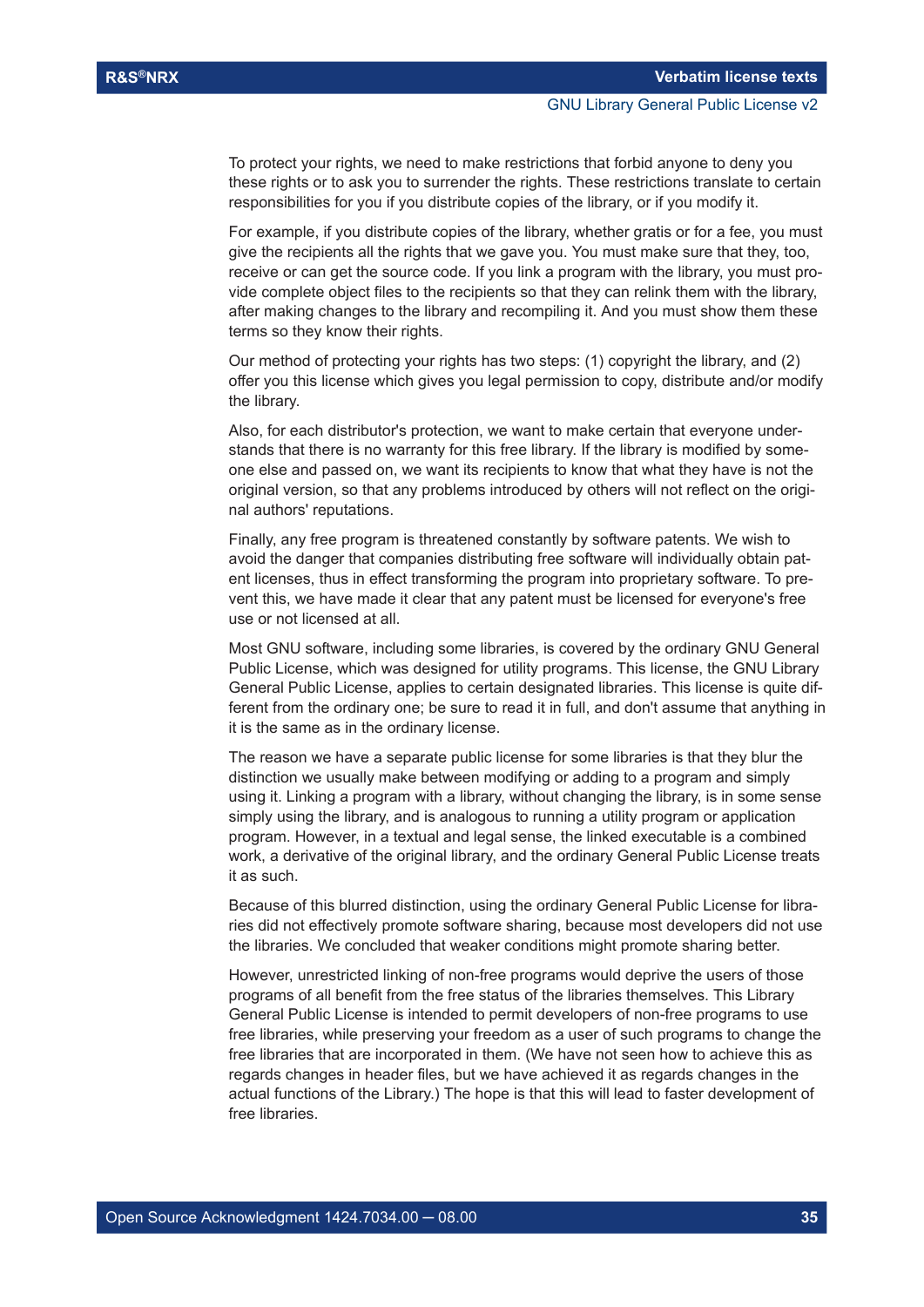The precise terms and conditions for copying, distribution and modification follow. Pay close attention to the difference between a "work based on the library" and a "work that uses the library". The former contains code derived from the library, while the latter only works together with the library.

Note that it is possible for a library to be covered by the ordinary General Public License rather than by this special one.

TERMS AND CONDITIONS FOR COPYING, DISTRIBUTION AND MODIFICATION

0. This License Agreement applies to any software library which contains a notice placed by the copyright holder or other authorized party saying it may be distributed under the terms of this Library General Public License (also called "this License"). Each licensee is addressed as "you".

A "library" means a collection of software functions and/or data prepared so as to be conveniently linked with application programs (which use some of those functions and data) to form executables.

The "Library", below, refers to any such software library or work which has been distributed under these terms. A "work based on the Library" means either the Library or any derivative work under copyright law: that is to say, a work containing the Library or a portion of it, either verbatim or with modifications and/or translated straightforwardly into another language. (Hereinafter, translation is included without limitation in the term "modification".)

"Source code" for a work means the preferred form of the work for making modifications to it. For a library, complete source code means all the source code for all modules it contains, plus any associated interface definition files, plus the scripts used to control compilation and installation of the library.

Activities other than copying, distribution and modification are not covered by this License; they are outside its scope. The act of running a program using the Library is not restricted, and output from such a program is covered only if its contents constitute a work based on the Library (independent of the use of the Library in a tool for writing it). Whether that is true depends on what the Library does and what the program that uses the Library does.

1. You may copy and distribute verbatim copies of the Library's complete source code as you receive it, in any medium, provided that you conspicuously and appropriately publish on each copy an appropriate copyright notice and disclaimer of warranty; keep intact all the notices that refer to this License and to the absence of any warranty; and distribute a copy of this License along with the Library.

You may charge a fee for the physical act of transferring a copy, and you may at your option offer warranty protection in exchange for a fee.

2. You may modify your copy or copies of the Library or any portion of it, thus forming a work based on the Library, and copy and distribute such modifications or work under the terms of Section 1 above, provided that you also meet all of these conditions:

a) The modified work must itself be a software library.

b) You must cause the files modified to carry prominent notices stating that you changed the files and the date of any change.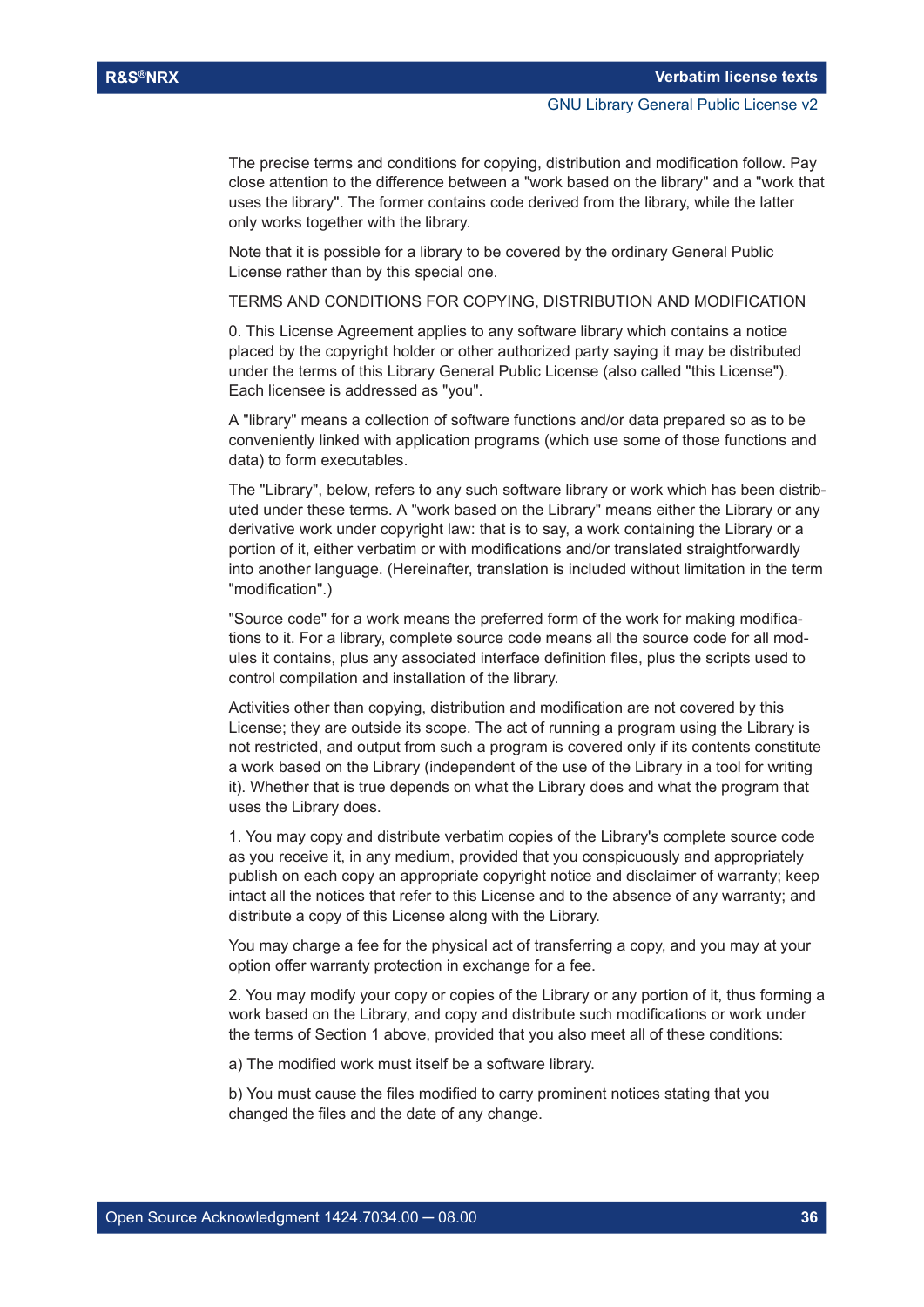c) You must cause the whole of the work to be licensed at no charge to all third parties under the terms of this License.

d) If a facility in the modified Library refers to a function or a table of data to be supplied by an application program that uses the facility, other than as an argument passed when the facility is invoked, then you must make a good faith effort to ensure that, in the event an application does not supply such function or table, the facility still operates, and performs whatever part of its purpose remains meaningful.

(For example, a function in a library to compute square roots has a purpose that is entirely well-defined independent of the application. Therefore, Subsection 2d requires that any application-supplied function or table used by this function must be optional: if the application does not supply it, the square root function must still compute square roots.)

These requirements apply to the modified work as a whole. If identifiable sections of that work are not derived from the Library, and can be reasonably considered independent and separate works in themselves, then this License, and its terms, do not apply to those sections when you distribute them as separate works. But when you distribute the same sections as part of a whole which is a work based on the Library, the distribution of the whole must be on the terms of this License, whose permissions for other licensees extend to the entire whole, and thus to each and every part regardless of who wrote it.

Thus, it is not the intent of this section to claim rights or contest your rights to work written entirely by you; rather, the intent is to exercise the right to control the distribution of derivative or collective works based on the Library.

In addition, mere aggregation of another work not based on the Library with the Library (or with a work based on the Library) on a volume of a storage or distribution medium does not bring the other work under the scope of this License.

3. You may opt to apply the terms of the ordinary GNU General Public License instead of this License to a given copy of the Library. To do this, you must alter all the notices that refer to this License, so that they refer to the ordinary GNU General Public License, version 2, instead of to this License. (If a newer version than version 2 of the ordinary GNU General Public License has appeared, then you can specify that version instead if you wish.) Do not make any other change in these notices.

Once this change is made in a given copy, it is irreversible for that copy, so the ordinary GNU General Public License applies to all subsequent copies and derivative works made from that copy.

This option is useful when you wish to copy part of the code of the Library into a program that is not a library.

4. You may copy and distribute the Library (or a portion or derivative of it, under Section 2) in object code or executable form under the terms of Sections 1 and 2 above provided that you accompany it with the complete corresponding machine-readable source code, which must be distributed under the terms of Sections 1 and 2 above on a medium customarily used for software interchange.

If distribution of object code is made by offering access to copy from a designated place, then offering equivalent access to copy the source code from the same place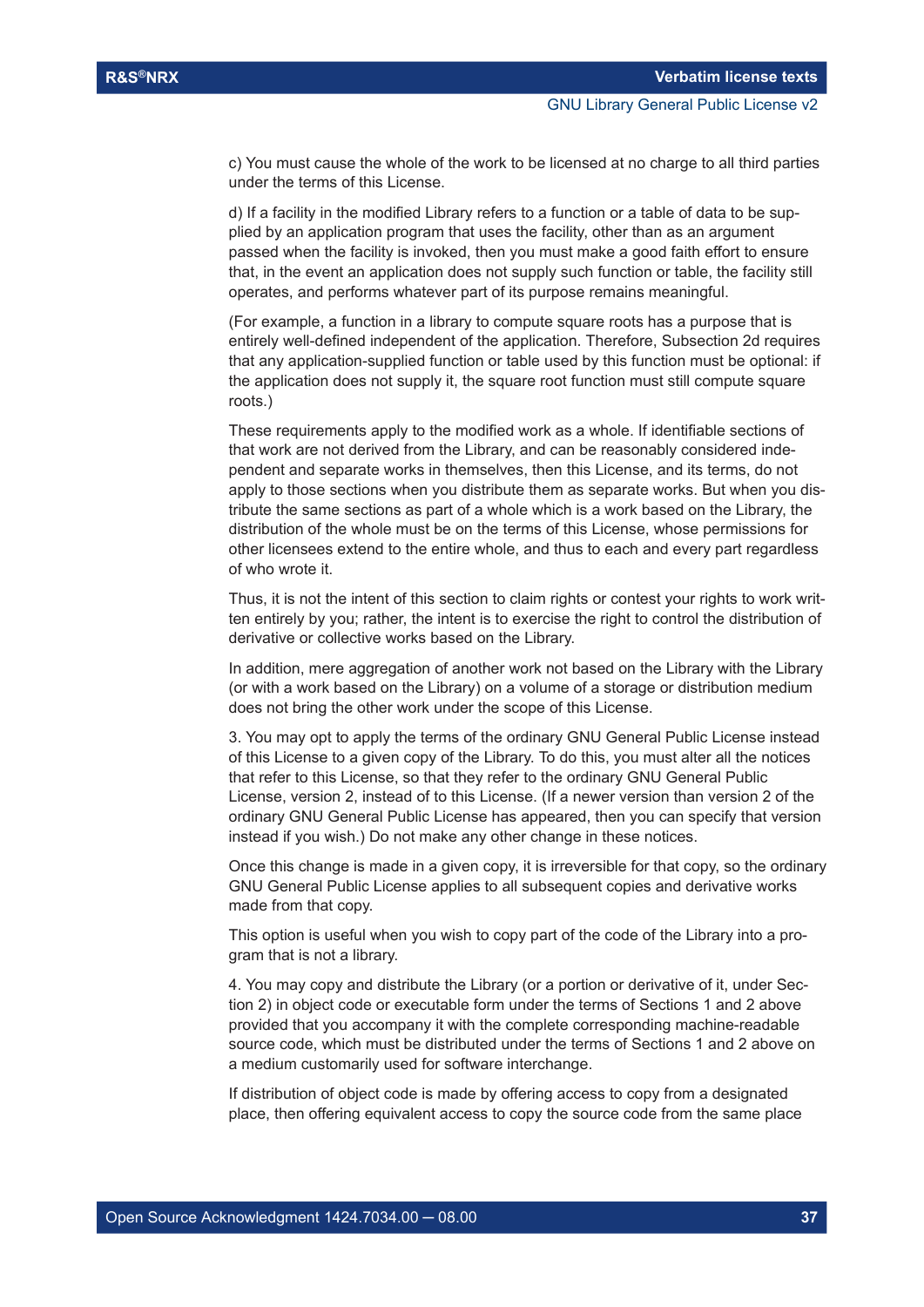satisfies the requirement to distribute the source code, even though third parties are not compelled to copy the source along with the object code.

5. A program that contains no derivative of any portion of the Library, but is designed to work with the Library by being compiled or linked with it, is called a "work that uses the Library". Such a work, in isolation, is not a derivative work of the Library, and therefore falls outside the scope of this License.

However, linking a "work that uses the Library" with the Library creates an executable that is a derivative of the Library (because it contains portions of the Library), rather than a "work that uses the library". The executable is therefore covered by this License. Section 6 states terms for distribution of such executables.

When a "work that uses the Library" uses material from a header file that is part of the Library, the object code for the work may be a derivative work of the Library even though the source code is not. Whether this is true is especially significant if the work can be linked without the Library, or if the work is itself a library. The threshold for this to be true is not precisely defined by law.

If such an object file uses only numerical parameters, data structure layouts and accessors, and small macros and small inline functions (ten lines or less in length), then the use of the object file is unrestricted, regardless of whether it is legally a derivative work. (Executables containing this object code plus portions of the Library will still fall under Section 6.)

Otherwise, if the work is a derivative of the Library, you may distribute the object code for the work under the terms of Section 6. Any executables containing that work also fall under Section 6, whether or not they are linked directly with the Library itself.

6. As an exception to the Sections above, you may also compile or link a "work that uses the Library" with the Library to produce a work containing portions of the Library, and distribute that work under terms of your choice, provided that the terms permit modification of the work for the customer's own use and reverse engineering for debugging such modifications.

You must give prominent notice with each copy of the work that the Library is used in it and that the Library and its use are covered by this License. You must supply a copy of this License. If the work during execution displays copyright notices, you must include the copyright notice for the Library among them, as well as a reference directing the user to the copy of this License. Also, you must do one of these things:

a) Accompany the work with the complete corresponding machine-readable source code for the Library including whatever changes were used in the work (which must be distributed under Sections 1 and 2 above); and, if the work is an executable linked with the Library, with the complete machine-readable "work that uses the Library", as object code and/or source code, so that the user can modify the Library and then relink to produce a modified executable containing the modified Library. (It is understood that the user who changes the contents of definitions files in the Library will not necessarily be able to recompile the application to use the modified definitions.)

b) Accompany the work with a written offer, valid for at least three years, to give the same user the materials specified in Subsection 6a, above, for a charge no more than the cost of performing this distribution.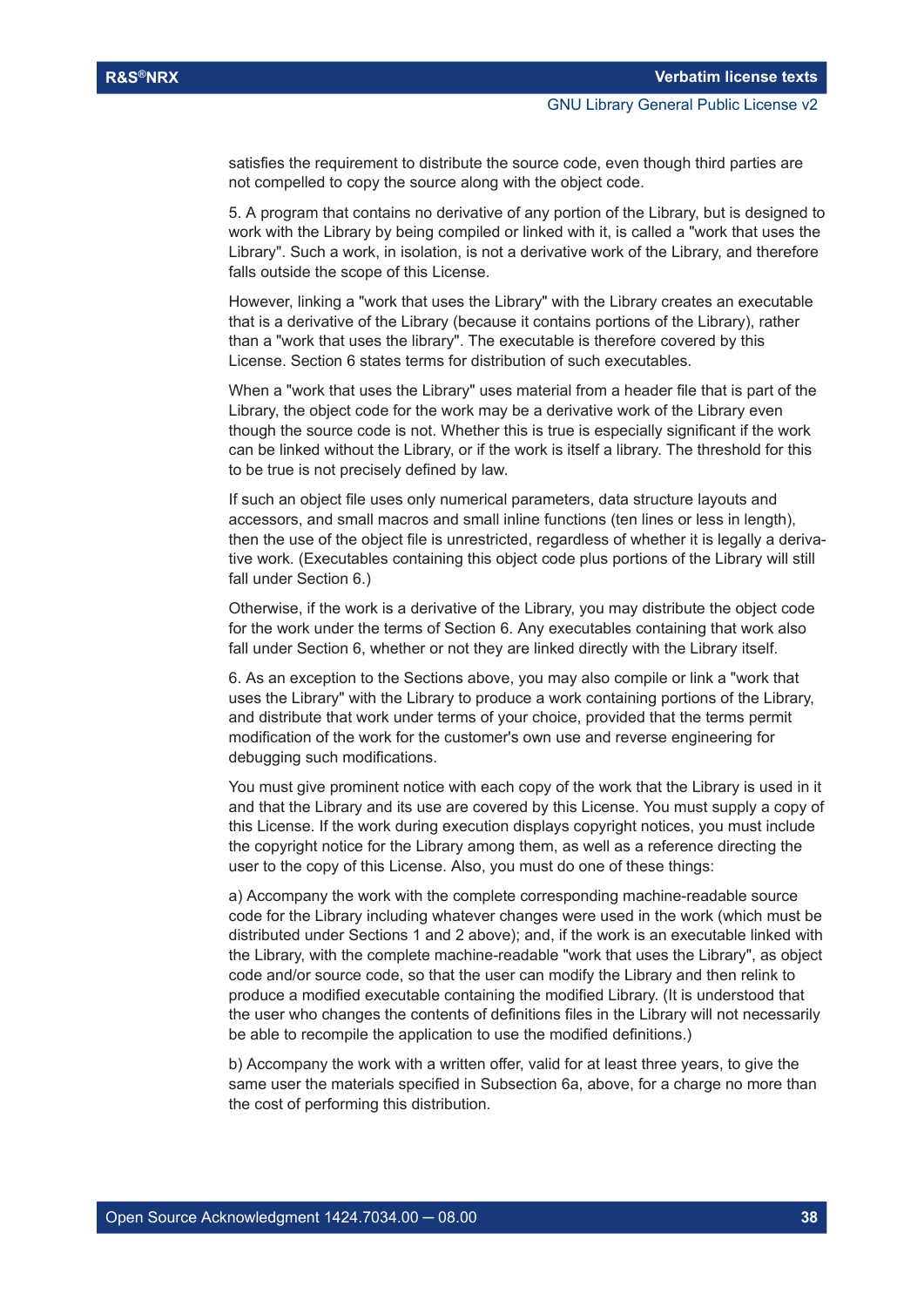c) If distribution of the work is made by offering access to copy from a designated place, offer equivalent access to copy the above specified materials from the same place.

d) Verify that the user has already received a copy of these materials or that you have already sent this user a copy.

For an executable, the required form of the "work that uses the Library" must include any data and utility programs needed for reproducing the executable from it. However, as a special exception, the source code distributed need not include anything that is normally distributed (in either source or binary form) with the major components (compiler, kernel, and so on) of the operating system on which the executable runs, unless that component itself accompanies the executable.

It may happen that this requirement contradicts the license restrictions of other proprietary libraries that do not normally accompany the operating system. Such a contradiction means you cannot use both them and the Library together in an executable that you distribute.

7. You may place library facilities that are a work based on the Library side-by-side in a single library together with other library facilities not covered by this License, and distribute such a combined library, provided that the separate distribution of the work based on the Library and of the other library facilities is otherwise permitted, and provided that you do these two things:

a) Accompany the combined library with a copy of the same work based on the Library, uncombined with any other library facilities. This must be distributed under the terms of the Sections above.

b) Give prominent notice with the combined library of the fact that part of it is a work based on the Library, and explaining where to find the accompanying uncombined form of the same work.

8. You may not copy, modify, sublicense, link with, or distribute the Library except as expressly provided under this License. Any attempt otherwise to copy, modify, sublicense, link with, or distribute the Library is void, and will automatically terminate your rights under this License. However, parties who have received copies, or rights, from you under this License will not have their licenses terminated so long as such parties remain in full compliance.

9. You are not required to accept this License, since you have not signed it. However, nothing else grants you permission to modify or distribute the Library or its derivative works. These actions are prohibited by law if you do not accept this License. Therefore, by modifying or distributing the Library (or any work based on the Library), you indicate your acceptance of this License to do so, and all its terms and conditions for copying, distributing or modifying the Library or works based on it.

10. Each time you redistribute the Library (or any work based on the Library), the recipient automatically receives a license from the original licensor to copy, distribute, link with or modify the Library subject to these terms and conditions. You may not impose any further restrictions on the recipients' exercise of the rights granted herein. You are not responsible for enforcing compliance by third parties to this License.

11. If, as a consequence of a court judgment or allegation of patent infringement or for any other reason (not limited to patent issues), conditions are imposed on you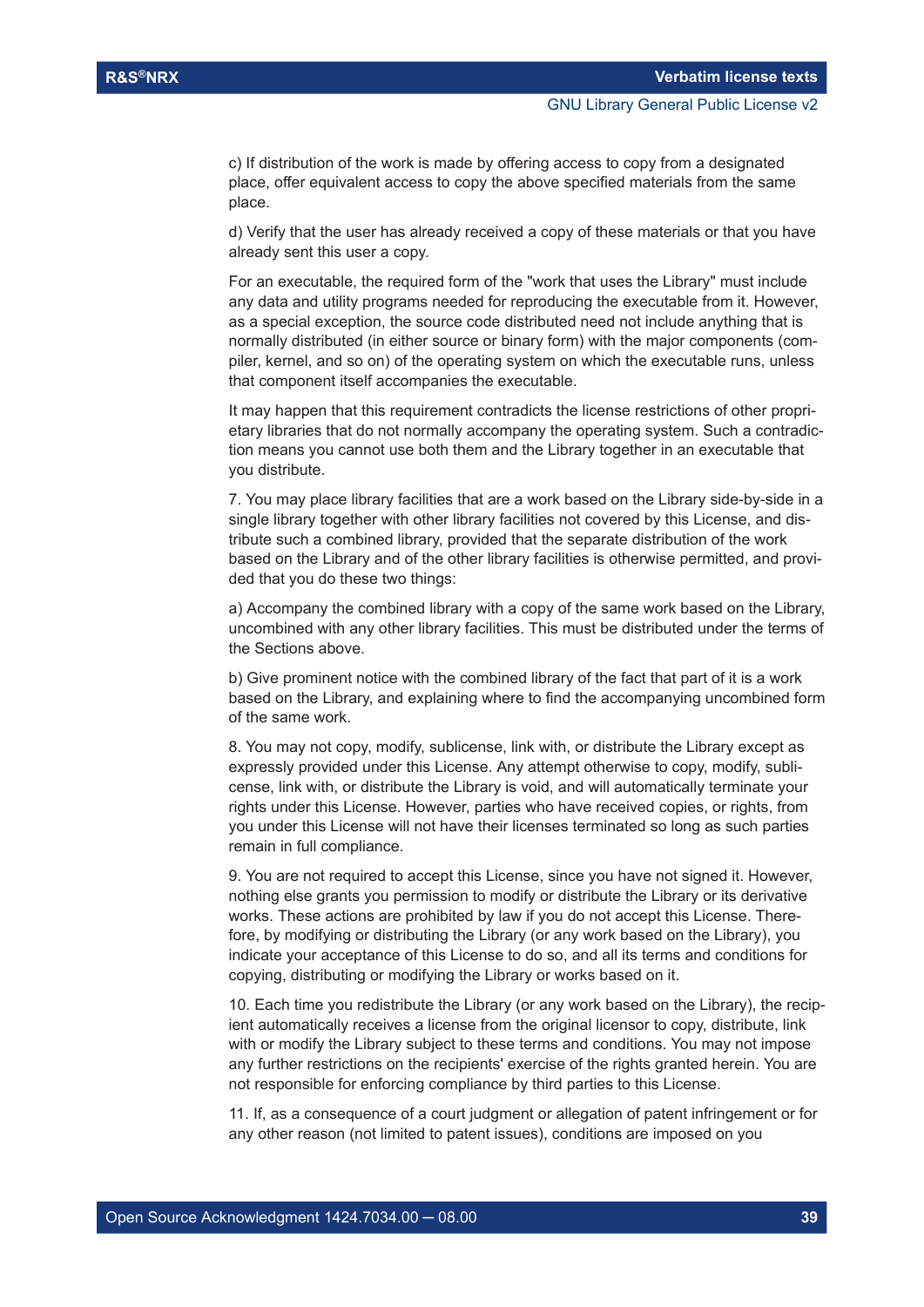(whether by court order, agreement or otherwise) that contradict the conditions of this License, they do not excuse you from the conditions of this License. If you cannot distribute so as to satisfy simultaneously your obligations under this License and any other pertinent obligations, then as a consequence you may not distribute the Library at all. For example, if a patent license would not permit royalty-free redistribution of the Library by all those who receive copies directly or indirectly through you, then the only way you could satisfy both it and this License would be to refrain entirely from distribution of the Library.

If any portion of this section is held invalid or unenforceable under any particular circumstance, the balance of the section is intended to apply, and the section as a whole is intended to apply in other circumstances.

It is not the purpose of this section to induce you to infringe any patents or other property right claims or to contest validity of any such claims; this section has the sole purpose of protecting the integrity of the free software distribution system which is implemented by public license practices. Many people have made generous contributions to the wide range of software distributed through that system in reliance on consistent application of that system; it is up to the author/donor to decide if he or she is willing to distribute software through any other system and a licensee cannot impose that choice.

This section is intended to make thoroughly clear what is believed to be a consequence of the rest of this License.

12. If the distribution and/or use of the Library is restricted in certain countries either by patents or by copyrighted interfaces, the original copyright holder who places the Library under this License may add an explicit geographical distribution limitation excluding those countries, so that distribution is permitted only in or among countries not thus excluded. In such case, this License incorporates the limitation as if written in the body of this License.

13. The Free Software Foundation may publish revised and/or new versions of the Library General Public License from time to time. Such new versions will be similar in spirit to the present version, but may differ in detail to address new problems or concerns.

Each version is given a distinguishing version number. If the Library specifies a version number of this License which applies to it and "any later version", you have the option of following the terms and conditions either of that version or of any later version published by the Free Software Foundation. If the Library does not specify a license version number, you may choose any version ever published by the Free Software Foundation.

14. If you wish to incorporate parts of the Library into other free programs whose distribution conditions are incompatible with these, write to the author to ask for permission. For software which is copyrighted by the Free Software Foundation, write to the Free Software Foundation; we sometimes make exceptions for this. Our decision will be guided by the two goals of preserving the free status of all derivatives of our free software and of promoting the sharing and reuse of software generally.

NO WARRANTY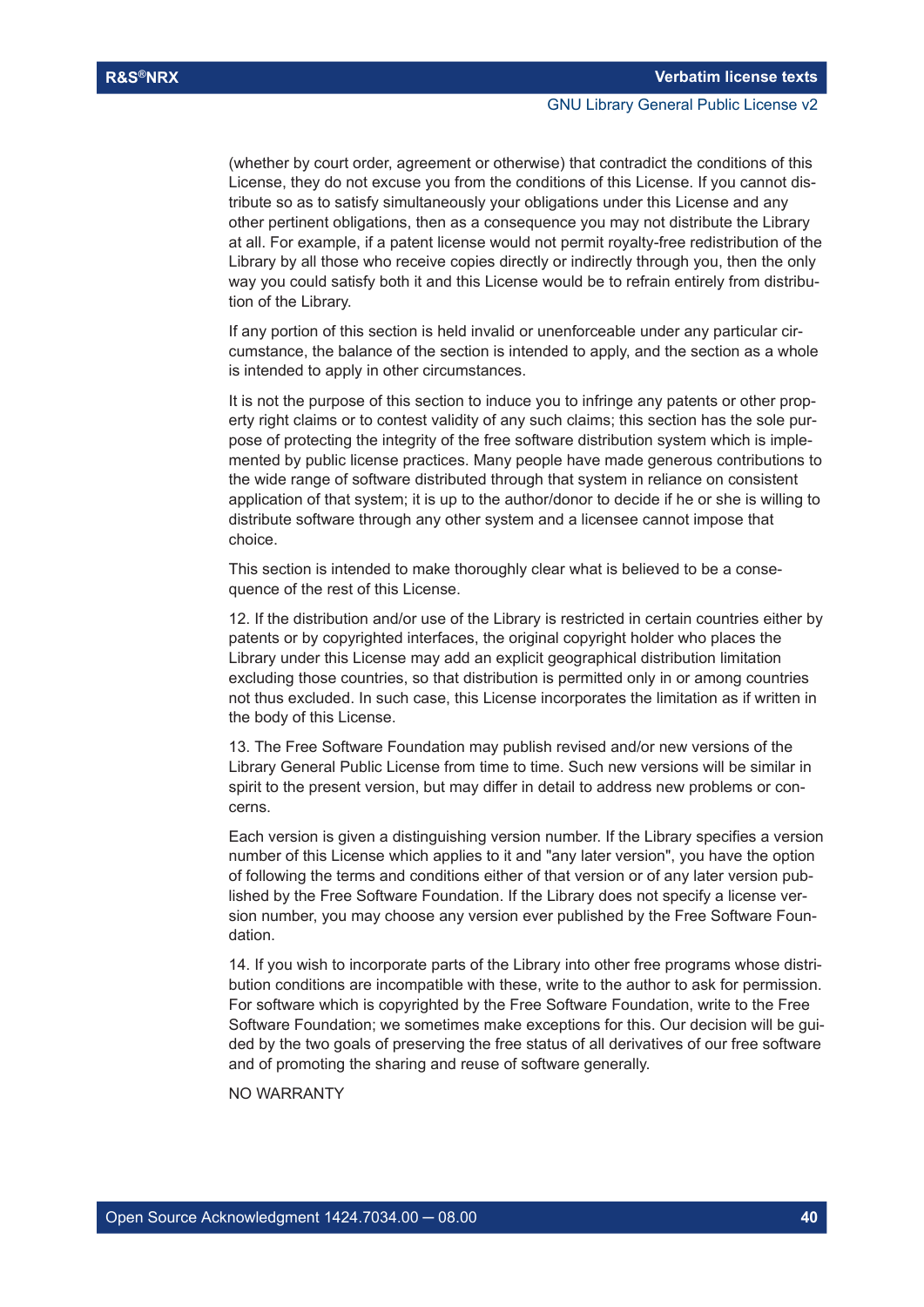15. BECAUSE THE LIBRARY IS LICENSED FREE OF CHARGE, THERE IS NO WARRANTY FOR THE LIBRARY, TO THE EXTENT PERMITTED BY APPLICABLE LAW. EXCEPT WHEN OTHERWISE STATED IN WRITING THE COPYRIGHT HOLD-ERS AND/OR OTHER PARTIES PROVIDE THE LIBRARY "AS IS" WITHOUT WAR-RANTY OF ANY KIND, EITHER EXPRESSED OR IMPLIED, INCLUDING, BUT NOT LIMITED TO, THE IMPLIED WARRANTIES OF MERCHANTABILITY AND FITNESS FOR A PARTICULAR PURPOSE. THE ENTIRE RISK AS TO THE QUALITY AND PERFORMANCE OF THE LIBRARY IS WITH YOU. SHOULD THE LIBRARY PROVE DEFECTIVE, YOU ASSUME THE COST OF ALL NECESSARY SERVICING, REPAIR OR CORRECTION.

16. IN NO EVENT UNLESS REQUIRED BY APPLICABLE LAW OR AGREED TO IN WRITING WILL ANY COPYRIGHT HOLDER, OR ANY OTHER PARTY WHO MAY MODIFY AND/OR REDISTRIBUTE THE LIBRARY AS PERMITTED ABOVE, BE LIA-BLE TO YOU FOR DAMAGES, INCLUDING ANY GENERAL, SPECIAL, INCIDENTAL OR CONSEQUENTIAL DAMAGES ARISING OUT OF THE USE OR INABILITY TO USE THE LIBRARY (INCLUDING BUT NOT LIMITED TO LOSS OF DATA OR DATA BEING RENDERED INACCURATE OR LOSSES SUSTAINED BY YOU OR THIRD PARTIES OR A FAILURE OF THE LIBRARY TO OPERATE WITH ANY OTHER SOFTWARE), EVEN IF SUCH HOLDER OR OTHER PARTY HAS BEEN ADVISED OF THE POSSIBILITY OF SUCH DAMAGES.

END OF TERMS AND CONDITIONS

How to Apply These Terms to Your New Libraries

If you develop a new library, and you want it to be of the greatest possible use to the public, we recommend making it free software that everyone can redistribute and change. You can do so by permitting redistribution under these terms (or, alternatively, under the terms of the ordinary General Public License).

To apply these terms, attach the following notices to the library. It is safest to attach them to the start of each source file to most effectively convey the exclusion of warranty; and each file should have at least the "copyright" line and a pointer to where the full notice is found.

one line to give the library's name and an idea of what it does.

Copyright (C) year name of author

This library is free software; you can redistribute it and/or modify it under the terms of the GNU Library General Public License as published by the Free Software Foundation; either version 2 of the License, or (at your option) any later version.

This library is distributed in the hope that it will be useful, but WITHOUT ANY WAR-RANTY; without even the implied warranty of MERCHANTABILITY or FITNESS FOR A PARTICULAR PURPOSE. See the GNU Library General Public License for more details.

You should have received a copy of the GNU Library General Public License along with this library; if not, write to the Free Software Foundation, Inc., 51 Franklin St, Fifth Floor, Boston, MA 02110-1301, USA.

Also add information on how to contact you by electronic and paper mail.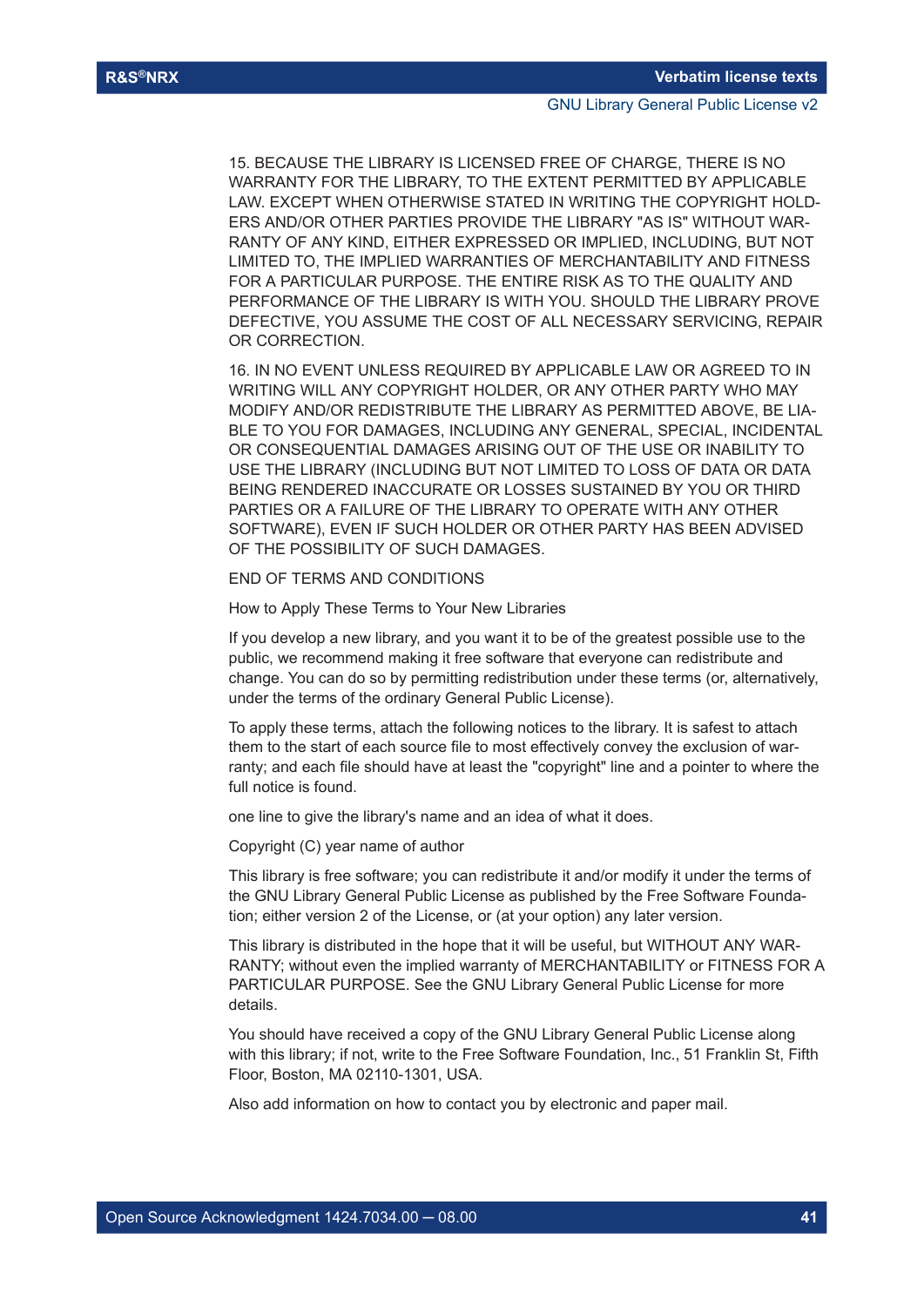You should also get your employer (if you work as a programmer) or your school, if any, to sign a "copyright disclaimer" for the library, if necessary. Here is a sample; alter the names: Yoyodyne, Inc., hereby disclaims all copyright interest in the library `Frob' (a library for tweaking knobs) written by James Random Hacker.

signature of Ty Coon, 1 April 1990

Ty Coon, President of Vice

That's all there is to it!

## **3.7 GNU Lesser General Public License v2.1**

### GNU LESSER GENERAL PUBLIC LICENSE

Version 2.1, February 1999

Copyright (C) 1991, 1999 Free Software Foundation, Inc.

51 Franklin Street, Fifth Floor, Boston, MA 02110-1301 USA

Everyone is permitted to copy and distribute verbatim copies of this license document, but changing it is not allowed.

[This is the first released version of the Lesser GPL. It also counts as the successor of the GNU Library Public License, version 2, hence the version number 2.1.]

Preamble

The licenses for most software are designed to take away your freedom to share and change it. By contrast, the GNU General Public Licenses are intended to guarantee your freedom to share and change free software--to make sure the software is free for all its users.

This license, the Lesser General Public License, applies to some specially designated software packages--typically libraries--of the Free Software Foundation and other authors who decide to use it. You can use it too, but we suggest you first think carefully about whether this license or the ordinary General Public License is the better strategy to use in any particular case, based on the explanations below.

When we speak of free software, we are referring to freedom of use, not price. Our General Public Licenses are designed to make sure that you have the freedom to distribute copies of free software (and charge for this service if you wish); that you receive source code or can get it if you want it; that you can change the software and use pieces of it in new free programs; and that you are informed that you can do these things.

To protect your rights, we need to make restrictions that forbid distributors to deny you these rights or to ask you to surrender these rights. These restrictions translate to certain responsibilities for you if you distribute copies of the library or if you modify it.

For example, if you distribute copies of the library, whether gratis or for a fee, you must give the recipients all the rights that we gave you. You must make sure that they, too, receive or can get the source code. If you link other code with the library, you must provide complete object files to the recipients, so that they can relink them with the library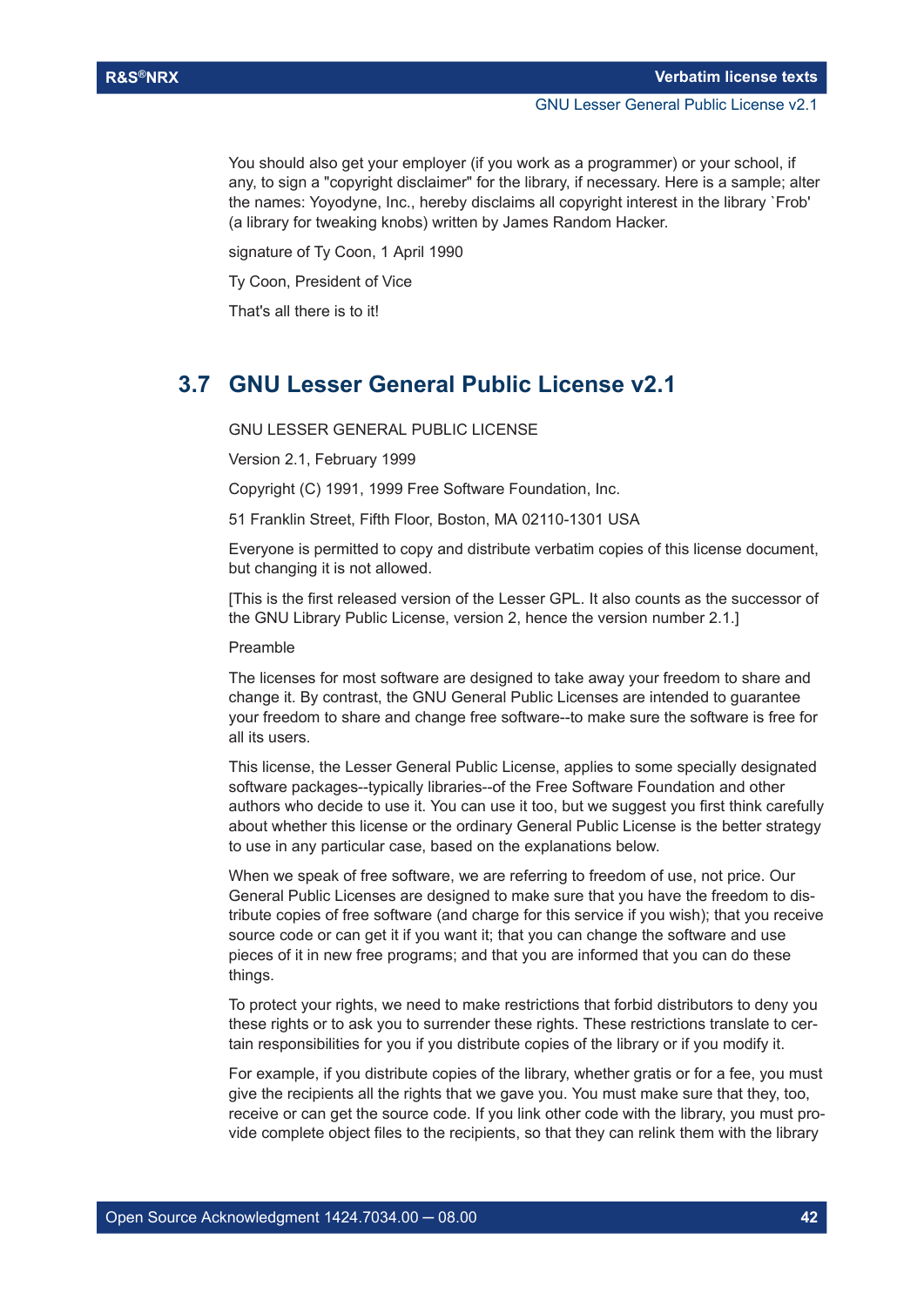after making changes to the library and recompiling it. And you must show them these terms so they know their rights.

We protect your rights with a two-step method: (1) we copyright the library, and (2) we offer you this license, which gives you legal permission to copy, distribute and/or modify the library.

To protect each distributor, we want to make it very clear that there is no warranty for the free library. Also, if the library is modified by someone else and passed on, the recipients should know that what they have is not the original version, so that the original author's reputation will not be affected by problems that might be introduced by others.

Finally, software patents pose a constant threat to the existence of any free program. We wish to make sure that a company cannot effectively restrict the users of a free program by obtaining a restrictive license from a patent holder. Therefore, we insist that any patent license obtained for a version of the library must be consistent with the full freedom of use specified in this license.

Most GNU software, including some libraries, is covered by the ordinary GNU General Public License. This license, the GNU Lesser General Public License, applies to certain designated libraries, and is quite different from the ordinary General Public License. We use this license for certain libraries in order to permit linking those libraries into non-free programs.

When a program is linked with a library, whether statically or using a shared library, the combination of the two is legally speaking a combined work, a derivative of the original library. The ordinary General Public License therefore permits such linking only if the entire combination fits its criteria of freedom. The Lesser General Public License permits more lax criteria for linking other code with the library.

We call this license the "Lesser" General Public License because it does Less to protect the user's freedom than the ordinary General Public License. It also provides other free software developers Less of an advantage over competing non-free programs. These disadvantages are the reason we use the ordinary General Public License for many libraries. However, the Lesser license provides advantages in certain special circumstances.

For example, on rare occasions, there may be a special need to encourage the widest possible use of a certain library, so that it becomes a de-facto standard. To achieve this, non-free programs must be allowed to use the library. A more frequent case is that a free library does the same job as widely used non-free libraries. In this case, there is little to gain by limiting the free library to free software only, so we use the Lesser General Public License.

In other cases, permission to use a particular library in non-free programs enables a greater number of people to use a large body of free software. For example, permission to use the GNU C Library in non-free programs enables many more people to use the whole GNU operating system, as well as its variant, the GNU/Linux operating system.

Although the Lesser General Public License is Less protective of the users' freedom, it does ensure that the user of a program that is linked with the Library has the freedom and the wherewithal to run that program using a modified version of the Library.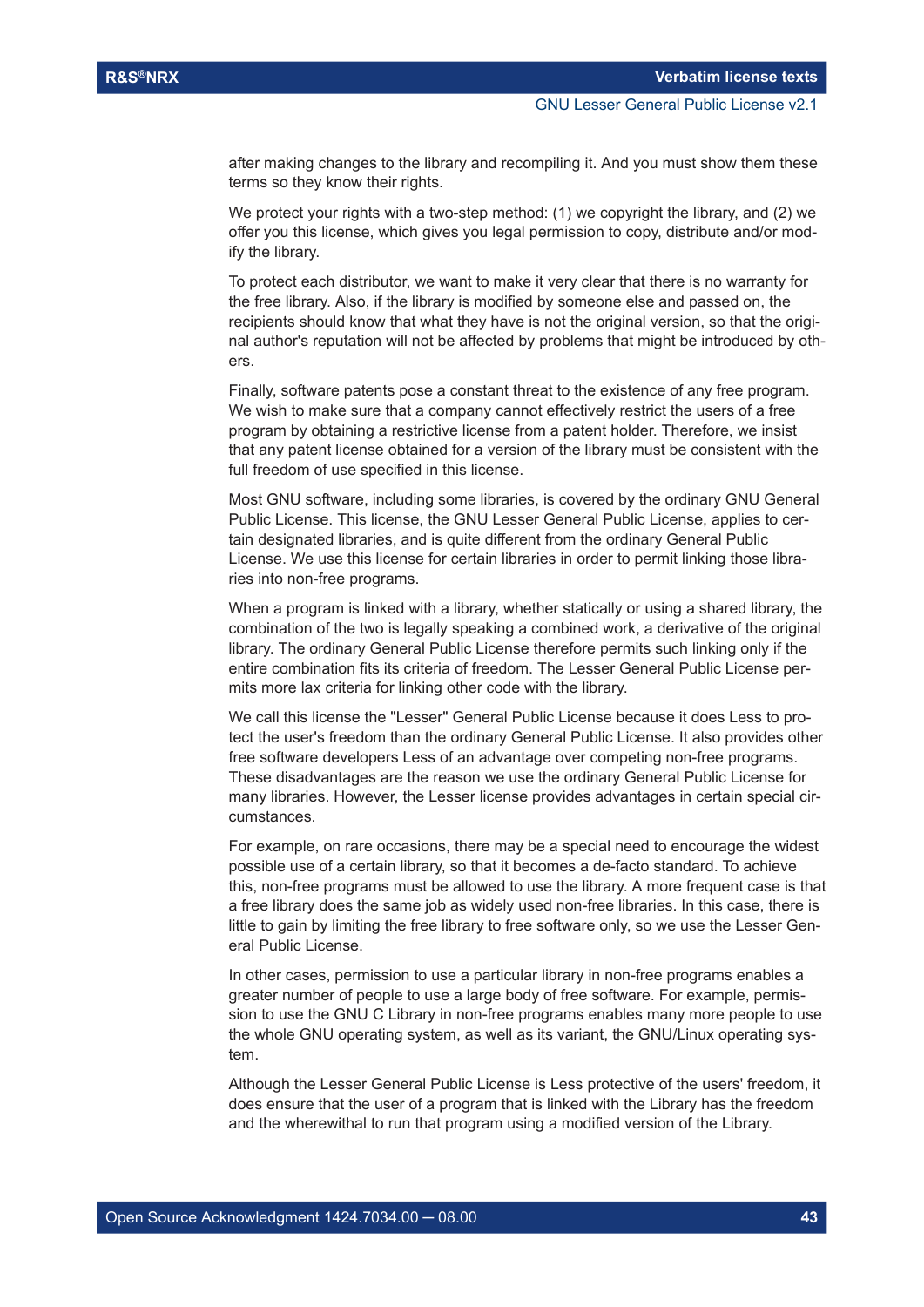The precise terms and conditions for copying, distribution and modification follow. Pay close attention to the difference between a "work based on the library" and a "work that uses the library". The former contains code derived from the library, whereas the latter must be combined with the library in order to run.

TERMS AND CONDITIONS FOR COPYING, DISTRIBUTION AND MODIFICATION

0. This License Agreement applies to any software library or other program which contains a notice placed by the copyright holder or other authorized party saying it may be distributed under the terms of this Lesser General Public License (also called "this License"). Each licensee is addressed as "you".

A "library" means a collection of software functions and/or data prepared so as to be conveniently linked with application programs (which use some of those functions and data) to form executables.

The "Library", below, refers to any such software library or work which has been distributed under these terms. A "work based on the Library" means either the Library or any derivative work under copyright law: that is to say, a work containing the Library or a portion of it, either verbatim or with modifications and/or translated straightforwardly into another language. (Hereinafter, translation is included without limitation in the term "modification".)

"Source code" for a work means the preferred form of the work for making modifications to it. For a library, complete source code means all the source code for all modules it contains, plus any associated interface definition files, plus the scripts used to control compilation and installation of the library.

Activities other than copying, distribution and modification are not covered by this License; they are outside its scope. The act of running a program using the Library is not restricted, and output from such a program is covered only if its contents constitute a work based on the Library (independent of the use of the Library in a tool for writing it). Whether that is true depends on what the Library does and what the program that uses the Library does.

1. You may copy and distribute verbatim copies of the Library's complete source code as you receive it, in any medium, provided that you conspicuously and appropriately publish on each copy an appropriate copyright notice and disclaimer of warranty; keep intact all the notices that refer to this License and to the absence of any warranty; and distribute a copy of this License along with the Library.

You may charge a fee for the physical act of transferring a copy, and you may at your option offer warranty protection in exchange for a fee.

2. You may modify your copy or copies of the Library or any portion of it, thus forming a work based on the Library, and copy and distribute such modifications or work under the terms of Section 1 above, provided that you also meet all of these conditions:

a) The modified work must itself be a software library.

b) You must cause the files modified to carry prominent notices stating that you changed the files and the date of any change.

c) You must cause the whole of the work to be licensed at no charge to all third parties under the terms of this License.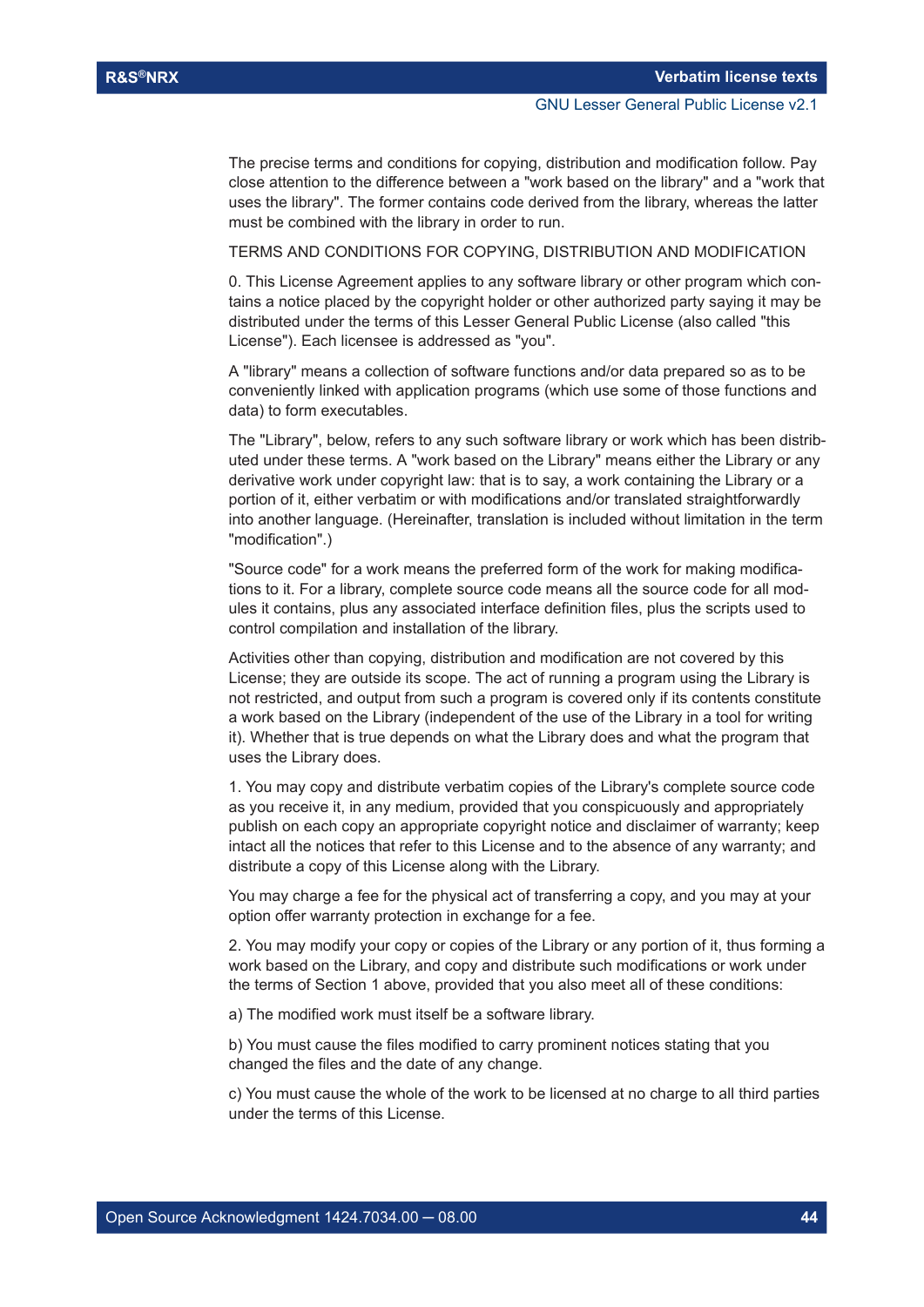d) If a facility in the modified Library refers to a function or a table of data to be supplied by an application program that uses the facility, other than as an argument passed when the facility is invoked, then you must make a good faith effort to ensure that, in the event an application does not supply such function or table, the facility still operates, and performs whatever part of its purpose remains meaningful.

(For example, a function in a library to compute square roots has a purpose that is entirely well-defined independent of the application. Therefore, Subsection 2d requires that any application-supplied function or table used by this function must be optional: if the application does not supply it, the square root function must still compute square roots.)

These requirements apply to the modified work as a whole. If identifiable sections of that work are not derived from the Library, and can be reasonably considered independent and separate works in themselves, then this License, and its terms, do not apply to those sections when you distribute them as separate works. But when you distribute the same sections as part of a whole which is a work based on the Library, the distribution of the whole must be on the terms of this License, whose permissions for other licensees extend to the entire whole, and thus to each and every part regardless of who wrote it.

Thus, it is not the intent of this section to claim rights or contest your rights to work written entirely by you; rather, the intent is to exercise the right to control the distribution of derivative or collective works based on the Library.

In addition, mere aggregation of another work not based on the Library with the Library (or with a work based on the Library) on a volume of a storage or distribution medium does not bring the other work under the scope of this License.

3. You may opt to apply the terms of the ordinary GNU General Public License instead of this License to a given copy of the Library. To do this, you must alter all the notices that refer to this License, so that they refer to the ordinary GNU General Public License, version 2, instead of to this License. (If a newer version than version 2 of the ordinary GNU General Public License has appeared, then you can specify that version instead if you wish.) Do not make any other change in these notices.

Once this change is made in a given copy, it is irreversible for that copy, so the ordinary GNU General Public License applies to all subsequent copies and derivative works made from that copy.

This option is useful when you wish to copy part of the code of the Library into a program that is not a library.

4. You may copy and distribute the Library (or a portion or derivative of it, under Section 2) in object code or executable form under the terms of Sections 1 and 2 above provided that you accompany it with the complete corresponding machine-readable source code, which must be distributed under the terms of Sections 1 and 2 above on a medium customarily used for software interchange.

If distribution of object code is made by offering access to copy from a designated place, then offering equivalent access to copy the source code from the same place satisfies the requirement to distribute the source code, even though third parties are not compelled to copy the source along with the object code.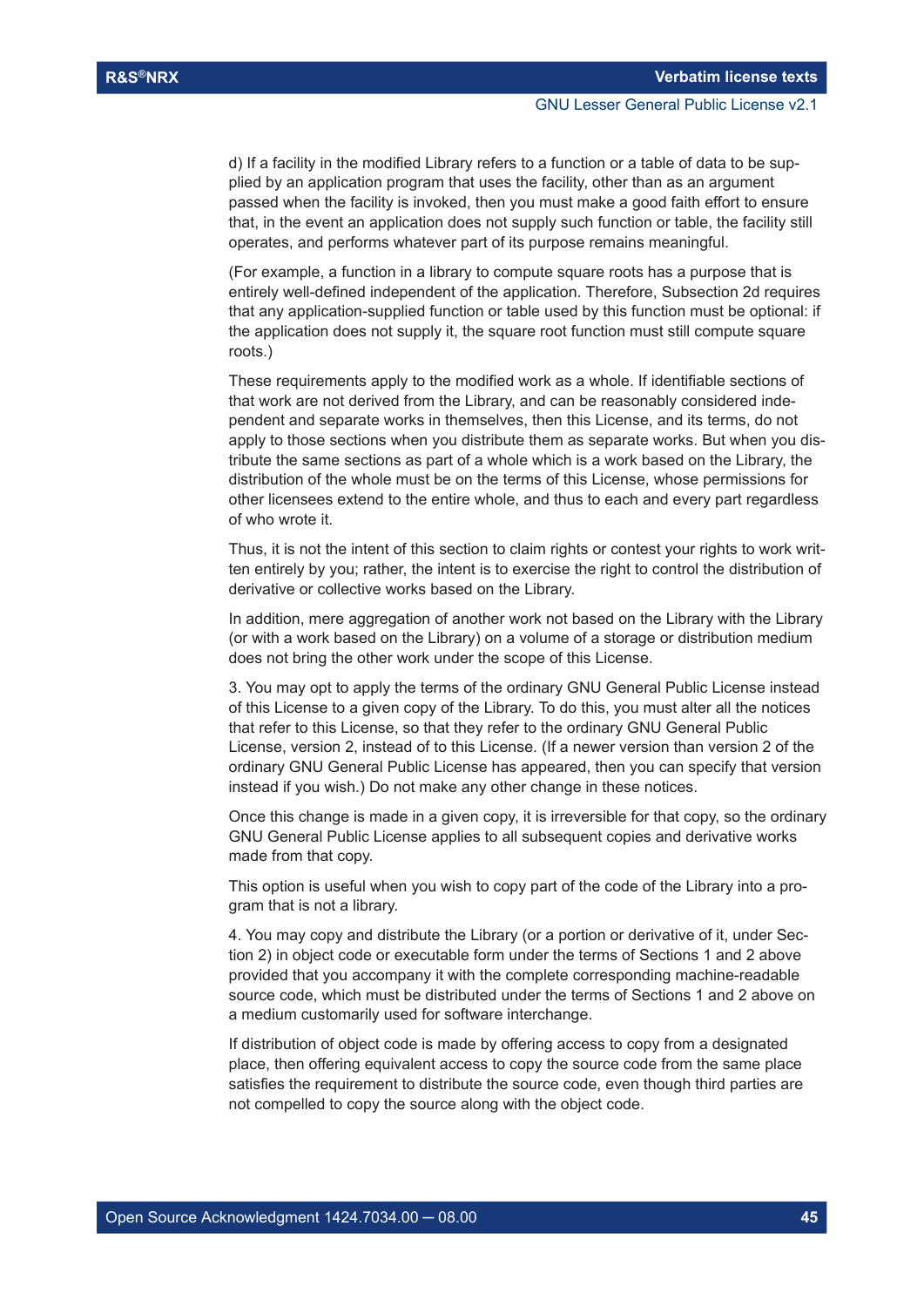5. A program that contains no derivative of any portion of the Library, but is designed to work with the Library by being compiled or linked with it, is called a "work that uses the Library". Such a work, in isolation, is not a derivative work of the Library, and therefore falls outside the scope of this License.

However, linking a "work that uses the Library" with the Library creates an executable that is a derivative of the Library (because it contains portions of the Library), rather than a "work that uses the library". The executable is therefore covered by this License. Section 6 states terms for distribution of such executables.

When a "work that uses the Library" uses material from a header file that is part of the Library, the object code for the work may be a derivative work of the Library even though the source code is not. Whether this is true is especially significant if the work can be linked without the Library, or if the work is itself a library. The threshold for this to be true is not precisely defined by law.

If such an object file uses only numerical parameters, data structure layouts and accessors, and small macros and small inline functions (ten lines or less in length), then the use of the object file is unrestricted, regardless of whether it is legally a derivative work. (Executables containing this object code plus portions of the Library will still fall under Section 6.)

Otherwise, if the work is a derivative of the Library, you may distribute the object code for the work under the terms of Section 6. Any executables containing that work also fall under Section 6, whether or not they are linked directly with the Library itself.

6. As an exception to the Sections above, you may also combine or link a "work that uses the Library" with the Library to produce a work containing portions of the Library, and distribute that work under terms of your choice, provided that the terms permit modification of the work for the customer's own use and reverse engineering for debugging such modifications.

You must give prominent notice with each copy of the work that the Library is used in it and that the Library and its use are covered by this License. You must supply a copy of this License. If the work during execution displays copyright notices, you must include the copyright notice for the Library among them, as well as a reference directing the user to the copy of this License. Also, you must do one of these things:

a) Accompany the work with the complete corresponding machine-readable source code for the Library including whatever changes were used in the work (which must be distributed under Sections 1 and 2 above); and, if the work is an executable linked with the Library, with the complete machine-readable "work that uses the Library", as object code and/or source code, so that the user can modify the Library and then relink to produce a modified executable containing the modified Library. (It is understood that the user who changes the contents of definitions files in the Library will not necessarily be able to recompile the application to use the modified definitions.)

b) Use a suitable shared library mechanism for linking with the Library. A suitable mechanism is one that (1) uses at run time a copy of the library already present on the user's computer system, rather than copying library functions into the executable, and (2) will operate properly with a modified version of the library, if the user installs one, as long as the modified version is interface-compatible with the version that the work was made with.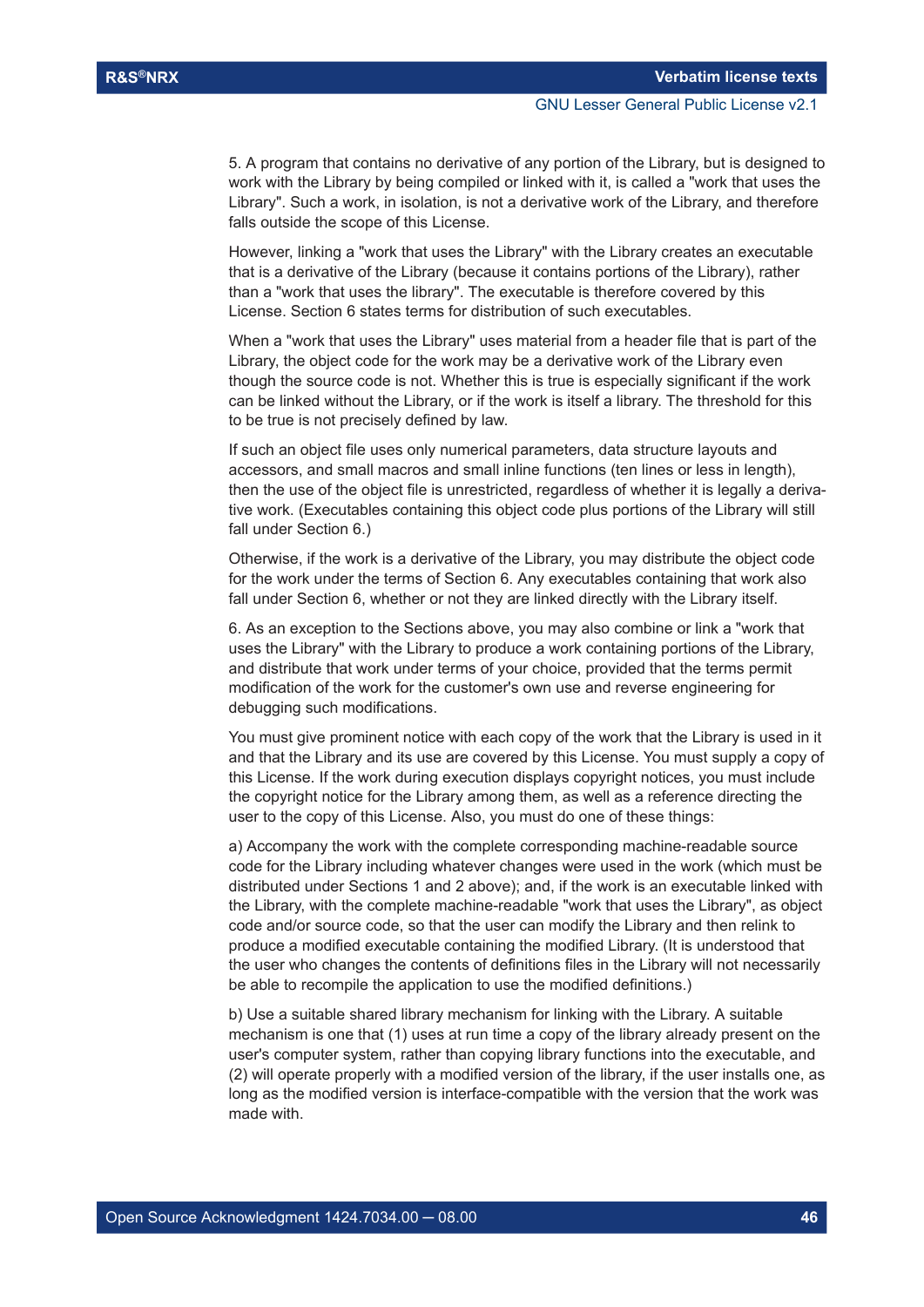c) Accompany the work with a written offer, valid for at least three years, to give the same user the materials specified in Subsection 6a, above, for a charge no more than the cost of performing this distribution.

d) If distribution of the work is made by offering access to copy from a designated place, offer equivalent access to copy the above specified materials from the same place.

e) Verify that the user has already received a copy of these materials or that you have already sent this user a copy.

For an executable, the required form of the "work that uses the Library" must include any data and utility programs needed for reproducing the executable from it. However, as a special exception, the materials to be distributed need not include anything that is normally distributed (in either source or binary form) with the major components (compiler, kernel, and so on) of the operating system on which the executable runs, unless that component itself accompanies the executable.

It may happen that this requirement contradicts the license restrictions of other proprietary libraries that do not normally accompany the operating system. Such a contradiction means you cannot use both them and the Library together in an executable that you distribute.

7. You may place library facilities that are a work based on the Library side-by-side in a single library together with other library facilities not covered by this License, and distribute such a combined library, provided that the separate distribution of the work based on the Library and of the other library facilities is otherwise permitted, and provided that you do these two things:

a) Accompany the combined library with a copy of the same work based on the Library, uncombined with any other library facilities. This must be distributed under the terms of the Sections above.

b) Give prominent notice with the combined library of the fact that part of it is a work based on the Library, and explaining where to find the accompanying uncombined form of the same work.

8. You may not copy, modify, sublicense, link with, or distribute the Library except as expressly provided under this License. Any attempt otherwise to copy, modify, sublicense, link with, or distribute the Library is void, and will automatically terminate your rights under this License. However, parties who have received copies, or rights, from you under this License will not have their licenses terminated so long as such parties remain in full compliance.

9. You are not required to accept this License, since you have not signed it. However, nothing else grants you permission to modify or distribute the Library or its derivative works. These actions are prohibited by law if you do not accept this License. Therefore, by modifying or distributing the Library (or any work based on the Library), you indicate your acceptance of this License to do so, and all its terms and conditions for copying, distributing or modifying the Library or works based on it.

10. Each time you redistribute the Library (or any work based on the Library), the recipient automatically receives a license from the original licensor to copy, distribute, link with or modify the Library subject to these terms and conditions. You may not impose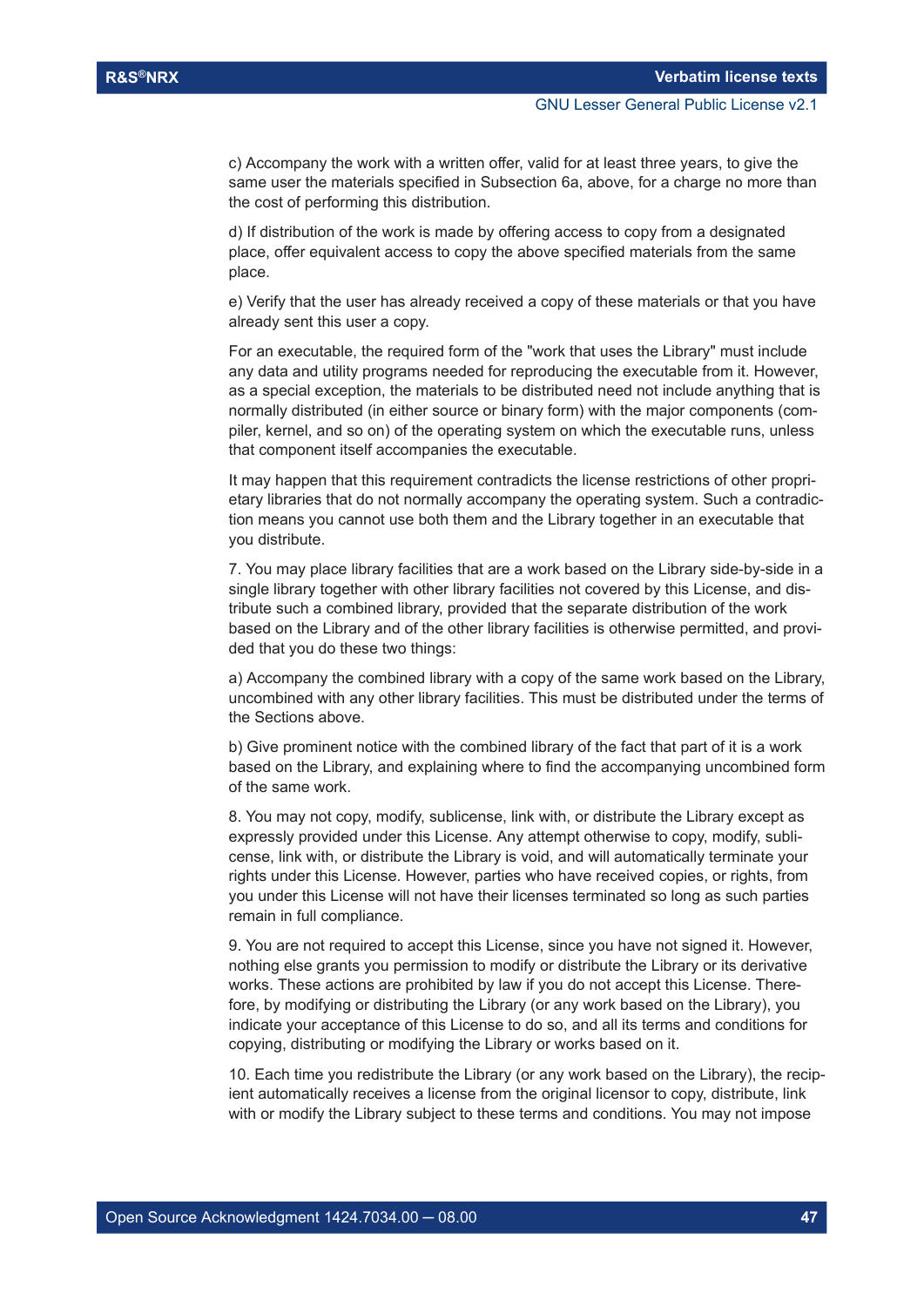### GNU Lesser General Public License v2.1

any further restrictions on the recipients' exercise of the rights granted herein. You are not responsible for enforcing compliance by third parties with this License.

11. If, as a consequence of a court judgment or allegation of patent infringement or for any other reason (not limited to patent issues), conditions are imposed on you (whether by court order, agreement or otherwise) that contradict the conditions of this License, they do not excuse you from the conditions of this License. If you cannot distribute so as to satisfy simultaneously your obligations under this License and any other pertinent obligations, then as a consequence you may not distribute the Library at all. For example, if a patent license would not permit royalty-free redistribution of the Library by all those who receive copies directly or indirectly through you, then the only way you could satisfy both it and this License would be to refrain entirely from distribution of the Library.

If any portion of this section is held invalid or unenforceable under any particular circumstance, the balance of the section is intended to apply, and the section as a whole is intended to apply in other circumstances.

It is not the purpose of this section to induce you to infringe any patents or other property right claims or to contest validity of any such claims; this section has the sole purpose of protecting the integrity of the free software distribution system which is implemented by public license practices. Many people have made generous contributions to the wide range of software distributed through that system in reliance on consistent application of that system; it is up to the author/donor to decide if he or she is willing to distribute software through any other system and a licensee cannot impose that choice.

This section is intended to make thoroughly clear what is believed to be a consequence of the rest of this License.

12. If the distribution and/or use of the Library is restricted in certain countries either by patents or by copyrighted interfaces, the original copyright holder who places the Library under this License may add an explicit geographical distribution limitation excluding those countries, so that distribution is permitted only in or among countries not thus excluded. In such case, this License incorporates the limitation as if written in the body of this License.

13. The Free Software Foundation may publish revised and/or new versions of the Lesser General Public License from time to time. Such new versions will be similar in spirit to the present version, but may differ in detail to address new problems or concerns.

Each version is given a distinguishing version number. If the Library specifies a version number of this License which applies to it and "any later version", you have the option of following the terms and conditions either of that version or of any later version published by the Free Software Foundation. If the Library does not specify a license version number, you may choose any version ever published by the Free Software Foundation.

14. If you wish to incorporate parts of the Library into other free programs whose distribution conditions are incompatible with these, write to the author to ask for permission. For software which is copyrighted by the Free Software Foundation, write to the Free Software Foundation; we sometimes make exceptions for this. Our decision will be gui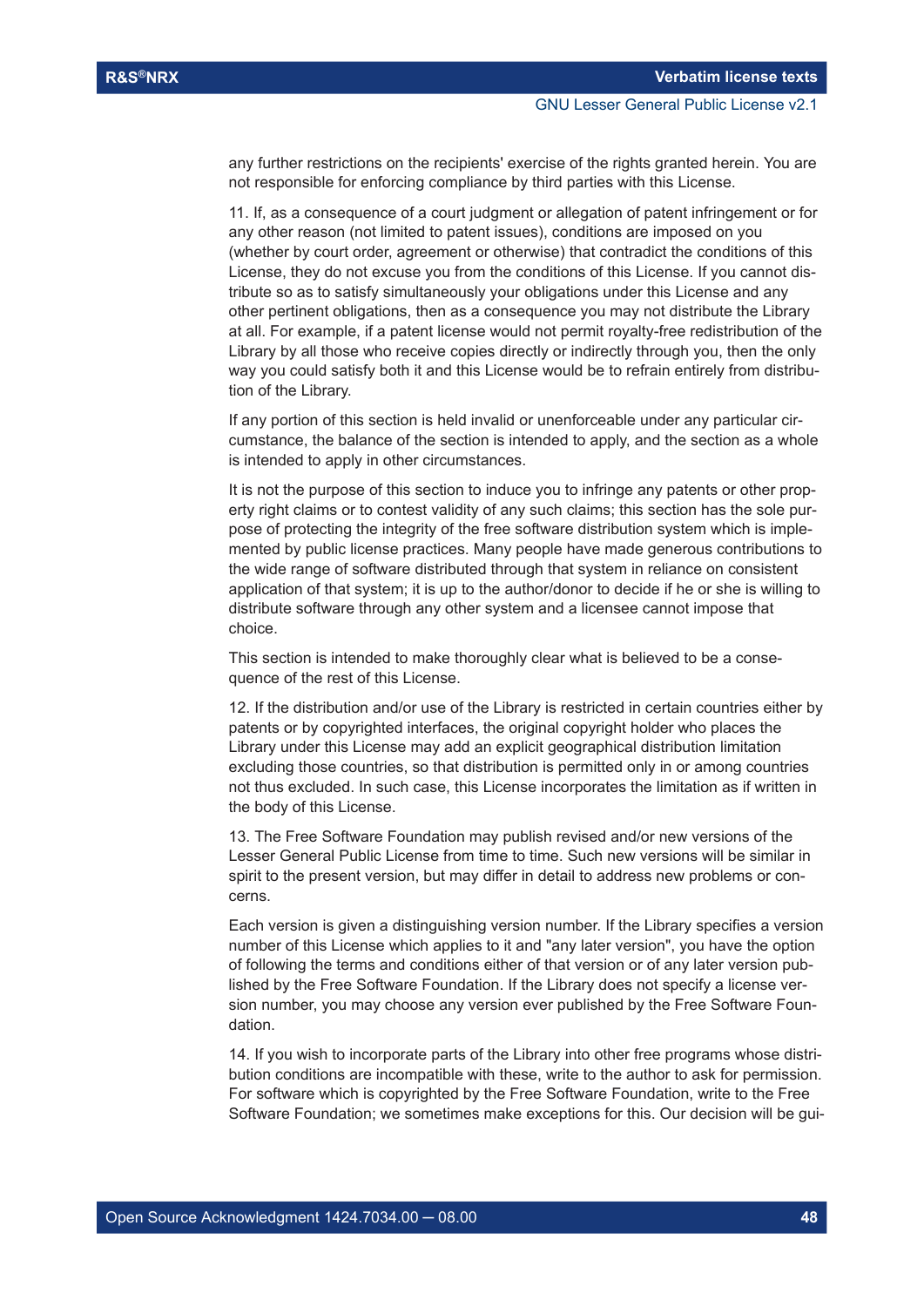ded by the two goals of preserving the free status of all derivatives of our free software and of promoting the sharing and reuse of software generally.

### NO WARRANTY

15. BECAUSE THE LIBRARY IS LICENSED FREE OF CHARGE, THERE IS NO WARRANTY FOR THE LIBRARY, TO THE EXTENT PERMITTED BY APPLICABLE LAW. EXCEPT WHEN OTHERWISE STATED IN WRITING THE COPYRIGHT HOLD-ERS AND/OR OTHER PARTIES PROVIDE THE LIBRARY "AS IS" WITHOUT WAR-RANTY OF ANY KIND, EITHER EXPRESSED OR IMPLIED, INCLUDING, BUT NOT LIMITED TO, THE IMPLIED WARRANTIES OF MERCHANTABILITY AND FITNESS FOR A PARTICULAR PURPOSE. THE ENTIRE RISK AS TO THE QUALITY AND PERFORMANCE OF THE LIBRARY IS WITH YOU. SHOULD THE LIBRARY PROVE DEFECTIVE, YOU ASSUME THE COST OF ALL NECESSARY SERVICING, REPAIR OR CORRECTION.

16. IN NO EVENT UNLESS REQUIRED BY APPLICABLE LAW OR AGREED TO IN WRITING WILL ANY COPYRIGHT HOLDER, OR ANY OTHER PARTY WHO MAY MODIFY AND/OR REDISTRIBUTE THE LIBRARY AS PERMITTED ABOVE, BE LIA-BLE TO YOU FOR DAMAGES, INCLUDING ANY GENERAL, SPECIAL, INCIDENTAL OR CONSEQUENTIAL DAMAGES ARISING OUT OF THE USE OR INABILITY TO USE THE LIBRARY (INCLUDING BUT NOT LIMITED TO LOSS OF DATA OR DATA BEING RENDERED INACCURATE OR LOSSES SUSTAINED BY YOU OR THIRD PARTIES OR A FAILURE OF THE LIBRARY TO OPERATE WITH ANY OTHER SOFTWARE), EVEN IF SUCH HOLDER OR OTHER PARTY HAS BEEN ADVISED OF THE POSSIBILITY OF SUCH DAMAGES.

### END OF TERMS AND CONDITIONS

How to Apply These Terms to Your New Libraries

If you develop a new library, and you want it to be of the greatest possible use to the public, we recommend making it free software that everyone can redistribute and change. You can do so by permitting redistribution under these terms (or, alternatively, under the terms of the ordinary General Public License).

To apply these terms, attach the following notices to the library. It is safest to attach them to the start of each source file to most effectively convey the exclusion of warranty; and each file should have at least the "copyright" line and a pointer to where the full notice is found.

one line to give the library's name and an idea of what it does.

### Copyright (C) year name of author

This library is free software; you can redistribute it and/or modify it under the terms of the GNU Lesser General Public License as published by the Free Software Foundation; either version 2.1 of the License, or (at your option) any later version.

This library is distributed in the hope that it will be useful, but WITHOUT ANY WAR-RANTY; without even the implied warranty of MERCHANTABILITY or FITNESS FOR A PARTICULAR PURPOSE. See the GNU Lesser General Public License for more details.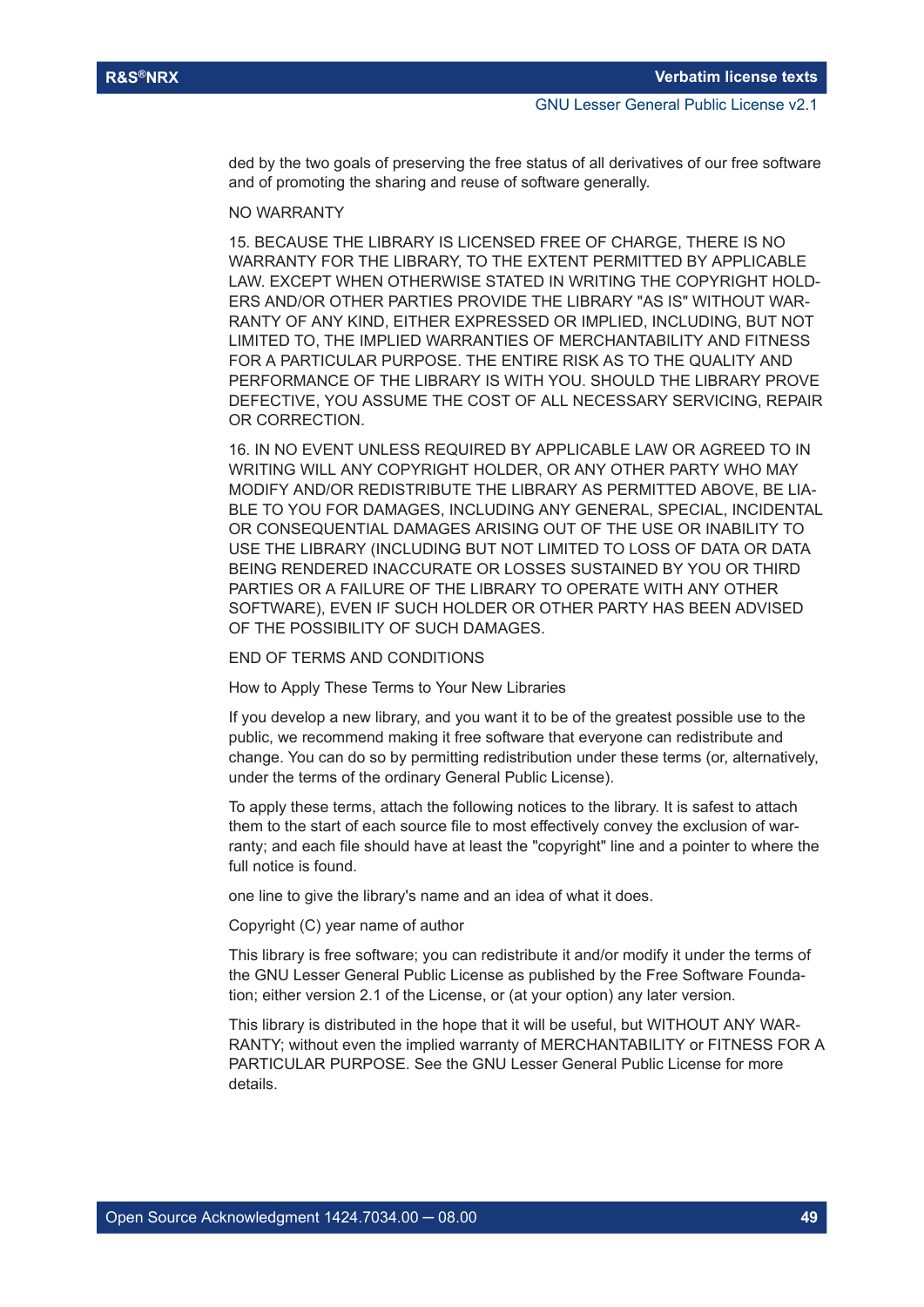You should have received a copy of the GNU Lesser General Public License along with this library; if not, write to the Free Software Foundation, Inc., 51 Franklin Street, Fifth Floor, Boston, MA 02110-1301 USA

Also add information on how to contact you by electronic and paper mail.

You should also get your employer (if you work as a programmer) or your school, if any, to sign a "copyright disclaimer" for the library, if necessary. Here is a sample; alter the names:

Yoyodyne, Inc., hereby disclaims all copyright interest in the library `Frob' (a library for tweaking knobs) written by James Random Hacker.

signature of Ty Coon, 1 April 1990

Ty Coon, President of Vice

That's all there is to it!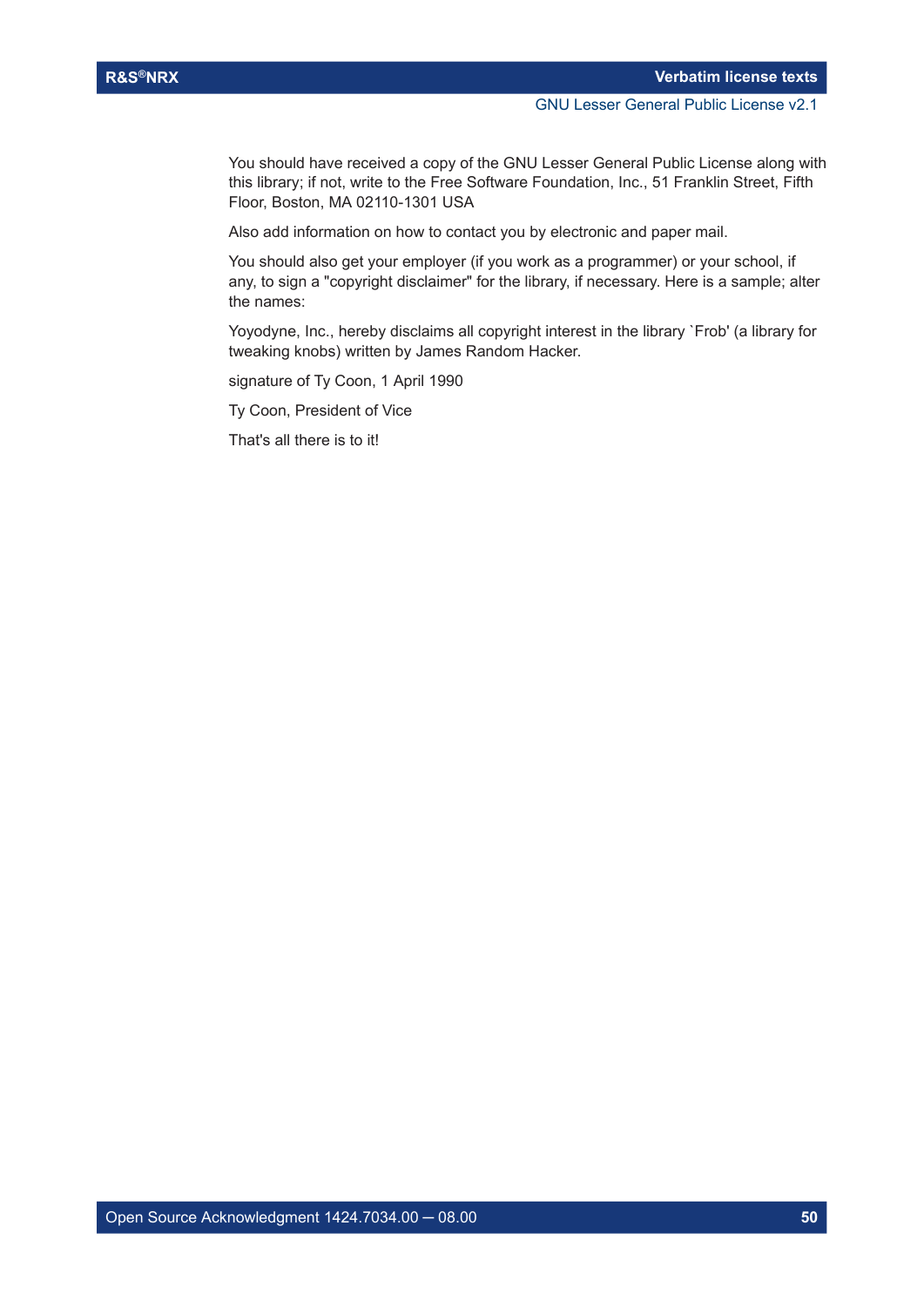# 4 Copyrights

The following table lists copyright notices for open source software packages (or parts of such software packages).

| Package                                                                                          | <b>Version</b> | Copyright |
|--------------------------------------------------------------------------------------------------|----------------|-----------|
| PRODERROR!<br>Document struc-<br>ture violation in<br>tbody > Must<br>contain atleast<br>one row |                |           |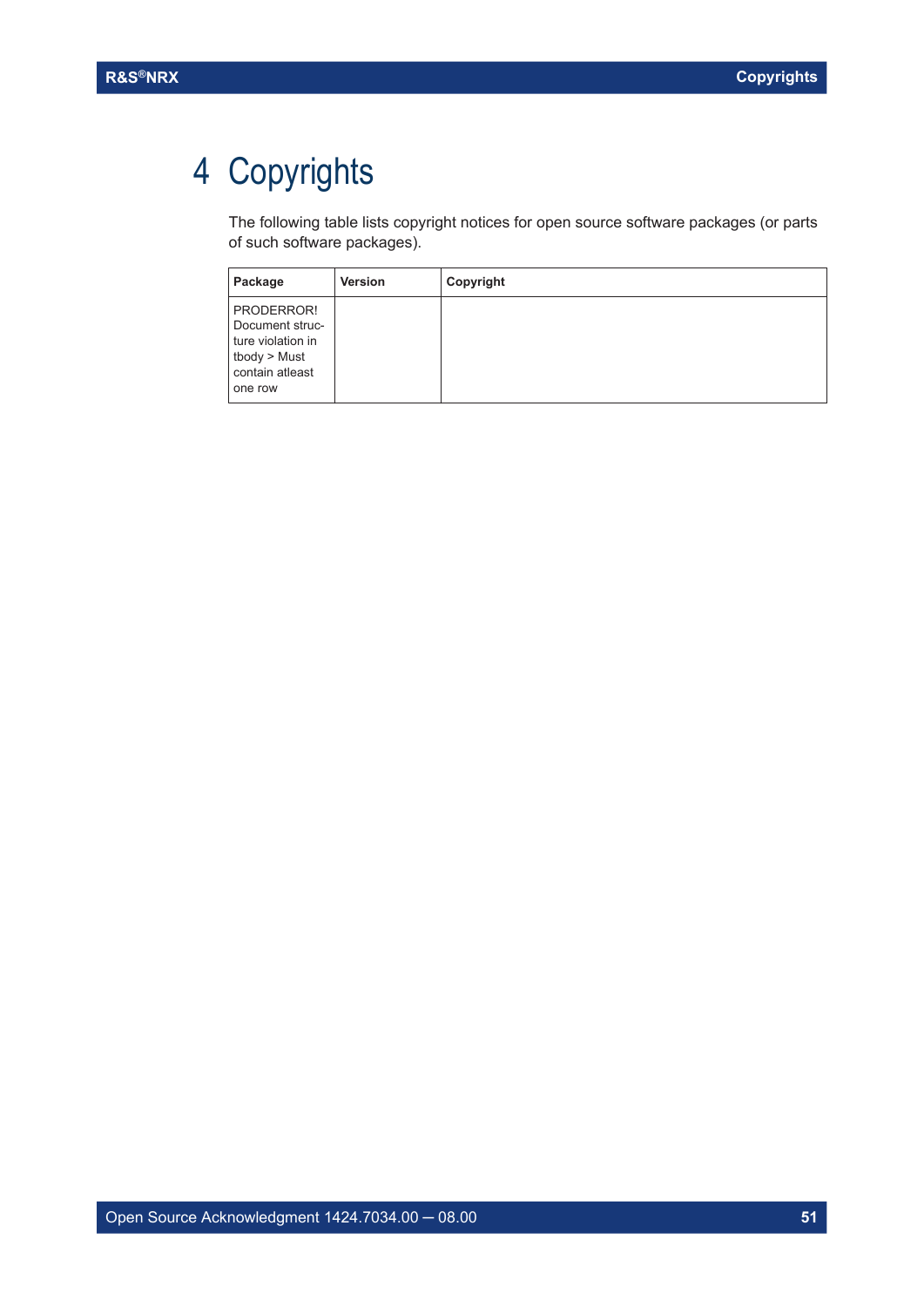# Annex A Base system license texts

This annex contains the license texts for the base system of the product, i.e., the bootloader, the Linux kernel, and the root filesystem.

For the standard licenses, see the chapter "3 Verbatim license texts":

- Academic Free License v2.1 (AFL-2.1)
- Apache License 2.0 (Apache-2.0)
- Boost Software License 1.0 (BSL-1.0)
- GNU Free Documentation License v1.3 (GFDL-1.3)
- GNU General Public License v1.0 (GPL-1.0)
- GNU General Public License v2.0 (GPL-2.0)
- GNU General Public License v3.0 (GPL-3.0)
- GNU Library General Public License v2 (LGPL-2.0)
- GNU Lesser General Public License v2.1 (LGPL-2.1)
- GNU Lesser General Public License v3.0 (LGPL-3.0)

The other license texts (usually MIT-style or BSD-style licenses) are appended below:

- boost-1.66.0: LICENSE 1 0.txt
- busybox-1.24.1: LICENSE, 1-6
- busybox-1.24.1: archival/libarchive/bz/LICENSE
- bzip2-1.0.6: LICENSE, 4-40
- dbus-1.10.14: COPYING, 1-9
- directfb-examples-1.7.0: COPYING
- dropbear-2016.74: LICENSE
- e-wm-16-1.0.13: COPYING
- e2fsprogs-1.43.4: NOTICE, 1-9
- e2fsprogs-1.43.4: lib/uuid/uuid.h.in, 1-32
- e2fsprogs-1.43.4: lib/et/et\_name.c, 1-11
- e2fsprogs-1.43.4: lib/et/vfprintf.c, 1-16
- e2fsprogs-1.43.4: lib/ss/ss.h, 1-11
- encodings-1.0.4: COPYING
- expat-2.2.0: COPYING
- extrace-0.6: LICENSE
- font-alias-1.0.3: COPYING
- font-util-1.3.1: COPYING
- fontconfig-2.12.1: COPYING
- fontconfig-2.12.1: src/fcfreetype.c, 1-45
- fontconfig-2.12.1: src/fccache.c, 1360-1375
- freetype-2.7.1: docs/LICENSE.TXT
- freetype-2.7.1: docs/FTL.TXT
- gcc-runtime-6.4.0: COPYING.RUNTIME
- glib-2.0-2.50.3: glib/pcre/pcre.h, 11-35
- glib-2.0-2.50.3: docs/reference/COPYING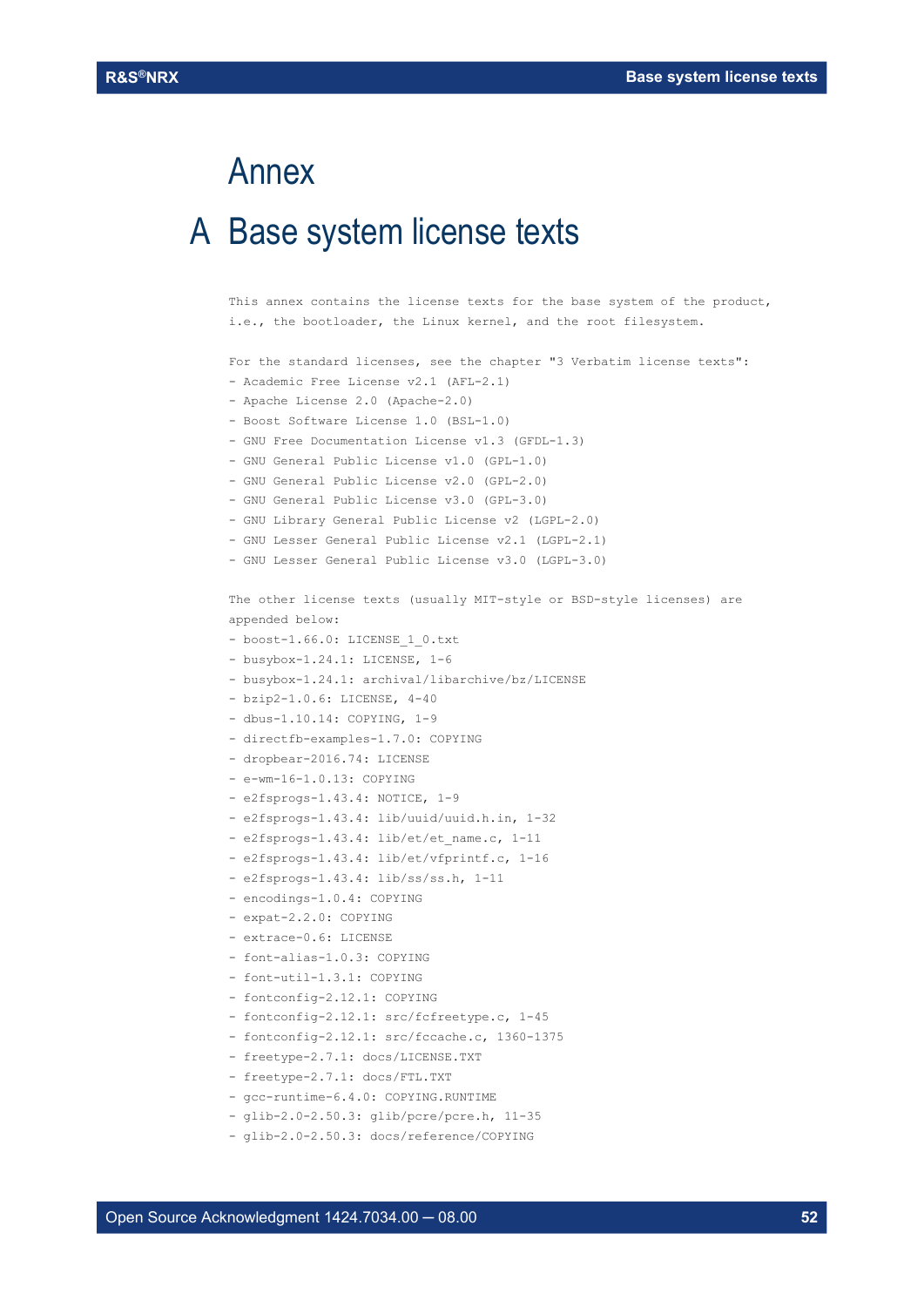- glibc-2.25: LICENSES
- glibc-2.25: posix/rxspencer/COPYRIGHT
- glog-0.3.5: COPYING
- imlib2-1.4.6: COPYING
- iptables-1.6.1: COPYING
- libarchive-3.2.2: COPYING
- libarchive-3.2.2: libarchive/archive entry.c, 1516-1543
- libarchive-3.2.2: libarchive/archive getdate.c, 1-13
- libcap-2.25: License, 6-40
- libdrm-2.4.75: xf86drm.c, 9-32
- libepoxy-1.4.0: COPYING
- libev-4.24: LICENSE
- libevdev-1.5.6: COPYING
- libffi-3.2.1: LICENSE
- libfontenc-1.1.3: COPYING
- libgcc-6.4.0: COPYING.RUNTIME
- libice-1.0.9: COPYING
- libjpeg-turbo-1.5.1: LICENSE.md.txt, 1-18
- libjpeg-turbo-1.5.1: README.ijg, 112-178
- libjpeg-turbo-1.5.1: turbojpeg.c, 1-27
- libjpeg-turbo-1.5.1: simd/jsimdext.inc, 4-25
- libpciaccess-0.13.4: COPYING
- libpcre-8.40: LICENCE
- libpng-1.6.28: LICENSE
- libsm-1.2.2: COPYING
- libunwind-1.2.1: COPYING
- libx11-1.6.4: COPYING
- libxau-1.0.8: COPYING
- libxaw-1.0.13: COPYING
- libxcb-1.12: COPYING
- libxcomposite-0.4.4: COPYING
- libxdamage-1.1.4: COPYING
- libxdmcp-1.1.2: COPYING
- libxext-1.3.3: COPYING
- libxfixes-5.0.3: COPYING
- libxfont2-2.0.1: COPYING
- libxft-2.3.2: COPYING
- libxi-1.7.9: COPYING
- libxinerama-1.1.3: COPYING
- libxkbcommon-0.7.1: LICENSE
- libxkbfile-1.0.9: COPYING
- libxml2-2.9.4: Copyright
- libxml2-2.9.4: hash.c, 6-15
- libxml2-2.9.4: list.c, 4-13
- libxml2-2.9.4: trio.c, 5-14
- libxmu-1.1.2: COPYING
- libxpm-3.5.12: COPYING
- libxrandr-1.5.1: COPYING
- libxrender-0.9.10: COPYING
- libxshmfence-1.2: COPYING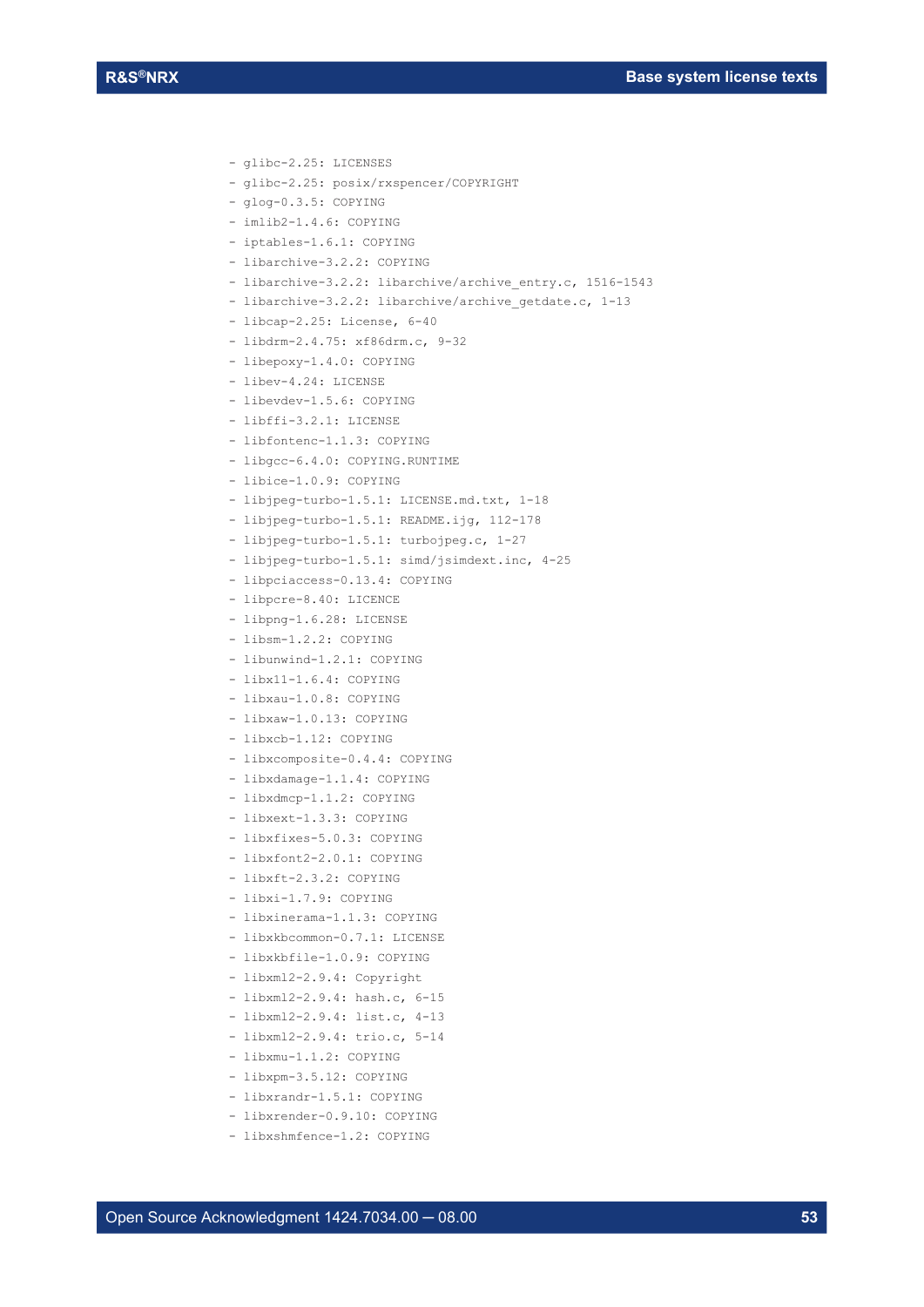### - libxt-1.1.5: COPYING

- libxtst-1.2.3: COPYING
- libxxf86misc-1.0.3: COPYING
- libxxf86vm-1.1.4: COPYING
- linux-4.9.74: COPYING, 1-13
- lsof-4.89: 00README, 645-676
- mesa-17.0.2: docs/license.html.txt
- mkfontdir-1.0.7: COPYING
- mkfontscale-1.1.2: COPYING
- mtdev-1.1.5: COPYING
- musl-libc-1.1.16: COPYRIGHT
- ncurses-6.0+20161126: ncurses/base/version.c, 1-27
- openssl-1.0.2n: LICENSE
- pixman-0.34.0: COPYING
- pixman-0.34.0: pixman/pixman-matrix.c, 1-21
- pixman-0.34.0: pixman/pixman-arm-neon-asm.h, 1-24
- portmap-6.0: portmap.c, 2-31
- portmap-6.0: from local.c, 9-35
- pure-ftpd-1.0.47: COPYING
- pure-ftpd-1.0.47: src/bsd-glob.c, 2-32
- pure-ftpd-1.0.47: src/bsd-realpath.c, 2-46
- pure-ftpd-1.0.47: src/bsd-getopt\_long.h, 5-54
- pure-ftpd-1.0.47: src/alt\_arc4random.c, 1-17
- rgb-1.0.6: COPYING
- rssh-2.3.4: LICENSE
- setxkbmap-1.3.1: COPYING
- shadow-4.2.1: COPYING
- shadow-4.2.1: src/passwd.c, 8-30
- shadow-securetty-4.2.1: COPYING.MIT
- spdlog-1.0.0: LICENSE
- sqlite3-3.17.0: sqlite3.h, 1-11
- strace-4.16: COPYING
- tcp-wrappers-7.6: DISCLAIMER
- tzdata-2018c: LICENSE
- u-boot-v2016.03+git: Licenses/README, 1-20
- unclutter-xfixes-1.5+git: LICENSE
- util-linux-2.29.1: README.licensing
- util-linux-2.29.1: Documentation/licenses/COPYING.BSD-3
- util-linux-2.29.1: Documentation/licenses/COPYING.UCB
- util-linux-2.29.1: libuuid/COPYING
- x11vnc-0.9.14: x11vnc/x11vnc.h, 22-30
- xauth-1.0.10: COPYING
- xcb-util-0.4.0: src/xcb aux.c, 1-30
- xcb-util-0.4.0: src/xcb event.h, 1-27
- xcb-util-image-0.4.0: image/xcb\_image.c, 1-24
- xcb-util-image-0.4.0: image/xcb\_image.h, 4-27
- xcb-util-keysyms-0.4.0: keysyms/keysyms.c, 1-30
- xcb-util-renderutil-0.3.9: renderutil/glyph.c, 1-24
- xcb-util-renderutil-0.3.9: renderutil/util.c, 1-20
- xcb-util-renderutil-0.3.9: renderutil/xcb renderutil.h, 1-24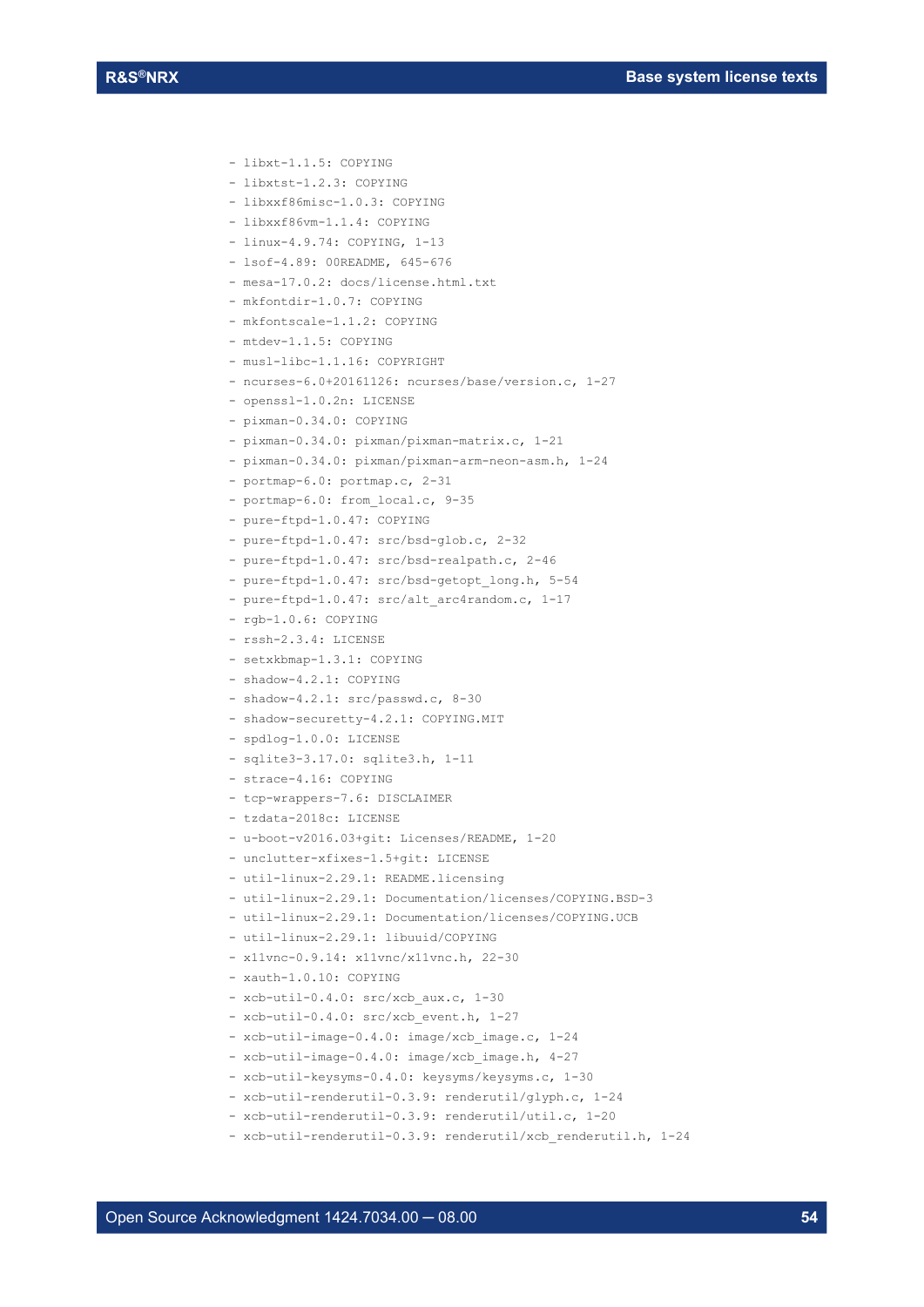- xcb-util-wm-0.4.1: ewmh/ewmh.c.m4, 1-27
- xcb-util-wm-0.4.1: ewmh/xcb ewmh.h.m4, 4-30
- xcb-util-wm-0.4.1: icccm/icccm.c, 1-28
- xcb-util-wm-0.4.1: icccm/xcb icccm.h, 4-31
- xf86-input-evdev-2.10.5: COPYING
- xf86-input-keyboard-1.9.0: COPYING
- xf86-input-mouse-1.9.2: COPYING
- xf86-video-fbdev-0.4.4: COPYING
- xinit-1.3.4: COPYING
- xinput-1.6.2: COPYING
- xkbcomp-1.3.1: COPYING
- xkeyboard-config-2.20: COPYING
- xorg-minimal-fonts-1.0: copyrights
- xserver-xf86-config-0.1: COPYING.MIT
- xserver-xorg-1.19.1: COPYING
- xset-1.2.3: COPYING
- xterm-325: xterm.h, 3-31
- zlib-1.2.11: zlib.h, 6-23

```
============================================================================
boost-1.66.0: LICENSE_1_0.txt
============================================================================
```
Boost Software License - Version 1.0 - August 17th, 2003

Permission is hereby granted, free of charge, to any person or organization obtaining a copy of the software and accompanying documentation covered by this license (the "Software") to use, reproduce, display, distribute, execute, and transmit the Software, and to prepare derivative works of the Software, and to permit third-parties to whom the Software is furnished to do so, all subject to the following:

The copyright notices in the Software and this entire statement, including the above license grant, this restriction and the following disclaimer, must be included in all copies of the Software, in whole or in part, and all derivative works of the Software, unless such copies or derivative works are solely in the form of machine-executable object code generated by a source language processor.

THE SOFTWARE IS PROVIDED "AS IS", WITHOUT WARRANTY OF ANY KIND, EXPRESS OR IMPLIED, INCLUDING BUT NOT LIMITED TO THE WARRANTIES OF MERCHANTABILITY, FITNESS FOR A PARTICULAR PURPOSE, TITLE AND NON-INFRINGEMENT. IN NO EVENT SHALL THE COPYRIGHT HOLDERS OR ANYONE DISTRIBUTING THE SOFTWARE BE LIABLE FOR ANY DAMAGES OR OTHER LIABILITY, WHETHER IN CONTRACT, TORT OR OTHERWISE, ARISING FROM, OUT OF OR IN CONNECTION WITH THE SOFTWARE OR THE USE OR OTHER DEALINGS IN THE SOFTWARE.

```
============================================================================
busybox-1.24.1: LICENSE, 1-6
============================================================================
```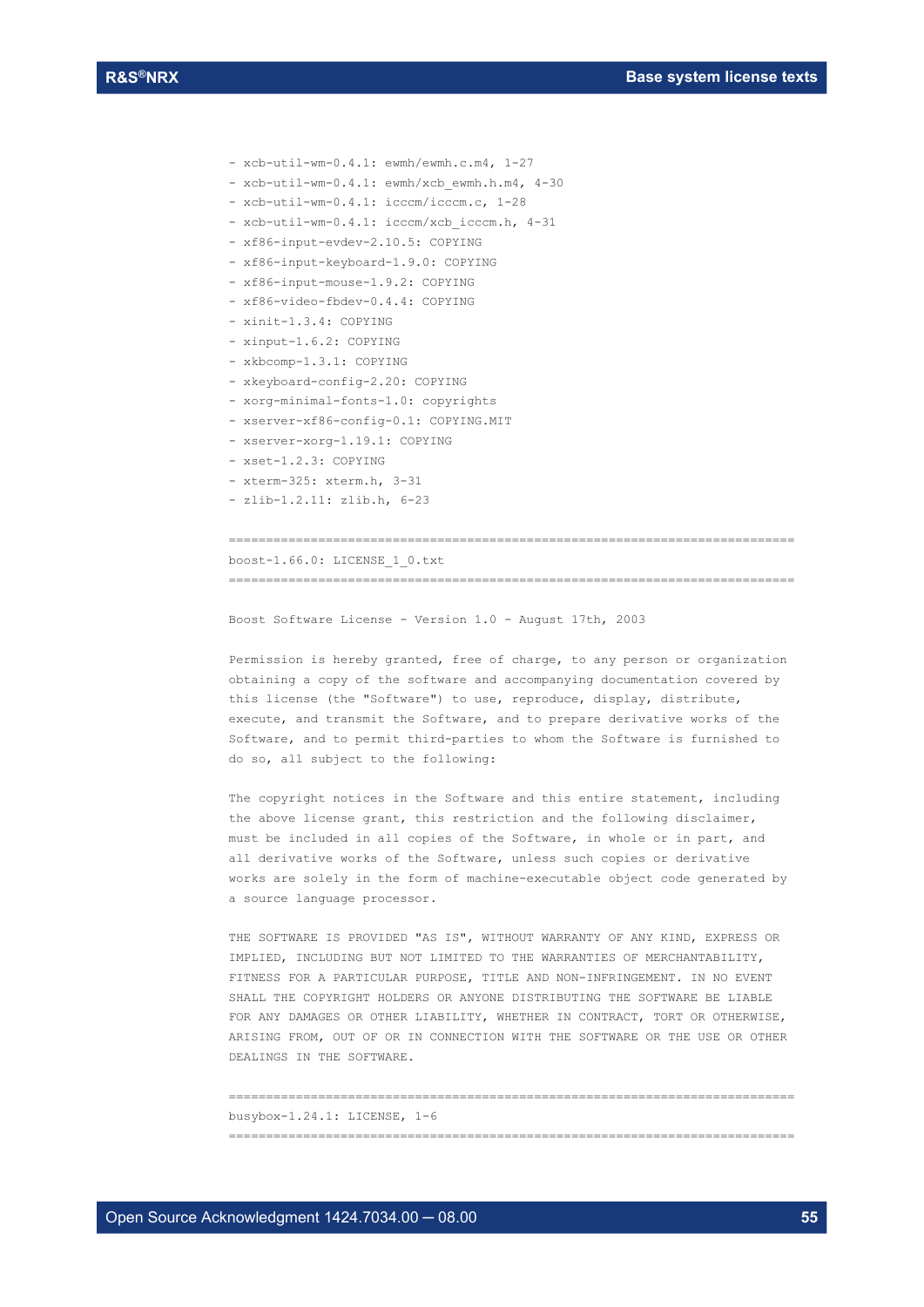--- A note on GPL versions

BusyBox is distributed under version 2 of the General Public License (included in its entirety, below). Version 2 is the only version of this license which this version of BusyBox (or modified versions derived from this one) may be distributed under.

============================================================================ busybox-1.24.1: archival/libarchive/bz/LICENSE ============================================================================

bzip2 applet in busybox is based on lightly-modified source of bzip2 version 1.0.4. bzip2 source is distributed under the following conditions (copied verbatim from LICENSE file) ===========================================================

This program, "bzip2", the associated library "libbzip2", and all documentation, are copyright (C) 1996-2006 Julian R Seward. All rights reserved.

Redistribution and use in source and binary forms, with or without modification, are permitted provided that the following conditions are met:

- 1. Redistributions of source code must retain the above copyright notice, this list of conditions and the following disclaimer.
- 2. The origin of this software must not be misrepresented; you must not claim that you wrote the original software. If you use this software in a product, an acknowledgment in the product documentation would be appreciated but is not required.
- 3. Altered source versions must be plainly marked as such, and must not be misrepresented as being the original software.
- 4. The name of the author may not be used to endorse or promote products derived from this software without specific prior written permission.

THIS SOFTWARE IS PROVIDED BY THE AUTHOR ``AS IS'' AND ANY EXPRESS OR IMPLIED WARRANTIES, INCLUDING, BUT NOT LIMITED TO, THE IMPLIED WARRANTIES OF MERCHANTABILITY AND FITNESS FOR A PARTICULAR PURPOSE ARE DISCLAIMED. IN NO EVENT SHALL THE AUTHOR BE LIABLE FOR ANY DIRECT, INDIRECT, INCIDENTAL, SPECIAL, EXEMPLARY, OR CONSEQUENTIAL DAMAGES (INCLUDING, BUT NOT LIMITED TO, PROCUREMENT OF SUBSTITUTE GOODS OR SERVICES; LOSS OF USE, DATA, OR PROFITS; OR BUSINESS INTERRUPTION) HOWEVER CAUSED AND ON ANY THEORY OF LIABILITY, WHETHER IN CONTRACT, STRICT LIABILITY, OR TORT (INCLUDING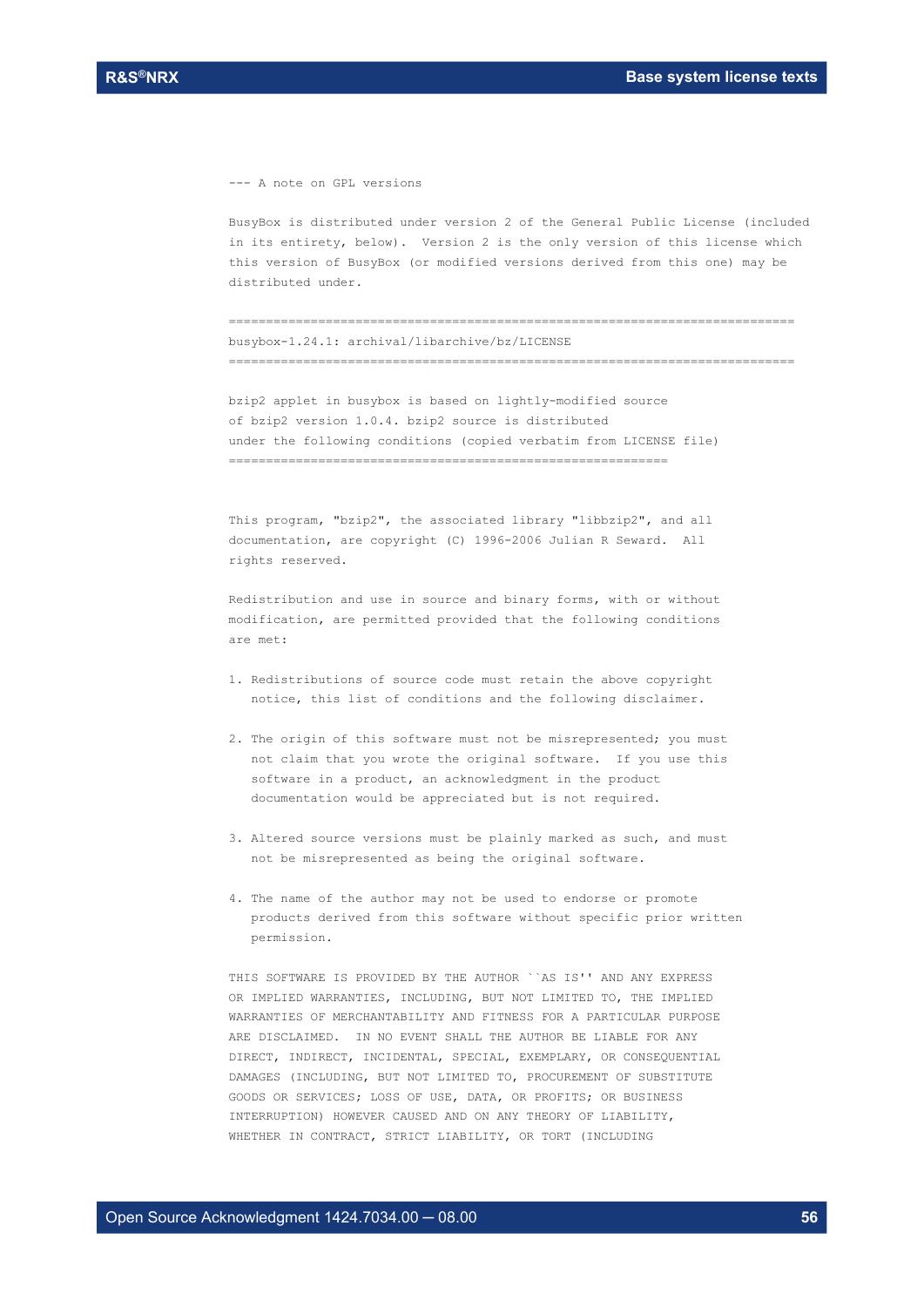```
NEGLIGENCE OR OTHERWISE) ARISING IN ANY WAY OUT OF THE USE OF THIS
SOFTWARE, EVEN IF ADVISED OF THE POSSIBILITY OF SUCH DAMAGE.
```
Julian Seward, Cambridge, UK. jseward@bzip.org bzip2/libbzip2 version 1.0.4 of 20 December 2006

```
============================================================================
bzip2-1.0.6: LICENSE, 4-40
============================================================================
```
This program, "bzip2", the associated library "libbzip2", and all documentation, are copyright (C) 1996-2010 Julian R Seward. All rights reserved.

Redistribution and use in source and binary forms, with or without modification, are permitted provided that the following conditions are met:

- 1. Redistributions of source code must retain the above copyright notice, this list of conditions and the following disclaimer.
- 2. The origin of this software must not be misrepresented; you must not claim that you wrote the original software. If you use this software in a product, an acknowledgment in the product documentation would be appreciated but is not required.
- 3. Altered source versions must be plainly marked as such, and must not be misrepresented as being the original software.
- 4. The name of the author may not be used to endorse or promote products derived from this software without specific prior written permission.

THIS SOFTWARE IS PROVIDED BY THE AUTHOR ``AS IS'' AND ANY EXPRESS OR IMPLIED WARRANTIES, INCLUDING, BUT NOT LIMITED TO, THE IMPLIED WARRANTIES OF MERCHANTABILITY AND FITNESS FOR A PARTICULAR PURPOSE ARE DISCLAIMED. IN NO EVENT SHALL THE AUTHOR BE LIABLE FOR ANY DIRECT, INDIRECT, INCIDENTAL, SPECIAL, EXEMPLARY, OR CONSEQUENTIAL DAMAGES (INCLUDING, BUT NOT LIMITED TO, PROCUREMENT OF SUBSTITUTE GOODS OR SERVICES; LOSS OF USE, DATA, OR PROFITS; OR BUSINESS INTERRUPTION) HOWEVER CAUSED AND ON ANY THEORY OF LIABILITY, WHETHER IN CONTRACT, STRICT LIABILITY, OR TORT (INCLUDING NEGLIGENCE OR OTHERWISE) ARISING IN ANY WAY OUT OF THE USE OF THIS SOFTWARE, EVEN IF ADVISED OF THE POSSIBILITY OF SUCH DAMAGE.

============================================================================

Julian Seward, jseward@bzip.org bzip2/libbzip2 version 1.0.6 of 6 September 2010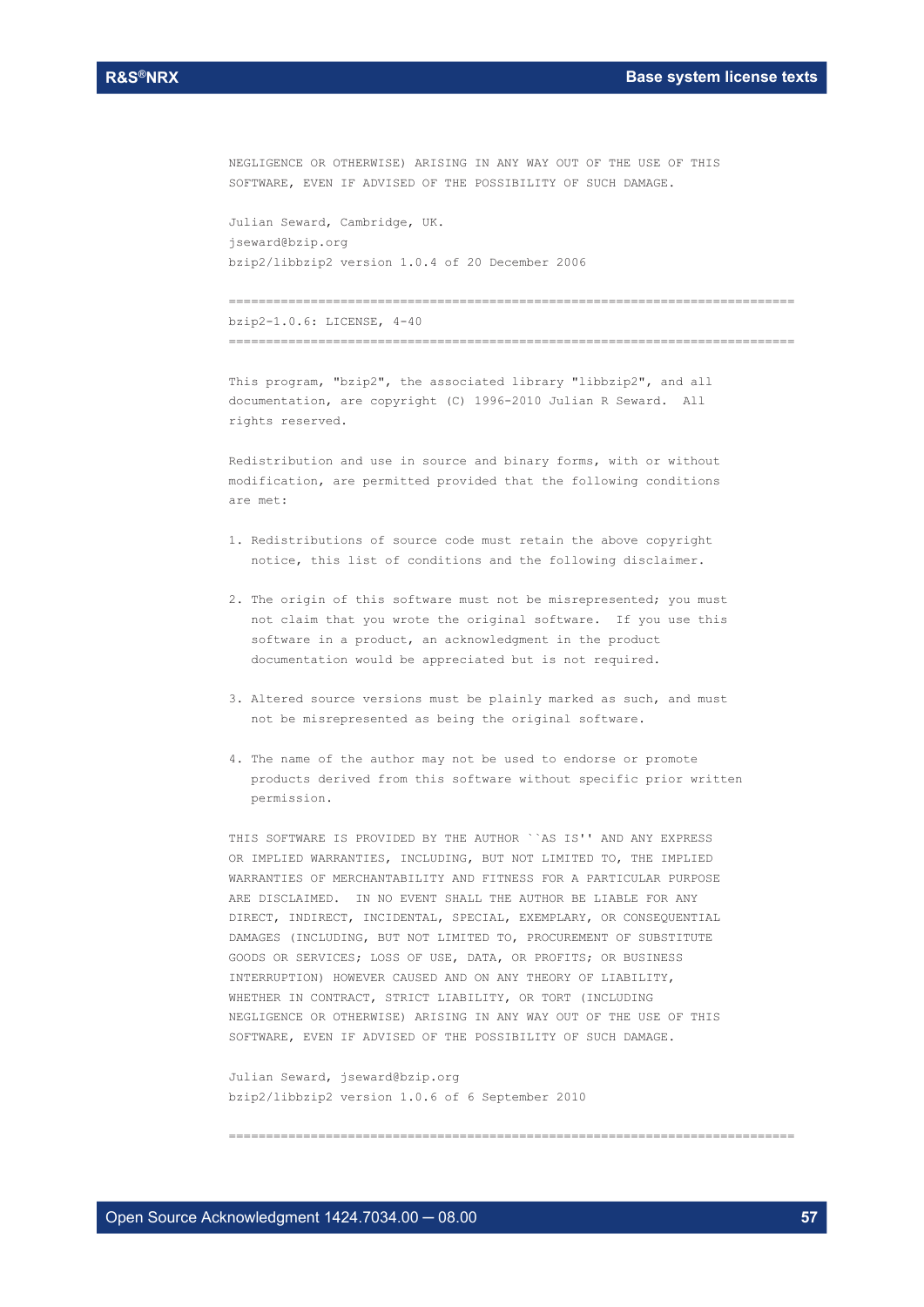### dbus-1.10.14: COPYING, 1-9

============================================================================

D-Bus is licensed to you under your choice of the Academic Free License version 2.1, or the GNU General Public License version 2 (or, at your option any later version).

Both licenses are included here. Some of the standalone binaries are under the GPL only; in particular, but not limited to, tools/dbus-cleanup-sockets.c and test/decode-gcov.c. Each source code file is marked with the proper copyright information - if you find a file that isn't marked please bring it to our attention.

============================================================================ directfb-examples-1.7.0: COPYING ============================================================================

### The MIT License

Copyright (c) 2001-2008 The world wide DirectFB Open Source Community (directfb.org) Copyright (c) 2000-2004 convergence (integrated media) GmbH

Permission is hereby granted, free of charge, to any person obtaining a copy of this software and associated documentation files (the "Software"), to deal in the Software without restriction, including without limitation the rights to use, copy, modify, merge, publish, distribute, sublicense, and/or sell copies of the Software, and to permit persons to whom the Software is furnished to do so, subject to the following conditions:

The above copyright notice and this permission notice shall be included in all copies or substantial portions of the Software.

THE SOFTWARE IS PROVIDED "AS IS", WITHOUT WARRANTY OF ANY KIND, EXPRESS OR IMPLIED, INCLUDING BUT NOT LIMITED TO THE WARRANTIES OF MERCHANTABILITY, FITNESS FOR A PARTICULAR PURPOSE AND NONINFRINGEMENT. IN NO EVENT SHALL THE AUTHORS OR COPYRIGHT HOLDERS BE LIABLE FOR ANY CLAIM, DAMAGES OR OTHER LIABILITY, WHETHER IN AN ACTION OF CONTRACT, TORT OR OTHERWISE, ARISING FROM, OUT OF OR IN CONNECTION WITH THE SOFTWARE OR THE USE OR OTHER DEALINGS IN THE SOFTWARE.

```
============================================================================
dropbear-2016.74: LICENSE
     ============================================================================
```
Dropbear contains a number of components from different sources, hence there are a few licenses and authors involved. All licenses are fairly non-restrictive.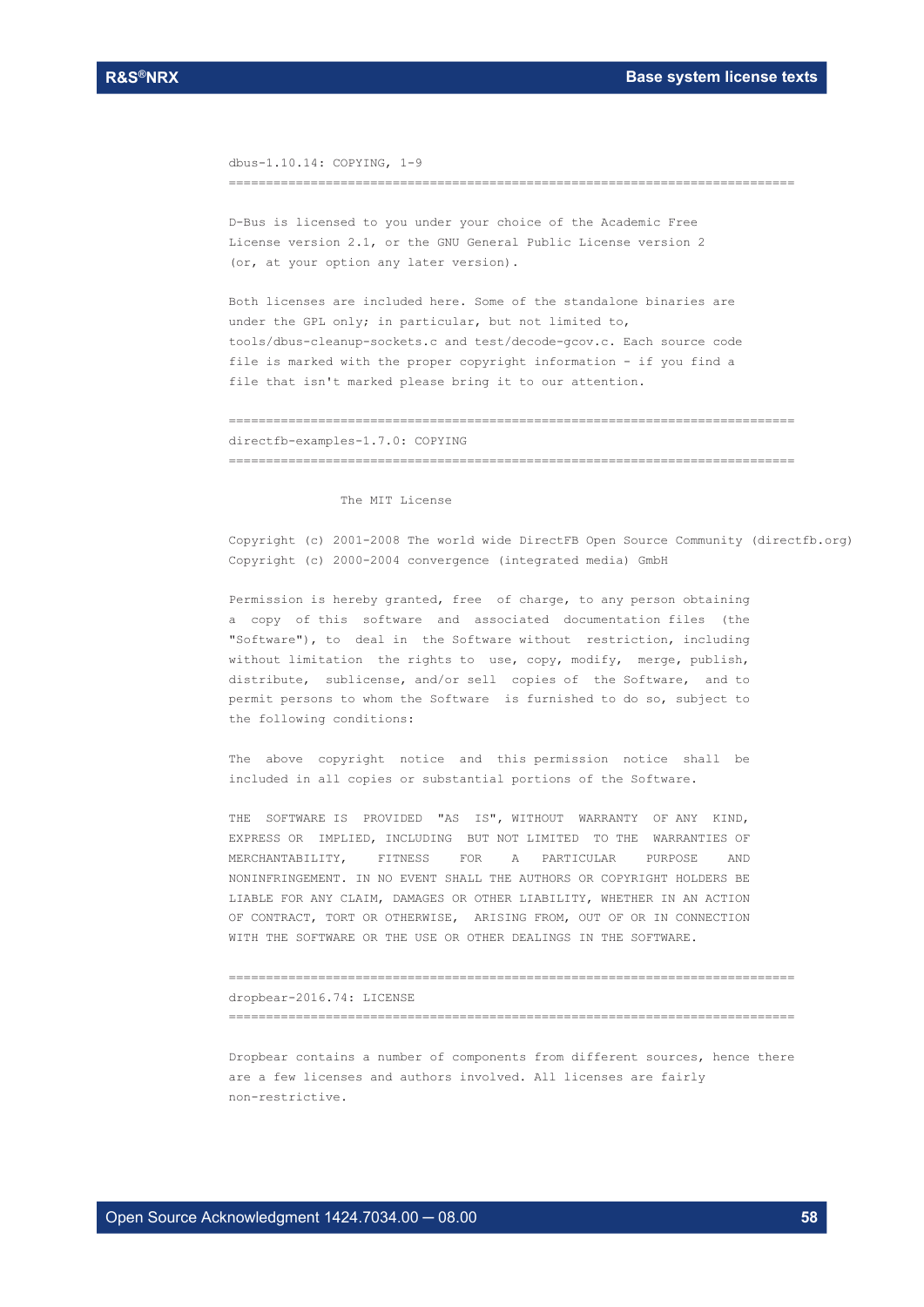The majority of code is written by Matt Johnston, under the license below.

Portions of the client-mode work are (c) 2004 Mihnea Stoenescu, under the same license:

Copyright (c) 2002-2015 Matt Johnston Portions copyright (c) 2004 Mihnea Stoenescu All rights reserved.

Permission is hereby granted, free of charge, to any person obtaining a copy of this software and associated documentation files (the "Software"), to deal in the Software without restriction, including without limitation the rights to use, copy, modify, merge, publish, distribute, sublicense, and/or sell copies of the Software, and to permit persons to whom the Software is furnished to do so, subject to the following conditions:

The above copyright notice and this permission notice shall be included in all copies or substantial portions of the Software.

THE SOFTWARE IS PROVIDED "AS IS", WITHOUT WARRANTY OF ANY KIND, EXPRESS OR IMPLIED, INCLUDING BUT NOT LIMITED TO THE WARRANTIES OF MERCHANTABILITY, FITNESS FOR A PARTICULAR PURPOSE AND NONINFRINGEMENT. IN NO EVENT SHALL THE AUTHORS OR COPYRIGHT HOLDERS BE LIABLE FOR ANY CLAIM, DAMAGES OR OTHER LIABILITY, WHETHER IN AN ACTION OF CONTRACT, TORT OR OTHERWISE, ARISING FROM, OUT OF OR IN CONNECTION WITH THE SOFTWARE OR THE USE OR OTHER DEALINGS IN THE SOFTWARE.

 $-----$ 

LibTomCrypt and LibTomMath are written by Tom St Denis, and are Public Domain.

 $----$ 

```
sshpty.c is taken from OpenSSH 3.5p1, 
  Copyright (c) 1995 Tatu Ylonen <ylo@cs.hut.fi>, Espoo, Finland
                     All rights reserved
 "As far as I am concerned, the code I have written for this software
  can be used freely for any purpose. Any derived versions of this
  software must be clearly marked as such, and if the derived work is
  incompatible with the protocol description in the RFC file, it must be
   called by a name other than "ssh" or "Secure Shell". "
----
```

```
loginrec.c
loginrec.h
atomicio.h
atomicio.c
and strlcat() (included in util.c) are from OpenSSH 3.6.1p2, and are licensed
under the 2 point BSD license.
```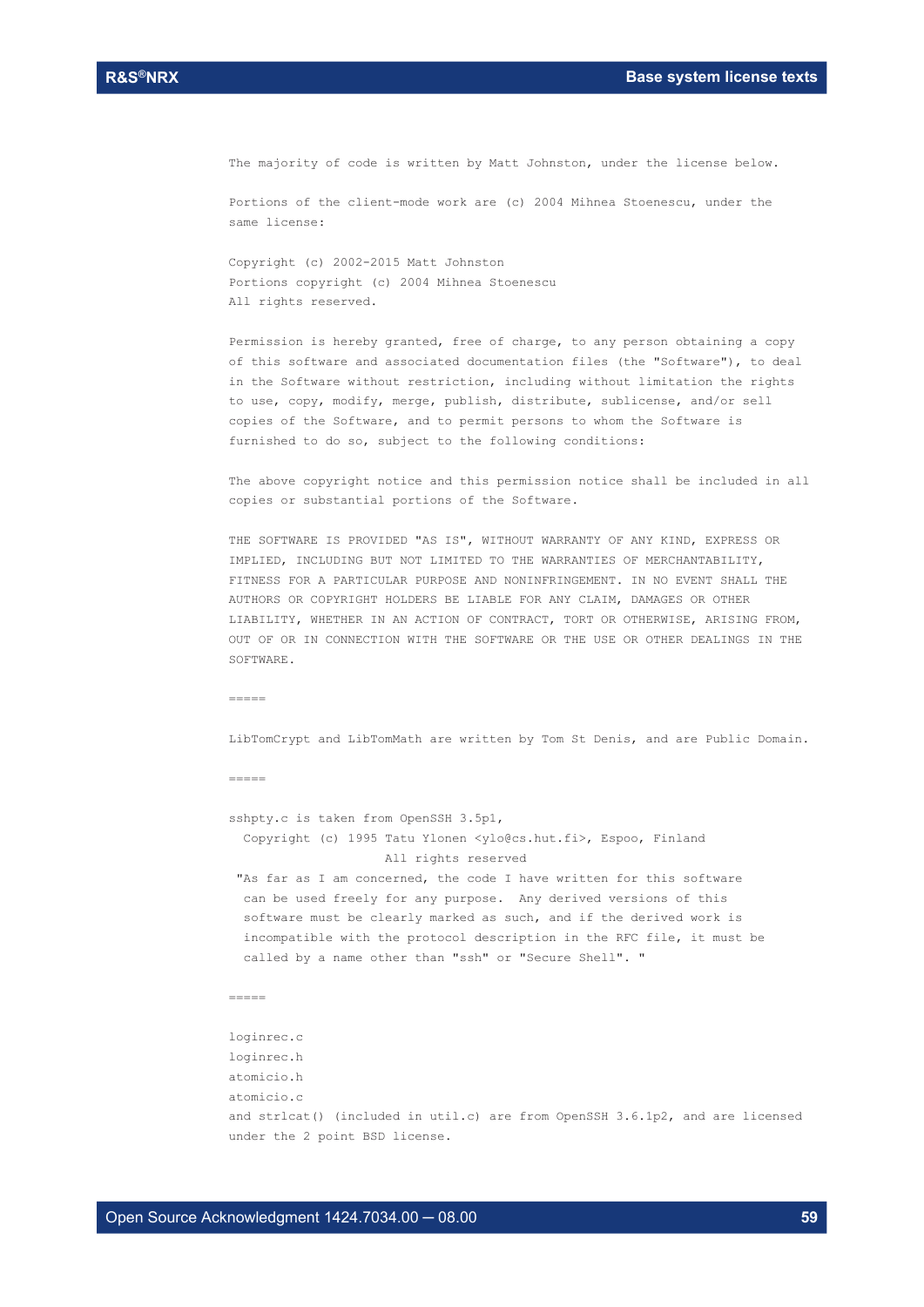loginrec is written primarily by Andre Lucas, atomicio.c by Theo de Raadt.

strlcat() is (c) Todd C. Miller

=====

Import code in keyimport.c is modified from PuTTY's import.c, licensed as follows:

PuTTY is copyright 1997-2003 Simon Tatham.

Portions copyright Robert de Bath, Joris van Rantwijk, Delian Delchev, Andreas Schultz, Jeroen Massar, Wez Furlong, Nicolas Barry, Justin Bradford, and CORE SDI S.A.

Permission is hereby granted, free of charge, to any person obtaining a copy of this software and associated documentation files (the "Software"), to deal in the Software without restriction, including without limitation the rights to use, copy, modify, merge, publish, distribute, sublicense, and/or sell copies of the Software, and to permit persons to whom the Software is furnished to do so, subject to the following conditions:

The above copyright notice and this permission notice shall be included in all copies or substantial portions of the Software.

THE SOFTWARE IS PROVIDED "AS IS", WITHOUT WARRANTY OF ANY KIND, EXPRESS OR IMPLIED, INCLUDING BUT NOT LIMITED TO THE WARRANTIES OF MERCHANTABILITY, FITNESS FOR A PARTICULAR PURPOSE AND NONINFRINGEMENT. IN NO EVENT SHALL THE COPYRIGHT HOLDERS BE LIABLE FOR ANY CLAIM, DAMAGES OR OTHER LIABILITY, WHETHER IN AN ACTION OF CONTRACT, TORT OR OTHERWISE, ARISING FROM, OUT OF OR IN CONNECTION WITH THE SOFTWARE OR THE USE OR OTHER DEALINGS IN THE SOFTWARE.

 $=$ 

curve25519-donna:

/\* Copyright 2008, Google Inc.

- \* All rights reserved.
- \*

\* Redistribution and use in source and binary forms, with or without

- \* modification, are permitted provided that the following conditions are  $*$  met:
- \*
	- \* \* Redistributions of source code must retain the above copyright
- \* notice, this list of conditions and the following disclaimer.
- \* Redistributions in binary form must reproduce the above
- \* copyright notice, this list of conditions and the following disclaimer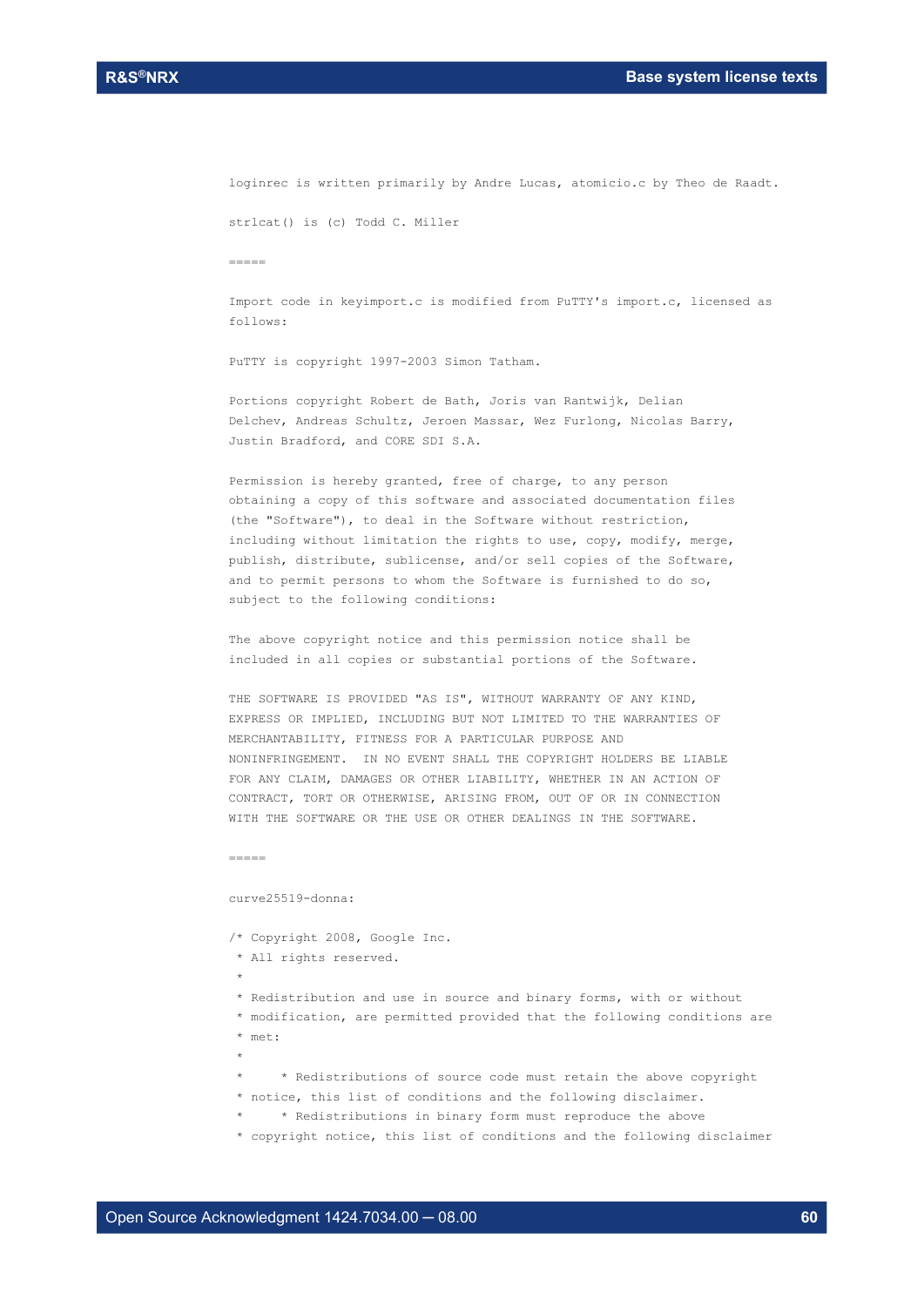```
 * in the documentation and/or other materials provided with the
  * distribution.
       * Neither the name of Google Inc. nor the names of its
 * contributors may be used to endorse or promote products derived from
  * this software without specific prior written permission.
 *
 * THIS SOFTWARE IS PROVIDED BY THE COPYRIGHT HOLDERS AND CONTRIBUTORS
  * "AS IS" AND ANY EXPRESS OR IMPLIED WARRANTIES, INCLUDING, BUT NOT
  * LIMITED TO, THE IMPLIED WARRANTIES OF MERCHANTABILITY AND FITNESS FOR
 * A PARTICULAR PURPOSE ARE DISCLAIMED. IN NO EVENT SHALL THE COPYRIGHT
 * OWNER OR CONTRIBUTORS BE LIABLE FOR ANY DIRECT, INDIRECT, INCIDENTAL,
  * SPECIAL, EXEMPLARY, OR CONSEQUENTIAL DAMAGES (INCLUDING, BUT NOT
  * LIMITED TO, PROCUREMENT OF SUBSTITUTE GOODS OR SERVICES; LOSS OF USE,
 * DATA, OR PROFITS; OR BUSINESS INTERRUPTION) HOWEVER CAUSED AND ON ANY
  * THEORY OF LIABILITY, WHETHER IN CONTRACT, STRICT LIABILITY, OR TORT
  * (INCLUDING NEGLIGENCE OR OTHERWISE) ARISING IN ANY WAY OUT OF THE USE
  * OF THIS SOFTWARE, EVEN IF ADVISED OF THE POSSIBILITY OF SUCH DAMAGE.
 *
  * curve25519-donna: Curve25519 elliptic curve, public key function
 *
 * http://code.google.com/p/curve25519-donna/
 *
  * Adam Langley <agl@imperialviolet.org>
 *
 * Derived from public domain C code by Daniel J. Bernstein <djb@cr.yp.to>
 *
  * More information about curve25519 can be found here
   http://cr.yp.to/ecdh.html
 *
  * djb's sample implementation of curve25519 is written in a special assembly
  * language called qhasm and uses the floating point registers.
 *
 * This is, almost, a clean room reimplementation from the curve25519 paper. It
  * uses many of the tricks described therein. Only the crecip function is taken
  * from the sample implementation.
  */
    ============================================================================
e-wm-16-1.0.13: COPYING
============================================================================
```
Copyright (C) 2000-2008 Carsten Haitzler, Geoff Harrison and various contributors Copyright (C) 2004-2011 Kim Woelders

Permission is hereby granted, free of charge, to any person obtaining a copy of this software and associated documentation files (the "Software"), to deal in the Software without restriction, including without limitation the rights to use, copy, modify, merge, publish, distribute, sublicense, and/or sell copies of the Software, and to permit persons to whom the Software is furnished to do so, subject to the following conditions: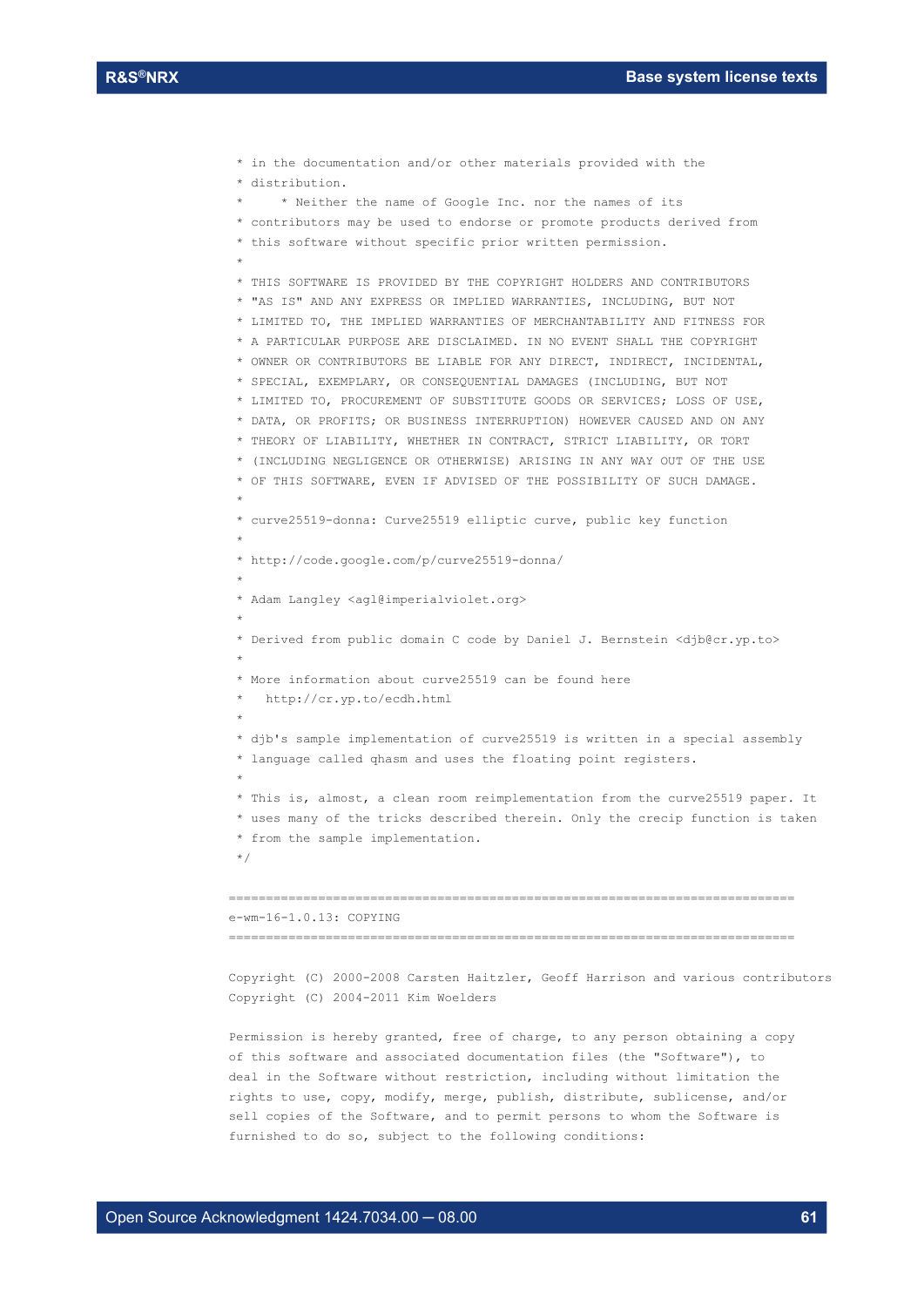The above copyright notice and this permission notice shall be included in all copies of the Software, its documentation and marketing & publicity materials, and acknowledgment shall be given in the documentation, materials and software packages that this Software was used.

THE SOFTWARE IS PROVIDED "AS IS", WITHOUT WARRANTY OF ANY KIND, EXPRESS OR IMPLIED, INCLUDING BUT NOT LIMITED TO THE WARRANTIES OF MERCHANTABILITY, FITNESS FOR A PARTICULAR PURPOSE AND NONINFRINGEMENT. IN NO EVENT SHALL THE AUTHORS BE LIABLE FOR ANY CLAIM, DAMAGES OR OTHER LIABILITY, WHETHER IN AN ACTION OF CONTRACT, TORT OR OTHERWISE, ARISING FROM, OUT OF OR IN CONNECTION WITH THE SOFTWARE OR THE USE OR OTHER DEALINGS IN THE SOFTWARE.

```
============================================================================
e2fsprogs-1.43.4: NOTICE, 1-9
============================================================================
```
This package, the EXT2 filesystem utilities, are made available under the GNU Public License version 2, with the exception of the lib/ext2fs and lib/e2p libraries, which are made available under the GNU Library General Public License Version 2, the lib/uuid library which is made available under a BSD-style license and the lib/et and lib/ss libraries which are made available under an MIT-style license. Please see lib/uuid/COPYING for more details for the license for the files comprising the libuuid library, and the source file headers of the libet and libss libraries for more information.

============================================================================ e2fsprogs-1.43.4: lib/uuid/uuid.h.in, 1-32 ============================================================================

#### $/$ \*

\*

- \* Public include file for the UUID library
- \* Copyright (C) 1996, 1997, 1998 Theodore Ts'o.
- \*
- \* %Begin-Header%
- \* Redistribution and use in source and binary forms, with or without
- \* modification, are permitted provided that the following conditions \* are met:
- \* 1. Redistributions of source code must retain the above copyright
- notice, and the entire permission notice in its entirety,
- including the disclaimer of warranties.
- \* 2. Redistributions in binary form must reproduce the above copyright
- notice, this list of conditions and the following disclaimer in the
- documentation and/or other materials provided with the distribution.
- \* 3. The name of the author may not be used to endorse or promote
- products derived from this software without specific prior
- written permission.
- \*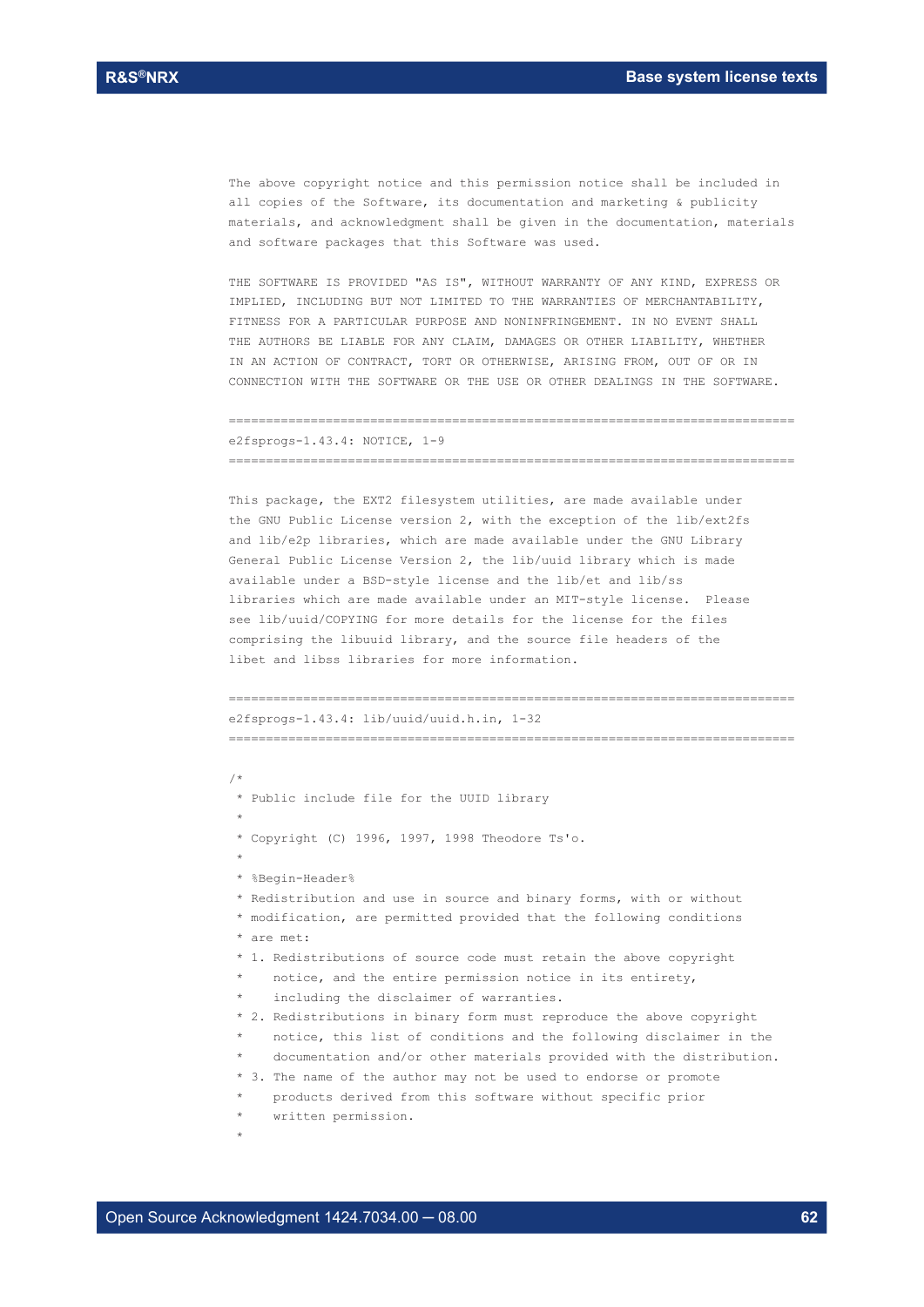```
 * THIS SOFTWARE IS PROVIDED ``AS IS'' AND ANY EXPRESS OR IMPLIED
  * WARRANTIES, INCLUDING, BUT NOT LIMITED TO, THE IMPLIED WARRANTIES
 * OF MERCHANTABILITY AND FITNESS FOR A PARTICULAR PURPOSE, ALL OF
 * WHICH ARE HEREBY DISCLAIMED. IN NO EVENT SHALL THE AUTHOR BE
  * LIABLE FOR ANY DIRECT, INDIRECT, INCIDENTAL, SPECIAL, EXEMPLARY, OR
 * CONSEQUENTIAL DAMAGES (INCLUDING, BUT NOT LIMITED TO, PROCUREMENT
 * OF SUBSTITUTE GOODS OR SERVICES; LOSS OF USE, DATA, OR PROFITS; OR
 * BUSINESS INTERRUPTION) HOWEVER CAUSED AND ON ANY THEORY OF
  * LIABILITY, WHETHER IN CONTRACT, STRICT LIABILITY, OR TORT
 * (INCLUDING NEGLIGENCE OR OTHERWISE) ARISING IN ANY WAY OUT OF THE
 * USE OF THIS SOFTWARE, EVEN IF NOT ADVISED OF THE POSSIBILITY OF SUCH
  * DAMAGE.
  * %End-Header%
============================================================================
e2fsprogs-1.43.4: lib/et/et_name.c, 1-11
============================================================================
/*
  * Copyright 1987 by MIT Student Information Processing Board
 *
  * Permission to use, copy, modify, and distribute this software and
  * its documentation for any purpose is hereby granted, provided that
  * the names of M.I.T. and the M.I.T. S.I.P.B. not be used in
 * advertising or publicity pertaining to distribution of the software
 * without specific, written prior permission. M.I.T. and the
  * M.I.T. S.I.P.B. make no representations about the suitability of
 * this software for any purpose. It is provided "as is" without
  * express or implied warranty.
============================================================================
e2fsprogs-1.43.4: lib/et/vfprintf.c, 1-16
============================================================================
/*
 * Copyright (c) 1988 Regents of the University of California.
  * All rights reserved.
 *
 * Redistribution and use in source and binary forms are permitted
 * provided that the above copyright notice and this paragraph are
  * duplicated in all such forms and that any documentation,
 * advertising materials, and other materials related to such
 * distribution and use acknowledge that the software was developed
  * by the University of California, Berkeley. The name of the
  * University may not be used to endorse or promote products derived
  * from this software without specific prior written permission.
 * THIS SOFTWARE IS PROVIDED ``AS IS'' AND WITHOUT ANY EXPRESS OR
  * IMPLIED WARRANTIES, INCLUDING, WITHOUT LIMITATION, THE IMPLIED
  * WARRANTIES OF MERCHANTIBILITY AND FITNESS FOR A PARTICULAR PURPOSE.
  */
```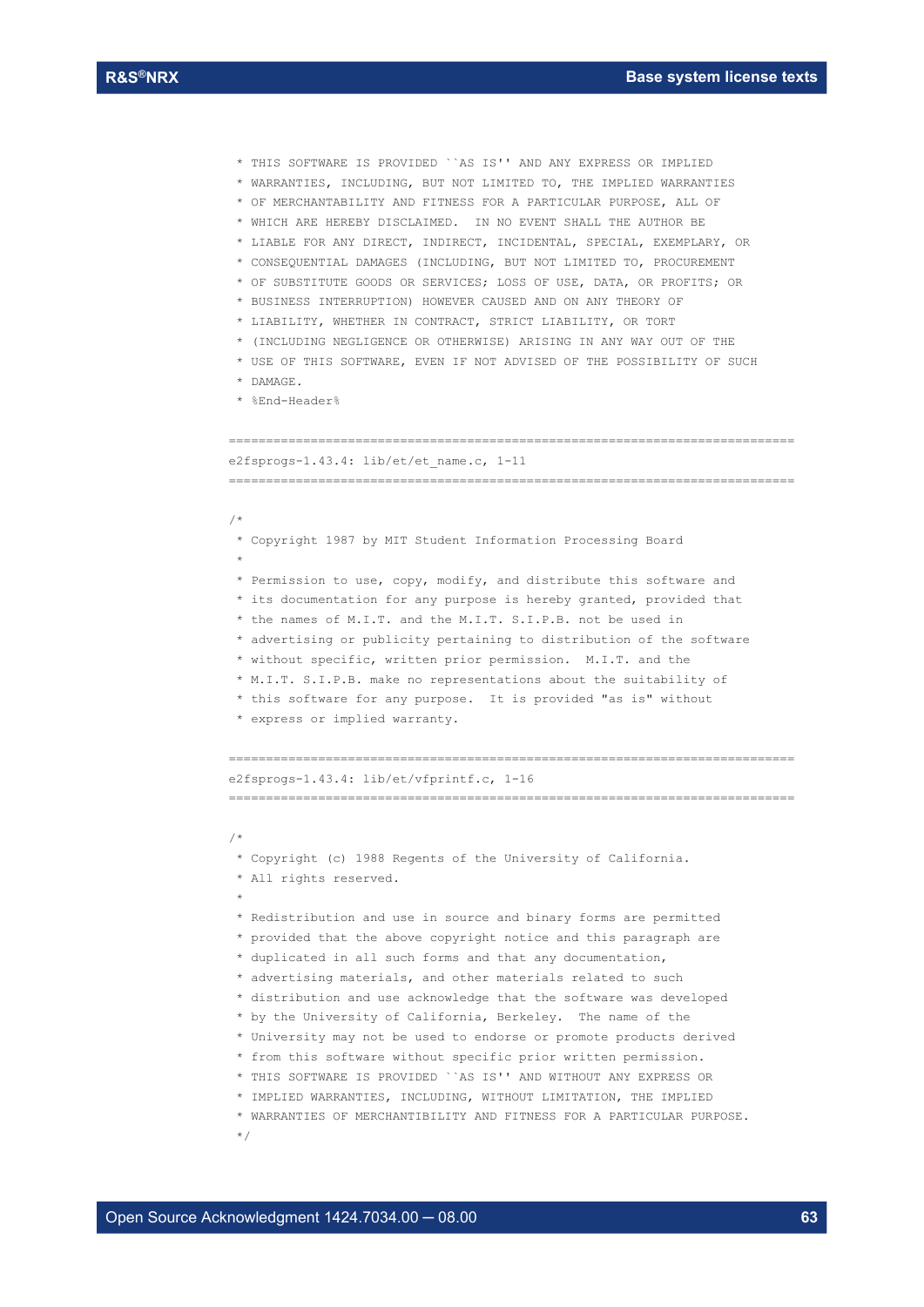```
============================================================================
e2fsprogs-1.43.4: lib/ss/ss.h, 1-11
============================================================================
/*
  * Copyright 1987, 1988 by MIT Student Information Processing Board
 *
  * Permission to use, copy, modify, and distribute this software and
  * its documentation for any purpose is hereby granted, provided that
  * the names of M.I.T. and the M.I.T. S.I.P.B. not be used in
  * advertising or publicity pertaining to distribution of the software
  * without specific, written prior permission. M.I.T. and the
  * M.I.T. S.I.P.B. make no representations about the suitability of
  * this software for any purpose. It is provided "as is" without
  * express or implied warranty.
============================================================================
encodings-1.0.4: COPYING
 ============================================================================
The XFree86/Xorg encoding files are in the public domain.
Most of these encoding files were generated by me in the winter of 1998/1998
from publicly available sources (notably from data files provided by the
Unicode Consortium) using a throw-away program written in Common Lisp. Over
the years, a number of people have kindly added new encoding files to the
collection.
If you want to add a copyright statement to an encoding file, you need
your brain examined.
                                         Juliusz Chroboczek
============================================================================
expat-2.2.0: COPYING
    ============================================================================
Copyright (c) 1998-2000 Thai Open Source Software Center Ltd and Clark Cooper
Copyright (c) 2001-2016 Expat maintainers
Permission is hereby granted, free of charge, to any person obtaining
a copy of this software and associated documentation files (the
"Software"), to deal in the Software without restriction, including
without limitation the rights to use, copy, modify, merge, publish,
distribute, sublicense, and/or sell copies of the Software, and to
```
The above copyright notice and this permission notice shall be included

permit persons to whom the Software is furnished to do so, subject to

the following conditions: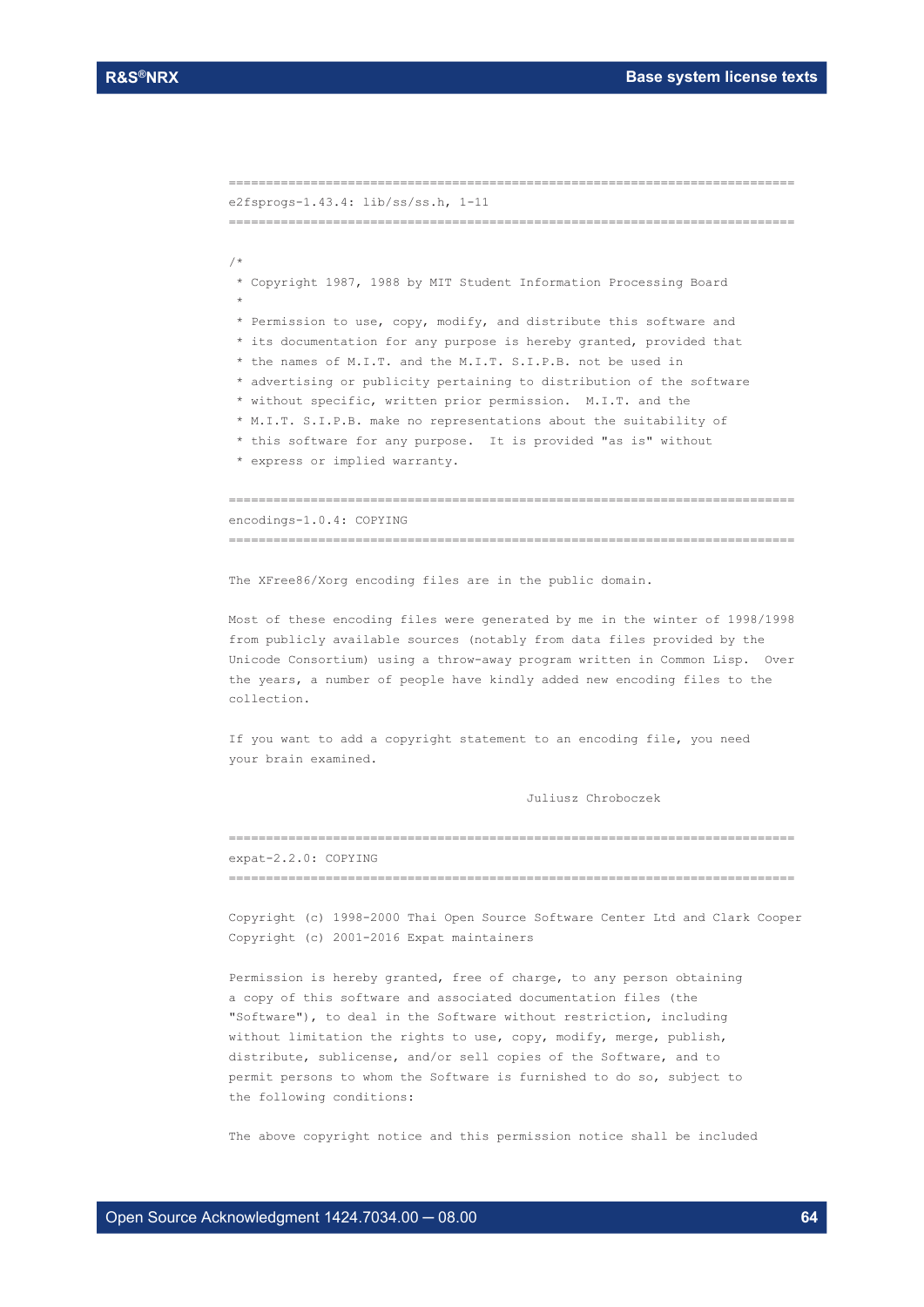in all copies or substantial portions of the Software.

THE SOFTWARE IS PROVIDED "AS IS", WITHOUT WARRANTY OF ANY KIND, EXPRESS OR IMPLIED, INCLUDING BUT NOT LIMITED TO THE WARRANTIES OF MERCHANTABILITY, FITNESS FOR A PARTICULAR PURPOSE AND NONINFRINGEMENT. IN NO EVENT SHALL THE AUTHORS OR COPYRIGHT HOLDERS BE LIABLE FOR ANY CLAIM, DAMAGES OR OTHER LIABILITY, WHETHER IN AN ACTION OF CONTRACT, TORT OR OTHERWISE, ARISING FROM, OUT OF OR IN CONNECTION WITH THE SOFTWARE OR THE USE OR OTHER DEALINGS IN THE SOFTWARE.

```
============================================================================
extrace-0.6: LICENSE
============================================================================
/* pwait - wait for processes to terminate
 * extrace - trace exec() calls system-wide
 *
 * Copyright (C) 2014-2018 Leah Neukirchen <leah@vuxu.org>
 *
  * hacked from sources of:
 */
/* FreeBSD: head/bin/pwait/pwait.c 245506 2013-01-16 18:15:25Z delphij */
/*-
 * Copyright (c) 2004-2009, Jilles Tjoelker
 * All rights reserved.
 *
 * Redistribution and use in source and binary forms, with
 * or without modification, are permitted provided that the
  * following conditions are met:
 *
  * 1. Redistributions of source code must retain the above
  * copyright notice, this list of conditions and the
     following disclaimer.
  * 2. Redistributions in binary form must reproduce the
     above copyright notice, this list of conditions and
    the following disclaimer in the documentation and/or
     other materials provided with the distribution.
 *
 * THIS SOFTWARE IS PROVIDED BY THE COPYRIGHT HOLDERS AND
 * CONTRIBUTORS "AS IS" AND ANY EXPRESS OR IMPLIED
  * WARRANTIES, INCLUDING, BUT NOT LIMITED TO, THE IMPLIED
 * WARRANTIES OF MERCHANTABILITY AND FITNESS FOR A
 * PARTICULAR PURPOSE ARE DISCLAIMED. IN NO EVENT SHALL THE
  * COPYRIGHT OWNER OR CONTRIBUTORS BE LIABLE FOR ANY
  * DIRECT, INDIRECT, INCIDENTAL, SPECIAL, EXEMPLARY, OR
 * CONSEQUENTIAL DAMAGES (INCLUDING, BUT NOT LIMITED TO,
  * PROCUREMENT OF SUBSTITUTE GOODS OR SERVICES; LOSS OF
  * USE, DATA, OR PROFITS; OR BUSINESS INTERRUPTION) HOWEVER
 * CAUSED AND ON ANY THEORY OF LIABILITY, WHETHER IN
  * CONTRACT, STRICT LIABILITY, OR TORT (INCLUDING
```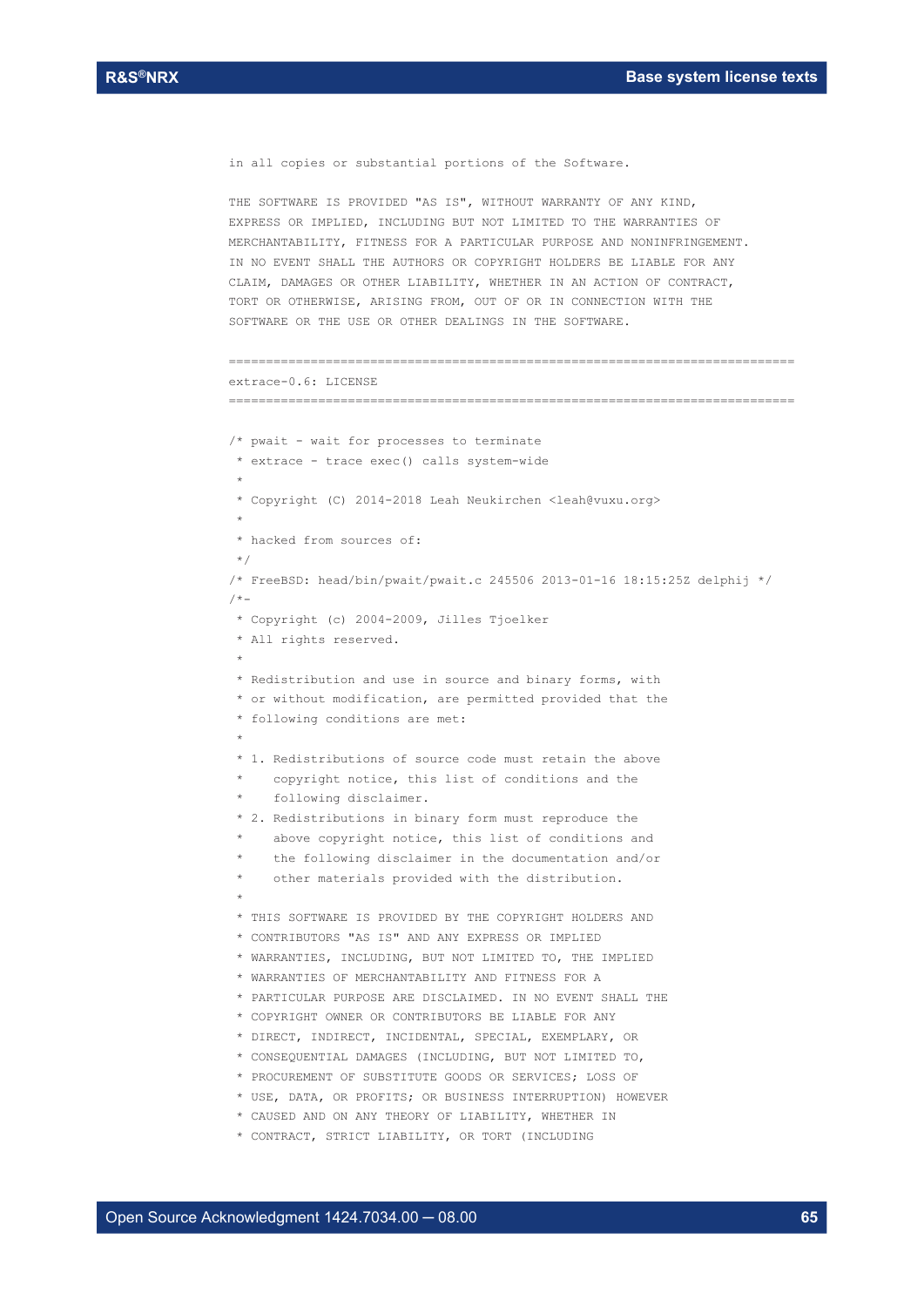```
 * NEGLIGENCE OR OTHERWISE) ARISING IN ANY WAY OUT OF THE
  * USE OF THIS SOFTWARE, EVEN IF ADVISED OF THE POSSIBILITY
  * OF SUCH DAMAGE.
 */
/* exec-notify, so you can watch your acrobat reader or vim executing "bash -c"
 * commands :-) * Requires some 2.6.x Linux kernel with proc connector enabled.
 *
  * $ cc -Wall -ansi -pedantic -std=c99 exec-notify.c
 *
  * (C) 2007-2010 Sebastian Krahmer <krahmer@suse.de> original netlink handling
  * stolen from an proc-connector example, copyright folows:
  */
/* Copyright (C) Matt Helsley, IBM Corp. 2005
  * Derived from fcctl.c by Guillaume Thouvenin
  * Original copyright notice follows:
 *
  * Copyright (C) 2005 BULL SA.
  * Written by Guillaume Thouvenin <guillaume.thouvenin@bull.net>
 *
  * This program is free software; you can redistribute it and/or modify
  * it under the terms of the GNU General Public License as published by
  * the Free Software Foundation; either version 2 of the License, or
  * (at your option) any later version.
 *
  * This program is distributed in the hope that it will be useful,
  * but WITHOUT ANY WARRANTY; without even the implied warranty of
  * MERCHANTABILITY or FITNESS FOR A PARTICULAR PURPOSE. See the
  * GNU General Public License for more details.
 *
  * You should have received a copy of the GNU General Public License
  * along with this program; if not, write to the Free Software
  * Foundation, Inc., 59 Temple Place, Suite 330, Boston, MA 02111-1307 USA
  */
============================================================================
font-alias-1.0.3: COPYING
============================================================================
Copyright (C) 1994-95 Cronyx Ltd.
Author: Serge Vakulenko, <vak@cronyx.ru>
This software may be used, modified, copied, distributed, and sold,
in both source and binary form provided that the above copyright
and these terms are retained. Under no circumstances is the author
responsible for the proper functioning of this software, nor does
the author assume any responsibility for damages incurred with its use.
          ============================================================================
```
font-util-1.3.1: COPYING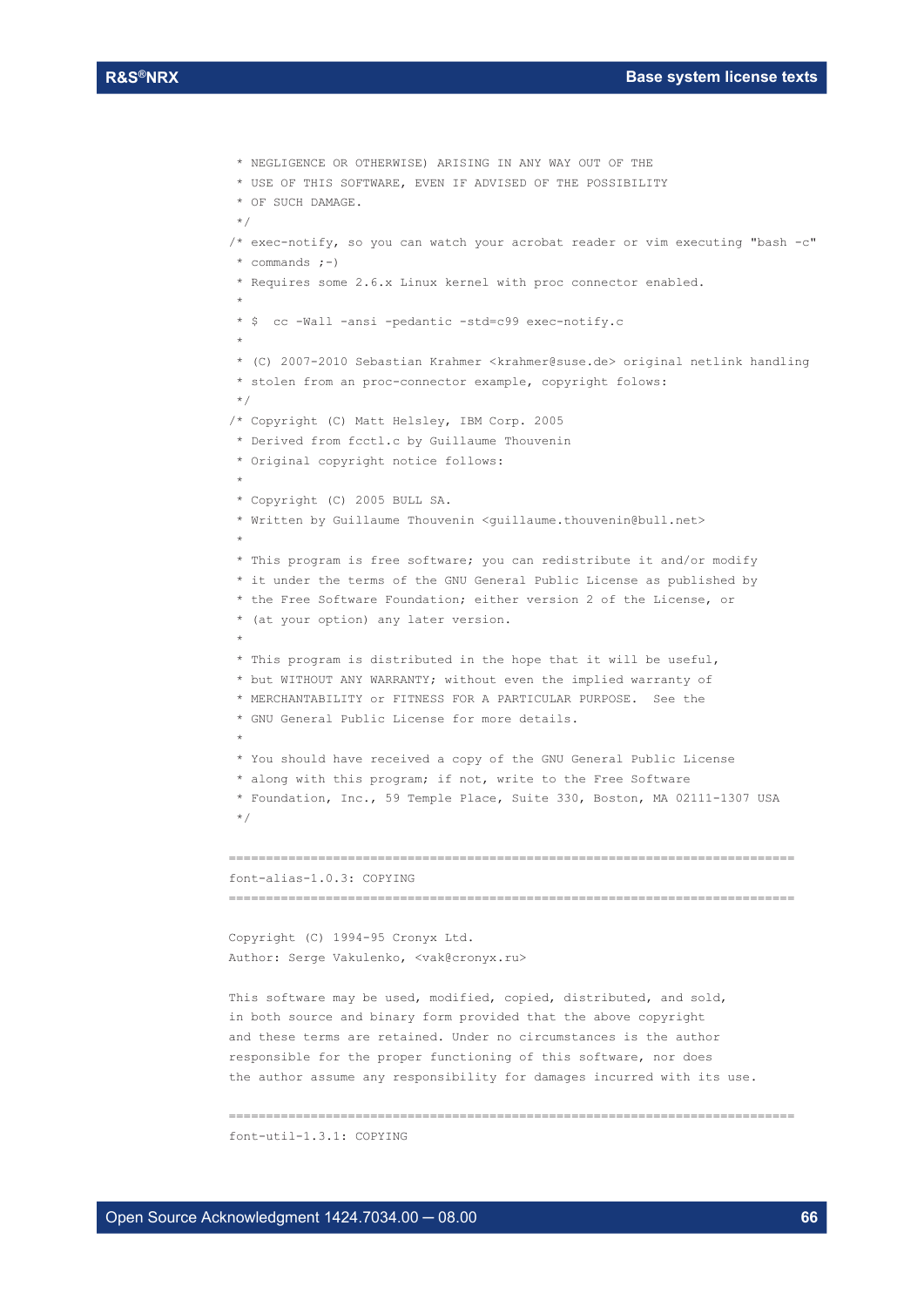============================================================================

Copyright (c) 2009, Oracle and/or its affiliates. All rights reserved.

Permission is hereby granted, free of charge, to any person obtaining a copy of this software and associated documentation files (the "Software"), to deal in the Software without restriction, including without limitation the rights to use, copy, modify, merge, publish, distribute, sublicense, and/or sell copies of the Software, and to permit persons to whom the Software is furnished to do so, subject to the following conditions:

The above copyright notice and this permission notice (including the next paragraph) shall be included in all copies or substantial portions of the Software.

THE SOFTWARE IS PROVIDED "AS IS", WITHOUT WARRANTY OF ANY KIND, EXPRESS OR IMPLIED, INCLUDING BUT NOT LIMITED TO THE WARRANTIES OF MERCHANTABILITY, FITNESS FOR A PARTICULAR PURPOSE AND NONINFRINGEMENT. IN NO EVENT SHALL THE AUTHORS OR COPYRIGHT HOLDERS BE LIABLE FOR ANY CLAIM, DAMAGES OR OTHER LIABILITY, WHETHER IN AN ACTION OF CONTRACT, TORT OR OTHERWISE, ARISING FROM, OUT OF OR IN CONNECTION WITH THE SOFTWARE OR THE USE OR OTHER DEALINGS IN THE SOFTWARE.

------------------------------------------------------------------------

Copyright (c) 2003 The NetBSD Foundation, Inc. All rights reserved.

This code is derived from software contributed to The NetBSD Foundation by Ben Collver <collver1@attbi.com>.

Redistribution and use in source and binary forms, with or without modification, are permitted provided that the following conditions are met:

- 1. Redistributions of source code must retain the above copyright notice, this list of conditions and the following disclaimer.
- 2. Redistributions in binary form must reproduce the above copyright notice, this list of conditions and the following disclaimer in the documentation and/or other materials provided with the distribution.

THIS SOFTWARE IS PROVIDED BY THE NETBSD FOUNDATION, INC. AND CONTRIBUTORS ``AS IS'' AND ANY EXPRESS OR IMPLIED WARRANTIES, INCLUDING, BUT NOT LIMITED TO, THE IMPLIED WARRANTIES OF MERCHANTABILITY AND FITNESS FOR A PARTICULAR PURPOSE ARE DISCLAIMED. IN NO EVENT SHALL THE FOUNDATION OR CONTRIBUTORS BE LIABLE FOR ANY DIRECT, INDIRECT, INCIDENTAL, SPECIAL, EXEMPLARY, OR CONSEQUENTIAL DAMAGES (INCLUDING, BUT NOT LIMITED TO, PROCUREMENT OF SUBSTITUTE GOODS OR SERVICES; LOSS OF USE, DATA, OR PROFITS; OR BUSINESS INTERRUPTION) HOWEVER CAUSED AND ON ANY THEORY OF LIABILITY, WHETHER IN CONTRACT, STRICT LIABILITY, OR TORT (INCLUDING NEGLIGENCE OR OTHERWISE) ARISING IN ANY WAY OUT OF THE USE OF THIS SOFTWARE, EVEN IF ADVISED OF THE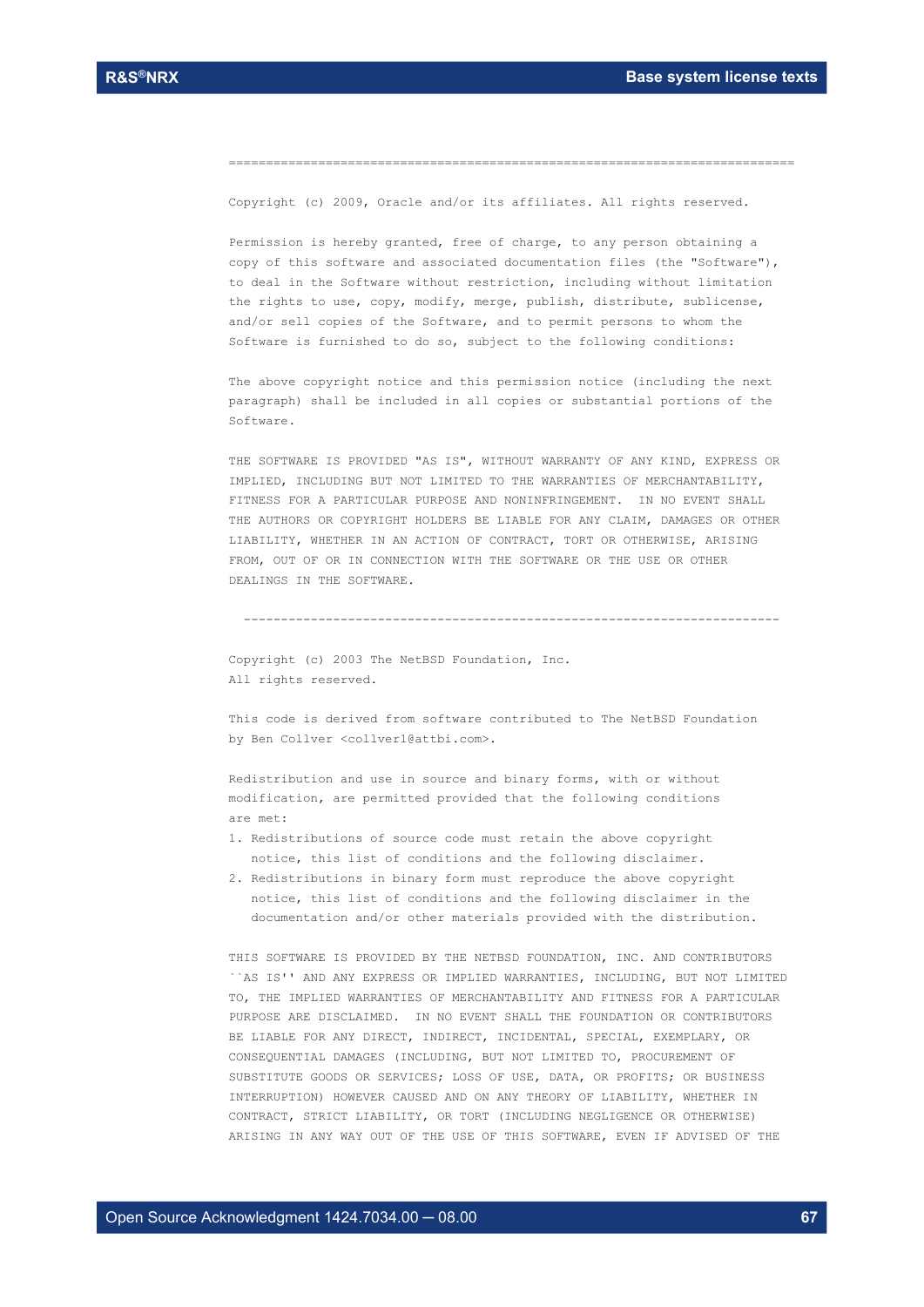```
POSSIBILITY OF SUCH DAMAGE.
```
------------------------------------------------------------------------

Copyright (c) 2006 Martin Husemann. Copyright (c) 2007 Joerg Sonnenberger. All rights reserved.

Redistribution and use in source and binary forms, with or without modification, are permitted provided that the following conditions are met:

- 1. Redistributions of source code must retain the above copyright notice, this list of conditions and the following disclaimer.
- 2. The name of the author may not be used to endorse or promote products derived from this software without specific prior written permission.

THIS SOFTWARE IS PROVIDED BY THE NETBSD FOUNDATION, INC. AND CONTRIBUTORS ``AS IS'' AND ANY EXPRESS OR IMPLIED WARRANTIES, INCLUDING, BUT NOT LIMITED TO, THE IMPLIED WARRANTIES OF MERCHANTABILITY AND FITNESS FOR A PARTICULAR PURPOSE ARE DISCLAIMED. IN NO EVENT SHALL THE FOUNDATION OR CONTRIBUTORS BE LIABLE FOR ANY DIRECT, INDIRECT, INCIDENTAL, SPECIAL, EXEMPLARY, OR CONSEQUENTIAL DAMAGES (INCLUDING, BUT NOT LIMITED TO, PROCUREMENT OF SUBSTITUTE GOODS OR SERVICES; LOSS OF USE, DATA, OR PROFITS; OR BUSINESS INTERRUPTION) HOWEVER CAUSED AND ON ANY THEORY OF LIABILITY, WHETHER IN CONTRACT, STRICT LIABILITY, OR TORT (INCLUDING NEGLIGENCE OR OTHERWISE) ARISING IN ANY WAY OUT OF THE USE OF THIS SOFTWARE, EVEN IF ADVISED OF THE POSSIBILITY OF SUCH DAMAGE.

------------------------------------------------------------------------

Copyright 2005 Red Hat, Inc

Permission to use, copy, modify, distribute, and sell this software and its documentation for any purpose is hereby granted without fee, provided that the above copyright notice appear in all copies and that both that copyright notice and this permission notice appear in supporting documentation.

The above copyright notice and this permission notice shall be included in all copies or substantial portions of the Software.

THE SOFTWARE IS PROVIDED "AS IS", WITHOUT WARRANTY OF ANY KIND, EXPRESS OR IMPLIED, INCLUDING BUT NOT LIMITED TO THE WARRANTIES OF MERCHANTABILITY, FITNESS FOR A PARTICULAR PURPOSE AND NONINFRINGEMENT. IN NO EVENT SHALL THE OPEN GROUP BE LIABLE FOR ANY CLAIM, DAMAGES OR OTHER LIABILITY, WHETHER IN AN ACTION OF CONTRACT, TORT OR OTHERWISE, ARISING FROM, OUT OF OR IN CONNECTION WITH THE SOFTWARE OR THE USE OR OTHER DEALINGS IN THE SOFTWARE.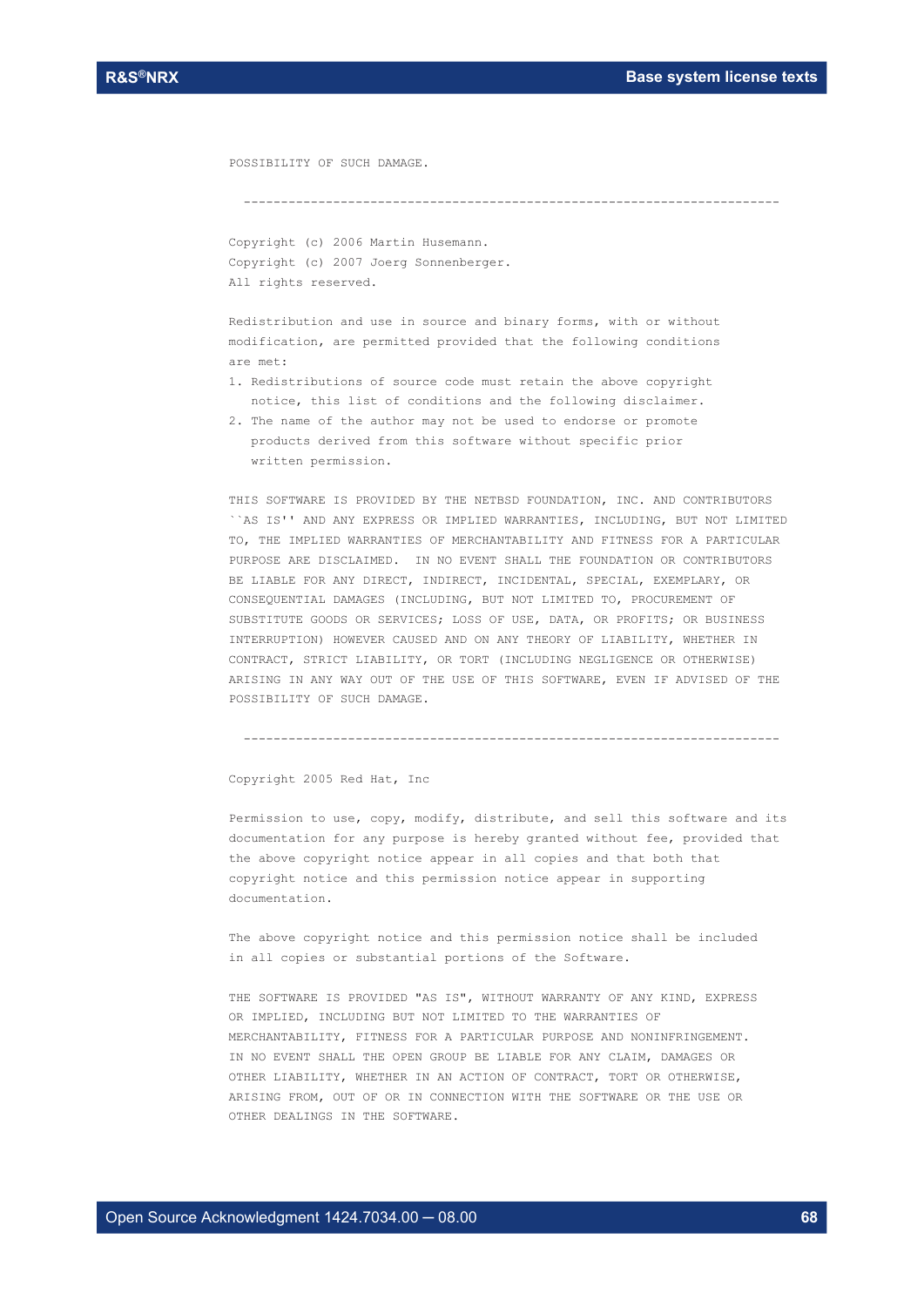Except as contained in this notice, the name of the copyright holders shall not be used in advertising or otherwise to promote the sale, use or other dealings in this Software without prior written authorization from the copyright holders.

```
 ------------------------------------------------------------------------
```
Copyright (c) 1991-2011 Unicode, Inc. All Rights reserved.

This file is provided as-is by Unicode, Inc. (The Unicode Consortium). No claims are made as to fitness for any particular purpose. No warranties of any kind are expressed or implied. The recipient agrees to determine applicability of information provided. If this file has been provided on optical media by Unicode, Inc., the sole remedy for any claim will be exchange of defective media within 90 days of receipt.

Unicode, Inc. hereby grants the right to freely use the information supplied in this file in the creation of products supporting the Unicode Standard, and to make copies of this file in any form for internal or external distribution as long as this notice remains attached.

```
============================================================================
fontconfig-2.12.1: COPYING
============================================================================
```
#### fontconfig/COPYING

```
Copyright © 2000,2001,2002,2003,2004,2006,2007 Keith Packard
Copyright © 2005 Patrick Lam
Copyright © 2009 Roozbeh Pournader
Copyright © 2008,2009 Red Hat, Inc.
Copyright © 2008 Danilo Šegan
Copyright © 2012 Google, Inc.
```
Permission to use, copy, modify, distribute, and sell this software and its documentation for any purpose is hereby granted without fee, provided that the above copyright notice appear in all copies and that both that copyright notice and this permission notice appear in supporting documentation, and that the name of the author(s) not be used in advertising or publicity pertaining to distribution of the software without specific, written prior permission. The authors make no representations about the suitability of this software for any purpose. It is provided "as is" without express or implied warranty.

THE AUTHOR(S) DISCLAIMS ALL WARRANTIES WITH REGARD TO THIS SOFTWARE, INCLUDING ALL IMPLIED WARRANTIES OF MERCHANTABILITY AND FITNESS, IN NO EVENT SHALL THE AUTHOR(S) BE LIABLE FOR ANY SPECIAL, INDIRECT OR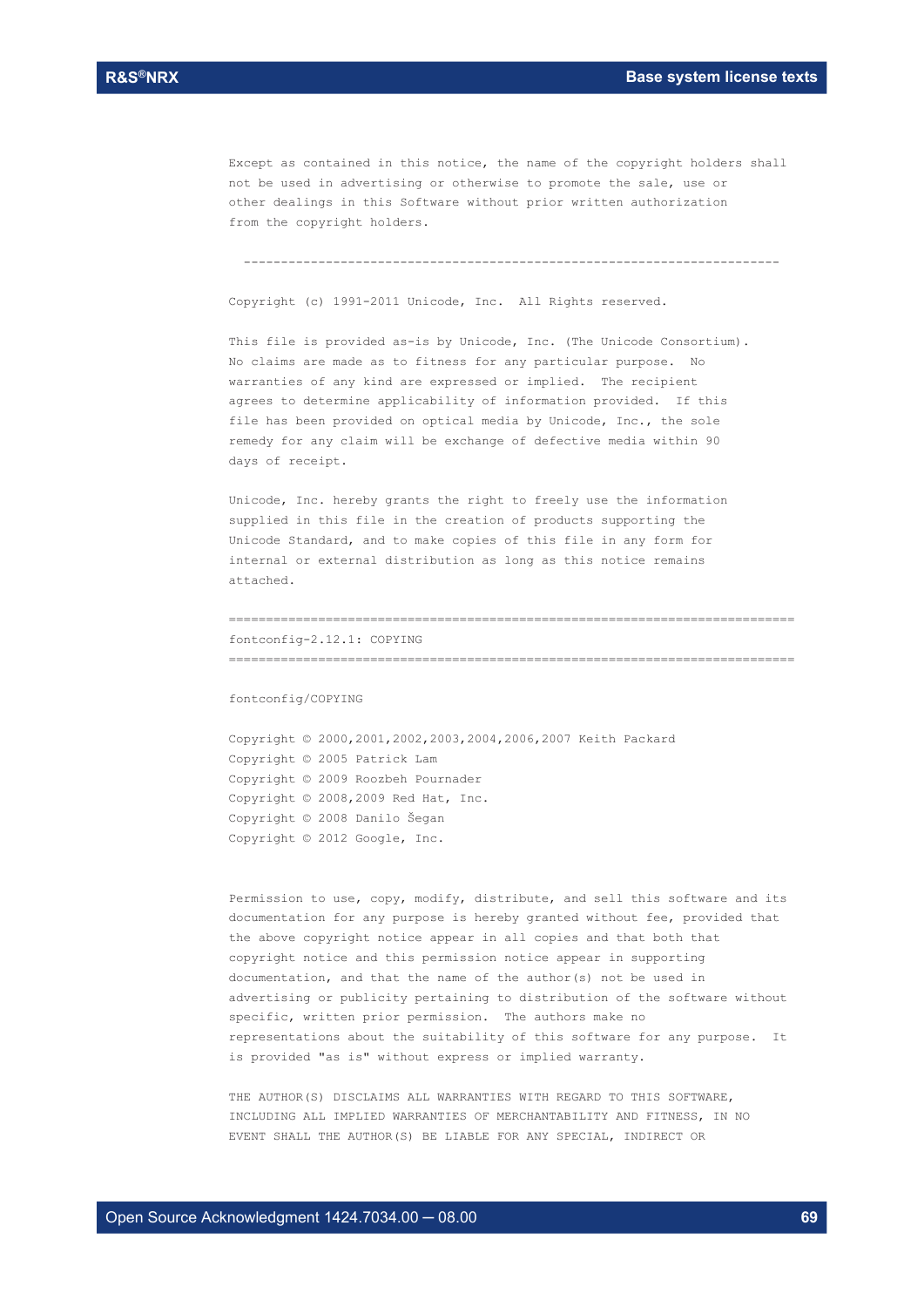CONSEQUENTIAL DAMAGES OR ANY DAMAGES WHATSOEVER RESULTING FROM LOSS OF USE, DATA OR PROFITS, WHETHER IN AN ACTION OF CONTRACT, NEGLIGENCE OR OTHER TORTIOUS ACTION, ARISING OUT OF OR IN CONNECTION WITH THE USE OR PERFORMANCE OF THIS SOFTWARE.

```
============================================================================
fontconfig-2.12.1: src/fcfreetype.c, 1-45
                                   ============================================================================
```
/\*

\*

- \* fontconfig/src/fcfreetype.c
- \* Copyright © 2001 Keith Packard
- \* \* Permission to use, copy, modify, distribute, and sell this software and its \* documentation for any purpose is hereby granted without fee, provided that \* the above copyright notice appear in all copies and that both that \* copyright notice and this permission notice appear in supporting \* documentation, and that the name of the author(s) not be used in
	- \* advertising or publicity pertaining to distribution of the software without
	- \* specific, written prior permission. The authors make no
	- \* representations about the suitability of this software for any purpose. It
	- \* is provided "as is" without express or implied warranty.
	- \* THE AUTHOR(S) DISCLAIMS ALL WARRANTIES WITH REGARD TO THIS SOFTWARE,
	- \* INCLUDING ALL IMPLIED WARRANTIES OF MERCHANTABILITY AND FITNESS, IN NO
	- \* EVENT SHALL THE AUTHOR(S) BE LIABLE FOR ANY SPECIAL, INDIRECT OR
	- \* CONSEQUENTIAL DAMAGES OR ANY DAMAGES WHATSOEVER RESULTING FROM LOSS OF USE,
	- \* DATA OR PROFITS, WHETHER IN AN ACTION OF CONTRACT, NEGLIGENCE OR OTHER
	- \* TORTIOUS ACTION, ARISING OUT OF OR IN CONNECTION WITH THE USE OR
	- \* PERFORMANCE OF THIS SOFTWARE.

\*/

\*

/\*

Copyright © 2002-2003 by Juliusz Chroboczek

 Permission is hereby granted, free of charge, to any person obtaining a copy of this software and associated documentation files (the "Software"), to deal in the Software without restriction, including without limitation the rights to use, copy, modify, merge, publish, distribute, sublicense, and/or sell copies of the Software, and to permit persons to whom the Software is furnished to do so, subject to the following conditions:

 The above copyright notice and this permission notice shall be included in all copies or substantial portions of the Software.

 THE SOFTWARE IS PROVIDED "AS IS", WITHOUT WARRANTY OF ANY KIND, EXPRESS OR IMPLIED, INCLUDING BUT NOT LIMITED TO THE WARRANTIES OF MERCHANTABILITY, FITNESS FOR A PARTICULAR PURPOSE AND NONINFRINGEMENT. IN NO EVENT SHALL THE AUTHORS OR COPYRIGHT HOLDERS BE LIABLE FOR ANY CLAIM, DAMAGES OR OTHER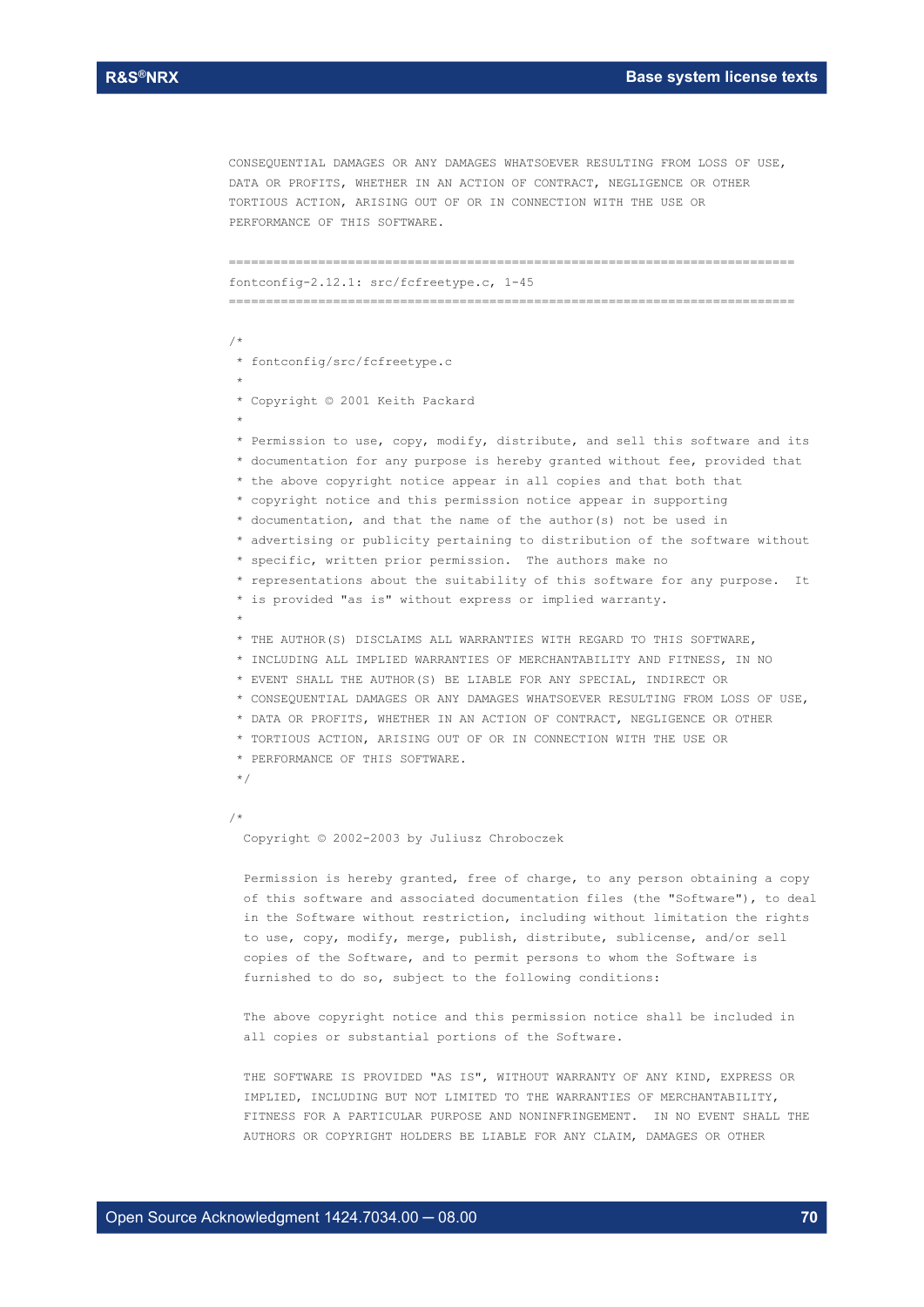```
 LIABILITY, WHETHER IN AN ACTION OF CONTRACT, TORT OR OTHERWISE, ARISING FROM,
  OUT OF OR IN CONNECTION WITH THE SOFTWARE OR THE USE OR OTHER DEALINGS IN
  THE SOFTWARE.
*/
          ============================================================================
fontconfig-2.12.1: src/fccache.c, 1360-1375
    ============================================================================
/*
 * This code implements the MD5 message-digest algorithm.
 * The algorithm is due to Ron Rivest. This code was
  * written by Colin Plumb in 1993, no copyright is claimed.
 * This code is in the public domain; do with it what you wish.
 *
 * Equivalent code is available from RSA Data Security, Inc.
  * This code has been tested against that, and is equivalent,
 * except that you don't need to include two pages of legalese
 * with every copy.
 *
 * To compute the message digest of a chunk of bytes, declare an
 * MD5Context structure, pass it to MD5Init, call MD5Update as
  * needed on buffers full of bytes, and then call MD5Final, which
  * will fill a supplied 16-byte array with the digest.
 */
  ============================================================================
freetype-2.7.1: docs/LICENSE.TXT
============================================================================
```
The FreeType 2 font engine is copyrighted work and cannot be used legally without a software license. In order to make this project usable to a vast majority of developers, we distribute it under two

This means that \*you\* must choose \*one\* of the two licenses described below, then obey all its terms and conditions when using FreeType 2 in any of your projects or products.

mutually exclusive open-source licenses.

 - The FreeType License, found in the file `FTL.TXT', which is similar to the original BSD license \*with\* an advertising clause that forces you to explicitly cite the FreeType project in your product's documentation. All details are in the license file. This license is suited to products which don't use the GNU General Public License.

 Note that this license is compatible to the GNU General Public License version 3, but not version 2.

- The GNU General Public License version 2, found in `GPLv2.TXT' (any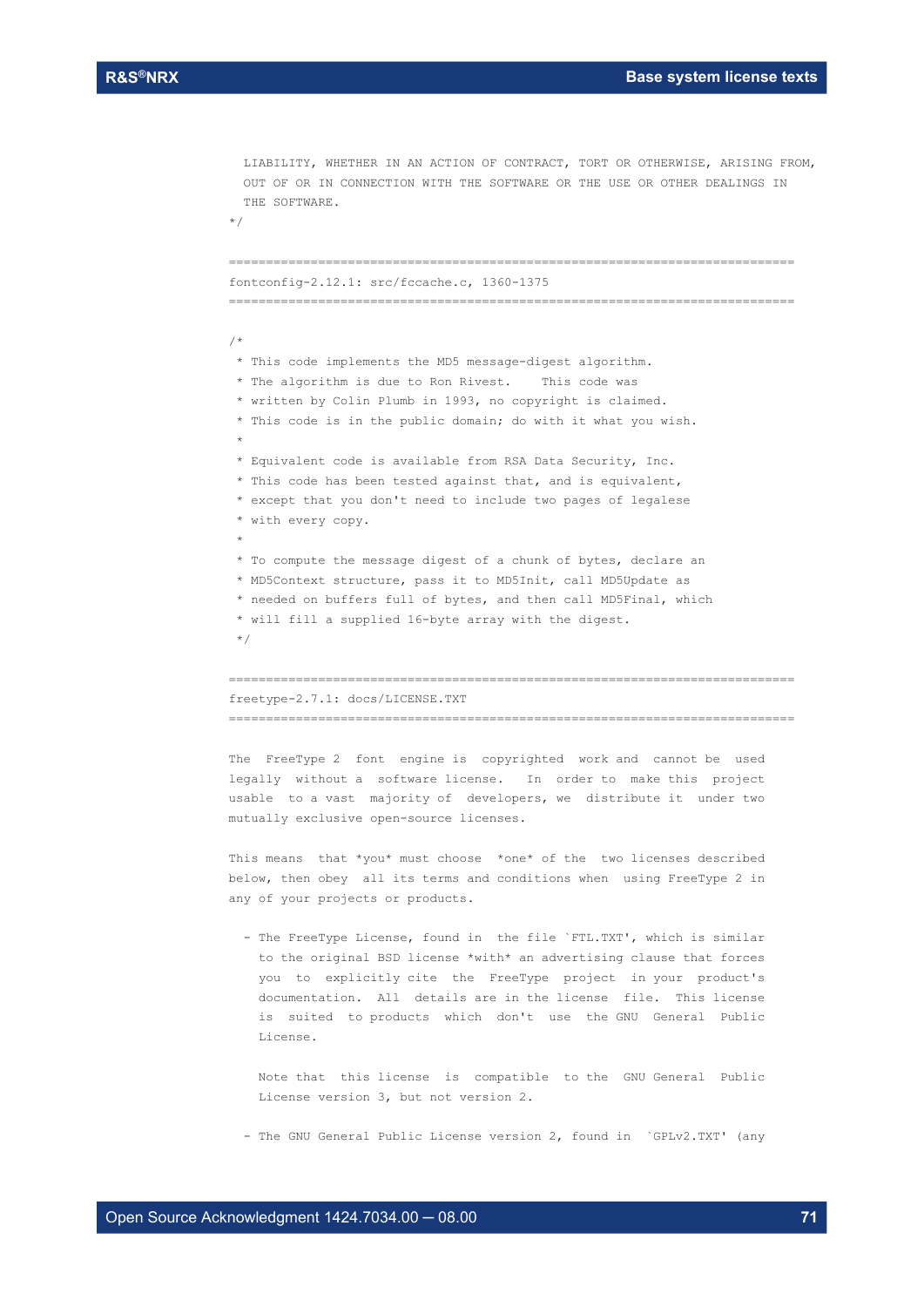later version can be used also), for programs which already use the GPL. Note that the FTL is incompatible with GPLv2 due to its advertisement clause.

The contributed BDF and PCF drivers come with a license similar to that of the X Window System. It is compatible to the above two licenses (see file src/bdf/README and src/pcf/README). The same holds for the files `fthash.c' and `fthash.h'; their code was part of the BDF driver in earlier FreeType versions.

The gzip module uses the zlib license (see src/gzip/zlib.h) which too is compatible to the above two licenses.

The MD5 checksum support (only used for debugging in development builds) is in the public domain.

--- end of LICENSE. TXT ---

============================================================================ freetype-2.7.1: docs/FTL.TXT ============================================================================

> The FreeType Project LICENSE ----------------------------

> > 2006-Jan-27

 Copyright 1996-2002, 2006 by David Turner, Robert Wilhelm, and Werner Lemberg

Introduction ============

> The FreeType Project is distributed in several archive packages; some of them may contain, in addition to the FreeType font engine, various tools and contributions which rely on, or relate to, the FreeType Project.

> This license applies to all files found in such packages, and which do not fall under their own explicit license. The license affects thus the FreeType font engine, the test programs, documentation and makefiles, at the very least.

> This license was inspired by the BSD, Artistic, and IJG (Independent JPEG Group) licenses, which all encourage inclusion and use of free software in commercial and freeware products alike. As a consequence, its main points are that: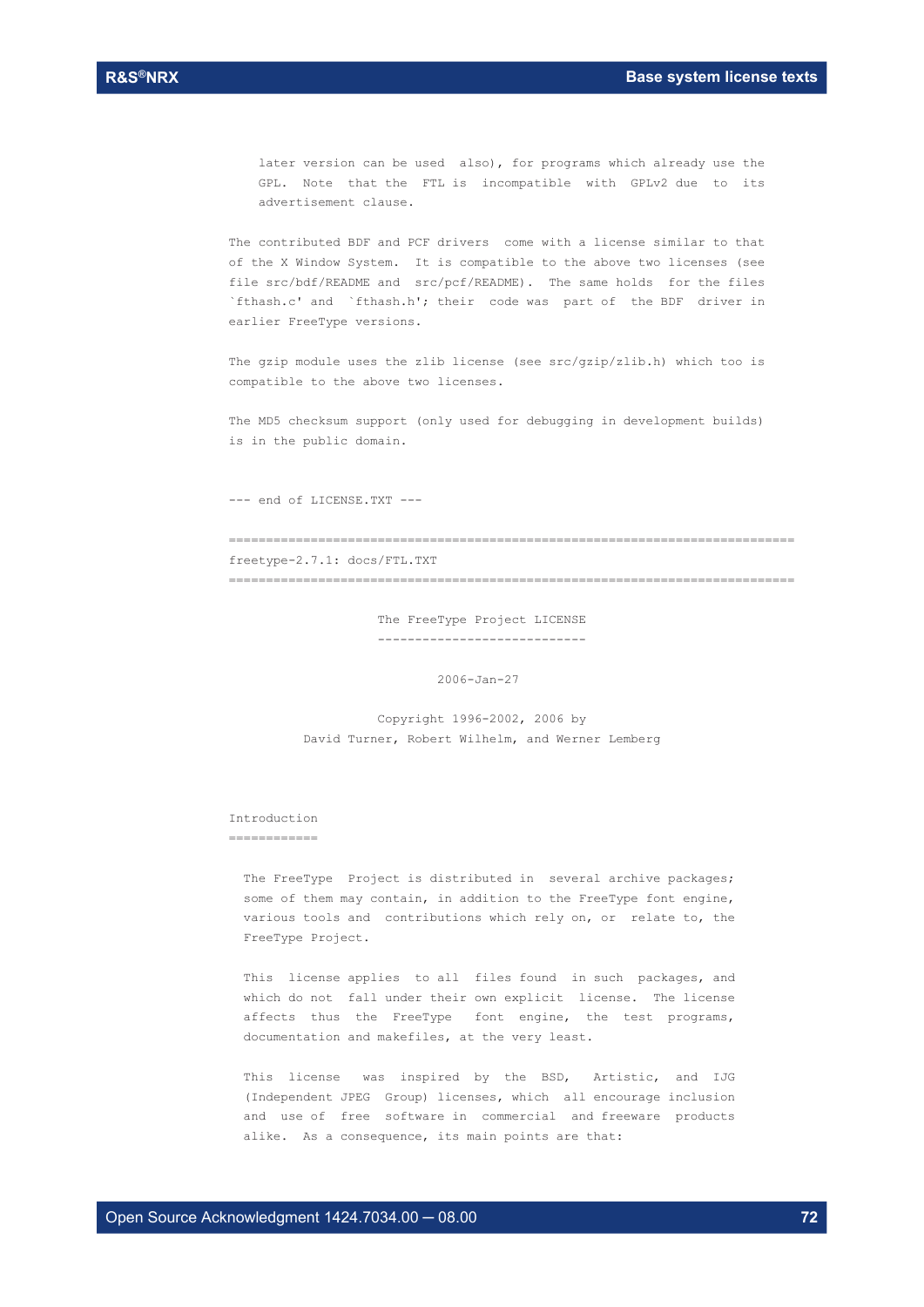- o We don't promise that this software works. However, we will be interested in any kind of bug reports. (`as is' distribution)
- o You can use this software for whatever you want, in parts or full form, without having to pay us. (`royalty-free' usage)
- o You may not pretend that you wrote this software. If you use it, or only parts of it, in a program, you must acknowledge somewhere in your documentation that you have used the FreeType code. (`credits')

 We specifically permit and encourage the inclusion of this software, with or without modifications, in commercial products. We disclaim all warranties covering The FreeType Project and assume no liability related to The FreeType Project.

 Finally, many people asked us for a preferred form for a credit/disclaimer to use in compliance with this license. We thus encourage you to use the following text:

"" ""

Portions of this software are copyright © <year> The FreeType Project (www.freetype.org). All rights reserved. """

Please replace <year> with the value from the FreeType version you actually use.

Legal Terms ===========

0. Definitions --------------

> Throughout this license, the terms `package', `FreeType Project', and `FreeType archive' refer to the set of files originally distributed by the authors (David Turner, Robert Wilhelm, and Werner Lemberg) as the `FreeType Project', be they named as alpha, beta or final release.

> `You' refers to the licensee, or person using the project, where `using' is a generic term including compiling the project's source code as well as linking it to form a `program' or `executable'. This program is referred to as `a program using the FreeType engine'.

> This license applies to all files distributed in the original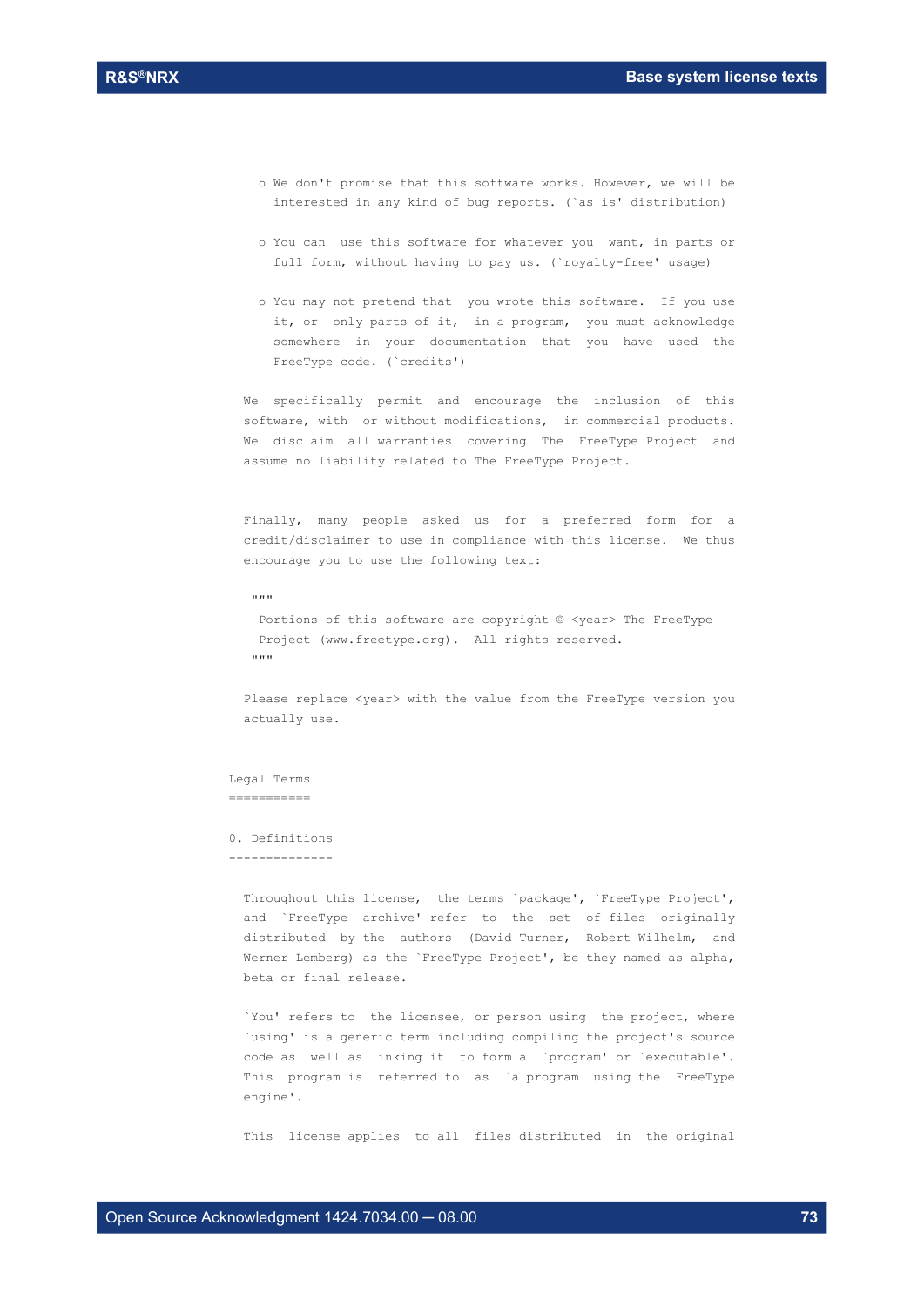FreeType Project, including all source code, binaries and documentation, unless otherwise stated in the file in its original, unmodified form as distributed in the original archive. If you are unsure whether or not a particular file is covered by this license, you must contact us to verify this.

 The FreeType Project is copyright (C) 1996-2000 by David Turner, Robert Wilhelm, and Werner Lemberg. All rights reserved except as specified below.

1. No Warranty --------------

> THE FREETYPE PROJECT IS PROVIDED `AS IS' WITHOUT WARRANTY OF ANY KIND, EITHER EXPRESS OR IMPLIED, INCLUDING, BUT NOT LIMITED TO, WARRANTIES OF MERCHANTABILITY AND FITNESS FOR A PARTICULAR PURPOSE. IN NO EVENT WILL ANY OF THE AUTHORS OR COPYRIGHT HOLDERS BE LIABLE FOR ANY DAMAGES CAUSED BY THE USE OR THE INABILITY TO USE, OF THE FREETYPE PROJECT.

## 2. Redistribution

-----------------

 This license grants a worldwide, royalty-free, perpetual and irrevocable right and license to use, execute, perform, compile, display, copy, create derivative works of, distribute and sublicense the FreeType Project (in both source and object code forms) and derivative works thereof for any purpose; and to authorize others to exercise some or all of the rights granted herein, subject to the following conditions:

- o Redistribution of source code must retain this license file (`FTL.TXT') unaltered; any additions, deletions or changes to the original files must be clearly indicated in accompanying documentation. The copyright notices of the unaltered, original files must be preserved in all copies of source files.
- o Redistribution in binary form must provide a disclaimer that states that the software is based in part of the work of the FreeType Team, in the distribution documentation. We also encourage you to put an URL to the FreeType web page in your documentation, though this isn't mandatory.

 These conditions apply to any software derived from or based on the FreeType Project, not just the unmodified files. If you use our work, you must acknowledge us. However, no fee need be paid to us.

3. Advertising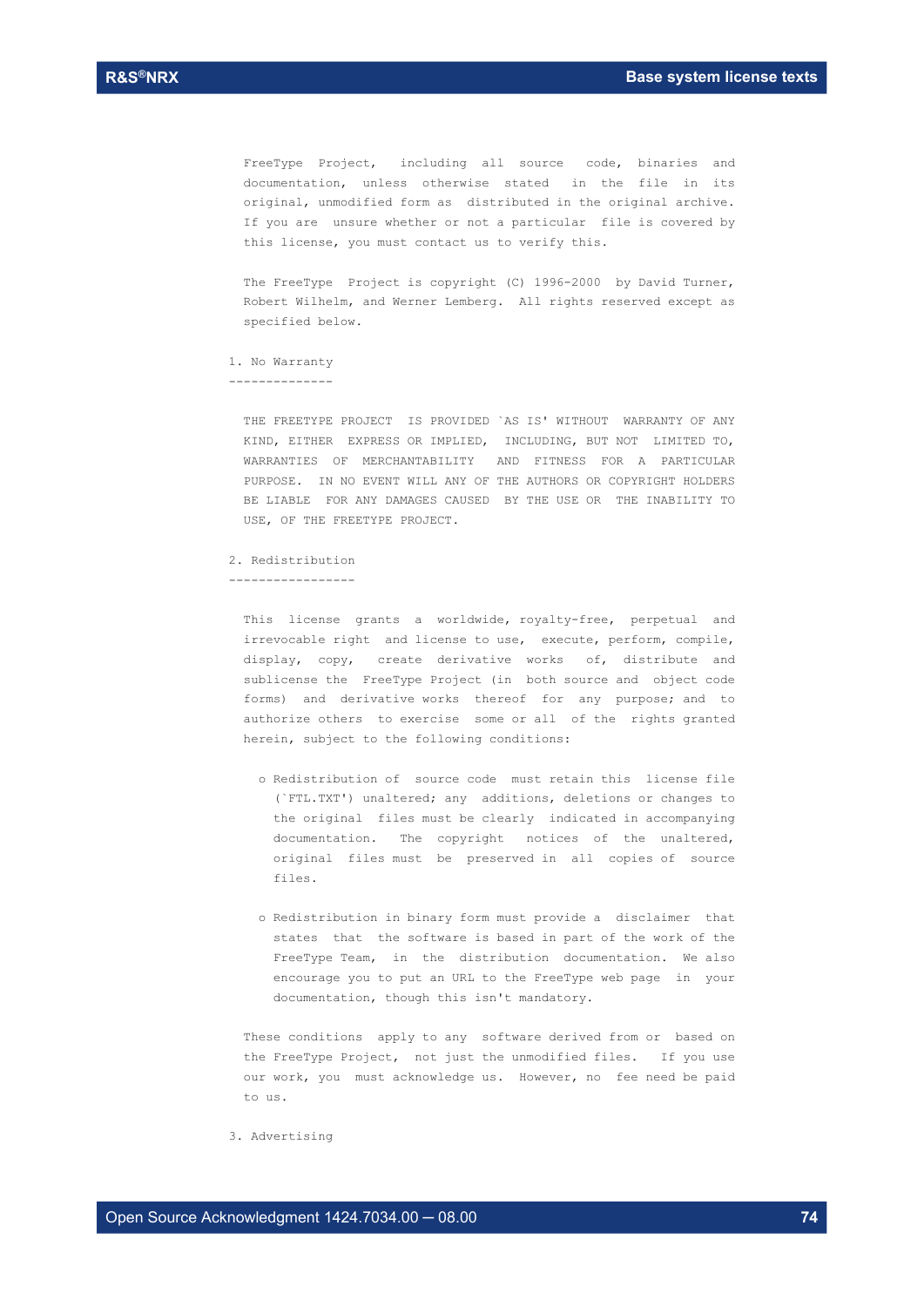--------------

 Neither the FreeType authors and contributors nor you shall use the name of the other for commercial, advertising, or promotional purposes without specific prior written permission.

We suggest, but do not require, that you use one or more of the following phrases to refer to this software in your documentation or advertising materials: `FreeType Project', `FreeType Engine', `FreeType library', or `FreeType Distribution'.

 As you have not signed this license, you are not required to accept it. However, as the FreeType Project is copyrighted material, only this license, or another one contracted with the authors, grants you the right to use, distribute, and modify it. Therefore, by using, distributing, or modifying the FreeType Project, you indicate that you understand and accept all the terms of this license.

4. Contacts

-----------

There are two mailing lists related to FreeType:

o freetype@nongnu.org

 Discusses general use and applications of FreeType, as well as future and wanted additions to the library and distribution. If you are looking for support, start in this list if you haven't found anything to help you in the documentation.

o freetype-devel@nongnu.org

 Discusses bugs, as well as engine internals, design issues, specific licenses, porting, etc.

Our home page can be found at

http://www.freetype.org

--- end of FTL.TXT ---

============================================================================ gcc-runtime-6.4.0: COPYING.RUNTIME libgcc-6.4.0: COPYING.RUNTIME ============================================================================

```
GCC RUNTIME LIBRARY EXCEPTION
```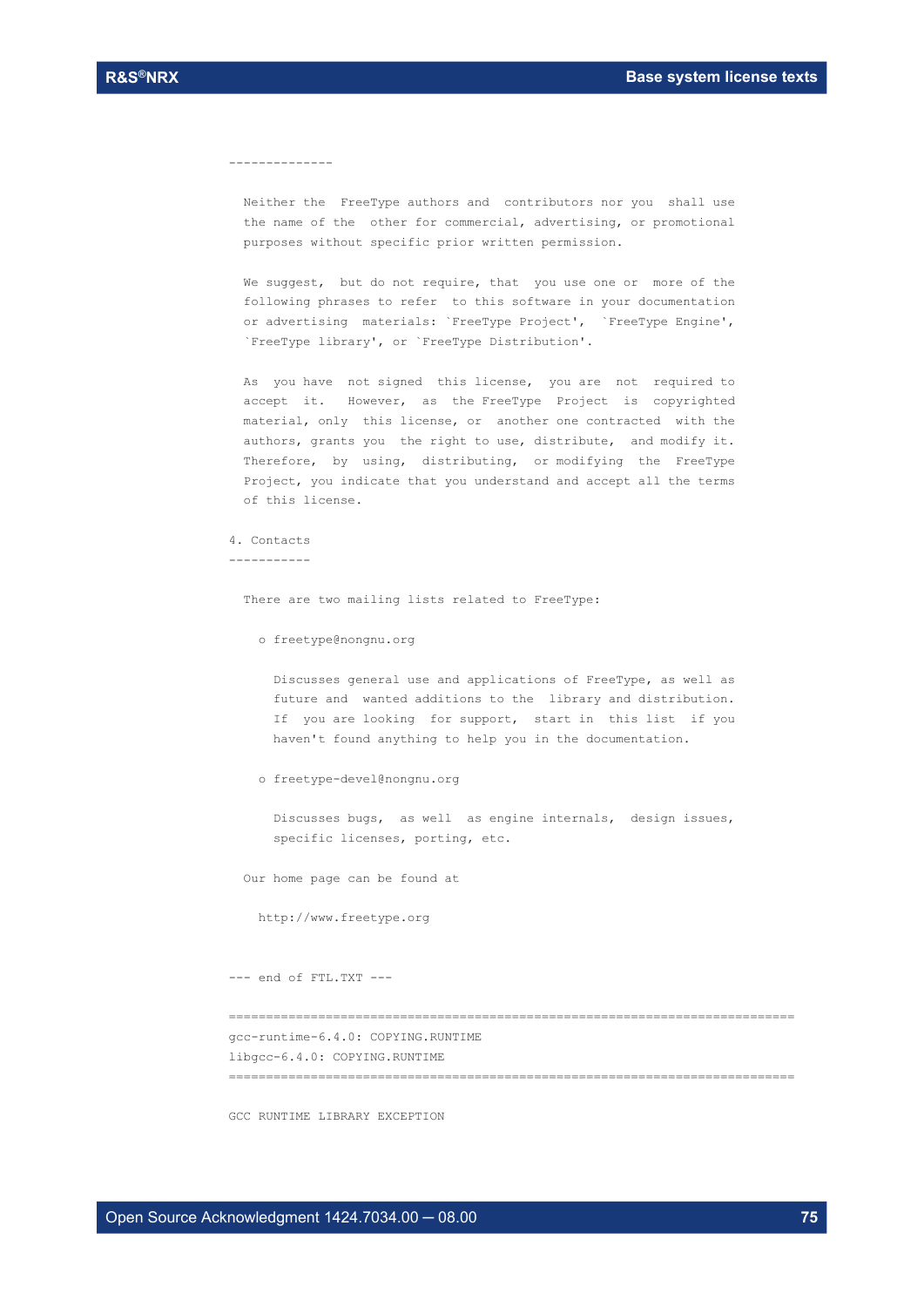Version 3.1, 31 March 2009

Copyright (C) 2009 Free Software Foundation, Inc. <http://fsf.org/>

Everyone is permitted to copy and distribute verbatim copies of this license document, but changing it is not allowed.

This GCC Runtime Library Exception ("Exception") is an additional permission under section 7 of the GNU General Public License, version 3 ("GPLv3"). It applies to a given file (the "Runtime Library") that bears a notice placed by the copyright holder of the file stating that the file is governed by GPLv3 along with this Exception.

When you use GCC to compile a program, GCC may combine portions of certain GCC header files and runtime libraries with the compiled program. The purpose of this Exception is to allow compilation of non-GPL (including proprietary) programs to use, in this way, the header files and runtime libraries covered by this Exception.

0. Definitions.

A file is an "Independent Module" if it either requires the Runtime Library for execution after a Compilation Process, or makes use of an interface provided by the Runtime Library, but is not otherwise based on the Runtime Library.

"GCC" means a version of the GNU Compiler Collection, with or without modifications, governed by version 3 (or a specified later version) of the GNU General Public License (GPL) with the option of using any subsequent versions published by the FSF.

"GPL-compatible Software" is software whose conditions of propagation, modification and use would permit combination with GCC in accord with the license of GCC.

"Target Code" refers to output from any compiler for a real or virtual target processor architecture, in executable form or suitable for input to an assembler, loader, linker and/or execution phase. Notwithstanding that, Target Code does not include data in any format that is used as a compiler intermediate representation, or used for producing a compiler intermediate representation.

The "Compilation Process" transforms code entirely represented in non-intermediate languages designed for human-written code, and/or in Java Virtual Machine byte code, into Target Code. Thus, for example, use of source code generators and preprocessors need not be considered part of the Compilation Process, since the Compilation Process can be understood as starting with the output of the generators or preprocessors.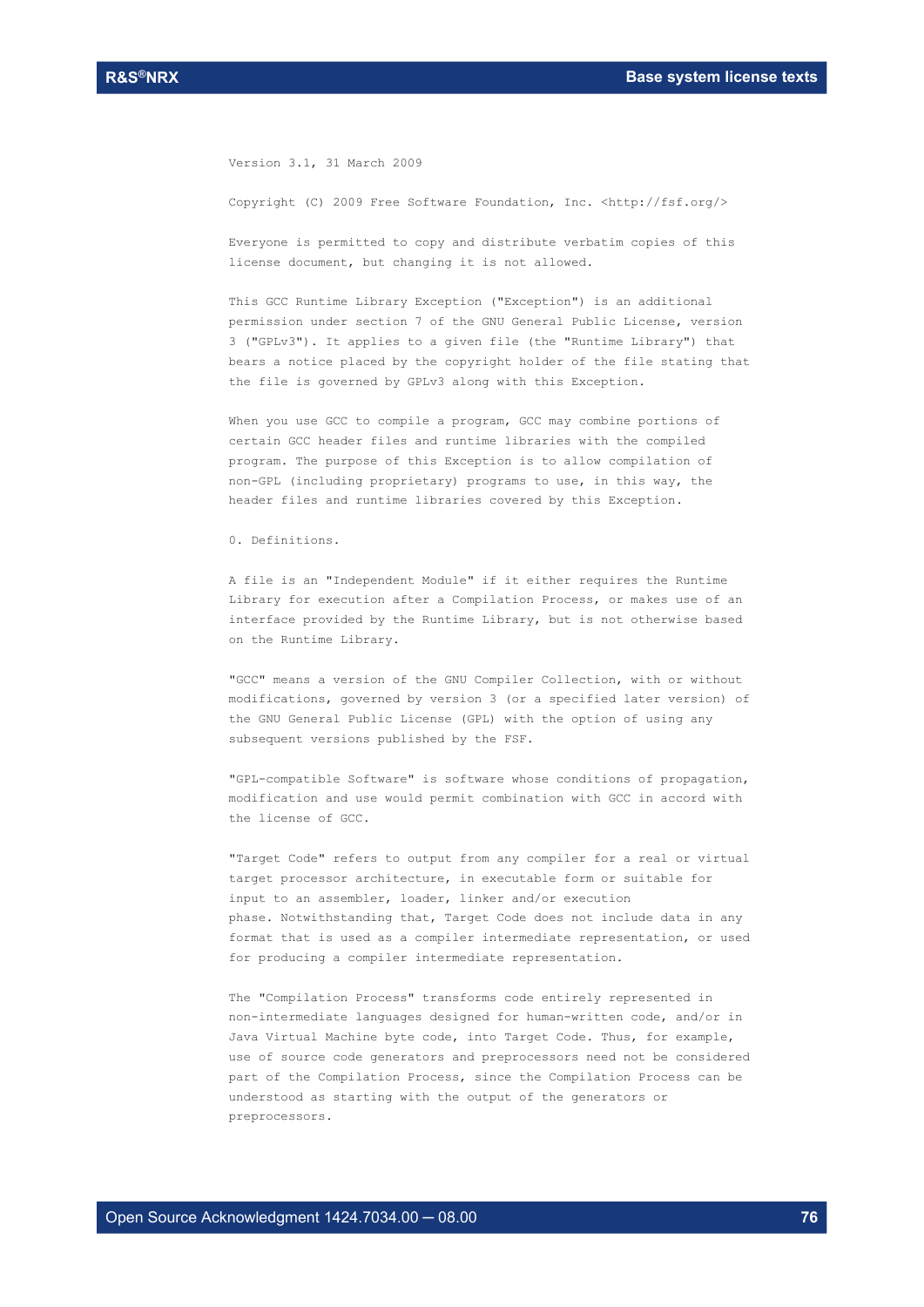A Compilation Process is "Eligible" if it is done using GCC, alone or with other GPL-compatible software, or if it is done without using any work based on GCC. For example, using non-GPL-compatible Software to optimize any GCC intermediate representations would not qualify as an Eligible Compilation Process.

1. Grant of Additional Permission.

You have permission to propagate a work of Target Code formed by combining the Runtime Library with Independent Modules, even if such propagation would otherwise violate the terms of GPLv3, provided that all Target Code was generated by Eligible Compilation Processes. You may then convey such a combination under terms of your choice, consistent with the licensing of the Independent Modules.

2. No Weakening of GCC Copyleft.

The availability of this Exception does not imply any general presumption that third-party software is unaffected by the copyleft requirements of the license of GCC.

============================================================================ glib-2.0-2.50.3: glib/pcre/pcre.h, 11-35 ============================================================================

Redistribution and use in source and binary forms, with or without modification, are permitted provided that the following conditions are met:

- \* Redistributions of source code must retain the above copyright notice, this list of conditions and the following disclaimer.
- \* Redistributions in binary form must reproduce the above copyright notice, this list of conditions and the following disclaimer in the documentation and/or other materials provided with the distribution.
- \* Neither the name of the University of Cambridge nor the names of its contributors may be used to endorse or promote products derived from this software without specific prior written permission.

THIS SOFTWARE IS PROVIDED BY THE COPYRIGHT HOLDERS AND CONTRIBUTORS "AS IS" AND ANY EXPRESS OR IMPLIED WARRANTIES, INCLUDING, BUT NOT LIMITED TO, THE IMPLIED WARRANTIES OF MERCHANTABILITY AND FITNESS FOR A PARTICULAR PURPOSE ARE DISCLAIMED. IN NO EVENT SHALL THE COPYRIGHT OWNER OR CONTRIBUTORS BE LIABLE FOR ANY DIRECT, INDIRECT, INCIDENTAL, SPECIAL, EXEMPLARY, OR CONSEQUENTIAL DAMAGES (INCLUDING, BUT NOT LIMITED TO, PROCUREMENT OF SUBSTITUTE GOODS OR SERVICES; LOSS OF USE, DATA, OR PROFITS; OR BUSINESS INTERRUPTION) HOWEVER CAUSED AND ON ANY THEORY OF LIABILITY, WHETHER IN CONTRACT, STRICT LIABILITY, OR TORT (INCLUDING NEGLIGENCE OR OTHERWISE) ARISING IN ANY WAY OUT OF THE USE OF THIS SOFTWARE, EVEN IF ADVISED OF THE POSSIBILITY OF SUCH DAMAGE.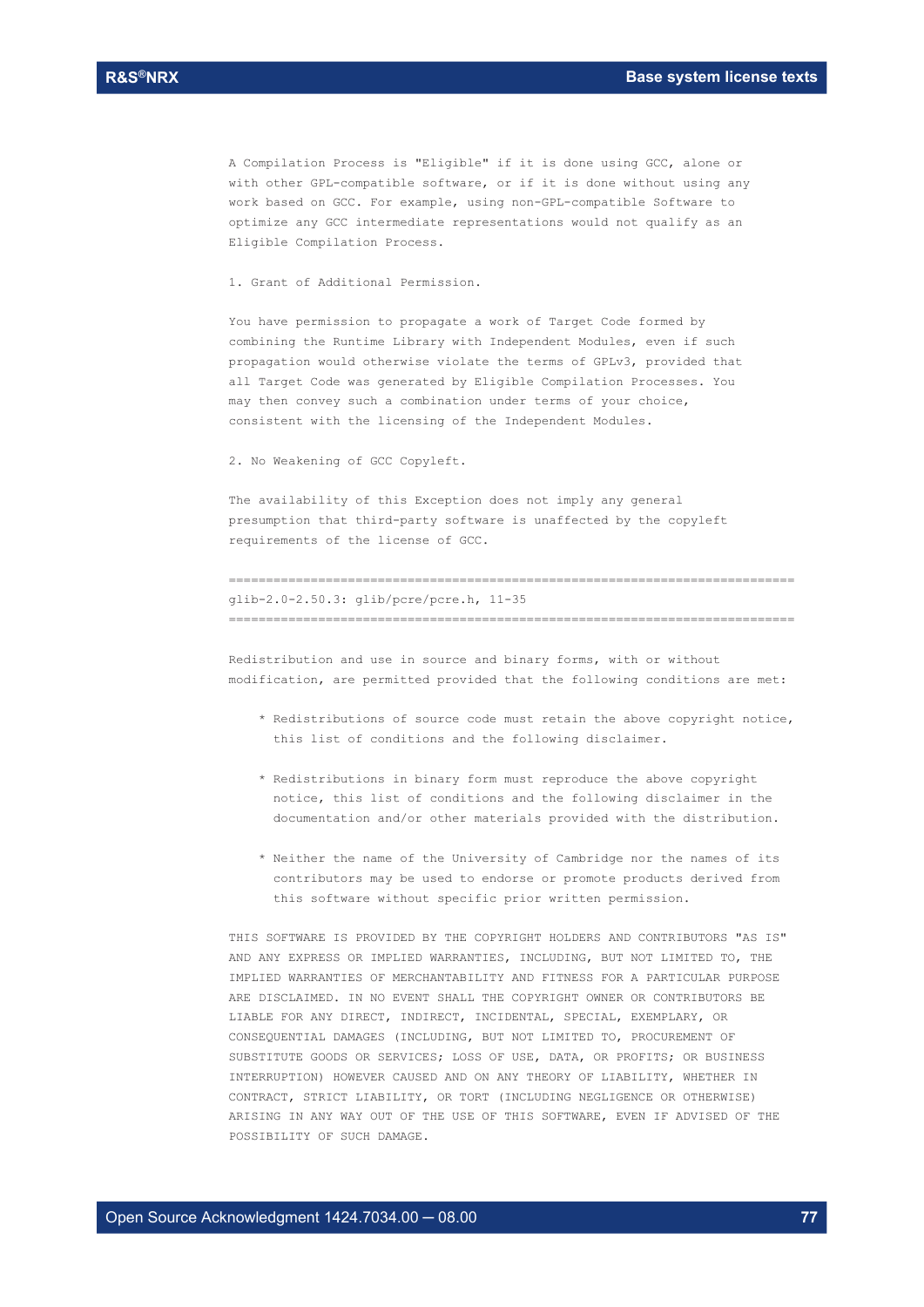============================================================================ glib-2.0-2.50.3: docs/reference/COPYING ============================================================================

This work may be reproduced and distributed in whole or in part, in any medium, physical or electronic, so as long as this copyright notice remains intact and unchanged on all copies. Commercial redistribution is permitted and encouraged, but you may not redistribute, in whole or in part, under terms more restrictive than those under which you received it. If you redistribute a modified or translated version of this work, you must also make the source code to the modified or translated version available in electronic form without charge. However, mere aggregation as part of a larger work shall not count as a modification for this purpose.

All code examples in this work are placed into the public domain, and may be used, modified and redistributed without restriction.

BECAUSE THIS WORK IS LICENSED FREE OF CHARGE, THERE IS NO WARRANTY FOR THE WORK, TO THE EXTENT PERMITTED BY APPLICABLE LAW. EXCEPT WHEN OTHERWISE STATED IN WRITING THE COPYRIGHT HOLDERS AND/OR OTHER PARTIES PROVIDE THE WORK "AS IS" WITHOUT WARRANTY OF ANY KIND, EITHER EXPRESSED OR IMPLIED, INCLUDING, BUT NOT LIMITED TO, THE IMPLIED WARRANTIES OF MERCHANTABILITY AND FITNESS FOR A PARTICULAR PURPOSE. SHOULD THE WORK PROVE DEFECTIVE, YOU ASSUME THE COST OF ALL NECESSARY REPAIR OR CORRECTION.

IN NO EVENT UNLESS REQUIRED BY APPLICABLE LAW OR AGREED TO IN WRITING WILL ANY COPYRIGHT HOLDER, OR ANY OTHER PARTY WHO MAY MODIFY AND/OR REDISTRIBUTE THE WORK AS PERMITTED ABOVE, BE LIABLE TO YOU FOR DAMAGES, INCLUDING ANY GENERAL, SPECIAL, INCIDENTAL OR CONSEQUENTIAL DAMAGES ARISING OUT OF THE USE OR INABILITY TO USE THE WORK, EVEN IF SUCH HOLDER OR OTHER PARTY HAS BEEN ADVISED OF THE POSSIBILITY OF SUCH DAMAGES.

```
============================================================================
glibc-2.25: LICENSES
============================================================================
```
This file contains the copying permission notices for various files in the GNU C Library distribution that have copyright owners other than the Free Software Foundation. These notices all require that a copy of the notice be included in the accompanying documentation and be distributed with binary distributions of the code, so be sure to include this file along with any binary distributions derived from the GNU C Library.

All code incorporated from 4.4 BSD is distributed under the following license: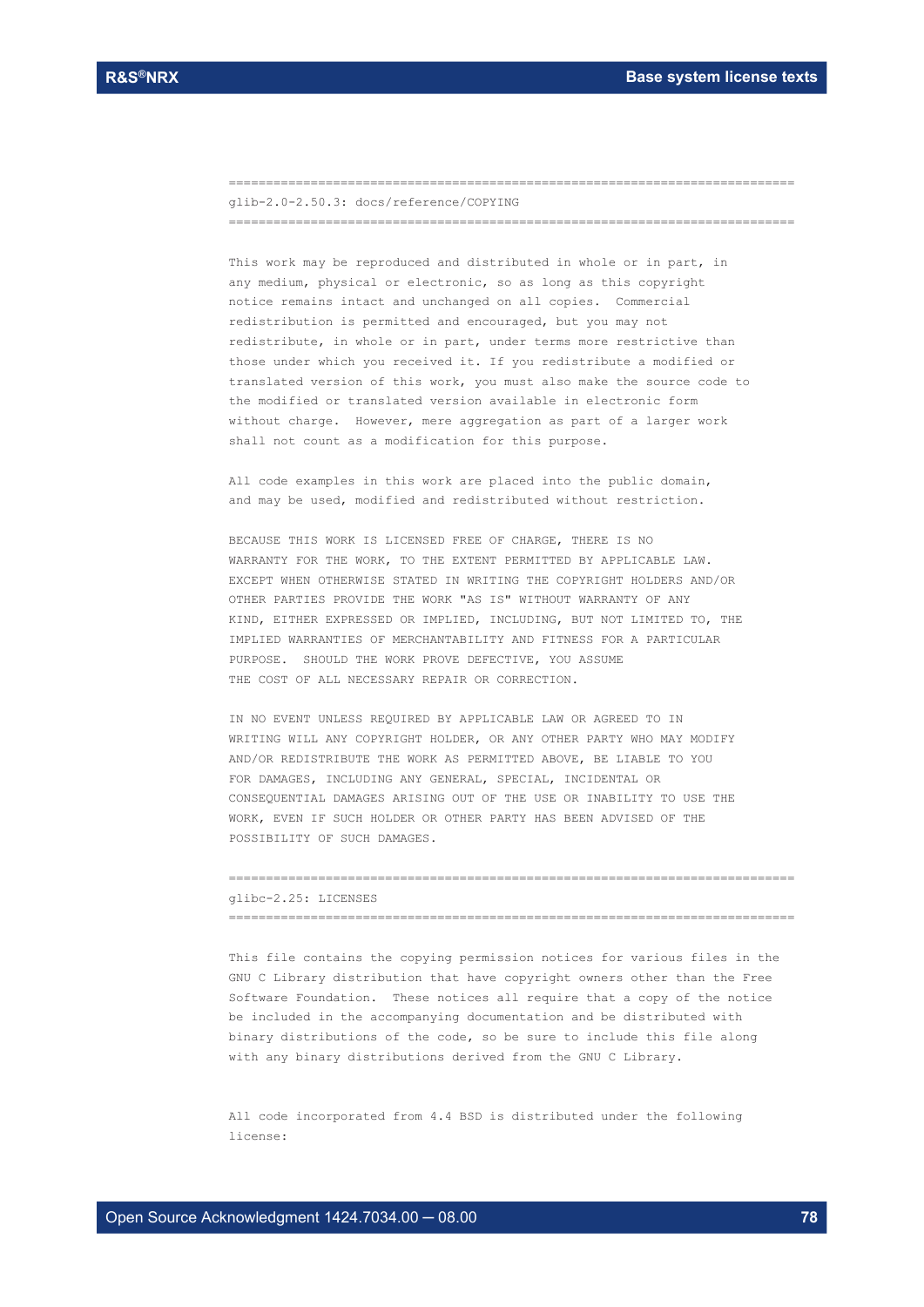Copyright (C) 1991 Regents of the University of California. All rights reserved.

Redistribution and use in source and binary forms, with or without modification, are permitted provided that the following conditions are met:

- 1. Redistributions of source code must retain the above copyright notice, this list of conditions and the following disclaimer.
- 2. Redistributions in binary form must reproduce the above copyright notice, this list of conditions and the following disclaimer in the documentation and/or other materials provided with the distribution.
- 3. [This condition was removed.]
- 4. Neither the name of the University nor the names of its contributors may be used to endorse or promote products derived from this software without specific prior written permission.

THIS SOFTWARE IS PROVIDED BY THE REGENTS AND CONTRIBUTORS ``AS IS'' AND ANY EXPRESS OR IMPLIED WARRANTIES, INCLUDING, BUT NOT LIMITED TO, THE IMPLIED WARRANTIES OF MERCHANTABILITY AND FITNESS FOR A PARTICULAR PURPOSE ARE DISCLAIMED. IN NO EVENT SHALL THE REGENTS OR CONTRIBUTORS BE LIABLE FOR ANY DIRECT, INDIRECT, INCIDENTAL, SPECIAL, EXEMPLARY, OR CONSEQUENTIAL DAMAGES (INCLUDING, BUT NOT LIMITED TO, PROCUREMENT OF SUBSTITUTE GOODS OR SERVICES; LOSS OF USE, DATA, OR PROFITS; OR BUSINESS INTERRUPTION) HOWEVER CAUSED AND ON ANY THEORY OF LIABILITY, WHETHER IN CONTRACT, STRICT LIABILITY, OR TORT (INCLUDING NEGLIGENCE OR OTHERWISE) ARISING IN ANY WAY OUT OF THE USE OF THIS SOFTWARE, EVEN IF ADVISED OF THE POSSIBILITY OF SUCH DAMAGE.

The DNS resolver code, taken from BIND 4.9.5, is copyrighted by UC Berkeley, by Digital Equipment Corporation and by Internet Software Consortium. The DEC portions are under the following license:

Portions Copyright (C) 1993 by Digital Equipment Corporation.

Permission to use, copy, modify, and distribute this software for any purpose with or without fee is hereby granted, provided that the above copyright notice and this permission notice appear in all copies, and that the name of Digital Equipment Corporation not be used in advertising or publicity pertaining to distribution of the document or software without specific, written prior permission.

THE SOFTWARE IS PROVIDED ``AS IS'' AND DIGITAL EQUIPMENT CORP. DISCLAIMS ALL WARRANTIES WITH REGARD TO THIS SOFTWARE, INCLUDING ALL IMPLIED WARRANTIES OF MERCHANTABILITY AND FITNESS. IN NO EVENT SHALL DIGITAL EQUIPMENT CORPORATION BE LIABLE FOR ANY SPECIAL, DIRECT, INDIRECT, OR CONSEQUENTIAL DAMAGES OR ANY DAMAGES WHATSOEVER RESULTING FROM LOSS OF USE, DATA OR PROFITS, WHETHER IN AN ACTION OF CONTRACT,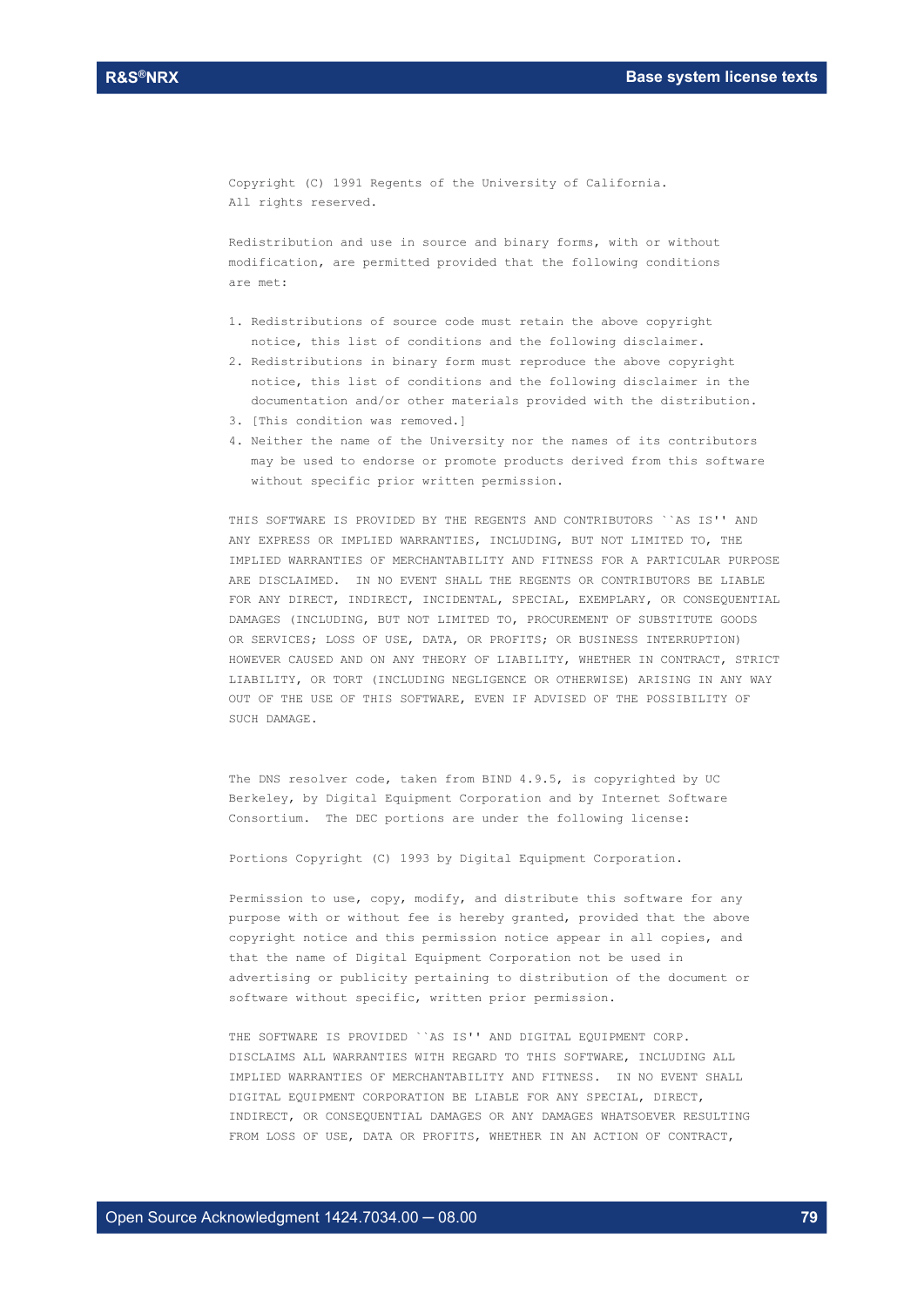NEGLIGENCE OR OTHER TORTIOUS ACTION, ARISING OUT OF OR IN CONNECTION WITH THE USE OR PERFORMANCE OF THIS SOFTWARE.

The ISC portions are under the following license:

Portions Copyright (c) 1996-1999 by Internet Software Consortium.

Permission to use, copy, modify, and distribute this software for any purpose with or without fee is hereby granted, provided that the above copyright notice and this permission notice appear in all copies.

THE SOFTWARE IS PROVIDED "AS IS" AND INTERNET SOFTWARE CONSORTIUM DISCLAIMS ALL WARRANTIES WITH REGARD TO THIS SOFTWARE INCLUDING ALL IMPLIED WARRANTIES OF MERCHANTABILITY AND FITNESS. IN NO EVENT SHALL INTERNET SOFTWARE CONSORTIUM BE LIABLE FOR ANY SPECIAL, DIRECT, INDIRECT, OR CONSEQUENTIAL DAMAGES OR ANY DAMAGES WHATSOEVER RESULTING FROM LOSS OF USE, DATA OR PROFITS, WHETHER IN AN ACTION OF CONTRACT, NEGLIGENCE OR OTHER TORTIOUS ACTION, ARISING OUT OF OR IN CONNECTION WITH THE USE OR PERFORMANCE OF THIS SOFTWARE.

The Sun RPC support (from rpcsrc-4.0) is covered by the following license:

Copyright (c) 2010, Oracle America, Inc.

Redistribution and use in source and binary forms, with or without modification, are permitted provided that the following conditions are met:

- \* Redistributions of source code must retain the above copyright notice, this list of conditions and the following disclaimer.
- \* Redistributions in binary form must reproduce the above copyright notice, this list of conditions and the following disclaimer in the documentation and/or other materials provided with the distribution.
- \* Neither the name of the "Oracle America, Inc." nor the names of its contributors may be used to endorse or promote products derived from this software without specific prior written permission.

 THIS SOFTWARE IS PROVIDED BY THE COPYRIGHT HOLDERS AND CONTRIBUTORS "AS IS" AND ANY EXPRESS OR IMPLIED WARRANTIES, INCLUDING, BUT NOT LIMITED TO, THE IMPLIED WARRANTIES OF MERCHANTABILITY AND FITNESS FOR A PARTICULAR PURPOSE ARE DISCLAIMED. IN NO EVENT SHALL THE COPYRIGHT HOLDER OR CONTRIBUTORS BE LIABLE FOR ANY DIRECT, INDIRECT, INCIDENTAL, SPECIAL, EXEMPLARY, OR CONSEQUENTIAL DAMAGES (INCLUDING, BUT NOT LIMITED TO, PROCUREMENT OF SUBSTITUTE GOODS OR SERVICES; LOSS OF USE, DATA, OR PROFITS; OR BUSINESS INTERRUPTION) HOWEVER CAUSED AND ON ANY THEORY OF LIABILITY,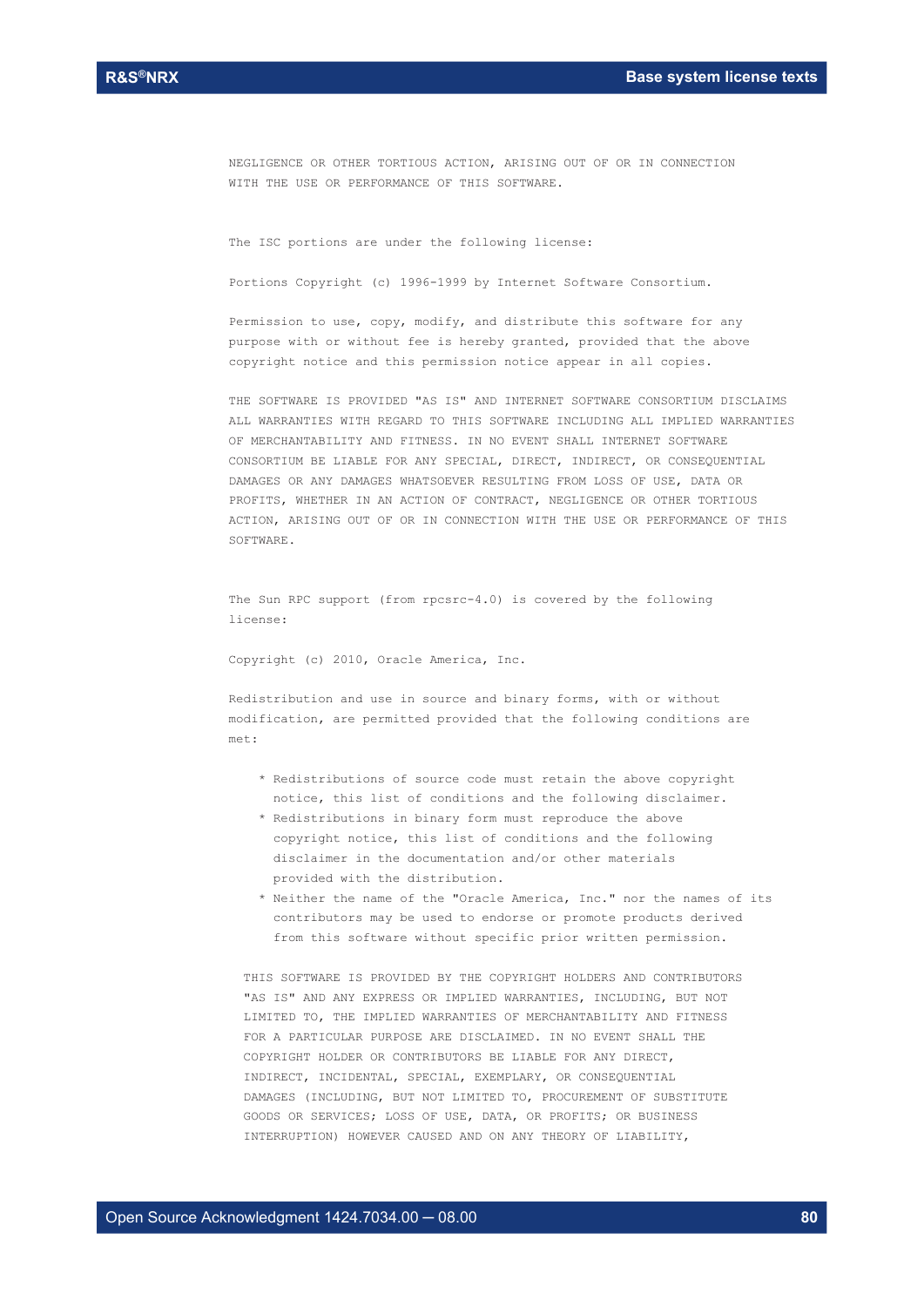WHETHER IN CONTRACT, STRICT LIABILITY, OR TORT (INCLUDING NEGLIGENCE OR OTHERWISE) ARISING IN ANY WAY OUT OF THE USE OF THIS SOFTWARE, EVEN IF ADVISED OF THE POSSIBILITY OF SUCH DAMAGE.

The following CMU license covers some of the support code for Mach, derived from Mach 3.0:

Mach Operating System Copyright (C) 1991,1990,1989 Carnegie Mellon University All Rights Reserved.

Permission to use, copy, modify and distribute this software and its documentation is hereby granted, provided that both the copyright notice and this permission notice appear in all copies of the software, derivative works or modified versions, and any portions thereof, and that both notices appear in supporting documentation.

CARNEGIE MELLON ALLOWS FREE USE OF THIS SOFTWARE IN ITS ``AS IS'' CONDITION. CARNEGIE MELLON DISCLAIMS ANY LIABILITY OF ANY KIND FOR ANY DAMAGES WHATSOEVER RESULTING FROM THE USE OF THIS SOFTWARE.

Carnegie Mellon requests users of this software to return to

 Software Distribution Coordinator School of Computer Science Carnegie Mellon University Pittsburgh PA 15213-3890

or Software.Distribution@CS.CMU.EDU any improvements or extensions that they make and grant Carnegie Mellon the rights to redistribute these changes.

The file if\_ppp.h is under the following CMU license:

 Redistribution and use in source and binary forms, with or without modification, are permitted provided that the following conditions are met:

- 1. Redistributions of source code must retain the above copyright notice, this list of conditions and the following disclaimer.
- 2. Redistributions in binary form must reproduce the above copyright notice, this list of conditions and the following disclaimer in the documentation and/or other materials provided with the distribution.
- 3. Neither the name of the University nor the names of its contributors may be used to endorse or promote products derived from this software without specific prior written permission.

 THIS SOFTWARE IS PROVIDED BY CARNEGIE MELLON UNIVERSITY AND CONTRIBUTORS ``AS IS'' AND ANY EXPRESS OR IMPLIED WARRANTIES,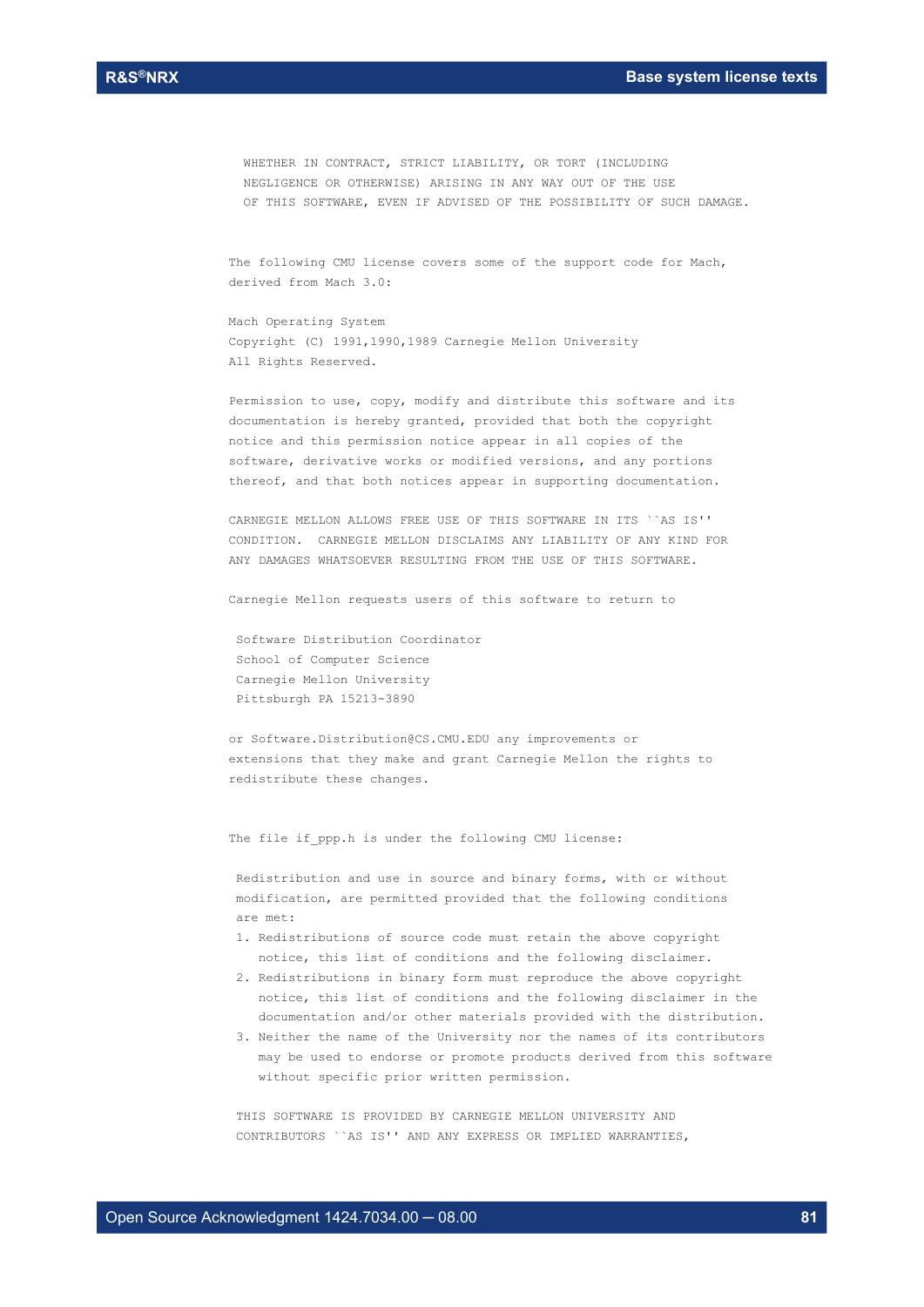INCLUDING, BUT NOT LIMITED TO, THE IMPLIED WARRANTIES OF MERCHANTABILITY AND FITNESS FOR A PARTICULAR PURPOSE ARE DISCLAIMED. IN NO EVENT SHALL THE UNIVERSITY OR CONTRIBUTORS BE LIABLE FOR ANY DIRECT, INDIRECT, INCIDENTAL, SPECIAL, EXEMPLARY, OR CONSEQUENTIAL DAMAGES (INCLUDING, BUT NOT LIMITED TO, PROCUREMENT OF SUBSTITUTE GOODS OR SERVICES; LOSS OF USE, DATA, OR PROFITS; OR BUSINESS INTERRUPTION) HOWEVER CAUSED AND ON ANY THEORY OF LIABILITY, WHETHER IN CONTRACT, STRICT LIABILITY, OR TORT (INCLUDING NEGLIGENCE OR OTHERWISE) ARISING IN ANY WAY OUT OF THE USE OF THIS SOFTWARE, EVEN IF ADVISED OF THE POSSIBILITY OF SUCH DAMAGE.

The following license covers the files from Intel's "Highly Optimized Mathematical Functions for Itanium" collection:

Intel License Agreement

Copyright (c) 2000, Intel Corporation

All rights reserved.

Redistribution and use in source and binary forms, with or without modification, are permitted provided that the following conditions are met:

\* Redistributions of source code must retain the above copyright notice, this list of conditions and the following disclaimer.

\* Redistributions in binary form must reproduce the above copyright notice, this list of conditions and the following disclaimer in the documentation and/or other materials provided with the distribution.

\* The name of Intel Corporation may not be used to endorse or promote products derived from this software without specific prior written permission.

THIS SOFTWARE IS PROVIDED BY THE COPYRIGHT HOLDERS AND CONTRIBUTORS "AS IS" AND ANY EXPRESS OR IMPLIED WARRANTIES, INCLUDING, BUT NOT LIMITED TO, THE IMPLIED WARRANTIES OF MERCHANTABILITY AND FITNESS FOR A PARTICULAR PURPOSE ARE DISCLAIMED. IN NO EVENT SHALL INTEL OR CONTRIBUTORS BE LIABLE FOR ANY DIRECT, INDIRECT, INCIDENTAL, SPECIAL, EXEMPLARY, OR CONSEQUENTIAL DAMAGES (INCLUDING, BUT NOT LIMITED TO, PROCUREMENT OF SUBSTITUTE GOODS OR SERVICES; LOSS OF USE, DATA, OR PROFITS; OR BUSINESS INTERRUPTION) HOWEVER CAUSED AND ON ANY THEORY OF LIABILITY, WHETHER IN CONTRACT, STRICT LIABILITY, OR TORT (INCLUDING NEGLIGENCE OR OTHERWISE) ARISING IN ANY WAY OUT OF THE USE OF THIS SOFTWARE, EVEN IF ADVISED OF THE POSSIBILITY OF SUCH DAMAGE.

The files inet/getnameinfo.c and sysdeps/posix/getaddrinfo.c are copyright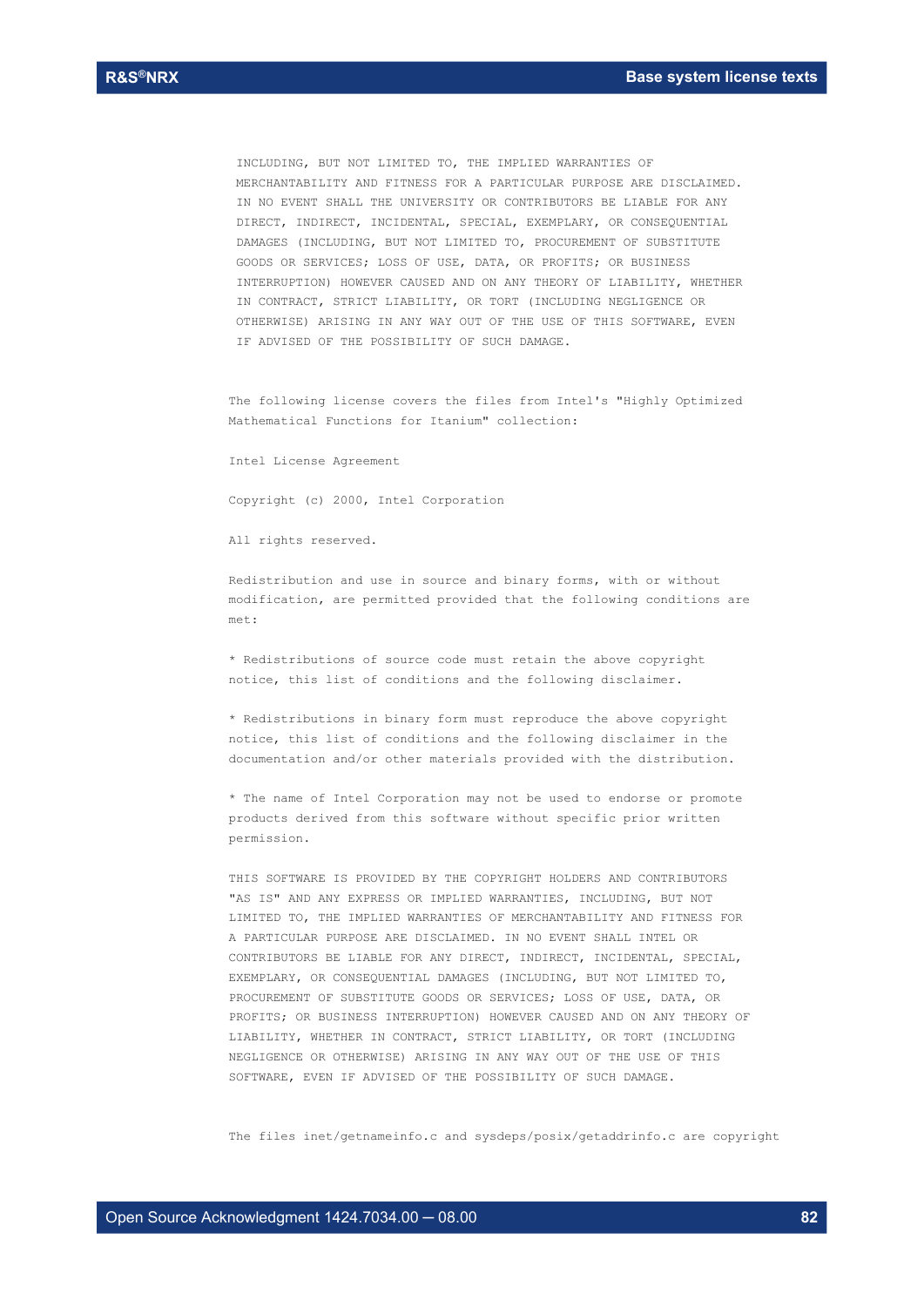(C) by Craig Metz and are distributed under the following license:

/\* The Inner Net License, Version 2.00

The author(s) grant permission for redistribution and use in source and binary forms, with or without modification, of the software and documentation provided that the following conditions are met:

- 0. If you receive a version of the software that is specifically labelled as not being for redistribution (check the version message and/or README), you are not permitted to redistribute that version of the software in any way or form.
- 1. All terms of the all other applicable copyrights and licenses must be followed.
- 2. Redistributions of source code must retain the authors' copyright notice(s), this list of conditions, and the following disclaimer.
- 3. Redistributions in binary form must reproduce the authors' copyright notice(s), this list of conditions, and the following disclaimer in the documentation and/or other materials provided with the distribution.
- 4. [The copyright holder has authorized the removal of this clause.]
- 5. Neither the name(s) of the author(s) nor the names of its contributors may be used to endorse or promote products derived from this software without specific prior written permission.

THIS SOFTWARE IS PROVIDED BY ITS AUTHORS AND CONTRIBUTORS ``AS IS'' AND ANY EXPRESS OR IMPLIED WARRANTIES, INCLUDING, BUT NOT LIMITED TO, THE IMPLIED WARRANTIES OF MERCHANTABILITY AND FITNESS FOR A PARTICULAR PURPOSE ARE DISCLAIMED. IN NO EVENT SHALL THE AUTHORS OR CONTRIBUTORS BE LIABLE FOR ANY DIRECT, INDIRECT, INCIDENTAL, SPECIAL, EXEMPLARY, OR CONSEQUENTIAL DAMAGES (INCLUDING, BUT NOT LIMITED TO, PROCUREMENT OF SUBSTITUTE GOODS OR SERVICES; LOSS OF USE, DATA, OR PROFITS; OR BUSINESS INTERRUPTION) HOWEVER CAUSED AND ON ANY THEORY OF LIABILITY, WHETHER IN CONTRACT, STRICT LIABILITY, OR TORT (INCLUDING NEGLIGENCE OR OTHERWISE) ARISING IN ANY WAY OUT OF THE USE OF THIS SOFTWARE, EVEN IF ADVISED OF THE POSSIBILITY OF SUCH DAMAGE.

If these license terms cause you a real problem, contact the author. \*/

The file sunrpc/des impl.c is copyright Eric Young:

## Copyright (C) 1992 Eric Young

Collected from libdes and modified for SECURE RPC by Martin Kuck 1994 This file is distributed under the terms of the GNU Lesser General Public License, version 2.1 or later - see the file COPYING.LIB for details. If you did not receive a copy of the license with this program, please see <http://www.gnu.org/licenses/> to obtain a copy.

The libidn code is copyright Simon Josefsson, with portions copyright The Internet Society, Tom Tromey and Red Hat, Inc.: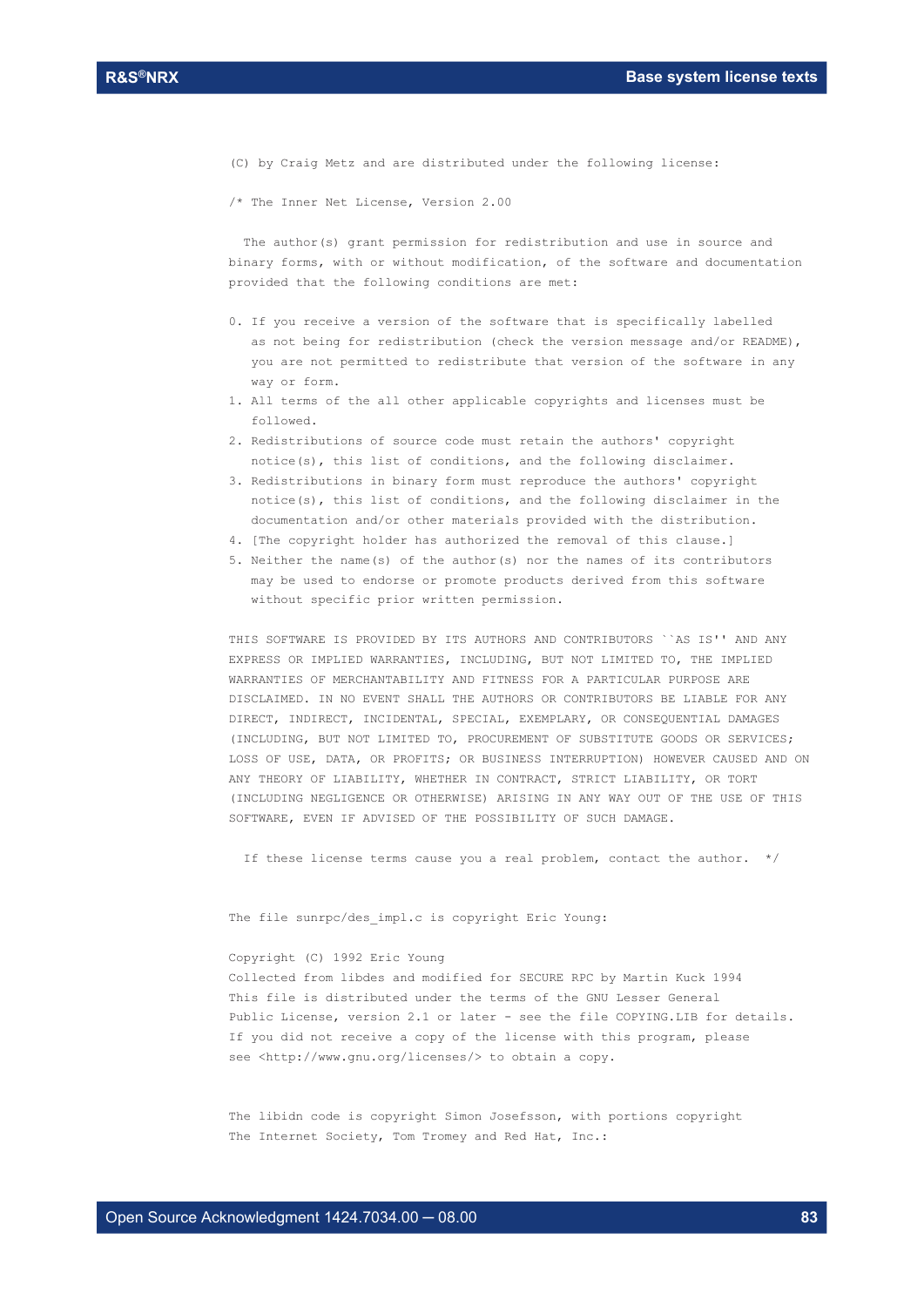Copyright (C) 2002, 2003, 2004, 2011 Simon Josefsson

This file is part of GNU Libidn.

GNU Libidn is free software; you can redistribute it and/or modify it under the terms of the GNU Lesser General Public License as published by the Free Software Foundation; either version 2.1 of the License, or (at your option) any later version.

GNU Libidn is distributed in the hope that it will be useful, but WITHOUT ANY WARRANTY; without even the implied warranty of MERCHANTABILITY or FITNESS FOR A PARTICULAR PURPOSE. See the GNU Lesser General Public License for more details.

You should have received a copy of the GNU Lesser General Public License along with GNU Libidn; if not, see <http://www.gnu.org/licenses/>.

The following notice applies to portions of libidn/nfkc.c:

This file contains functions from GLIB, including gutf8.c and gunidecomp.c, all licensed under LGPL and copyright hold by:

Copyright (C) 1999, 2000 Tom Tromey Copyright 2000 Red Hat, Inc.

The following applies to portions of libidn/punycode.c and libidn/punycode.h:

This file is derived from RFC 3492bis written by Adam M. Costello.

Disclaimer and license: Regarding this entire document or any portion of it (including the pseudocode and C code), the author makes no guarantees and is not responsible for any damage resulting from its use. The author grants irrevocable permission to anyone to use, modify, and distribute it in any way that does not diminish the rights of anyone else to use, modify, and distribute it, provided that redistributed derivative works do not contain misleading author or version information. Derivative works need not be licensed under similar terms.

Copyright (C) The Internet Society (2003). All Rights Reserved.

This document and translations of it may be copied and furnished to others, and derivative works that comment on or otherwise explain it or assist in its implementation may be prepared, copied, published and distributed, in whole or in part, without restriction of any kind, provided that the above copyright notice and this paragraph are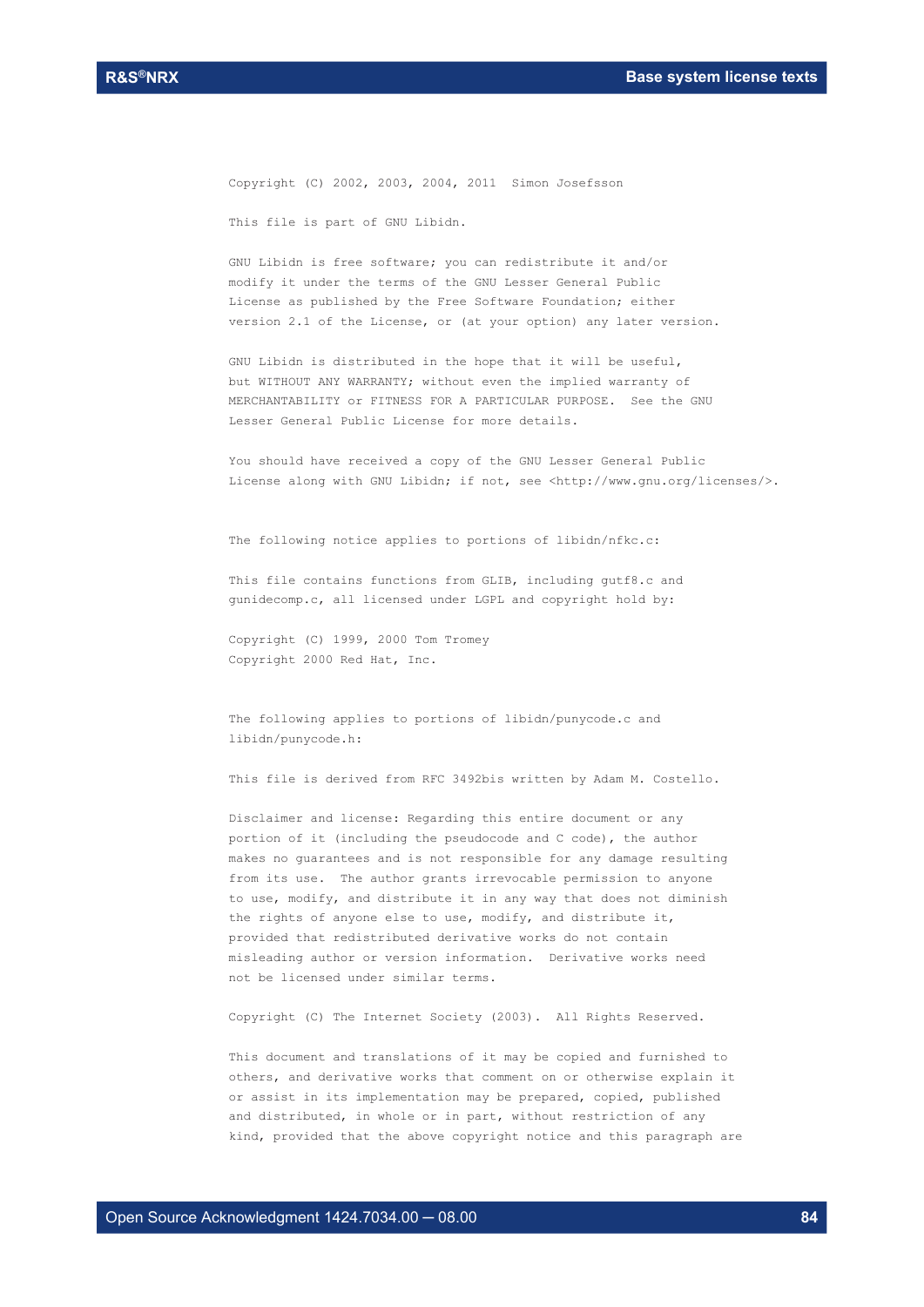included on all such copies and derivative works. However, this document itself may not be modified in any way, such as by removing the copyright notice or references to the Internet Society or other Internet organizations, except as needed for the purpose of developing Internet standards in which case the procedures for copyrights defined in the Internet Standards process must be followed, or as required to translate it into languages other than English.

The limited permissions granted above are perpetual and will not be revoked by the Internet Society or its successors or assigns.

This document and the information contained herein is provided on an "AS IS" basis and THE INTERNET SOCIETY AND THE INTERNET ENGINEERING TASK FORCE DISCLAIMS ALL WARRANTIES, EXPRESS OR IMPLIED, INCLUDING BUT NOT LIMITED TO ANY WARRANTY THAT THE USE OF THE INFORMATION HEREIN WILL NOT INFRINGE ANY RIGHTS OR ANY IMPLIED WARRANTIES OF MERCHANTABILITY OR FITNESS FOR A PARTICULAR PURPOSE.

The file inet/rcmd.c is under a UCB copyright and the following:

Copyright (C) 1998 WIDE Project. All rights reserved.

Redistribution and use in source and binary forms, with or without modification, are permitted provided that the following conditions are met:

- 1. Redistributions of source code must retain the above copyright notice, this list of conditions and the following disclaimer.
- 2. Redistributions in binary form must reproduce the above copyright notice, this list of conditions and the following disclaimer in the documentation and/or other materials provided with the distribution.
- 3. Neither the name of the project nor the names of its contributors may be used to endorse or promote products derived from this software without specific prior written permission.

THIS SOFTWARE IS PROVIDED BY THE PROJECT AND CONTRIBUTORS ``AS IS'' AND ANY EXPRESS OR IMPLIED WARRANTIES, INCLUDING, BUT NOT LIMITED TO, THE IMPLIED WARRANTIES OF MERCHANTABILITY AND FITNESS FOR A PARTICULAR PURPOSE ARE DISCLAIMED. IN NO EVENT SHALL THE PROJECT OR CONTRIBUTORS BE LIABLE FOR ANY DIRECT, INDIRECT, INCIDENTAL, SPECIAL, EXEMPLARY, OR CONSEQUENTIAL DAMAGES (INCLUDING, BUT NOT LIMITED TO, PROCUREMENT OF SUBSTITUTE GOODS OR SERVICES; LOSS OF USE, DATA, OR PROFITS; OR BUSINESS INTERRUPTION) HOWEVER CAUSED AND ON ANY THEORY OF LIABILITY, WHETHER IN CONTRACT, STRICT LIABILITY, OR TORT (INCLUDING NEGLIGENCE OR OTHERWISE) ARISING IN ANY WAY OUT OF THE USE OF THIS SOFTWARE, EVEN IF ADVISED OF THE POSSIBILITY OF SUCH DAMAGE.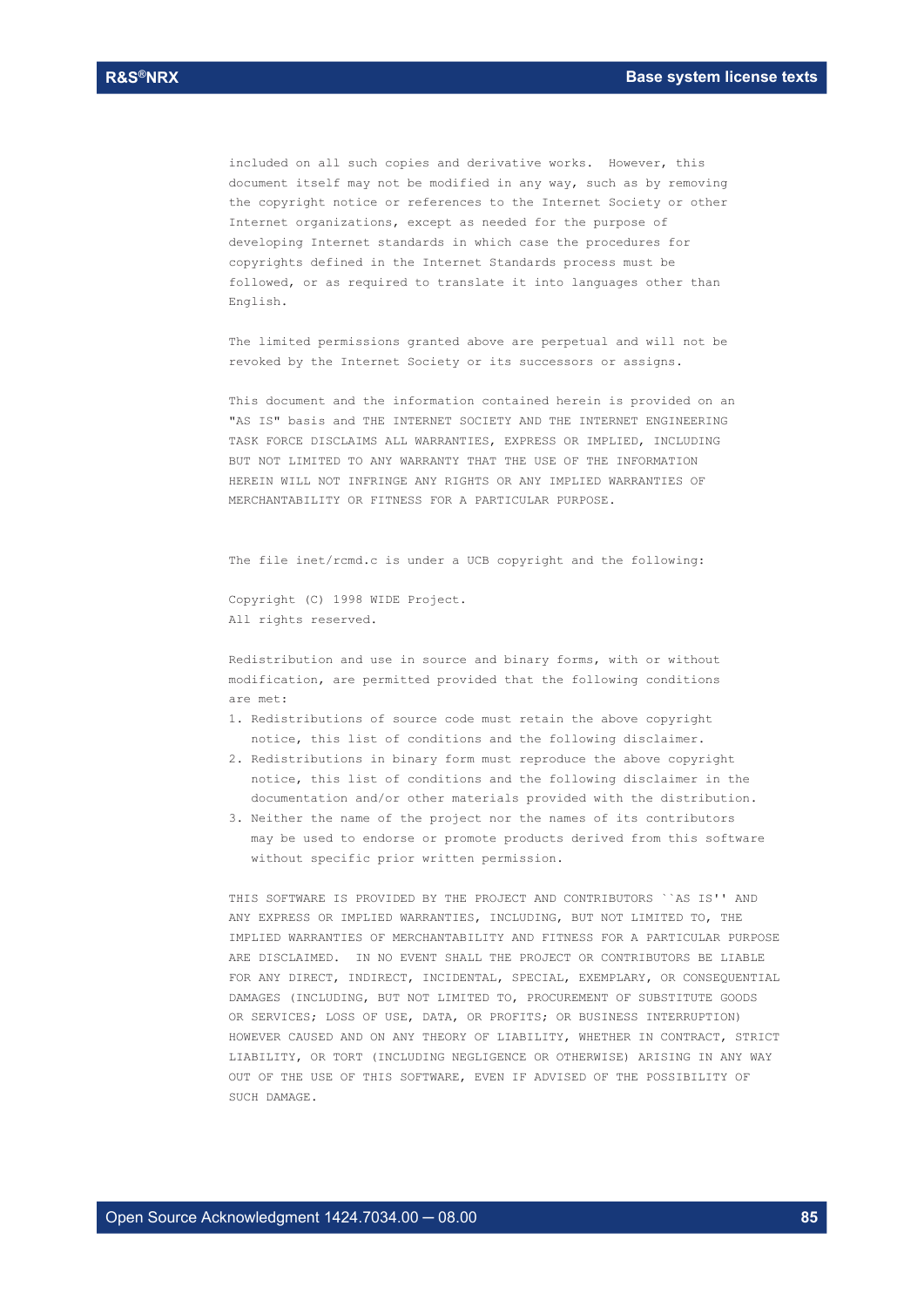The file posix/runtests.c is copyright Tom Lord:

Copyright 1995 by Tom Lord

All Rights Reserved

Permission to use, copy, modify, and distribute this software and its documentation for any purpose and without fee is hereby granted, provided that the above copyright notice appear in all copies and that both that copyright notice and this permission notice appear in supporting documentation, and that the name of the copyright holder not be used in advertising or publicity pertaining to distribution of the software without specific, written prior permission.

Tom Lord DISCLAIMS ALL WARRANTIES WITH REGARD TO THIS SOFTWARE, INCLUDING ALL IMPLIED WARRANTIES OF MERCHANTABILITY AND FITNESS, IN NO EVENT SHALL TOM LORD BE LIABLE FOR ANY SPECIAL, INDIRECT OR CONSEQUENTIAL DAMAGES OR ANY DAMAGES WHATSOEVER RESULTING FROM LOSS OF USE, DATA OR PROFITS, WHETHER IN AN ACTION OF CONTRACT, NEGLIGENCE OR OTHER TORTIOUS ACTION, ARISING OUT OF OR IN CONNECTION WITH THE USE OR PERFORMANCE OF THIS SOFTWARE.

The posix/rxspencer tests are copyright Henry Spencer:

Copyright 1992, 1993, 1994, 1997 Henry Spencer. All rights reserved. This software is not subject to any license of the American Telephone and Telegraph Company or of the Regents of the University of California.

Permission is granted to anyone to use this software for any purpose on any computer system, and to alter it and redistribute it, subject to the following restrictions:

- 1. The author is not responsible for the consequences of use of this software, no matter how awful, even if they arise from flaws in it.
- 2. The origin of this software must not be misrepresented, either by explicit claim or by omission. Since few users ever read sources, credits must appear in the documentation.
- 3. Altered versions must be plainly marked as such, and must not be misrepresented as being the original software. Since few users ever read sources, credits must appear in the documentation.
- 4. This notice may not be removed or altered.

The file posix/PCRE.tests is copyright University of Cambridge:

Copyright (c) 1997-2003 University of Cambridge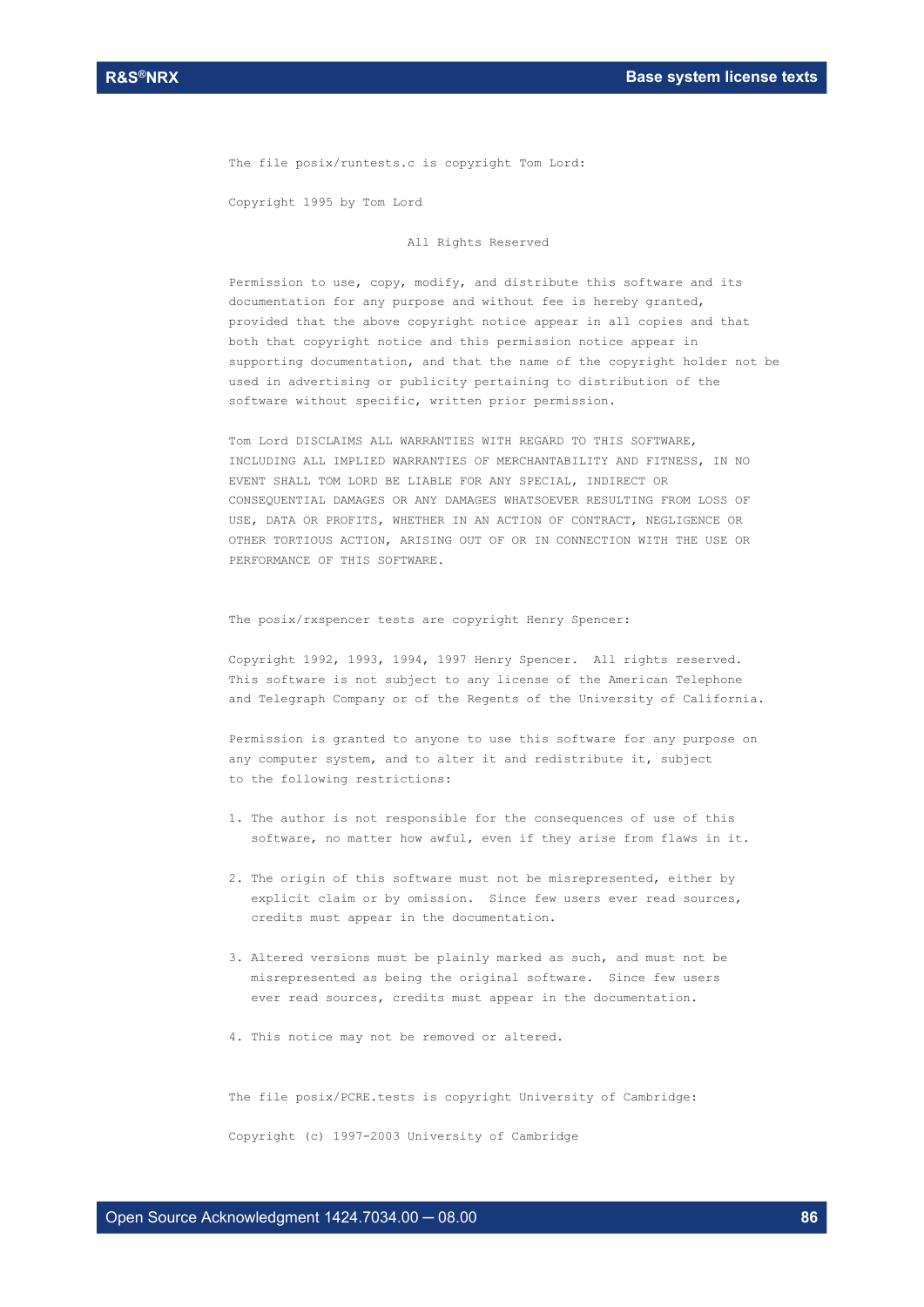Permission is granted to anyone to use this software for any purpose on any computer system, and to redistribute it freely, subject to the following restrictions:

- 1. This software is distributed in the hope that it will be useful, but WITHOUT ANY WARRANTY; without even the implied warranty of MERCHANTABILITY or FITNESS FOR A PARTICULAR PURPOSE.
- 2. The origin of this software must not be misrepresented, either by explicit claim or by omission. In practice, this means that if you use PCRE in software that you distribute to others, commercially or otherwise, you must put a sentence like this

 Regular expression support is provided by the PCRE library package, which is open source software, written by Philip Hazel, and copyright by the University of Cambridge, England.

 somewhere reasonably visible in your documentation and in any relevant files or online help data or similar. A reference to the ftp site for the source, that is, to

ftp://ftp.csx.cam.ac.uk/pub/software/programming/pcre/

 should also be given in the documentation. However, this condition is not intended to apply to whole chains of software. If package A includes PCRE, it must acknowledge it, but if package B is software that includes package A, the condition is not imposed on package B (unless it uses PCRE independently).

- 3. Altered versions must be plainly marked as such, and must not be misrepresented as being the original software.
- 4. If PCRE is embedded in any software that is released under the GNU General Purpose Licence (GPL), or Lesser General Purpose Licence (LGPL), then the terms of that licence shall supersede any condition above with which it is incompatible.

Files from Sun fdlibm are copyright Sun Microsystems, Inc.:

Copyright (C) 1993 by Sun Microsystems, Inc. All rights reserved.

Developed at SunPro, a Sun Microsystems, Inc. business. Permission to use, copy, modify, and distribute this software is freely granted, provided that this notice is preserved.

Part of stdio-common/tst-printf.c is copyright C E Chew: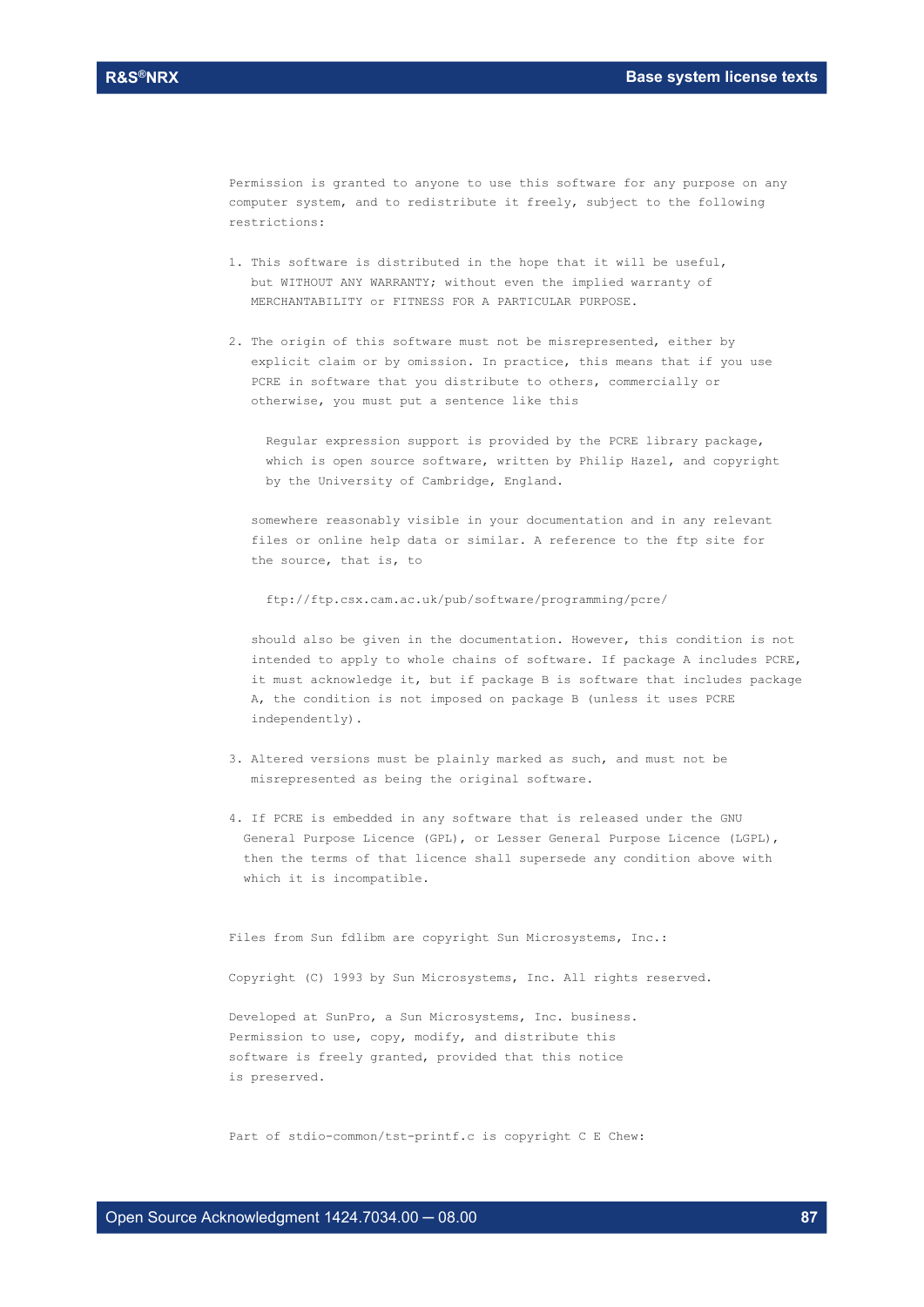(C) Copyright C E Chew

Feel free to copy, use and distribute this software provided:

- 1. you do not pretend that you wrote it
- 2. you leave this copyright notice intact.

Various long double libm functions are copyright Stephen L. Moshier:

Copyright 2001 by Stephen L. Moshier <moshier@na-net.ornl.gov>

 This library is free software; you can redistribute it and/or modify it under the terms of the GNU Lesser General Public License as published by the Free Software Foundation; either version 2.1 of the License, or (at your option) any later version.

 This library is distributed in the hope that it will be useful, but WITHOUT ANY WARRANTY; without even the implied warranty of MERCHANTABILITY or FITNESS FOR A PARTICULAR PURPOSE. See the GNU Lesser General Public License for more details.

 You should have received a copy of the GNU Lesser General Public License along with this library; if not, see <http://www.gnu.org/licenses/>. \*/

============================================================================ glibc-2.25: posix/rxspencer/COPYRIGHT ============================================================================

Copyright 1992, 1993, 1994, 1997 Henry Spencer. All rights reserved. This software is not subject to any license of the American Telephone and Telegraph Company or of the Regents of the University of California.

Permission is granted to anyone to use this software for any purpose on any computer system, and to alter it and redistribute it, subject to the following restrictions:

- 1. The author is not responsible for the consequences of use of this software, no matter how awful, even if they arise from flaws in it.
- 2. The origin of this software must not be misrepresented, either by explicit claim or by omission. Since few users ever read sources, credits must appear in the documentation.
- 3. Altered versions must be plainly marked as such, and must not be misrepresented as being the original software. Since few users ever read sources, credits must appear in the documentation.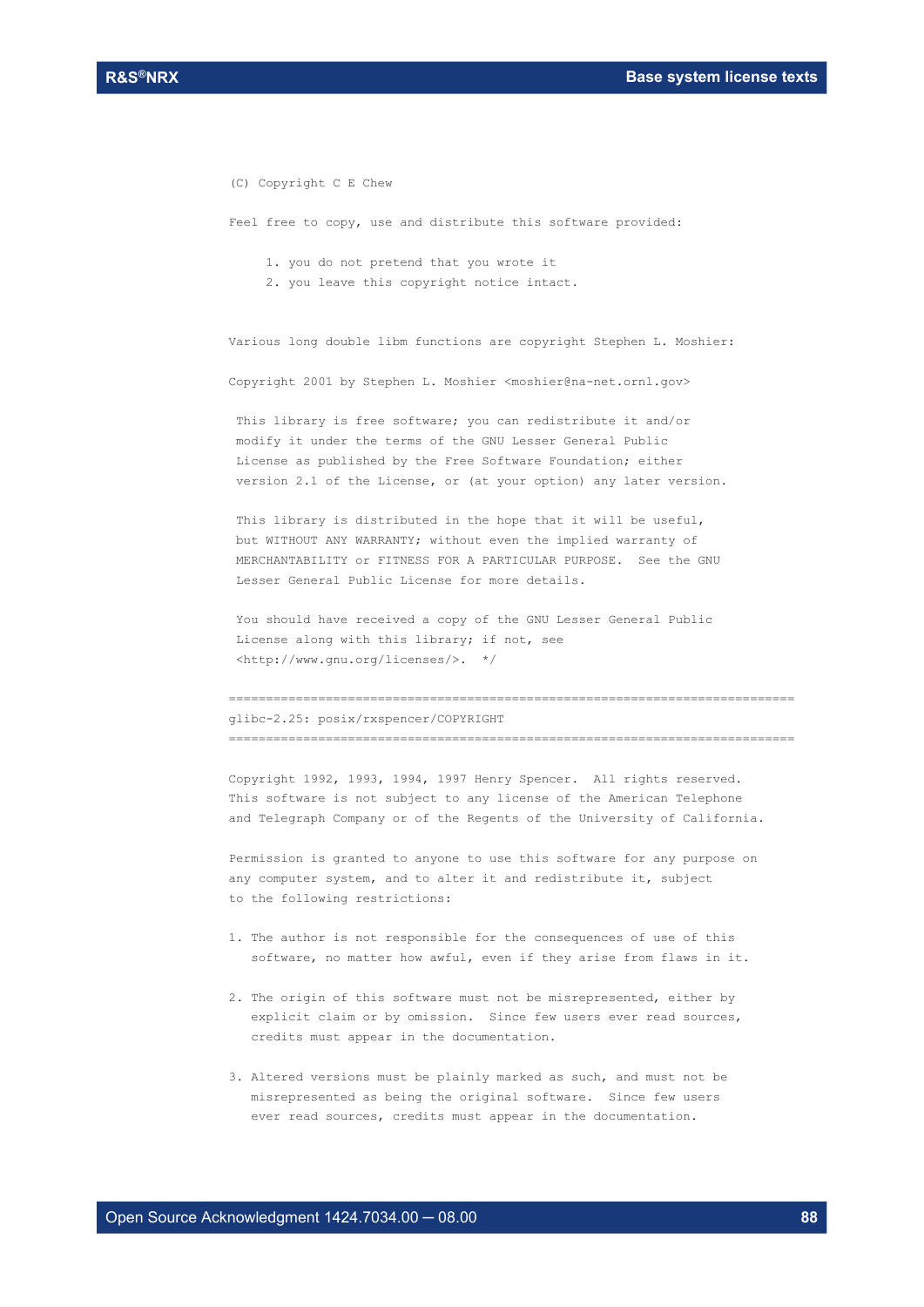4. This notice may not be removed or altered.

============================================================================ glog-0.3.5: COPYING ============================================================================

Copyright (c) 2008, Google Inc. All rights reserved.

Redistribution and use in source and binary forms, with or without modification, are permitted provided that the following conditions are met:

 \* Redistributions of source code must retain the above copyright notice, this list of conditions and the following disclaimer.

 \* Redistributions in binary form must reproduce the above copyright notice, this list of conditions and the following disclaimer in the documentation and/or other materials provided with the distribution.

 \* Neither the name of Google Inc. nor the names of its contributors may be used to endorse or promote products derived from this software without specific prior written permission.

THIS SOFTWARE IS PROVIDED BY THE COPYRIGHT HOLDERS AND CONTRIBUTORS "AS IS" AND ANY EXPRESS OR IMPLIED WARRANTIES, INCLUDING, BUT NOT LIMITED TO, THE IMPLIED WARRANTIES OF MERCHANTABILITY AND FITNESS FOR A PARTICULAR PURPOSE ARE DISCLAIMED. IN NO EVENT SHALL THE COPYRIGHT OWNER OR CONTRIBUTORS BE LIABLE FOR ANY DIRECT, INDIRECT, INCIDENTAL, SPECIAL, EXEMPLARY, OR CONSEQUENTIAL DAMAGES (INCLUDING, BUT NOT LIMITED TO, PROCUREMENT OF SUBSTITUTE GOODS OR SERVICES; LOSS OF USE, DATA, OR PROFITS; OR BUSINESS INTERRUPTION) HOWEVER CAUSED AND ON ANY THEORY OF LIABILITY, WHETHER IN CONTRACT, STRICT LIABILITY, OR TORT (INCLUDING NEGLIGENCE OR OTHERWISE) ARISING IN ANY WAY OUT OF THE USE OF THIS SOFTWARE, EVEN IF ADVISED OF THE POSSIBILITY OF SUCH DAMAGE.

A function gettimeofday in utilities.cc is based on

http://www.google.com/codesearch/p?hl=en#dR3YEbitojA/ COPYING&q=GetSystemTimeAsFileTime%20license:bsd

The license of this code is:

Copyright (c) 2003-2008, Jouni Malinen <j@w1.fi> and contributors All Rights Reserved.

Redistribution and use in source and binary forms, with or without modification, are permitted provided that the following conditions are met: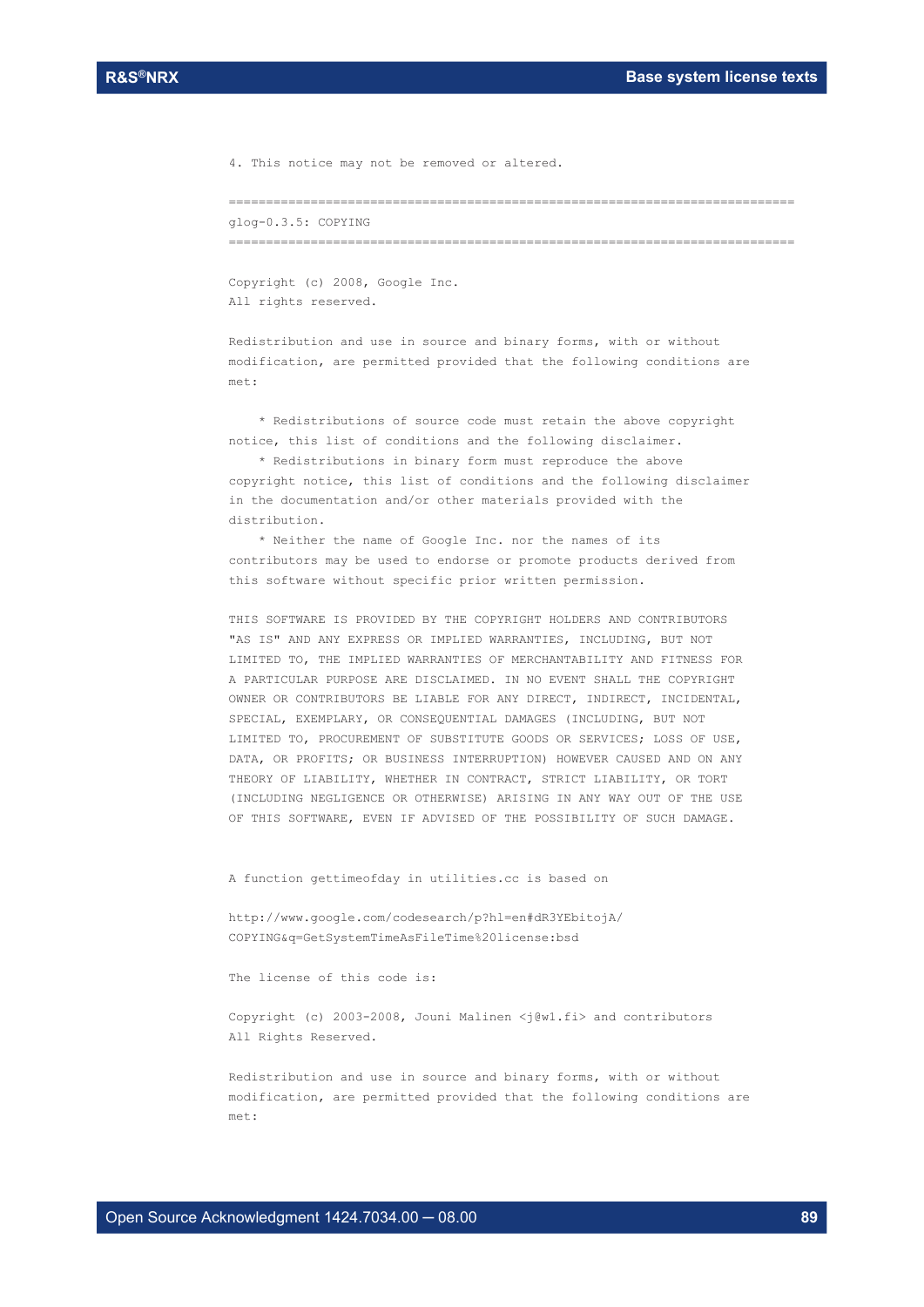- 1. Redistributions of source code must retain the above copyright notice, this list of conditions and the following disclaimer.
- 2. Redistributions in binary form must reproduce the above copyright notice, this list of conditions and the following disclaimer in the documentation and/or other materials provided with the distribution.
- 3. Neither the name(s) of the above-listed copyright holder(s) nor the names of its contributors may be used to endorse or promote products derived from this software without specific prior written permission.

THIS SOFTWARE IS PROVIDED BY THE COPYRIGHT HOLDERS AND CONTRIBUTORS "AS IS" AND ANY EXPRESS OR IMPLIED WARRANTIES, INCLUDING, BUT NOT LIMITED TO, THE IMPLIED WARRANTIES OF MERCHANTABILITY AND FITNESS FOR A PARTICULAR PURPOSE ARE DISCLAIMED. IN NO EVENT SHALL THE COPYRIGHT OWNER OR CONTRIBUTORS BE LIABLE FOR ANY DIRECT, INDIRECT, INCIDENTAL, SPECIAL, EXEMPLARY, OR CONSEQUENTIAL DAMAGES (INCLUDING, BUT NOT LIMITED TO, PROCUREMENT OF SUBSTITUTE GOODS OR SERVICES; LOSS OF USE, DATA, OR PROFITS; OR BUSINESS INTERRUPTION) HOWEVER CAUSED AND ON ANY THEORY OF LIABILITY, WHETHER IN CONTRACT, STRICT LIABILITY, OR TORT (INCLUDING NEGLIGENCE OR OTHERWISE) ARISING IN ANY WAY OUT OF THE USE OF THIS SOFTWARE, EVEN IF ADVISED OF THE POSSIBILITY OF SUCH DAMAGE.

```
============================================================================
imlib2-1.4.6: COPYING
   ============================================================================
```
Permission is hereby granted, free of charge, to any person obtaining a copy of this software and associated documentation files (the "Software"), to deal in the Software without restriction, including without limitation the rights to use, copy, modify, merge, publish, distribute, sublicense, and/or sell copies of the Software, and to permit persons to whom the Software is furnished to do so, subject to the following conditions:

The above copyright notice and this permission notice shall be included in all copies of the Software and its Copyright notices. In addition publicly documented acknowledgment must be given that this software has been used if no source code of this software is made available publicly. Making the source available publicly means including the source for this software with the distribution, or a method to get this software via some reasonable mechanism (electronic transfer via a network or media) as well as making an offer to supply the source on request. This Copyright notice serves as an offer to supply the source on on request as well. Instead of this, supplying acknowledgments of use of this software in either Copyright notices, Manuals, Publicity and Marketing documents or any documentation provided with any product containing this software. This License does not apply to any software that links to the libraries provided by this software (statically or dynamically), but only to the software provided.

Please see the COPYING-PLAIN for a plain-english explanation of this notice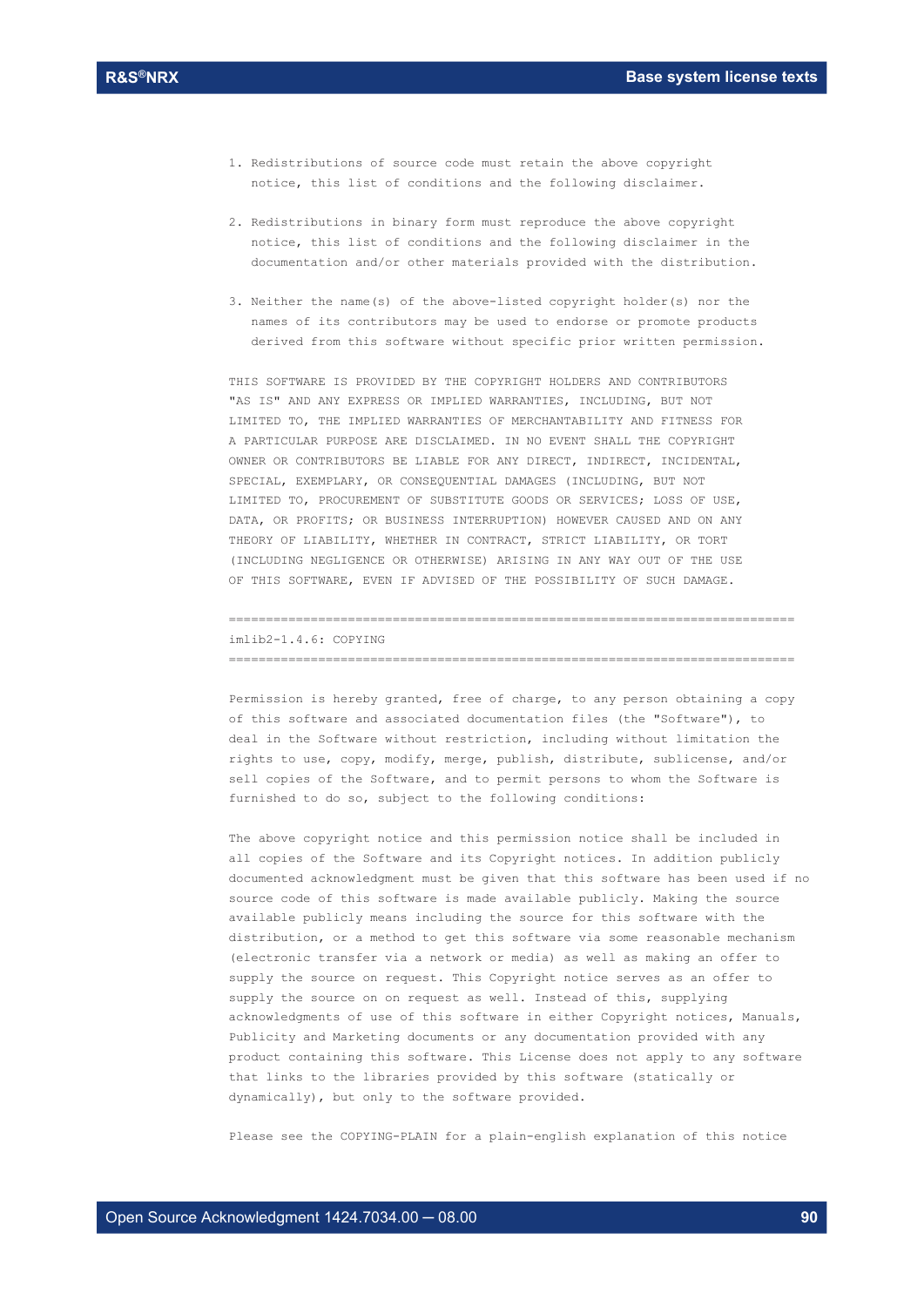and its intent.

THE SOFTWARE IS PROVIDED "AS IS", WITHOUT WARRANTY OF ANY KIND, EXPRESS OR IMPLIED, INCLUDING BUT NOT LIMITED TO THE WARRANTIES OF MERCHANTABILITY, FITNESS FOR A PARTICULAR PURPOSE AND NONINFRINGEMENT. IN NO EVENT SHALL THE AUTHORS BE LIABLE FOR ANY CLAIM, DAMAGES OR OTHER LIABILITY, WHETHER IN AN ACTION OF CONTRACT, TORT OR OTHERWISE, ARISING FROM, OUT OF OR IN CONNECTION WITH THE SOFTWARE OR THE USE OR OTHER DEALINGS IN THE SOFTWARE.

| iptables-1.6.1: COPYING |  |
|-------------------------|--|
|                         |  |

 GNU GENERAL PUBLIC LICENSE Version 2, June 1991

 Copyright (C) 1989, 1991 Free Software Foundation, Inc., 51 Franklin Street, Fifth Floor, Boston, MA 02110-1301 USA Everyone is permitted to copy and distribute verbatim copies of this license document, but changing it is not allowed.

#### Preamble

 The licenses for most software are designed to take away your freedom to share and change it. By contrast, the GNU General Public License is intended to guarantee your freedom to share and change free software--to make sure the software is free for all its users. This General Public License applies to most of the Free Software Foundation's software and to any other program whose authors commit to using it. (Some other Free Software Foundation software is covered by the GNU Lesser General Public License instead.) You can apply it to your programs, too.

 When we speak of free software, we are referring to freedom, not price. Our General Public Licenses are designed to make sure that you have the freedom to distribute copies of free software (and charge for this service if you wish), that you receive source code or can get it if you want it, that you can change the software or use pieces of it in new free programs; and that you know you can do these things.

 To protect your rights, we need to make restrictions that forbid anyone to deny you these rights or to ask you to surrender the rights. These restrictions translate to certain responsibilities for you if you distribute copies of the software, or if you modify it.

 For example, if you distribute copies of such a program, whether gratis or for a fee, you must give the recipients all the rights that you have. You must make sure that they, too, receive or can get the source code. And you must show them these terms so they know their rights.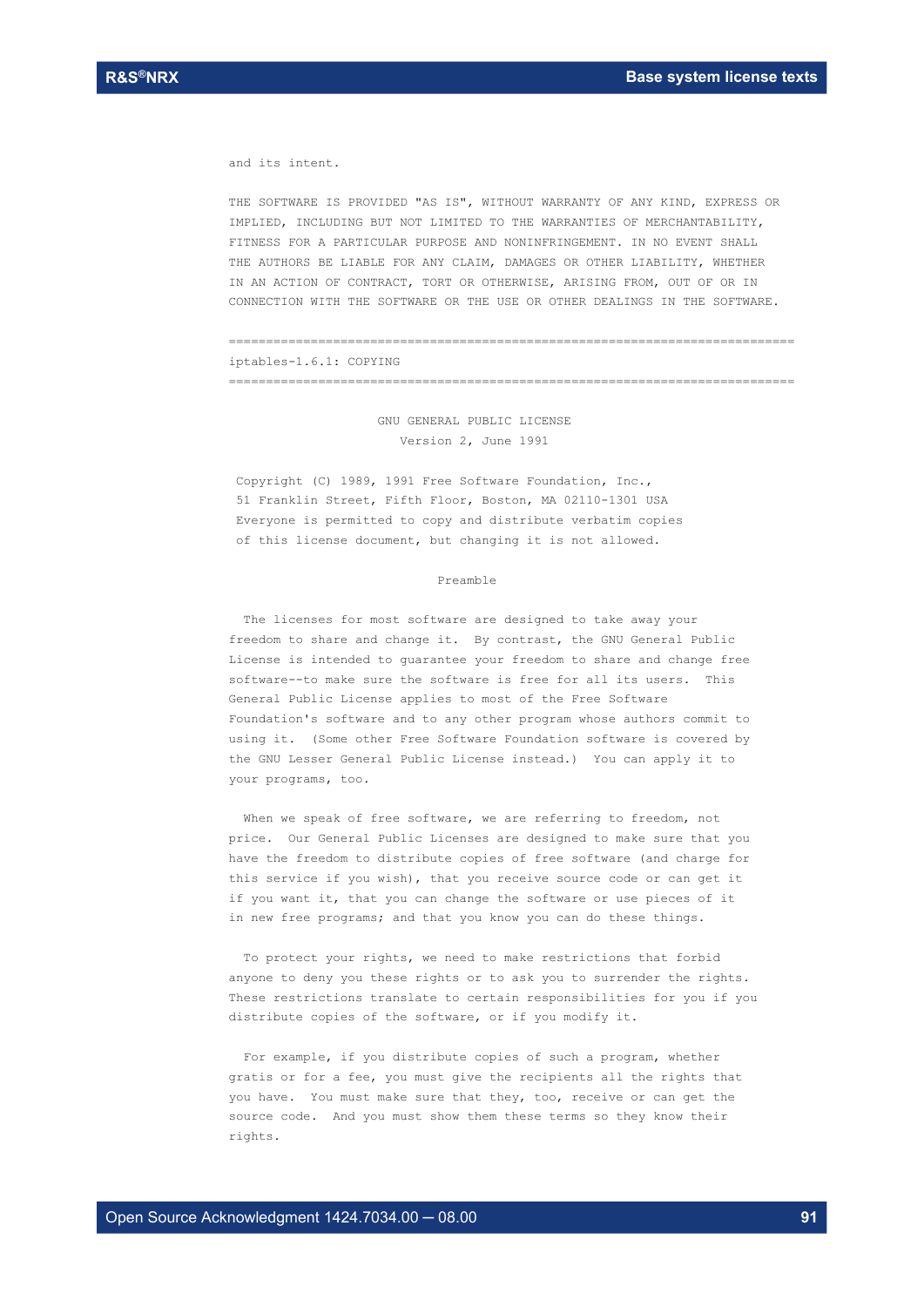We protect your rights with two steps: (1) copyright the software, and (2) offer you this license which gives you legal permission to copy, distribute and/or modify the software.

 Also, for each author's protection and ours, we want to make certain that everyone understands that there is no warranty for this free software. If the software is modified by someone else and passed on, we want its recipients to know that what they have is not the original, so that any problems introduced by others will not reflect on the original authors' reputations.

 Finally, any free program is threatened constantly by software patents. We wish to avoid the danger that redistributors of a free program will individually obtain patent licenses, in effect making the program proprietary. To prevent this, we have made it clear that any patent must be licensed for everyone's free use or not licensed at all.

 The precise terms and conditions for copying, distribution and modification follow.

 GNU GENERAL PUBLIC LICENSE TERMS AND CONDITIONS FOR COPYING, DISTRIBUTION AND MODIFICATION

 0. This License applies to any program or other work which contains a notice placed by the copyright holder saying it may be distributed under the terms of this General Public License. The "Program", below, refers to any such program or work, and a "work based on the Program" means either the Program or any derivative work under copyright law: that is to say, a work containing the Program or a portion of it, either verbatim or with modifications and/or translated into another language. (Hereinafter, translation is included without limitation in the term "modification".) Each licensee is addressed as "you".

Activities other than copying, distribution and modification are not covered by this License; they are outside its scope. The act of running the Program is not restricted, and the output from the Program is covered only if its contents constitute a work based on the Program (independent of having been made by running the Program). Whether that is true depends on what the Program does.

 1. You may copy and distribute verbatim copies of the Program's source code as you receive it, in any medium, provided that you conspicuously and appropriately publish on each copy an appropriate copyright notice and disclaimer of warranty; keep intact all the notices that refer to this License and to the absence of any warranty; and give any other recipients of the Program a copy of this License along with the Program.

You may charge a fee for the physical act of transferring a copy, and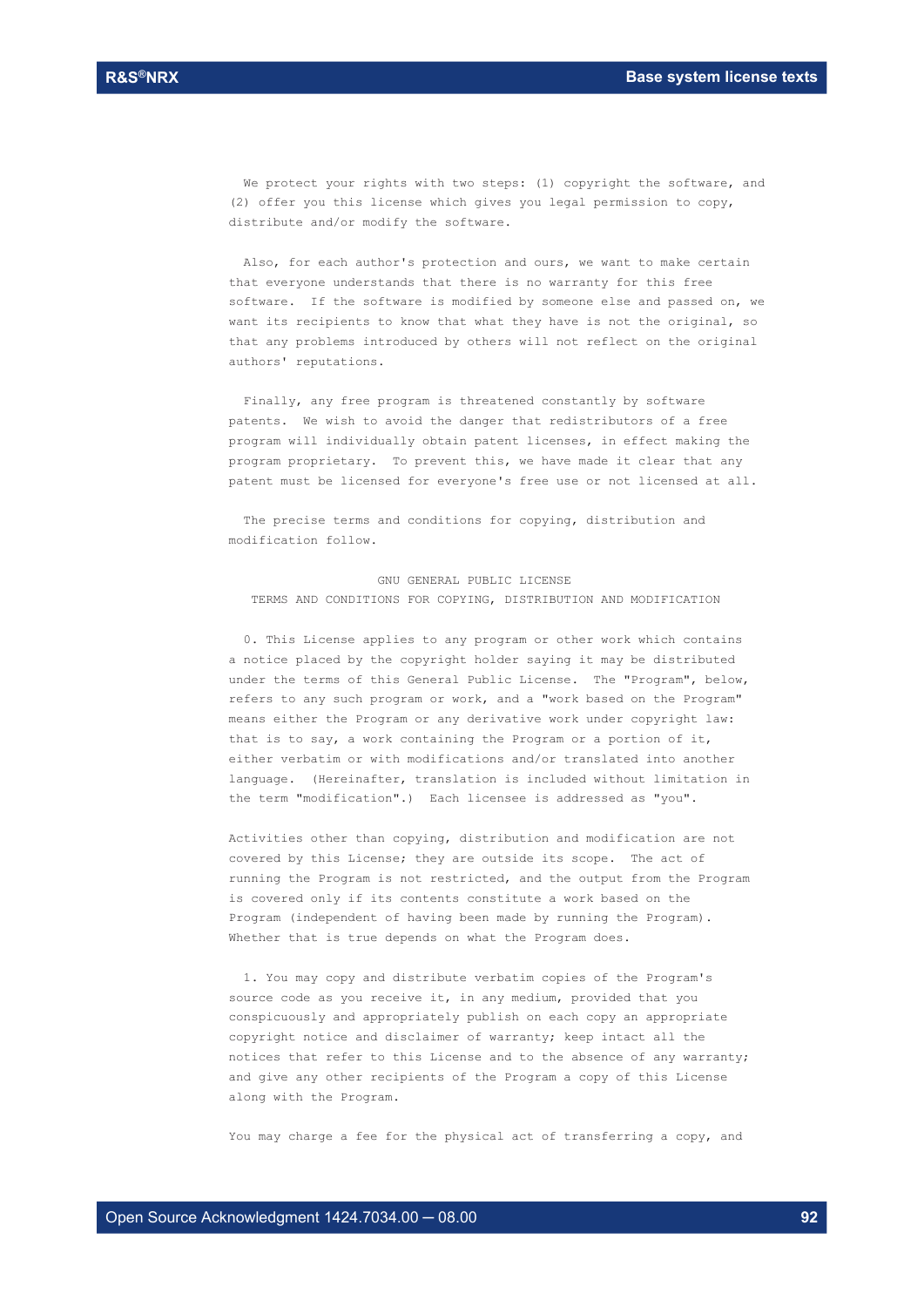you may at your option offer warranty protection in exchange for a fee.

 2. You may modify your copy or copies of the Program or any portion of it, thus forming a work based on the Program, and copy and distribute such modifications or work under the terms of Section 1 above, provided that you also meet all of these conditions:

 a) You must cause the modified files to carry prominent notices stating that you changed the files and the date of any change.

 b) You must cause any work that you distribute or publish, that in whole or in part contains or is derived from the Program or any part thereof, to be licensed as a whole at no charge to all third parties under the terms of this License.

 c) If the modified program normally reads commands interactively when run, you must cause it, when started running for such interactive use in the most ordinary way, to print or display an announcement including an appropriate copyright notice and a notice that there is no warranty (or else, saying that you provide a warranty) and that users may redistribute the program under these conditions, and telling the user how to view a copy of this License. (Exception: if the Program itself is interactive but does not normally print such an announcement, your work based on the Program is not required to print an announcement.)

These requirements apply to the modified work as a whole. If identifiable sections of that work are not derived from the Program, and can be reasonably considered independent and separate works in themselves, then this License, and its terms, do not apply to those sections when you distribute them as separate works. But when you distribute the same sections as part of a whole which is a work based on the Program, the distribution of the whole must be on the terms of this License, whose permissions for other licensees extend to the entire whole, and thus to each and every part regardless of who wrote it.

Thus, it is not the intent of this section to claim rights or contest your rights to work written entirely by you; rather, the intent is to exercise the right to control the distribution of derivative or collective works based on the Program.

In addition, mere aggregation of another work not based on the Program with the Program (or with a work based on the Program) on a volume of a storage or distribution medium does not bring the other work under the scope of this License.

 3. You may copy and distribute the Program (or a work based on it, under Section 2) in object code or executable form under the terms of Sections 1 and 2 above provided that you also do one of the following: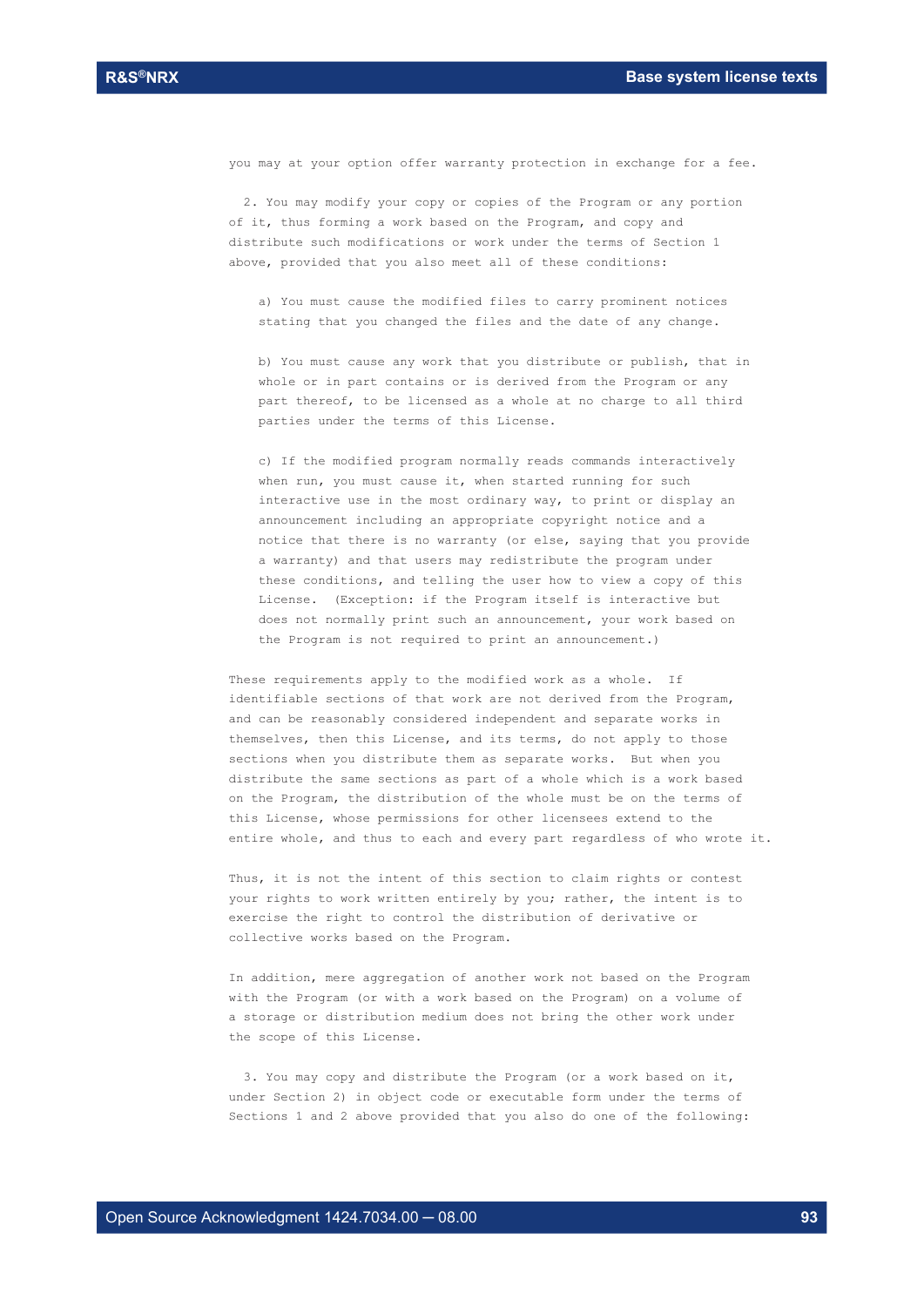a) Accompany it with the complete corresponding machine-readable source code, which must be distributed under the terms of Sections 1 and 2 above on a medium customarily used for software interchange; or,

 b) Accompany it with a written offer, valid for at least three years, to give any third party, for a charge no more than your cost of physically performing source distribution, a complete machine-readable copy of the corresponding source code, to be distributed under the terms of Sections 1 and 2 above on a medium customarily used for software interchange; or,

 c) Accompany it with the information you received as to the offer to distribute corresponding source code. (This alternative is allowed only for noncommercial distribution and only if you received the program in object code or executable form with such an offer, in accord with Subsection b above.)

The source code for a work means the preferred form of the work for making modifications to it. For an executable work, complete source code means all the source code for all modules it contains, plus any associated interface definition files, plus the scripts used to control compilation and installation of the executable. However, as a special exception, the source code distributed need not include anything that is normally distributed (in either source or binary form) with the major components (compiler, kernel, and so on) of the operating system on which the executable runs, unless that component itself accompanies the executable.

If distribution of executable or object code is made by offering access to copy from a designated place, then offering equivalent access to copy the source code from the same place counts as distribution of the source code, even though third parties are not compelled to copy the source along with the object code.

 4. You may not copy, modify, sublicense, or distribute the Program except as expressly provided under this License. Any attempt otherwise to copy, modify, sublicense or distribute the Program is void, and will automatically terminate your rights under this License. However, parties who have received copies, or rights, from you under this License will not have their licenses terminated so long as such parties remain in full compliance.

 5. You are not required to accept this License, since you have not signed it. However, nothing else grants you permission to modify or distribute the Program or its derivative works. These actions are prohibited by law if you do not accept this License. Therefore, by modifying or distributing the Program (or any work based on the Program), you indicate your acceptance of this License to do so, and all its terms and conditions for copying, distributing or modifying the Program or works based on it.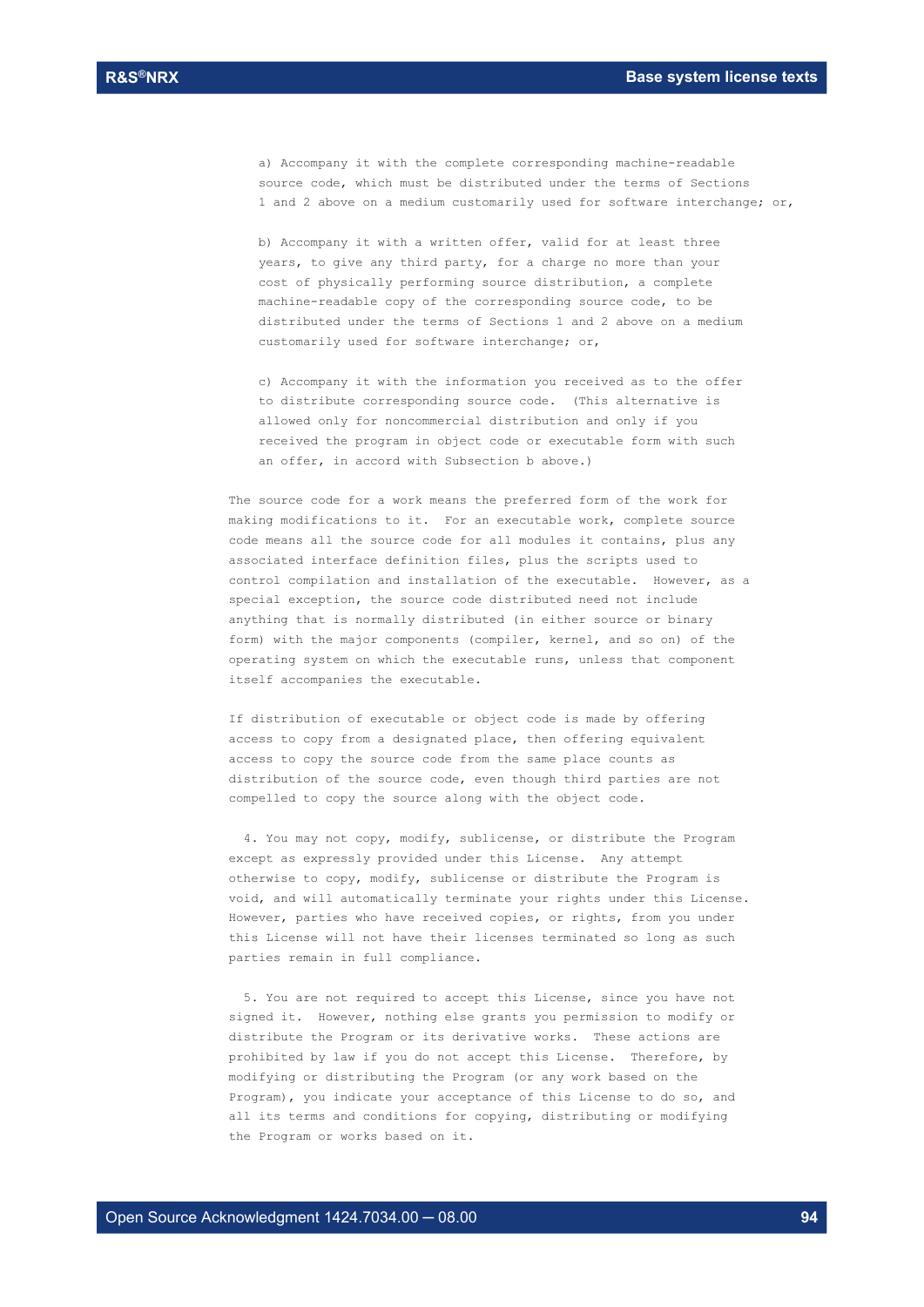6. Each time you redistribute the Program (or any work based on the Program), the recipient automatically receives a license from the original licensor to copy, distribute or modify the Program subject to these terms and conditions. You may not impose any further restrictions on the recipients' exercise of the rights granted herein. You are not responsible for enforcing compliance by third parties to this License.

 7. If, as a consequence of a court judgment or allegation of patent infringement or for any other reason (not limited to patent issues), conditions are imposed on you (whether by court order, agreement or otherwise) that contradict the conditions of this License, they do not excuse you from the conditions of this License. If you cannot distribute so as to satisfy simultaneously your obligations under this License and any other pertinent obligations, then as a consequence you may not distribute the Program at all. For example, if a patent license would not permit royalty-free redistribution of the Program by all those who receive copies directly or indirectly through you, then the only way you could satisfy both it and this License would be to refrain entirely from distribution of the Program.

If any portion of this section is held invalid or unenforceable under any particular circumstance, the balance of the section is intended to apply and the section as a whole is intended to apply in other circumstances.

It is not the purpose of this section to induce you to infringe any patents or other property right claims or to contest validity of any such claims; this section has the sole purpose of protecting the integrity of the free software distribution system, which is implemented by public license practices. Many people have made generous contributions to the wide range of software distributed through that system in reliance on consistent application of that system; it is up to the author/donor to decide if he or she is willing to distribute software through any other system and a licensee cannot impose that choice.

This section is intended to make thoroughly clear what is believed to be a consequence of the rest of this License.

 8. If the distribution and/or use of the Program is restricted in certain countries either by patents or by copyrighted interfaces, the original copyright holder who places the Program under this License may add an explicit geographical distribution limitation excluding those countries, so that distribution is permitted only in or among countries not thus excluded. In such case, this License incorporates the limitation as if written in the body of this License.

9. The Free Software Foundation may publish revised and/or new versions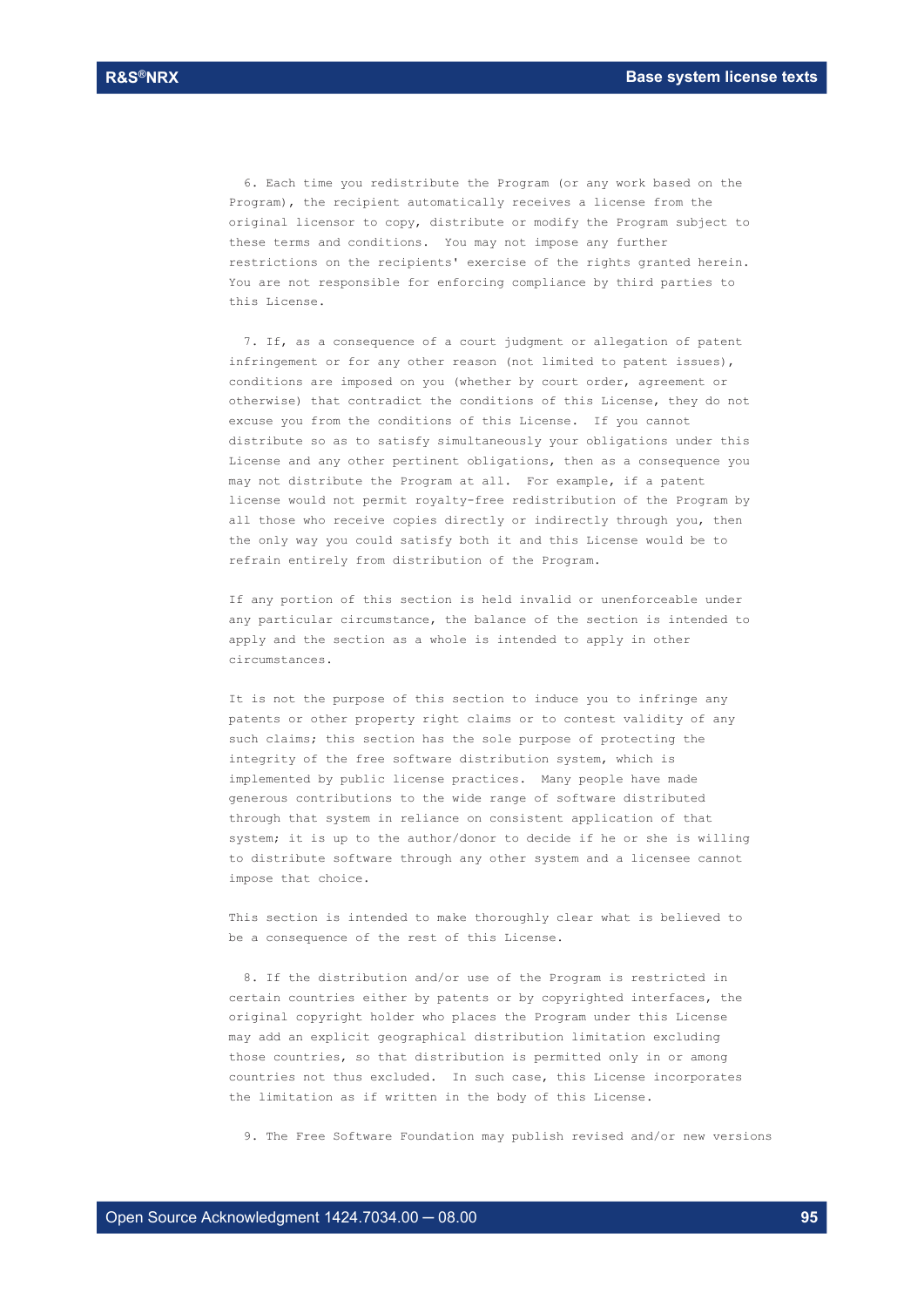of the General Public License from time to time. Such new versions will be similar in spirit to the present version, but may differ in detail to address new problems or concerns.

Each version is given a distinguishing version number. If the Program specifies a version number of this License which applies to it and "any later version", you have the option of following the terms and conditions either of that version or of any later version published by the Free Software Foundation. If the Program does not specify a version number of this License, you may choose any version ever published by the Free Software Foundation.

 10. If you wish to incorporate parts of the Program into other free programs whose distribution conditions are different, write to the author to ask for permission. For software which is copyrighted by the Free Software Foundation, write to the Free Software Foundation; we sometimes make exceptions for this. Our decision will be guided by the two goals of preserving the free status of all derivatives of our free software and of promoting the sharing and reuse of software generally.

#### NO WARRANTY

 11. BECAUSE THE PROGRAM IS LICENSED FREE OF CHARGE, THERE IS NO WARRANTY FOR THE PROGRAM, TO THE EXTENT PERMITTED BY APPLICABLE LAW. EXCEPT WHEN OTHERWISE STATED IN WRITING THE COPYRIGHT HOLDERS AND/OR OTHER PARTIES PROVIDE THE PROGRAM "AS IS" WITHOUT WARRANTY OF ANY KIND, EITHER EXPRESSED OR IMPLIED, INCLUDING, BUT NOT LIMITED TO, THE IMPLIED WARRANTIES OF MERCHANTABILITY AND FITNESS FOR A PARTICULAR PURPOSE. THE ENTIRE RISK AS TO THE QUALITY AND PERFORMANCE OF THE PROGRAM IS WITH YOU. SHOULD THE PROGRAM PROVE DEFECTIVE, YOU ASSUME THE COST OF ALL NECESSARY SERVICING, REPAIR OR CORRECTION.

 12. IN NO EVENT UNLESS REQUIRED BY APPLICABLE LAW OR AGREED TO IN WRITING WILL ANY COPYRIGHT HOLDER, OR ANY OTHER PARTY WHO MAY MODIFY AND/OR REDISTRIBUTE THE PROGRAM AS PERMITTED ABOVE, BE LIABLE TO YOU FOR DAMAGES, INCLUDING ANY GENERAL, SPECIAL, INCIDENTAL OR CONSEQUENTIAL DAMAGES ARISING OUT OF THE USE OR INABILITY TO USE THE PROGRAM (INCLUDING BUT NOT LIMITED TO LOSS OF DATA OR DATA BEING RENDERED INACCURATE OR LOSSES SUSTAINED BY YOU OR THIRD PARTIES OR A FAILURE OF THE PROGRAM TO OPERATE WITH ANY OTHER PROGRAMS), EVEN IF SUCH HOLDER OR OTHER PARTY HAS BEEN ADVISED OF THE POSSIBILITY OF SUCH DAMAGES.

## END OF TERMS AND CONDITIONS

How to Apply These Terms to Your New Programs

 If you develop a new program, and you want it to be of the greatest possible use to the public, the best way to achieve this is to make it free software which everyone can redistribute and change under these terms.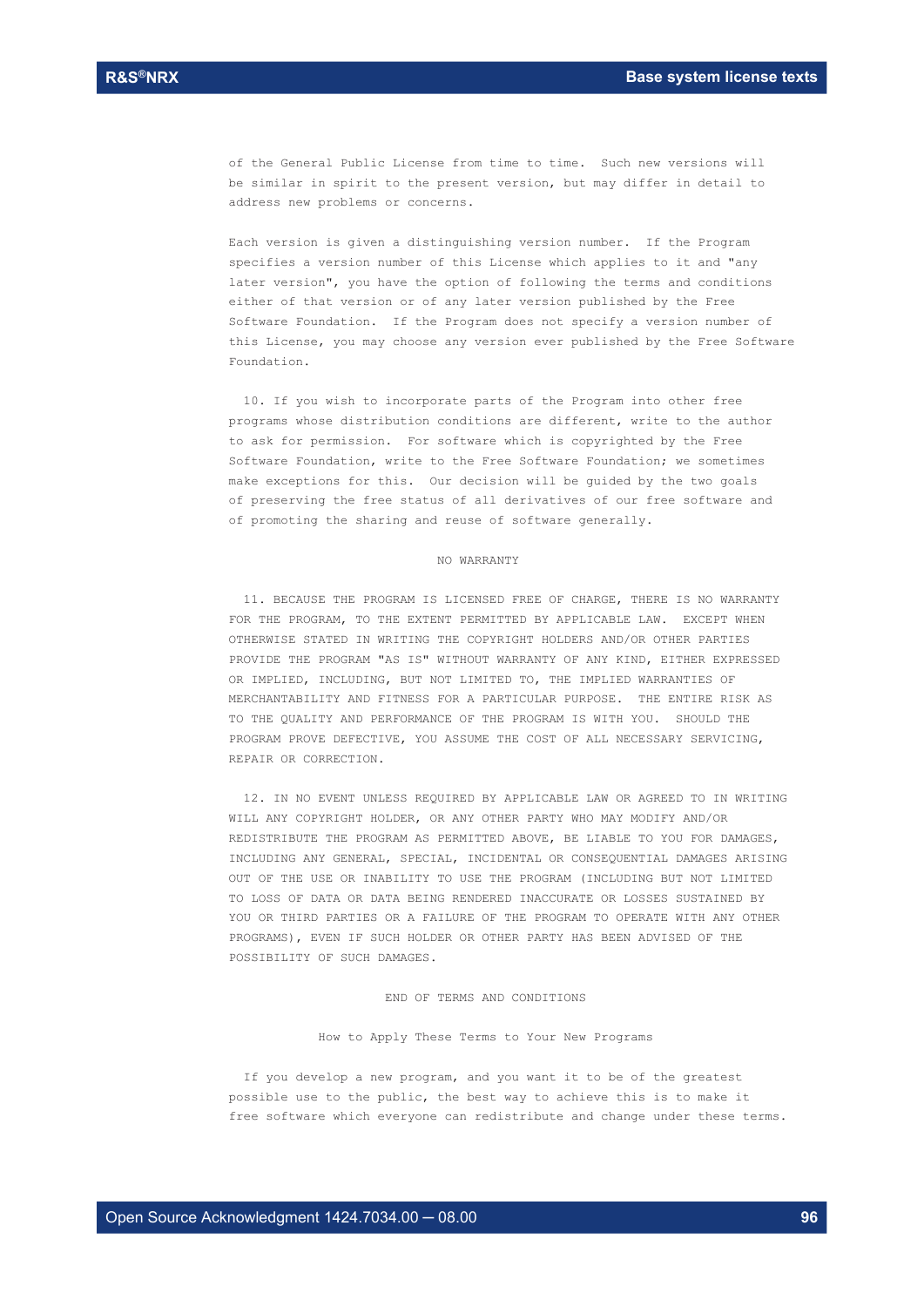To do so, attach the following notices to the program. It is safest to attach them to the start of each source file to most effectively convey the exclusion of warranty; and each file should have at least the "copyright" line and a pointer to where the full notice is found.

<one line to give the program's name and a brief idea of what it does.> Copyright (C) <year> <name of author>

This program is free software; you can redistribute it and/or modify it under the terms of the GNU General Public License as published by the Free Software Foundation; either version 2 of the License, or (at your option) any later version.

This program is distributed in the hope that it will be useful, but WITHOUT ANY WARRANTY; without even the implied warranty of MERCHANTABILITY or FITNESS FOR A PARTICULAR PURPOSE. See the GNU General Public License for more details.

 You should have received a copy of the GNU General Public License along with this program; if not, write to the Free Software Foundation, Inc., 51 Franklin Street, Fifth Floor, Boston, MA 02110-1301 USA.

Also add information on how to contact you by electronic and paper mail.

If the program is interactive, make it output a short notice like this when it starts in an interactive mode:

 Gnomovision version 69, Copyright (C) year name of author Gnomovision comes with ABSOLUTELY NO WARRANTY; for details type `show w'. This is free software, and you are welcome to redistribute it under certain conditions; type `show c' for details.

The hypothetical commands `show w' and `show c' should show the appropriate parts of the General Public License. Of course, the commands you use may be called something other than `show w' and `show c'; they could even be mouse-clicks or menu items--whatever suits your program.

You should also get your employer (if you work as a programmer) or your school, if any, to sign a "copyright disclaimer" for the program, if necessary. Here is a sample; alter the names:

 Yoyodyne, Inc., hereby disclaims all copyright interest in the program `Gnomovision' (which makes passes at compilers) written by James Hacker.

 <signature of Ty Coon>, 1 April 1989 Ty Coon, President of Vice

This General Public License does not permit incorporating your program into proprietary programs. If your program is a subroutine library, you may consider it more useful to permit linking proprietary applications with the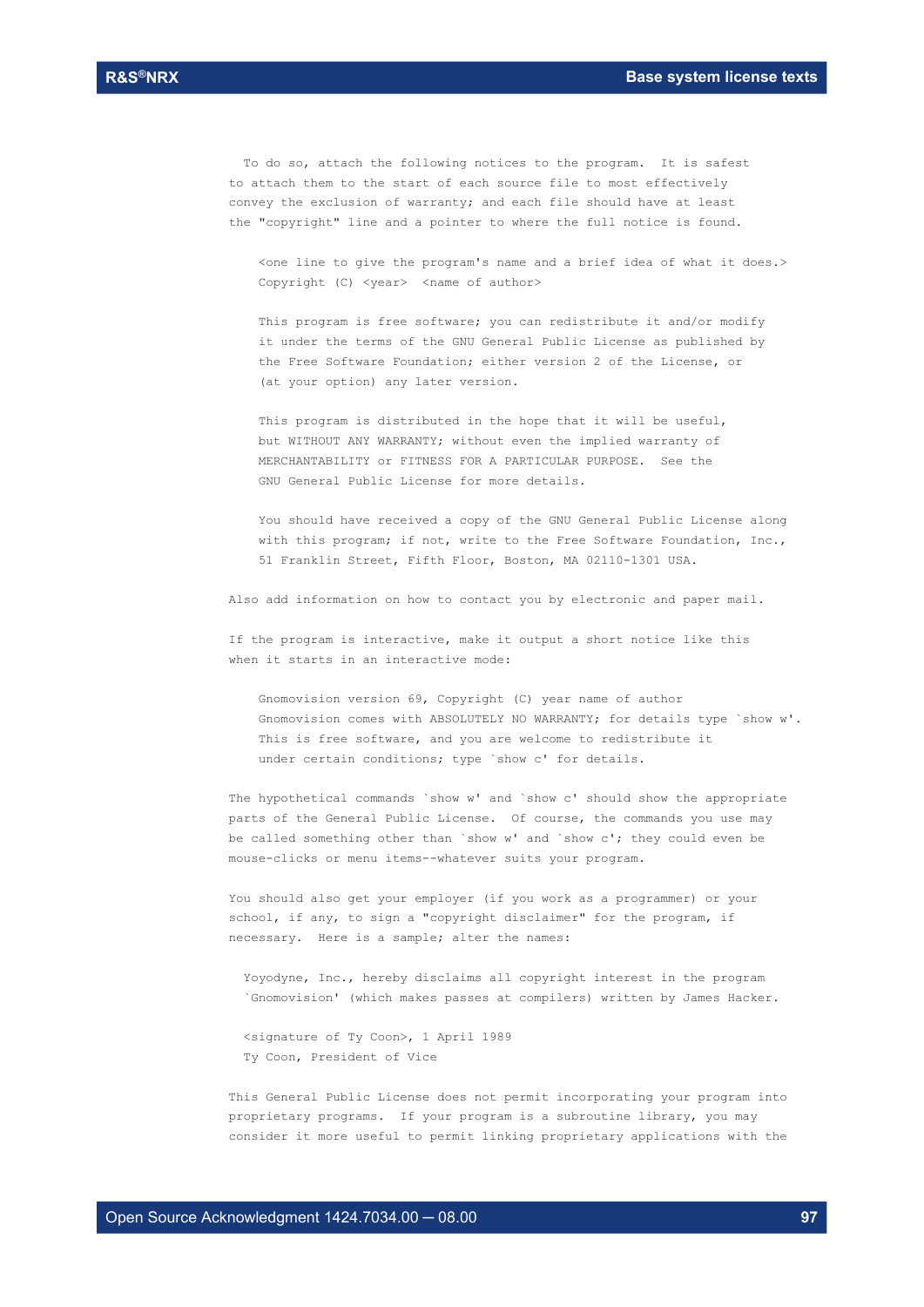```
library. If this is what you want to do, use the GNU Lesser General
Public License instead of this License.
```

```
============================================================================
libarchive-3.2.2: COPYING
============================================================================
```
The libarchive distribution as a whole is Copyright by Tim Kientzle and is subject to the copyright notice reproduced at the bottom of this file.

Each individual file in this distribution should have a clear copyright/licensing statement at the beginning of the file. If any do not, please let me know and I will rectify it. The following is intended to summarize the copyright status of the individual files; the actual statements in the files are controlling.

- \* Except as listed below, all C sources (including .c and .h files) and documentation files are subject to the copyright notice reproduced at the bottom of this file.
- \* The following source files are also subject in whole or in part to a 3-clause UC Regents copyright; please read the individual source files for details: libarchive/archive\_entry.c libarchive/archive\_read\_support\_filter\_compress.c libarchive/archive\_write\_add\_filter\_compress.c libarchive/mtree.5
- \* The following source files are in the public domain: libarchive/archive\_getdate.c
- \* The build files---including Makefiles, configure scripts, and auxiliary scripts used as part of the compile process---have widely varying licensing terms. Please check individual files before distributing them to see if those restrictions apply to you.

I intend for all new source code to use the license below and hope over time to replace code with other licenses with new implementations that do use the license below. The varying licensing of the build scripts seems to be an unavoidable mess.

Copyright (c)  $2003-2009$  <author(s)> All rights reserved.

Redistribution and use in source and binary forms, with or without modification, are permitted provided that the following conditions are met:

1. Redistributions of source code must retain the above copyright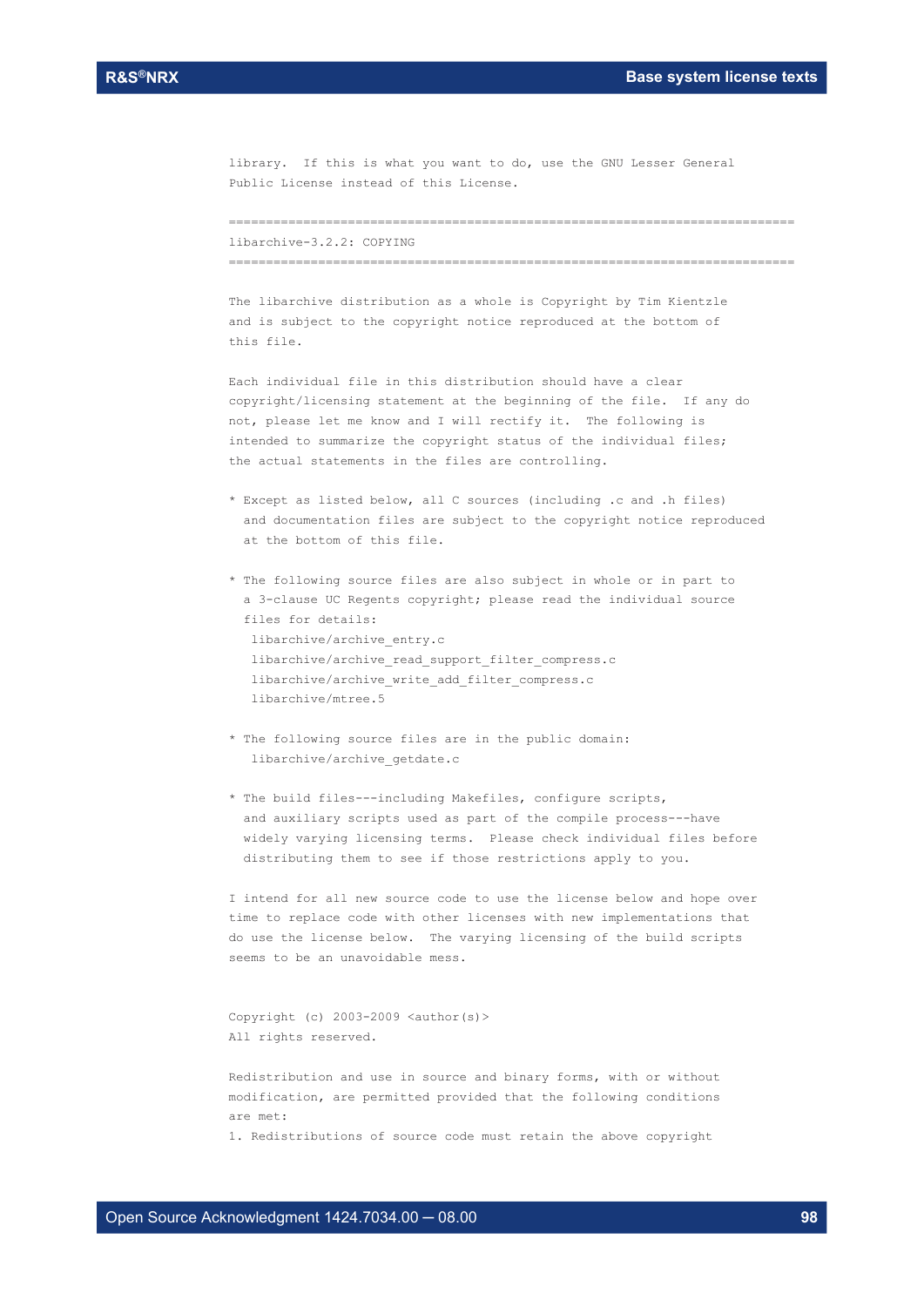notice, this list of conditions and the following disclaimer in this position and unchanged.

2. Redistributions in binary form must reproduce the above copyright notice, this list of conditions and the following disclaimer in the documentation and/or other materials provided with the distribution.

THIS SOFTWARE IS PROVIDED BY THE AUTHOR(S) ``AS IS'' AND ANY EXPRESS OR IMPLIED WARRANTIES, INCLUDING, BUT NOT LIMITED TO, THE IMPLIED WARRANTIES OF MERCHANTABILITY AND FITNESS FOR A PARTICULAR PURPOSE ARE DISCLAIMED. IN NO EVENT SHALL THE AUTHOR(S) BE LIABLE FOR ANY DIRECT, INDIRECT, INCIDENTAL, SPECIAL, EXEMPLARY, OR CONSEQUENTIAL DAMAGES (INCLUDING, BUT NOT LIMITED TO, PROCUREMENT OF SUBSTITUTE GOODS OR SERVICES; LOSS OF USE, DATA, OR PROFITS; OR BUSINESS INTERRUPTION) HOWEVER CAUSED AND ON ANY THEORY OF LIABILITY, WHETHER IN CONTRACT, STRICT LIABILITY, OR TORT (INCLUDING NEGLIGENCE OR OTHERWISE) ARISING IN ANY WAY OUT OF THE USE OF THIS SOFTWARE, EVEN IF ADVISED OF THE POSSIBILITY OF SUCH DAMAGE.

============================================================================ libarchive-3.2.2: libarchive/archive\_entry.c, 1516-1543 ============================================================================

#### /\*-

 \* Copyright (c) 1993 The Regents of the University of California. All rights reserved. \* \* Redistribution and use in source and binary forms, with or without \* modification, are permitted provided that the following conditions \* are met: \* 1. Redistributions of source code must retain the above copyright notice, this list of conditions and the following disclaimer. \* 2. Redistributions in binary form must reproduce the above copyright notice, this list of conditions and the following disclaimer in the documentation and/or other materials provided with the distribution. \* 4. Neither the name of the University nor the names of its contributors may be used to endorse or promote products derived from this software without specific prior written permission. \* \* THIS SOFTWARE IS PROVIDED BY THE REGENTS AND CONTRIBUTORS ``AS IS'' AND \* ANY EXPRESS OR IMPLIED WARRANTIES, INCLUDING, BUT NOT LIMITED TO, THE \* IMPLIED WARRANTIES OF MERCHANTABILITY AND FITNESS FOR A PARTICULAR PURPOSE \* ARE DISCLAIMED. IN NO EVENT SHALL THE REGENTS OR CONTRIBUTORS BE LIABLE \* FOR ANY DIRECT, INDIRECT, INCIDENTAL, SPECIAL, EXEMPLARY, OR CONSEQUENTIAL \* DAMAGES (INCLUDING, BUT NOT LIMITED TO, PROCUREMENT OF SUBSTITUTE GOODS \* OR SERVICES; LOSS OF USE, DATA, OR PROFITS; OR BUSINESS INTERRUPTION) \* HOWEVER CAUSED AND ON ANY THEORY OF LIABILITY, WHETHER IN CONTRACT, STRICT \* LIABILITY, OR TORT (INCLUDING NEGLIGENCE OR OTHERWISE) ARISING IN ANY WAY \* OUT OF THE USE OF THIS SOFTWARE, EVEN IF ADVISED OF THE POSSIBILITY OF \* SUCH DAMAGE.

\*/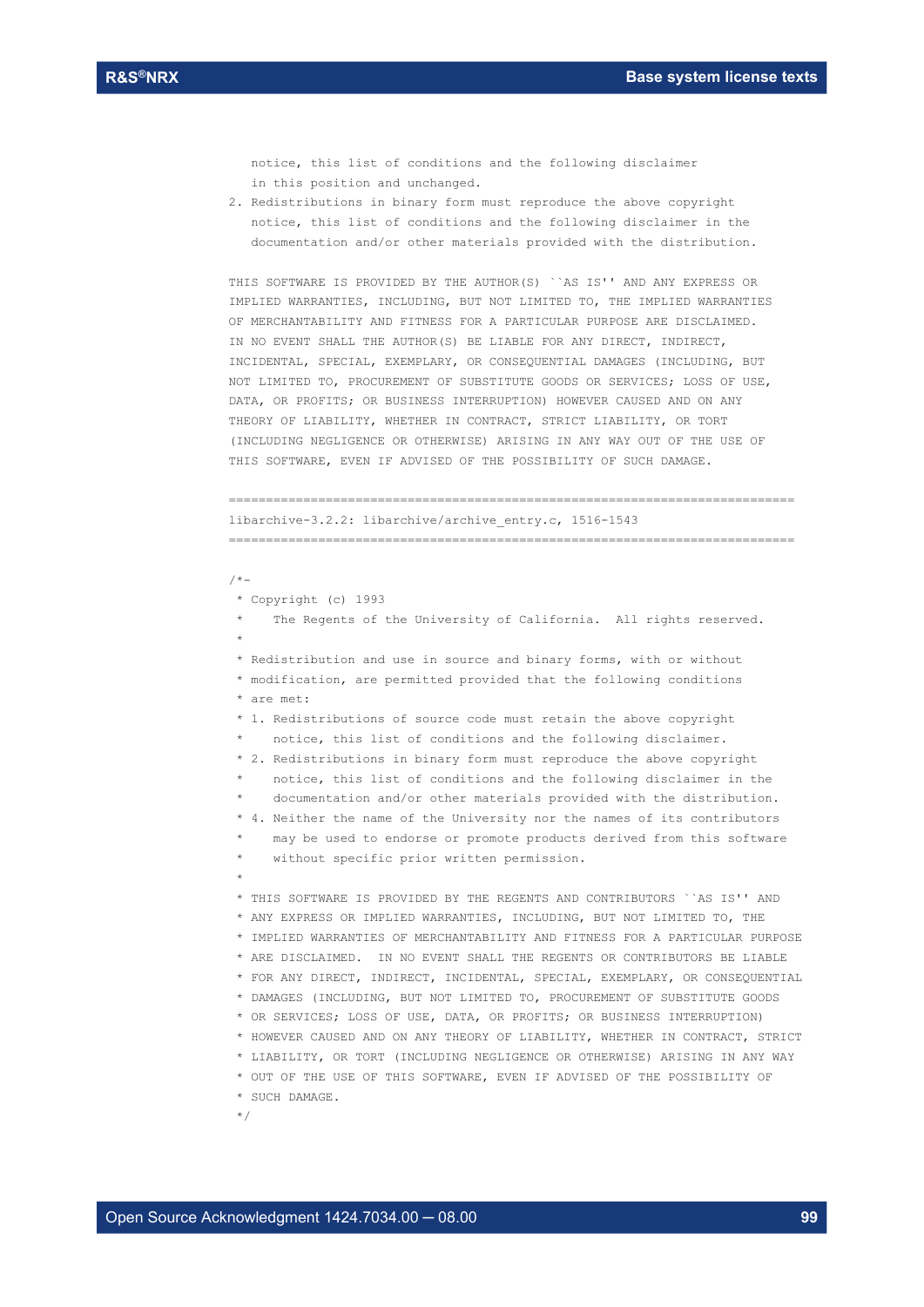```
============================================================================
libarchive-3.2.2: libarchive/archive getdate.c, 1-13
============================================================================
/*
 * This code is in the public domain and has no copyright.
 *
 * This is a plain C recursive-descent translation of an old
  * public-domain YACC grammar that has been used for parsing dates in
 * very many open-source projects.
 *
 * Since the original authors were generous enough to donate their
  * work to the public domain, I feel compelled to match their
 * generosity.
 *
  * Tim Kientzle, February 2009.
 */
============================================================================
libcap-2.25: License, 6-40
```
============================================================================

Redistribution and use in source and binary forms of libcap, with or without modification, are permitted provided that the following conditions are met:

- 1. Redistributions of source code must retain any existing copyright notice, and this entire permission notice in its entirety, including the disclaimer of warranties.
- 2. Redistributions in binary form must reproduce all prior and current copyright notices, this list of conditions, and the following disclaimer in the documentation and/or other materials provided with the distribution.
- 3. The name of any author may not be used to endorse or promote products derived from this software without their specific prior written permission.

ALTERNATIVELY, this product may be distributed under the terms of the GNU General Public License (v2.0 - see below), in which case the provisions of the GNU GPL are required INSTEAD OF the above restrictions. (This clause is necessary due to a potential conflict between the GNU GPL and the restrictions contained in a BSD-style copyright.)

THIS SOFTWARE IS PROVIDED ``AS IS'' AND ANY EXPRESS OR IMPLIED WARRANTIES, INCLUDING, BUT NOT LIMITED TO, THE IMPLIED WARRANTIES OF MERCHANTABILITY AND FITNESS FOR A PARTICULAR PURPOSE ARE DISCLAIMED. IN NO EVENT SHALL THE AUTHOR(S) BE LIABLE FOR ANY DIRECT, INDIRECT,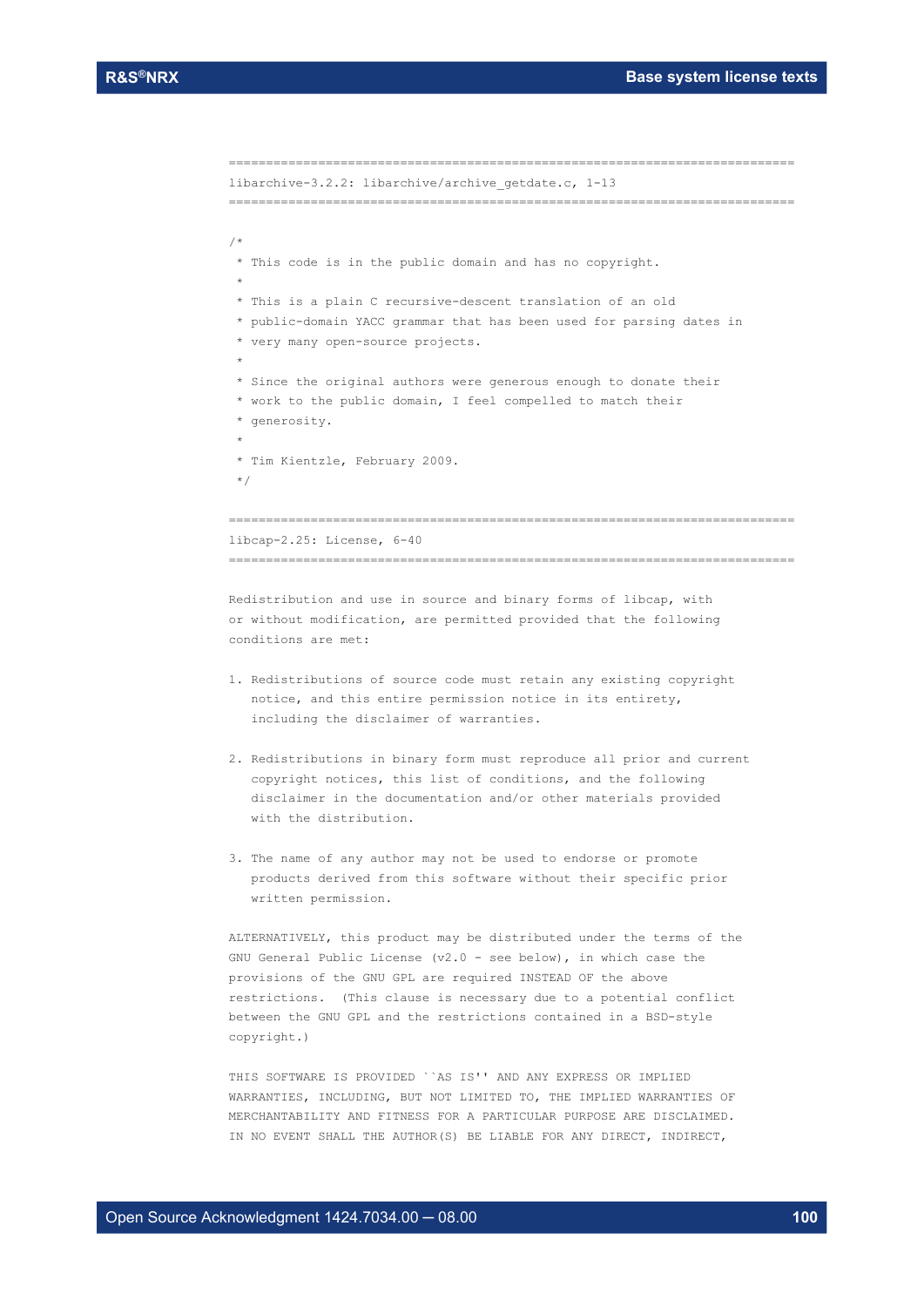```
INCIDENTAL, SPECIAL, EXEMPLARY, OR CONSEQUENTIAL DAMAGES (INCLUDING,
BUT NOT LIMITED TO, PROCUREMENT OF SUBSTITUTE GOODS OR SERVICES; LOSS
OF USE, DATA, OR PROFITS; OR BUSINESS INTERRUPTION) HOWEVER CAUSED AND
ON ANY THEORY OF LIABILITY, WHETHER IN CONTRACT, STRICT LIABILITY, OR
TORT (INCLUDING NEGLIGENCE OR OTHERWISE) ARISING IN ANY WAY OUT OF THE
USE OF THIS SOFTWARE, EVEN IF ADVISED OF THE POSSIBILITY OF SUCH
DAMAGE.
```
============================================================================

```
libdrm-2.4.75: xf86drm.c, 9-32
============================================================================
/*
  * Copyright 1999 Precision Insight, Inc., Cedar Park, Texas.
  * Copyright 2000 VA Linux Systems, Inc., Sunnyvale, California.
  * All Rights Reserved.
 *
  * Permission is hereby granted, free of charge, to any person obtaining a
  * copy of this software and associated documentation files (the "Software"),
  * to deal in the Software without restriction, including without limitation
  * the rights to use, copy, modify, merge, publish, distribute, sublicense,
  * and/or sell copies of the Software, and to permit persons to whom the
  * Software is furnished to do so, subject to the following conditions:
 *
  * The above copyright notice and this permission notice (including the next
  * paragraph) shall be included in all copies or substantial portions of the
  * Software.
 *
  * THE SOFTWARE IS PROVIDED "AS IS", WITHOUT WARRANTY OF ANY KIND, EXPRESS OR
  * IMPLIED, INCLUDING BUT NOT LIMITED TO THE WARRANTIES OF MERCHANTABILITY,
  * FITNESS FOR A PARTICULAR PURPOSE AND NONINFRINGEMENT. IN NO EVENT SHALL
  * PRECISION INSIGHT AND/OR ITS SUPPLIERS BE LIABLE FOR ANY CLAIM, DAMAGES OR
  * OTHER LIABILITY, WHETHER IN AN ACTION OF CONTRACT, TORT OR OTHERWISE,
  * ARISING FROM, OUT OF OR IN CONNECTION WITH THE SOFTWARE OR THE USE OR OTHER
  * DEALINGS IN THE SOFTWARE.
  */
  ============================================================================
libepoxy-1.4.0: COPYING
============================================================================
The libepoxy project code is covered by the MIT license:
/*
  * Copyright © 2013-2014 Intel Corporation
 *
  * Permission is hereby granted, free of charge, to any person obtaining a
  * copy of this software and associated documentation files (the "Software"),
```
- \* to deal in the Software without restriction, including without limitation
- \* the rights to use, copy, modify, merge, publish, distribute, sublicense,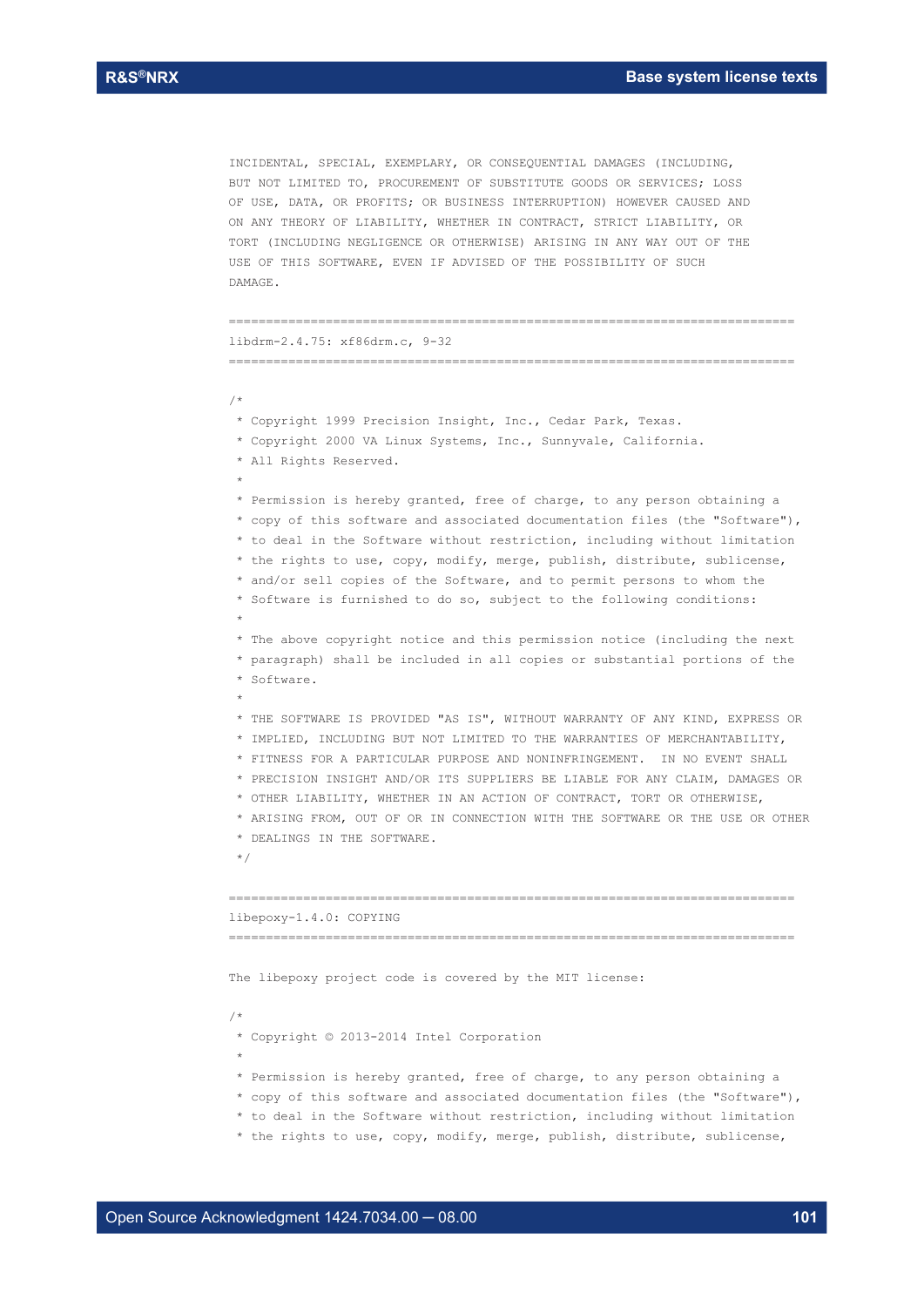\* and/or sell copies of the Software, and to permit persons to whom the \* Software is furnished to do so, subject to the following conditions: \* \* The above copyright notice and this permission notice (including the next \* paragraph) shall be included in all copies or substantial portions of the \* Software. \* \* THE SOFTWARE IS PROVIDED "AS IS", WITHOUT WARRANTY OF ANY KIND, EXPRESS OR \* IMPLIED, INCLUDING BUT NOT LIMITED TO THE WARRANTIES OF MERCHANTABILITY, \* FITNESS FOR A PARTICULAR PURPOSE AND NONINFRINGEMENT. IN NO EVENT SHALL \* THE AUTHORS OR COPYRIGHT HOLDERS BE LIABLE FOR ANY CLAIM, DAMAGES OR OTHER \* LIABILITY, WHETHER IN AN ACTION OF CONTRACT, TORT OR OTHERWISE, ARISING \* FROM, OUT OF OR IN CONNECTION WITH THE SOFTWARE OR THE USE OR OTHER DEALINGS \* IN THE SOFTWARE. \*/ The generated code is derived from Khronos's xml files, which appear under the following license: /\* \* Copyright (c) 2013 The Khronos Group Inc. \* \* Permission is hereby granted, free of charge, to any person obtaining a \* copy of this software and/or associated documentation files (the \* "Materials"), to deal in the Materials without restriction, including \* without limitation the rights to use, copy, modify, merge, publish, \* distribute, sublicense, and/or sell copies of the Materials, and to \* permit persons to whom the Materials are furnished to do so, subject to \* the following conditions: \* \* The above copyright notice and this permission notice shall be included \* in all copies or substantial portions of the Materials. \* \* THE MATERIALS ARE PROVIDED "AS IS", WITHOUT WARRANTY OF ANY KIND, \* EXPRESS OR IMPLIED, INCLUDING BUT NOT LIMITED TO THE WARRANTIES OF \* MERCHANTABILITY, FITNESS FOR A PARTICULAR PURPOSE AND NONINFRINGEMENT. \* IN NO EVENT SHALL THE AUTHORS OR COPYRIGHT HOLDERS BE LIABLE FOR ANY \* CLAIM, DAMAGES OR OTHER LIABILITY, WHETHER IN AN ACTION OF CONTRACT, \* TORT OR OTHERWISE, ARISING FROM, OUT OF OR IN CONNECTION WITH THE \* MATERIALS OR THE USE OR OTHER DEALINGS IN THE MATERIALS. \*/ ============================================================================ libev-4.24: LICENSE ============================================================================ All files in libev are Copyright (c)2007,2008,2009,2010,2011,2012,2013 Marc Alexander Lehmann.

Redistribution and use in source and binary forms, with or without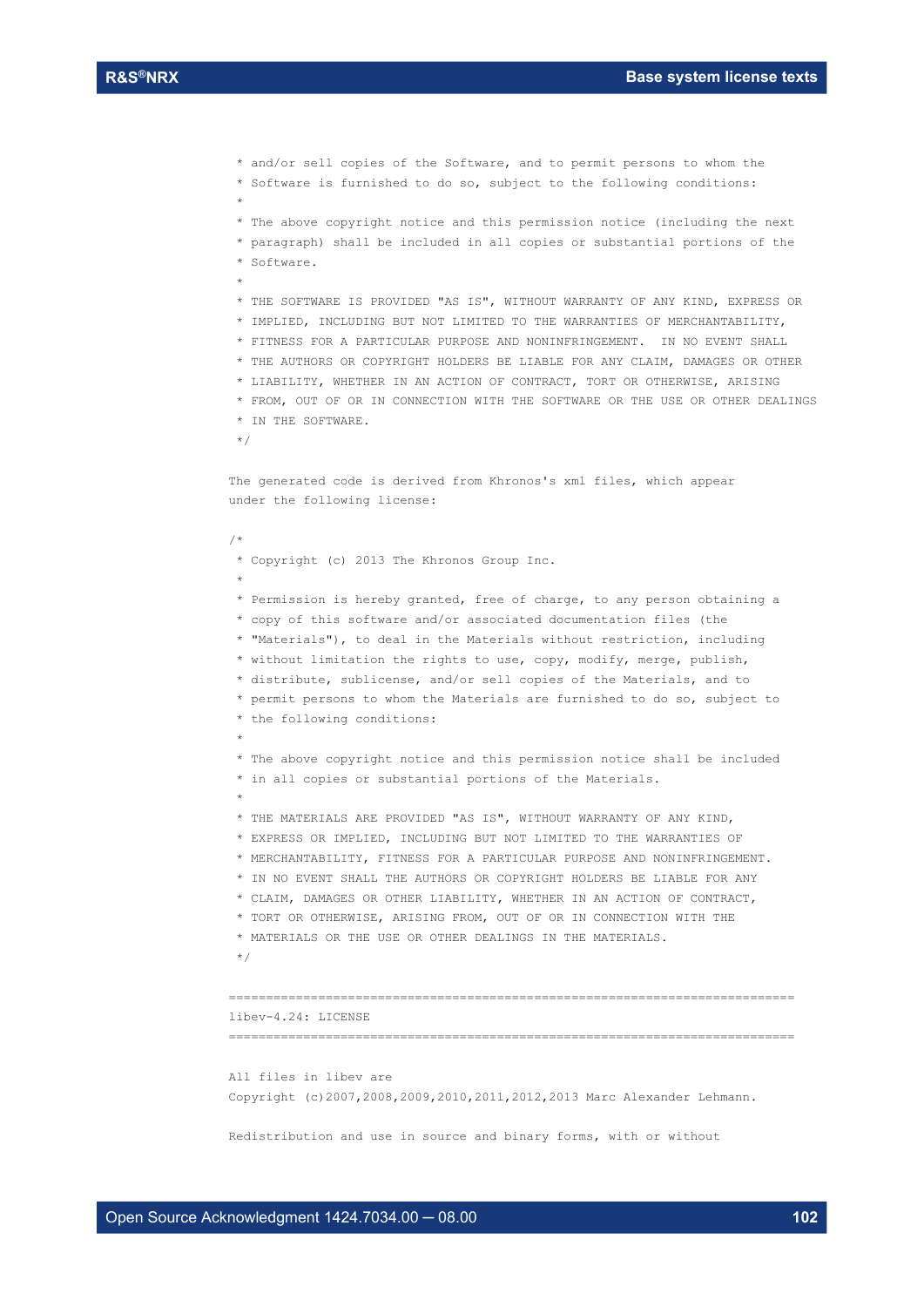modification, are permitted provided that the following conditions are met:

- \* Redistributions of source code must retain the above copyright notice, this list of conditions and the following disclaimer.
- \* Redistributions in binary form must reproduce the above copyright notice, this list of conditions and the following disclaimer in the documentation and/or other materials provided with the distribution.

THIS SOFTWARE IS PROVIDED BY THE COPYRIGHT HOLDERS AND CONTRIBUTORS "AS IS" AND ANY EXPRESS OR IMPLIED WARRANTIES, INCLUDING, BUT NOT LIMITED TO, THE IMPLIED WARRANTIES OF MERCHANTABILITY AND FITNESS FOR A PARTICULAR PURPOSE ARE DISCLAIMED. IN NO EVENT SHALL THE COPYRIGHT OWNER OR CONTRIBUTORS BE LIABLE FOR ANY DIRECT, INDIRECT, INCIDENTAL, SPECIAL, EXEMPLARY, OR CONSEQUENTIAL DAMAGES (INCLUDING, BUT NOT LIMITED TO, PROCUREMENT OF SUBSTITUTE GOODS OR SERVICES; LOSS OF USE, DATA, OR PROFITS; OR BUSINESS INTERRUPTION) HOWEVER CAUSED AND ON ANY THEORY OF LIABILITY, WHETHER IN CONTRACT, STRICT LIABILITY, OR TORT (INCLUDING NEGLIGENCE OR OTHERWISE) ARISING IN ANY WAY OUT OF THE USE OF THIS SOFTWARE, EVEN IF ADVISED OF THE POSSIBILITY OF SUCH DAMAGE.

Alternatively, the contents of this package may be used under the terms of the GNU General Public License ("GPL") version 2 or any later version, in which case the provisions of the GPL are applicable instead of the above. If you wish to allow the use of your version of this package only under the terms of the GPL and not to allow others to use your version of this file under the BSD license, indicate your decision by deleting the provisions above and replace them with the notice and other provisions required by the GPL in this and the other files of this package. If you do not delete the provisions above, a recipient may use your version of this file under either the BSD or the GPL.

```
============================================================================
libevdev-1.5.6: COPYING
============================================================================
```
Copyright © 2013 Red Hat, Inc. Copyright © 2013 David Herrmann <dh.herrmann@gmail.com>

Permission to use, copy, modify, distribute, and sell this software and its documentation for any purpose is hereby granted without fee, provided that the above copyright notice appear in all copies and that both that copyright notice and this permission notice appear in supporting documentation, and that the name of the copyright holders not be used in advertising or publicity pertaining to distribution of the software without specific, written prior permission. The copyright holders make no representations about the suitability of this software for any purpose. It is provided "as is" without express or implied warranty.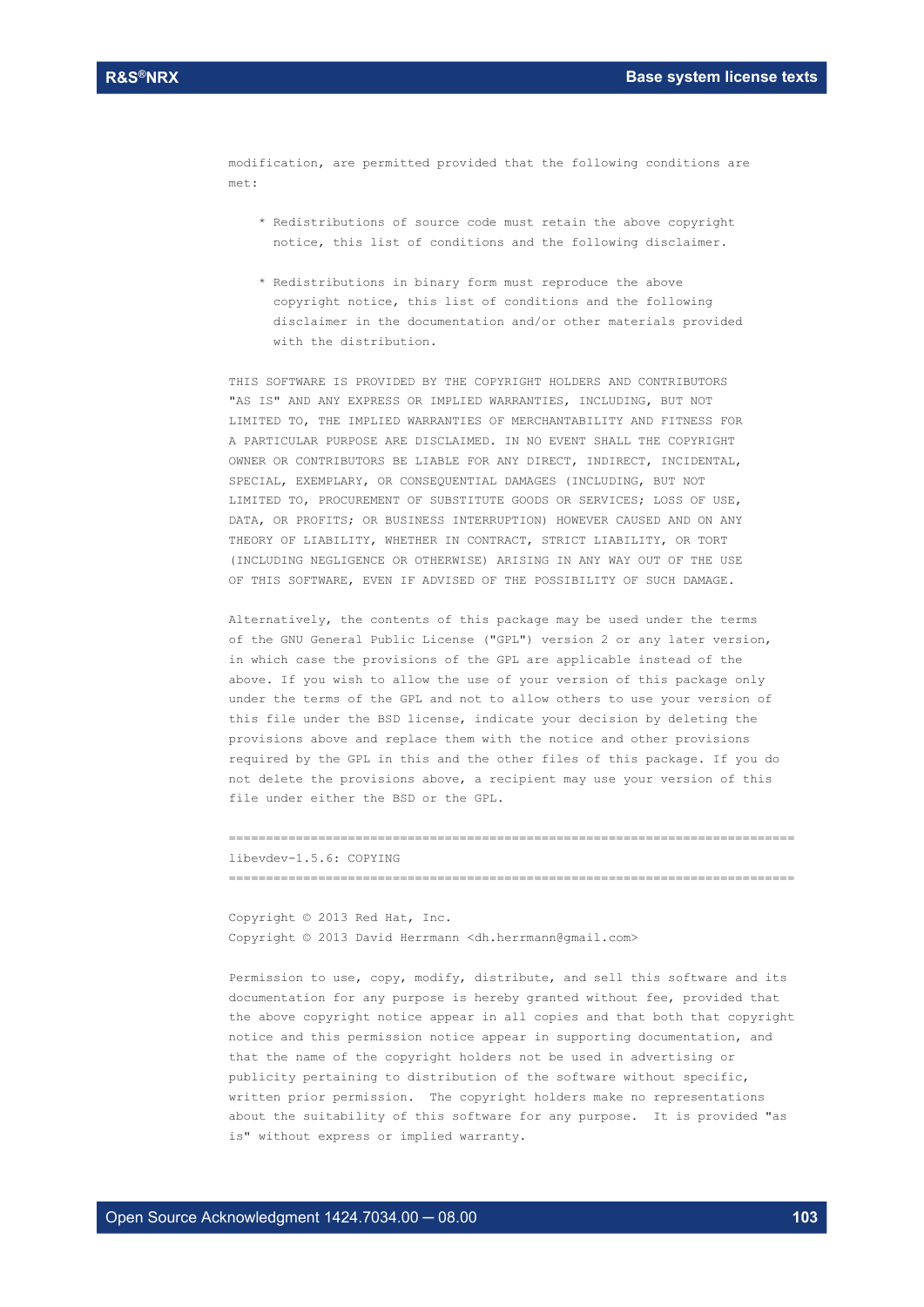THE COPYRIGHT HOLDERS DISCLAIM ALL WARRANTIES WITH REGARD TO THIS SOFTWARE, INCLUDING ALL IMPLIED WARRANTIES OF MERCHANTABILITY AND FITNESS, IN NO EVENT SHALL THE COPYRIGHT HOLDERS BE LIABLE FOR ANY SPECIAL, INDIRECT OR CONSEQUENTIAL DAMAGES OR ANY DAMAGES WHATSOEVER RESULTING FROM LOSS OF USE, DATA OR PROFITS, WHETHER IN AN ACTION OF CONTRACT, NEGLIGENCE OR OTHER TORTIOUS ACTION, ARISING OUT OF OR IN CONNECTION WITH THE USE OR PERFORMANCE OF THIS SOFTWARE.

The following license is from a Linux kernel header file and there is no GPL code this package links to.

Copyright (c) 1999-2002 Vojtech Pavlik

This program is free software; you can redistribute it and/or modify it under the terms of the GNU General Public License version 2 as published by the Free Software Foundation.

============================================================================ libffi-3.2.1: LICENSE

============================================================================

libffi - Copyright (c) 1996-2014 Anthony Green, Red Hat, Inc and others. See source files for details.

Permission is hereby granted, free of charge, to any person obtaining a copy of this software and associated documentation files (the ``Software''), to deal in the Software without restriction, including without limitation the rights to use, copy, modify, merge, publish, distribute, sublicense, and/or sell copies of the Software, and to permit persons to whom the Software is furnished to do so, subject to the following conditions:

The above copyright notice and this permission notice shall be included in all copies or substantial portions of the Software.

THE SOFTWARE IS PROVIDED ``AS IS'', WITHOUT WARRANTY OF ANY KIND, EXPRESS OR IMPLIED, INCLUDING BUT NOT LIMITED TO THE WARRANTIES OF MERCHANTABILITY, FITNESS FOR A PARTICULAR PURPOSE AND NONINFRINGEMENT. IN NO EVENT SHALL THE AUTHORS OR COPYRIGHT HOLDERS BE LIABLE FOR ANY CLAIM, DAMAGES OR OTHER LIABILITY, WHETHER IN AN ACTION OF CONTRACT, TORT OR OTHERWISE, ARISING FROM, OUT OF OR IN CONNECTION WITH THE SOFTWARE OR THE USE OR OTHER DEALINGS IN THE SOFTWARE.

```
============================================================================
libfontenc-1.1.3: COPYING
============================================================================
```
Copyright (c) 1998-2001 by Juliusz Chroboczek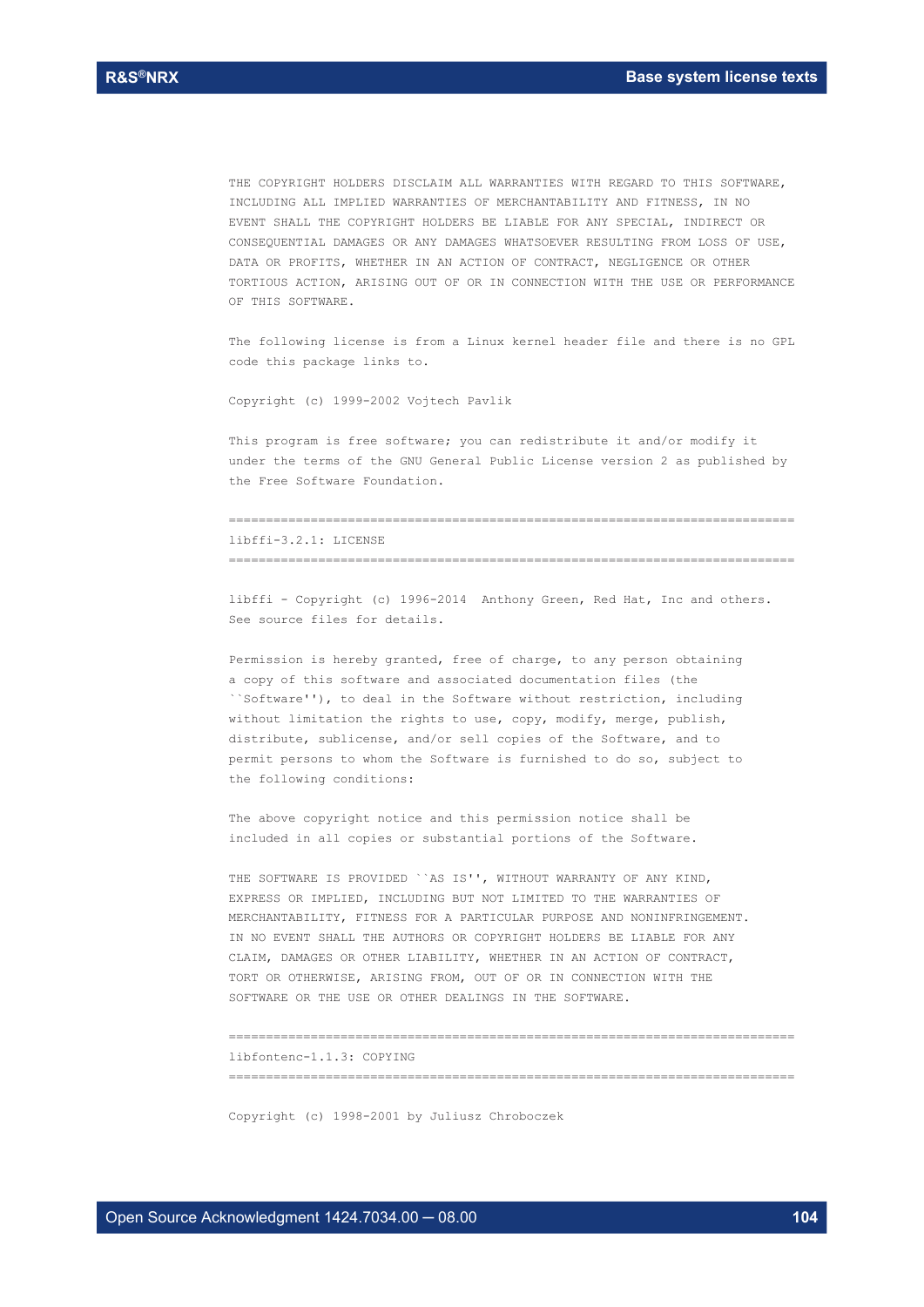Permission is hereby granted, free of charge, to any person obtaining a copy of this software and associated documentation files (the "Software"), to deal in the Software without restriction, including without limitation the rights to use, copy, modify, merge, publish, distribute, sublicense, and/or sell copies of the Software, and to permit persons to whom the Software is furnished to do so, subject to the following conditions:

The above copyright notice and this permission notice shall be included in all copies or substantial portions of the Software.

THE SOFTWARE IS PROVIDED "AS IS", WITHOUT WARRANTY OF ANY KIND, EXPRESS OR IMPLIED, INCLUDING BUT NOT LIMITED TO THE WARRANTIES OF MERCHANTABILITY, FITNESS FOR A PARTICULAR PURPOSE AND NONINFRINGEMENT. IN NO EVENT SHALL THE AUTHORS OR COPYRIGHT HOLDERS BE LIABLE FOR ANY CLAIM, DAMAGES OR OTHER LIABILITY, WHETHER IN AN ACTION OF CONTRACT, TORT OR OTHERWISE, ARISING FROM, OUT OF OR IN CONNECTION WITH THE SOFTWARE OR THE USE OR OTHER DEALINGS IN THE SOFTWARE.

============================================================================ libice-1.0.9: COPYING ============================================================================

Copyright 1993, 1998 The Open Group

Permission to use, copy, modify, distribute, and sell this software and its documentation for any purpose is hereby granted without fee, provided that the above copyright notice appear in all copies and that both that copyright notice and this permission notice appear in supporting documentation.

The above copyright notice and this permission notice shall be included in all copies or substantial portions of the Software.

THE SOFTWARE IS PROVIDED "AS IS", WITHOUT WARRANTY OF ANY KIND, EXPRESS OR IMPLIED, INCLUDING BUT NOT LIMITED TO THE WARRANTIES OF MERCHANTABILITY, FITNESS FOR A PARTICULAR PURPOSE AND NONINFRINGEMENT. IN NO EVENT SHALL THE OPEN GROUP BE LIABLE FOR ANY CLAIM, DAMAGES OR OTHER LIABILITY, WHETHER IN AN ACTION OF CONTRACT, TORT OR OTHERWISE, ARISING FROM, OUT OF OR IN CONNECTION WITH THE SOFTWARE OR THE USE OR OTHER DEALINGS IN THE SOFTWARE.

Except as contained in this notice, the name of The Open Group shall not be used in advertising or otherwise to promote the sale, use or other dealings in this Software without prior written authorization from The Open Group.

Author: Ralph Mor, X Consortium

```
============================================================================
libjpeg-turbo-1.5.1: LICENSE.md.txt, 1-18
   ============================================================================
```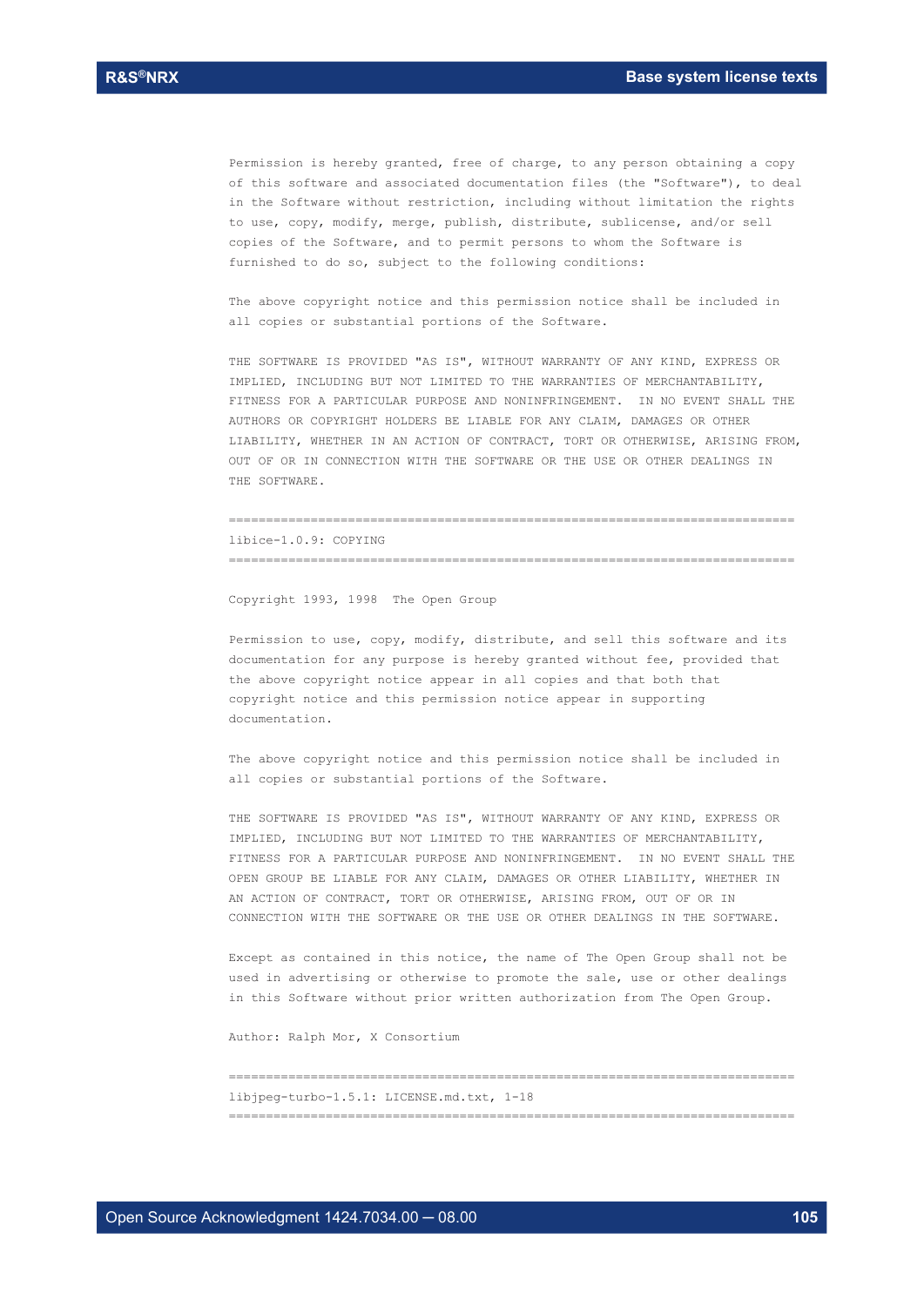LEGAL ISSUES ============

## In plain English:

- 1. We don't promise that this software works. (But if you find any bugs, please let us know!)
- 2. You can use this software for whatever you want. You don't have to pay us.
- 3. You may not pretend that you wrote this software. If you use it in a program, you must acknowledge somewhere in your documentation that you've used the IJG code.

# In legalese:

The authors make NO WARRANTY or representation, either express or implied, with respect to this software, its quality, accuracy, merchantability, or fitness for a particular purpose. This software is provided "AS IS", and you, its user, assume the entire risk as to its quality and accuracy.

This software is copyright (C) 1991-2016, Thomas G. Lane, Guido Vollbeding. All Rights Reserved except as specified below.

Permission is hereby granted to use, copy, modify, and distribute this software (or portions thereof) for any purpose, without fee, subject to these conditions:

(1) If any part of the source code for this software is distributed, then this README file must be included, with this copyright and no-warranty notice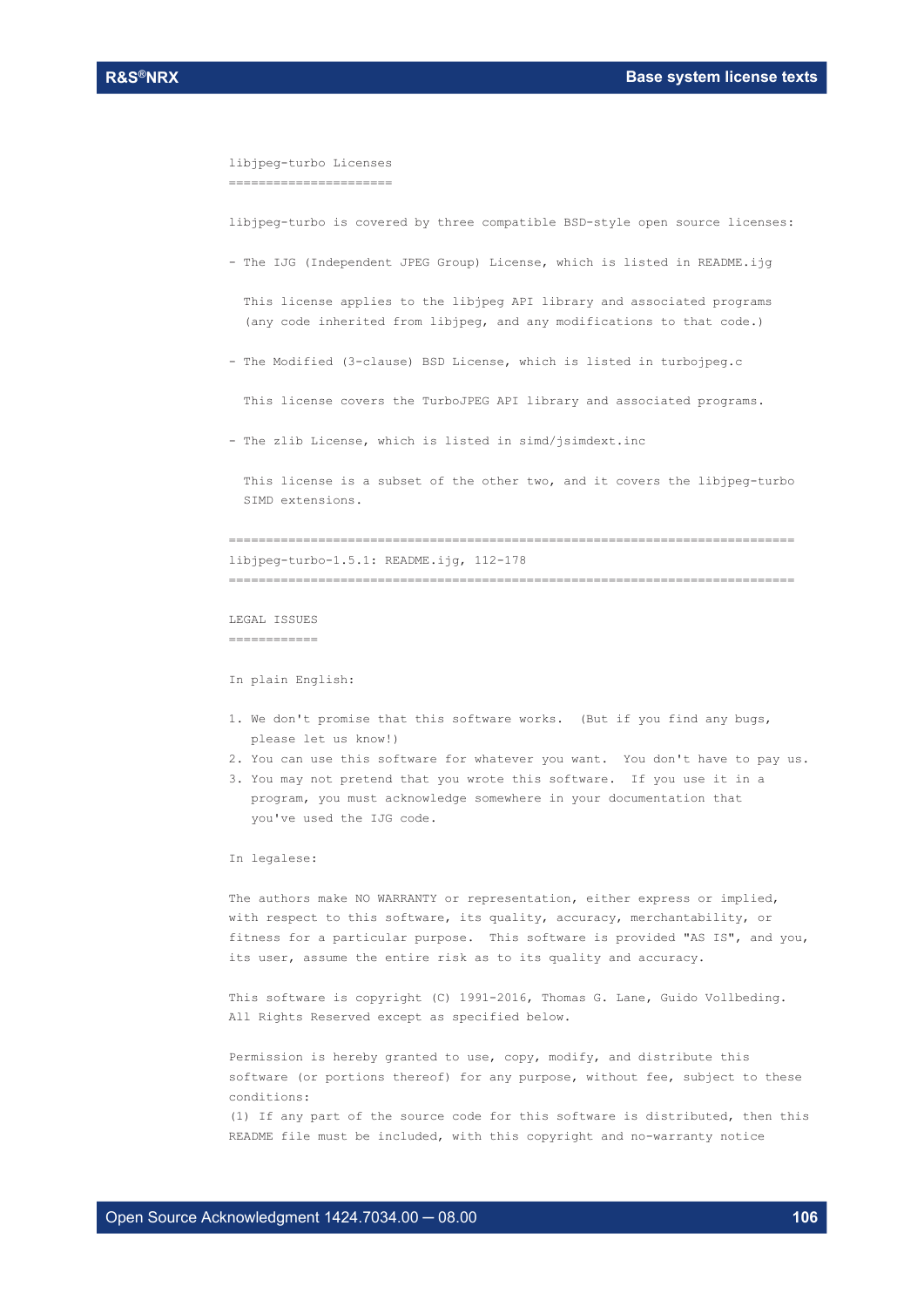unaltered; and any additions, deletions, or changes to the original files must be clearly indicated in accompanying documentation. (2) If only executable code is distributed, then the accompanying documentation must state that "this software is based in part on the work of the Independent JPEG Group". (3) Permission for use of this software is granted only if the user accepts full responsibility for any undesirable consequences; the authors accept

These conditions apply to any software derived from or based on the IJG code, not just to the unmodified library. If you use our work, you ought to acknowledge us.

NO LIABILITY for damages of any kind.

Permission is NOT granted for the use of any IJG author's name or company name in advertising or publicity relating to this software or products derived from it. This software may be referred to only as "the Independent JPEG Group's software".

We specifically permit and encourage the use of this software as the basis of commercial products, provided that all warranty or liability claims are assumed by the product vendor.

The Unix configuration script "configure" was produced with GNU Autoconf. It is copyright by the Free Software Foundation but is freely distributable. The same holds for its supporting scripts (config.guess, config.sub, ltmain.sh). Another support script, install-sh, is copyright by X Consortium but is also freely distributable.

The IJG distribution formerly included code to read and write GIF files. To avoid entanglement with the Unisys LZW patent (now expired), GIF reading support has been removed altogether, and the GIF writer has been simplified to produce "uncompressed GIFs". This technique does not use the LZW algorithm; the resulting GIF files are larger than usual, but are readable by all standard GIF decoders.

We are required to state that "The Graphics Interchange Format(c) is the Copyright property of CompuServe Incorporated. GIF(sm) is a Service Mark property of CompuServe Incorporated."

```
============================================================================
libjpeg-turbo-1.5.1: turbojpeg.c, 1-27
                                          ============================================================================
/*
  * Copyright (C)2009-2016 D. R. Commander. All Rights Reserved.
 *
  * Redistribution and use in source and binary forms, with or without
```
\* modification, are permitted provided that the following conditions are met: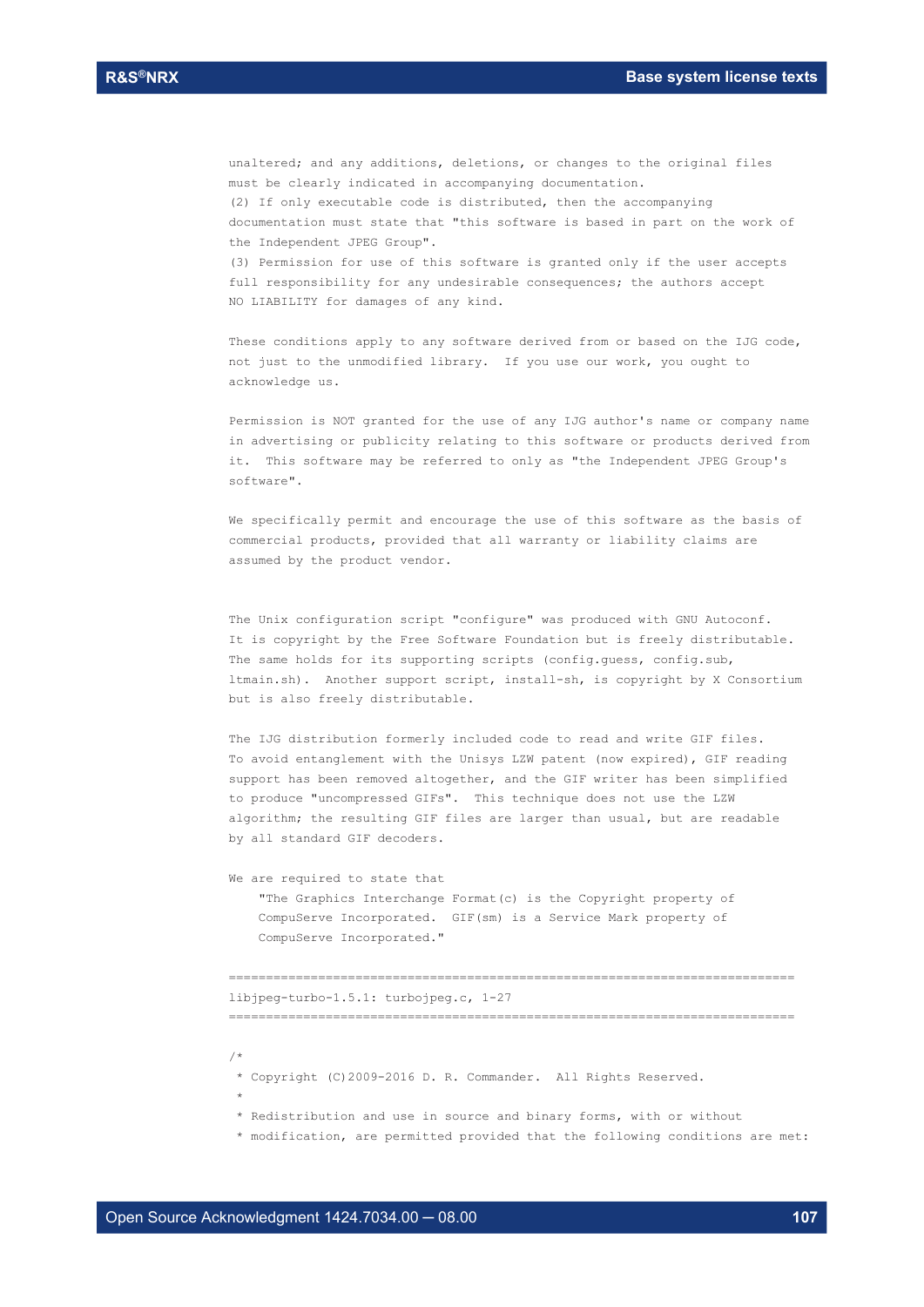```
 *
  * - Redistributions of source code must retain the above copyright notice,
    this list of conditions and the following disclaimer.
  * - Redistributions in binary form must reproduce the above copyright notice,
    this list of conditions and the following disclaimer in the documentation
    and/or other materials provided with the distribution.
  * - Neither the name of the libjpeg-turbo Project nor the names of its
   contributors may be used to endorse or promote products derived from this
     software without specific prior written permission.
 *
  * THIS SOFTWARE IS PROVIDED BY THE COPYRIGHT HOLDERS AND CONTRIBUTORS "AS IS",
  * AND ANY EXPRESS OR IMPLIED WARRANTIES, INCLUDING, BUT NOT LIMITED TO, THE
  * IMPLIED WARRANTIES OF MERCHANTABILITY AND FITNESS FOR A PARTICULAR PURPOSE
  * ARE DISCLAIMED. IN NO EVENT SHALL THE COPYRIGHT HOLDERS OR CONTRIBUTORS BE
  * LIABLE FOR ANY DIRECT, INDIRECT, INCIDENTAL, SPECIAL, EXEMPLARY, OR
  * CONSEQUENTIAL DAMAGES (INCLUDING, BUT NOT LIMITED TO, PROCUREMENT OF
  * SUBSTITUTE GOODS OR SERVICES; LOSS OF USE, DATA, OR PROFITS; OR BUSINESS
  * INTERRUPTION) HOWEVER CAUSED AND ON ANY THEORY OF LIABILITY, WHETHER IN
  * CONTRACT, STRICT LIABILITY, OR TORT (INCLUDING NEGLIGENCE OR OTHERWISE)
  * ARISING IN ANY WAY OUT OF THE USE OF THIS SOFTWARE, EVEN IF ADVISED OF THE
  * POSSIBILITY OF SUCH DAMAGE.
  */
============================================================================
libjpeg-turbo-1.5.1: simd/jsimdext.inc, 4-25
============================================================================
; Copyright 2009 Pierre Ossman <ossman@cendio.se> for Cendio AB
; Copyright (C) 2010, D. R. Commander.
;
; Based on the x86 SIMD extension for IJG JPEG library - version 1.02
;
; Copyright (C) 1999-2006, MIYASAKA Masaru.
;
; This software is provided 'as-is', without any express or implied
; warranty. In no event will the authors be held liable for any damages
; arising from the use of this software.
;
; Permission is granted to anyone to use this software for any purpose,
; including commercial applications, and to alter it and redistribute it
; freely, subject to the following restrictions:
;
; 1. The origin of this software must not be misrepresented; you must not
    claim that you wrote the original software. If you use this software
; in a product, an acknowledgment in the product documentation would be
    appreciated but is not required.
; 2. Altered source versions must be plainly marked as such, and must not be
     ; misrepresented as being the original software.
; 3. This notice may not be removed or altered from any source distribution.
```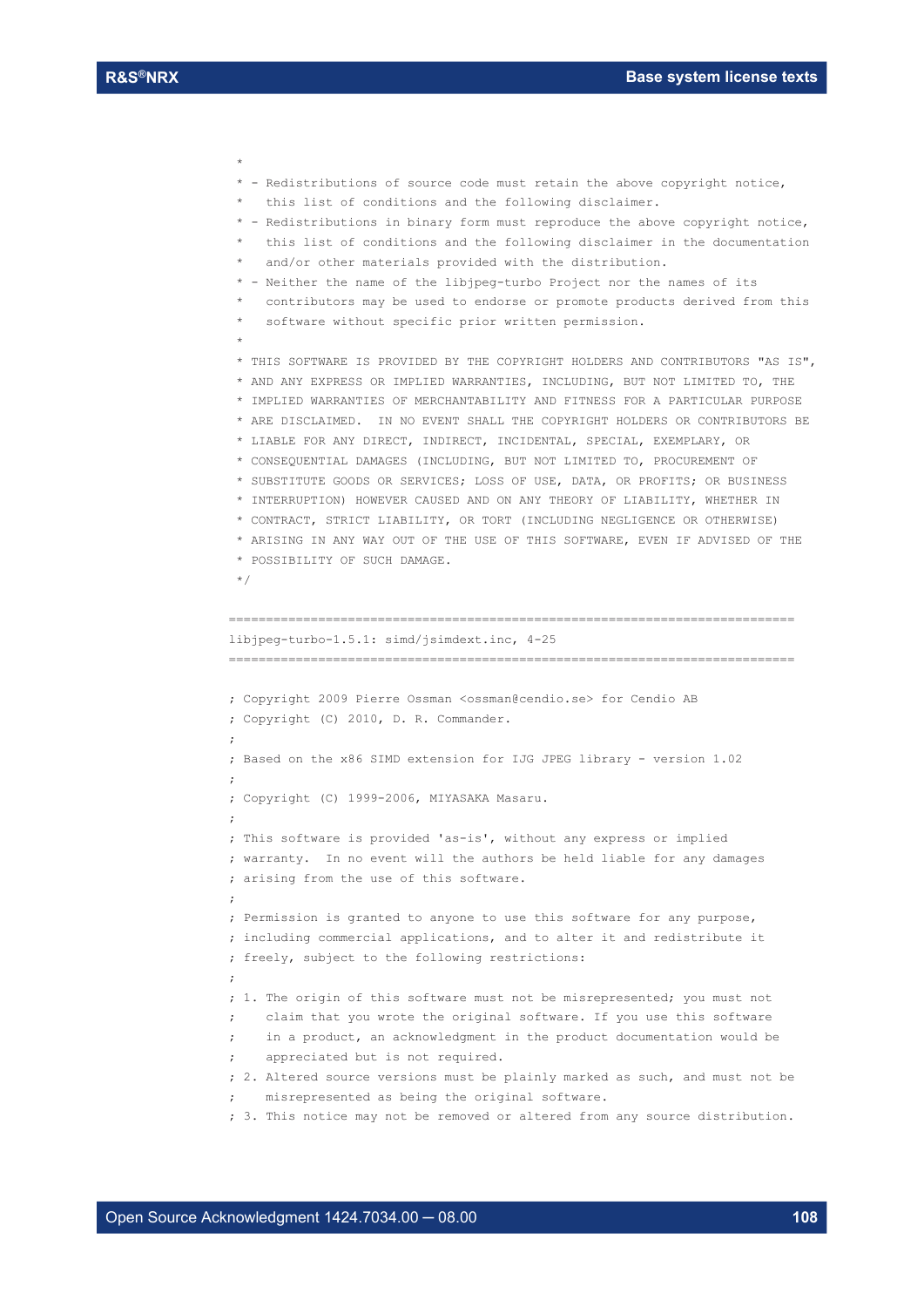```
============================================================================
libpciaccess-0.13.4: COPYING
============================================================================
(C) Copyright IBM Corporation 2006, 2007
(C) Copyright Eric Anholt 2006
(C) Copyright Mark Kettenis 2011
(C) Copyright Robert Millan 2012
Copyright (c) 2007, 2008, 2009, 2011, 2012, 2013 Oracle and/or its affiliates.
Copyright 2009, 2012 Red Hat, Inc.
```
All Rights Reserved.

Permission is hereby granted, free of charge, to any person obtaining a copy of this software and associated documentation files (the "Software"), to deal in the Software without restriction, including without limitation on the rights to use, copy, modify, merge, publish, distribute, sub license, and/or sell copies of the Software, and to permit persons to whom the Software is furnished to do so, subject to the following conditions:

The above copyright notice and this permission notice (including the next paragraph) shall be included in all copies or substantial portions of the Software.

THE SOFTWARE IS PROVIDED "AS IS", WITHOUT WARRANTY OF ANY KIND, EXPRESS OR IMPLIED, INCLUDING BUT NOT LIMITED TO THE WARRANTIES OF MERCHANTABILITY, FITNESS FOR A PARTICULAR PURPOSE AND NON-INFRINGEMENT. IN NO EVENT SHALL IBM AND/OR THEIR SUPPLIERS BE LIABLE FOR ANY CLAIM, DAMAGES OR OTHER LIABILITY, WHETHER IN AN ACTION OF CONTRACT, TORT OR OTHERWISE, ARISING FROM, OUT OF OR IN CONNECTION WITH THE SOFTWARE OR THE USE OR OTHER DEALINGS IN THE SOFTWARE.

------------------------------------------------------------------------------

Copyright (c) 2008 Juan Romero Pardines Copyright (c) 2008, 2011 Mark Kettenis Copyright (c) 2009 Michael Lorenz Copyright (c) 2009, 2012 Samuel Thibault

Permission to use, copy, modify, and distribute this software for any purpose with or without fee is hereby granted, provided that the above copyright notice and this permission notice appear in all copies.

THE SOFTWARE IS PROVIDED "AS IS" AND THE AUTHOR DISCLAIMS ALL WARRANTIES WITH REGARD TO THIS SOFTWARE INCLUDING ALL IMPLIED WARRANTIES OF MERCHANTABILITY AND FITNESS. IN NO EVENT SHALL THE AUTHOR BE LIABLE FOR ANY SPECIAL, DIRECT, INDIRECT, OR CONSEQUENTIAL DAMAGES OR ANY DAMAGES WHATSOEVER RESULTING FROM LOSS OF USE, DATA OR PROFITS, WHETHER IN AN ACTION OF CONTRACT, NEGLIGENCE OR OTHER TORTIOUS ACTION, ARISING OUT OF OR IN CONNECTION WITH THE USE OR PERFORMANCE OF THIS SOFTWARE.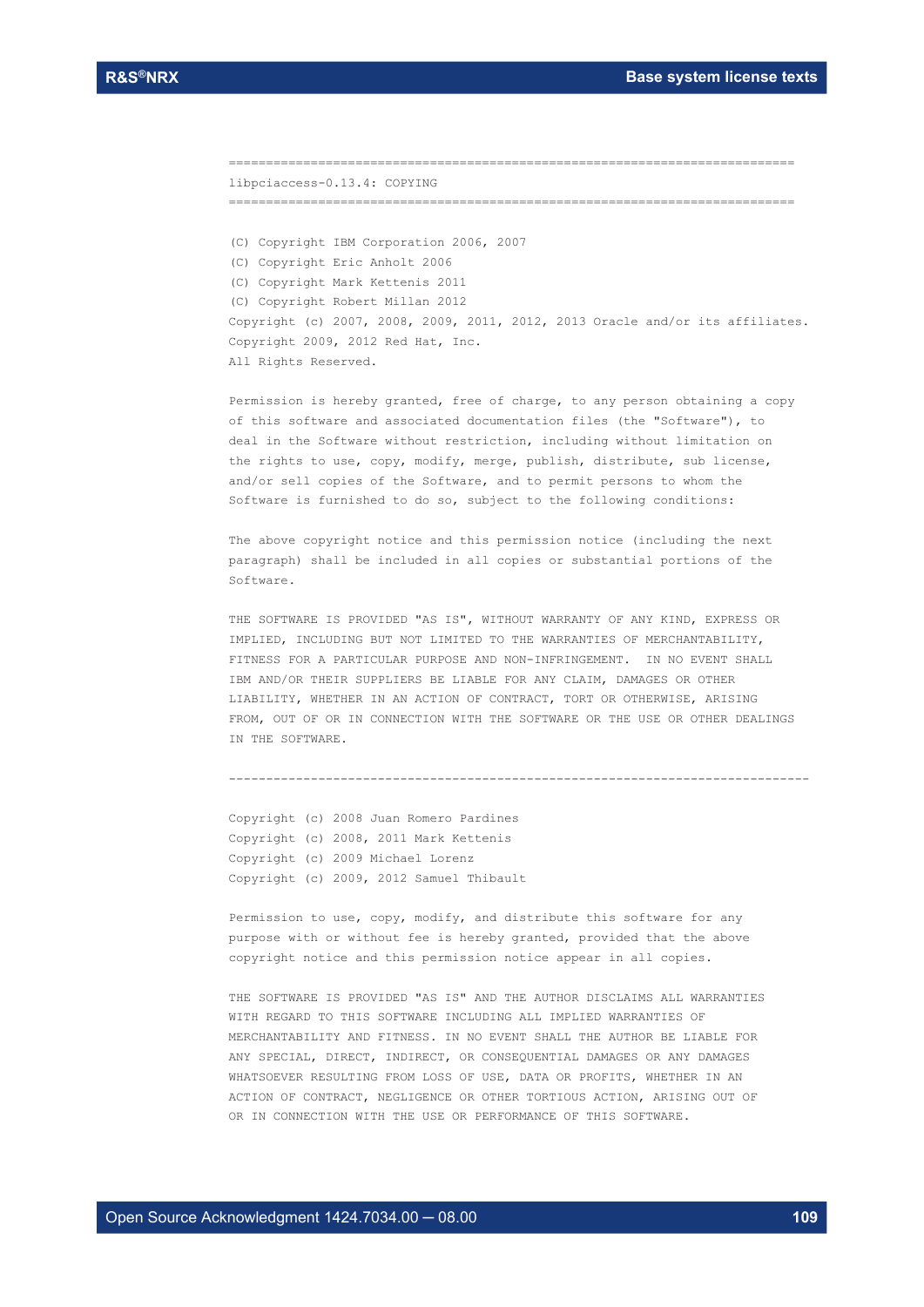------------------------------------------------------------------------------

Copyright (C) 2000 The XFree86 Project, Inc. All Rights Reserved.

Permission is hereby granted, free of charge, to any person obtaining a copy of this software and associated documentation files (the "Software"), to deal in the Software without restriction, including without limitation the rights to use, copy, modify, merge, publish, distribute, sublicense, and/or sell copies of the Software, and to permit persons to whom the Software is furnished to do so, subject to the following conditions:

The above copyright notice and this permission notice shall be included in all copies or substantial portions of the Software.

THE SOFTWARE IS PROVIDED "AS IS", WITHOUT WARRANTY OF ANY KIND, EXPRESS OR IMPLIED, INCLUDING BUT NOT LIMITED TO THE WARRANTIES OF MERCHANTABILITY, FITNESS FOR A PARTICULAR PURPOSE AND NONINFRINGEMENT. IN NO EVENT SHALL THE XFREE86 PROJECT BE LIABLE FOR ANY CLAIM, DAMAGES OR OTHER LIABILITY, WHETHER IN AN ACTION OF CONTRACT, TORT OR OTHERWISE, ARISING FROM, OUT OF OR IN CONNECTION WITH THE SOFTWARE OR THE USE OR OTHER DEALINGS IN THE SOFTWARE.

Except as contained in this notice, the name of the XFree86 Project shall not be used in advertising or otherwise to promote the sale, use or other dealings in this Software without prior written authorization from the XFree86 Project.

------------------------------------------------------------------------------

Copyright (c) 2007 Paulo R. Zanoni, Tiago Vignatti Copyright (c) 2009 Tiago Vignatti

Permission is hereby granted, free of charge, to any person obtaining a copy of this software and associated documentation files (the "Software"), to deal in the Software without restriction, including without limitation the rights to use, copy, modify, merge, publish, distribute, sublicense, and/or sell copies of the Software, and to permit persons to whom the Software is furnished to do so, subject to the following conditions:

The above copyright notice and this permission notice shall be included in all copies or substantial portions of the Software.

THE SOFTWARE IS PROVIDED "AS IS", WITHOUT WARRANTY OF ANY KIND, EXPRESS OR IMPLIED, INCLUDING BUT NOT LIMITED TO THE WARRANTIES OF MERCHANTABILITY, FITNESS FOR A PARTICULAR PURPOSE AND NONINFRINGEMENT. IN NO EVENT SHALL THE AUTHORS OR COPYRIGHT HOLDERS BE LIABLE FOR ANY CLAIM, DAMAGES OR OTHER LIABILITY, WHETHER IN AN ACTION OF CONTRACT, TORT OR OTHERWISE, ARISING FROM, OUT OF OR IN CONNECTION WITH THE SOFTWARE OR THE USE OR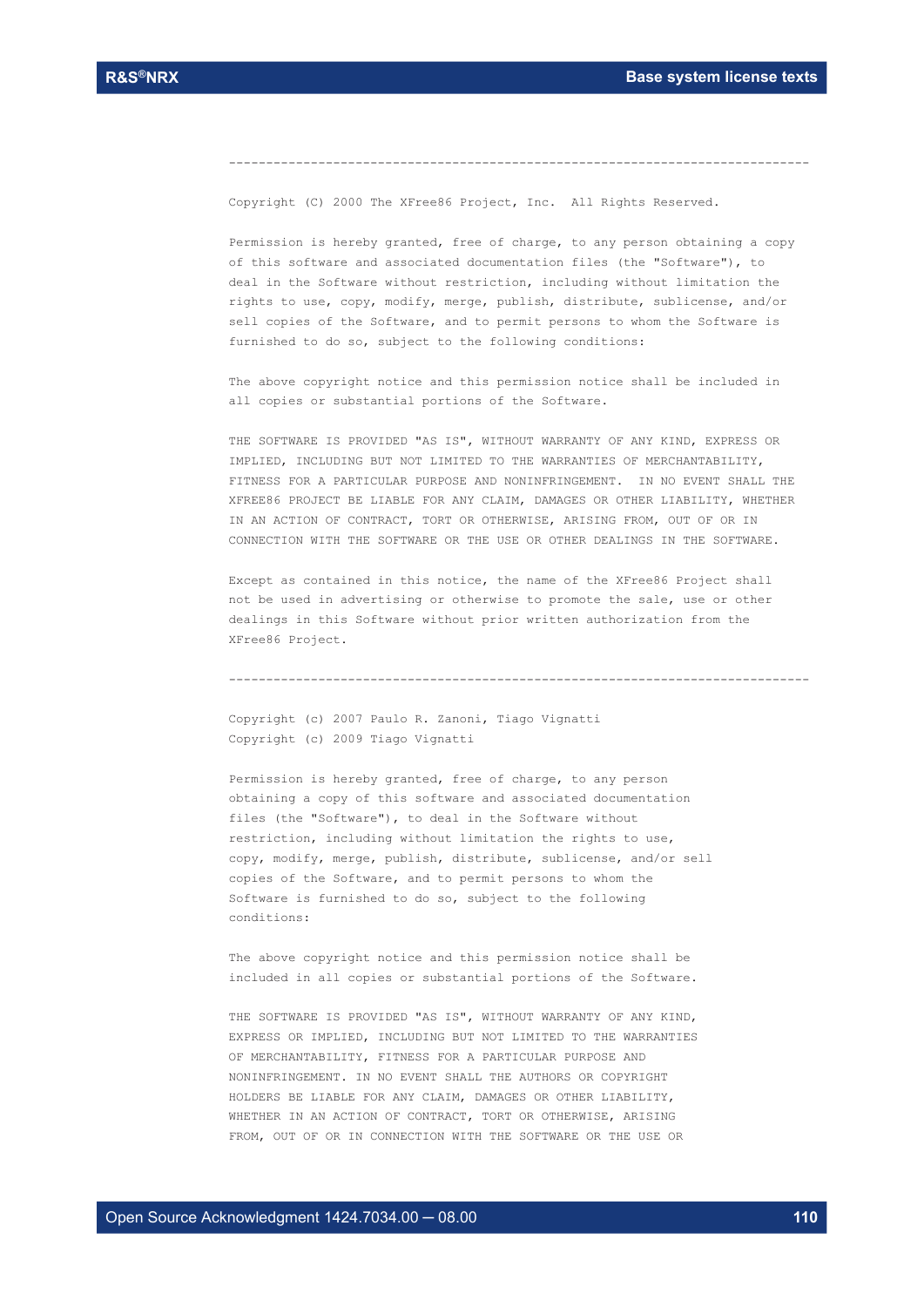```
OTHER DEALINGS IN THE SOFTWARE.
============================================================================
libpcre-8.40: LICENCE
============================================================================
```
PCRE LICENCE ------------

PCRE is a library of functions to support regular expressions whose syntax and semantics are as close as possible to those of the Perl 5 language.

Release 8 of PCRE is distributed under the terms of the "BSD" licence, as specified below. The documentation for PCRE, supplied in the "doc" directory, is distributed under the same terms as the software itself. The data in the testdata directory is not copyrighted and is in the public domain.

The basic library functions are written in C and are freestanding. Also included in the distribution is a set of C++ wrapper functions, and a just-in-time compiler that can be used to optimize pattern matching. These are both optional features that can be omitted when the library is built.

THE BASIC LIBRARY FUNCTIONS ---------------------------

Written by: Philip Hazel Email local part: ph10 Email domain: cam.ac.uk

University of Cambridge Computing Service, Cambridge, England.

Copyright (c) 1997-2017 University of Cambridge All rights reserved.

PCRE JUST-IN-TIME COMPILATION SUPPORT -------------------------------------

Written by: Zoltan Herczeg Email local part: hzmester Emain domain: freemail.hu

Copyright(c) 2010-2017 Zoltan Herczeg All rights reserved.

STACK-LESS JUST-IN-TIME COMPILER --------------------------------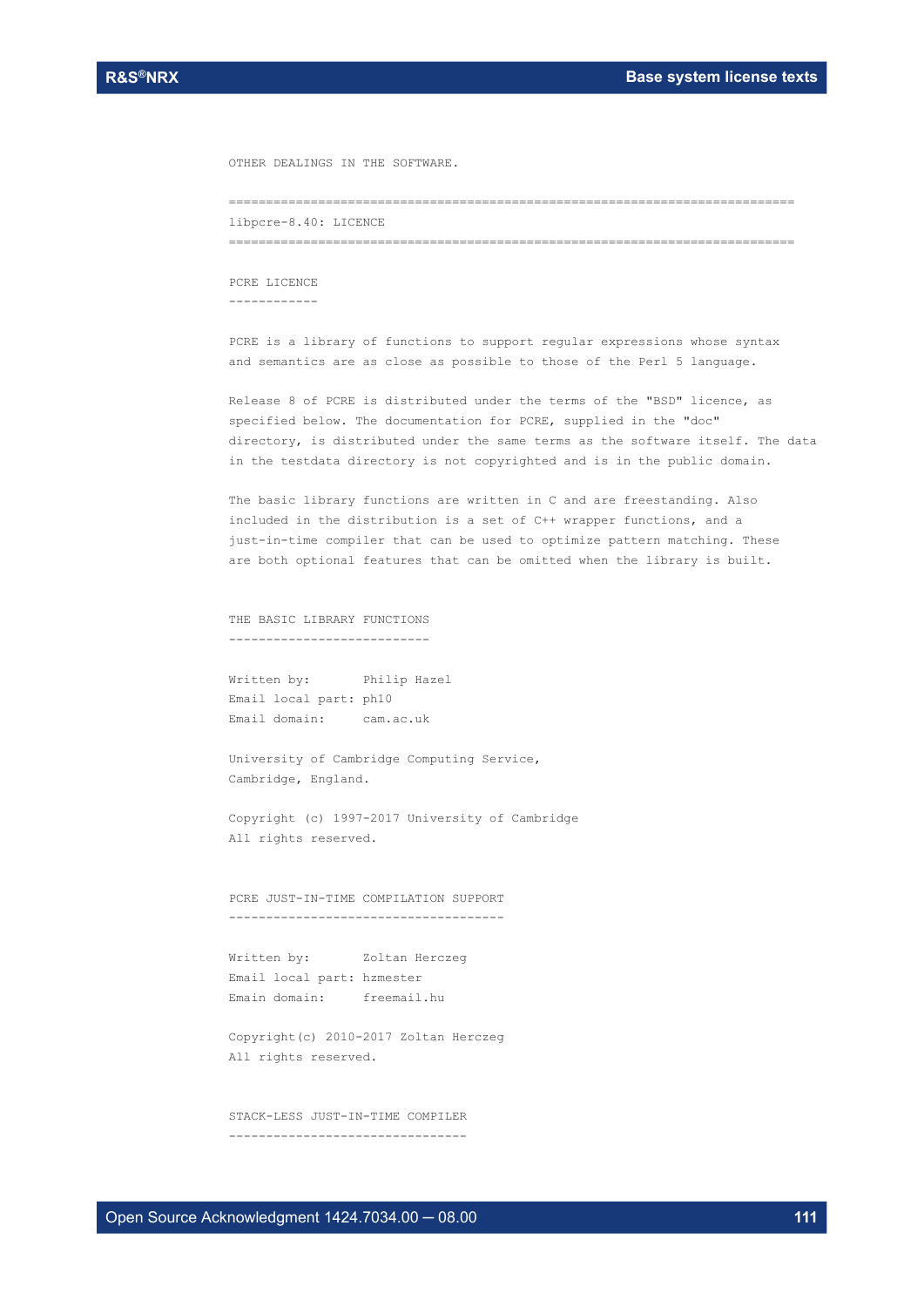Written by: Zoltan Herczeg Email local part: hzmester Emain domain: freemail.hu Copyright(c) 2009-2017 Zoltan Herczeg All rights reserved. THE C++ WRAPPER FUNCTIONS ------------------------- Contributed by: Google Inc. Copyright (c) 2007-2012, Google Inc. All rights reserved. THE "BSD" LICENCE

-----------------

Redistribution and use in source and binary forms, with or without modification, are permitted provided that the following conditions are met:

- \* Redistributions of source code must retain the above copyright notice, this list of conditions and the following disclaimer.
- \* Redistributions in binary form must reproduce the above copyright notice, this list of conditions and the following disclaimer in the documentation and/or other materials provided with the distribution.
- \* Neither the name of the University of Cambridge nor the name of Google Inc. nor the names of their contributors may be used to endorse or promote products derived from this software without specific prior written permission.

THIS SOFTWARE IS PROVIDED BY THE COPYRIGHT HOLDERS AND CONTRIBUTORS "AS IS" AND ANY EXPRESS OR IMPLIED WARRANTIES, INCLUDING, BUT NOT LIMITED TO, THE IMPLIED WARRANTIES OF MERCHANTABILITY AND FITNESS FOR A PARTICULAR PURPOSE ARE DISCLAIMED. IN NO EVENT SHALL THE COPYRIGHT OWNER OR CONTRIBUTORS BE LIABLE FOR ANY DIRECT, INDIRECT, INCIDENTAL, SPECIAL, EXEMPLARY, OR CONSEQUENTIAL DAMAGES (INCLUDING, BUT NOT LIMITED TO, PROCUREMENT OF SUBSTITUTE GOODS OR SERVICES; LOSS OF USE, DATA, OR PROFITS; OR BUSINESS INTERRUPTION) HOWEVER CAUSED AND ON ANY THEORY OF LIABILITY, WHETHER IN CONTRACT, STRICT LIABILITY, OR TORT (INCLUDING NEGLIGENCE OR OTHERWISE) ARISING IN ANY WAY OUT OF THE USE OF THIS SOFTWARE, EVEN IF ADVISED OF THE POSSIBILITY OF SUCH DAMAGE.

End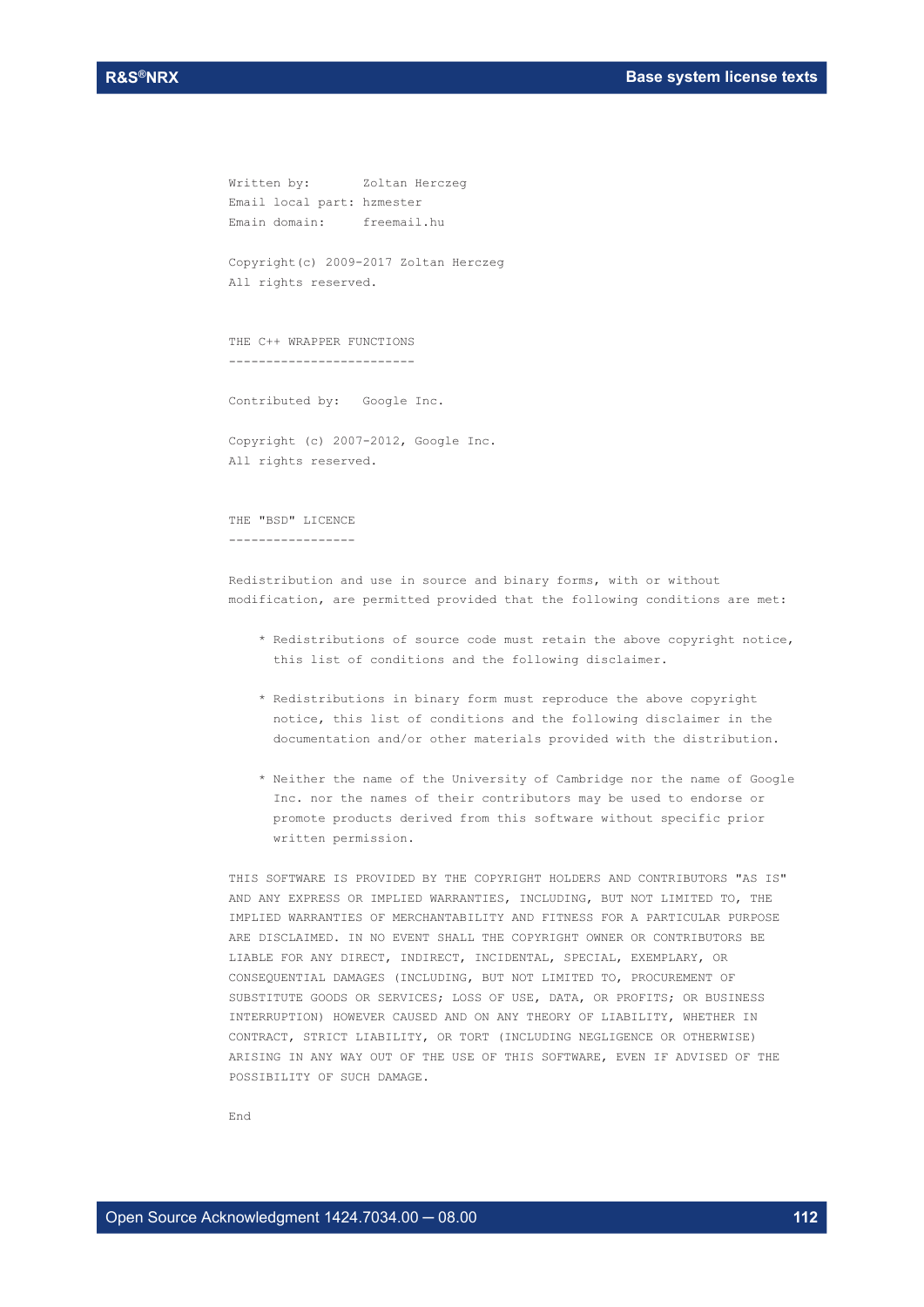```
============================================================================
libpng-1.6.28: LICENSE
============================================================================
```
This copy of the libpng notices is provided for your convenience. In case of any discrepancy between this copy and the notices in the file png.h that is included in the libpng distribution, the latter shall prevail.

COPYRIGHT NOTICE, DISCLAIMER, and LICENSE:

If you modify libpng you may insert additional notices immediately following this sentence.

This code is released under the libpng license.

libpng versions 1.0.7, July 1, 2000 through 1.6.28, January 5, 2017 are Copyright (c) 2000-2002, 2004, 2006-2017 Glenn Randers-Pehrson, are derived from libpng-1.0.6, and are distributed according to the same disclaimer and license as libpng-1.0.6 with the following individuals added to the list of Contributing Authors:

```
 Simon-Pierre Cadieux
 Eric S. Raymond
 Mans Rullgard
 Cosmin Truta
 Gilles Vollant
 James Yu
 Mandar Sahastrabuddhe
```
and with the following additions to the disclaimer:

 There is no warranty against interference with your enjoyment of the library or against infringement. There is no warranty that our efforts or the library will fulfill any of your particular purposes or needs. This library is provided with all faults, and the entire risk of satisfactory quality, performance, accuracy, and effort is with the user.

Some files in the "contrib" directory and some configure-generated files that are distributed with libpng have other copyright owners and are released under other open source licenses.

libpng versions 0.97, January 1998, through 1.0.6, March 20, 2000, are Copyright (c) 1998-2000 Glenn Randers-Pehrson, are derived from libpng-0.96, and are distributed according to the same disclaimer and license as libpng-0.96, with the following individuals added to the list of Contributing Authors:

 Tom Lane Glenn Randers-Pehrson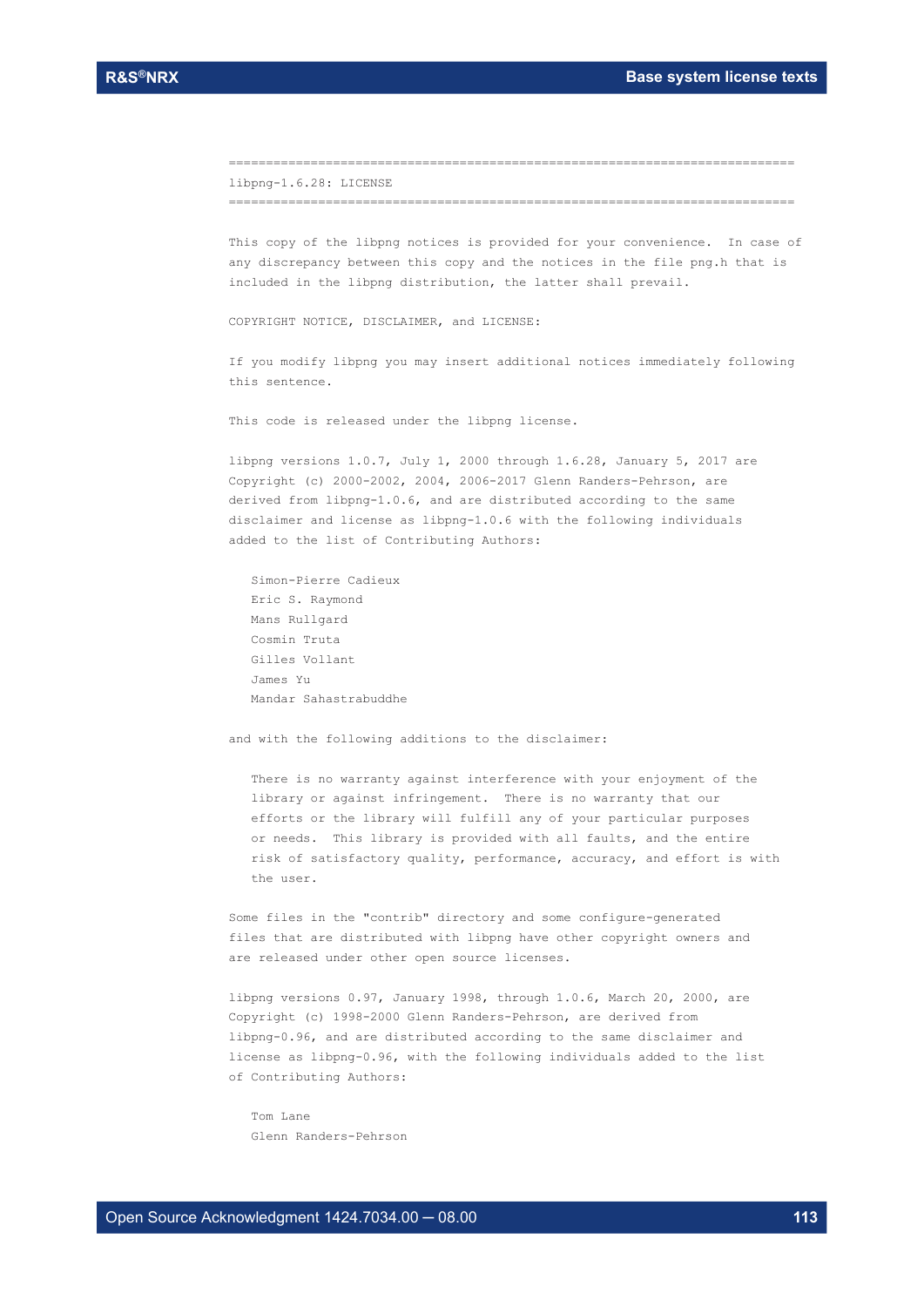# Willem van Schaik

libpng versions 0.89, June 1996, through 0.96, May 1997, are Copyright (c) 1996-1997 Andreas Dilger, are derived from libpng-0.88, and are distributed according to the same disclaimer and license as libpng-0.88, with the following individuals added to the list of Contributing Authors:

 John Bowler Kevin Bracey Sam Bushell Magnus Holmgren Greg Roelofs Tom Tanner

Some files in the "scripts" directory have other copyright owners but are released under this license.

libpng versions 0.5, May 1995, through 0.88, January 1996, are Copyright (c) 1995-1996 Guy Eric Schalnat, Group 42, Inc.

For the purposes of this copyright and license, "Contributing Authors" is defined as the following set of individuals:

```
 Andreas Dilger
 Dave Martindale
 Guy Eric Schalnat
 Paul Schmidt
 Tim Wegner
```
The PNG Reference Library is supplied "AS IS". The Contributing Authors and Group 42, Inc. disclaim all warranties, expressed or implied, including, without limitation, the warranties of merchantability and of fitness for any purpose. The Contributing Authors and Group 42, Inc. assume no liability for direct, indirect, incidental, special, exemplary, or consequential damages, which may result from the use of the PNG Reference Library, even if advised of the possibility of such damage.

Permission is hereby granted to use, copy, modify, and distribute this source code, or portions hereof, for any purpose, without fee, subject to the following restrictions:

- 1. The origin of this source code must not be misrepresented.
- 2. Altered versions must be plainly marked as such and must not be misrepresented as being the original source.
- 3. This Copyright notice may not be removed or altered from any source or altered source distribution.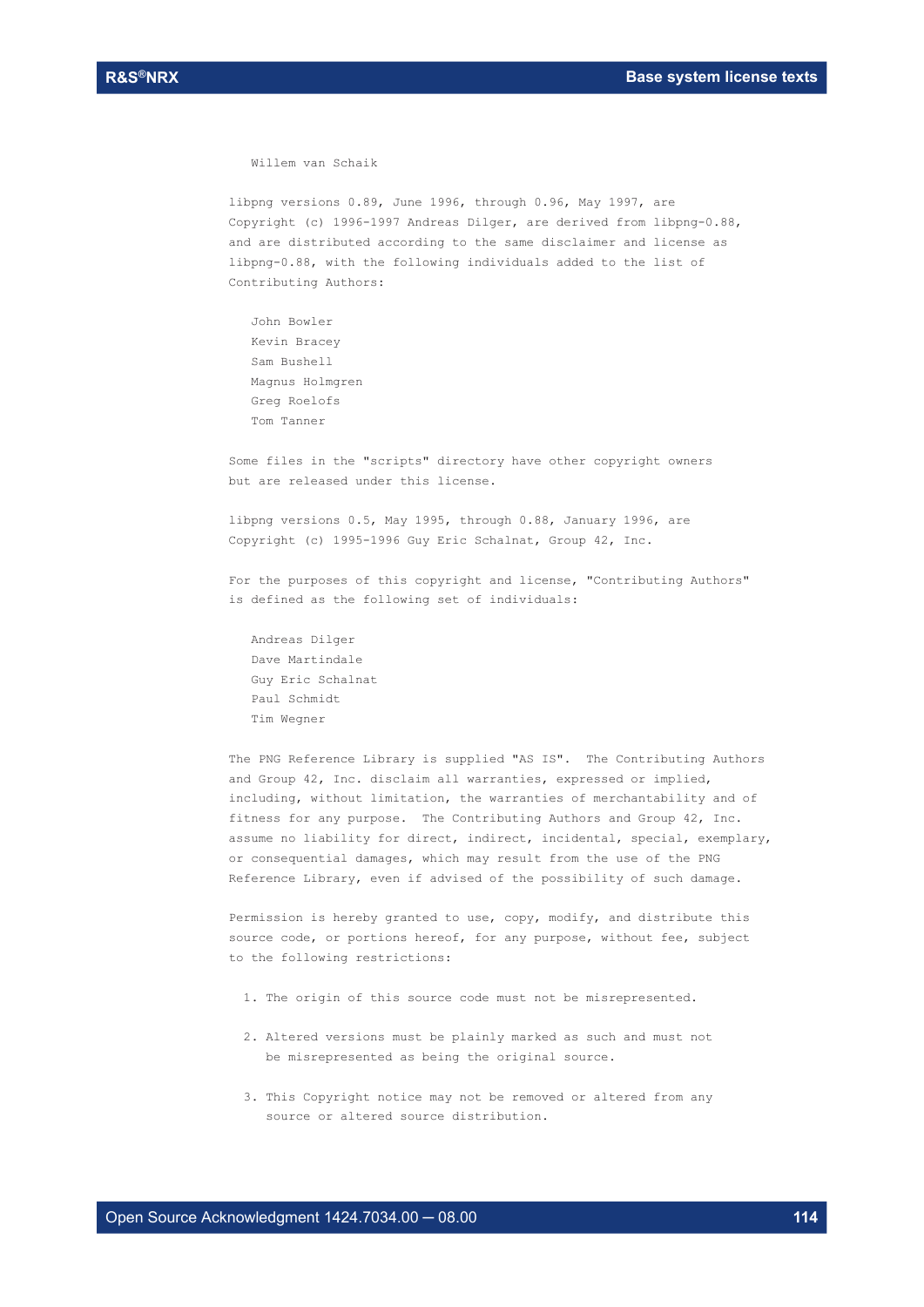The Contributing Authors and Group 42, Inc. specifically permit, without fee, and encourage the use of this source code as a component to supporting the PNG file format in commercial products. If you use this source code in a product, acknowledgment is not required but would be appreciated.

END OF COPYRIGHT NOTICE, DISCLAIMER, and LICENSE.

#### TRADEMARK:

The name "libpng" has not been registered by the Copyright owner as a trademark in any jurisdiction. However, because libpng has been distributed and maintained world-wide, continually since 1995, the Copyright owner claims "common-law trademark protection" in any jurisdiction where common-law trademark is recognized.

#### OSI CERTIFICATION:

Libpng is OSI Certified Open Source Software. OSI Certified Open Source is a certification mark of the Open Source Initiative. OSI has not addressed the additional disclaimers inserted at version 1.0.7.

## EXPORT CONTROL:

The Copyright owner believes that the Export Control Classification Number (ECCN) for libpng is EAR99, which means not subject to export controls or International Traffic in Arms Regulations (ITAR) because it is open source, publicly available software, that does not contain any encryption software. See the EAR, paragraphs 734.3(b)(3) and 734.7(b).

Glenn Randers-Pehrson glennrp at users.sourceforge.net January 5, 2017

============================================================================ libsm-1.2.2: COPYING ============================================================================

Copyright (c) 2002, Oracle and/or its affiliates. All rights reserved.

Permission is hereby granted, free of charge, to any person obtaining a copy of this software and associated documentation files (the "Software"), to deal in the Software without restriction, including without limitation the rights to use, copy, modify, merge, publish, distribute, sublicense, and/or sell copies of the Software, and to permit persons to whom the Software is furnished to do so, subject to the following conditions:

The above copyright notice and this permission notice (including the next paragraph) shall be included in all copies or substantial portions of the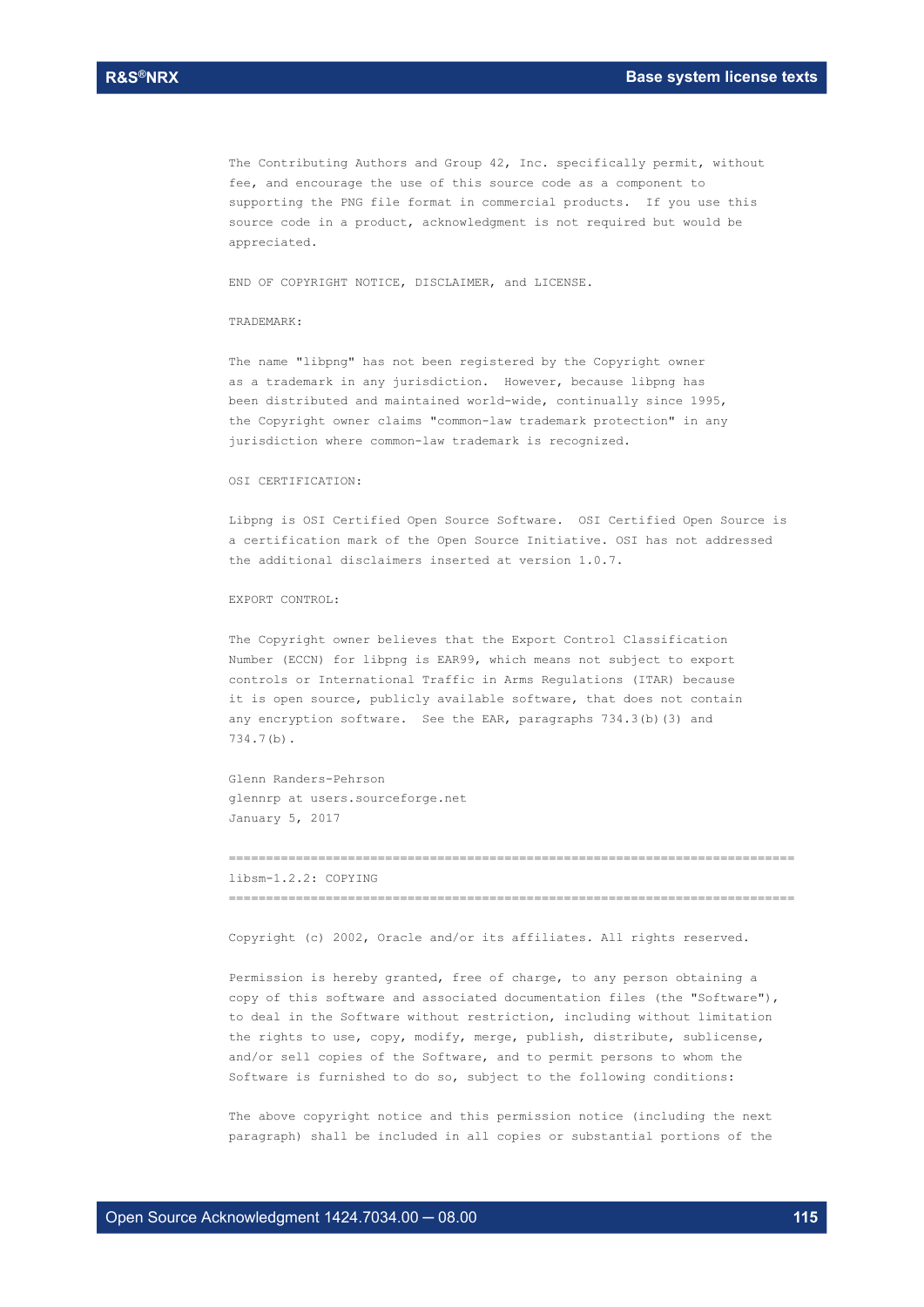### Software.

THE SOFTWARE IS PROVIDED "AS IS", WITHOUT WARRANTY OF ANY KIND, EXPRESS OR IMPLIED, INCLUDING BUT NOT LIMITED TO THE WARRANTIES OF MERCHANTABILITY, FITNESS FOR A PARTICULAR PURPOSE AND NONINFRINGEMENT. IN NO EVENT SHALL THE AUTHORS OR COPYRIGHT HOLDERS BE LIABLE FOR ANY CLAIM, DAMAGES OR OTHER LIABILITY, WHETHER IN AN ACTION OF CONTRACT, TORT OR OTHERWISE, ARISING FROM, OUT OF OR IN CONNECTION WITH THE SOFTWARE OR THE USE OR OTHER DEALINGS IN THE SOFTWARE.

## Copyright 1993, 1998 The Open Group

Permission to use, copy, modify, distribute, and sell this software and its documentation for any purpose is hereby granted without fee, provided that the above copyright notice appear in all copies and that both that copyright notice and this permission notice appear in supporting documentation.

The above copyright notice and this permission notice shall be included in all copies or substantial portions of the Software.

THE SOFTWARE IS PROVIDED "AS IS", WITHOUT WARRANTY OF ANY KIND, EXPRESS OR IMPLIED, INCLUDING BUT NOT LIMITED TO THE WARRANTIES OF MERCHANTABILITY, FITNESS FOR A PARTICULAR PURPOSE AND NONINFRINGEMENT. IN NO EVENT SHALL THE OPEN GROUP BE LIABLE FOR ANY CLAIM, DAMAGES OR OTHER LIABILITY, WHETHER IN AN ACTION OF CONTRACT, TORT OR OTHERWISE, ARISING FROM, OUT OF OR IN CONNECTION WITH THE SOFTWARE OR THE USE OR OTHER DEALINGS IN THE SOFTWARE.

Except as contained in this notice, the name of The Open Group shall not be used in advertising or otherwise to promote the sale, use or other dealings in this Software without prior written authorization from The Open Group.

```
============================================================================
libunwind-1.2.1: COPYING
============================================================================
```
Copyright (c) 2002 Hewlett-Packard Co.

Permission is hereby granted, free of charge, to any person obtaining a copy of this software and associated documentation files (the "Software"), to deal in the Software without restriction, including without limitation the rights to use, copy, modify, merge, publish, distribute, sublicense, and/or sell copies of the Software, and to permit persons to whom the Software is furnished to do so, subject to the following conditions:

The above copyright notice and this permission notice shall be included in all copies or substantial portions of the Software.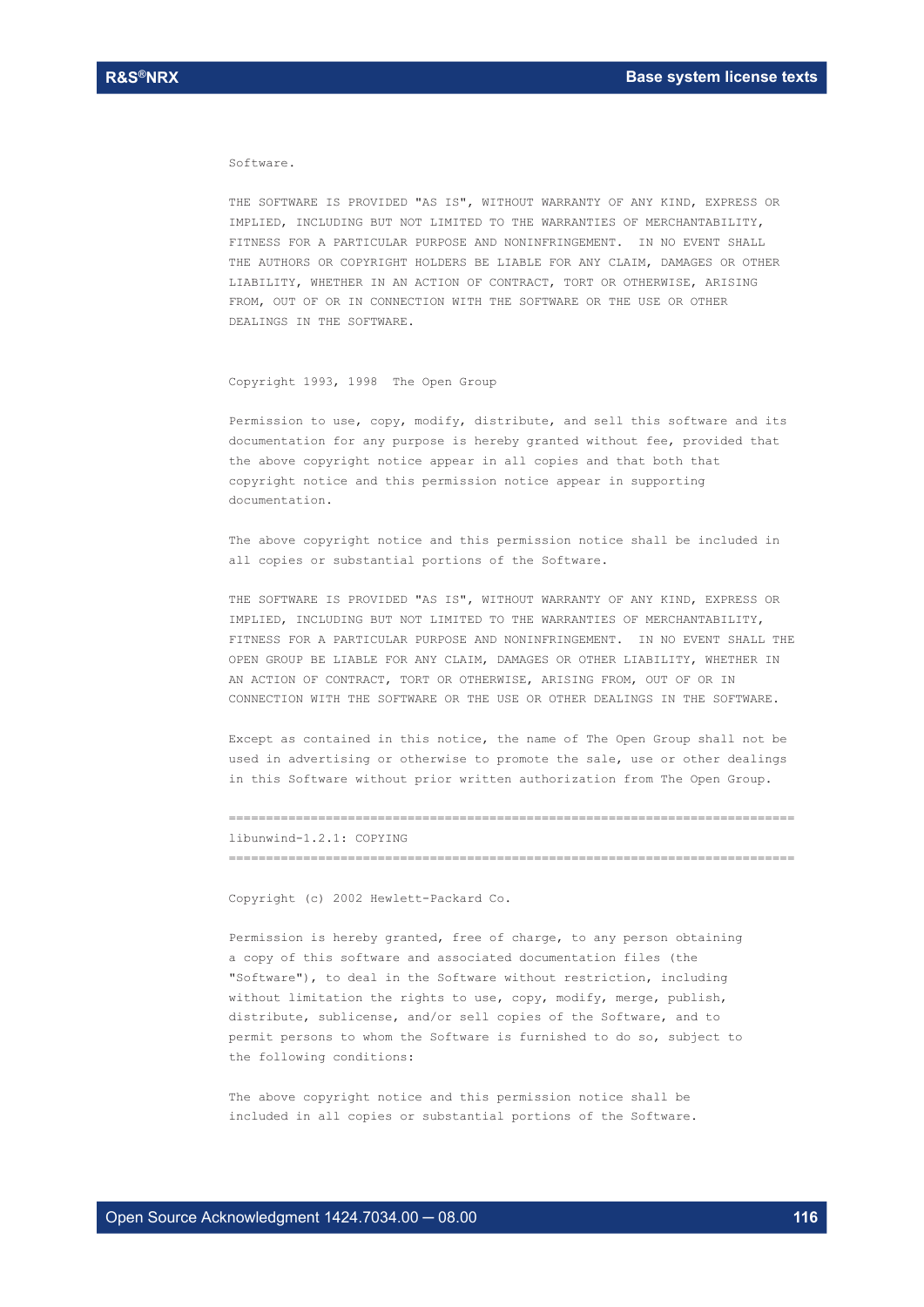THE SOFTWARE IS PROVIDED "AS IS", WITHOUT WARRANTY OF ANY KIND, EXPRESS OR IMPLIED, INCLUDING BUT NOT LIMITED TO THE WARRANTIES OF MERCHANTABILITY, FITNESS FOR A PARTICULAR PURPOSE AND NONINFRINGEMENT. IN NO EVENT SHALL THE AUTHORS OR COPYRIGHT HOLDERS BE LIABLE FOR ANY CLAIM, DAMAGES OR OTHER LIABILITY, WHETHER IN AN ACTION OF CONTRACT, TORT OR OTHERWISE, ARISING FROM, OUT OF OR IN CONNECTION WITH THE SOFTWARE OR THE USE OR OTHER DEALINGS IN THE SOFTWARE.

============================================================================ libx11-1.6.4: COPYING ============================================================================

The following is the 'standard copyright' agreed upon by most contributors, and is currently the canonical license preferred by the X.Org Foundation. This is a slight variant of the common MIT license form published by the Open Source Initiative at http://www.opensource.org/licenses/mit-license.php

Copyright holders of new code should use this license statement where possible, and insert their name to this list. Please sort by surname for people, and by the full name for other entities (e.g. Juliusz Chroboczek sorts before Intel Corporation sorts before Daniel Stone).

See each individual source file or directory for the license that applies to that file.

Copyright (C) 2003-2006,2008 Jamey Sharp, Josh Triplett Copyright © 2009 Red Hat, Inc. Copyright 1990-1992,1999,2000,2004,2009,2010 Oracle and/or its affiliates. All rights reserved.

Permission is hereby granted, free of charge, to any person obtaining a copy of this software and associated documentation files (the "Software"), to deal in the Software without restriction, including without limitation the rights to use, copy, modify, merge, publish, distribute, sublicense, and/or sell copies of the Software, and to permit persons to whom the Software is furnished to do so, subject to the following conditions:

The above copyright notice and this permission notice (including the next paragraph) shall be included in all copies or substantial portions of the Software.

THE SOFTWARE IS PROVIDED "AS IS", WITHOUT WARRANTY OF ANY KIND, EXPRESS OR IMPLIED, INCLUDING BUT NOT LIMITED TO THE WARRANTIES OF MERCHANTABILITY, FITNESS FOR A PARTICULAR PURPOSE AND NONINFRINGEMENT. IN NO EVENT SHALL THE AUTHORS OR COPYRIGHT HOLDERS BE LIABLE FOR ANY CLAIM, DAMAGES OR OTHER LIABILITY, WHETHER IN AN ACTION OF CONTRACT, TORT OR OTHERWISE, ARISING FROM, OUT OF OR IN CONNECTION WITH THE SOFTWARE OR THE USE OR OTHER DEALINGS IN THE SOFTWARE.

----------------------------------------------------------------------

Open Source Acknowledgment 1424.7034.00 ─ 08.00 **117**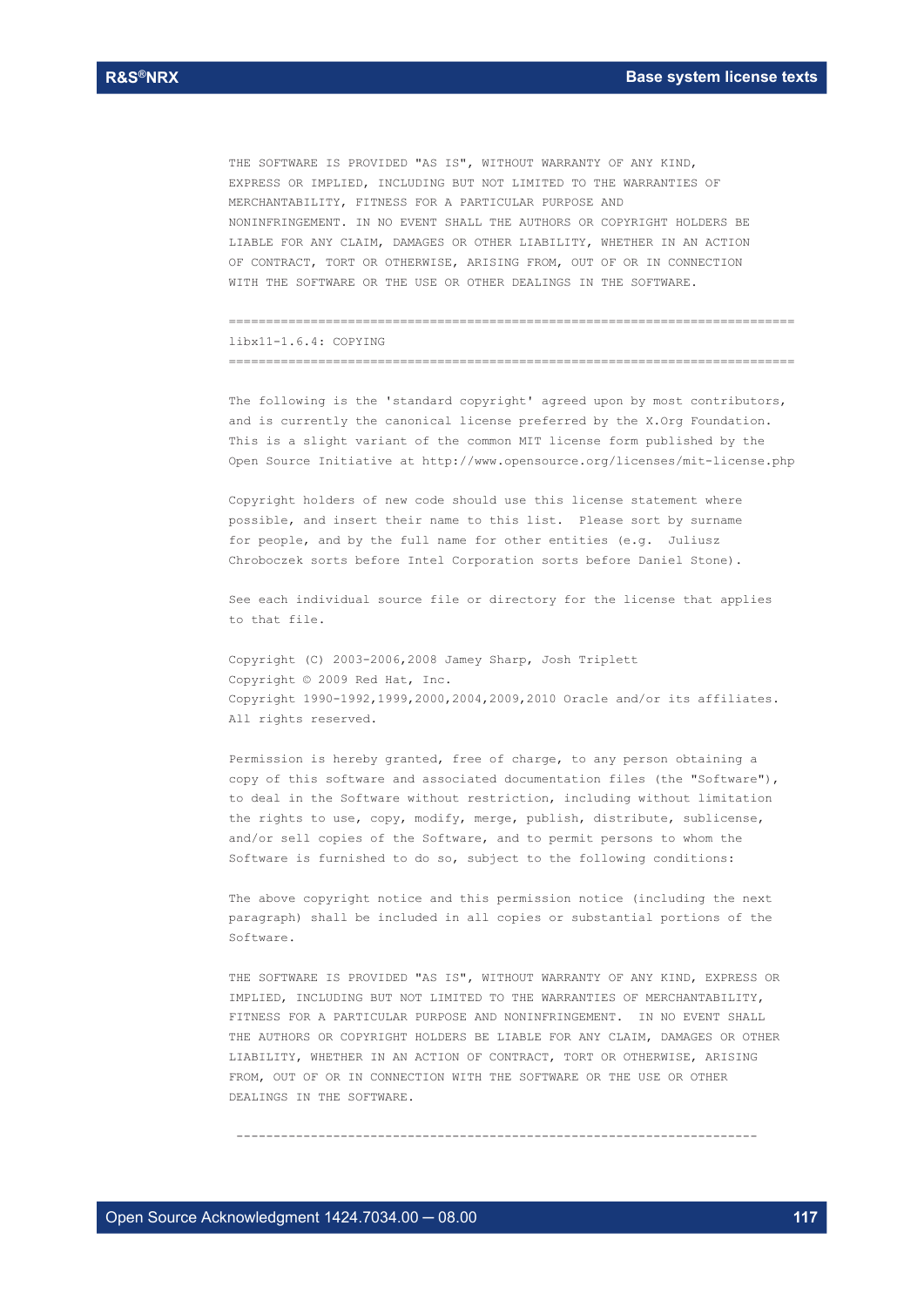The following licenses are 'legacy' - usually MIT/X11 licenses with the name of the copyright holder(s) in the license statement:

Copyright 1984-1994, 1998 The Open Group

Permission to use, copy, modify, distribute, and sell this software and its documentation for any purpose is hereby granted without fee, provided that the above copyright notice appear in all copies and that both that copyright notice and this permission notice appear in supporting documentation.

The above copyright notice and this permission notice shall be included in all copies or substantial portions of the Software.

THE SOFTWARE IS PROVIDED "AS IS", WITHOUT WARRANTY OF ANY KIND, EXPRESS OR IMPLIED, INCLUDING BUT NOT LIMITED TO THE WARRANTIES OF MERCHANTABILITY, FITNESS FOR A PARTICULAR PURPOSE AND NONINFRINGEMENT. IN NO EVENT SHALL THE OPEN GROUP BE LIABLE FOR ANY CLAIM, DAMAGES OR OTHER LIABILITY, WHETHER IN AN ACTION OF CONTRACT, TORT OR OTHERWISE, ARISING FROM, OUT OF OR IN CONNECTION WITH THE SOFTWARE OR THE USE OR OTHER DEALINGS IN THE SOFTWARE.

Except as contained in this notice, the name of The Open Group shall not be used in advertising or otherwise to promote the sale, use or other dealings in this Software without prior written authorization from The Open Group.

X Window System is a trademark of The Open Group.

----------------------------------------

Copyright 1985, 1986, 1987, 1988, 1989, 1990, 1991, 1994, 1996 X Consortium Copyright 2000 The XFree86 Project, Inc.

Permission is hereby granted, free of charge, to any person obtaining a copy of this software and associated documentation files (the "Software"), to deal in the Software without restriction, including without limitation the rights to use, copy, modify, merge, publish, distribute, sublicense, and/or sell copies of the Software, and to permit persons to whom the Software is furnished to do so, subject to the following conditions:

The above copyright notice and this permission notice shall be included in all copies or substantial portions of the Software.

THE SOFTWARE IS PROVIDED "AS IS", WITHOUT WARRANTY OF ANY KIND, EXPRESS OR IMPLIED, INCLUDING BUT NOT LIMITED TO THE WARRANTIES OF MERCHANTABILITY, FITNESS FOR A PARTICULAR PURPOSE AND NONINFRINGEMENT. IN NO EVENT SHALL THE X CONSORTIUM BE LIABLE FOR ANY CLAIM, DAMAGES OR OTHER LIABILITY, WHETHER IN AN ACTION OF CONTRACT, TORT OR OTHERWISE, ARISING FROM, OUT OF OR IN CONNECTION WITH THE SOFTWARE OR THE USE OR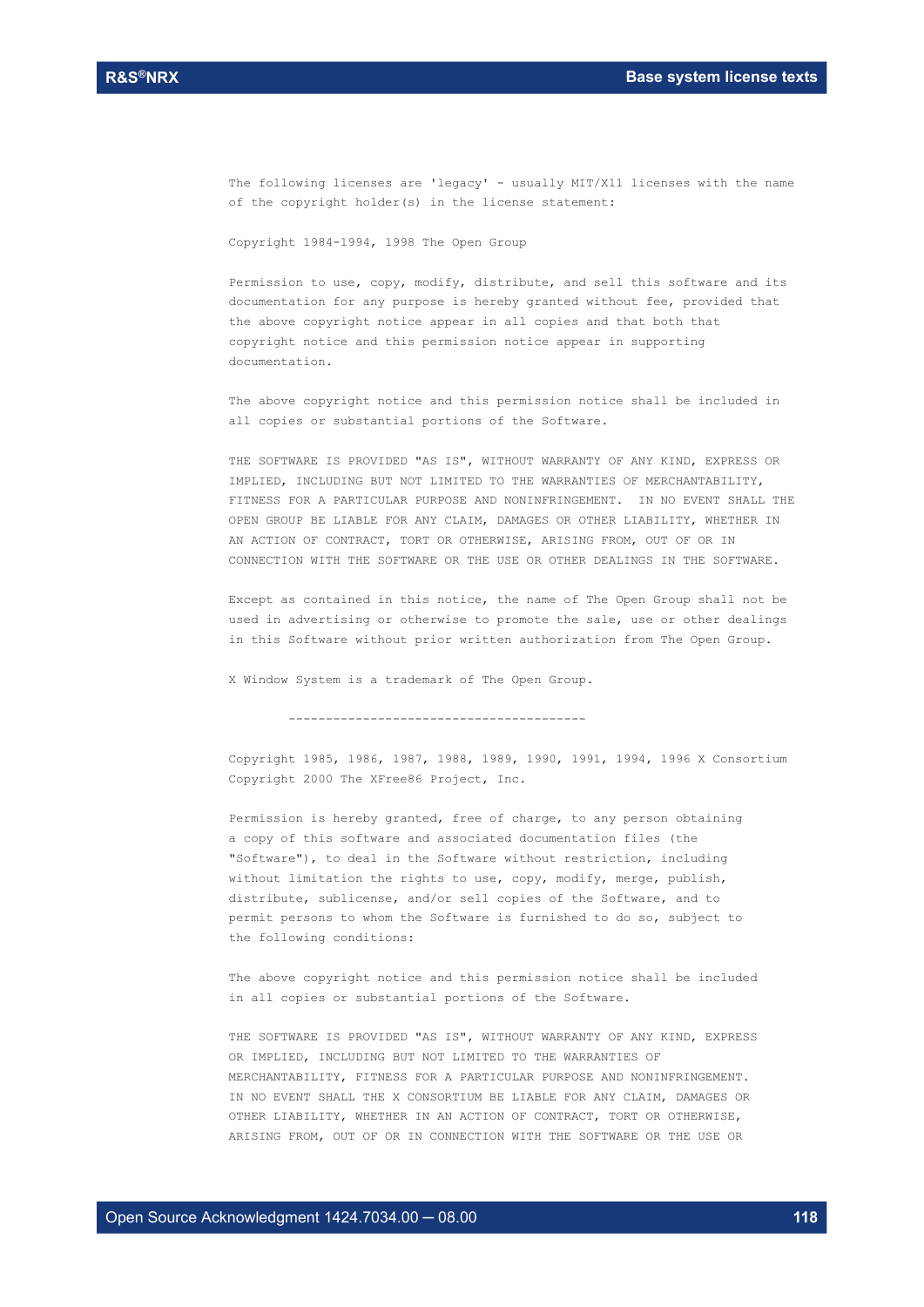OTHER DEALINGS IN THE SOFTWARE.

Except as contained in this notice, the name of the X Consortium shall not be used in advertising or otherwise to promote the sale, use or other dealings in this Software without prior written authorization from the X Consortium.

Copyright 1985, 1986, 1987, 1988, 1989, 1990, 1991 by Digital Equipment Corporation

Portions Copyright 1990, 1991 by Tektronix, Inc.

Permission to use, copy, modify and distribute this documentation for any purpose and without fee is hereby granted, provided that the above copyright notice appears in all copies and that both that copyright notice and this permission notice appear in all copies, and that the names of Digital and Tektronix not be used in in advertising or publicity pertaining to this documentation without specific, written prior permission. Digital and Tektronix makes no representations about the suitability of this documentation for any purpose.

It is provided ``as is'' without express or implied warranty.

----------------------------------------

Copyright (c) 1999-2000 Free Software Foundation, Inc.

Permission is hereby granted, free of charge, to any person obtaining a copy of this software and associated documentation files (the "Software"), to deal in the Software without restriction, including without limitation the rights to use, copy, modify, merge, publish, distribute, sublicense, and/or sell copies of the Software, and to permit persons to whom the Software is furnished to do so, subject to the following conditions:

The above copyright notice and this permission notice shall be included in all copies or substantial portions of the Software.

THE SOFTWARE IS PROVIDED "AS IS", WITHOUT WARRANTY OF ANY KIND, EXPRESS OR IMPLIED, INCLUDING BUT NOT LIMITED TO THE WARRANTIES OF MERCHANTABILITY, FITNESS FOR A PARTICULAR PURPOSE AND NONINFRINGEMENT. IN NO EVENT SHALL THE FREE SOFTWARE FOUNDATION BE LIABLE FOR ANY CLAIM, DAMAGES OR OTHER LIABILITY, WHETHER IN AN ACTION OF CONTRACT, TORT OR OTHERWISE, ARISING FROM, OUT OF OR IN CONNECTION WITH THE SOFTWARE OR THE USE OR OTHER DEALINGS IN THE SOFTWARE.

Except as contained in this notice, the name of the Free Software Foundation shall not be used in advertising or otherwise to promote the sale, use or other dealings in this Software without prior written authorization from the Free Software Foundation.

----------------------------------------

Open Source Acknowledgment 1424.7034.00 ─ 08.00 **119**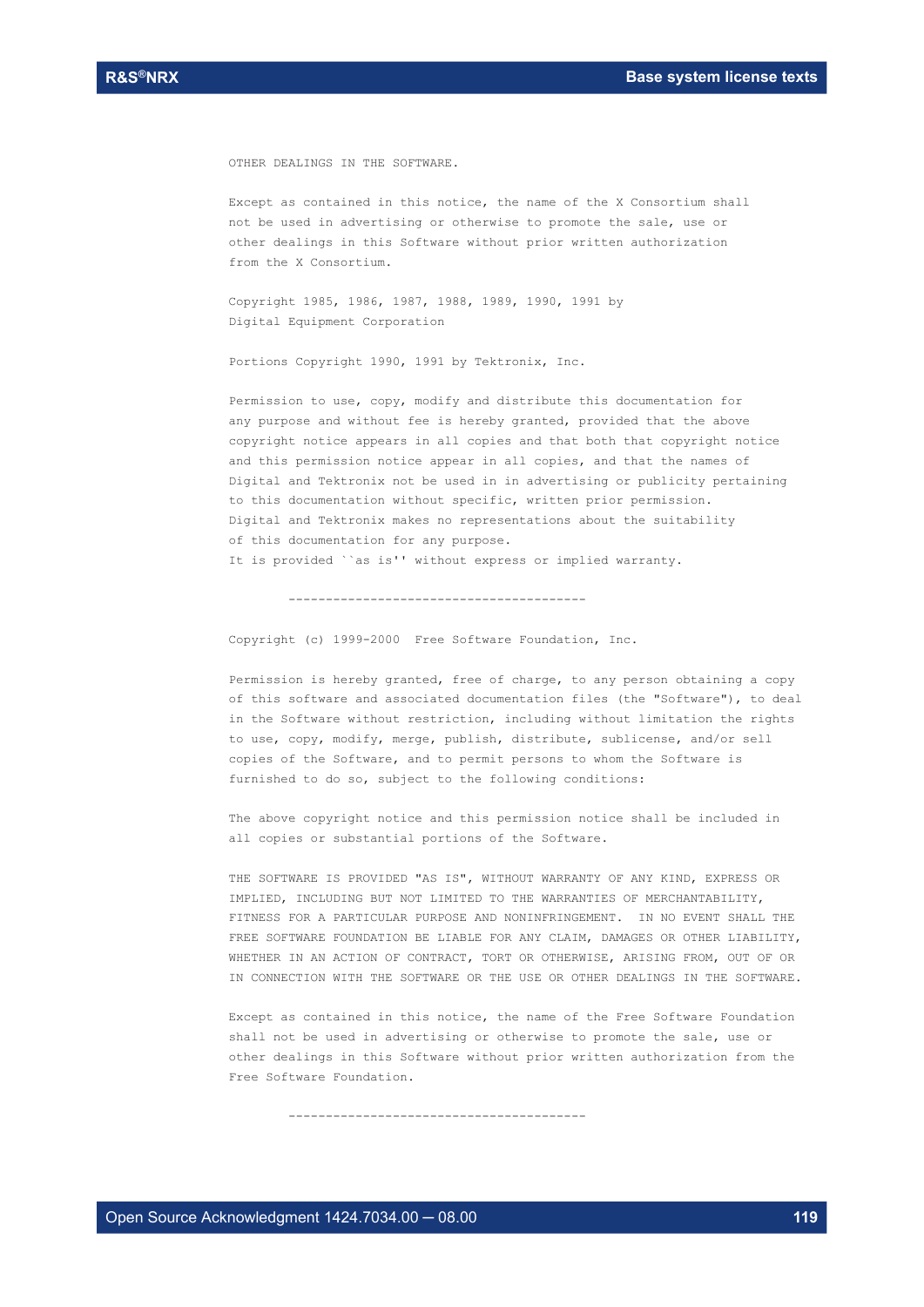Code and supporting documentation (c) Copyright 1990 1991 Tektronix, Inc. All Rights Reserved

This file is a component of an X Window System-specific implementation of Xcms based on the TekColor Color Management System. TekColor is a trademark of Tektronix, Inc. The term "TekHVC" designates a particular color space that is the subject of U.S. Patent No. 4,985,853 (equivalent foreign patents pending). Permission is hereby granted to use, copy, modify, sell, and otherwise distribute this software and its documentation for any purpose and without fee, provided that:

- 1. This copyright, permission, and disclaimer notice is reproduced in all copies of this software and any modification thereof and in supporting documentation;
- 2. Any color-handling application which displays TekHVC color cooordinates identifies these as TekHVC color coordinates in any interface that displays these coordinates and in any associated documentation;
- 3. The term "TekHVC" is always used, and is only used, in association with the mathematical derivations of the TekHVC Color Space, including those provided in this file and any equivalent pathways and mathematical derivations, regardless of digital (e.g., floating point or integer) representation.

Tektronix makes no representation about the suitability of this software for any purpose. It is provided "as is" and with all faults.

TEKTRONIX DISCLAIMS ALL WARRANTIES APPLICABLE TO THIS SOFTWARE, INCLUDING THE IMPLIED WARRANTIES OF MERCHANTABILITY AND FITNESS FOR A PARTICULAR PURPOSE. IN NO EVENT SHALL TEKTRONIX BE LIABLE FOR ANY SPECIAL, INDIRECT OR CONSEQUENTIAL DAMAGES OR ANY DAMAGES WHATSOEVER RESULTING FROM LOSS OF USE, DATA, OR PROFITS, WHETHER IN AN ACTION OF CONTRACT, NEGLIGENCE, OR OTHER TORTIOUS ACTION, ARISING OUT OF OR IN CONNECTION WITH THE USE OR THE PERFORMANCE OF THIS SOFTWARE.

(c) Copyright 1995 FUJITSU LIMITED This is source code modified by FUJITSU LIMITED under the Joint

Development Agreement for the CDE/Motif PST.

----------------------------------------

----------------------------------------

Copyright 1992 by Oki Technosystems Laboratory, Inc. Copyright 1992 by Fuji Xerox Co., Ltd.

Permission to use, copy, modify, distribute, and sell this software and its documentation for any purpose is hereby granted without fee, provided that the above copyright notice appear in all copies and that both that copyright notice and this permission notice appear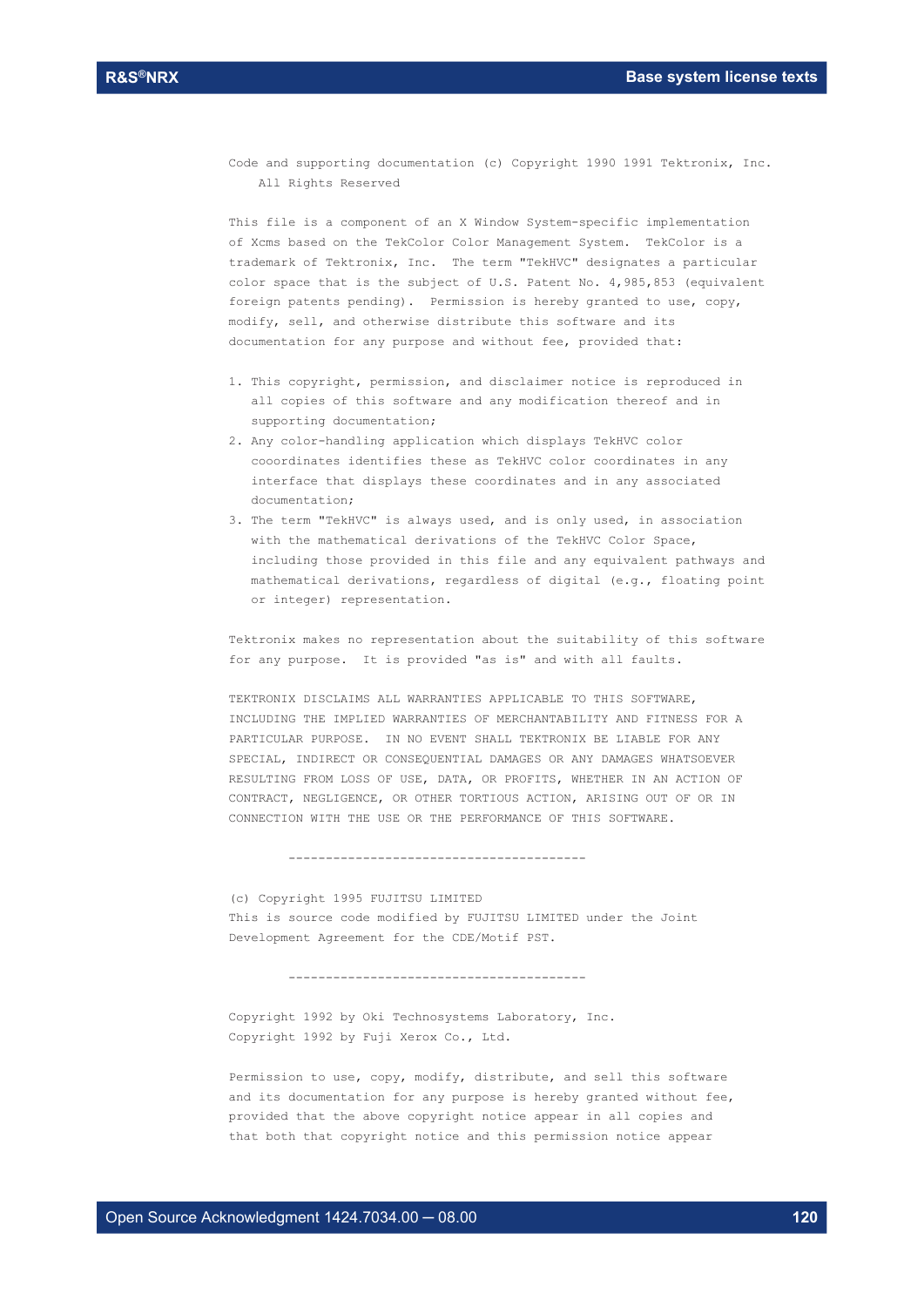in supporting documentation, and that the name of Oki Technosystems Laboratory and Fuji Xerox not be used in advertising or publicity pertaining to distribution of the software without specific, written prior permission.

Oki Technosystems Laboratory and Fuji Xerox make no representations about the suitability of this software for any purpose. It is provided "as is" without express or implied warranty.

OKI TECHNOSYSTEMS LABORATORY AND FUJI XEROX DISCLAIM ALL WARRANTIES WITH REGARD TO THIS SOFTWARE, INCLUDING ALL IMPLIED WARRANTIES OF MERCHANTABILITY AND FITNESS, IN NO EVENT SHALL OKI TECHNOSYSTEMS LABORATORY AND FUJI XEROX BE LIABLE FOR ANY SPECIAL, INDIRECT OR CONSEQUENTIAL DAMAGES OR ANY DAMAGES WHATSOEVER RESULTING FROM LOSS OF USE, DATA OR PROFITS, WHETHER IN AN ACTION OF CONTRACT, NEGLIGENCE OR OTHER TORTIOUS ACTION, ARISING OUT OF OR IN CONNECTION WITH THE USE OR PERFORMANCE OF THIS SOFTWARE.

----------------------------------------

Copyright 1990, 1991, 1992, 1993, 1994 by FUJITSU LIMITED

Permission to use, copy, modify, distribute, and sell this software and its documentation for any purpose is hereby granted without fee, provided that the above copyright notice appear in all copies and that both that copyright notice and this permission notice appear in supporting documentation, and that the name of FUJITSU LIMITED not be used in advertising or publicity pertaining to distribution of the software without specific, written prior permission. FUJITSU LIMITED makes no representations about the suitability of this software for any purpose. It is provided "as is" without express or implied warranty.

FUJITSU LIMITED DISCLAIM ALL WARRANTIES WITH REGARD TO THIS SOFTWARE, INCLUDING ALL IMPLIED WARRANTIES OF MERCHANTABILITY AND FITNESS, IN NO EVENT SHALL FUJITSU LIMITED BE LIABLE FOR ANY SPECIAL, INDIRECT OR CONSEQUENTIAL DAMAGES OR ANY DAMAGES WHATSOEVER RESULTING FROM LOSS OF USE, DATA OR PROFITS, WHETHER IN AN ACTION OF CONTRACT, NEGLIGENCE OR OTHER TORTIOUS ACTION, ARISING OUT OF OR IN CONNECTION WITH THE USE OR PERFORMANCE OF THIS SOFTWARE.

Copyright (c) 1995 David E. Wexelblat. All rights reserved

----------------------------------------

Permission is hereby granted, free of charge, to any person obtaining a copy of this software and associated documentation files (the "Software"), to deal in the Software without restriction, including without limitation the rights to use, copy, modify, merge, publish, distribute, sublicense, and/or sell copies of the Software, and to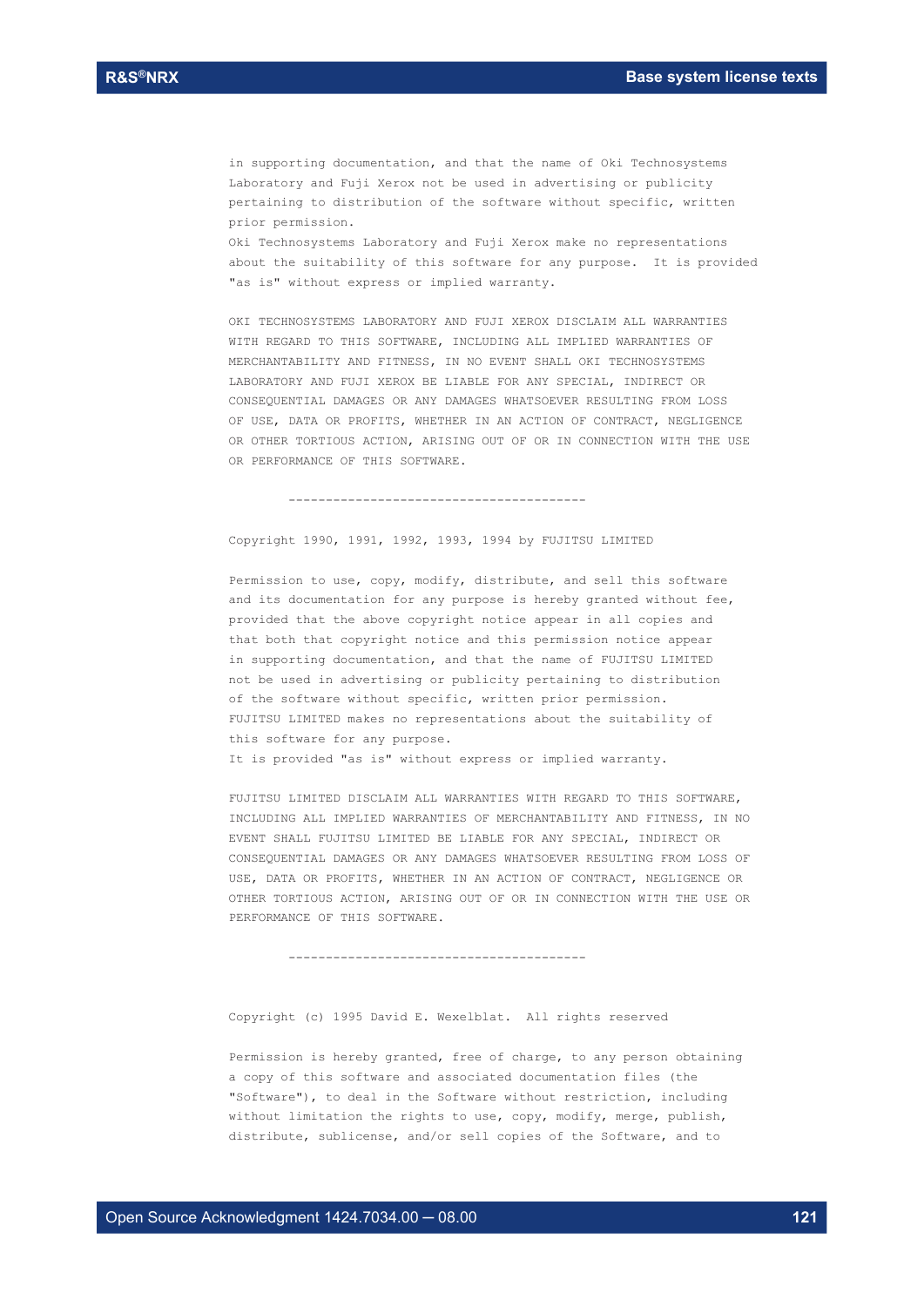permit persons to whom the Software is furnished to do so, subject to the following conditions:

The above copyright notice and this permission notice shall be included in all copies or substantial portions of the Software.

THE SOFTWARE IS PROVIDED "AS IS", WITHOUT WARRANTY OF ANY KIND, EXPRESS OR IMPLIED, INCLUDING BUT NOT LIMITED TO THE WARRANTIES OF MERCHANTABILITY, FITNESS FOR A PARTICULAR PURPOSE AND NONINFRINGEMENT. IN NO EVENT SHALL DAVID E. WEXELBLAT BE LIABLE FOR ANY CLAIM, DAMAGES OR OTHER LIABILITY, WHETHER IN AN ACTION OF CONTRACT, TORT OR OTHERWISE, ARISING FROM, OUT OF OR IN CONNECTION WITH THE SOFTWARE OR THE USE OR OTHER DEALINGS IN THE SOFTWARE.

Except as contained in this notice, the name of David E. Wexelblat shall not be used in advertising or otherwise to promote the sale, use or other dealings in this Software without prior written authorization from David E. Wexelblat.

----------------------------------------

Copyright 1990, 1991 by OMRON Corporation

Permission to use, copy, modify, distribute, and sell this software and its documentation for any purpose is hereby granted without fee, provided that the above copyright notice appear in all copies and that both that copyright notice and this permission notice appear in supporting documentation, and that the name OMRON not be used in advertising or publicity pertaining to distribution of the software without specific, written prior permission. OMRON makes no representations about the suitability of this software for any purpose. It is provided "as is" without express or implied warranty.

OMRON DISCLAIMS ALL WARRANTIES WITH REGARD TO THIS SOFTWARE, INCLUDING ALL IMPLIED WARRANTIES OF MERCHANTABILITY AND FITNESS, IN NO EVENT SHALL OMRON BE LIABLE FOR ANY SPECIAL, INDIRECT OR CONSEQUENTIAL DAMAGES OR ANY DAMAGES WHATSOEVER RESULTING FROM LOSS OF USE, DATA OR PROFITS, WHETHER IN AN ACTION OF CONTRACT, NEGLIGENCE OR OTHER TORTUOUS ACTION, ARISING OUT OF OR IN CONNECTION WITH THE USE OR PERFORMANCE OF THIS SOFTWARE.

Copyright 1985, 1986, 1987, 1988, 1989, 1990, 1991 by Digital Equipment Corporation

----------------------------------------

Portions Copyright 1990, 1991 by Tektronix, Inc Rewritten for X.org by Chris Lee <clee@freedesktop.org>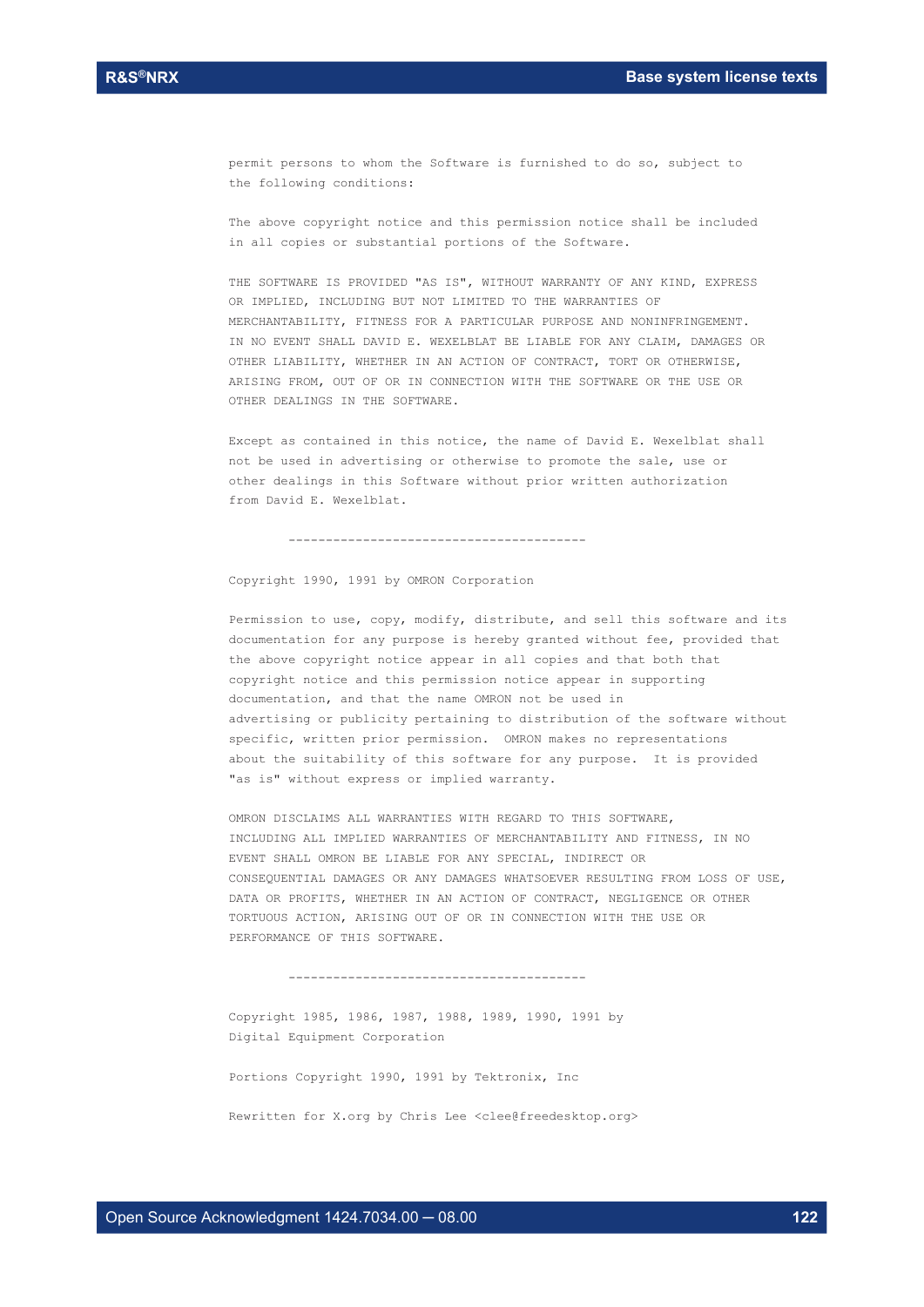Permission to use, copy, modify, distribute, and sell this documentation for any purpose and without fee is hereby granted, provided that the above copyright notice and this permission notice appear in all copies. Chris Lee makes no representations about the suitability for any purpose of the information in this document. It is provided \`\`as-is'' without express or implied warranty.

----------------------------------------

Copyright 1993 by Digital Equipment Corporation, Maynard, Massachusetts, Copyright 1994 by FUJITSU LIMITED Copyright 1994 by Sony Corporation

# All Rights Reserved

Permission to use, copy, modify, and distribute this software and its documentation for any purpose and without fee is hereby granted, provided that the above copyright notice appear in all copies and that both that copyright notice and this permission notice appear in supporting documentation, and that the names of Digital, FUJITSU LIMITED and Sony Corporation not be used in advertising or publicity pertaining to distribution of the software without specific, written prior permission.

DIGITAL, FUJITSU LIMITED AND SONY CORPORATION DISCLAIMS ALL WARRANTIES WITH REGARD TO THIS SOFTWARE, INCLUDING ALL IMPLIED WARRANTIES OF MERCHANTABILITY AND FITNESS, IN NO EVENT SHALL DIGITAL, FUJITSU LIMITED AND SONY CORPORATION BE LIABLE FOR ANY SPECIAL, INDIRECT OR CONSEQUENTIAL DAMAGES OR ANY DAMAGES WHATSOEVER RESULTING FROM LOSS OF USE, DATA OR PROFITS, WHETHER IN AN ACTION OF CONTRACT, NEGLIGENCE OR OTHER TORTIOUS ACTION, ARISING OUT OF OR IN CONNECTION WITH THE USE OR PERFORMANCE OF THIS SOFTWARE.

----------------------------------------

Copyright 1991 by the Open Software Foundation

Permission to use, copy, modify, distribute, and sell this software and its documentation for any purpose is hereby granted without fee, provided that the above copyright notice appear in all copies and that both that copyright notice and this permission notice appear in supporting documentation, and that the name of Open Software Foundation not be used in advertising or publicity pertaining to distribution of the software without specific, written prior permission. Open Software Foundation makes no representations about the suitability of this software for any purpose. It is provided "as is" without express or implied warranty.

OPEN SOFTWARE FOUNDATION DISCLAIMS ALL WARRANTIES WITH REGARD TO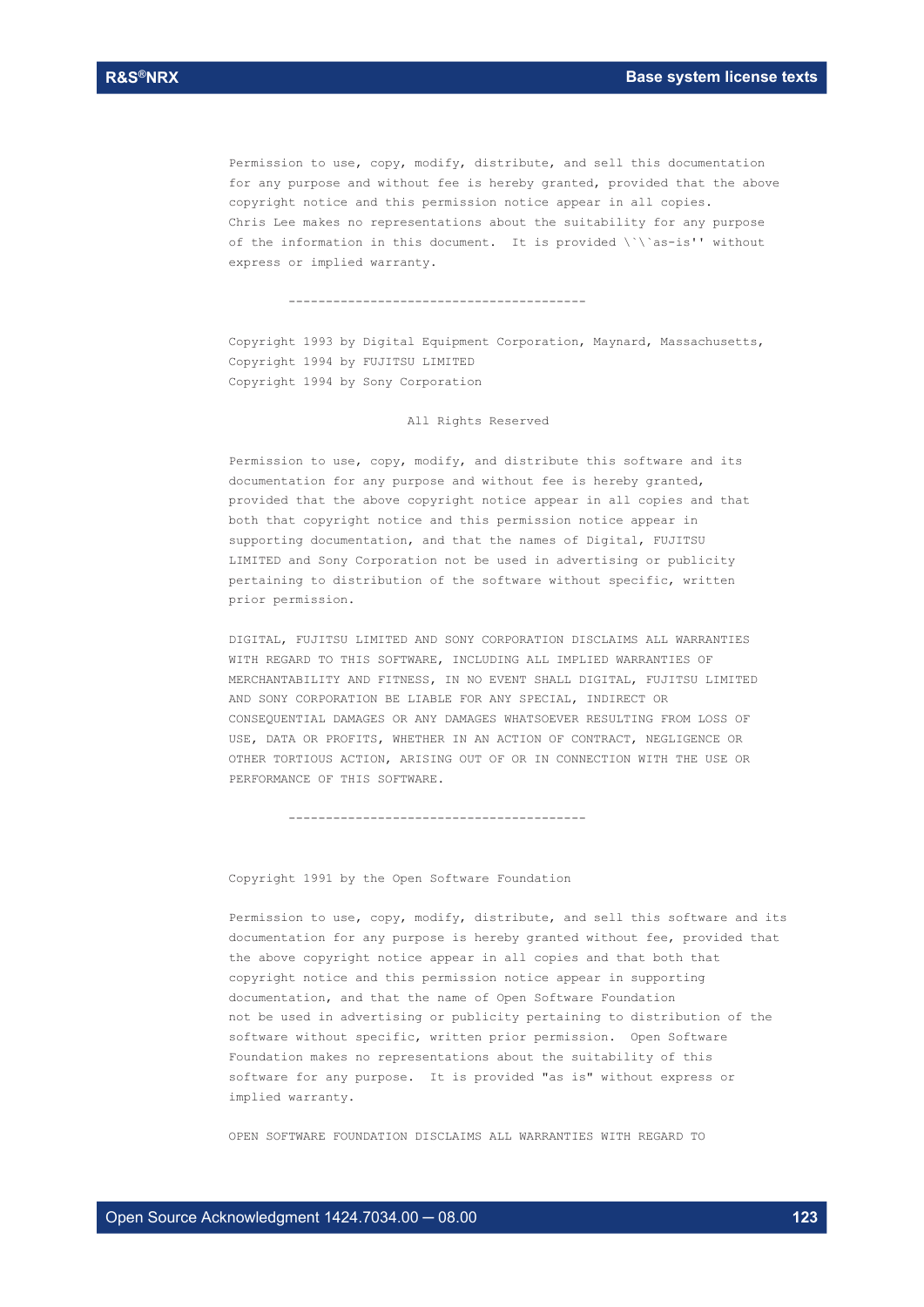THIS SOFTWARE, INCLUDING ALL IMPLIED WARRANTIES OF MERCHANTABILITY AND FITNESS, IN NO EVENT SHALL OPEN SOFTWARE FOUNDATIONN BE LIABLE FOR ANY SPECIAL, INDIRECT OR CONSEQUENTIAL DAMAGES OR ANY DAMAGES WHATSOEVER RESULTING FROM LOSS OF USE, DATA OR PROFITS, WHETHER IN AN ACTION OF CONTRACT, NEGLIGENCE OR OTHER TORTIOUS ACTION, ARISING OUT OF OR IN CONNECTION WITH THE USE OR PERFORMANCE OF THIS SOFTWARE.

Copyright 1990, 1991, 1992,1993, 1994 by FUJITSU LIMITED Copyright 1993, 1994 by Sony Corporation

----------------------------------------

Permission to use, copy, modify, distribute, and sell this software and its documentation for any purpose is hereby granted without fee, provided that the above copyright notice appear in all copies and that both that copyright notice and this permission notice appear in supporting documentation, and that the name of FUJITSU LIMITED and Sony Corporation not be used in advertising or publicity pertaining to distribution of the software without specific, written prior permission. FUJITSU LIMITED and Sony Corporation makes no representations about the suitability of this software for any purpose. It is provided "as is" without express or implied warranty.

FUJITSU LIMITED AND SONY CORPORATION DISCLAIMS ALL WARRANTIES WITH REGARD TO THIS SOFTWARE, INCLUDING ALL IMPLIED WARRANTIES OF MERCHANTABILITY AND FITNESS, IN NO EVENT SHALL FUJITSU LIMITED OR SONY CORPORATION BE LIABLE FOR ANY SPECIAL, INDIRECT OR CONSEQUENTIAL DAMAGES OR ANY DAMAGES WHATSOEVER RESULTING FROM LOSS OF USE, DATA OR PROFITS, WHETHER IN AN ACTION OF CONTRACT, NEGLIGENCE OR OTHER TORTIOUS ACTION, ARISING OUT OF OR IN CONNECTION WITH THE USE OR PERFORMANCE OF THIS SOFTWARE.

----------------------------------------

Copyright (c) 1993, 1995 by Silicon Graphics Computer Systems, Inc.

Permission to use, copy, modify, and distribute this software and its documentation for any purpose and without fee is hereby granted, provided that the above copyright notice appear in all copies and that both that copyright notice and this permission notice appear in supporting documentation, and that the name of Silicon Graphics not be used in advertising or publicity pertaining to distribution of the software without specific prior written permission. Silicon Graphics makes no representation about the suitability of this software for any purpose. It is provided "as is" without any express or implied warranty.

SILICON GRAPHICS DISCLAIMS ALL WARRANTIES WITH REGARD TO THIS SOFTWARE, INCLUDING ALL IMPLIED WARRANTIES OF MERCHANTABILITY AND FITNESS FOR A PARTICULAR PURPOSE. IN NO EVENT SHALL SILICON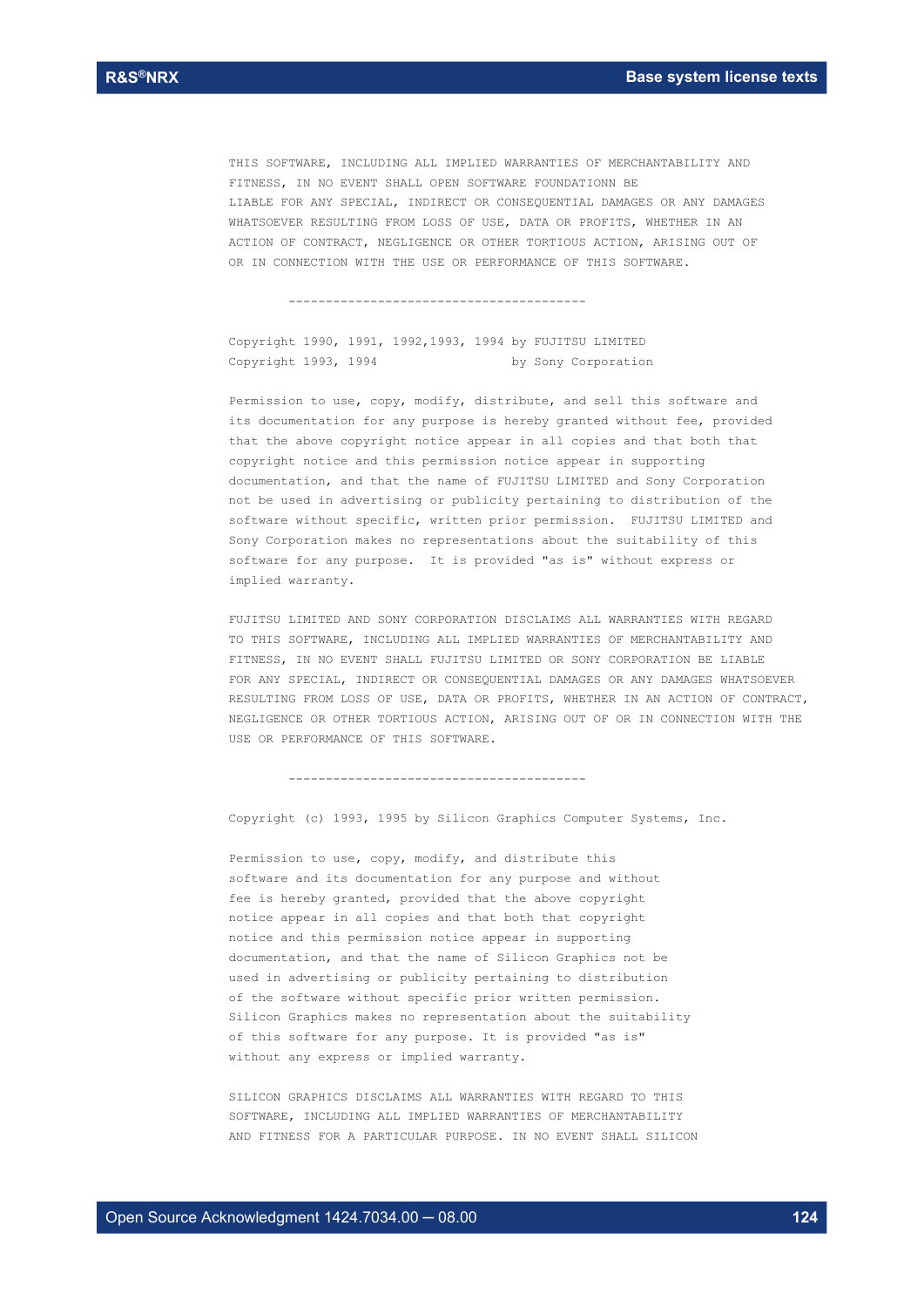GRAPHICS BE LIABLE FOR ANY SPECIAL, INDIRECT OR CONSEQUENTIAL DAMAGES OR ANY DAMAGES WHATSOEVER RESULTING FROM LOSS OF USE, DATA OR PROFITS, WHETHER IN AN ACTION OF CONTRACT, NEGLIGENCE OR OTHER TORTIOUS ACTION, ARISING OUT OF OR IN CONNECTION WITH THE USE OR PERFORMANCE OF THIS SOFTWARE.

Copyright 1991, 1992, 1993, 1994 by FUJITSU LIMITED Copyright 1993 by Digital Equipment Corporation

----------------------------------------

Permission to use, copy, modify, distribute, and sell this software and its documentation for any purpose is hereby granted without fee, provided that the above copyright notice appear in all copies and that both that copyright notice and this permission notice appear in supporting documentation, and that the name of FUJITSU LIMITED and Digital Equipment Corporation not be used in advertising or publicity pertaining to distribution of the software without specific, written prior permission. FUJITSU LIMITED and Digital Equipment Corporation makes no representations about the suitability of this software for any purpose. It is provided "as is" without express or implied warranty.

FUJITSU LIMITED AND DIGITAL EQUIPMENT CORPORATION DISCLAIM ALL WARRANTIES WITH REGARD TO THIS SOFTWARE, INCLUDING ALL IMPLIED WARRANTIES OF MERCHANTABILITY AND FITNESS, IN NO EVENT SHALL FUJITSU LIMITED AND DIGITAL EQUIPMENT CORPORATION BE LIABLE FOR ANY SPECIAL, INDIRECT OR CONSEQUENTIAL DAMAGES OR ANY DAMAGES WHATSOEVER RESULTING FROM LOSS OF USE, DATA OR PROFITS, WHETHER IN AN ACTION OF CONTRACT, NEGLIGENCE OR OTHER TORTIOUS ACTION, ARISING OUT OF OR IN CONNECTION WITH THE USE OR PERFORMANCE OF THIS SOFTWARE.

Copyright 1992, 1993 by FUJITSU LIMITED Copyright 1993 by Fujitsu Open Systems Solutions, Inc. Copyright 1994 by Sony Corporation

----------------------------------------

Permission to use, copy, modify, distribute and sell this software and its documentation for any purpose is hereby granted without fee, provided that the above copyright notice appear in all copies and that both that copyright notice and this permission notice appear in supporting documentation, and that the name of FUJITSU LIMITED, Fujitsu Open Systems Solutions, Inc. and Sony Corporation not be used in advertising or publicity pertaining to distribution of the software without specific, written prior permission. FUJITSU LIMITED, Fujitsu Open Systems Solutions, Inc. and Sony Corporation make no representations about the suitability of this software for any purpose. It is provided "as is" without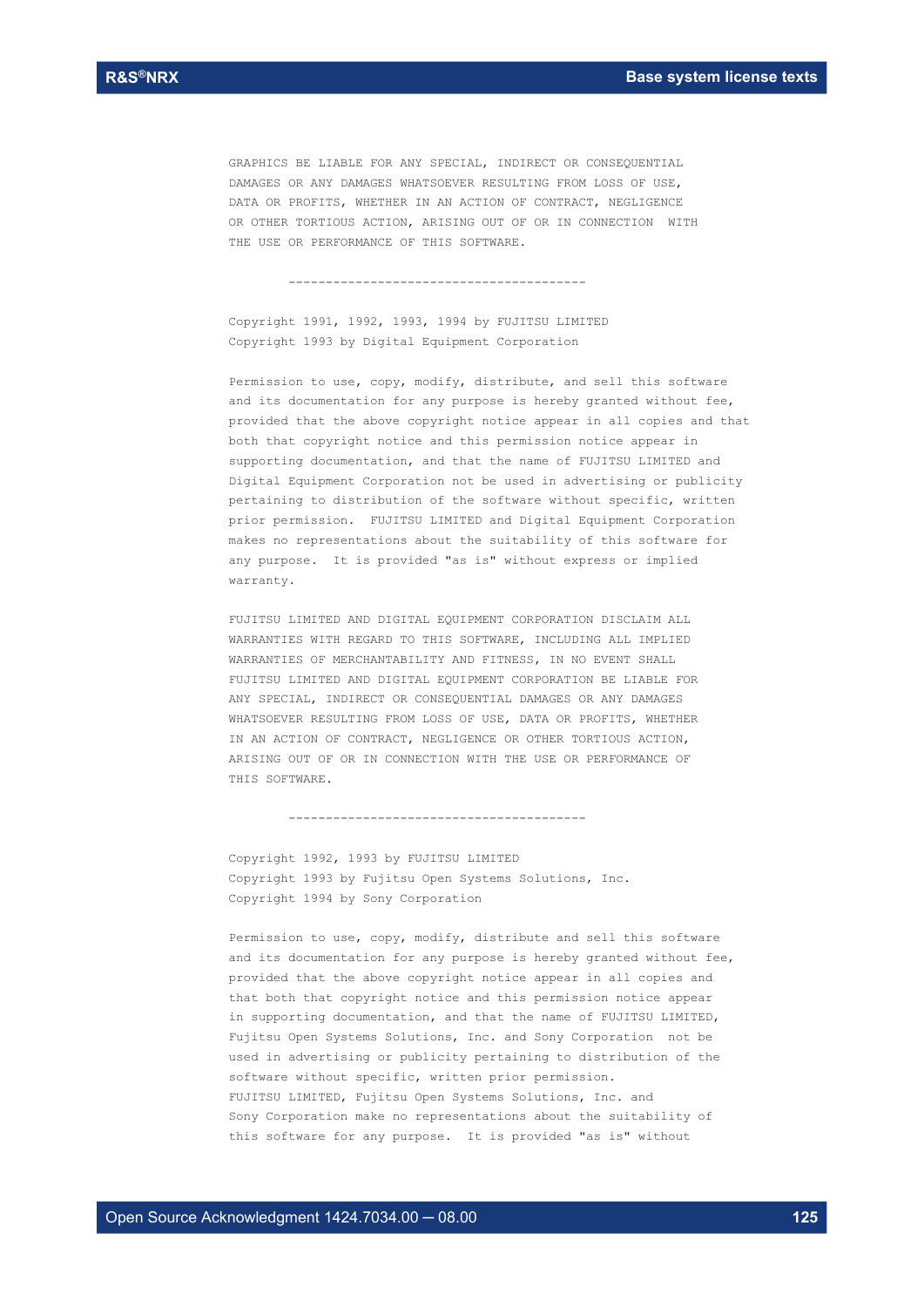express or implied warranty.

FUJITSU LIMITED, FUJITSU OPEN SYSTEMS SOLUTIONS, INC. AND SONY CORPORATION DISCLAIM ALL WARRANTIES WITH REGARD TO THIS SOFTWARE, INCLUDING ALL IMPLIED WARRANTIES OF MERCHANTABILITY AND FITNESS, IN NO EVENT SHALL FUJITSU OPEN SYSTEMS SOLUTIONS, INC., FUJITSU LIMITED AND SONY CORPORATION BE LIABLE FOR ANY SPECIAL, INDIRECT OR CONSEQUENTIAL DAMAGES OR ANY DAMAGES WHATSOEVER RESULTING FROM LOSS OF USE, DATA OR PROFITS, WHETHER IN AN ACTION OF CONTRACT, NEGLIGENCE OR OTHER TORTIOUS ACTION, ARISING OUT OF OR IN CONNECTION WITH THE USE OR PERFORMANCE OF THIS SOFTWARE.

----------------------------------------

Copyright 1987, 1988, 1990, 1993 by Digital Equipment Corporation, Maynard, Massachusetts,

## All Rights Reserved

Permission to use, copy, modify, and distribute this software and its documentation for any purpose and without fee is hereby granted, provided that the above copyright notice appear in all copies and that both that copyright notice and this permission notice appear in supporting documentation, and that the name of Digital not be used in advertising or publicity pertaining to distribution of the software without specific, written prior permission.

DIGITAL DISCLAIMS ALL WARRANTIES WITH REGARD TO THIS SOFTWARE, INCLUDING ALL IMPLIED WARRANTIES OF MERCHANTABILITY AND FITNESS, IN NO EVENT SHALL DIGITAL BE LIABLE FOR ANY SPECIAL, INDIRECT OR CONSEQUENTIAL DAMAGES OR ANY DAMAGES WHATSOEVER RESULTING FROM LOSS OF USE, DATA OR PROFITS, WHETHER IN AN ACTION OF CONTRACT, NEGLIGENCE OR OTHER TORTIOUS ACTION, ARISING OUT OF OR IN CONNECTION WITH THE USE OR PERFORMANCE OF THIS SOFTWARE.

----------------------------------------

Copyright 1993 by SunSoft, Inc. Copyright 1999-2000 by Bruno Haible

Permission to use, copy, modify, distribute, and sell this software and its documentation for any purpose is hereby granted without fee, provided that the above copyright notice appear in all copies and that both that copyright notice and this permission notice appear in supporting documentation, and that the names of SunSoft, Inc. and Bruno Haible not be used in advertising or publicity pertaining to distribution of the software without specific, written prior permission. SunSoft, Inc. and Bruno Haible make no representations about the suitability of this software for any purpose. It is provided "as is" without express or implied warranty.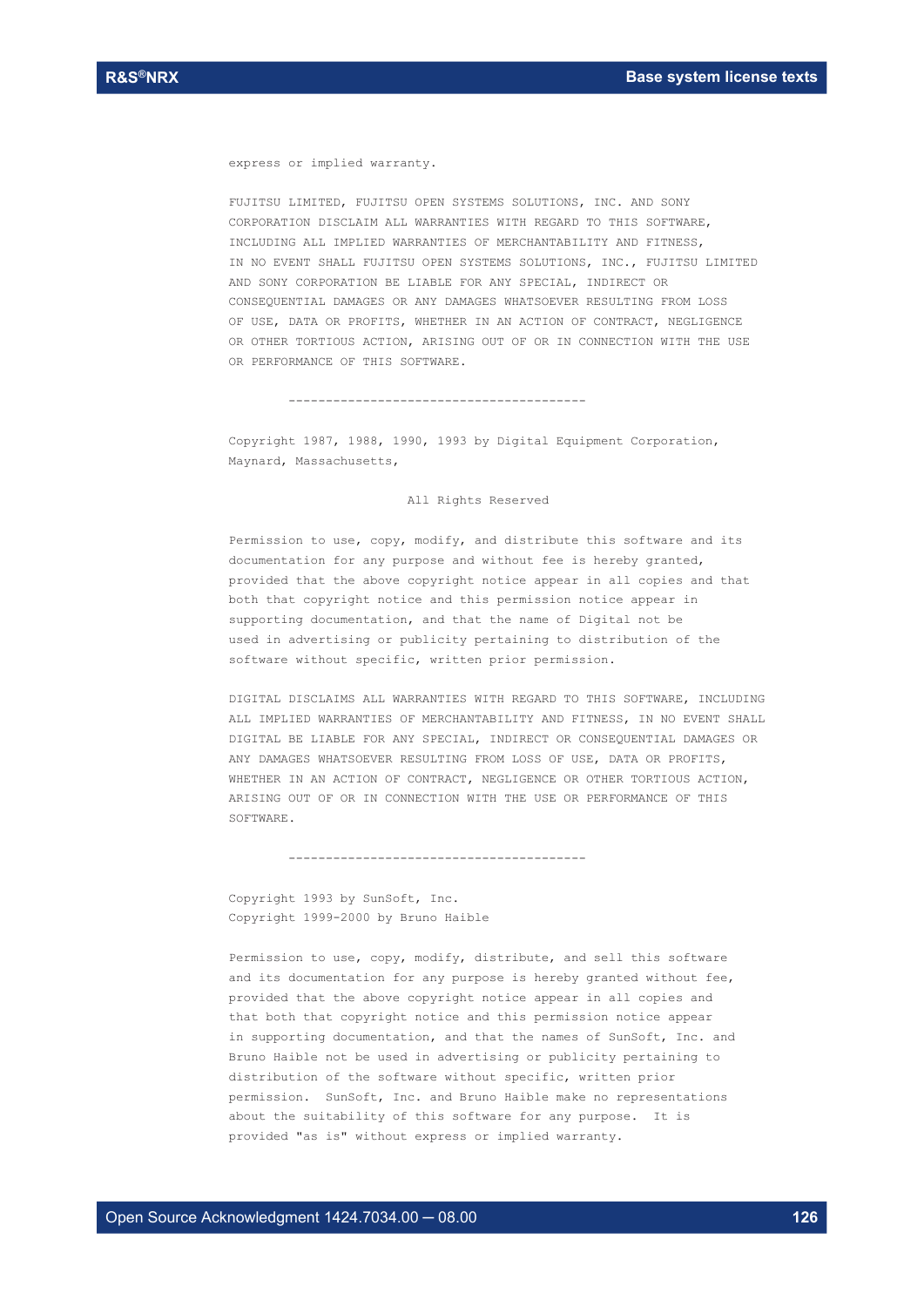SunSoft Inc. AND Bruno Haible DISCLAIM ALL WARRANTIES WITH REGARD TO THIS SOFTWARE, INCLUDING ALL IMPLIED WARRANTIES OF MERCHANTABILITY AND FITNESS, IN NO EVENT SHALL SunSoft, Inc. OR Bruno Haible BE LIABLE FOR ANY SPECIAL, INDIRECT OR CONSEQUENTIAL DAMAGES OR ANY DAMAGES WHATSOEVER RESULTING FROM LOSS OF USE, DATA OR PROFITS, WHETHER IN AN ACTION OF CONTRACT, NEGLIGENCE OR OTHER TORTIOUS ACTION, ARISING OUT OF OR IN CONNECTION WITH THE USE OR PERFORMANCE OF THIS SOFTWARE.

----------------------------------------

Copyright 1991 by the Open Software Foundation Copyright 1993 by the TOSHIBA Corp.

Permission to use, copy, modify, distribute, and sell this software and its documentation for any purpose is hereby granted without fee, provided that the above copyright notice appear in all copies and that both that copyright notice and this permission notice appear in supporting documentation, and that the names of Open Software Foundation and TOSHIBA not be used in advertising or publicity pertaining to distribution of the software without specific, written prior permission. Open Software Foundation and TOSHIBA make no representations about the suitability of this software for any purpose. It is provided "as is" without express or implied warranty.

OPEN SOFTWARE FOUNDATION AND TOSHIBA DISCLAIM ALL WARRANTIES WITH REGARD TO THIS SOFTWARE, INCLUDING ALL IMPLIED WARRANTIES OF MERCHANTABILITY AND FITNESS, IN NO EVENT SHALL OPEN SOFTWARE FOUNDATIONN OR TOSHIBA BE LIABLE FOR ANY SPECIAL, INDIRECT OR CONSEQUENTIAL DAMAGES OR ANY DAMAGES WHATSOEVER RESULTING FROM LOSS OF USE, DATA OR PROFITS, WHETHER IN AN ACTION OF CONTRACT, NEGLIGENCE OR OTHER TORTIOUS ACTION, ARISING OUT OF OR IN CONNECTION WITH THE USE OR PERFORMANCE OF THIS SOFTWARE.

----------------------------------------

Copyright 1988 by Wyse Technology, Inc., San Jose, Ca.,

### All Rights Reserved

Permission to use, copy, modify, and distribute this software and its documentation for any purpose and without fee is hereby granted, provided that the above copyright notice appear in all copies and that both that copyright notice and this permission notice appear in supporting documentation, and that the name Wyse not be used in advertising or publicity pertaining to distribution of the software without specific, written prior permission.

WYSE DISCLAIMS ALL WARRANTIES WITH REGARD TO THIS SOFTWARE, INCLUDING ALL IMPLIED WARRANTIES OF MERCHANTABILITY AND FITNESS, IN NO EVENT SHALL DIGITAL BE LIABLE FOR ANY SPECIAL, INDIRECT OR CONSEQUENTIAL DAMAGES OR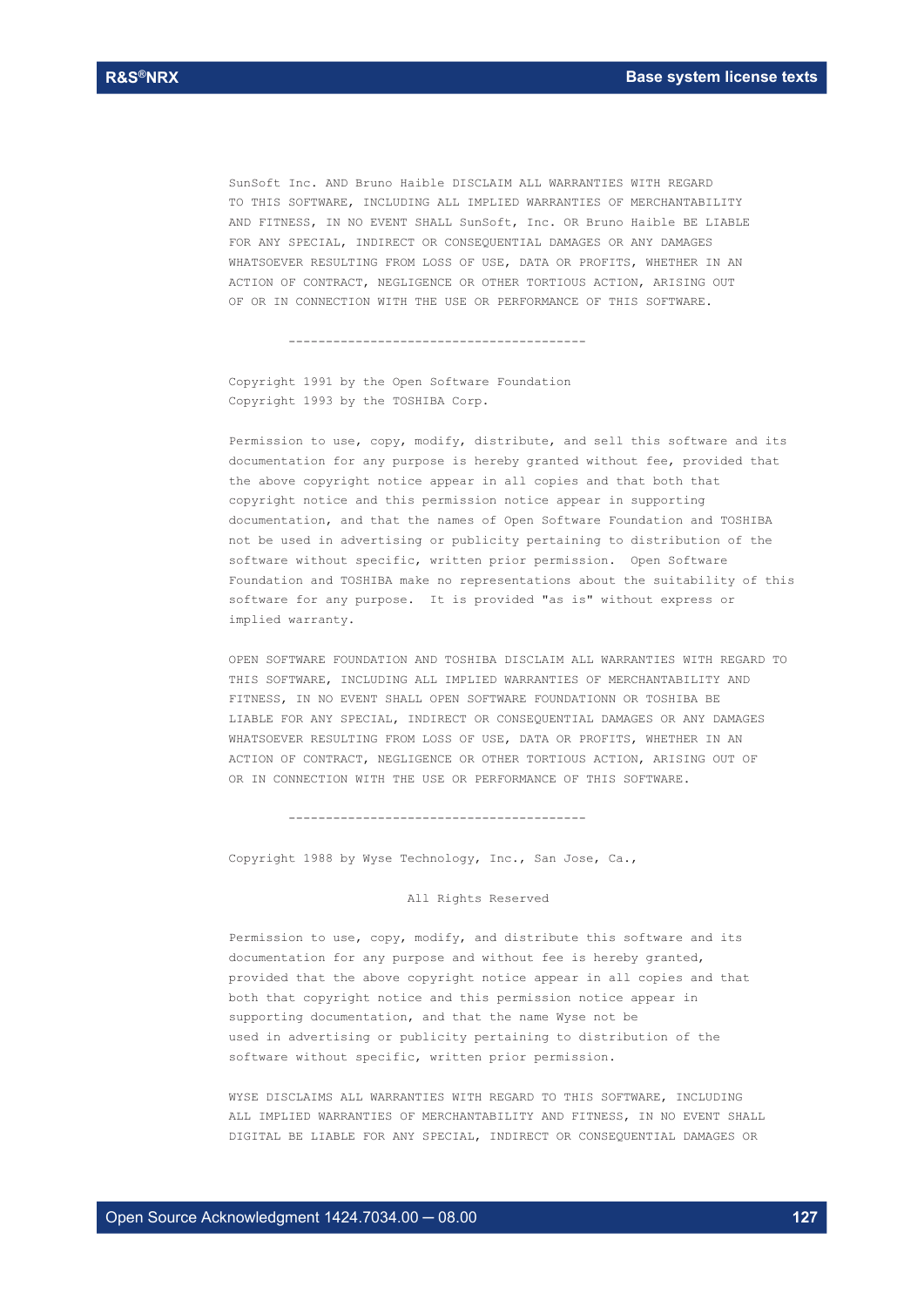ANY DAMAGES WHATSOEVER RESULTING FROM LOSS OF USE, DATA OR PROFITS, WHETHER IN AN ACTION OF CONTRACT, NEGLIGENCE OR OTHER TORTIOUS ACTION, ARISING OUT OF OR IN CONNECTION WITH THE USE OR PERFORMANCE OF THIS SOFTWARE.

Copyright 1991 by the Open Software Foundation Copyright 1993, 1994 by the Sony Corporation

----------------------------------------

Permission to use, copy, modify, distribute, and sell this software and its documentation for any purpose is hereby granted without fee, provided that the above copyright notice appear in all copies and that both that copyright notice and this permission notice appear in supporting documentation, and that the names of Open Software Foundation and Sony Corporation not be used in advertising or publicity pertaining to distribution of the software without specific, written prior permission. Open Software Foundation and Sony Corporation make no representations about the suitability of this software for any purpose. It is provided "as is" without express or implied warranty.

OPEN SOFTWARE FOUNDATION AND SONY CORPORATION DISCLAIM ALL WARRANTIES WITH REGARD TO THIS SOFTWARE, INCLUDING ALL IMPLIED WARRANTIES OF MERCHANTABILITY AND FITNESS, IN NO EVENT SHALL OPEN SOFTWARE FOUNDATIONN OR SONY CORPORATION BE LIABLE FOR ANY SPECIAL, INDIRECT OR CONSEQUENTIAL DAMAGES OR ANY DAMAGES WHATSOEVER RESULTING FROM LOSS OF USE, DATA OR PROFITS, WHETHER IN AN ACTION OF CONTRACT, NEGLIGENCE OR OTHER TORTIOUS ACTION, ARISING OUT OF OR IN CONNECTION WITH THE USE OR PERFORMANCE OF THIS SOFTWARE.

Copyright 1992, 1993 by FUJITSU LIMITED Copyright 1993 by Fujitsu Open Systems Solutions, Inc.

----------------------------------------

Permission to use, copy, modify, distribute and sell this software and its documentation for any purpose is hereby granted without fee, provided that the above copyright notice appear in all copies and that both that copyright notice and this permission notice appear in supporting documentation, and that the name of FUJITSU LIMITED and Fujitsu Open Systems Solutions, Inc. not be used in advertising or publicity pertaining to distribution of the software without specific, written prior permission.

FUJITSU LIMITED and Fujitsu Open Systems Solutions, Inc. makes no representations about the suitability of this software for any purpose. It is provided "as is" without express or implied warranty.

FUJITSU LIMITED AND FUJITSU OPEN SYSTEMS SOLUTIONS, INC. DISCLAIMS ALL WARRANTIES WITH REGARD TO THIS SOFTWARE, INCLUDING ALL IMPLIED WARRANTIES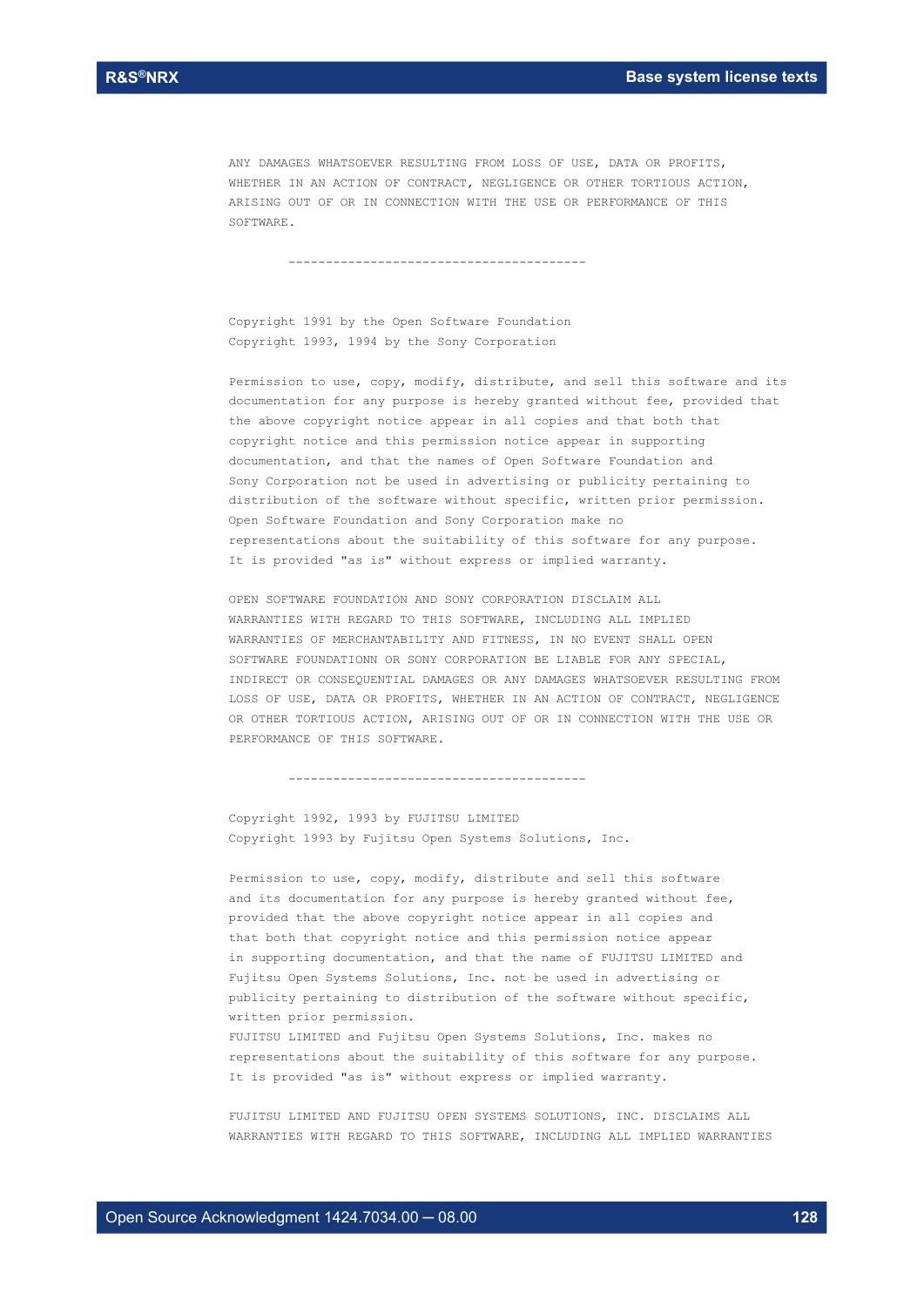OF MERCHANTABILITY AND FITNESS, IN NO EVENT SHALL FUJITSU OPEN SYSTEMS SOLUTIONS, INC. AND FUJITSU LIMITED BE LIABLE FOR ANY SPECIAL, INDIRECT OR CONSEQUENTIAL DAMAGES OR ANY DAMAGES WHATSOEVER RESULTING FROM LOSS OF USE, DATA OR PROFITS, WHETHER IN AN ACTION OF CONTRACT, NEGLIGENCE OR OTHER TORTIOUS ACTION, ARISING OUT OF OR IN CONNECTION WITH THE USE OR PERFORMANCE OF THIS SOFTWARE.

Copyright 1993, 1994 by Sony Corporation

----------------------------------------

Permission to use, copy, modify, distribute, and sell this software and its documentation for any purpose is hereby granted without fee, provided that the above copyright notice appear in all copies and that both that copyright notice and this permission notice appear in supporting documentation, and that the name of Sony Corporation not be used in advertising or publicity pertaining to distribution of the software without specific, written prior permission. Sony Corporation makes no representations about the suitability of this software for any purpose. It is provided "as is" without express or implied warranty.

SONY CORPORATION DISCLAIMS ALL WARRANTIES WITH REGARD TO THIS SOFTWARE, INCLUDING ALL IMPLIED WARRANTIES OF MERCHANTABILITY AND FITNESS, IN NO EVENT SHALL SONY CORPORATION BE LIABLE FOR ANY SPECIAL, INDIRECT OR CONSEQUENTIAL DAMAGES OR ANY DAMAGES WHATSOEVER RESULTING FROM LOSS OF USE, DATA OR PROFITS, WHETHER IN AN ACTION OF CONTRACT, NEGLIGENCE OR OTHER TORTIOUS ACTION, ARISING OUT OF OR IN CONNECTION WITH THE USE OR PERFORMANCE OF THIS SOFTWARE.

----------------------------------------

Copyright 1986, 1998 The Open Group Copyright (c) 2000 The XFree86 Project, Inc.

Permission to use, copy, modify, distribute, and sell this software and its documentation for any purpose is hereby granted without fee, provided that the above copyright notice appear in all copies and that both that copyright notice and this permission notice appear in supporting documentation.

The above copyright notice and this permission notice shall be included in all copies or substantial portions of the Software.

THE SOFTWARE IS PROVIDED "AS IS", WITHOUT WARRANTY OF ANY KIND, EXPRESS OR IMPLIED, INCLUDING BUT NOT LIMITED TO THE WARRANTIES OF MERCHANTABILITY, FITNESS FOR A PARTICULAR PURPOSE AND NONINFRINGEMENT. IN NO EVENT SHALL THE X CONSORTIUM OR THE XFREE86 PROJECT BE LIABLE FOR ANY CLAIM, DAMAGES OR OTHER LIABILITY, WHETHER IN AN ACTION OF CONTRACT, TORT OR OTHERWISE, ARISING FROM, OUT OF OR IN CONNECTION WITH THE SOFTWARE OR THE USE OR OTHER DEALINGS IN THE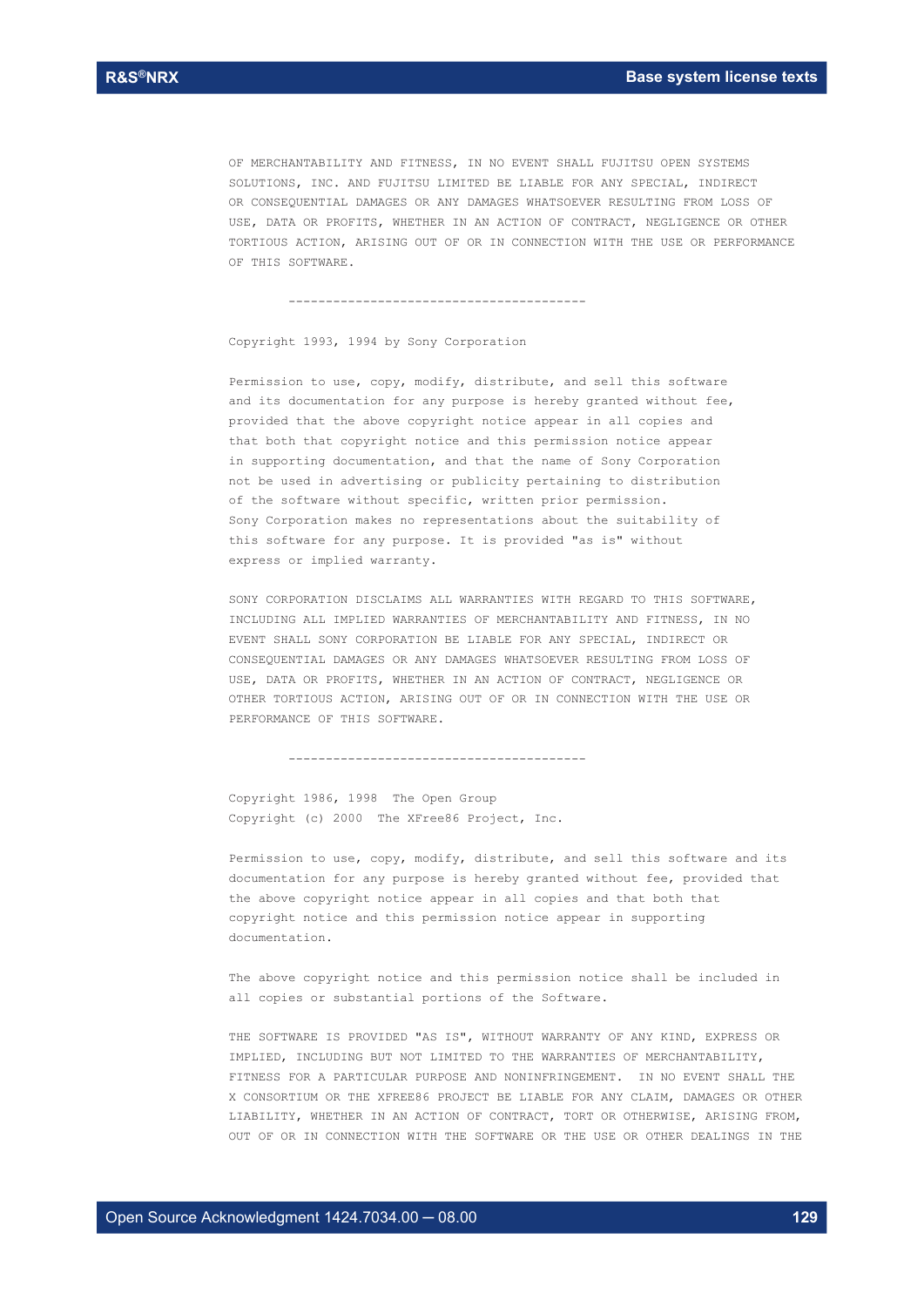## SOFTWARE.

Except as contained in this notice, the name of the X Consortium or of the XFree86 Project shall not be used in advertising or otherwise to promote the sale, use or other dealings in this Software without prior written authorization from the X Consortium and the XFree86 Project.

Copyright 1990, 1991 by OMRON Corporation, NTT Software Corporation, and Nippon Telegraph and Telephone Corporation Copyright 1991 by the Open Software Foundation Copyright 1993 by the FUJITSU LIMITED

----------------------------------------

Permission to use, copy, modify, distribute, and sell this software and its documentation for any purpose is hereby granted without fee, provided that the above copyright notice appear in all copies and that both that copyright notice and this permission notice appear in supporting documentation, and that the names of OMRON, NTT Software, NTT, and Open Software Foundation not be used in advertising or publicity pertaining to distribution of the software without specific, written prior permission. OMRON, NTT Software, NTT, and Open Software Foundation make no representations about the suitability of this software for any purpose. It is provided "as is" without express or implied warranty.

OMRON, NTT SOFTWARE, NTT, AND OPEN SOFTWARE FOUNDATION DISCLAIM ALL WARRANTIES WITH REGARD TO THIS SOFTWARE, INCLUDING ALL IMPLIED WARRANTIES OF MERCHANTABILITY AND FITNESS, IN NO EVENT SHALL OMRON, NTT SOFTWARE, NTT, OR OPEN SOFTWARE FOUNDATION BE LIABLE FOR ANY SPECIAL, INDIRECT OR CONSEQUENTIAL DAMAGES OR ANY DAMAGES WHATSOEVER RESULTING FROM LOSS OF USE, DATA OR PROFITS, WHETHER IN AN ACTION OF CONTRACT, NEGLIGENCE OR OTHER TORTIOUS ACTION, ARISING OUT OF OR IN CONNECTION WITH THE USE OR PERFORMANCE OF THIS SOFTWARE.

Copyright 1988 by Wyse Technology, Inc., San Jose, Ca, Copyright 1987 by Digital Equipment Corporation, Maynard, Massachusetts,

### All Rights Reserved

----------------------------------------

Permission to use, copy, modify, and distribute this software and its documentation for any purpose and without fee is hereby granted, provided that the above copyright notice appear in all copies and that both that copyright notice and this permission notice appear in supporting documentation, and that the name Digital not be used in advertising or publicity pertaining to distribution of the software without specific, written prior permission.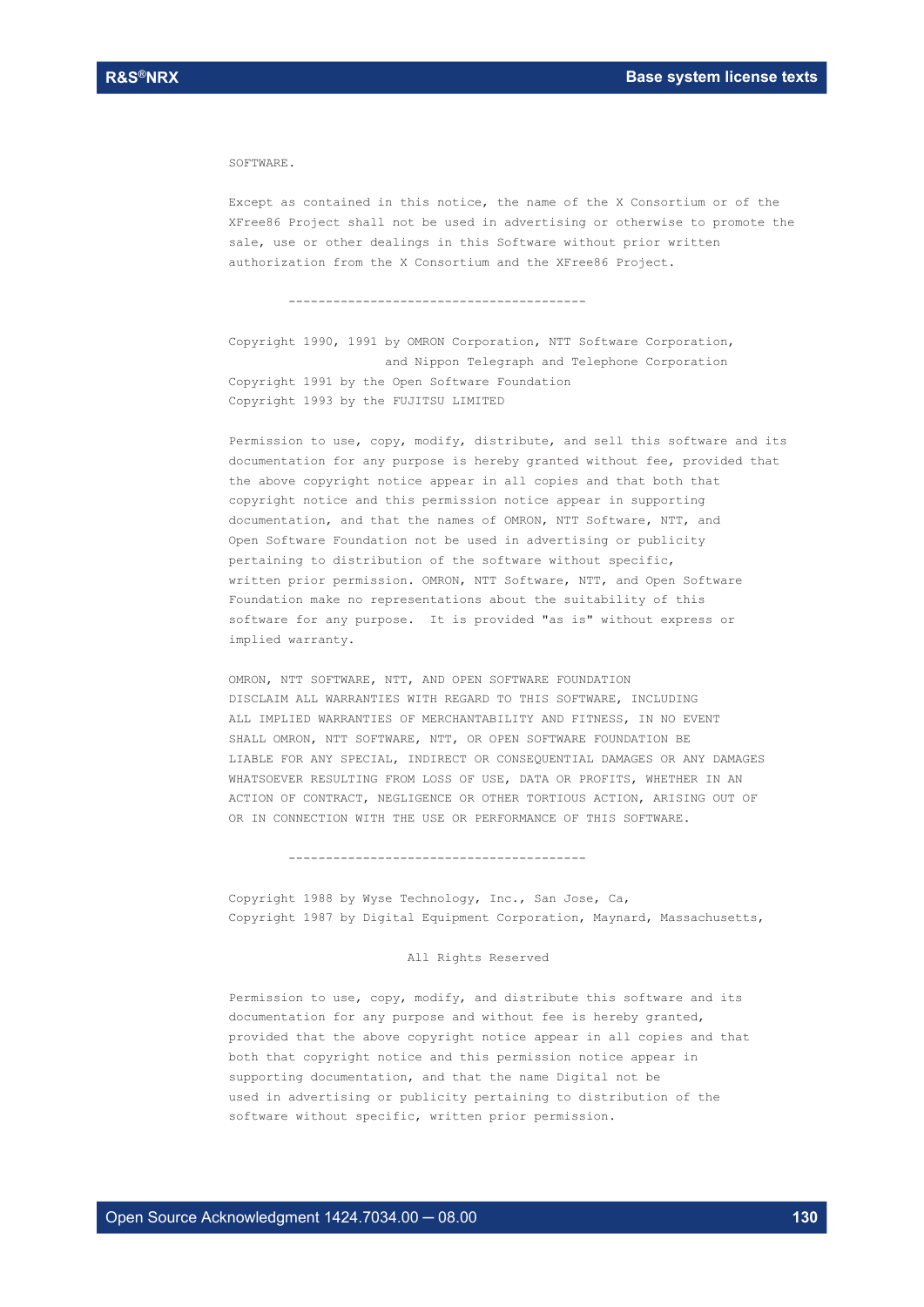DIGITAL AND WYSE DISCLAIM ALL WARRANTIES WITH REGARD TO THIS SOFTWARE, INCLUDING ALL IMPLIED WARRANTIES OF MERCHANTABILITY AND FITNESS, IN NO EVENT SHALL DIGITAL OR WYSE BE LIABLE FOR ANY SPECIAL, INDIRECT OR CONSEQUENTIAL DAMAGES OR ANY DAMAGES WHATSOEVER RESULTING FROM LOSS OF USE, DATA OR PROFITS, WHETHER IN AN ACTION OF CONTRACT, NEGLIGENCE OR OTHER TORTIOUS ACTION, ARISING OUT OF OR IN CONNECTION WITH THE USE OR PERFORMANCE OF THIS SOFTWARE.

----------------------------------------

Copyright 1991, 1992 by Fuji Xerox Co., Ltd. Copyright 1992, 1993, 1994 by FUJITSU LIMITED

Permission to use, copy, modify, distribute, and sell this software and its documentation for any purpose is hereby granted without fee, provided that the above copyright notice appear in all copies and that both that copyright notice and this permission notice appear in supporting documentation, and that the name of Fuji Xerox, FUJITSU LIMITED not be used in advertising or publicity pertaining to distribution of the software without specific, written prior permission. Fuji Xerox, FUJITSU LIMITED make no representations about the suitability of this software for any purpose. It is provided "as is" without express or implied warranty.

FUJI XEROX, FUJITSU LIMITED DISCLAIM ALL WARRANTIES WITH REGARD TO THIS SOFTWARE, INCLUDING ALL IMPLIED WARRANTIES OF MERCHANTABILITY AND FITNESS, IN NO EVENT SHALL FUJI XEROX, FUJITSU LIMITED BE LIABLE FOR ANY SPECIAL, INDIRECT OR CONSEQUENTIAL DAMAGES OR ANY DAMAGES WHATSOEVER RESULTING FROM LOSS OF USE, DATA OR PROFITS, WHETHER IN AN ACTION OF CONTRACT, NEGLIGENCE OR OTHER TORTIOUS ACTION, ARISING OUT OF OR IN CONNECTION WITH THE USE OR PERFORMANCE OF THIS SOFTWARE.

----------------------------------------

Copyright 2006 Josh Triplett

Permission is hereby granted, free of charge, to any person obtaining a copy of this software and associated documentation files (the "Software"), to deal in the Software without restriction, including without limitation the rights to use, copy, modify, merge, publish, distribute, sublicense, and/or sell copies of the Software, and to permit persons to whom the Software is furnished to do so, subject to the following conditions:

The above copyright notice and this permission notice shall be included in all copies or substantial portions of the Software.

THE SOFTWARE IS PROVIDED "AS IS", WITHOUT WARRANTY OF ANY KIND, EXPRESS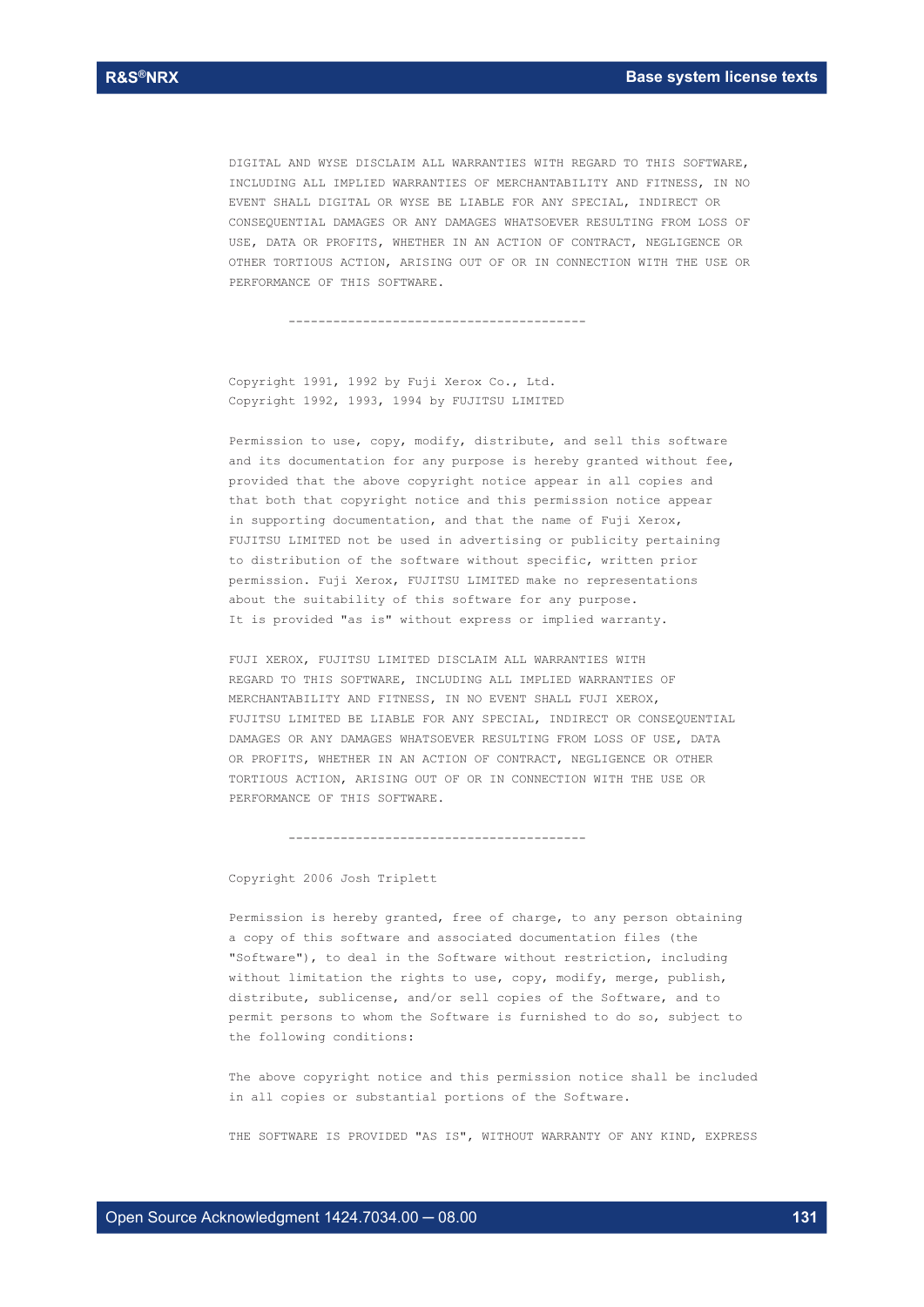OR IMPLIED, INCLUDING BUT NOT LIMITED TO THE WARRANTIES OF MERCHANTABILITY, FITNESS FOR A PARTICULAR PURPOSE AND NONINFRINGEMENT. IN NO EVENT SHALL THE X CONSORTIUM BE LIABLE FOR ANY CLAIM, DAMAGES OR OTHER LIABILITY, WHETHER IN AN ACTION OF CONTRACT, TORT OR OTHERWISE, ARISING FROM, OUT OF OR IN CONNECTION WITH THE SOFTWARE OR THE USE OR OTHER DEALINGS IN THE SOFTWARE.

(c) Copyright 1996 by Sebastien Marineau and Holger Veit <marineau@genie.uottawa.ca> <Holger.Veit@gmd.de>

----------------------------------------

Permission is hereby granted, free of charge, to any person obtaining a copy of this software and associated documentation files (the "Software"), to deal in the Software without restriction, including without limitation the rights to use, copy, modify, merge, publish, distribute, sublicense, and/or sell copies of the Software, and to permit persons to whom the Software is furnished to do so, subject to the following conditions:

The above copyright notice and this permission notice shall be included in all copies or substantial portions of the Software.

THE SOFTWARE IS PROVIDED "AS IS", WITHOUT WARRANTY OF ANY KIND, EXPRESS OR IMPLIED, INCLUDING BUT NOT LIMITED TO THE WARRANTIES OF MERCHANTABILITY, FITNESS FOR A PARTICULAR PURPOSE AND NONINFRINGEMENT. IN NO EVENT SHALL HOLGER VEIT BE LIABLE FOR ANY CLAIM, DAMAGES OR OTHER LIABILITY, WHETHER IN AN ACTION OF CONTRACT, TORT OR OTHERWISE, ARISING FROM, OUT OF OR IN CONNECTION WITH THE SOFTWARE OR THE USE OR OTHER DEALINGS IN THE SOFTWARE.

Except as contained in this notice, the name of Sebastien Marineau or Holger Veit shall not be used in advertising or otherwise to promote the sale, use or other dealings in this Software without prior written authorization from Holger Veit or Sebastien Marineau.

Copyright 1990, 1991 by OMRON Corporation, NTT Software Corporation, and Nippon Telegraph and Telephone Corporation Copyright 1991 by the Open Software Foundation Copyright 1993 by the TOSHIBA Corp.

----------------------------------------

Copyright 1993, 1994 by Sony Corporation Copyright 1993, 1994 by the FUJITSU LIMITED

Permission to use, copy, modify, distribute, and sell this software and its documentation for any purpose is hereby granted without fee, provided that the above copyright notice appear in all copies and that both that copyright notice and this permission notice appear in supporting documentation, and that the names of OMRON, NTT Software, NTT, Open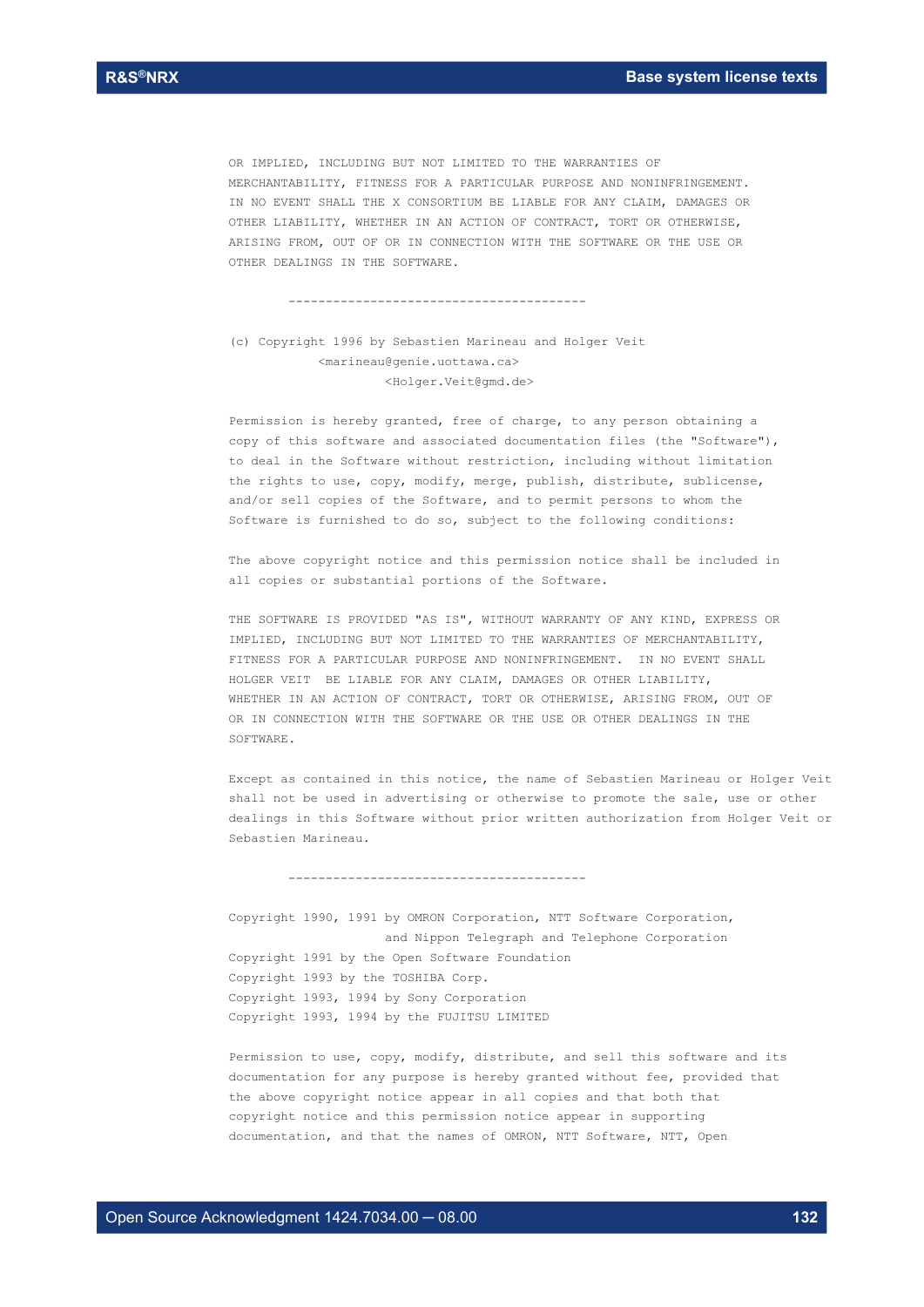Software Foundation, and Sony Corporation not be used in advertising or publicity pertaining to distribution of the software without specific, written prior permission. OMRON, NTT Software, NTT, Open Software Foundation, and Sony Corporation make no representations about the suitability of this software for any purpose. It is provided "as is" without express or implied warranty.

OMRON, NTT SOFTWARE, NTT, OPEN SOFTWARE FOUNDATION, AND SONY CORPORATION DISCLAIM ALL WARRANTIES WITH REGARD TO THIS SOFTWARE, INCLUDING ALL IMPLIED WARRANTIES OF MERCHANTABILITY AND FITNESS, IN NO EVENT SHALL OMRON, NTT SOFTWARE, NTT, OPEN SOFTWARE FOUNDATION, OR SONY CORPORATION BE LIABLE FOR ANY SPECIAL, INDIRECT OR CONSEQUENTIAL DAMAGES OR ANY DAMAGES WHATSOEVER RESULTING FROM LOSS OF USE, DATA OR PROFITS, WHETHER IN AN ACTION OF CONTRACT, NEGLIGENCE OR OTHER TORTIOUS ACTION, ARISING OUT OF OR IN CONNECTION WITH THE USE OR PERFORMANCE OF THIS SOFTWARE.

Copyright 2000 by Bruno Haible

Permission to use, copy, modify, distribute, and sell this software and its documentation for any purpose is hereby granted without fee, provided that the above copyright notice appear in all copies and that both that copyright notice and this permission notice appear in supporting documentation, and that the name of Bruno Haible not be used in advertising or publicity pertaining to distribution of the software without specific, written prior permission. Bruno Haible makes no representations about the suitability of this software for any purpose. It is provided "as is" without express or implied warranty.

----------------------------------------

Bruno Haible DISCLAIMS ALL WARRANTIES WITH REGARD TO THIS SOFTWARE, INCLUDING ALL IMPLIED WARRANTIES OF MERCHANTABILITY AND FITNESS, IN NO EVENT SHALL Bruno Haible BE LIABLE FOR ANY SPECIAL, INDIRECT OR CONSEQUENTIAL DAMAGES OR ANY DAMAGES WHATSOEVER RESULTING FROM LOSS OF USE, DATA OR PROFITS, WHETHER IN AN ACTION OF CONTRACT, NEGLIGENCE OR OTHER TORTIOUS ACTION, ARISING OUT OF OR IN CONNECTION WITH THE USE OR PERFORMANCE OF THIS SOFTWARE.

----------------------------------------

Copyright © 2003 Keith Packard

Permission to use, copy, modify, distribute, and sell this software and its documentation for any purpose is hereby granted without fee, provided that the above copyright notice appear in all copies and that both that copyright notice and this permission notice appear in supporting documentation, and that the name of Keith Packard not be used in advertising or publicity pertaining to distribution of the software without specific, written prior permission. Keith Packard makes no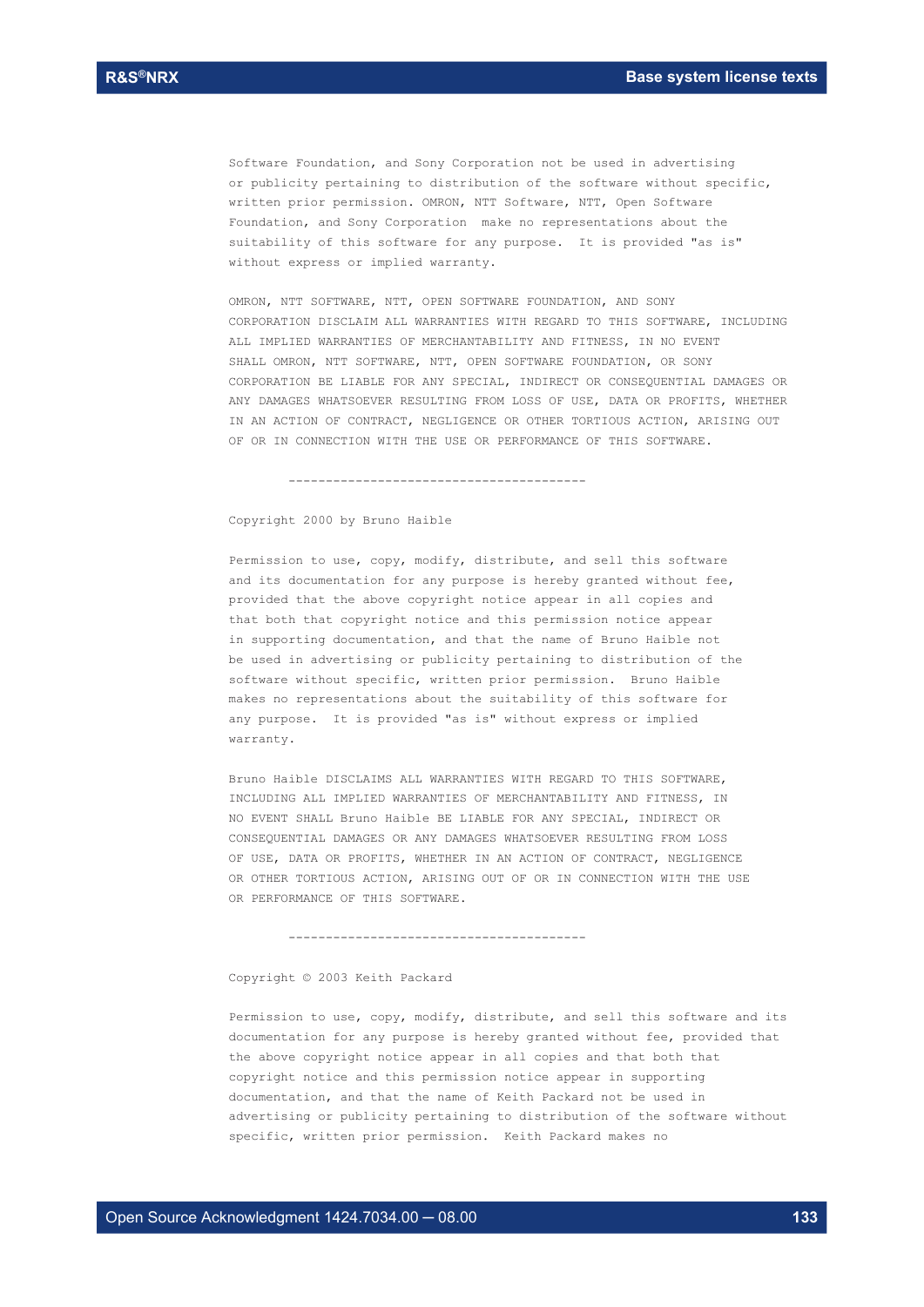representations about the suitability of this software for any purpose. It is provided "as is" without express or implied warranty.

KEITH PACKARD DISCLAIMS ALL WARRANTIES WITH REGARD TO THIS SOFTWARE, INCLUDING ALL IMPLIED WARRANTIES OF MERCHANTABILITY AND FITNESS, IN NO EVENT SHALL KEITH PACKARD BE LIABLE FOR ANY SPECIAL, INDIRECT OR CONSEQUENTIAL DAMAGES OR ANY DAMAGES WHATSOEVER RESULTING FROM LOSS OF USE, DATA OR PROFITS, WHETHER IN AN ACTION OF CONTRACT, NEGLIGENCE OR OTHER TORTIOUS ACTION, ARISING OUT OF OR IN CONNECTION WITH THE USE OR PERFORMANCE OF THIS SOFTWARE.

----------------------------------------

Copyright (c) 2007-2009, Troy D. Hanson All rights reserved.

Redistribution and use in source and binary forms, with or without modification, are permitted provided that the following conditions are met:

Redistributions of source code must retain the above copyright notice, this list of conditions and the following disclaimer.

THIS SOFTWARE IS PROVIDED BY THE COPYRIGHT HOLDERS AND CONTRIBUTORS "AS IS" AND ANY EXPRESS OR IMPLIED WARRANTIES, INCLUDING, BUT NOT LIMITED TO, THE IMPLIED WARRANTIES OF MERCHANTABILITY AND FITNESS FOR A PARTICULAR PURPOSE ARE DISCLAIMED. IN NO EVENT SHALL THE COPYRIGHT OWNER OR CONTRIBUTORS BE LIABLE FOR ANY DIRECT, INDIRECT, INCIDENTAL, SPECIAL, EXEMPLARY, OR CONSEQUENTIAL DAMAGES (INCLUDING, BUT NOT LIMITED TO, PROCUREMENT OF SUBSTITUTE GOODS OR SERVICES; LOSS OF USE, DATA, OR PROFITS; OR BUSINESS INTERRUPTION) HOWEVER CAUSED AND ON ANY THEORY OF LIABILITY, WHETHER IN CONTRACT, STRICT LIABILITY, OR TORT (INCLUDING NEGLIGENCE OR OTHERWISE) ARISING IN ANY WAY OUT OF THE USE OF THIS SOFTWARE, EVEN IF ADVISED OF THE POSSIBILITY OF SUCH DAMAGE.

----------------------------------------

Copyright 1992, 1993 by TOSHIBA Corp.

Permission to use, copy, modify, and distribute this software and its documentation for any purpose and without fee is hereby granted, provided that the above copyright notice appear in all copies and that both that copyright notice and this permission notice appear in supporting documentation, and that the name of TOSHIBA not be used in advertising or publicity pertaining to distribution of the software without specific, written prior permission. TOSHIBA make no representations about the suitability of this software for any purpose. It is provided "as is" without express or implied warranty.

TOSHIBA DISCLAIM ALL WARRANTIES WITH REGARD TO THIS SOFTWARE, INCLUDING ALL IMPLIED WARRANTIES OF MERCHANTABILITY AND FITNESS, IN NO EVENT SHALL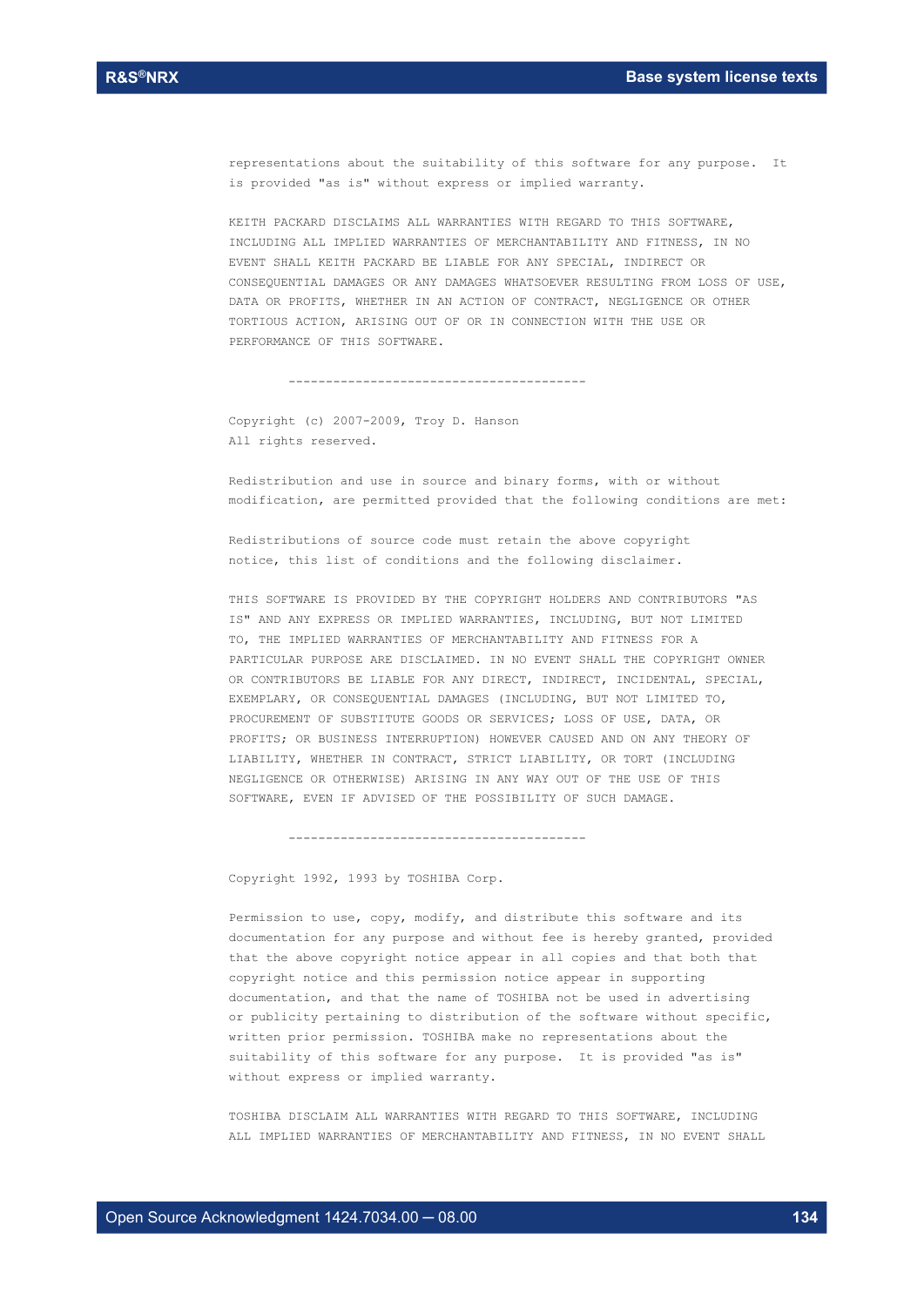TOSHIBA BE LIABLE FOR ANY SPECIAL, INDIRECT OR CONSEQUENTIAL DAMAGES OR ANY DAMAGES WHATSOEVER RESULTING FROM LOSS OF USE, DATA OR PROFITS, WHETHER IN AN ACTION OF CONTRACT, NEGLIGENCE OR OTHER TORTIOUS ACTION, ARISING OUT OF OR IN CONNECTION WITH THE USE OR PERFORMANCE OF THIS SOFTWARE.

----------------------------------------

Copyright IBM Corporation 1993

All Rights Reserved

License to use, copy, modify, and distribute this software and its documentation for any purpose and without fee is hereby granted, provided that the above copyright notice appear in all copies and that both that copyright notice and this permission notice appear in supporting documentation, and that the name of IBM not be used in advertising or publicity pertaining to distribution of the software without specific, written prior permission.

IBM DISCLAIMS ALL WARRANTIES WITH REGARD TO THIS SOFTWARE, INCLUDING ALL IMPLIED WARRANTIES OF MERCHANTABILITY, FITNESS, AND NONINFRINGEMENT OF THIRD PARTY RIGHTS, IN NO EVENT SHALL IBM BE LIABLE FOR ANY SPECIAL, INDIRECT OR CONSEQUENTIAL DAMAGES OR ANY DAMAGES WHATSOEVER RESULTING FROM LOSS OF USE, DATA OR PROFITS, WHETHER IN AN ACTION OF CONTRACT, NEGLIGENCE OR OTHER TORTIOUS ACTION, ARISING OUT OF OR IN CONNECTION WITH THE USE OR PERFORMANCE OF THIS SOFTWARE.

----------------------------------------

Copyright 1990, 1991 by OMRON Corporation, NTT Software Corporation, and Nippon Telegraph and Telephone Corporation

Permission to use, copy, modify, distribute, and sell this software and its documentation for any purpose is hereby granted without fee, provided that the above copyright notice appear in all copies and that both that copyright notice and this permission notice appear in supporting documentation, and that the names of OMRON, NTT Software, and NTT not be used in advertising or publicity pertaining to distribution of the software without specific, written prior permission. OMRON, NTT Software, and NTT make no representations about the suitability of this software for any purpose. It is provided "as is" without express or implied warranty.

OMRON, NTT SOFTWARE, AND NTT, DISCLAIM ALL WARRANTIES WITH REGARD TO THIS SOFTWARE, INCLUDING ALL IMPLIED WARRANTIES OF MERCHANTABILITY AND FITNESS, IN NO EVENT SHALL OMRON, NTT SOFTWARE, OR NTT, BE LIABLE FOR ANY SPECIAL, INDIRECT OR CONSEQUENTIAL DAMAGES OR ANY DAMAGES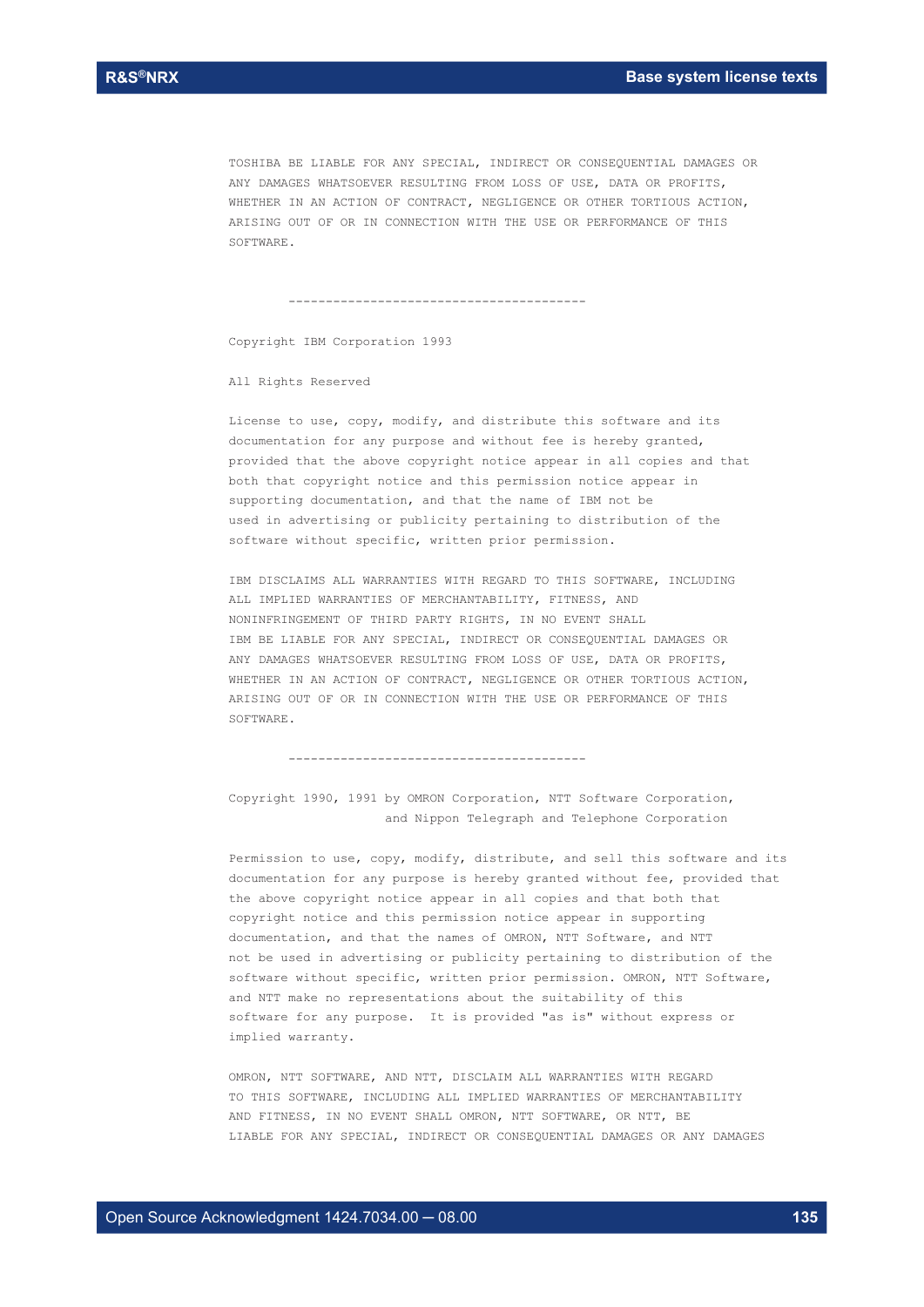WHATSOEVER RESULTING FROM LOSS OF USE, DATA OR PROFITS, WHETHER IN AN ACTION OF CONTRACT, NEGLIGENCE OR OTHER TORTIOUS ACTION, ARISING OUT OF OR IN CONNECTION WITH THE USE OR PERFORMANCE OF THIS SOFTWARE.

```
============================================================================
libxau-1.0.8: COPYING
============================================================================
```
Copyright 1988, 1993, 1994, 1998 The Open Group

Permission to use, copy, modify, distribute, and sell this software and its documentation for any purpose is hereby granted without fee, provided that the above copyright notice appear in all copies and that both that copyright notice and this permission notice appear in supporting documentation.

The above copyright notice and this permission notice shall be included in all copies or substantial portions of the Software.

THE SOFTWARE IS PROVIDED "AS IS", WITHOUT WARRANTY OF ANY KIND, EXPRESS OR IMPLIED, INCLUDING BUT NOT LIMITED TO THE WARRANTIES OF MERCHANTABILITY, FITNESS FOR A PARTICULAR PURPOSE AND NONINFRINGEMENT. IN NO EVENT SHALL THE OPEN GROUP BE LIABLE FOR ANY CLAIM, DAMAGES OR OTHER LIABILITY, WHETHER IN AN ACTION OF CONTRACT, TORT OR OTHERWISE, ARISING FROM, OUT OF OR IN CONNECTION WITH THE SOFTWARE OR THE USE OR OTHER DEALINGS IN THE SOFTWARE.

Except as contained in this notice, the name of The Open Group shall not be used in advertising or otherwise to promote the sale, use or other dealings in this Software without prior written authorization from The Open Group.

============================================================================ libxaw-1.0.13: COPYING ============================================================================

Copyright 1985-1990, 1994, 1998 The Open Group Copyright 2003-2004 Roland Mainz <roland.mainz@nrubsig.org>

Permission to use, copy, modify, distribute, and sell this software and its documentation for any purpose is hereby granted without fee, provided that the above copyright notice appear in all copies and that both that copyright notice and this permission notice appear in supporting documentation.

The above copyright notice and this permission notice shall be included in all copies or substantial portions of the Software.

THE SOFTWARE IS PROVIDED "AS IS", WITHOUT WARRANTY OF ANY KIND, EXPRESS OR IMPLIED, INCLUDING BUT NOT LIMITED TO THE WARRANTIES OF MERCHANTABILITY, FITNESS FOR A PARTICULAR PURPOSE AND NONINFRINGEMENT. IN NO EVENT SHALL THE OPEN GROUP BE LIABLE FOR ANY CLAIM, DAMAGES OR OTHER LIABILITY, WHETHER IN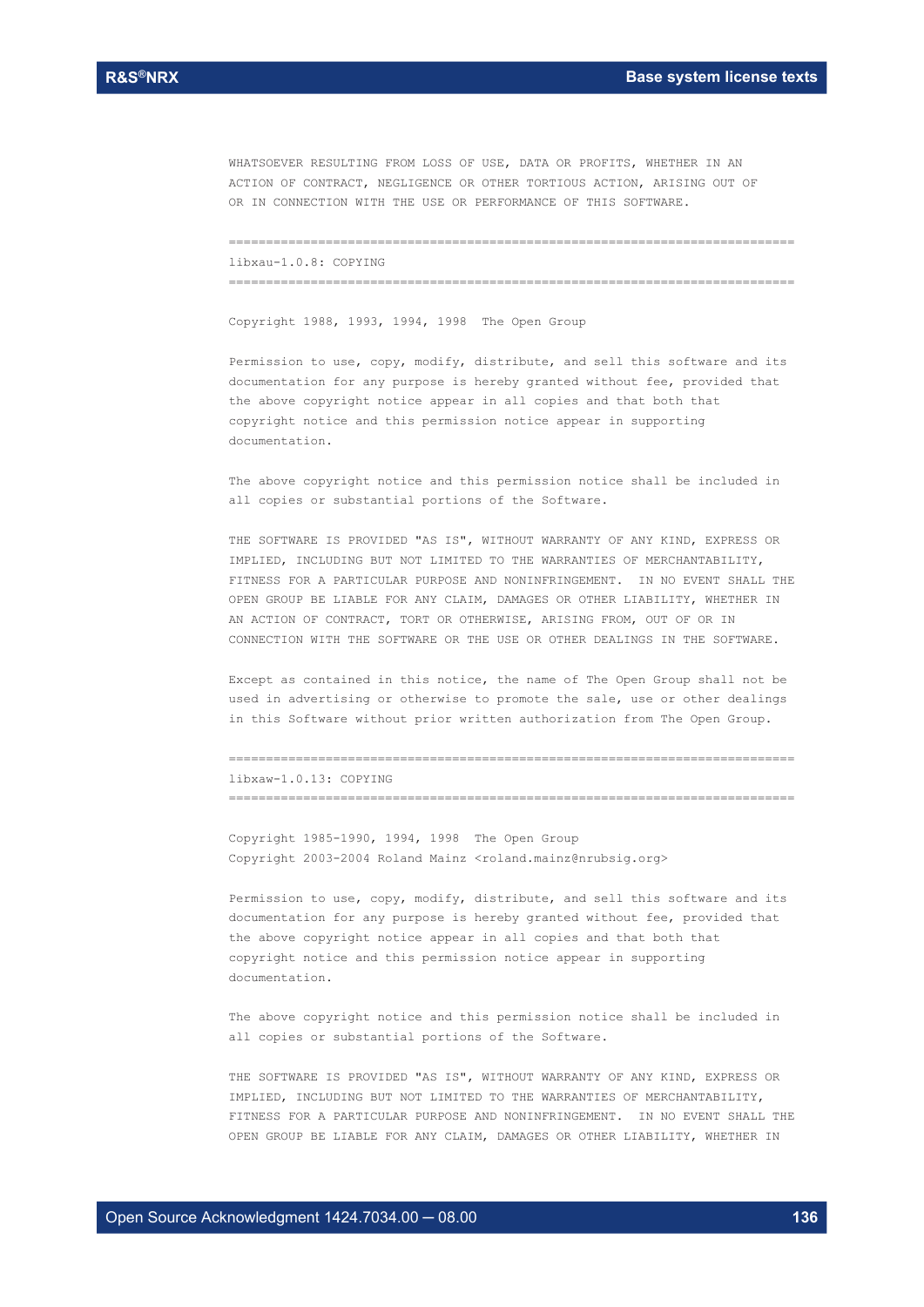AN ACTION OF CONTRACT, TORT OR OTHERWISE, ARISING FROM, OUT OF OR IN CONNECTION WITH THE SOFTWARE OR THE USE OR OTHER DEALINGS IN THE SOFTWARE.

Except as contained in this notice, the name of The Open Group shall not be used in advertising or otherwise to promote the sale, use or other dealings in this Software without prior written authorization from The Open Group.

Copyright (c) 1998-1999 by The XFree86 Project, Inc.

Permission is hereby granted, free of charge, to any person obtaining a copy of this software and associated documentation files (the "Software"), to deal in the Software without restriction, including without limitation the rights to use, copy, modify, merge, publish, distribute, sublicense, and/or sell copies of the Software, and to permit persons to whom the Software is furnished to do so, subject to the following conditions:

The above copyright notice and this permission notice shall be included in all copies or substantial portions of the Software.

THE SOFTWARE IS PROVIDED "AS IS", WITHOUT WARRANTY OF ANY KIND, EXPRESS OR IMPLIED, INCLUDING BUT NOT LIMITED TO THE WARRANTIES OF MERCHANTABILITY, FITNESS FOR A PARTICULAR PURPOSE AND NONINFRINGEMENT. IN NO EVENT SHALL THE XFREE86 PROJECT BE LIABLE FOR ANY CLAIM, DAMAGES OR OTHER LIABILITY, WHETHER IN AN ACTION OF CONTRACT, TORT OR OTHERWISE, ARISING FROM, OUT OF OR IN CONNECTION WITH THE SOFTWARE OR THE USE OR OTHER DEALINGS IN THE SOFTWARE.

Except as contained in this notice, the name of the XFree86 Project shall not be used in advertising or otherwise to promote the sale, use or other dealings in this Software without prior written authorization from the XFree86 Project.

Copyright 1991 by OMRON Corporation

Permission to use, copy, modify, distribute, and sell this software and its documentation for any purpose is hereby granted without fee, provided that the above copyright notice appear in all copies and that both that copyright notice and this permission notice appear in supporting documentation, and that the name of OMRON not be used in advertising or publicity pertaining to distribution of the software without specific, written prior permission. OMRON makes no representations about the suitability of this software for any purpose. It is provided "as is" without express or implied warranty.

OMRON DISCLAIMS ALL WARRANTIES WITH REGARD TO THIS SOFTWARE, INCLUDING ALL IMPLIED WARRANTIES OF MERCHANTABILITY AND FITNESS, IN NO EVENT SHALL OMRON BE LIABLE FOR ANY SPECIAL, INDIRECT OR CONSEQUENTIAL DAMAGES OR ANY DAMAGES WHATSOEVER RESULTING FROM LOSS OF USE, DATA OR PROFITS,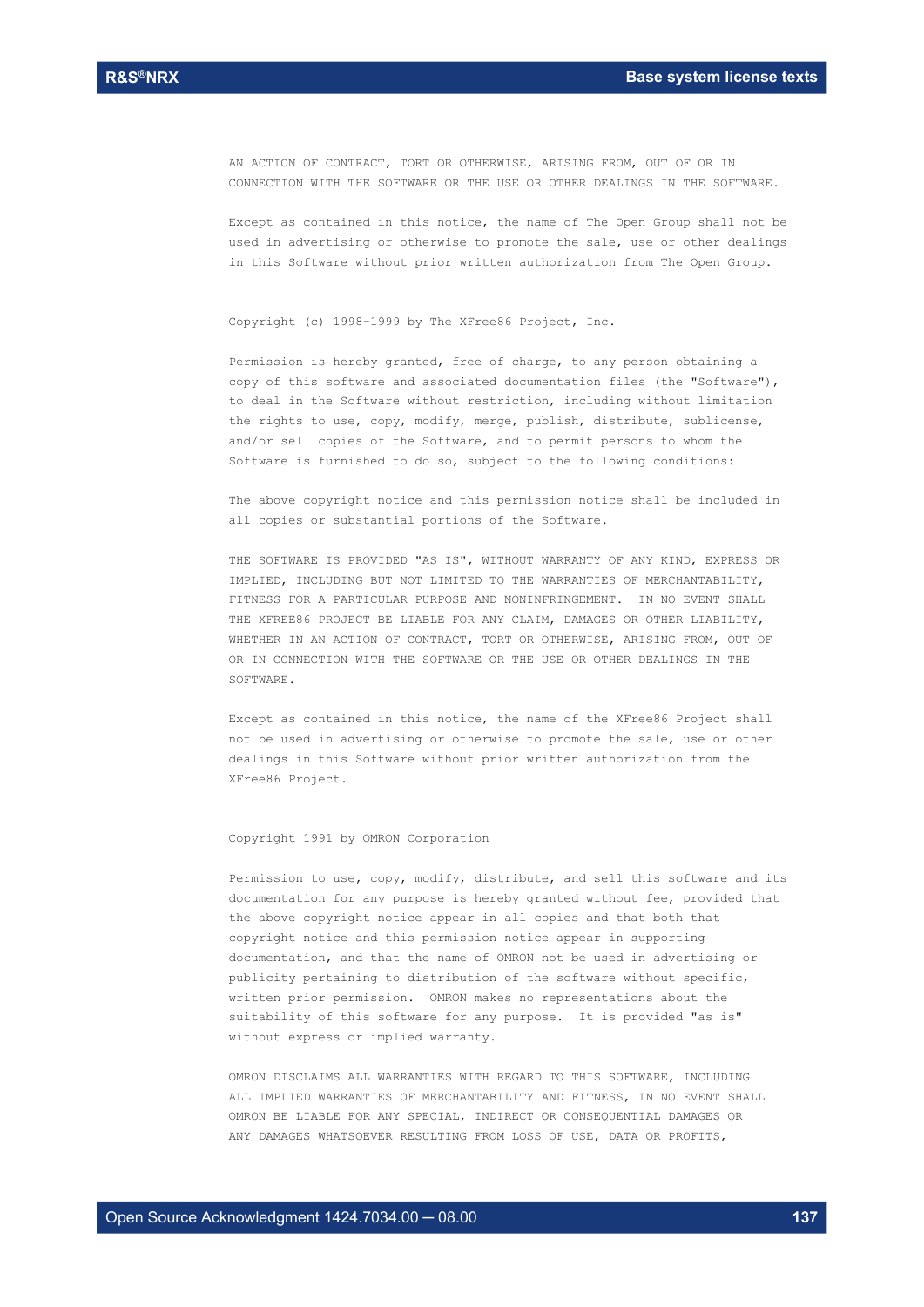WHETHER IN AN ACTION OF CONTRACT, NEGLIGENCE OR OTHER TORTUOUS ACTION, ARISING OUT OF OR IN CONNECTION WITH THE USE OR PERFORMANCE OF THIS SOFTWARE.

Copyright 1987-1998 by Digital Equipment Corporation, Maynard, Massachusetts. All Rights Reserved

Permission to use, copy, modify, and distribute this software and its documentation for any purpose and without fee is hereby granted, provided that the above copyright notice appear in all copies and that both that copyright notice and this permission notice appear in supporting documentation, and that the name of Digital not be used in advertising or publicity pertaining to distribution of the software without specific, written prior permission.

DIGITAL DISCLAIMS ALL WARRANTIES WITH REGARD TO THIS SOFTWARE, INCLUDING ALL IMPLIED WARRANTIES OF MERCHANTABILITY AND FITNESS, IN NO EVENT SHALL DIGITAL BE LIABLE FOR ANY SPECIAL, INDIRECT OR CONSEQUENTIAL DAMAGES OR ANY DAMAGES WHATSOEVER RESULTING FROM LOSS OF USE, DATA OR PROFITS, WHETHER IN AN ACTION OF CONTRACT, NEGLIGENCE OR OTHER TORTIOUS ACTION, ARISING OUT OF OR IN CONNECTION WITH THE USE OR PERFORMANCE OF THIS SOFTWARE.

# Copyright 1989 Prentice Hall

Permission to use, copy, modify, and distribute this software for any purpose and without fee is hereby granted, provided that the above copyright notice appear in all copies and that both the copyright notice and this permission notice appear in supporting documentation.

Prentice Hall and the authors disclaim all warranties with regard to this software, including all implied warranties of merchantability and fitness. In no event shall Prentice Hall or the authors be liable for any special, indirect or cosequential damages or any damages whatsoever resulting from loss of use, data or profits, whether in an action of contract, negligence or other tortious action, arising out of or in connection with the use or performance of this software.

# Copyright 1985, 1986, 1987, 1988, 1989, 1991, 1994 X Consortium

Permission is hereby granted, free of charge, to any person obtaining a copy of this software and associated documentation files (the ``Software''), to deal in the Software without restriction, including without limitation the rights to use, copy, modify, merge, publish, distribute, sublicense, and/or sell copies of the Software, and to permit persons to whom the Software is furnished to do so, subject to the following conditions: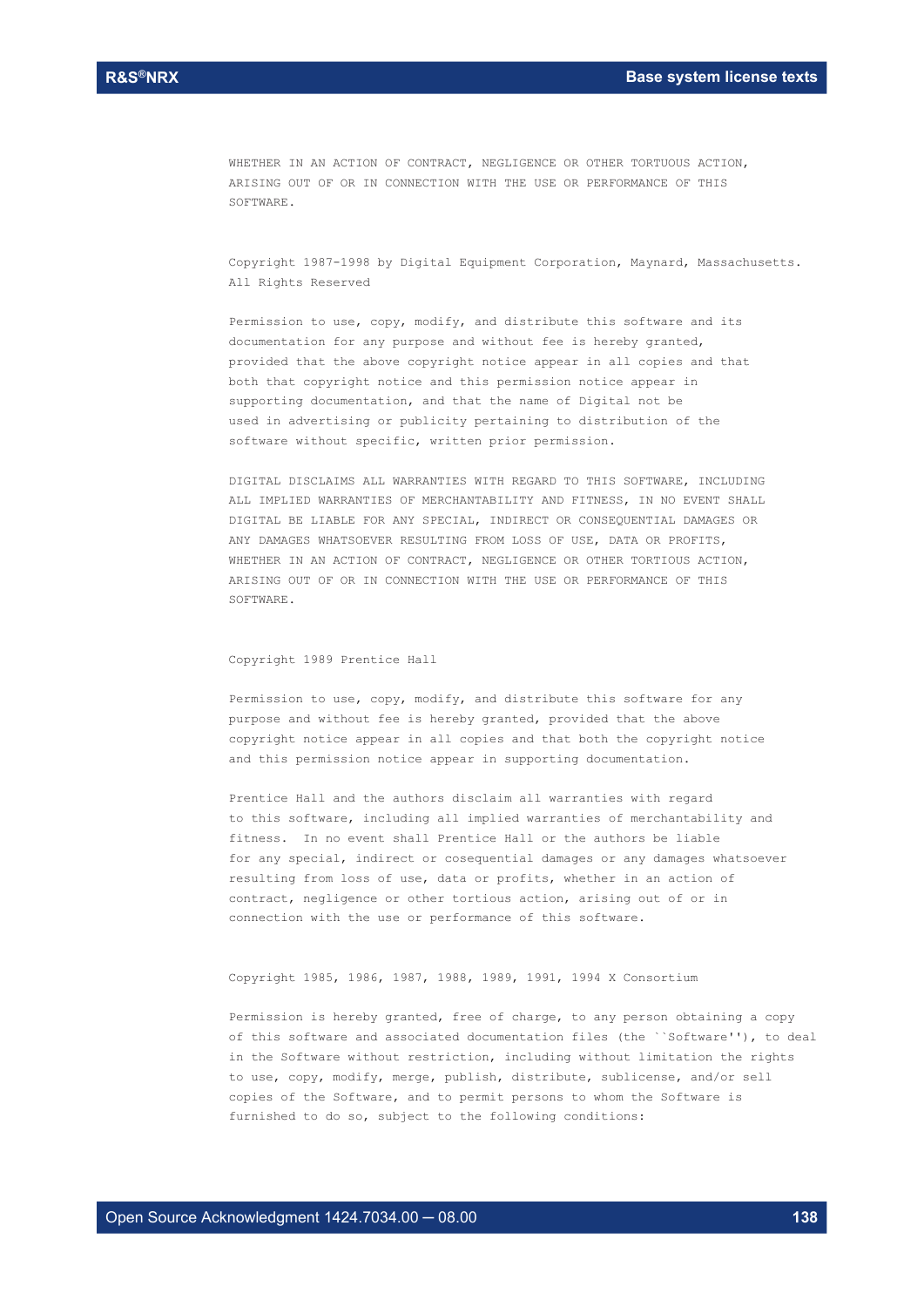The above copyright notice and this permission notice shall be included in all copies or substantial portions of the Software.

THE SOFTWARE IS PROVIDED ``AS IS'', WITHOUT WARRANTY OF ANY KIND, EXPRESS OR IMPLIED, INCLUDING BUT NOT LIMITED TO THE WARRANTIES OF MERCHANTABILITY, FITNESS FOR A PARTICULAR PURPOSE AND NONINFRINGEMENT. IN NO EVENT SHALL THE X CONSORTIUM BE LIABLE FOR ANY CLAIM, DAMAGES OR OTHER LIABILITY, WHETHER IN AN ACTION OF CONTRACT, TORT OR OTHERWISE, ARISING FROM, OUT OF OR IN CONNECTION WITH THE SOFTWARE OR THE USE OR OTHER DEALINGS IN THE SOFTWARE.

Except as contained in this notice, the name of the X Consortium shall not be used in advertising or otherwise to promote the sale, use or other dealings in this Software without prior written authorization from the X Consortium.

Copyright 1985, 1986, 1987, 1988, 1989, 1991 Digital Equipment Corporation, Maynard, Massachusetts.

Permission to use, copy, modify and distribute this documentation for any purpose and without fee is hereby granted, provided that the above copyright notice appears in all copies and that both that copyright notice and this permission notice appear in supporting documentation, and that the name of Digital not be used in in advertising or publicity pertaining to distribution of the software without specific, written prior permission. Digital makes no representations about the suitability of the software described herein for any purpose. It is provided ``as is'' without express or implied warranty.

```
============================================================================
libxcb-1.12: COPYING
============================================================================
```
Copyright (C) 2001-2006 Bart Massey, Jamey Sharp, and Josh Triplett. All Rights Reserved.

Permission is hereby granted, free of charge, to any person obtaining a copy of this software and associated documentation files (the "Software"), to deal in the Software without restriction, including without limitation the rights to use, copy, modify, merge, publish, distribute, sublicense, and/or sell copies of the Software, and to permit persons to whom the Software is furnished to do so, subject to the following conditions:

The above copyright notice and this permission notice shall be included in all copies or substantial portions of the Software.

THE SOFTWARE IS PROVIDED "AS IS", WITHOUT WARRANTY OF ANY KIND, EXPRESS OR IMPLIED, INCLUDING BUT NOT LIMITED TO THE WARRANTIES OF MERCHANTABILITY, FITNESS FOR A PARTICULAR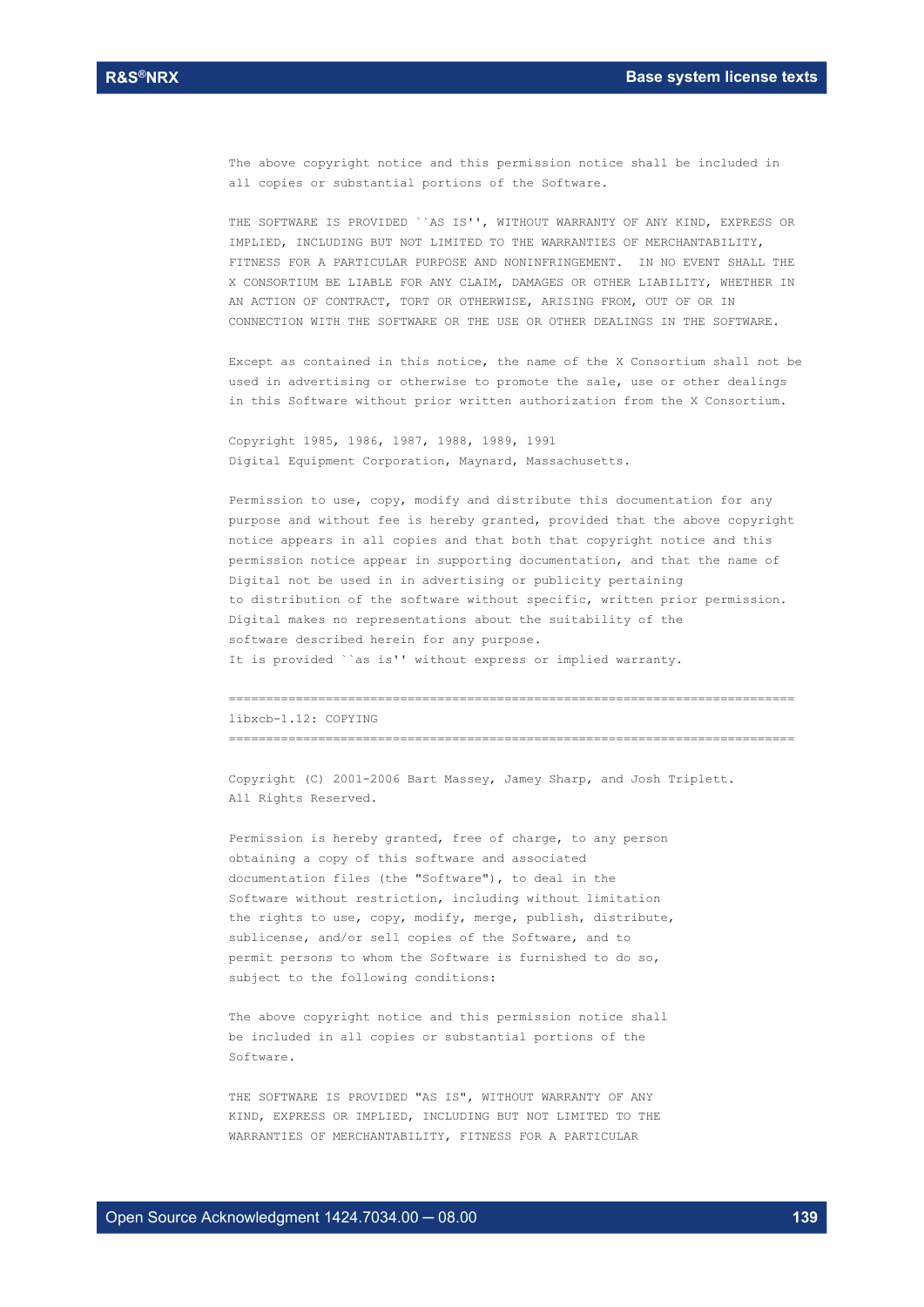PURPOSE AND NONINFRINGEMENT. IN NO EVENT SHALL THE AUTHORS BE LIABLE FOR ANY CLAIM, DAMAGES OR OTHER LIABILITY, WHETHER IN AN ACTION OF CONTRACT, TORT OR OTHERWISE, ARISING FROM, OUT OF OR IN CONNECTION WITH THE SOFTWARE OR THE USE OR OTHER DEALINGS IN THE SOFTWARE.

Except as contained in this notice, the names of the authors or their institutions shall not be used in advertising or otherwise to promote the sale, use or other dealings in this Software without prior written authorization from the authors.

============================================================================ libxcomposite-0.4.4: COPYING ============================================================================

Copyright © 2001,2003 Keith Packard

Permission to use, copy, modify, distribute, and sell this software and its documentation for any purpose is hereby granted without fee, provided that the above copyright notice appear in all copies and that both that copyright notice and this permission notice appear in supporting documentation, and that the name of Keith Packard not be used in advertising or publicity pertaining to distribution of the software without specific, written prior permission. Keith Packard makes no representations about the suitability of this software for any purpose. It is provided "as is" without express or implied warranty.

KEITH PACKARD DISCLAIMS ALL WARRANTIES WITH REGARD TO THIS SOFTWARE, INCLUDING ALL IMPLIED WARRANTIES OF MERCHANTABILITY AND FITNESS, IN NO EVENT SHALL KEITH PACKARD BE LIABLE FOR ANY SPECIAL, INDIRECT OR CONSEQUENTIAL DAMAGES OR ANY DAMAGES WHATSOEVER RESULTING FROM LOSS OF USE, DATA OR PROFITS, WHETHER IN AN ACTION OF CONTRACT, NEGLIGENCE OR OTHER TORTIOUS ACTION, ARISING OUT OF OR IN CONNECTION WITH THE USE OR PERFORMANCE OF THIS SOFTWARE.

Copyright (c) 2006, 2007, Oracle and/or its affiliates. All rights reserved.

Permission is hereby granted, free of charge, to any person obtaining a copy of this software and associated documentation files (the "Software"), to deal in the Software without restriction, including without limitation the rights to use, copy, modify, merge, publish, distribute, sublicense, and/or sell copies of the Software, and to permit persons to whom the Software is furnished to do so, subject to the following conditions:

The above copyright notice and this permission notice (including the next paragraph) shall be included in all copies or substantial portions of the Software.

THE SOFTWARE IS PROVIDED "AS IS", WITHOUT WARRANTY OF ANY KIND, EXPRESS OR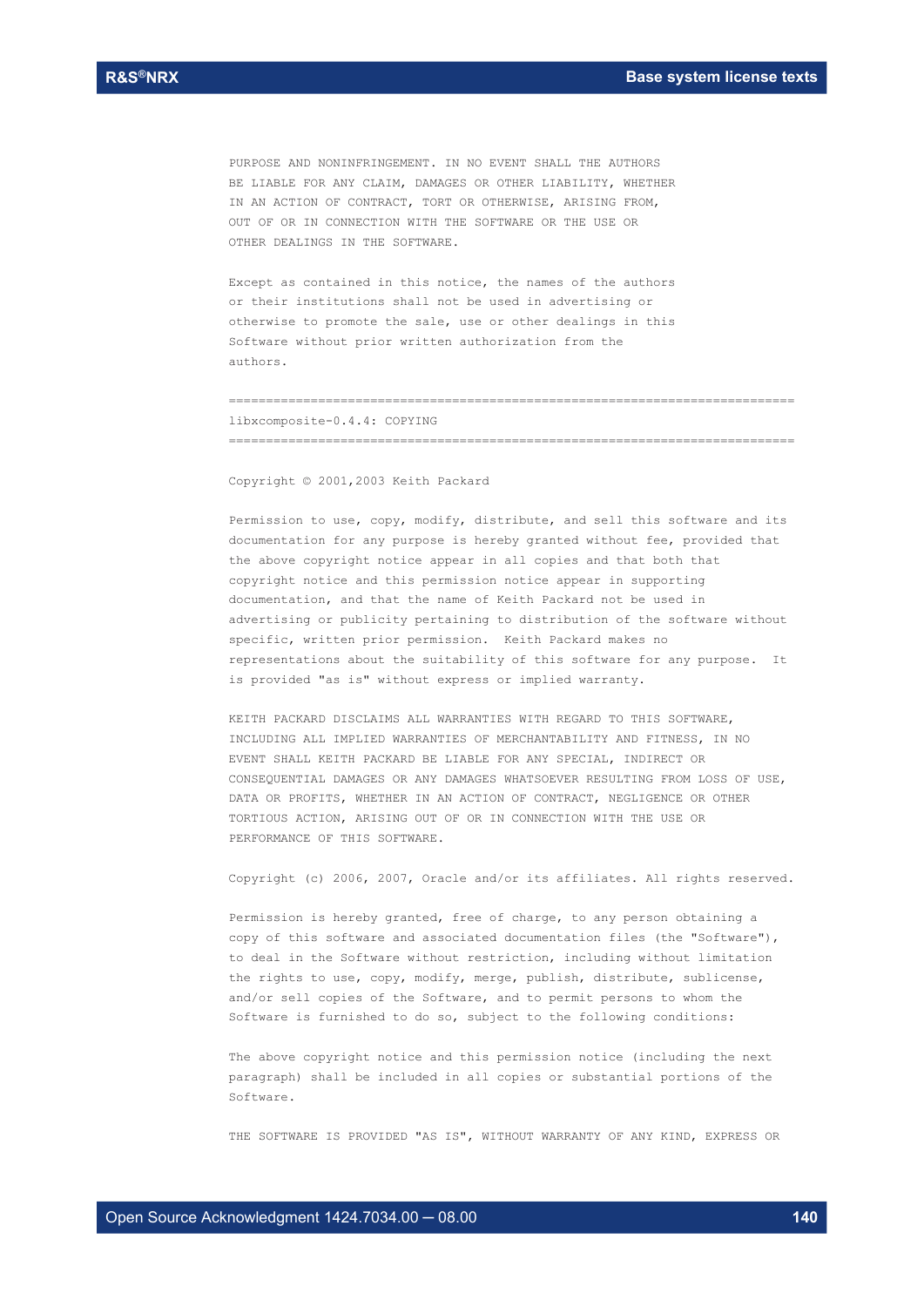IMPLIED, INCLUDING BUT NOT LIMITED TO THE WARRANTIES OF MERCHANTABILITY, FITNESS FOR A PARTICULAR PURPOSE AND NONINFRINGEMENT. IN NO EVENT SHALL THE AUTHORS OR COPYRIGHT HOLDERS BE LIABLE FOR ANY CLAIM, DAMAGES OR OTHER LIABILITY, WHETHER IN AN ACTION OF CONTRACT, TORT OR OTHERWISE, ARISING FROM, OUT OF OR IN CONNECTION WITH THE SOFTWARE OR THE USE OR OTHER DEALINGS IN THE SOFTWARE.

============================================================================ libxdamage-1.1.4: COPYING ============================================================================

Copyright © 2001,2003 Keith Packard Copyright © 2007 Eric Anholt

Permission to use, copy, modify, distribute, and sell this software and its documentation for any purpose is hereby granted without fee, provided that the above copyright notice appear in all copies and that both that copyright notice and this permission notice appear in supporting documentation, and that the name of Keith Packard not be used in advertising or publicity pertaining to distribution of the software without specific, written prior permission. Keith Packard makes no representations about the suitability of this software for any purpose. It is provided "as is" without express or implied warranty.

KEITH PACKARD DISCLAIMS ALL WARRANTIES WITH REGARD TO THIS SOFTWARE, INCLUDING ALL IMPLIED WARRANTIES OF MERCHANTABILITY AND FITNESS, IN NO EVENT SHALL KEITH PACKARD BE LIABLE FOR ANY SPECIAL, INDIRECT OR CONSEQUENTIAL DAMAGES OR ANY DAMAGES WHATSOEVER RESULTING FROM LOSS OF USE, DATA OR PROFITS, WHETHER IN AN ACTION OF CONTRACT, NEGLIGENCE OR OTHER TORTIOUS ACTION, ARISING OUT OF OR IN CONNECTION WITH THE USE OR PERFORMANCE OF THIS SOFTWARE.

```
============================================================================
libxdmcp-1.1.2: COPYING
============================================================================
```
Copyright 1989, 1998 The Open Group

Permission to use, copy, modify, distribute, and sell this software and its documentation for any purpose is hereby granted without fee, provided that the above copyright notice appear in all copies and that both that copyright notice and this permission notice appear in supporting documentation.

The above copyright notice and this permission notice shall be included in all copies or substantial portions of the Software.

THE SOFTWARE IS PROVIDED "AS IS", WITHOUT WARRANTY OF ANY KIND, EXPRESS OR IMPLIED, INCLUDING BUT NOT LIMITED TO THE WARRANTIES OF MERCHANTABILITY, FITNESS FOR A PARTICULAR PURPOSE AND NONINFRINGEMENT. IN NO EVENT SHALL THE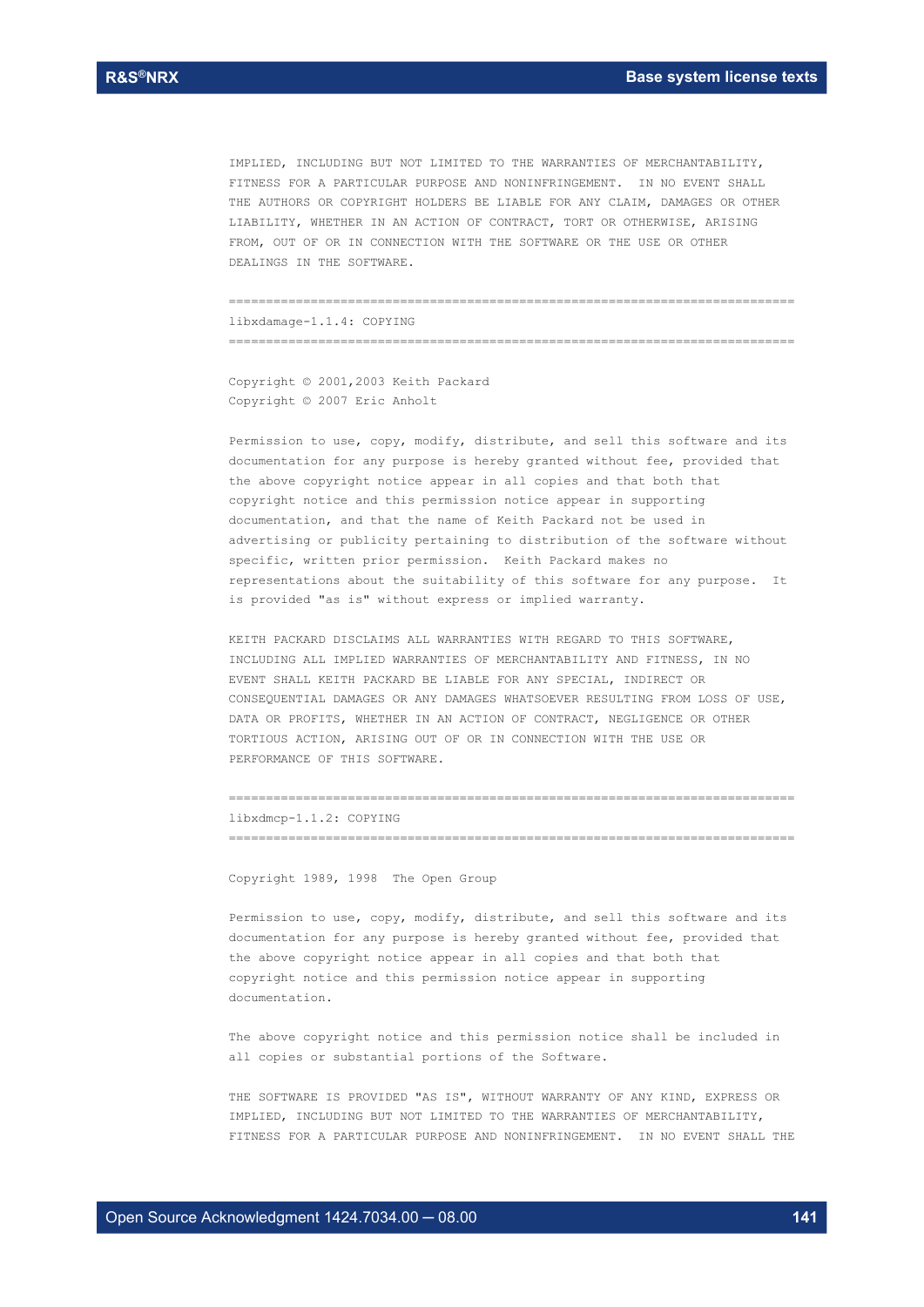OPEN GROUP BE LIABLE FOR ANY CLAIM, DAMAGES OR OTHER LIABILITY, WHETHER IN AN ACTION OF CONTRACT, TORT OR OTHERWISE, ARISING FROM, OUT OF OR IN CONNECTION WITH THE SOFTWARE OR THE USE OR OTHER DEALINGS IN THE SOFTWARE.

Except as contained in this notice, the name of The Open Group shall not be used in advertising or otherwise to promote the sale, use or other dealings in this Software without prior written authorization from The Open Group.

Author: Keith Packard, MIT X Consortium

```
============================================================================
libxext-1.3.3: COPYING
============================================================================
```
Copyright 1986, 1987, 1988, 1989, 1994, 1998 The Open Group

Permission to use, copy, modify, distribute, and sell this software and its documentation for any purpose is hereby granted without fee, provided that the above copyright notice appear in all copies and that both that copyright notice and this permission notice appear in supporting documentation.

The above copyright notice and this permission notice shall be included in all copies or substantial portions of the Software.

THE SOFTWARE IS PROVIDED "AS IS", WITHOUT WARRANTY OF ANY KIND, EXPRESS OR IMPLIED, INCLUDING BUT NOT LIMITED TO THE WARRANTIES OF MERCHANTABILITY, FITNESS FOR A PARTICULAR PURPOSE AND NONINFRINGEMENT. IN NO EVENT SHALL THE OPEN GROUP BE LIABLE FOR ANY CLAIM, DAMAGES OR OTHER LIABILITY, WHETHER IN AN ACTION OF CONTRACT, TORT OR OTHERWISE, ARISING FROM, OUT OF OR IN CONNECTION WITH THE SOFTWARE OR THE USE OR OTHER DEALINGS IN THE SOFTWARE.

Except as contained in this notice, the name of The Open Group shall not be used in advertising or otherwise to promote the sale, use or other dealings in this Software without prior written authorization from The Open Group.

Copyright (c) 1996 Digital Equipment Corporation, Maynard, Massachusetts.

Permission is hereby granted, free of charge, to any person obtaining a copy of this software and associated documentation files (the "Software"), to deal in the Software without restriction, including without limitation the rights to use, copy, modify, merge, publish, distribute, sublicense, and/or sell copies of the Software.

The above copyright notice and this permission notice shall be included in all copies or substantial portions of the Software.

THE SOFTWARE IS PROVIDED "AS IS", WITHOUT WARRANTY OF ANY KIND, EXPRESS OR IMPLIED, INCLUDING BUT NOT LIMITED TO THE WARRANTIES OF MERCHANTABILITY, FITNESS FOR A PARTICULAR PURPOSE AND NONINFRINGEMENT. IN NO EVENT SHALL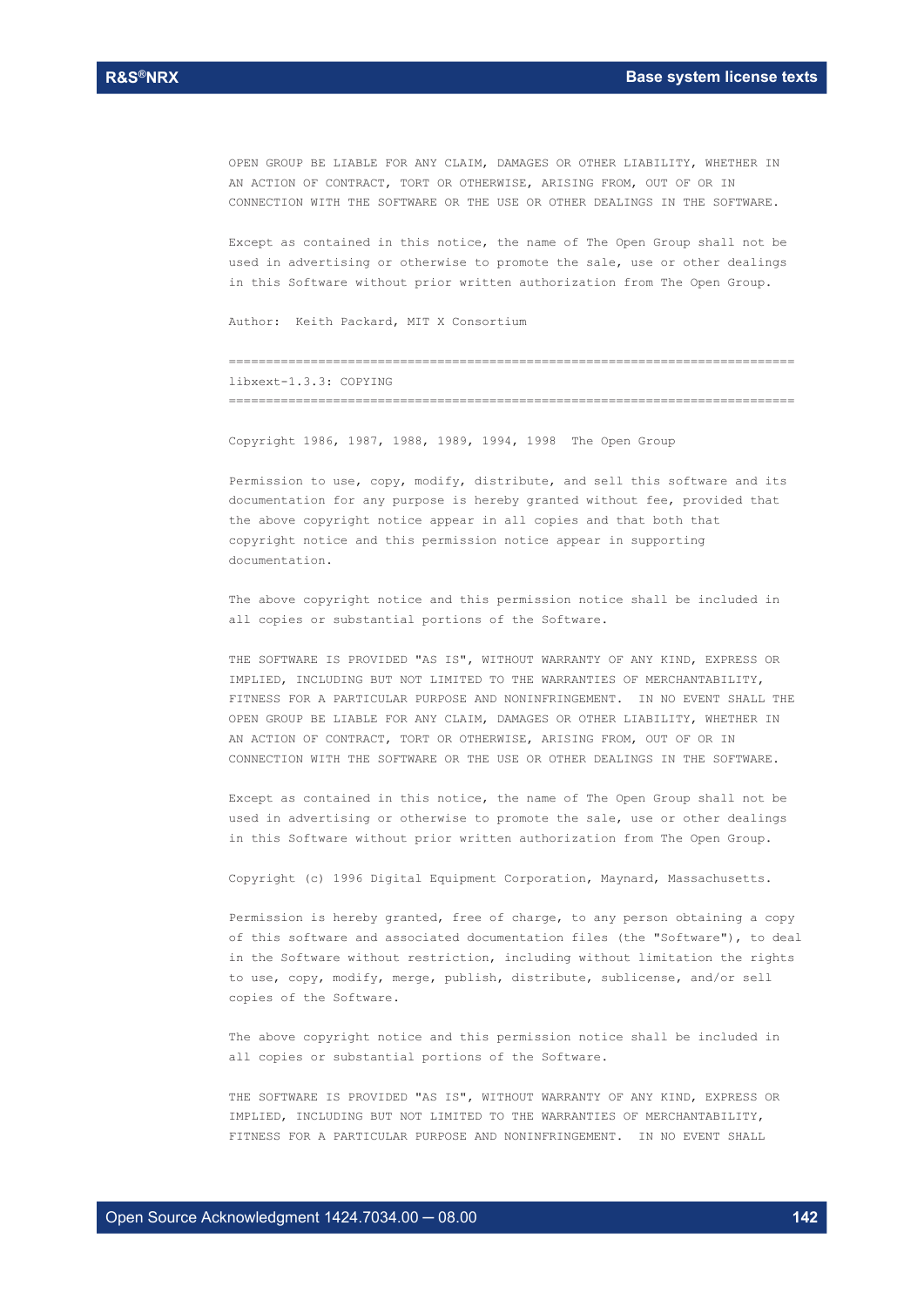DIGITAL EQUIPMENT CORPORATION BE LIABLE FOR ANY CLAIM, DAMAGES, INCLUDING, BUT NOT LIMITED TO CONSEQUENTIAL OR INCIDENTAL DAMAGES, OR OTHER LIABILITY, WHETHER IN AN ACTION OF CONTRACT, TORT OR OTHERWISE, ARISING FROM, OUT OF OR IN CONNECTION WITH THE SOFTWARE OR THE USE OR OTHER DEALINGS IN THE SOFTWARE.

Except as contained in this notice, the name of Digital Equipment Corporation shall not be used in advertising or otherwise to promote the sale, use or other dealings in this Software without prior written authorization from Digital Equipment Corporation.

Copyright (c) 1997 by Silicon Graphics Computer Systems, Inc. Permission to use, copy, modify, and distribute this software and its documentation for any purpose and without fee is hereby granted, provided that the above copyright notice appear in all copies and that both that copyright notice and this permission notice appear in supporting documentation, and that the name of Silicon Graphics not be used in advertising or publicity pertaining to distribution of the software without specific prior written permission. Silicon Graphics makes no representation about the suitability of this software for any purpose. It is provided "as is" without any express or implied warranty. SILICON GRAPHICS DISCLAIMS ALL WARRANTIES WITH REGARD TO THIS SOFTWARE, INCLUDING ALL IMPLIED WARRANTIES OF MERCHANTABILITY AND FITNESS FOR A PARTICULAR PURPOSE. IN NO EVENT SHALL SILICON GRAPHICS BE LIABLE FOR ANY SPECIAL, INDIRECT OR CONSEQUENTIAL DAMAGES OR ANY DAMAGES WHATSOEVER RESULTING FROM LOSS OF USE, DATA OR PROFITS, WHETHER IN AN ACTION OF CONTRACT, NEGLIGENCE OR OTHER TORTIOUS ACTION, ARISING OUT OF OR IN CONNECTION WITH THE USE OR PERFORMANCE OF THIS SOFTWARE.

Copyright 1992 Network Computing Devices

Permission to use, copy, modify, distribute, and sell this software and its documentation for any purpose is hereby granted without fee, provided that the above copyright notice appear in all copies and that both that copyright notice and this permission notice appear in supporting documentation, and that the name of NCD. not be used in advertising or publicity pertaining to distribution of the software without specific, written prior permission. NCD. makes no representations about the suitability of this software for any purpose. It is provided "as is" without express or implied warranty.

NCD. DISCLAIMS ALL WARRANTIES WITH REGARD TO THIS SOFTWARE, INCLUDING ALL IMPLIED WARRANTIES OF MERCHANTABILITY AND FITNESS, IN NO EVENT SHALL NCD. BE LIABLE FOR ANY SPECIAL, INDIRECT OR CONSEQUENTIAL DAMAGES OR ANY DAMAGES WHATSOEVER RESULTING FROM LOSS OF USE, DATA OR PROFITS, WHETHER IN AN ACTION OF CONTRACT, NEGLIGENCE OR OTHER TORTIOUS ACTION, ARISING OUT OF OR IN CONNECTION WITH THE USE OR PERFORMANCE OF THIS SOFTWARE.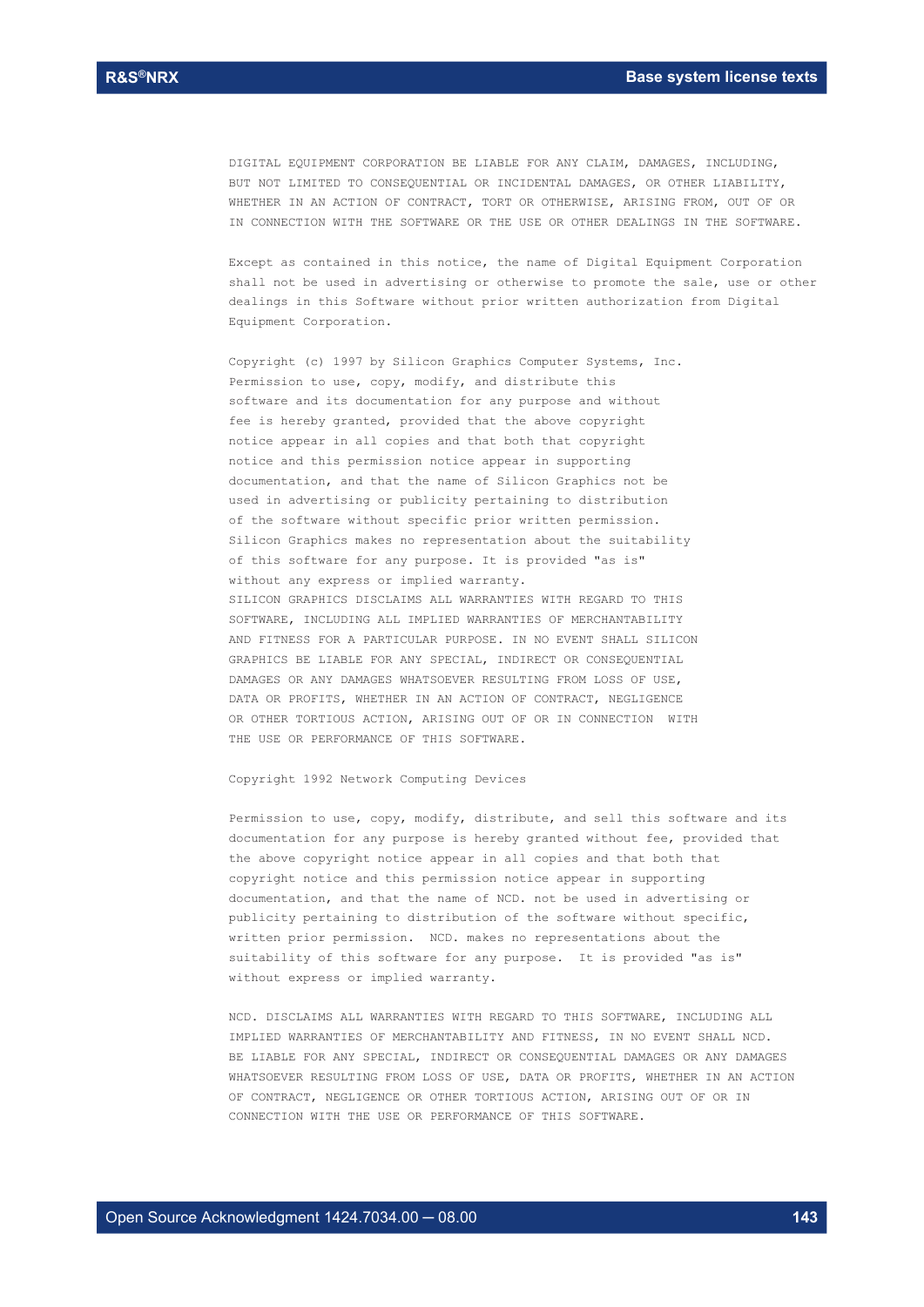Copyright 1991,1993 by Digital Equipment Corporation, Maynard, Massachusetts, and Olivetti Research Limited, Cambridge, England.

## All Rights Reserved

Permission to use, copy, modify, and distribute this software and its documentation for any purpose and without fee is hereby granted, provided that the above copyright notice appear in all copies and that both that copyright notice and this permission notice appear in supporting documentation, and that the names of Digital or Olivetti not be used in advertising or publicity pertaining to distribution of the software without specific, written prior permission.

DIGITAL AND OLIVETTI DISCLAIM ALL WARRANTIES WITH REGARD TO THIS SOFTWARE, INCLUDING ALL IMPLIED WARRANTIES OF MERCHANTABILITY AND FITNESS, IN NO EVENT SHALL THEY BE LIABLE FOR ANY SPECIAL, INDIRECT OR CONSEQUENTIAL DAMAGES OR ANY DAMAGES WHATSOEVER RESULTING FROM LOSS OF USE, DATA OR PROFITS, WHETHER IN AN ACTION OF CONTRACT, NEGLIGENCE OR OTHER TORTIOUS ACTION, ARISING OUT OF OR IN CONNECTION WITH THE USE OR PERFORMANCE OF THIS SOFTWARE.

Copyright 1986, 1987, 1988 by Hewlett-Packard Corporation

Permission to use, copy, modify, and distribute this software and its documentation for any purpose and without fee is hereby granted, provided that the above copyright notice appear in all copies and that both that copyright notice and this permission notice appear in supporting documentation, and that the name of Hewlett-Packard not be used in advertising or publicity pertaining to distribution of the software without specific, written prior permission.

Hewlett-Packard makes no representations about the suitability of this software for any purpose. It is provided "as is" without express or implied warranty.

This software is not subject to any license of the American Telephone and Telegraph Company or of the Regents of the University of California.

Copyright (c) 1994, 1995 Hewlett-Packard Company

Permission is hereby granted, free of charge, to any person obtaining a copy of this software and associated documentation files (the "Software"), to deal in the Software without restriction, including without limitation the rights to use, copy, modify, merge, publish, distribute, sublicense, and/or sell copies of the Software, and to permit persons to whom the Software is furnished to do so, subject to the following conditions: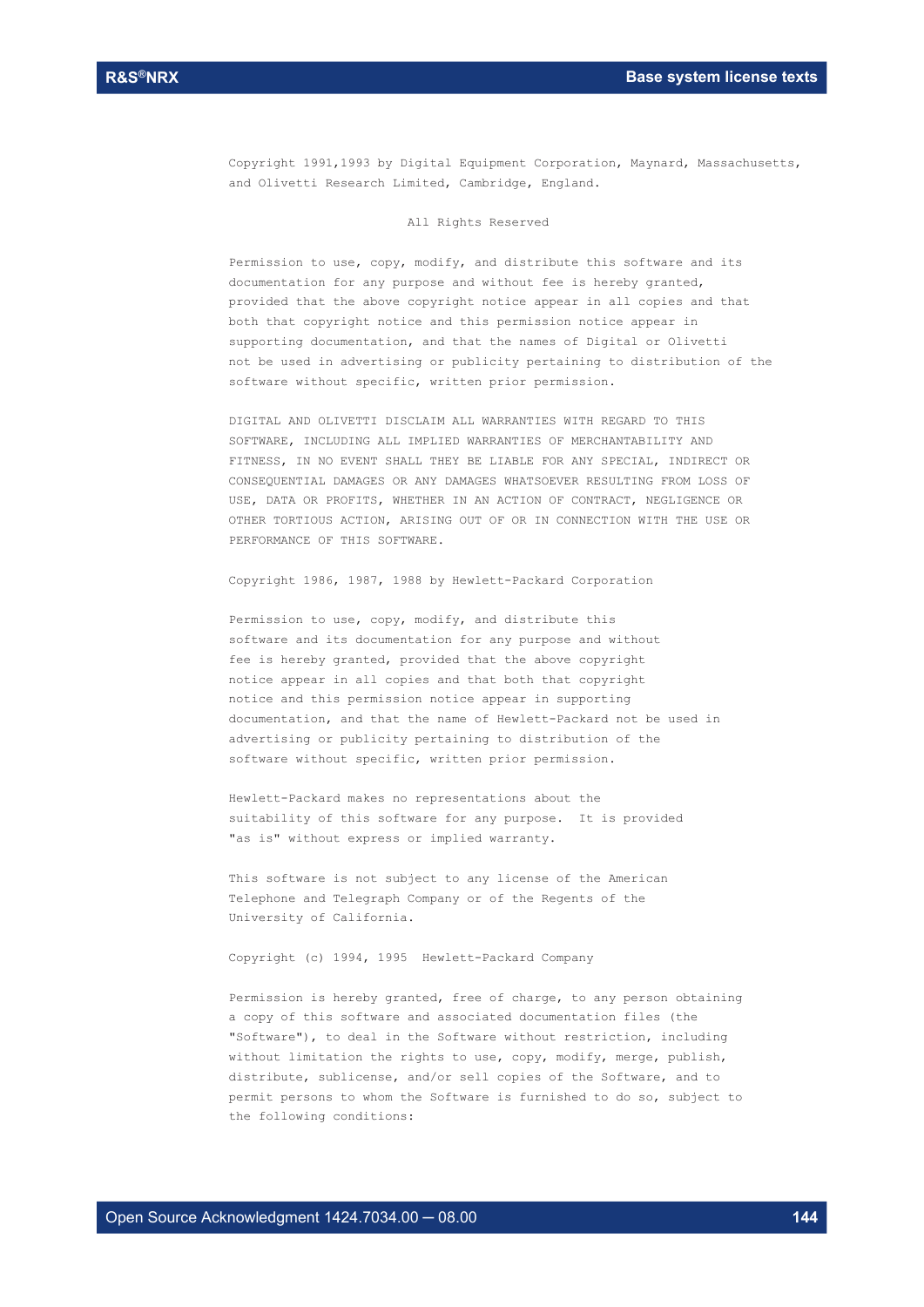The above copyright notice and this permission notice shall be included in all copies or substantial portions of the Software.

THE SOFTWARE IS PROVIDED "AS IS", WITHOUT WARRANTY OF ANY KIND, EXPRESS OR IMPLIED, INCLUDING BUT NOT LIMITED TO THE WARRANTIES OF MERCHANTABILITY, FITNESS FOR A PARTICULAR PURPOSE AND NONINFRINGEMENT. IN NO EVENT SHALL HEWLETT-PACKARD COMPANY BE LIABLE FOR ANY CLAIM, DAMAGES OR OTHER LIABILITY, WHETHER IN AN ACTION OF CONTRACT, TORT OR OTHERWISE, ARISING FROM, OUT OF OR IN CONNECTION WITH THE SOFTWARE OR THE USE OR OTHER DEALINGS IN THE SOFTWARE.

Except as contained in this notice, the name of the Hewlett-Packard Company shall not be used in advertising or otherwise to promote the sale, use or other dealings in this Software without prior written authorization from the Hewlett-Packard Company.

Copyright Digital Equipment Corporation, 1996

Permission to use, copy, modify, distribute, and sell this documentation for any purpose is hereby granted without fee, provided that the above copyright notice and this permission notice appear in all copies. Digital Equipment Corporation makes no representations about the suitability for any purpose of the information in this document. This documentation is provided ``as is'' without express or implied warranty.

Copyright (c) 1999, 2005, 2006, 2013, Oracle and/or its affiliates. All rights reserved.

Permission is hereby granted, free of charge, to any person obtaining a copy of this software and associated documentation files (the "Software"), to deal in the Software without restriction, including without limitation the rights to use, copy, modify, merge, publish, distribute, sublicense, and/or sell copies of the Software, and to permit persons to whom the Software is furnished to do so, subject to the following conditions:

The above copyright notice and this permission notice (including the next paragraph) shall be included in all copies or substantial portions of the Software.

THE SOFTWARE IS PROVIDED "AS IS", WITHOUT WARRANTY OF ANY KIND, EXPRESS OR IMPLIED, INCLUDING BUT NOT LIMITED TO THE WARRANTIES OF MERCHANTABILITY, FITNESS FOR A PARTICULAR PURPOSE AND NONINFRINGEMENT. IN NO EVENT SHALL THE AUTHORS OR COPYRIGHT HOLDERS BE LIABLE FOR ANY CLAIM, DAMAGES OR OTHER LIABILITY, WHETHER IN AN ACTION OF CONTRACT, TORT OR OTHERWISE, ARISING FROM, OUT OF OR IN CONNECTION WITH THE SOFTWARE OR THE USE OR OTHER DEALINGS IN THE SOFTWARE.

Copyright (c) 1989 X Consortium, Inc. and Digital Equipment Corporation. Copyright (c) 1992 X Consortium, Inc. and Intergraph Corporation.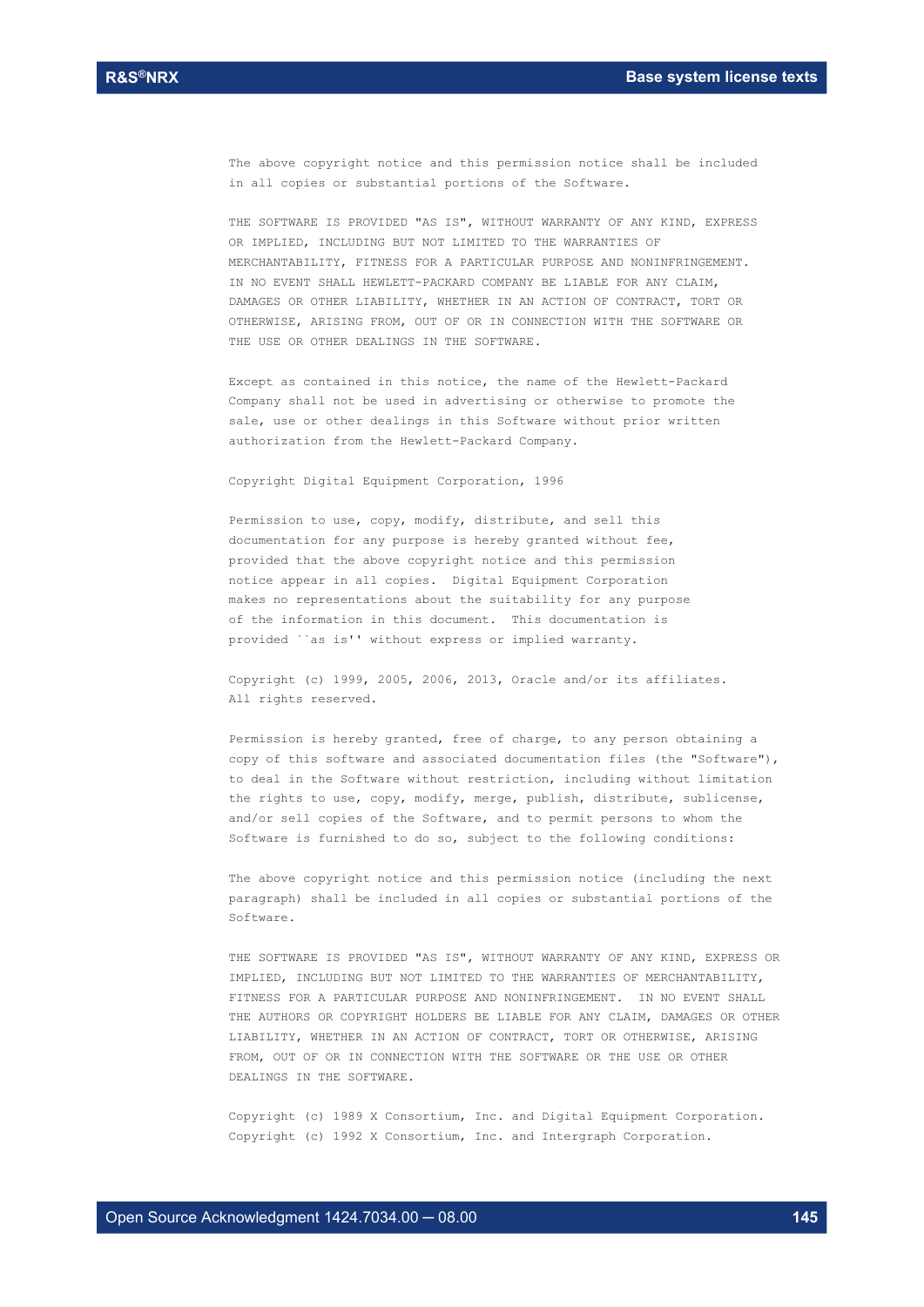Copyright (c) 1993 X Consortium, Inc. and Silicon Graphics, Inc. Copyright (c) 1994, 1995 X Consortium, Inc. and Hewlett-Packard Company.

Permission to use, copy, modify, and distribute this documentation for any purpose and without fee is hereby granted, provided that the above copyright notice and this permission notice appear in all copies. Digital Equipment Corporation, Intergraph Corporation, Silicon Graphics, Hewlett-Packard, and the X Consortium make no representations about the suitability for any purpose of the information in this document. This documentation is provided ``as is'' without express or implied warranty.

============================================================================ libxfixes-5.0.3: COPYING ============================================================================

Copyright © 2001,2003 Keith Packard

Permission to use, copy, modify, distribute, and sell this software and its documentation for any purpose is hereby granted without fee, provided that the above copyright notice appear in all copies and that both that copyright notice and this permission notice appear in supporting documentation, and that the name of Keith Packard not be used in advertising or publicity pertaining to distribution of the software without specific, written prior permission. Keith Packard makes no representations about the suitability of this software for any purpose. It is provided "as is" without express or implied warranty.

KEITH PACKARD DISCLAIMS ALL WARRANTIES WITH REGARD TO THIS SOFTWARE, INCLUDING ALL IMPLIED WARRANTIES OF MERCHANTABILITY AND FITNESS, IN NO EVENT SHALL KEITH PACKARD BE LIABLE FOR ANY SPECIAL, INDIRECT OR CONSEQUENTIAL DAMAGES OR ANY DAMAGES WHATSOEVER RESULTING FROM LOSS OF USE, DATA OR PROFITS, WHETHER IN AN ACTION OF CONTRACT, NEGLIGENCE OR OTHER TORTIOUS ACTION, ARISING OUT OF OR IN CONNECTION WITH THE USE OR PERFORMANCE OF THIS SOFTWARE.

Copyright (c) 2006, Oracle and/or its affiliates. All rights reserved.

Permission is hereby granted, free of charge, to any person obtaining a copy of this software and associated documentation files (the "Software"), to deal in the Software without restriction, including without limitation the rights to use, copy, modify, merge, publish, distribute, sublicense, and/or sell copies of the Software, and to permit persons to whom the Software is furnished to do so, subject to the following conditions:

The above copyright notice and this permission notice (including the next paragraph) shall be included in all copies or substantial portions of the Software.

THE SOFTWARE IS PROVIDED "AS IS", WITHOUT WARRANTY OF ANY KIND, EXPRESS OR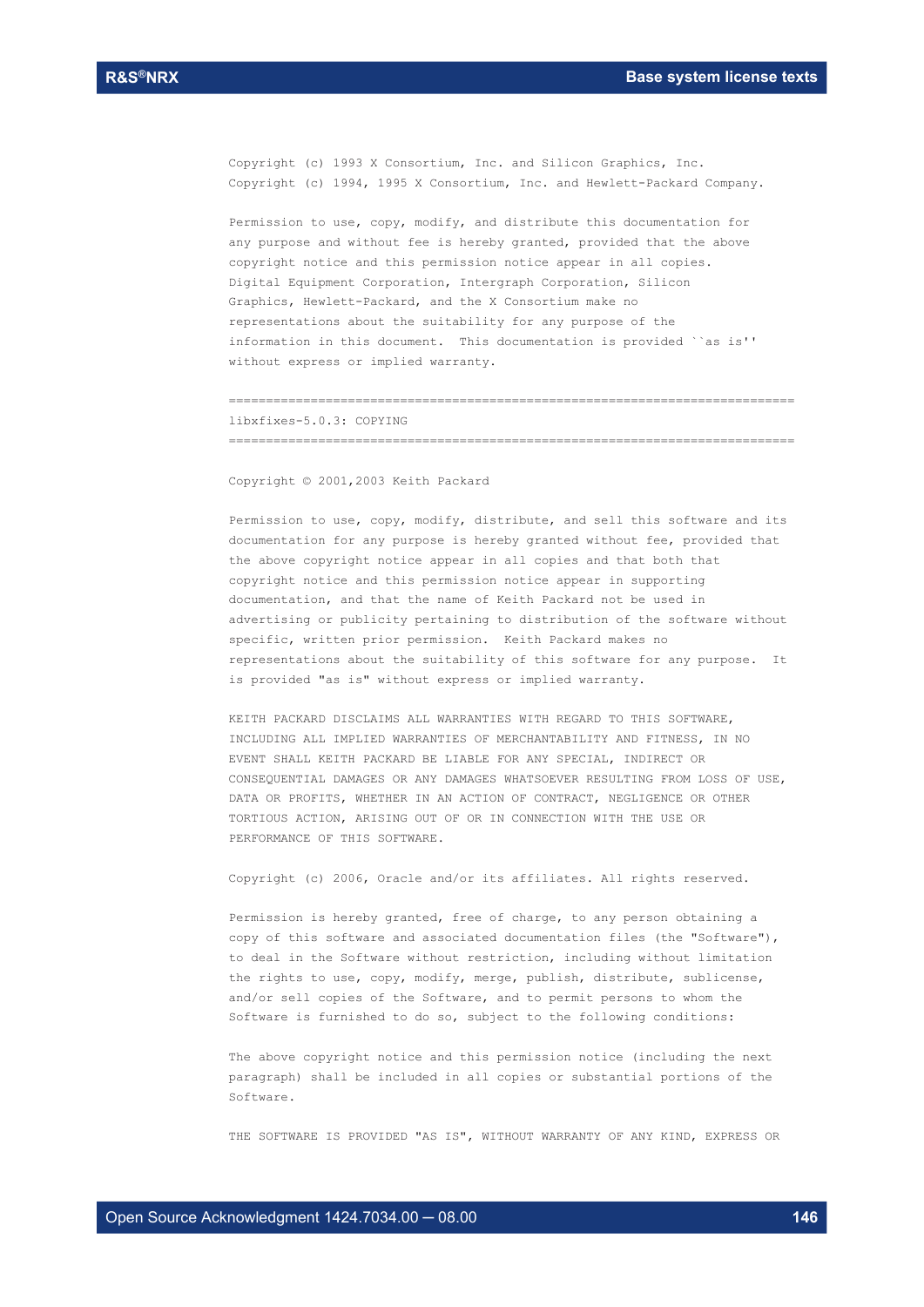IMPLIED, INCLUDING BUT NOT LIMITED TO THE WARRANTIES OF MERCHANTABILITY, FITNESS FOR A PARTICULAR PURPOSE AND NONINFRINGEMENT. IN NO EVENT SHALL THE AUTHORS OR COPYRIGHT HOLDERS BE LIABLE FOR ANY CLAIM, DAMAGES OR OTHER LIABILITY, WHETHER IN AN ACTION OF CONTRACT, TORT OR OTHERWISE, ARISING FROM, OUT OF OR IN CONNECTION WITH THE SOFTWARE OR THE USE OR OTHER DEALINGS IN THE SOFTWARE.

============================================================================ libxfont2-2.0.1: COPYING ============================================================================

Copyright © 2007 Red Hat, Inc Copyright (c) 2008, 2009, Oracle and/or its affiliates. All rights reserved.

Permission is hereby granted, free of charge, to any person obtaining a copy of this software and associated documentation files (the "Software"), to deal in the Software without restriction, including without limitation the rights to use, copy, modify, merge, publish, distribute, sublicense, and/or sell copies of the Software, and to permit persons to whom the Software is furnished to do so, subject to the following conditions:

The above copyright notice and this permission notice (including the next paragraph) shall be included in all copies or substantial portions of the Software.

THE SOFTWARE IS PROVIDED "AS IS", WITHOUT WARRANTY OF ANY KIND, EXPRESS OR IMPLIED, INCLUDING BUT NOT LIMITED TO THE WARRANTIES OF MERCHANTABILITY, FITNESS FOR A PARTICULAR PURPOSE AND NONINFRINGEMENT. IN NO EVENT SHALL THE AUTHORS OR COPYRIGHT HOLDERS BE LIABLE FOR ANY CLAIM, DAMAGES OR OTHER LIABILITY, WHETHER IN AN ACTION OF CONTRACT, TORT OR OTHERWISE, ARISING FROM, OUT OF OR IN CONNECTION WITH THE SOFTWARE OR THE USE OR OTHER DEALINGS IN THE SOFTWARE.

Copyright (c) 1997 by Mark Leisher Copyright (c) 1998-2003 by Juliusz Chroboczek Copyright (c) 1998 Go Watanabe, All rights reserved. Copyright (c) 1998 Kazushi (Jam) Marukawa, All rights reserved. Copyright (c) 1998 Takuya SHIOZAKI, All rights reserved. Copyright (c) 1998 X-TrueType Server Project, All rights reserved. Copyright (c) 2003-2004 After X-TT Project, All rights reserved.

Permission is hereby granted, free of charge, to any person obtaining a copy of this software and associated documentation files (the "Software"), to deal in the Software without restriction, including without limitation the rights to use, copy, modify, merge, publish, distribute, sublicense, and/or sell copies of the Software, and to permit persons to whom the Software is furnished to do so, subject to the following conditions:

The above copyright notice and this permission notice shall be included in all copies or substantial portions of the Software.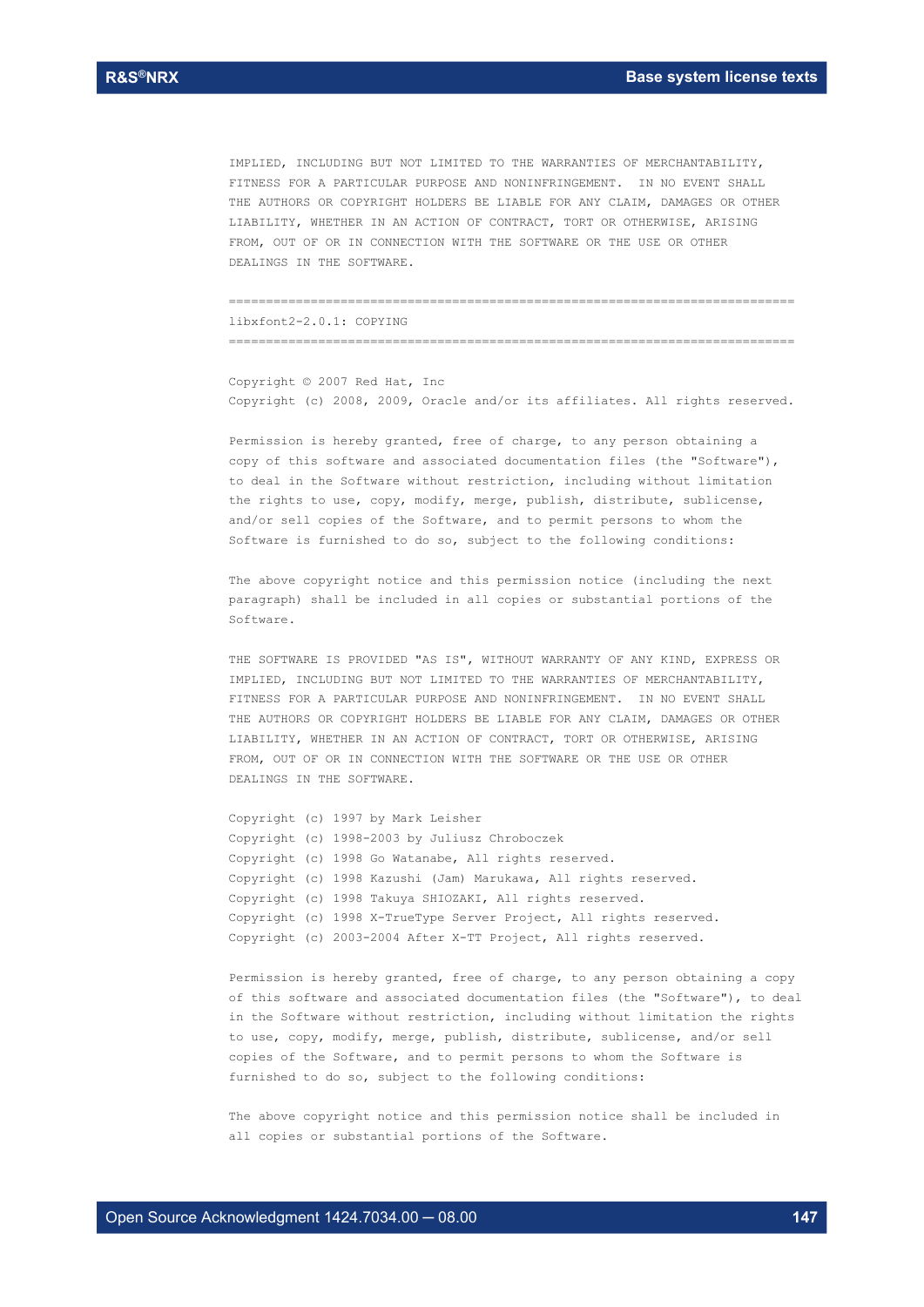THE SOFTWARE IS PROVIDED "AS IS", WITHOUT WARRANTY OF ANY KIND, EXPRESS OR IMPLIED, INCLUDING BUT NOT LIMITED TO THE WARRANTIES OF MERCHANTABILITY, FITNESS FOR A PARTICULAR PURPOSE AND NONINFRINGEMENT. IN NO EVENT SHALL THE AUTHORS OR COPYRIGHT HOLDERS BE LIABLE FOR ANY CLAIM, DAMAGES OR OTHER LIABILITY, WHETHER IN AN ACTION OF CONTRACT, TORT OR OTHERWISE, ARISING FROM, OUT OF OR IN CONNECTION WITH THE SOFTWARE OR THE USE OR OTHER DEALINGS IN THE SOFTWARE.

## Copyright 1990, 1998 The Open Group

Permission to use, copy, modify, distribute, and sell this software and its documentation for any purpose is hereby granted without fee, provided that the above copyright notice appear in all copies and that both that copyright notice and this permission notice appear in supporting documentation.

The above copyright notice and this permission notice shall be included in all copies or substantial portions of the Software.

THE SOFTWARE IS PROVIDED "AS IS", WITHOUT WARRANTY OF ANY KIND, EXPRESS OR IMPLIED, INCLUDING BUT NOT LIMITED TO THE WARRANTIES OF MERCHANTABILITY, FITNESS FOR A PARTICULAR PURPOSE AND NONINFRINGEMENT. IN NO EVENT SHALL THE OPEN GROUP BE LIABLE FOR ANY CLAIM, DAMAGES OR OTHER LIABILITY, WHETHER IN AN ACTION OF CONTRACT, TORT OR OTHERWISE, ARISING FROM, OUT OF OR IN CONNECTION WITH THE SOFTWARE OR THE USE OR OTHER DEALINGS IN THE SOFTWARE.

Except as contained in this notice, the name of The Open Group shall not be used in advertising or otherwise to promote the sale, use or other dealings in this Software without prior written authorization from The Open Group.

Copyright 1989 by Digital Equipment Corporation, Maynard, Massachusetts.

# All Rights Reserved

Permission to use, copy, modify, and distribute this software and its documentation for any purpose and without fee is hereby granted, provided that the above copyright notice appear in all copies and that both that copyright notice and this permission notice appear in supporting documentation, and that the name of Digital not be used in advertising or publicity pertaining to distribution of the software without specific, written prior permission.

DIGITAL DISCLAIMS ALL WARRANTIES WITH REGARD TO THIS SOFTWARE, INCLUDING ALL IMPLIED WARRANTIES OF MERCHANTABILITY AND FITNESS, IN NO EVENT SHALL DIGITAL BE LIABLE FOR ANY SPECIAL, INDIRECT OR CONSEQUENTIAL DAMAGES OR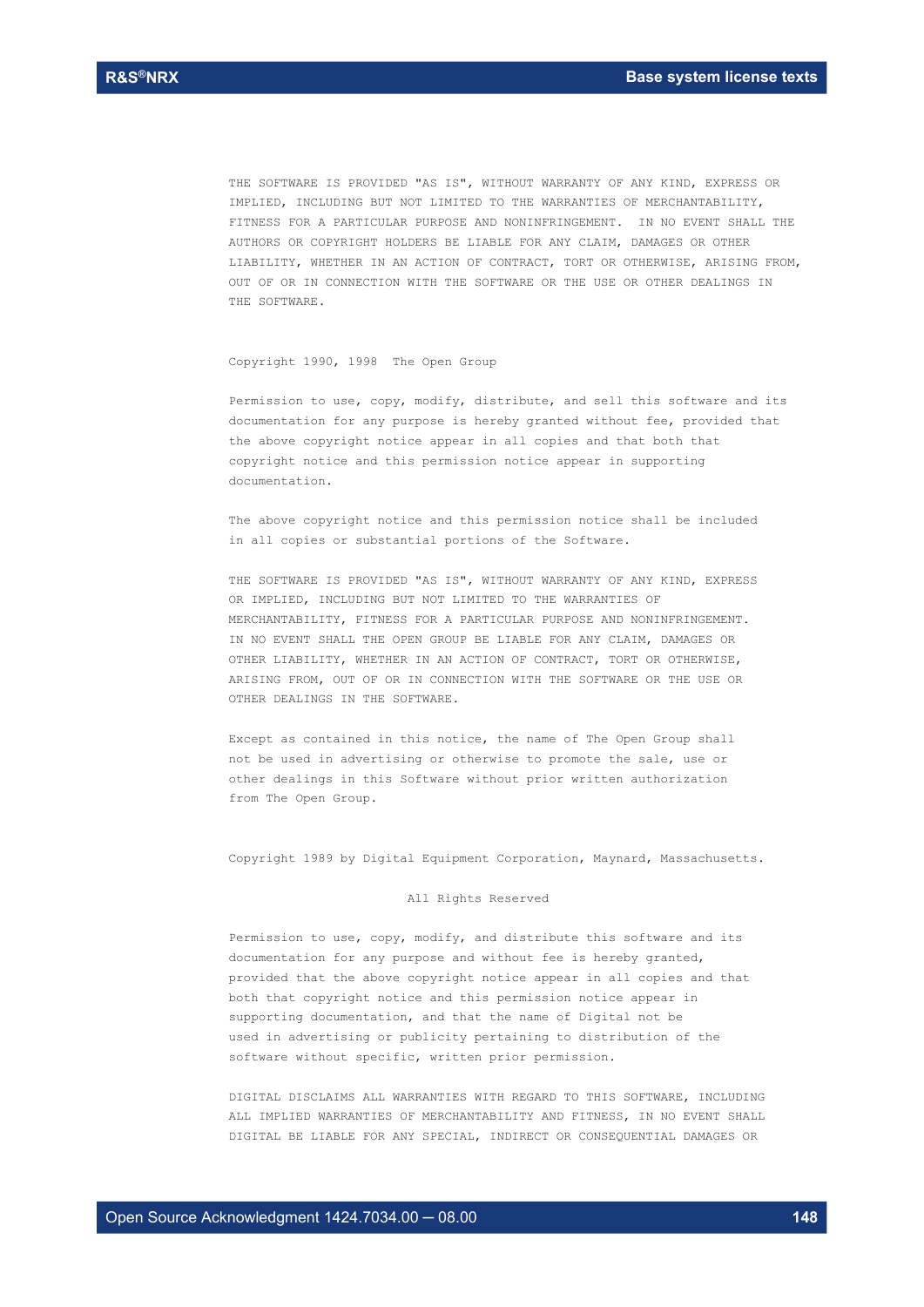ANY DAMAGES WHATSOEVER RESULTING FROM LOSS OF USE, DATA OR PROFITS, WHETHER IN AN ACTION OF CONTRACT, NEGLIGENCE OR OTHER TORTIOUS ACTION, ARISING OUT OF OR IN CONNECTION WITH THE USE OR PERFORMANCE OF THIS SOFTWARE.

Copyright 1999 SuSE, Inc.

Permission to use, copy, modify, distribute, and sell this software and its documentation for any purpose is hereby granted without fee, provided that the above copyright notice appear in all copies and that both that copyright notice and this permission notice appear in supporting documentation, and that the name of SuSE not be used in advertising or publicity pertaining to distribution of the software without specific, written prior permission. SuSE makes no representations about the suitability of this software for any purpose. It is provided "as is" without express or implied warranty.

SuSE DISCLAIMS ALL WARRANTIES WITH REGARD TO THIS SOFTWARE, INCLUDING ALL IMPLIED WARRANTIES OF MERCHANTABILITY AND FITNESS, IN NO EVENT SHALL SuSE BE LIABLE FOR ANY SPECIAL, INDIRECT OR CONSEQUENTIAL DAMAGES OR ANY DAMAGES WHATSOEVER RESULTING FROM LOSS OF USE, DATA OR PROFITS, WHETHER IN AN ACTION OF CONTRACT, NEGLIGENCE OR OTHER TORTIOUS ACTION, ARISING OUT OF OR IN CONNECTION WITH THE USE OR PERFORMANCE OF THIS SOFTWARE.

## Copyright 1990 Network Computing Devices

Permission to use, copy, modify, distribute, and sell this software and its documentation for any purpose is hereby granted without fee, provided that the above copyright notice appear in all copies and that both that copyright notice and this permission notice appear in supporting documentation, and that the name of Network Computing Devices not be used in advertising or publicity pertaining to distribution of the software without specific, written prior permission. Network Computing Devices makes no representations about the suitability of this software for any purpose. It is provided "as is" without express or implied warranty.

NETWORK COMPUTING DEVICES DISCLAIMS ALL WARRANTIES WITH REGARD TO THIS SOFTWARE, INCLUDING ALL IMPLIED WARRANTIES OF MERCHANTABILITY AND FITNESS, IN NO EVENT SHALL NETWORK COMPUTING DEVICES BE LIABLE FOR ANY SPECIAL, INDIRECT OR CONSEQUENTIAL DAMAGES OR ANY DAMAGES WHATSOEVER RESULTING FROM LOSS OF USE, DATA OR PROFITS, WHETHER IN AN ACTION OF CONTRACT, NEGLIGENCE OR OTHER TORTIOUS ACTION, ARISING OUT OF OR IN CONNECTION WITH THE USE OR PERFORMANCE OF THIS SOFTWARE.

Copyright 1990 Network Computing Devices

Permission to use, copy, modify, distribute, and sell this software and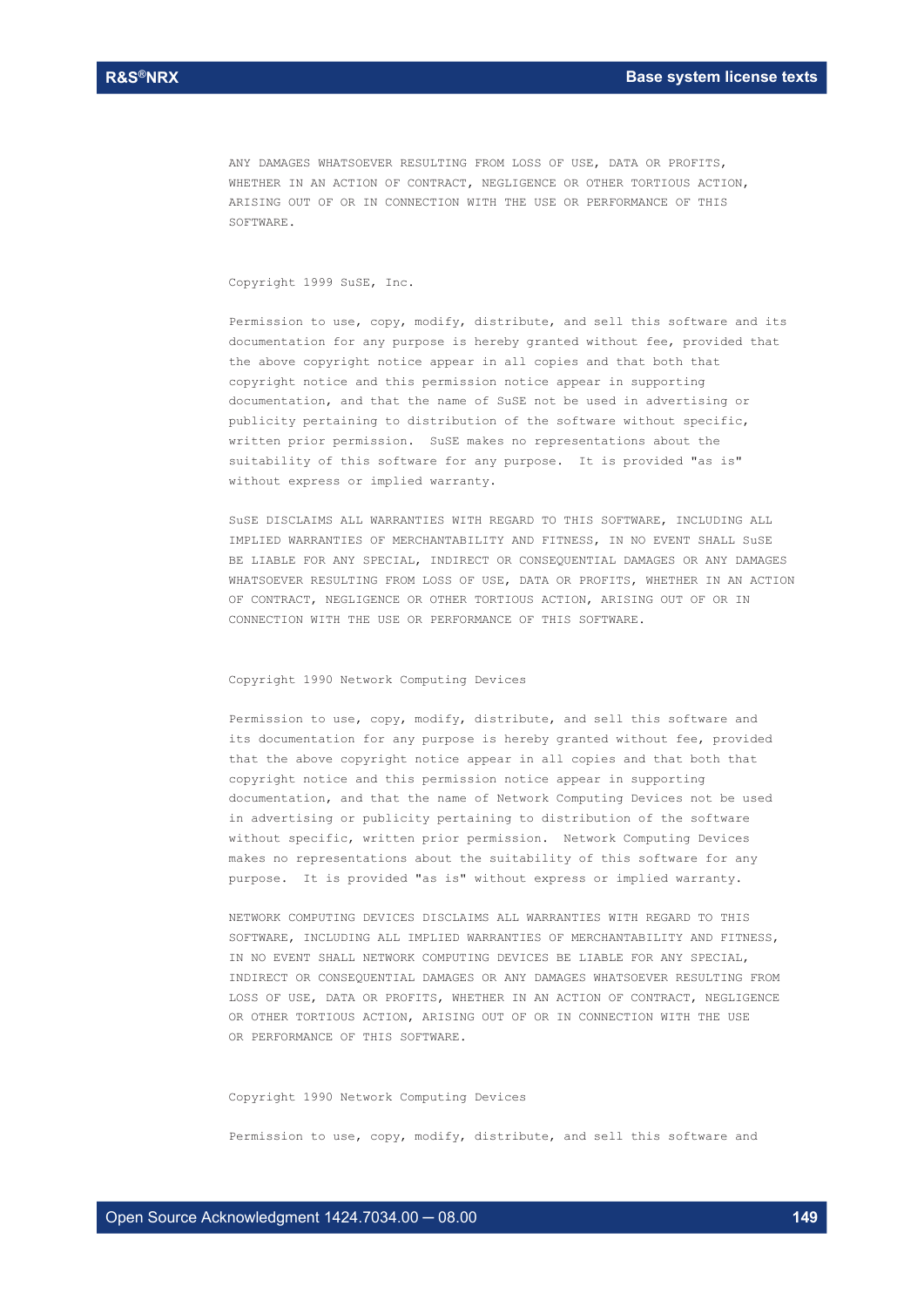its documentation for any purpose is hereby granted without fee, provided that the above copyright notice appear in all copies and that both that copyright notice and this permission notice appear in supporting documentation, and that the names of Network Computing Devices, or Digital not be used in advertising or publicity pertaining to distribution of the software without specific, written prior permission.

NETWORK COMPUTING DEVICES, AND DIGITAL AND DISCLAIM ALL WARRANTIES WITH REGARD TO THIS SOFTWARE, INCLUDING ALL IMPLIED WARRANTIES OF MERCHANTABILITY AND FITNESS, IN NO EVENT SHALL NETWORK COMPUTING DEVICES, OR DIGITAL BE LIABLE FOR ANY SPECIAL, INDIRECT OR CONSEQUENTIAL DAMAGES OR ANY DAMAGES WHATSOEVER RESULTING FROM LOSS OF USE, DATA OR PROFITS, WHETHER IN AN ACTION OF CONTRACT, NEGLIGENCE OR OTHER TORTIOUS ACTION, ARISING OUT OF OR IN CONNECTION WITH THE USE OR PERFORMANCE OF THIS SOFTWARE.

[Note: clause 3 in the following license, the "advertising clause", was rescinded by Berkeley in 1999. See <ftp://ftp.cs.berkeley.edu/pub/4bsd/README.Impt.License.Change>]

Copyright (c) 1991, 1993 The Regents of the University of California. All rights reserved.

Redistribution and use in source and binary forms, with or without modification, are permitted provided that the following conditions are met:

- 1. Redistributions of source code must retain the above copyright notice, this list of conditions and the following disclaimer.
- 2. Redistributions in binary form must reproduce the above copyright notice, this list of conditions and the following disclaimer in the documentation and/or other materials provided with the distribution.
- 3. All advertising materials mentioning features or use of this software must display the following acknowledgement: This product includes software developed by the University of California, Berkeley and its contributors.
- 4. Neither the name of the University nor the names of its contributors may be used to endorse or promote products derived from this software without specific prior written permission.

THIS SOFTWARE IS PROVIDED BY THE REGENTS AND CONTRIBUTORS ``AS IS'' AND ANY EXPRESS OR IMPLIED WARRANTIES, INCLUDING, BUT NOT LIMITED TO, THE IMPLIED WARRANTIES OF MERCHANTABILITY AND FITNESS FOR A PARTICULAR PURPOSE ARE DISCLAIMED. IN NO EVENT SHALL THE REGENTS OR CONTRIBUTORS BE LIABLE FOR ANY DIRECT, INDIRECT, INCIDENTAL, SPECIAL, EXEMPLARY, OR CONSEQUENTIAL DAMAGES (INCLUDING, BUT NOT LIMITED TO, PROCUREMENT OF SUBSTITUTE GOODS OR SERVICES; LOSS OF USE, DATA, OR PROFITS; OR BUSINESS INTERRUPTION) HOWEVER CAUSED AND ON ANY THEORY OF LIABILITY, WHETHER IN CONTRACT, STRICT LIABILITY, OR TORT (INCLUDING NEGLIGENCE OR OTHERWISE) ARISING IN ANY WAY OUT OF THE USE OF THIS SOFTWARE, EVEN IF ADVISED OF THE POSSIBILITY OF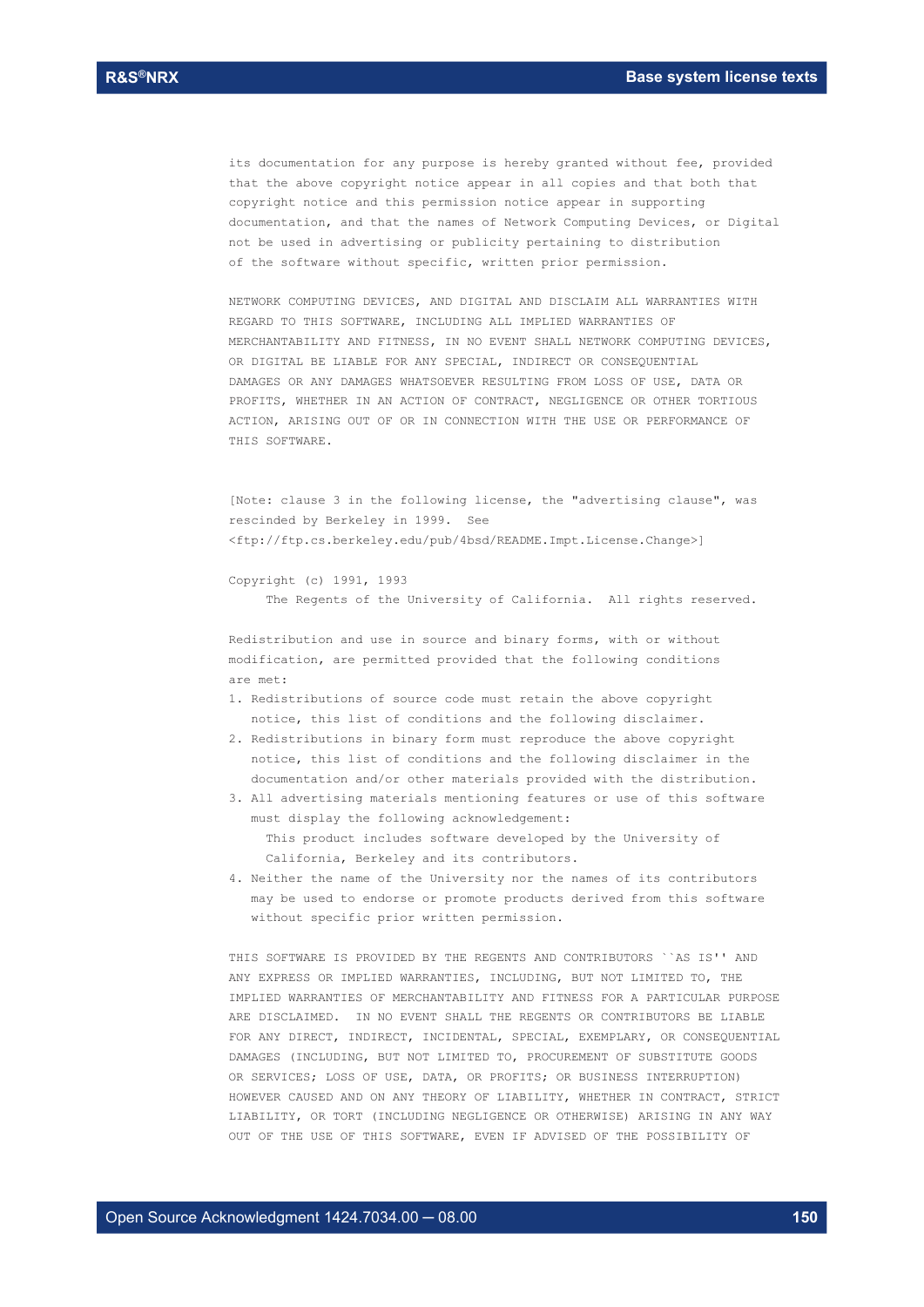SUCH DAMAGE.

```
Copyright (c) 1998-1999 Shunsuke Akiyama <akiyama@jp.FreeBSD.org>.
All rights reserved.
Copyright (c) 1998-1999 X-TrueType Server Project, All rights reserved.
```
Redistribution and use in source and binary forms, with or without modification, are permitted provided that the following conditions are met:

- 1. Redistributions of source code must retain the above copyright notice, this list of conditions and the following disclaimer.
- 2. Redistributions in binary form must reproduce the above copyright notice, this list of conditions and the following disclaimer in the documentation and/or other materials provided with the distribution.

THIS SOFTWARE IS PROVIDED BY THE AUTHOR AND CONTRIBUTORS ``AS IS'' AND ANY EXPRESS OR IMPLIED WARRANTIES, INCLUDING, BUT NOT LIMITED TO, THE IMPLIED WARRANTIES OF MERCHANTABILITY AND FITNESS FOR A PARTICULAR PURPOSE ARE DISCLAIMED. IN NO EVENT SHALL THE AUTHOR OR CONTRIBUTORS BE LIABLE FOR ANY DIRECT, INDIRECT, INCIDENTAL, SPECIAL, EXEMPLARY, OR CONSEQUENTIAL DAMAGES (INCLUDING, BUT NOT LIMITED TO, PROCUREMENT OF SUBSTITUTE GOODS OR SERVICES; LOSS OF USE, DATA, OR PROFITS; OR BUSINESS INTERRUPTION) HOWEVER CAUSED AND ON ANY THEORY OF LIABILITY, WHETHER IN CONTRACT, STRICT LIABILITY, OR TORT (INCLUDING NEGLIGENCE OR OTHERWISE) ARISING IN ANY WAY OUT OF THE USE OF THIS SOFTWARE, EVEN IF ADVISED OF THE POSSIBILITY OF SUCH DAMAGE.

## Copyright © 2004 Keith Packard

Permission to use, copy, modify, distribute, and sell this software and its documentation for any purpose is hereby granted without fee, provided that the above copyright notice appear in all copies and that both that copyright notice and this permission notice appear in supporting documentation, and that the name of Keith Packard not be used in advertising or publicity pertaining to distribution of the software without specific, written prior permission. Keith Packard makes no representations about the suitability of this software for any purpose. It is provided "as is" without express or implied warranty.

KEITH PACKARD DISCLAIMS ALL WARRANTIES WITH REGARD TO THIS SOFTWARE, INCLUDING ALL IMPLIED WARRANTIES OF MERCHANTABILITY AND FITNESS, IN NO EVENT SHALL KEITH PACKARD BE LIABLE FOR ANY SPECIAL, INDIRECT OR CONSEQUENTIAL DAMAGES OR ANY DAMAGES WHATSOEVER RESULTING FROM LOSS OF USE, DATA OR PROFITS, WHETHER IN AN ACTION OF CONTRACT, NEGLIGENCE OR OTHER TORTIOUS ACTION, ARISING OUT OF OR IN CONNECTION WITH THE USE OR PERFORMANCE OF THIS SOFTWARE.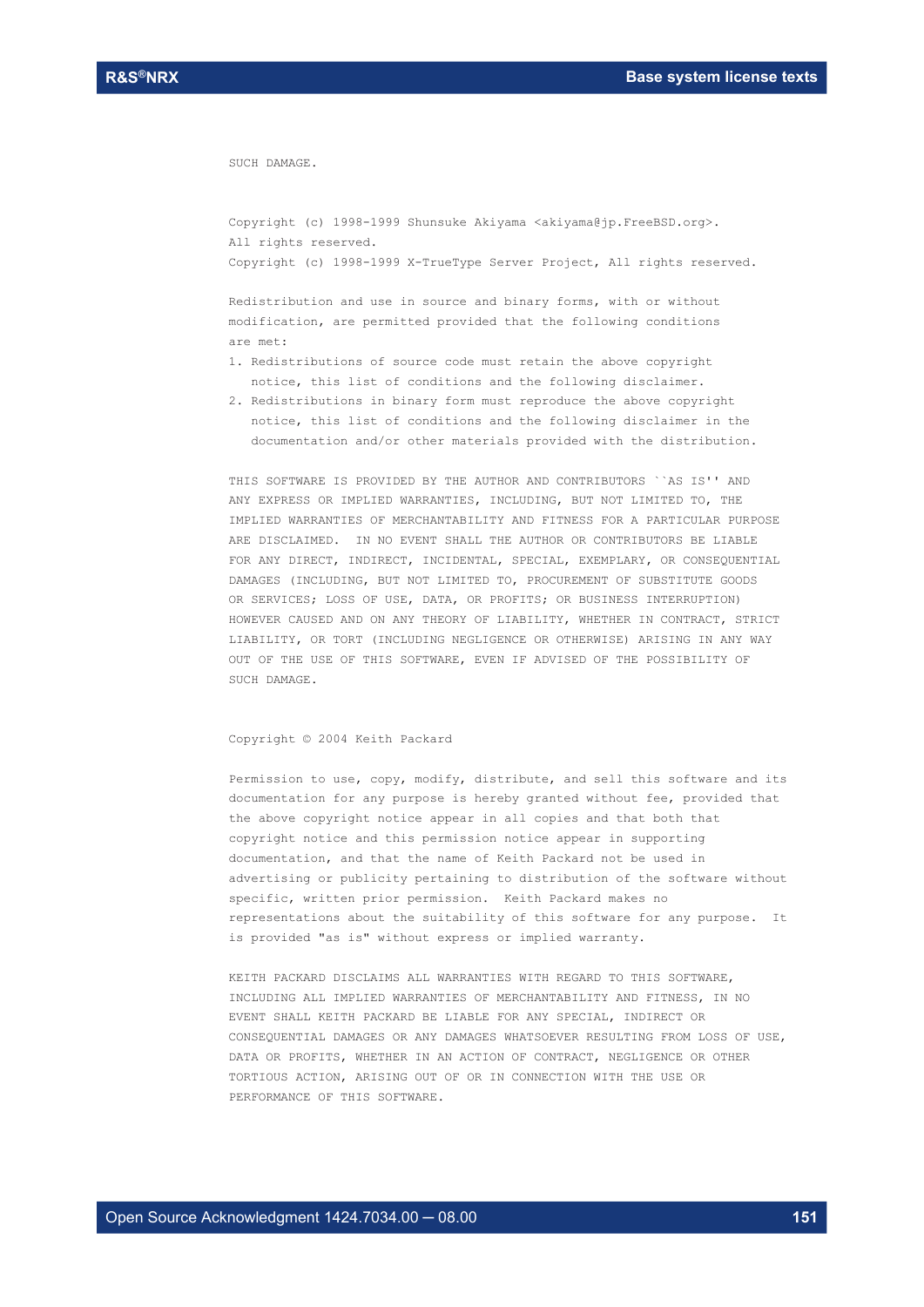```
/* lib/font/fontfile/gunzip.c
```
 written by Mark Eichin <eichin@kitten.gen.ma.us> September 1996. intended for inclusion in X11 public releases. \*/

Copyright (c) 1999 The XFree86 Project Inc.

All Rights Reserved.

The above copyright notice and this permission notice shall be included in all copies or substantial portions of the Software.

THE SOFTWARE IS PROVIDED "AS IS", WITHOUT WARRANTY OF ANY KIND, EXPRESS OR IMPLIED, INCLUDING BUT NOT LIMITED TO THE WARRANTIES OF MERCHANTABILITY, FITNESS FOR A PARTICULAR PURPOSE AND NONINFRINGEMENT. IN NO EVENT SHALL THE OPEN GROUP BE LIABLE FOR ANY CLAIM, DAMAGES OR OTHER LIABILITY, WHETHER IN AN ACTION OF CONTRACT, TORT OR OTHERWISE, ARISING FROM, OUT OF OR IN CONNECTION WITH THE SOFTWARE OR THE USE OR OTHER DEALINGS IN THE SOFTWARE.

Except as contained in this notice, the name of The XFree86 Project Inc. shall not be used in advertising or otherwise to promote the sale, use or other dealings in this Software without prior written authorization from The XFree86 Project Inc..

```
============================================================================
libxft-2.3.2: COPYING
============================================================================
```
Copyright © 2001,2003 Keith Packard

Permission to use, copy, modify, distribute, and sell this software and its documentation for any purpose is hereby granted without fee, provided that the above copyright notice appear in all copies and that both that copyright notice and this permission notice appear in supporting documentation, and that the name of Keith Packard not be used in advertising or publicity pertaining to distribution of the software without specific, written prior permission. Keith Packard makes no representations about the suitability of this software for any purpose. It is provided "as is" without express or implied warranty.

KEITH PACKARD DISCLAIMS ALL WARRANTIES WITH REGARD TO THIS SOFTWARE, INCLUDING ALL IMPLIED WARRANTIES OF MERCHANTABILITY AND FITNESS, IN NO EVENT SHALL KEITH PACKARD BE LIABLE FOR ANY SPECIAL, INDIRECT OR CONSEQUENTIAL DAMAGES OR ANY DAMAGES WHATSOEVER RESULTING FROM LOSS OF USE, DATA OR PROFITS, WHETHER IN AN ACTION OF CONTRACT, NEGLIGENCE OR OTHER TORTIOUS ACTION, ARISING OUT OF OR IN CONNECTION WITH THE USE OR PERFORMANCE OF THIS SOFTWARE.

```
============================================================================
libxi-1.7.9: COPYING
```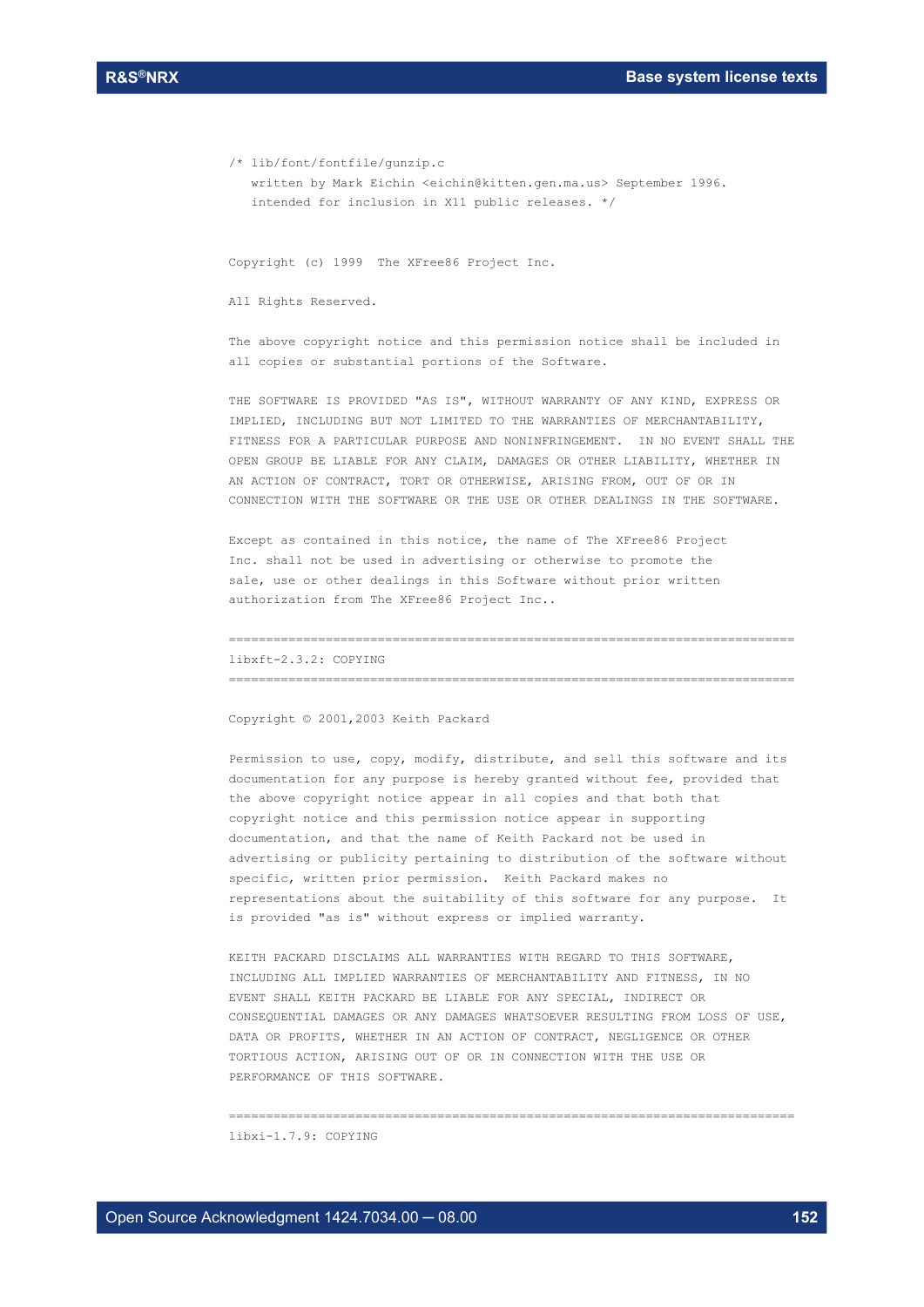============================================================================

Copyright 1989, 1998 The Open Group

Permission to use, copy, modify, distribute, and sell this software and its documentation for any purpose is hereby granted without fee, provided that the above copyright notice appear in all copies and that both that copyright notice and this permission notice appear in supporting documentation.

The above copyright notice and this permission notice shall be included in all copies or substantial portions of the Software.

THE SOFTWARE IS PROVIDED "AS IS", WITHOUT WARRANTY OF ANY KIND, EXPRESS OR IMPLIED, INCLUDING BUT NOT LIMITED TO THE WARRANTIES OF MERCHANTABILITY, FITNESS FOR A PARTICULAR PURPOSE AND NONINFRINGEMENT. IN NO EVENT SHALL THE OPEN GROUP BE LIABLE FOR ANY CLAIM, DAMAGES OR OTHER LIABILITY, WHETHER IN AN ACTION OF CONTRACT, TORT OR OTHERWISE, ARISING FROM, OUT OF OR IN CONNECTION WITH THE SOFTWARE OR THE USE OR OTHER DEALINGS IN THE SOFTWARE.

Except as contained in this notice, the name of The Open Group shall not be used in advertising or otherwise to promote the sale, use or other dealings in this Software without prior written authorization from The Open Group.

Copyright 1989 by Hewlett-Packard Company, Palo Alto, California.

## All Rights Reserved

Permission to use, copy, modify, and distribute this software and its documentation for any purpose and without fee is hereby granted, provided that the above copyright notice appear in all copies and that both that copyright notice and this permission notice appear in supporting documentation, and that the name of Hewlett-Packard not be used in advertising or publicity pertaining to distribution of the software without specific, written prior permission.

HEWLETT-PACKARD DISCLAIMS ALL WARRANTIES WITH REGARD TO THIS SOFTWARE, INCLUDING ALL IMPLIED WARRANTIES OF MERCHANTABILITY AND FITNESS, IN NO EVENT SHALL HEWLETT-PACKARD BE LIABLE FOR ANY SPECIAL, INDIRECT OR CONSEQUENTIAL DAMAGES OR ANY DAMAGES WHATSOEVER RESULTING FROM LOSS OF USE, DATA OR PROFITS, WHETHER IN AN ACTION OF CONTRACT, NEGLIGENCE OR OTHER TORTIOUS ACTION, ARISING OUT OF OR IN CONNECTION WITH THE USE OR PERFORMANCE OF THIS SOFTWARE.

# Copyright 2008 Peter Hutterer

Permission to use, copy, modify, distribute, and sell this software and its documentation for any purpose is hereby granted without fee, provided that the above copyright notice appear in all copies and that both that copyright notice and this permission notice appear in supporting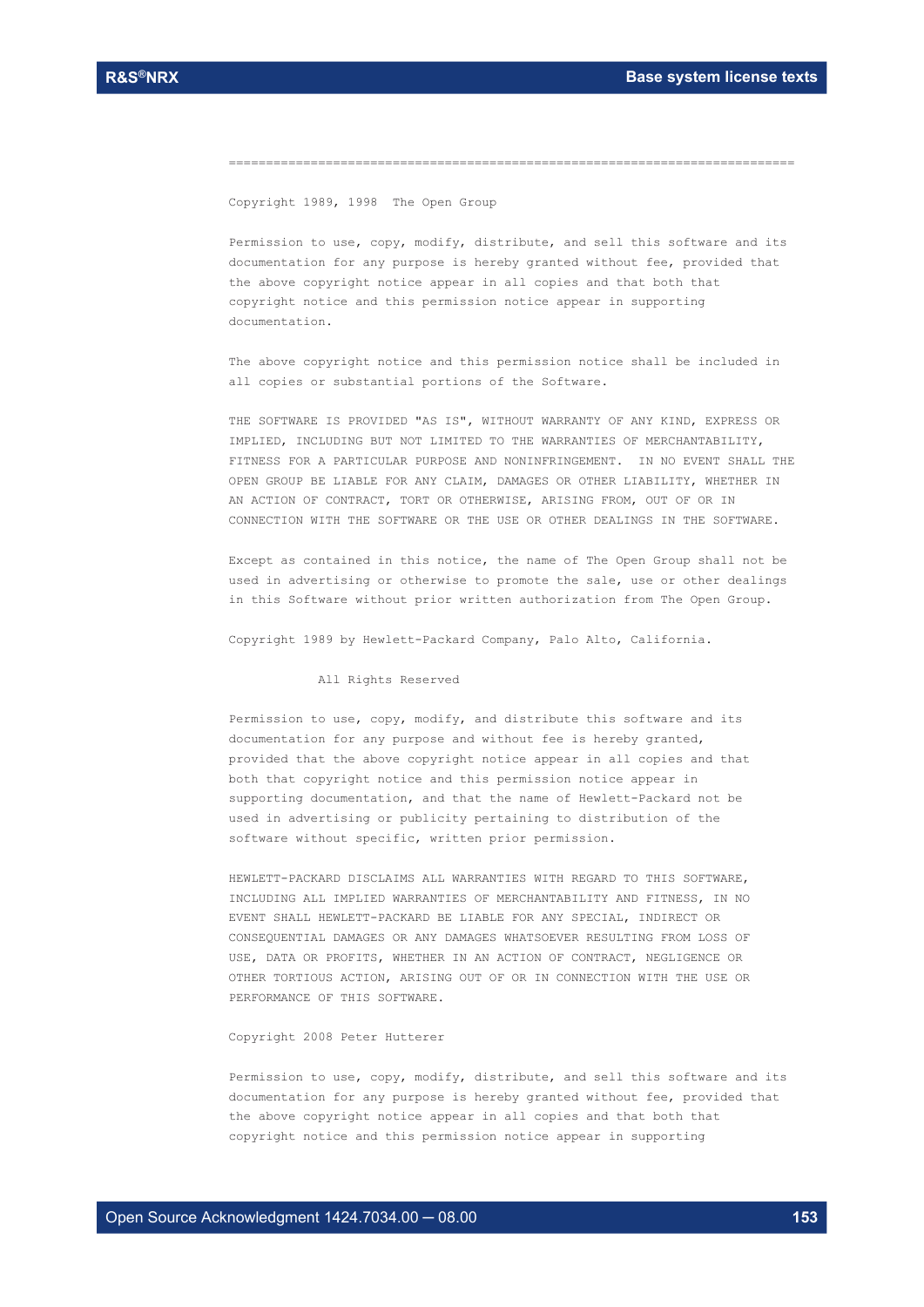documentation.

The above copyright notice and this permission notice shall be included in all copies or substantial portions of the Software.

THE SOFTWARE IS PROVIDED "AS IS", WITHOUT WARRANTY OF ANY KIND, EXPRESS OR IMPLIED, INCLUDING BUT NOT LIMITED TO THE WARRANTIES OF MERCHANTABILITY, FITNESS FOR A PARTICULAR PURPOSE AND NONINFRINGEMENT. IN NO EVENT SHALL THE AUTHOR BE LIABLE FOR ANY CLAIM, DAMAGES OR OTHER LIABILITY, WHETHER IN AN ACTION OF CONTRACT, TORT OR OTHERWISE, ARISING FROM, OUT OF OR IN CONNECTION WITH THE SOFTWARE OR THE USE OR OTHER DEALINGS IN THE SOFTWARE.

Except as contained in this notice, the name of the author shall not be used in advertising or otherwise to promote the sale, use or other dealings in this Software without prior written authorization from the author.

Copyright © 2009 Red Hat, Inc.

Permission is hereby granted, free of charge, to any person obtaining a copy of this software and associated documentation files (the "Software"), to deal in the Software without restriction, including without limitation the rights to use, copy, modify, merge, publish, distribute, sublicense, and/or sell copies of the Software, and to permit persons to whom the Software is furnished to do so, subject to the following conditions:

The above copyright notice and this permission notice (including the next paragraph) shall be included in all copies or substantial portions of the Software.

THE SOFTWARE IS PROVIDED "AS IS", WITHOUT WARRANTY OF ANY KIND, EXPRESS OR IMPLIED, INCLUDING BUT NOT LIMITED TO THE WARRANTIES OF MERCHANTABILITY, FITNESS FOR A PARTICULAR PURPOSE AND NONINFRINGEMENT. IN NO EVENT SHALL THE AUTHORS OR COPYRIGHT HOLDERS BE LIABLE FOR ANY CLAIM, DAMAGES OR OTHER LIABILITY, WHETHER IN AN ACTION OF CONTRACT, TORT OR OTHERWISE, ARISING FROM, OUT OF OR IN CONNECTION WITH THE SOFTWARE OR THE USE OR OTHER DEALINGS IN THE SOFTWARE.

```
============================================================================
libxinerama-1.1.3: COPYING
============================================================================
```
Copyright (c) 2007, Oracle and/or its affiliates. All rights reserved.

Permission is hereby granted, free of charge, to any person obtaining a copy of this software and associated documentation files (the "Software"), to deal in the Software without restriction, including without limitation the rights to use, copy, modify, merge, publish, distribute, sublicense, and/or sell copies of the Software, and to permit persons to whom the Software is furnished to do so, subject to the following conditions: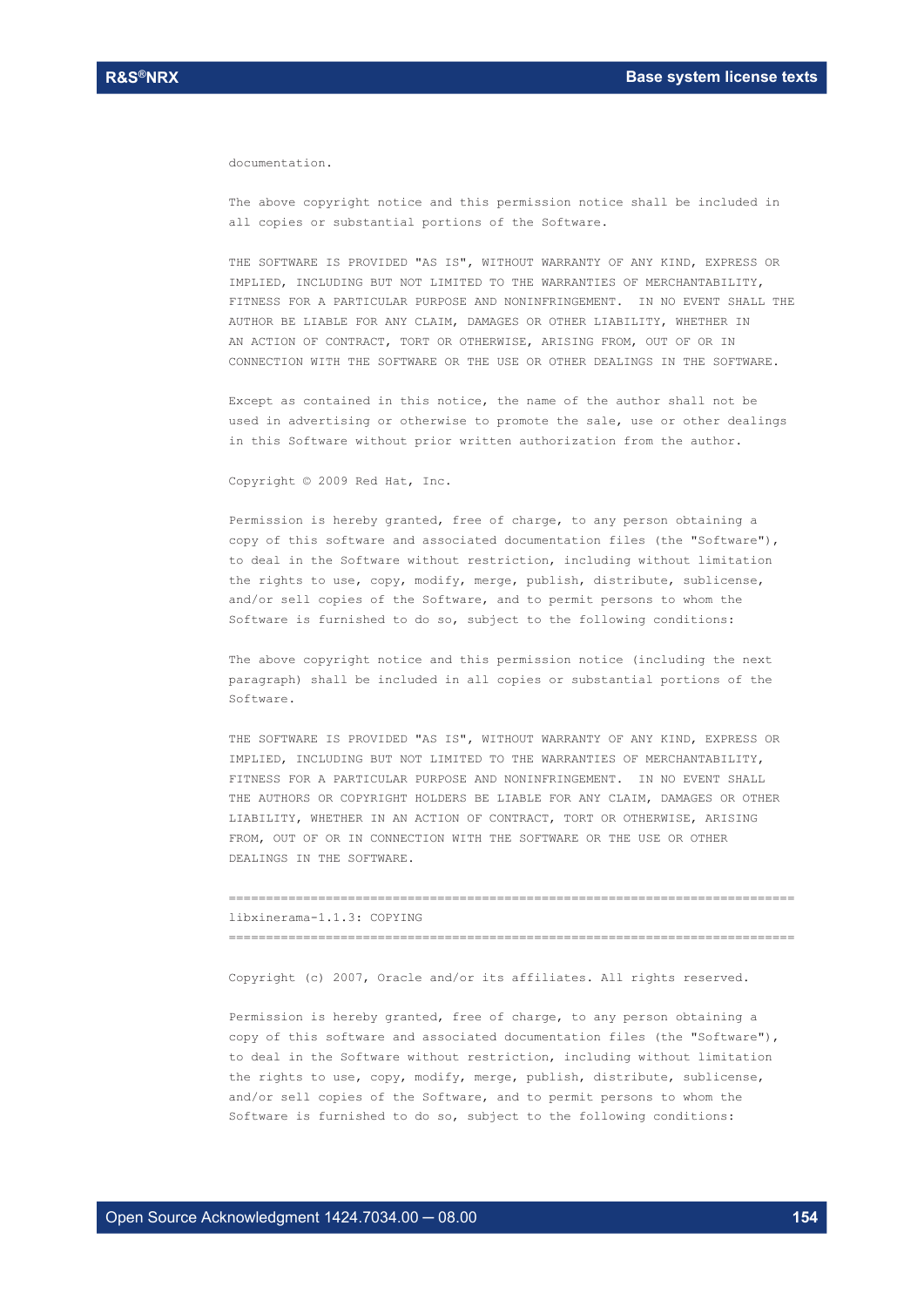The above copyright notice and this permission notice (including the next paragraph) shall be included in all copies or substantial portions of the Software

THE SOFTWARE IS PROVIDED "AS IS", WITHOUT WARRANTY OF ANY KIND, EXPRESS OR IMPLIED, INCLUDING BUT NOT LIMITED TO THE WARRANTIES OF MERCHANTABILITY, FITNESS FOR A PARTICULAR PURPOSE AND NONINFRINGEMENT. IN NO EVENT SHALL THE AUTHORS OR COPYRIGHT HOLDERS BE LIABLE FOR ANY CLAIM, DAMAGES OR OTHER LIABILITY, WHETHER IN AN ACTION OF CONTRACT, TORT OR OTHERWISE, ARISING FROM, OUT OF OR IN CONNECTION WITH THE SOFTWARE OR THE USE OR OTHER DEALINGS IN THE SOFTWARE.

Copyright 2003 The Open Group

Permission to use, copy, modify, distribute, and sell this software and its documentation for any purpose is hereby granted without fee, provided that the above copyright notice appear in all copies and that both that copyright notice and this permission notice appear in supporting documentation.

The above copyright notice and this permission notice shall be included in all copies or substantial portions of the Software.

THE SOFTWARE IS PROVIDED "AS IS", WITHOUT WARRANTY OF ANY KIND, EXPRESS OR IMPLIED, INCLUDING BUT NOT LIMITED TO THE WARRANTIES OF MERCHANTABILITY, FITNESS FOR A PARTICULAR PURPOSE AND NONINFRINGEMENT. IN NO EVENT SHALL THE OPEN GROUP BE LIABLE FOR ANY CLAIM, DAMAGES OR OTHER LIABILITY, WHETHER IN AN ACTION OF CONTRACT, TORT OR OTHERWISE, ARISING FROM, OUT OF OR IN CONNECTION WITH THE SOFTWARE OR THE USE OR OTHER DEALINGS IN THE SOFTWARE.

Except as contained in this notice, the name of The Open Group shall not be used in advertising or otherwise to promote the sale, use or other dealings in this Software without prior written authorization from The Open Group.

Copyright (c) 1991, 1997 Digital Equipment Corporation, Maynard, Massachusetts.

Permission is hereby granted, free of charge, to any person obtaining a copy of this software and associated documentation files (the "Software"), to deal in the Software without restriction, including without limitation the rights to use, copy, modify, merge, publish, distribute, sublicense, and/or sell copies of the Software.

The above copyright notice and this permission notice shall be included in all copies or substantial portions of the Software.

THE SOFTWARE IS PROVIDED "AS IS", WITHOUT WARRANTY OF ANY KIND, EXPRESS OR IMPLIED, INCLUDING BUT NOT LIMITED TO THE WARRANTIES OF MERCHANTABILITY, FITNESS FOR A PARTICULAR PURPOSE AND NONINFRINGEMENT. IN NO EVENT SHALL DIGITAL EQUIPMENT CORPORATION BE LIABLE FOR ANY CLAIM, DAMAGES, INCLUDING, BUT NOT LIMITED TO CONSEQUENTIAL OR INCIDENTAL DAMAGES, OR OTHER LIABILITY,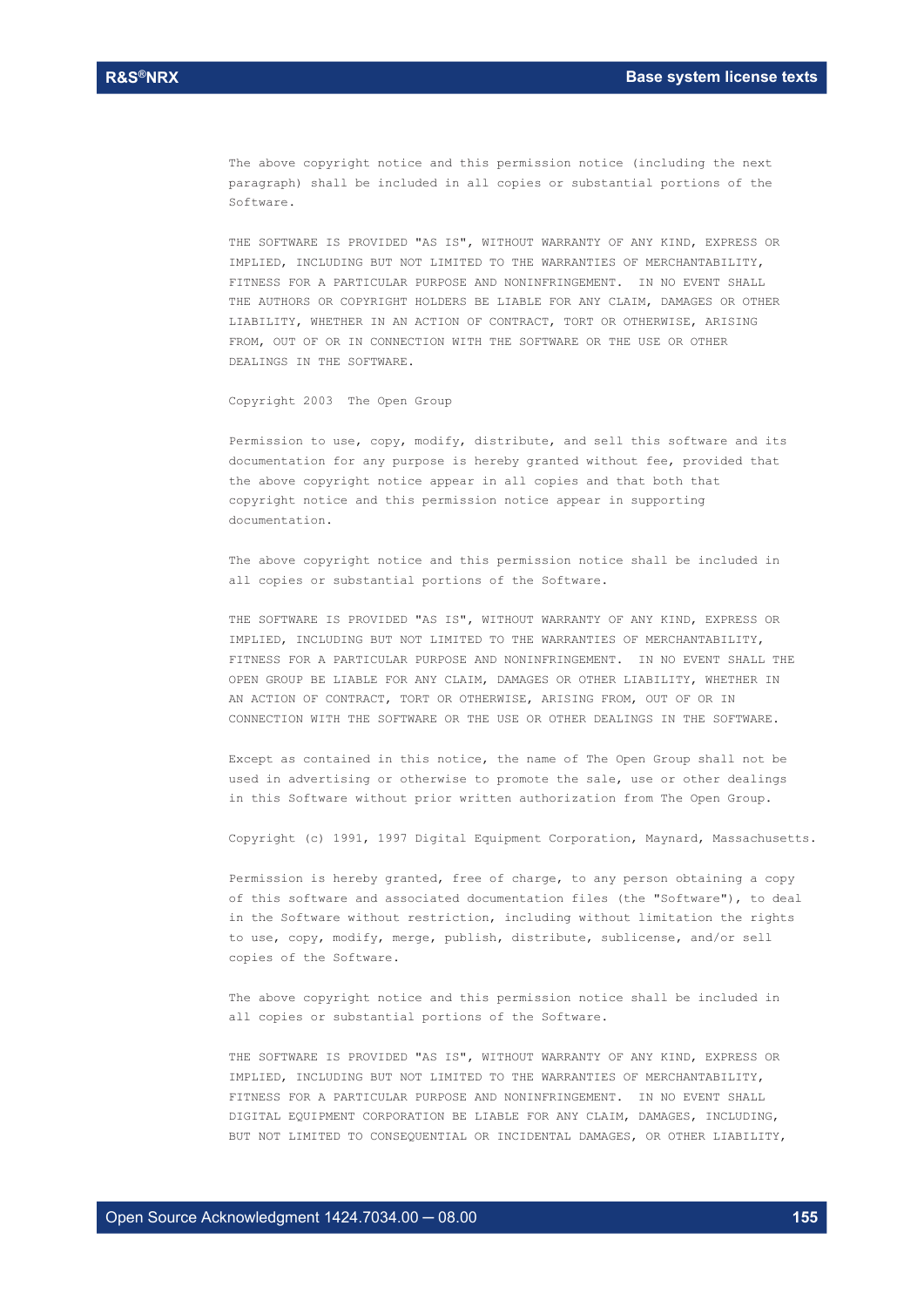WHETHER IN AN ACTION OF CONTRACT, TORT OR OTHERWISE, ARISING FROM, OUT OF OR IN CONNECTION WITH THE SOFTWARE OR THE USE OR OTHER DEALINGS IN THE SOFTWARE.

Except as contained in this notice, the name of Digital Equipment Corporation shall not be used in advertising or otherwise to promote the sale, use or other dealings in this Software without prior written authorization from Digital Equipment Corporation.

============================================================================ libxkbcommon-0.7.1: LICENSE ============================================================================

The following is a list of all copyright notices and license statements which appear in the xkbcommon source tree.

If making new contributions, the first form (i.e. Daniel Stone, Ran Benita, etc) is vastly preferred.

All licenses are derivative of the MIT/X11 license, mostly identical other than no-endorsement clauses (e.g. paragraph 4 of The Open Group's license).

These statements are split into two sections: one for the code compiled and distributed as part of the libxkbcommon shared library and the code component of all tests (i.e. everything under src/ and xkbcommon/, plus the .c and .h files under test/), and another for the test data under test/data, which is distributed with the xkbcommon source tarball, but not installed to the system.

BEGINNING OF SOFTWARE COPYRIGHT/LICENSE STATEMENTS:

-------------------------------------------------------------------------------

Copyright © 2009-2012, 2016 Daniel Stone Copyright © 2012 Ran Benita <ran234@gmail.com> Copyright © 2010, 2012 Intel Corporation Copyright © 2008, 2009 Dan Nicholson Copyright © 2010 Francisco Jerez <currojerez@riseup.net>

Permission is hereby granted, free of charge, to any person obtaining a copy of this software and associated documentation files (the "Software"), to deal in the Software without restriction, including without limitation the rights to use, copy, modify, merge, publish, distribute, sublicense, and/or sell copies of the Software, and to permit persons to whom the Software is furnished to do so, subject to the following conditions:

The above copyright notice and this permission notice (including the next paragraph) shall be included in all copies or substantial portions of the Software.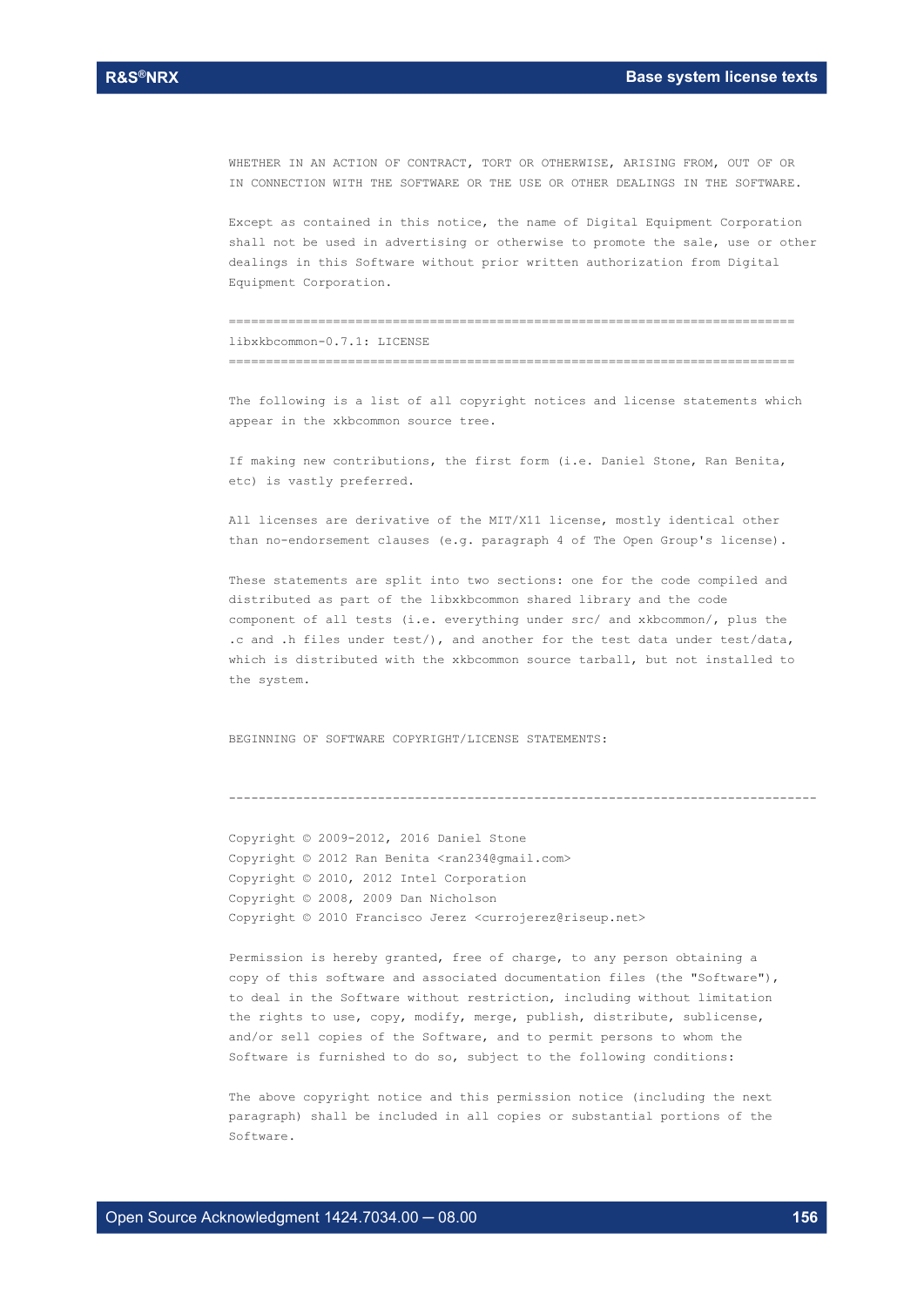THE SOFTWARE IS PROVIDED "AS IS", WITHOUT WARRANTY OF ANY KIND, EXPRESS OR IMPLIED, INCLUDING BUT NOT LIMITED TO THE WARRANTIES OF MERCHANTABILITY, FITNESS FOR A PARTICULAR PURPOSE AND NONINFRINGEMENT. IN NO EVENT SHALL THE AUTHORS OR COPYRIGHT HOLDERS BE LIABLE FOR ANY CLAIM, DAMAGES OR OTHER LIABILITY, WHETHER IN AN ACTION OF CONTRACT, TORT OR OTHERWISE, ARISING FROM, OUT OF OR IN CONNECTION WITH THE SOFTWARE OR THE USE OR OTHER DEALINGS IN THE SOFTWARE.

-------------------------------------------------------------------------------

Copyright 1985, 1987, 1988, 1990, 1998 The Open Group

Permission is hereby granted, free of charge, to any person obtaining a copy of this software and associated documentation files (the "Software"), to deal in the Software without restriction, including without limitation the rights to use, copy, modify, merge, publish, distribute, sublicense, and/or sell copies of the Software, and to permit persons to whom the Software is furnished to do so, subject to the following conditions:

The above copyright notice and this permission notice shall be included in all copies or substantial portions of the Software.

THE SOFTWARE IS PROVIDED "AS IS", WITHOUT WARRANTY OF ANY KIND, EXPRESS OR IMPLIED, INCLUDING BUT NOT LIMITED TO THE WARRANTIES OF MERCHANTABILITY, FITNESS FOR A PARTICULAR PURPOSE AND NONINFRINGEMENT. IN NO EVENT SHALL THE AUTHORS BE LIABLE FOR ANY CLAIM, DAMAGES OR OTHER LIABILITY, WHETHER IN AN ACTION OF CONTRACT, TORT OR OTHERWISE, ARISING FROM, OUT OF OR IN CONNECTION WITH THE SOFTWARE OR THE USE OR OTHER DEALINGS IN THE SOFTWARE.

Except as contained in this notice, the names of the authors or their institutions shall not be used in advertising or otherwise to promote the sale, use or other dealings in this Software without prior written authorization from the authors.

-------------------------------------------------------------------------------

Copyright (c) 1993, 1994, 1995, 1996 by Silicon Graphics Computer Systems, Inc.

Permission to use, copy, modify, and distribute this software and its documentation for any purpose and without fee is hereby granted, provided that the above copyright notice appear in all copies and that both that copyright notice and this permission notice appear in supporting documentation, and that the name of Silicon Graphics not be used in advertising or publicity pertaining to distribution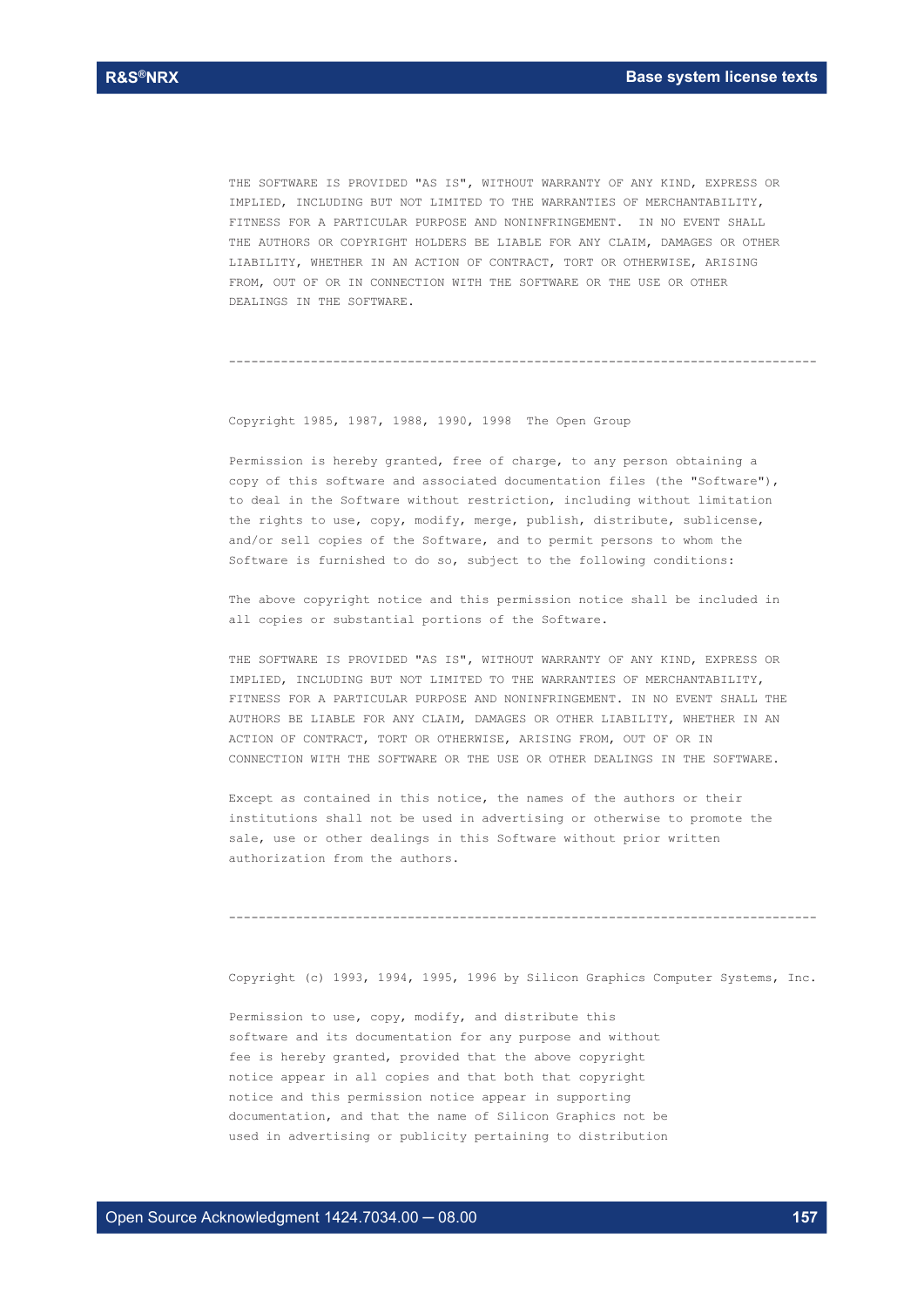of the software without specific prior written permission. Silicon Graphics makes no representation about the suitability of this software for any purpose. It is provided "as is" without any express or implied warranty.

SILICON GRAPHICS DISCLAIMS ALL WARRANTIES WITH REGARD TO THIS SOFTWARE, INCLUDING ALL IMPLIED WARRANTIES OF MERCHANTABILITY AND FITNESS FOR A PARTICULAR PURPOSE. IN NO EVENT SHALL SILICON GRAPHICS BE LIABLE FOR ANY SPECIAL, INDIRECT OR CONSEQUENTIAL DAMAGES OR ANY DAMAGES WHATSOEVER RESULTING FROM LOSS OF USE, DATA OR PROFITS, WHETHER IN AN ACTION OF CONTRACT, NEGLIGENCE OR OTHER TORTIOUS ACTION, ARISING OUT OF OR IN CONNECTION WITH THE USE OR PERFORMANCE OF THIS SOFTWARE.

-------------------------------------------------------------------------------

Copyright 1987, 1988 by Digital Equipment Corporation, Maynard, Massachusetts.

## All Rights Reserved

Permission to use, copy, modify, and distribute this software and its documentation for any purpose and without fee is hereby granted, provided that the above copyright notice appear in all copies and that both that copyright notice and this permission notice appear in supporting documentation, and that the name of Digital not be used in advertising or publicity pertaining to distribution of the software without specific, written prior permission.

DIGITAL DISCLAIMS ALL WARRANTIES WITH REGARD TO THIS SOFTWARE, INCLUDING ALL IMPLIED WARRANTIES OF MERCHANTABILITY AND FITNESS, IN NO EVENT SHALL DIGITAL BE LIABLE FOR ANY SPECIAL, INDIRECT OR CONSEQUENTIAL DAMAGES OR ANY DAMAGES WHATSOEVER RESULTING FROM LOSS OF USE, DATA OR PROFITS, WHETHER IN AN ACTION OF CONTRACT, NEGLIGENCE OR OTHER TORTIOUS ACTION, ARISING OUT OF OR IN CONNECTION WITH THE USE OR PERFORMANCE OF THIS SOFTWARE.

Copyright (C) 2011 Joseph Adams <joeyadams3.14159@gmail.com>

Permission is hereby granted, free of charge, to any person obtaining a copy of this software and associated documentation files (the "Software"), to deal in the Software without restriction, including without limitation the rights to use, copy, modify, merge, publish, distribute, sublicense, and/or sell copies of the Software, and to permit persons to whom the Software is furnished to do so, subject to the following conditions:

-------------------------------------------------------------------------------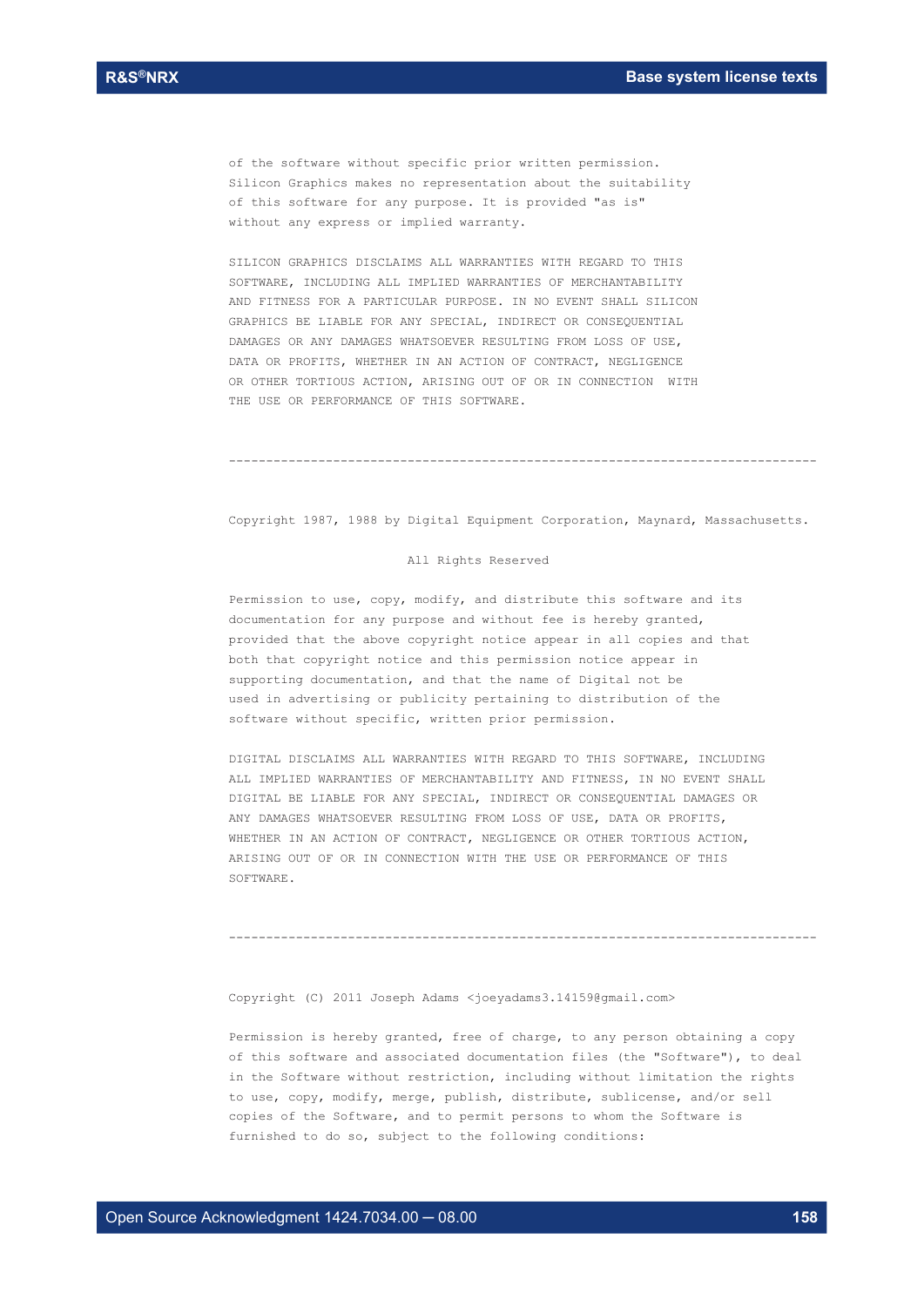The above copyright notice and this permission notice shall be included in all copies or substantial portions of the Software.

THE SOFTWARE IS PROVIDED "AS IS", WITHOUT WARRANTY OF ANY KIND, EXPRESS OR IMPLIED, INCLUDING BUT NOT LIMITED TO THE WARRANTIES OF MERCHANTABILITY, FITNESS FOR A PARTICULAR PURPOSE AND NONINFRINGEMENT. IN NO EVENT SHALL THE AUTHORS OR COPYRIGHT HOLDERS BE LIABLE FOR ANY CLAIM, DAMAGES OR OTHER LIABILITY, WHETHER IN AN ACTION OF CONTRACT, TORT OR OTHERWISE, ARISING FROM, OUT OF OR IN CONNECTION WITH THE SOFTWARE OR THE USE OR OTHER DEALINGS IN THE SOFTWARE.

-------------------------------------------------------------------------------

END OF SOFTWARE COPYRIGHT/LICENSE STATEMENTS

BEGINNING OF LICENSE STATEMENTS FOR UNDISTRIBUTED DATA FILES IN test/data, derived from xkeyboard-config:

-------------------------------------------------------------------------------

Copyright 1996 by Joseph Moss Copyright (C) 2002-2007 Free Software Foundation, Inc. Copyright (C) Dmitry Golubev <lastguru@mail.ru>, 2003-2004 Copyright (C) 2004, Gregory Mokhin <mokhin@bog.msu.ru> Copyright (C) 2006 Erdal Ronahî

Permission to use, copy, modify, distribute, and sell this software and its documentation for any purpose is hereby granted without fee, provided that the above copyright notice appear in all copies and that both that copyright notice and this permission notice appear in supporting documentation, and that the name of the copyright holder(s) not be used in advertising or publicity pertaining to distribution of the software without specific, written prior permission. The copyright holder(s) makes no representations about the suitability of this software for any purpose. It is provided "as is" without express or implied warranty.

THE COPYRIGHT HOLDER(S) DISCLAIMS ALL WARRANTIES WITH REGARD TO THIS SOFTWARE, INCLUDING ALL IMPLIED WARRANTIES OF MERCHANTABILITY AND FITNESS, IN NO EVENT SHALL THE COPYRIGHT HOLDER(S) BE LIABLE FOR ANY SPECIAL, INDIRECT OR CONSEQUENTIAL DAMAGES OR ANY DAMAGES WHATSOEVER RESULTING FROM LOSS OF USE, DATA OR PROFITS, WHETHER IN AN ACTION OF CONTRACT, NEGLIGENCE OR OTHER TORTIOUS ACTION, ARISING OUT OF OR IN CONNECTION WITH THE USE OR PERFORMANCE OF THIS SOFTWARE.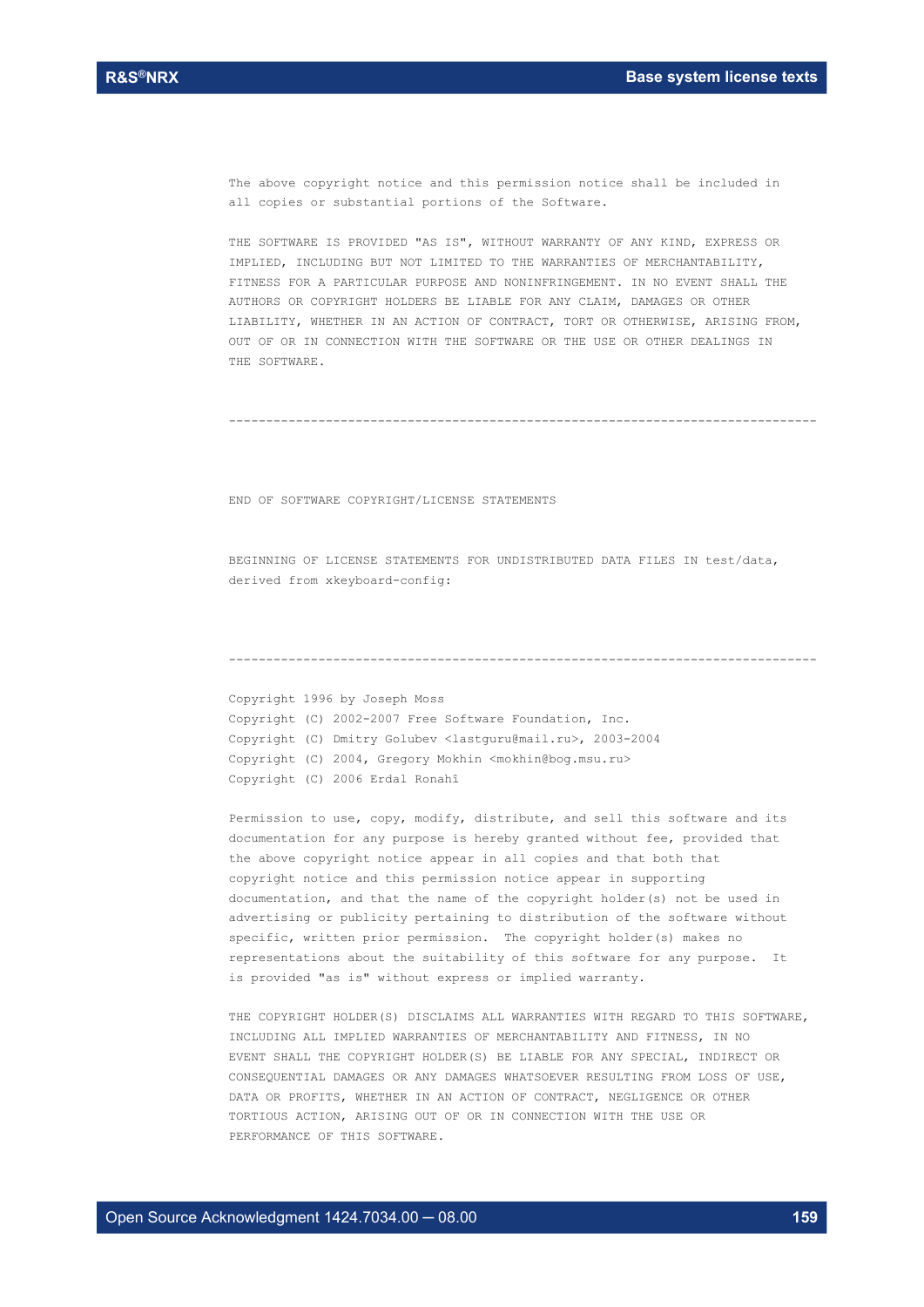-------------------------------------------------------------------------------

 Copyright 1992 by Oki Technosystems Laboratory, Inc. Copyright 1992 by Fuji Xerox Co., Ltd.

Permission to use, copy, modify, distribute, and sell this software and its documentation for any purpose is hereby granted without fee, provided that the above copyright notice appear in all copies and that both that copyright notice and this permission notice appear in supporting documentation, and that the name of Oki Technosystems Laboratory and Fuji Xerox not be used in advertising or publicity pertaining to distribution of the software without specific, written prior permission.

Oki Technosystems Laboratory and Fuji Xerox make no representations about the suitability of this software for any purpose. It is provided "as is" without express or implied warranty.

OKI TECHNOSYSTEMS LABORATORY AND FUJI XEROX DISCLAIM ALL WARRANTIES WITH REGARD TO THIS SOFTWARE, INCLUDING ALL IMPLIED WARRANTIES OF MERCHANTABILITY AND FITNESS, IN NO EVENT SHALL OKI TECHNOSYSTEMS LABORATORY AND FUJI XEROX BE LIABLE FOR ANY SPECIAL, INDIRECT OR CONSEQUENTIAL DAMAGES OR ANY DAMAGES WHATSOEVER RESULTING FROM LOSS OF USE, DATA OR PROFITS, WHETHER IN AN ACTION OF CONTRACT, NEGLIGENCE OR OTHER TORTIOUS ACTION, ARISING OUT OF OR IN CONNECTION WITH THE USE OR PERFORMANCE OF THIS SOFTWARE.

```
============================================================================
libxkbfile-1.0.9: COPYING
============================================================================
```
Copyright (c) 1994-1996 by Silicon Graphics Computer Systems, Inc.

Permission to use, copy, modify, and distribute this software and its documentation for any purpose and without fee is hereby granted, provided that the above copyright notice appear in all copies and that both that copyright notice and this permission notice appear in supporting documentation, and that the name of Silicon Graphics not be used in advertising or publicity pertaining to distribution of the software without specific prior written permission. Silicon Graphics makes no representation about the suitability of this software for any purpose. It is provided "as is" without any express or implied warranty.

SILICON GRAPHICS DISCLAIMS ALL WARRANTIES WITH REGARD TO THIS SOFTWARE, INCLUDING ALL IMPLIED WARRANTIES OF MERCHANTABILITY AND FITNESS FOR A PARTICULAR PURPOSE. IN NO EVENT SHALL SILICON GRAPHICS BE LIABLE FOR ANY SPECIAL, INDIRECT OR CONSEQUENTIAL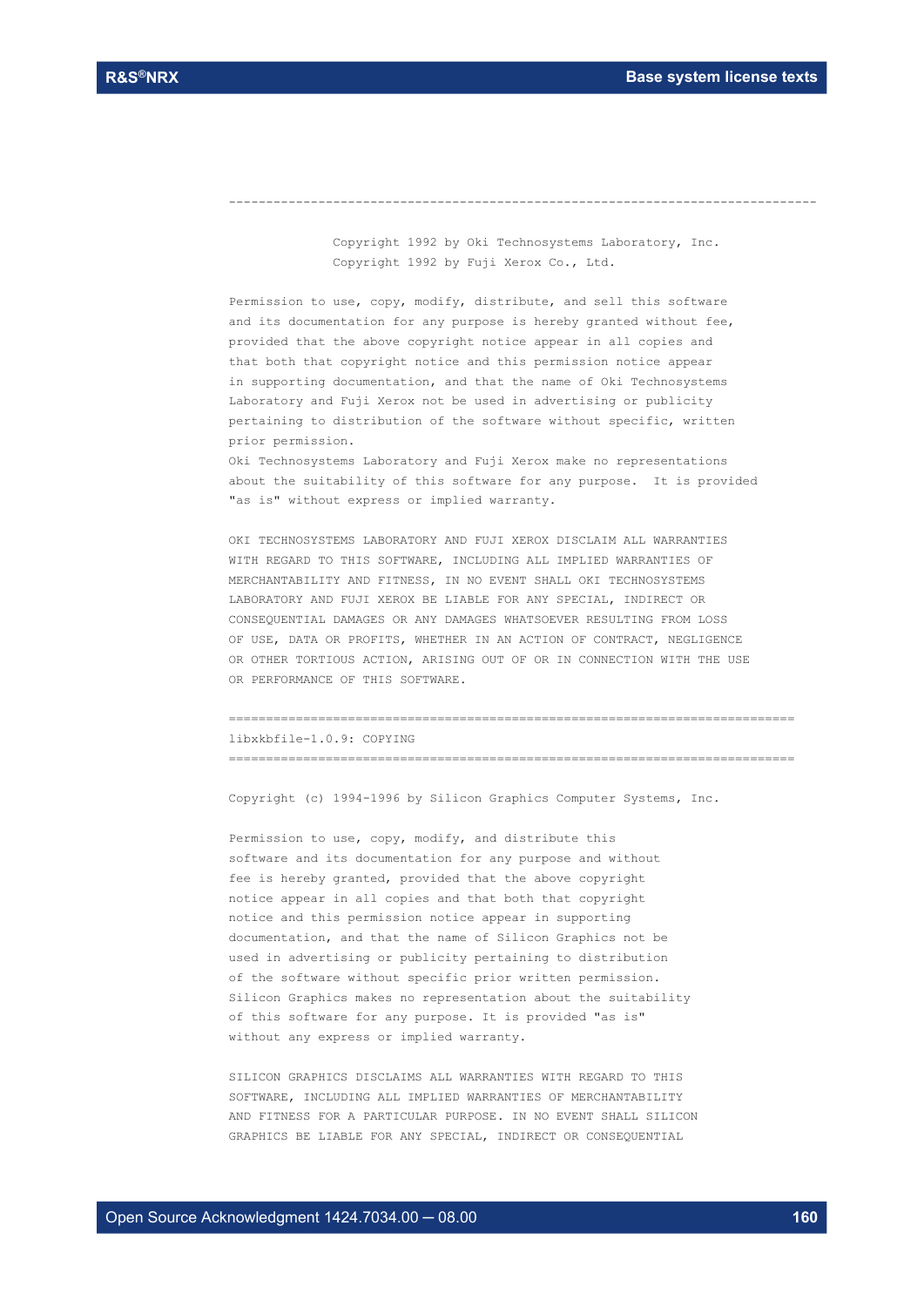DAMAGES OR ANY DAMAGES WHATSOEVER RESULTING FROM LOSS OF USE, DATA OR PROFITS, WHETHER IN AN ACTION OF CONTRACT, NEGLIGENCE OR OTHER TORTIOUS ACTION, ARISING OUT OF OR IN CONNECTION WITH THE USE OR PERFORMANCE OF THIS SOFTWARE.

Copyright 1987, 1998 The Open Group

Permission to use, copy, modify, distribute, and sell this software and its documentation for any purpose is hereby granted without fee, provided that the above copyright notice appear in all copies and that both that copyright notice and this permission notice appear in supporting documentation.

The above copyright notice and this permission notice shall be included in all copies or substantial portions of the Software.

THE SOFTWARE IS PROVIDED "AS IS", WITHOUT WARRANTY OF ANY KIND, EXPRESS OR IMPLIED, INCLUDING BUT NOT LIMITED TO THE WARRANTIES OF MERCHANTABILITY, FITNESS FOR A PARTICULAR PURPOSE AND NONINFRINGEMENT. IN NO EVENT SHALL THE OPEN GROUP BE LIABLE FOR ANY CLAIM, DAMAGES OR OTHER LIABILITY, WHETHER IN AN ACTION OF CONTRACT, TORT OR OTHERWISE, ARISING FROM, OUT OF OR IN CONNECTION WITH THE SOFTWARE OR THE USE OR OTHER DEALINGS IN THE SOFTWARE.

Except as contained in this notice, the name of The Open Group shall not be used in advertising or otherwise to promote the sale, use or other dealings in this Software without prior written authorization from The Open Group.

# Copyright 1987 by Digital Equipment Corporation, Maynard, Massachusetts. All Rights Reserved

Permission to use, copy, modify, and distribute this software and its documentation for any purpose and without fee is hereby granted, provided that the above copyright notice appear in all copies and that both that copyright notice and this permission notice appear in supporting documentation, and that the name of Digital not be used in advertising or publicity pertaining to distribution of the software without specific, written prior permission.

DIGITAL DISCLAIMS ALL WARRANTIES WITH REGARD TO THIS SOFTWARE, INCLUDING ALL IMPLIED WARRANTIES OF MERCHANTABILITY AND FITNESS, IN NO EVENT SHALL DIGITAL BE LIABLE FOR ANY SPECIAL, INDIRECT OR CONSEQUENTIAL DAMAGES OR ANY DAMAGES WHATSOEVER RESULTING FROM LOSS OF USE, DATA OR PROFITS, WHETHER IN AN ACTION OF CONTRACT, NEGLIGENCE OR OTHER TORTIOUS ACTION, ARISING OUT OF OR IN CONNECTION WITH THE USE OR PERFORMANCE OF THIS SOFTWARE.

```
============================================================================
libxml2-2.9.4: Copyright
```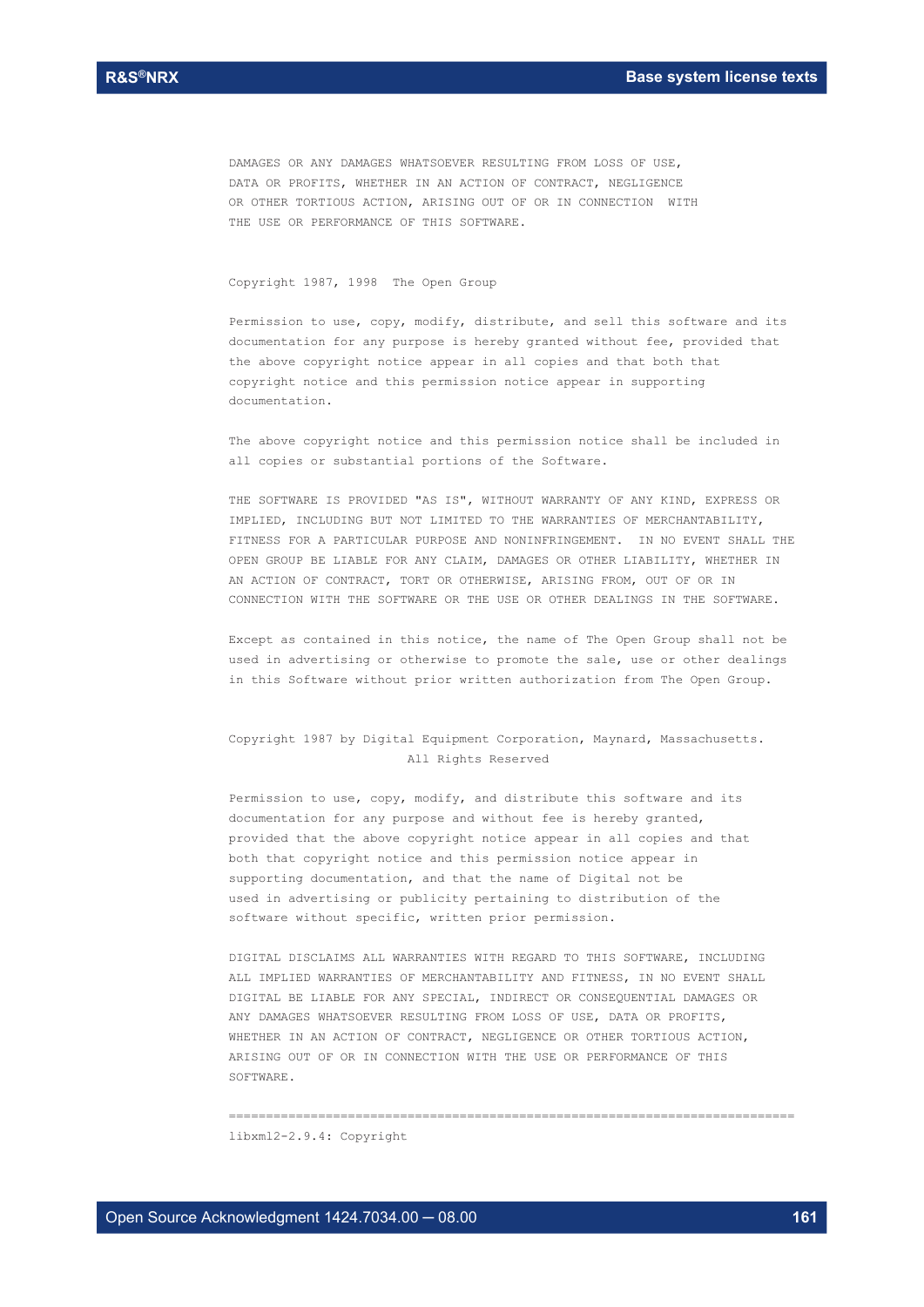============================================================================

Except where otherwise noted in the source code (e.g. the files hash.c, list.c and the trio files, which are covered by a similar licence but with different Copyright notices) all the files are:

Copyright (C) 1998-2012 Daniel Veillard. All Rights Reserved.

Permission is hereby granted, free of charge, to any person obtaining a copy of this software and associated documentation files (the "Software"), to deal in the Software without restriction, including without limitation the rights to use, copy, modify, merge, publish, distribute, sublicense, and/or sell copies of the Software, and to permit persons to whom the Software is furnished to do so, subject to the following conditions:

The above copyright notice and this permission notice shall be included in all copies or substantial portions of the Software.

THE SOFTWARE IS PROVIDED "AS IS", WITHOUT WARRANTY OF ANY KIND, EXPRESS OR IMPLIED, INCLUDING BUT NOT LIMITED TO THE WARRANTIES OF MERCHANTABILITY, FIT-NESS FOR A PARTICULAR PURPOSE AND NONINFRINGEMENT. IN NO EVENT SHALL THE AUTHORS OR COPYRIGHT HOLDERS BE LIABLE FOR ANY CLAIM, DAMAGES OR OTHER LIABILITY, WHETHER IN AN ACTION OF CONTRACT, TORT OR OTHERWISE, ARISING FROM, OUT OF OR IN CONNECTION WITH THE SOFTWARE OR THE USE OR OTHER DEALINGS IN THE SOFTWARE.

```
============================================================================
libxml2-2.9.4: hash.c, 6-15
============================================================================
  * Copyright (C) 2000,2012 Bjorn Reese and Daniel Veillard.
 *
 * Permission to use, copy, modify, and distribute this software for any
  * purpose with or without fee is hereby granted, provided that the above
 * copyright notice and this permission notice appear in all copies.
 *
  * THIS SOFTWARE IS PROVIDED ``AS IS'' AND WITHOUT ANY EXPRESS OR IMPLIED
  * WARRANTIES, INCLUDING, WITHOUT LIMITATION, THE IMPLIED WARRANTIES OF
 * MERCHANTIBILITY AND FITNESS FOR A PARTICULAR PURPOSE. THE AUTHORS AND
  * CONTRIBUTORS ACCEPT NO RESPONSIBILITY IN ANY CONCEIVABLE MANNER.
    ============================================================================
libxml2-2.9.4: list.c, 4-13
     ============================================================================
 * Copyright (C) 2000 Gary Pennington and Daniel Veillard.
 *
  * Permission to use, copy, modify, and distribute this software for any
 * purpose with or without fee is hereby granted, provided that the above
```
\* copyright notice and this permission notice appear in all copies.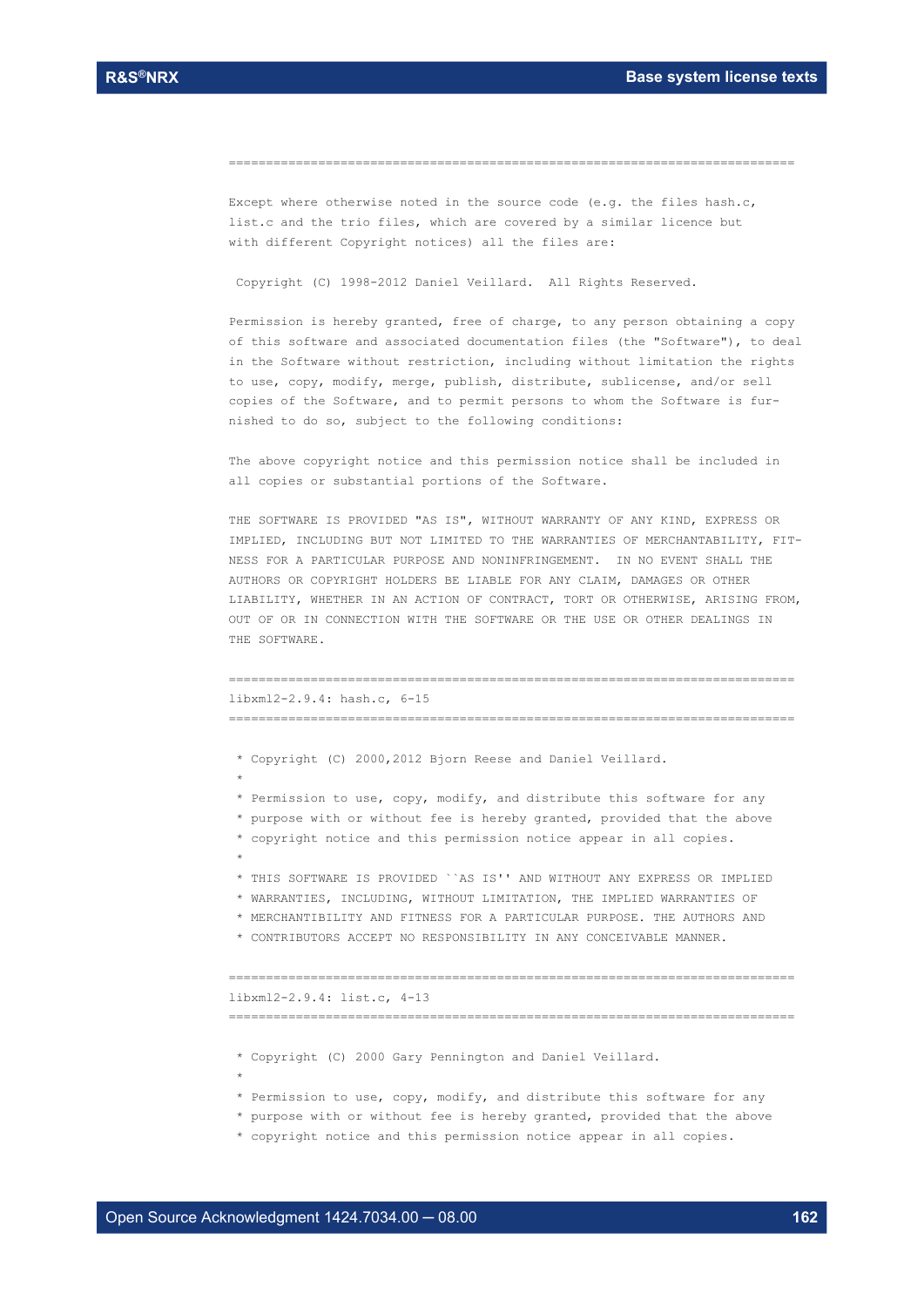\* \* THIS SOFTWARE IS PROVIDED ``AS IS'' AND WITHOUT ANY EXPRESS OR IMPLIED \* WARRANTIES, INCLUDING, WITHOUT LIMITATION, THE IMPLIED WARRANTIES OF \* MERCHANTIBILITY AND FITNESS FOR A PARTICULAR PURPOSE. THE AUTHORS AND \* CONTRIBUTORS ACCEPT NO RESPONSIBILITY IN ANY CONCEIVABLE MANNER. ============================================================================ libxml2-2.9.4: trio.c, 5-14 ============================================================================ \* Copyright (C) 1998 Bjorn Reese and Daniel Stenberg. \* \* Permission to use, copy, modify, and distribute this software for any \* purpose with or without fee is hereby granted, provided that the above \* copyright notice and this permission notice appear in all copies. \* \* THIS SOFTWARE IS PROVIDED ``AS IS'' AND WITHOUT ANY EXPRESS OR IMPLIED \* WARRANTIES, INCLUDING, WITHOUT LIMITATION, THE IMPLIED WARRANTIES OF \* MERCHANTIBILITY AND FITNESS FOR A PARTICULAR PURPOSE. THE AUTHORS AND \* CONTRIBUTORS ACCEPT NO RESPONSIBILITY IN ANY CONCEIVABLE MANNER. ============================================================================ libxmu-1.1.2: COPYING ============================================================================ Copyright 1988, 1989, 1990, 1991, 1994, 1998 The Open Group

Permission to use, copy, modify, distribute, and sell this software and its documentation for any purpose is hereby granted without fee, provided that the above copyright notice appear in all copies and that both that copyright notice and this permission notice appear in supporting documentation.

The above copyright notice and this permission notice shall be included in all copies or substantial portions of the Software.

THE SOFTWARE IS PROVIDED "AS IS", WITHOUT WARRANTY OF ANY KIND, EXPRESS OR IMPLIED, INCLUDING BUT NOT LIMITED TO THE WARRANTIES OF MERCHANTABILITY, FITNESS FOR A PARTICULAR PURPOSE AND NONINFRINGEMENT. IN NO EVENT SHALL THE OPEN GROUP BE LIABLE FOR ANY CLAIM, DAMAGES OR OTHER LIABILITY, WHETHER IN AN ACTION OF CONTRACT, TORT OR OTHERWISE, ARISING FROM, OUT OF OR IN CONNECTION WITH THE SOFTWARE OR THE USE OR OTHER DEALINGS IN THE SOFTWARE.

Except as contained in this notice, the name of The Open Group shall not be used in advertising or otherwise to promote the sale, use or other dealings in this Software without prior written authorization from The Open Group.

-----------

Xmu/StrToBmap.c and Xmu/GrayPixmap.c also have: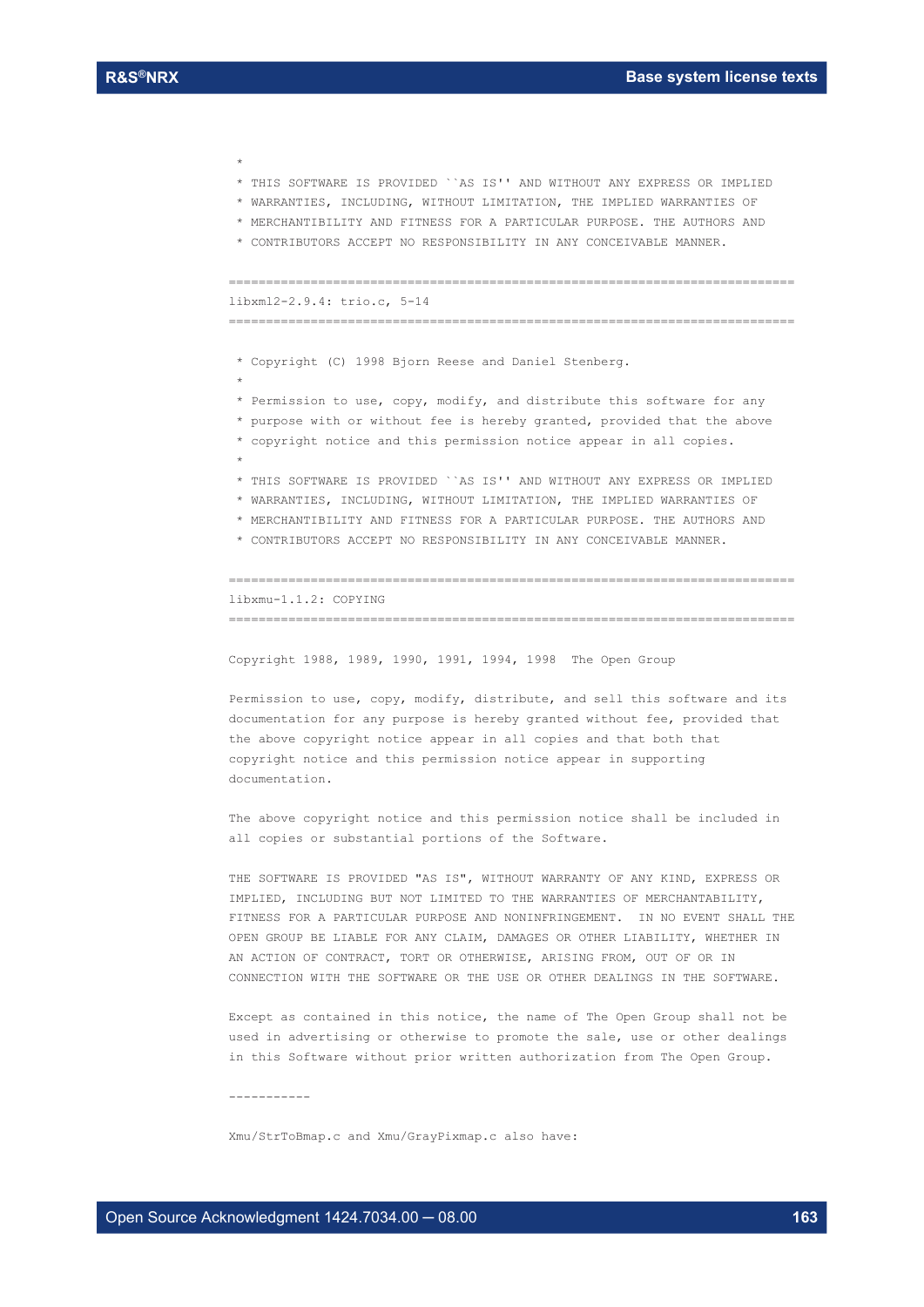Copyright 1987, 1988 by Digital Equipment Corporation, Maynard, Massachusetts.

## All Rights Reserved

Permission to use, copy, modify, and distribute this software and its documentation for any purpose and without fee is hereby granted, provided that the above copyright notice appear in all copies and that both that copyright notice and this permission notice appear in supporting documentation, and that the name of Digital not be used in advertising or publicity pertaining to distribution of the software without specific, written prior permission.

DIGITAL DISCLAIMS ALL WARRANTIES WITH REGARD TO THIS SOFTWARE, INCLUDING ALL IMPLIED WARRANTIES OF MERCHANTABILITY AND FITNESS, IN NO EVENT SHALL DIGITAL BE LIABLE FOR ANY SPECIAL, INDIRECT OR CONSEQUENTIAL DAMAGES OR ANY DAMAGES WHATSOEVER RESULTING FROM LOSS OF USE, DATA OR PROFITS, WHETHER IN AN ACTION OF CONTRACT, NEGLIGENCE OR OTHER TORTIOUS ACTION, ARISING OUT OF OR IN CONNECTION WITH THE USE OR PERFORMANCE OF THIS SOFTWARE.

-----------

Xmu/Clip.c and Xmu/Lookup.h have:

Copyright (c) 1998 by The XFree86 Project, Inc. Copyright 1999 by Thomas E. Dickey <dickey@clark.net>

Permission is hereby granted, free of charge, to any person obtaining a copy of this software and associated documentation files (the "Software"), to deal in the Software without restriction, including without limitation the rights to use, copy, modify, merge, publish, distribute, sublicense, and/or sell copies of the Software, and to permit persons to whom the Software is furnished to do so, subject to the following conditions:

The above copyright notice and this permission notice shall be included in all copies or substantial portions of the Software.

THE SOFTWARE IS PROVIDED "AS IS", WITHOUT WARRANTY OF ANY KIND, EXPRESS OR IMPLIED, INCLUDING BUT NOT LIMITED TO THE WARRANTIES OF MERCHANTABILITY, FITNESS FOR A PARTICULAR PURPOSE AND NONINFRINGEMENT. IN NO EVENT SHALL THE XFREE86 PROJECT BE LIABLE FOR ANY CLAIM, DAMAGES OR OTHER LIABILITY, WHETHER IN AN ACTION OF CONTRACT, TORT OR OTHERWISE, ARISING FROM, OUT OF OR IN CONNECTION WITH THE SOFTWARE OR THE USE OR OTHER DEALINGS IN THE SOFTWARE.

Except as contained in this notice, the name of the XFree86 Project shall not be used in advertising or otherwise to promote the sale, use or other dealings in this Software without prior written authorization from the XFree86 Project.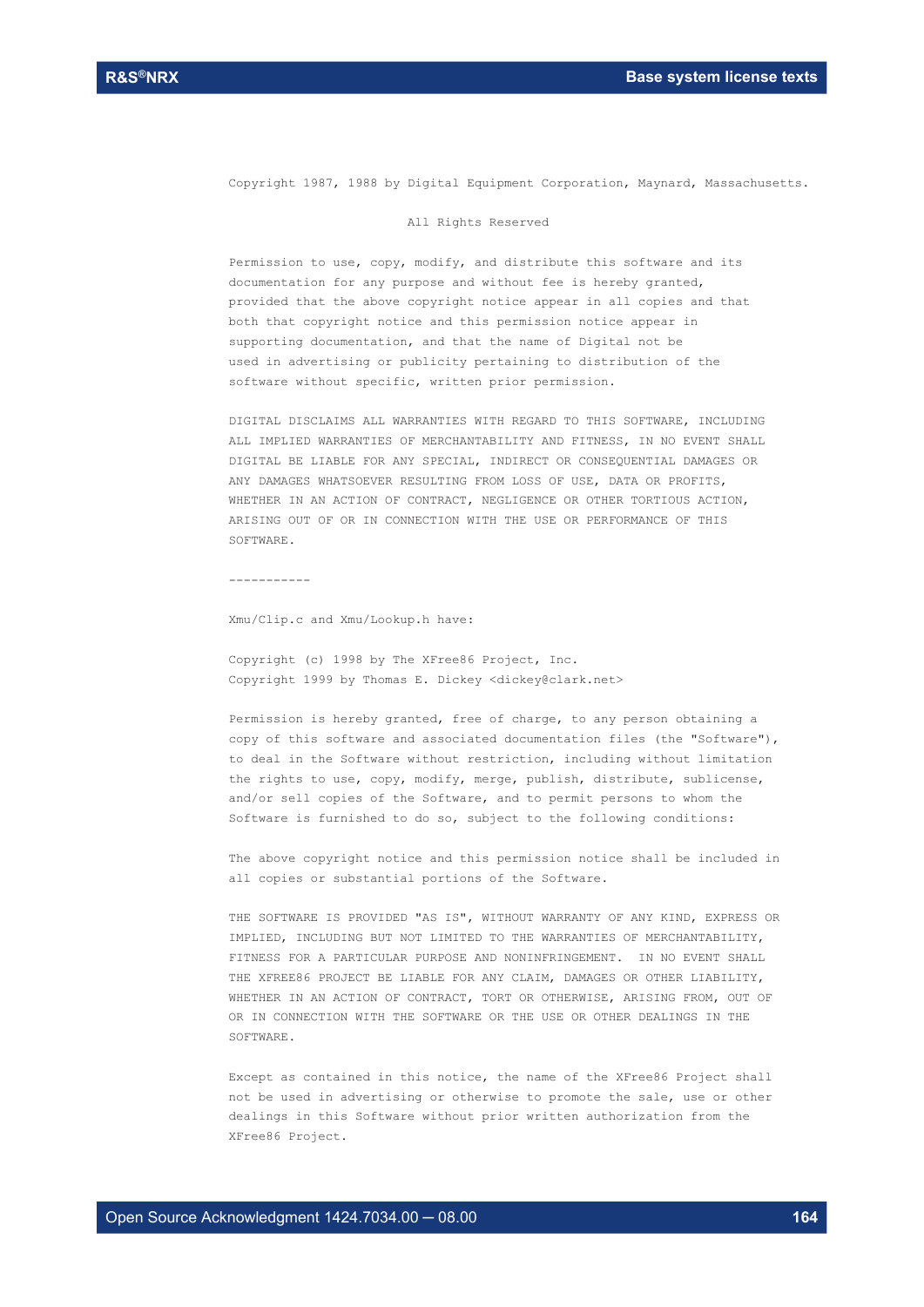| libxpm-3.5.12: COPYING |
|------------------------|
|                        |

Copyright (C) 1989-95 GROUPE BULL

Permission is hereby granted, free of charge, to any person obtaining a copy of this software and associated documentation files (the "Software"), to deal in the Software without restriction, including without limitation the rights to use, copy, modify, merge, publish, distribute, sublicense, and/or sell copies of the Software, and to permit persons to whom the Software is furnished to do so, subject to the following conditions:

The above copyright notice and this permission notice shall be included in all copies or substantial portions of the Software.

THE SOFTWARE IS PROVIDED "AS IS", WITHOUT WARRANTY OF ANY KIND, EXPRESS OR IMPLIED, INCLUDING BUT NOT LIMITED TO THE WARRANTIES OF MERCHANTABILITY, FITNESS FOR A PARTICULAR PURPOSE AND NONINFRINGEMENT. IN NO EVENT SHALL GROUPE BULL BE LIABLE FOR ANY CLAIM, DAMAGES OR OTHER LIABILITY, WHETHER IN AN ACTION OF CONTRACT, TORT OR OTHERWISE, ARISING FROM, OUT OF OR IN CONNECTION WITH THE SOFTWARE OR THE USE OR OTHER DEALINGS IN THE SOFTWARE.

Except as contained in this notice, the name of GROUPE BULL shall not be used in advertising or otherwise to promote the sale, use or other dealings in this Software without prior written authorization from GROUPE BULL.

Copyright (C) 1998 Arnaud LE HORS

Permission is hereby granted, free of charge, to any person obtaining a copy of this software and associated documentation files (the "Software"), to deal in the Software without restriction, including without limitation the rights to use, copy, modify, merge, publish, distribute, sublicense, and/or sell copies of the Software, and to permit persons to whom the Software is furnished to do so, subject to the following conditions:

The above copyright notice and this permission notice shall be included in all copies or substantial portions of the Software.

THE SOFTWARE IS PROVIDED "AS IS", WITHOUT WARRANTY OF ANY KIND, EXPRESS OR IMPLIED, INCLUDING BUT NOT LIMITED TO THE WARRANTIES OF MERCHANTABILITY, FITNESS FOR A PARTICULAR PURPOSE AND NONINFRINGEMENT. IN NO EVENT SHALL Arnaud LE HORS BE LIABLE FOR ANY CLAIM, DAMAGES OR OTHER LIABILITY, WHETHER IN AN ACTION OF CONTRACT, TORT OR OTHERWISE, ARISING FROM, OUT OF OR IN CONNECTION WITH THE SOFTWARE OR THE USE OR OTHER DEALINGS IN THE SOFTWARE.

Except as contained in this notice, the name of Arnaud LE HORS shall not be used in advertising or otherwise to promote the sale, use or other dealings in this Software without prior written authorization from Arnaud LE HORS.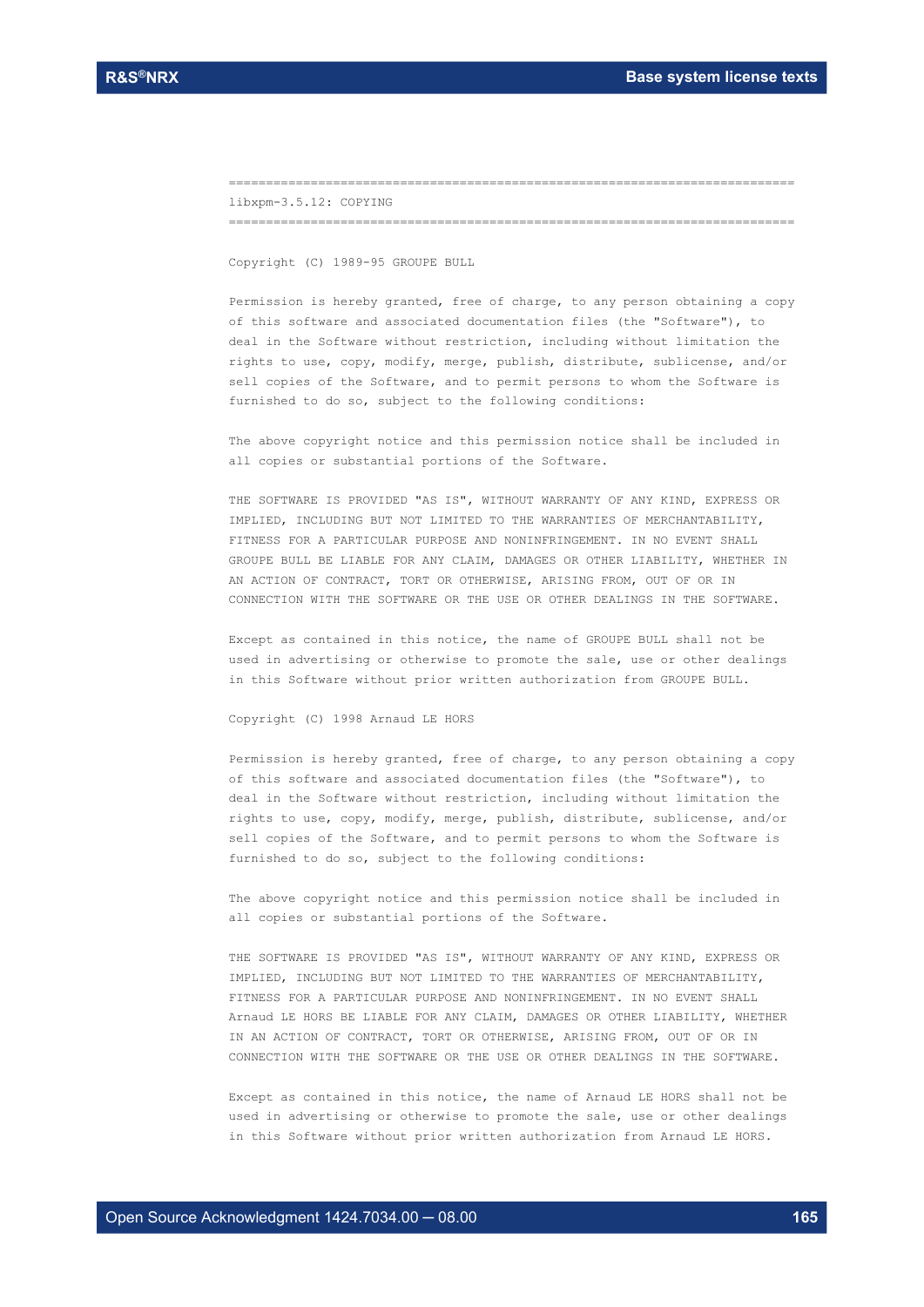Copyright (C) 1996 Lorens Younes

Permission is hereby granted, free of charge, to any person obtaining a copy of this software and associated documentation files (the "Software"), to deal in the Software without restriction, including without limitation the rights to use, copy, modify, merge, publish, distribute, sublicense, and/or sell copies of the Software, and to permit persons to whom the Software is furnished to do so, subject to the following conditions:

The above copyright notice and this permission notice shall be included in all copies or substantial portions of the Software.

THE SOFTWARE IS PROVIDED "AS IS", WITHOUT WARRANTY OF ANY KIND, EXPRESS OR IMPLIED, INCLUDING BUT NOT LIMITED TO THE WARRANTIES OF MERCHANTABILITY, FITNESS FOR A PARTICULAR PURPOSE AND NONINFRINGEMENT. IN NO EVENT SHALL Lorens Younes BE LIABLE FOR ANY CLAIM, DAMAGES OR OTHER LIABILITY, WHETHER IN AN ACTION OF CONTRACT, TORT OR OTHERWISE, ARISING FROM, OUT OF OR IN CONNECTION WITH THE SOFTWARE OR THE USE OR OTHER DEALINGS IN THE SOFTWARE.

Except as contained in this notice, the name of Lorens Younes shall not be used in advertising or otherwise to promote the sale, use or other dealings in this Software without prior written authorization from Lorens Younes.

```
============================================================================
libxrandr-1.5.1: COPYING
============================================================================
```
Copyright © 2000, Compaq Computer Corporation, Copyright © 2002, Hewlett Packard, Inc.

Permission to use, copy, modify, distribute, and sell this software and its documentation for any purpose is hereby granted without fee, provided that the above copyright notice appear in all copies and that both that copyright notice and this permission notice appear in supporting documentation, and that the name of Compaq or HP not be used in advertising or publicity pertaining to distribution of the software without specific, written prior permission. HP makes no representations about the suitability of this software for any purpose. It is provided "as is" without express or implied warranty.

HP DISCLAIMS ALL WARRANTIES WITH REGARD TO THIS SOFTWARE, INCLUDING ALL IMPLIED WARRANTIES OF MERCHANTABILITY AND FITNESS, IN NO EVENT SHALL HP BE LIABLE FOR ANY SPECIAL, INDIRECT OR CONSEQUENTIAL DAMAGES OR ANY DAMAGES WHATSOEVER RESULTING FROM LOSS OF USE, DATA OR PROFITS, WHETHER IN AN ACTION OF CONTRACT, NEGLIGENCE OR OTHER TORTIOUS ACTION, ARISING OUT OF OR IN CONNECTION WITH THE USE OR PERFORMANCE OF THIS SOFTWARE.

Copyright © 2000 Compaq Computer Corporation, Inc. Copyright © 2002 Hewlett-Packard Company, Inc.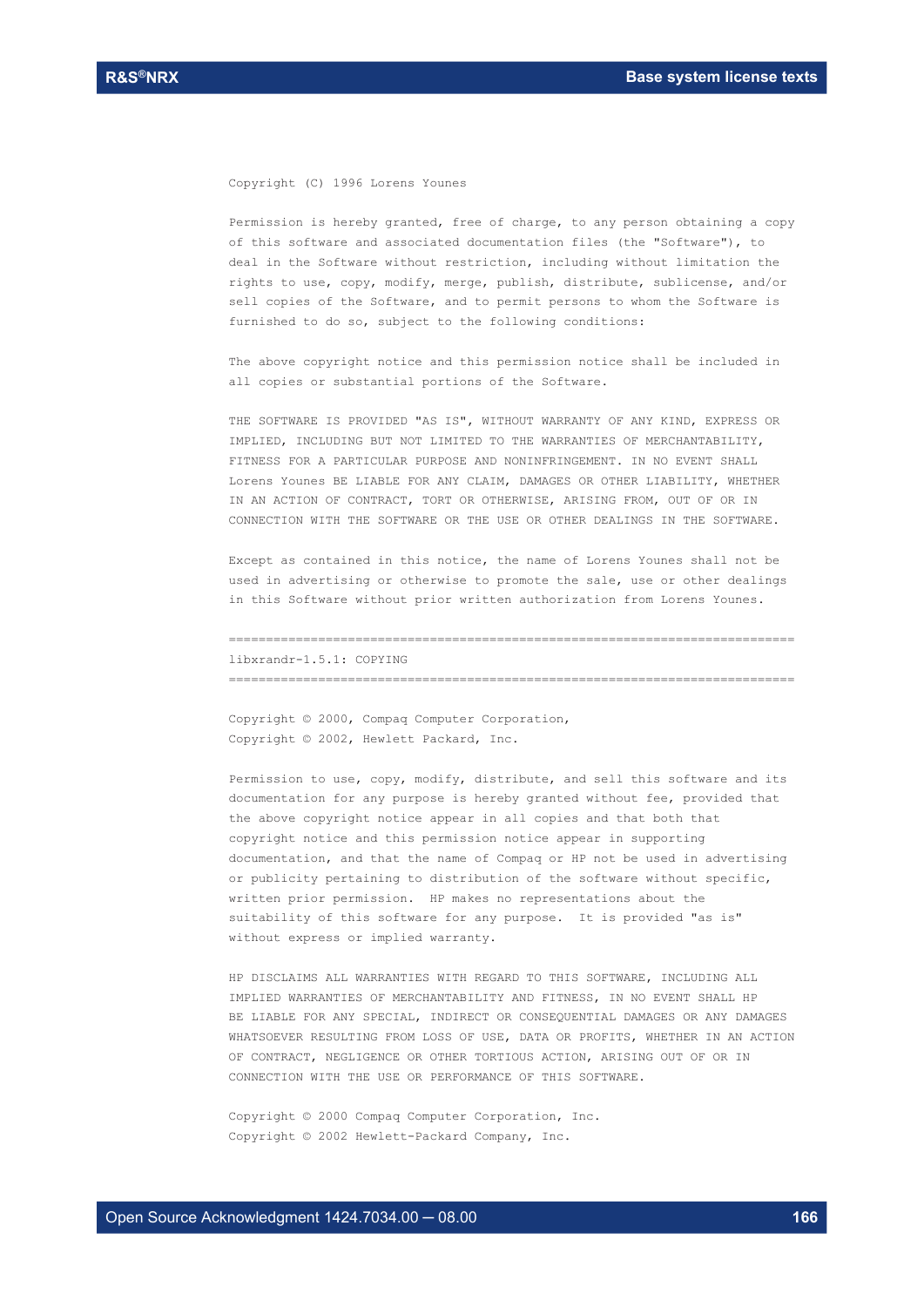Copyright © 2006 Intel Corporation Copyright © 2008 Red Hat, Inc. Copyright © 2011 Dave Airlie

Permission to use, copy, modify, distribute, and sell this software and its documentation for any purpose is hereby granted without fee, provided that the above copyright notice appear in all copies and that both that copyright notice and this permission notice appear in supporting documentation, and that the name of the copyright holders not be used in advertising or publicity pertaining to distribution of the software without specific, written prior permission. The copyright holders make no representations about the suitability of this software for any purpose. It is provided "as is" without express or implied warranty.

THE COPYRIGHT HOLDERS DISCLAIM ALL WARRANTIES WITH REGARD TO THIS SOFTWARE, INCLUDING ALL IMPLIED WARRANTIES OF MERCHANTABILITY AND FITNESS, IN NO EVENT SHALL THE COPYRIGHT HOLDERS BE LIABLE FOR ANY SPECIAL, INDIRECT OR CONSEQUENTIAL DAMAGES OR ANY DAMAGES WHATSOEVER RESULTING FROM LOSS OF USE, DATA OR PROFITS, WHETHER IN AN ACTION OF CONTRACT, NEGLIGENCE OR OTHER TORTIOUS ACTION, ARISING OUT OF OR IN CONNECTION WITH THE USE OR PERFORMANCE OF THIS SOFTWARE.

Copyright © 2000 Compaq Computer Corporation, Inc. Copyright © 2002 Hewlett Packard Company, Inc. Copyright © 2006 Keith Packard

Permission to use, copy, modify, distribute, and sell this software and its documentation for any purpose is hereby granted without fee, provided that the above copyright notice appear in all copies and that both that copyright notice and this permission notice appear in supporting documentation, and that the name of the copyright holders not be used in advertising or publicity pertaining to distribution of the software without specific, written prior permission. The copyright holders make no representations about the suitability of this software for any purpose. It is provided "as is" without express or implied warranty.

THE COPYRIGHT HOLDERS DISCLAIM ALL WARRANTIES WITH REGARD TO THIS SOFTWARE, INCLUDING ALL IMPLIED WARRANTIES OF MERCHANTABILITY AND FITNESS, IN NO EVENT SHALL THE COPYRIGHT HOLDERS BE LIABLE FOR ANY SPECIAL, INDIRECT OR CONSEQUENTIAL DAMAGES OR ANY DAMAGES WHATSOEVER RESULTING FROM LOSS OF USE, DATA OR PROFITS, WHETHER IN AN ACTION OF CONTRACT, NEGLIGENCE OR OTHER TORTIOUS ACTION, ARISING OUT OF OR IN CONNECTION WITH THE USE OR PERFORMANCE OF THIS SOFTWARE.

```
============================================================================
libxrender-0.9.10: COPYING
============================================================================
```
Copyright © 2001,2003 Keith Packard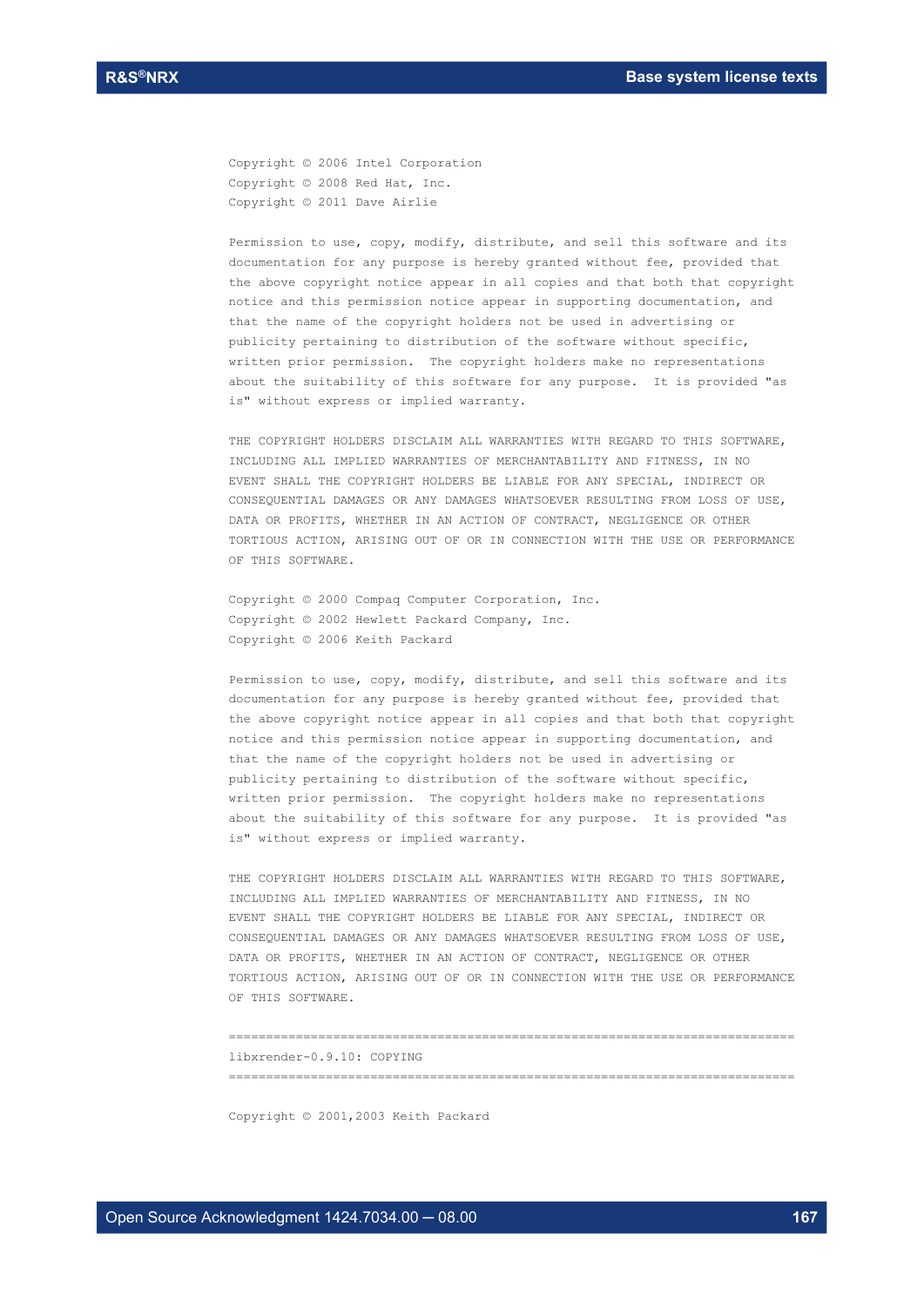Permission to use, copy, modify, distribute, and sell this software and its documentation for any purpose is hereby granted without fee, provided that the above copyright notice appear in all copies and that both that copyright notice and this permission notice appear in supporting documentation, and that the name of Keith Packard not be used in advertising or publicity pertaining to distribution of the software without specific, written prior permission. Keith Packard makes no representations about the suitability of this software for any purpose. It is provided "as is" without express or implied warranty.

KEITH PACKARD DISCLAIMS ALL WARRANTIES WITH REGARD TO THIS SOFTWARE, INCLUDING ALL IMPLIED WARRANTIES OF MERCHANTABILITY AND FITNESS, IN NO EVENT SHALL KEITH PACKARD BE LIABLE FOR ANY SPECIAL, INDIRECT OR CONSEQUENTIAL DAMAGES OR ANY DAMAGES WHATSOEVER RESULTING FROM LOSS OF USE, DATA OR PROFITS, WHETHER IN AN ACTION OF CONTRACT, NEGLIGENCE OR OTHER TORTIOUS ACTION, ARISING OUT OF OR IN CONNECTION WITH THE USE OR PERFORMANCE OF THIS SOFTWARE.

Copyright © 2000 SuSE, Inc.

Permission to use, copy, modify, distribute, and sell this software and its documentation for any purpose is hereby granted without fee, provided that the above copyright notice appear in all copies and that both that copyright notice and this permission notice appear in supporting documentation, and that the name of SuSE not be used in advertising or publicity pertaining to distribution of the software without specific, written prior permission. SuSE makes no representations about the suitability of this software for any purpose. It is provided "as is" without express or implied warranty.

SuSE DISCLAIMS ALL WARRANTIES WITH REGARD TO THIS SOFTWARE, INCLUDING ALL IMPLIED WARRANTIES OF MERCHANTABILITY AND FITNESS, IN NO EVENT SHALL SuSE BE LIABLE FOR ANY SPECIAL, INDIRECT OR CONSEQUENTIAL DAMAGES OR ANY DAMAGES WHATSOEVER RESULTING FROM LOSS OF USE, DATA OR PROFITS, WHETHER IN AN ACTION OF CONTRACT, NEGLIGENCE OR OTHER TORTIOUS ACTION, ARISING OUT OF OR IN CONNECTION WITH THE USE OR PERFORMANCE OF THIS SOFTWARE.

```
============================================================================
libxshmfence-1.2: COPYING
============================================================================
```
## Copyright © 2013 Keith Packard

Permission to use, copy, modify, distribute, and sell this software and its documentation for any purpose is hereby granted without fee, provided that the above copyright notice appear in all copies and that both that copyright notice and this permission notice appear in supporting documentation, and that the name of the copyright holders not be used in advertising or publicity pertaining to distribution of the software without specific, written prior permission. The copyright holders make no representations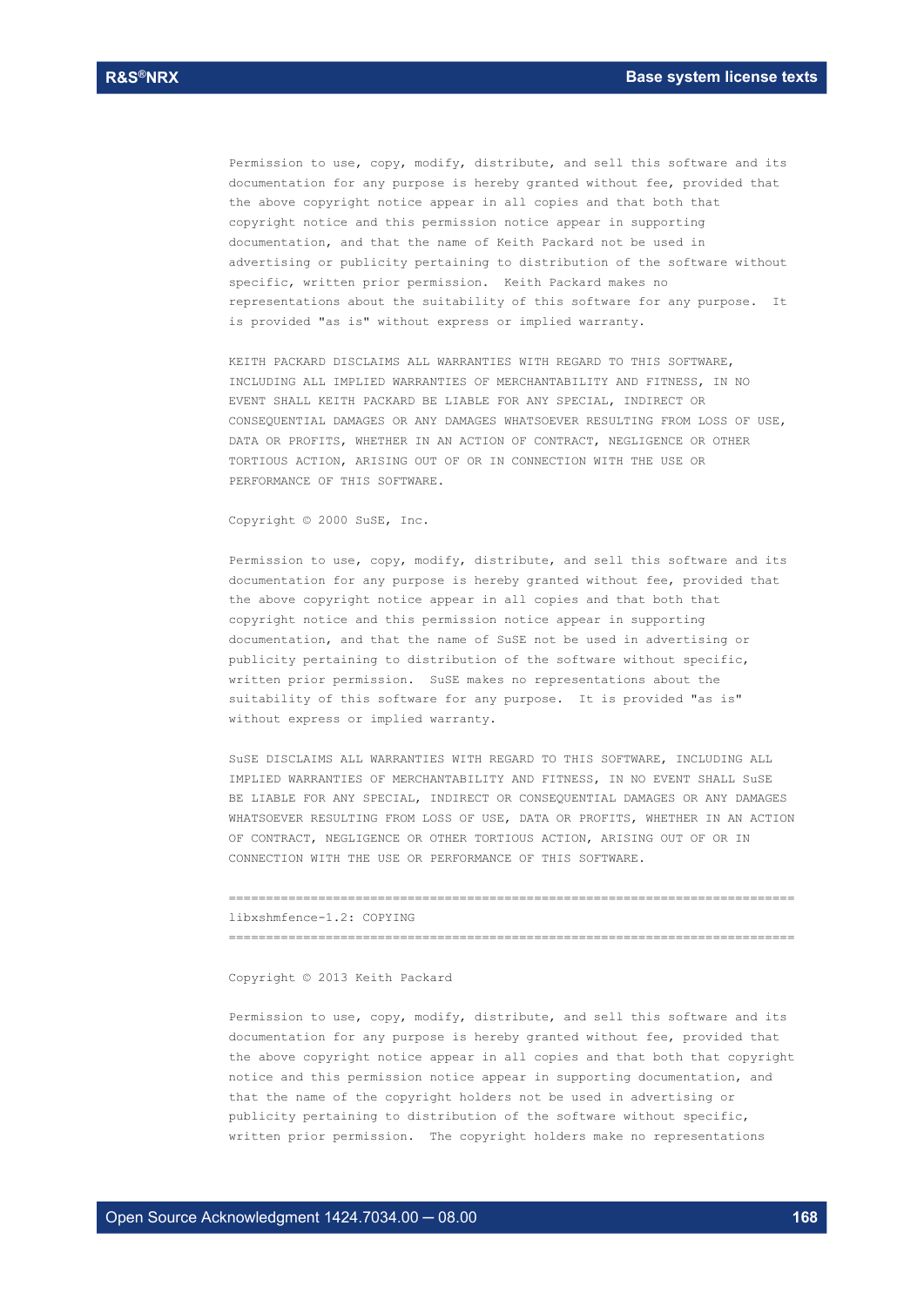about the suitability of this software for any purpose. It is provided "as is" without express or implied warranty.

THE COPYRIGHT HOLDERS DISCLAIM ALL WARRANTIES WITH REGARD TO THIS SOFTWARE, INCLUDING ALL IMPLIED WARRANTIES OF MERCHANTABILITY AND FITNESS, IN NO EVENT SHALL THE COPYRIGHT HOLDERS BE LIABLE FOR ANY SPECIAL, INDIRECT OR CONSEQUENTIAL DAMAGES OR ANY DAMAGES WHATSOEVER RESULTING FROM LOSS OF USE, DATA OR PROFITS, WHETHER IN AN ACTION OF CONTRACT, NEGLIGENCE OR OTHER TORTIOUS ACTION, ARISING OUT OF OR IN CONNECTION WITH THE USE OR PERFORMANCE OF THIS SOFTWARE.

```
============================================================================
libxt-1.1.5: COPYING
============================================================================
```
Copyright © 2001,2003 Keith Packard

Permission to use, copy, modify, distribute, and sell this software and its documentation for any purpose is hereby granted without fee, provided that the above copyright notice appear in all copies and that both that copyright notice and this permission notice appear in supporting documentation, and that the name of Keith Packard not be used in advertising or publicity pertaining to distribution of the software without specific, written prior permission. Keith Packard makes no representations about the suitability of this software for any purpose. It is provided "as is" without express or implied warranty.

KEITH PACKARD DISCLAIMS ALL WARRANTIES WITH REGARD TO THIS SOFTWARE, INCLUDING ALL IMPLIED WARRANTIES OF MERCHANTABILITY AND FITNESS, IN NO EVENT SHALL KEITH PACKARD BE LIABLE FOR ANY SPECIAL, INDIRECT OR CONSEQUENTIAL DAMAGES OR ANY DAMAGES WHATSOEVER RESULTING FROM LOSS OF USE, DATA OR PROFITS, WHETHER IN AN ACTION OF CONTRACT, NEGLIGENCE OR OTHER TORTIOUS ACTION, ARISING OUT OF OR IN CONNECTION WITH THE USE OR PERFORMANCE OF THIS SOFTWARE.

Copyright (c) 1993, 2011, Oracle and/or its affiliates. All rights reserved.

Permission is hereby granted, free of charge, to any person obtaining a copy of this software and associated documentation files (the "Software"), to deal in the Software without restriction, including without limitation the rights to use, copy, modify, merge, publish, distribute, sublicense, and/or sell copies of the Software, and to permit persons to whom the Software is furnished to do so, subject to the following conditions:

The above copyright notice and this permission notice (including the next paragraph) shall be included in all copies or substantial portions of the Software.

THE SOFTWARE IS PROVIDED "AS IS", WITHOUT WARRANTY OF ANY KIND, EXPRESS OR IMPLIED, INCLUDING BUT NOT LIMITED TO THE WARRANTIES OF MERCHANTABILITY,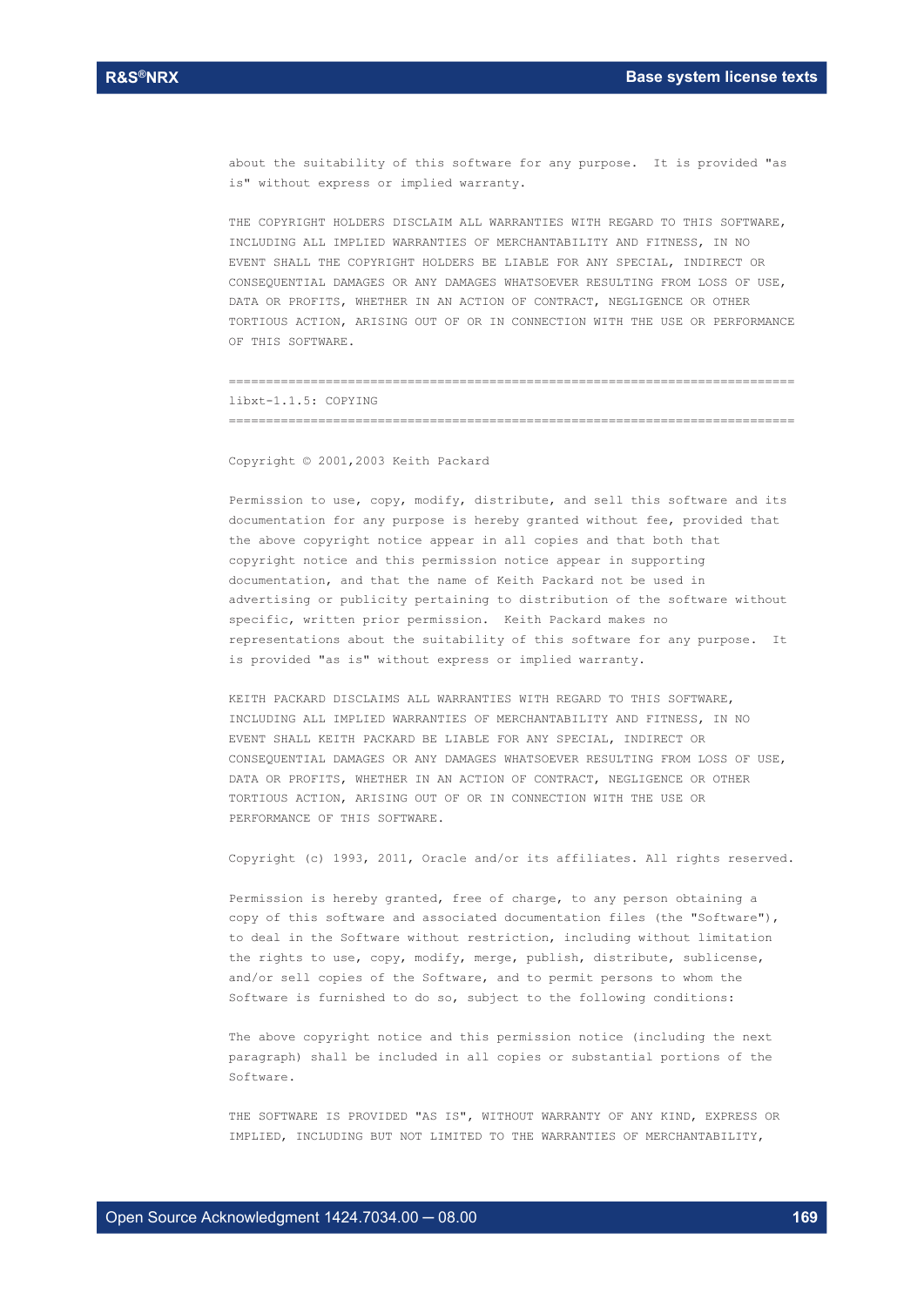FITNESS FOR A PARTICULAR PURPOSE AND NONINFRINGEMENT. IN NO EVENT SHALL THE AUTHORS OR COPYRIGHT HOLDERS BE LIABLE FOR ANY CLAIM, DAMAGES OR OTHER LIABILITY, WHETHER IN AN ACTION OF CONTRACT, TORT OR OTHERWISE, ARISING FROM, OUT OF OR IN CONNECTION WITH THE SOFTWARE OR THE USE OR OTHER DEALINGS IN THE SOFTWARE.

Copyright 1987, 1988 by Digital Equipment Corporation, Maynard, Massachusetts,

### All Rights Reserved

Permission to use, copy, modify, and distribute this software and its documentation for any purpose and without fee is hereby granted, provided that the above copyright notice appear in all copies and that both that copyright notice and this permission notice appear in supporting documentation, and that the name of Digital not be used in advertising or publicity pertaining to distribution of the software without specific, written prior permission.

DIGITAL DISCLAIMS ALL WARRANTIES WITH REGARD TO THIS SOFTWARE, INCLUDING ALL IMPLIED WARRANTIES OF MERCHANTABILITY AND FITNESS, IN NO EVENT SHALL DIGITAL BE LIABLE FOR ANY SPECIAL, INDIRECT OR CONSEQUENTIAL DAMAGES OR ANY DAMAGES WHATSOEVER RESULTING FROM LOSS OF USE, DATA OR PROFITS, WHETHER IN AN ACTION OF CONTRACT, NEGLIGENCE OR OTHER TORTIOUS ACTION, ARISING OUT OF OR IN CONNECTION WITH THE USE OR PERFORMANCE OF THIS SOFTWARE.

Copyright 1987, 1988, 1998 The Open Group

Permission to use, copy, modify, distribute, and sell this software and its documentation for any purpose is hereby granted without fee, provided that the above copyright notice appear in all copies and that both that copyright notice and this permission notice appear in supporting documentation.

The above copyright notice and this permission notice shall be included in all copies or substantial portions of the Software.

THE SOFTWARE IS PROVIDED "AS IS", WITHOUT WARRANTY OF ANY KIND, EXPRESS OR IMPLIED, INCLUDING BUT NOT LIMITED TO THE WARRANTIES OF MERCHANTABILITY, FITNESS FOR A PARTICULAR PURPOSE AND NONINFRINGEMENT. IN NO EVENT SHALL THE OPEN GROUP BE LIABLE FOR ANY CLAIM, DAMAGES OR OTHER LIABILITY, WHETHER IN AN ACTION OF CONTRACT, TORT OR OTHERWISE, ARISING FROM, OUT OF OR IN CONNECTION WITH THE SOFTWARE OR THE USE OR OTHER DEALINGS IN THE SOFTWARE.

Except as contained in this notice, the name of The Open Group shall not be used in advertising or otherwise to promote the sale, use or other dealings in this Software without prior written authorization from The Open Group.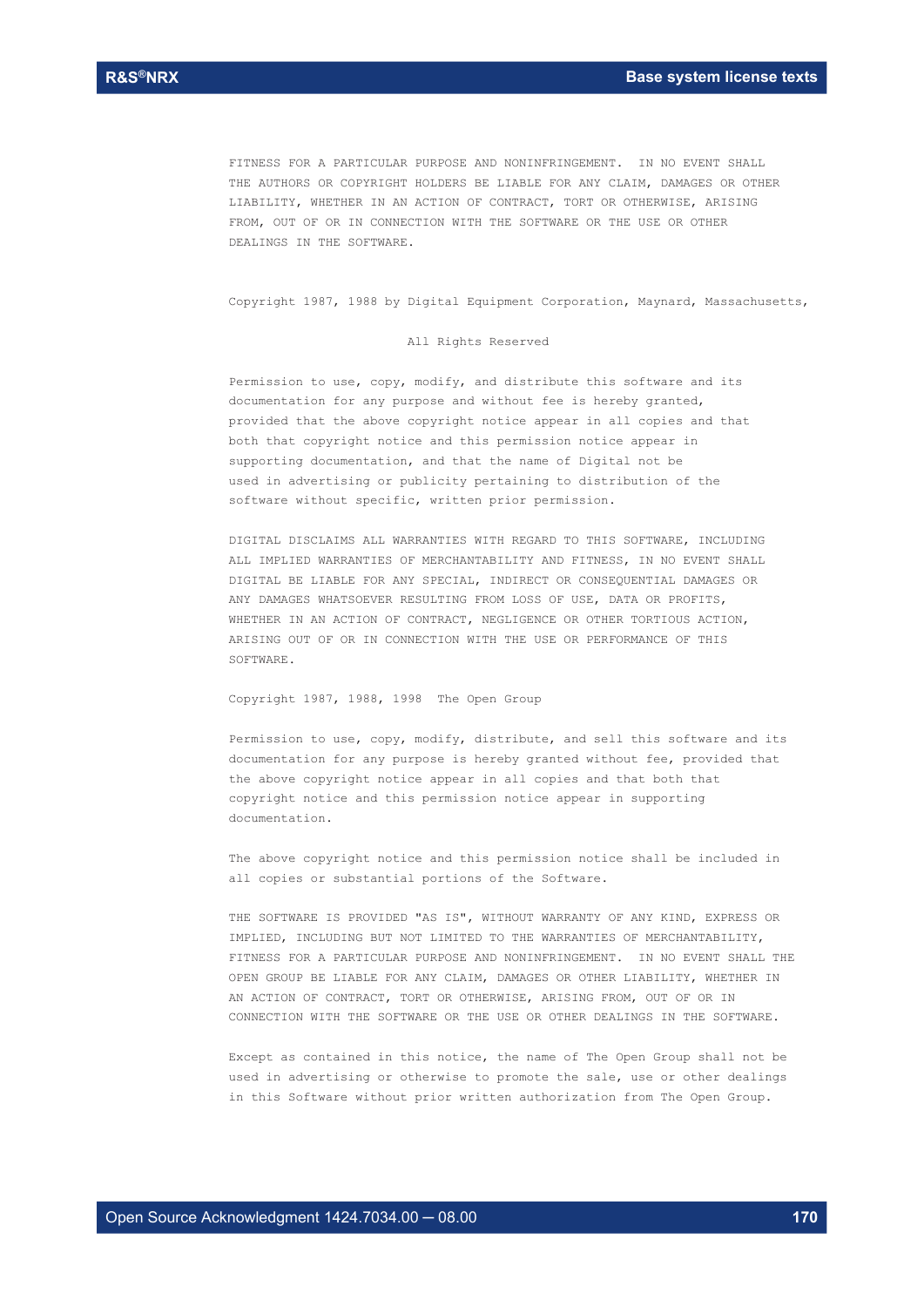Copyright (c) 1993, 1994 X Consortium

Permission is hereby granted, free of charge, to any person obtaining a copy of this software and associated documentation files (the "Software"), to deal in the Software without restriction, including without limitation the rights to use, copy, modify, merge, publish, distribute, sublicense, and/or sell copies of the Software, and to permit persons to whom the Software furnished to do so, subject to the following conditions:

The above copyright notice and this permission notice shall be included in all copies or substantial portions of the Software.

THE SOFTWARE IS PROVIDED "AS IS", WITHOUT WARRANTY OF ANY KIND, EXPRESS OR IMPLIED, INCLUDING BUT NOT LIMITED TO THE WARRANTIES OF MERCHANTABILITY, FITNESS FOR A PARTICULAR PURPOSE AND NONINFRINGEMENT. IN NO EVENT SHALL THE X CONSORTIUM BE LIABLE FOR ANY CLAIM, DAMAGES OR OTHER LIABILITY, WHETHER IN AN ACTION OF CONTRACT, TORT OR OTHERWISE, ARISING FROM, OUT OF OR IN CONNECTION WITH THE SOFTWARE OR THE USE OR OTHER DEALINGS IN THE SOFTWARE.

Except as contained in this notice, the name of the X Consortium shall not be used in advertising or otherwise to promote the sale, use or other dealing in this Software without prior written authorization from the X Consortium.

```
============================================================================
libxtst-1.2.3: COPYING
============================================================================
```
Copyright 1990, 1991 by UniSoft Group Limited Copyright 1992, 1993, 1995, 1998 The Open Group

Permission to use, copy, modify, distribute, and sell this software and its documentation for any purpose is hereby granted without fee, provided that the above copyright notice appear in all copies and that both that copyright notice and this permission notice appear in supporting documentation.

The above copyright notice and this permission notice shall be included in all copies or substantial portions of the Software.

THE SOFTWARE IS PROVIDED "AS IS", WITHOUT WARRANTY OF ANY KIND, EXPRESS OR IMPLIED, INCLUDING BUT NOT LIMITED TO THE WARRANTIES OF MERCHANTABILITY, FITNESS FOR A PARTICULAR PURPOSE AND NONINFRINGEMENT. IN NO EVENT SHALL THE OPEN GROUP BE LIABLE FOR ANY CLAIM, DAMAGES OR OTHER LIABILITY, WHETHER IN AN ACTION OF CONTRACT, TORT OR OTHERWISE, ARISING FROM, OUT OF OR IN CONNECTION WITH THE SOFTWARE OR THE USE OR OTHER DEALINGS IN THE SOFTWARE.

Except as contained in this notice, the name of The Open Group shall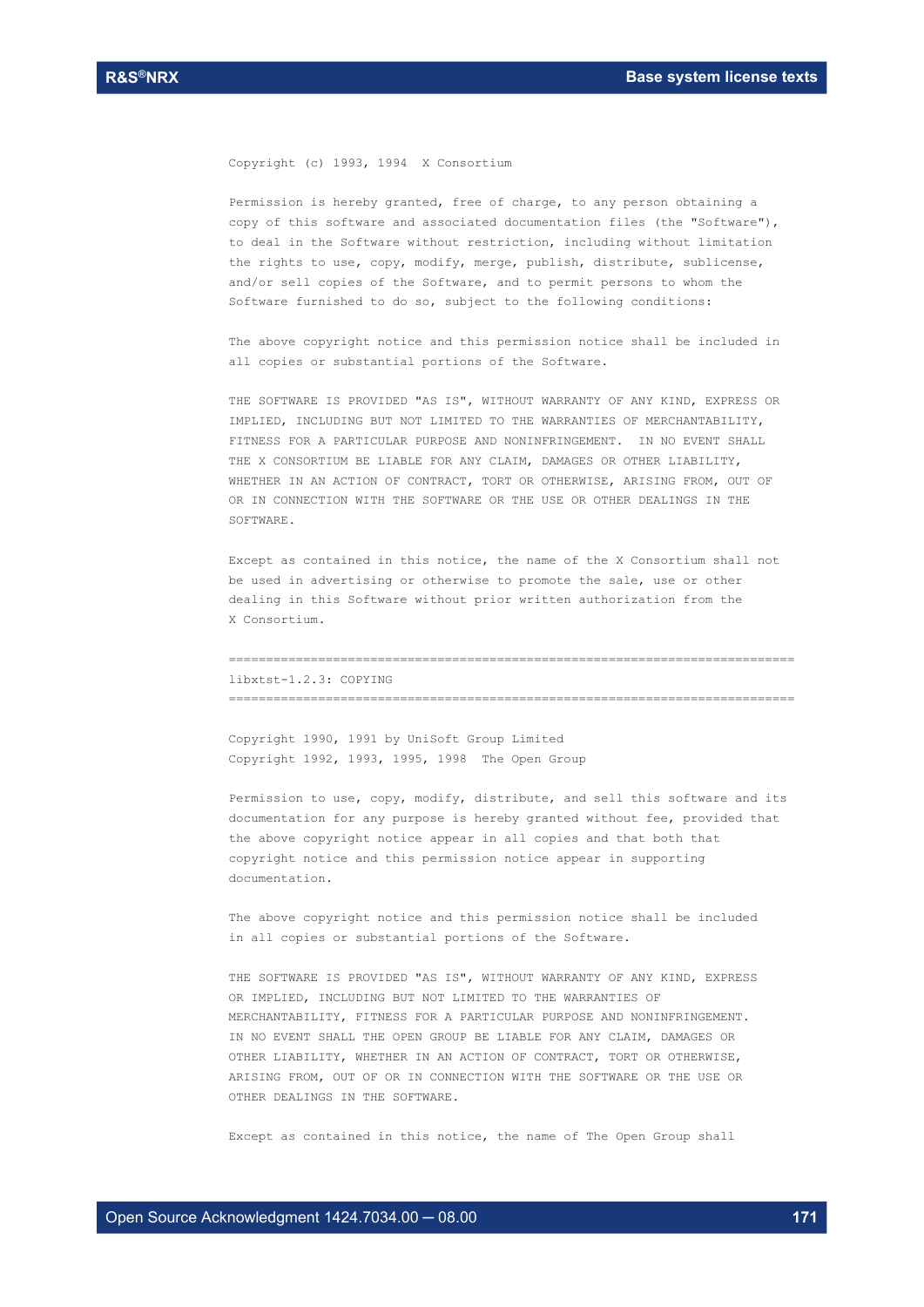not be used in advertising or otherwise to promote the sale, use or other dealings in this Software without prior written authorization from The Open Group.

\*\*\*\*\*\*\*\*\*\*\*\*\*\*\*\*\*\*\*\*\*\*\*\*\*\*\*\*\*\*\*\*\*\*\*\*\*\*\*\*\*\*\*\*\*\*\*\*\*\*\*\*\*\*\*\*\*\*\*\*\*\*\*\*\*\*\*\*\*\*\*\*\*\*\*

Copyright 1995 Network Computing Devices

Permission to use, copy, modify, distribute, and sell this software and its documentation for any purpose is hereby granted without fee, provided that the above copyright notice appear in all copies and that both that copyright notice and this permission notice appear in supporting documentation, and that the name of Network Computing Devices not be used in advertising or publicity pertaining to distribution of the software without specific, written prior permission.

NETWORK COMPUTING DEVICES DISCLAIMs ALL WARRANTIES WITH REGARD TO THIS SOFTWARE, INCLUDING ALL IMPLIED WARRANTIES OF MERCHANTABILITY AND FITNESS, IN NO EVENT SHALL NETWORK COMPUTING DEVICES BE LIABLE FOR ANY SPECIAL, INDIRECT OR CONSEQUENTIAL DAMAGES OR ANY DAMAGES WHATSOEVER RESULTING FROM LOSS OF USE, DATA OR PROFITS, WHETHER IN AN ACTION OF CONTRACT, NEGLIGENCE OR OTHER TORTIOUS ACTION, ARISING OUT OF OR IN CONNECTION WITH THE USE OR PERFORMANCE OF THIS SOFTWARE.

\*\*\*\*\*\*\*\*\*\*\*\*\*\*\*\*\*\*\*\*\*\*\*\*\*\*\*\*\*\*\*\*\*\*\*\*\*\*\*\*\*\*\*\*\*\*\*\*\*\*\*\*\*\*\*\*\*\*\*\*\*\*\*\*\*\*\*\*\*\*\*\*\*\*\*

Copyright 2005 Red Hat, Inc.

Permission to use, copy, modify, distribute, and sell this software and its documentation for any purpose is hereby granted without fee, provided that the above copyright notice appear in all copies and that both that copyright notice and this permission notice appear in supporting documentation, and that the name of Red Hat not be used in advertising or publicity pertaining to distribution of the software without specific, written prior permission. Red Hat makes no representations about the suitability of this software for any purpose. It is provided "as is" without express or implied warranty.

RED HAT DISCLAIMS ALL WARRANTIES WITH REGARD TO THIS SOFTWARE, INCLUDING ALL IMPLIED WARRANTIES OF MERCHANTABILITY AND FITNESS, IN NO EVENT SHALL RED HAT BE LIABLE FOR ANY SPECIAL, INDIRECT OR CONSEQUENTIAL DAMAGES OR ANY DAMAGES WHATSOEVER RESULTING FROM LOSS OF USE, DATA OR PROFITS, WHETHER IN AN ACTION OF CONTRACT, NEGLIGENCE OR OTHER TORTIOUS ACTION, ARISING OUT OF OR IN CONNECTION WITH THE USE OR PERFORMANCE OF THIS SOFTWARE.

\*\*\*\*\*\*\*\*\*\*\*\*\*\*\*\*\*\*\*\*\*\*\*\*\*\*\*\*\*\*\*\*\*\*\*\*\*\*\*\*\*\*\*\*\*\*\*\*\*\*\*\*\*\*\*\*\*\*\*\*\*\*\*\*\*\*\*\*\*\*\*\*\*\*\*

Copyright © 1992 by UniSoft Group Ltd.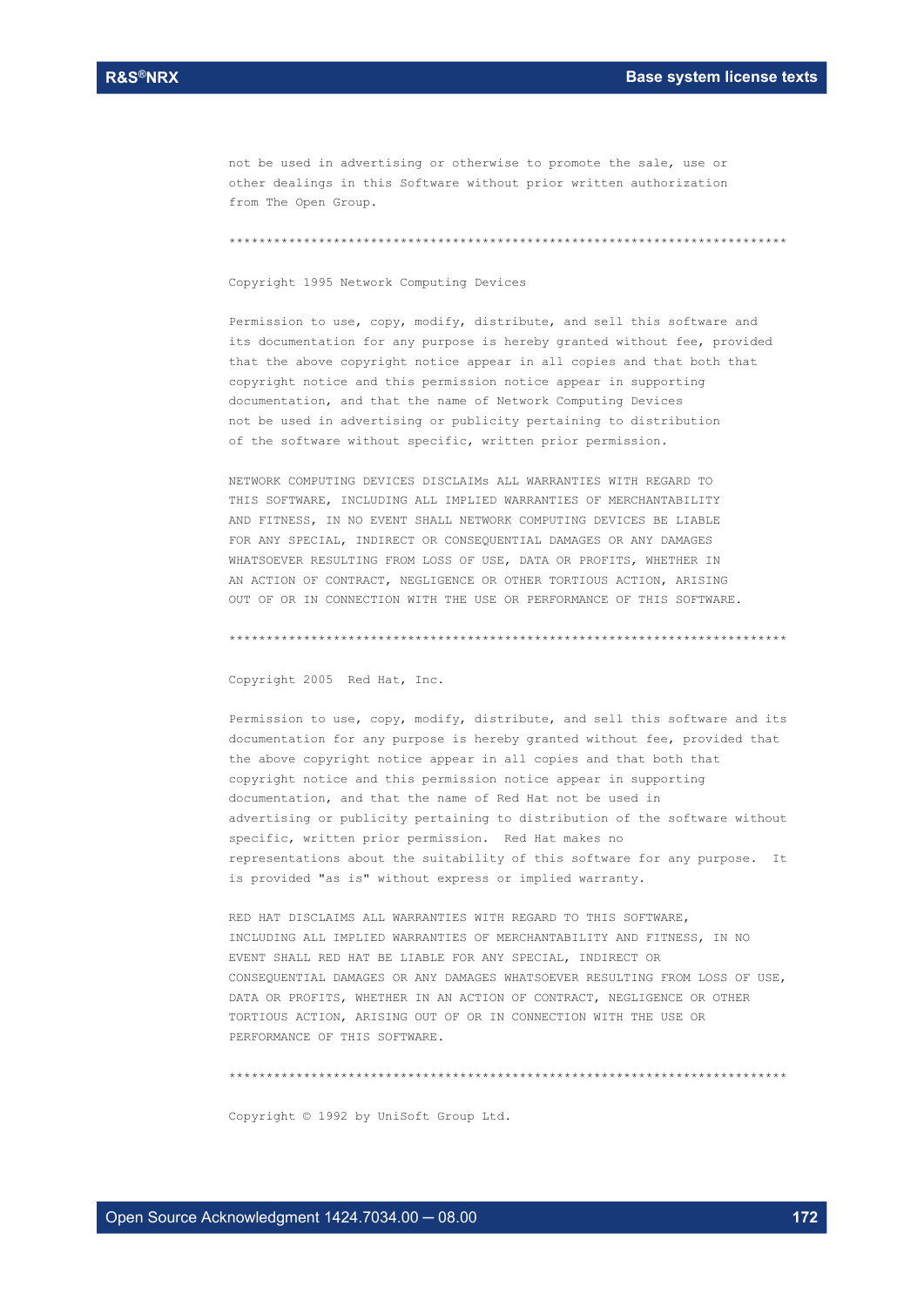Permission to use, copy, modify, and distribute this documentation for any purpose and without fee is hereby granted, provided that the above copyright notice and this permission notice appear in all copies. UniSoft makes no representations about the suitability for any purpose of the information in this document. This documentation is provided "as is" without express or implied warranty.

\*\*\*\*\*\*\*\*\*\*\*\*\*\*\*\*\*\*\*\*\*\*\*\*\*\*\*\*\*\*\*\*\*\*\*\*\*\*\*\*\*\*\*\*\*\*\*\*\*\*\*\*\*\*\*\*\*\*\*\*\*\*\*\*\*\*\*\*\*\*\*\*\*\*\*

Copyright © 1992, 1994, 1995 X Consortium

Permission is hereby granted, free of charge, to any person obtaining a copy of this software and associated documentation files (the "Software"), to deal in the Software without restriction, including without limitation the rights to use, copy, modify, merge, publish, distribute, sublicense, and/or sell copies of the Software, and to permit persons to whom the Software is furnished to do so, subject to the following conditions:

The above copyright notice and this permission notice shall be included in all copies or substantial portions of the Software.

THE SOFTWARE IS PROVIDED "AS IS", WITHOUT WARRANTY OF ANY KIND, EXPRESS OR IMPLIED, INCLUDING BUT NOT LIMITED TO THE WARRANTIES OF MERCHANTABILITY, FITNESS FOR A PARTICULAR PURPOSE AND NONINFRINGEMENT. IN NO EVENT SHALL THE X CONSORTIUM BE LIABLE FOR ANY CLAIM, DAMAGES OR OTHER LIABILITY, WHETHER IN AN ACTION OF CONTRACT, TORT OR OTHERWISE, ARISING FROM, OUT OF OR IN CONNECTION WITH THE SOFTWARE OR THE USE OR OTHER DEALINGS IN THE SOFTWARE.

Except as contained in this notice, the name of the X Consortium shall not be used in advertising or otherwise to promote the sale, use or other dealings in this Software without prior written authorization from the X Consortium.

\*\*\*\*\*\*\*\*\*\*\*\*\*\*\*\*\*\*\*\*\*\*\*\*\*\*\*\*\*\*\*\*\*\*\*\*\*\*\*\*\*\*\*\*\*\*\*\*\*\*\*\*\*\*\*\*\*\*\*\*\*\*\*\*\*\*\*\*\*\*\*\*\*\*\*

Copyright 1994 Network Computing Devices, Inc.

Permission to use, copy, modify, distribute, and sell this documentation for any purpose is hereby granted without fee, provided that the above copyright notice and this permission notice appear in all copies. Network Computing Devices, Inc. makes no representations about the suitability for any purpose of the information in this document. This documentation is provided "as is" without express or implied warranty.

============================================================================ libxxf86misc-1.0.3: COPYING ============================================================================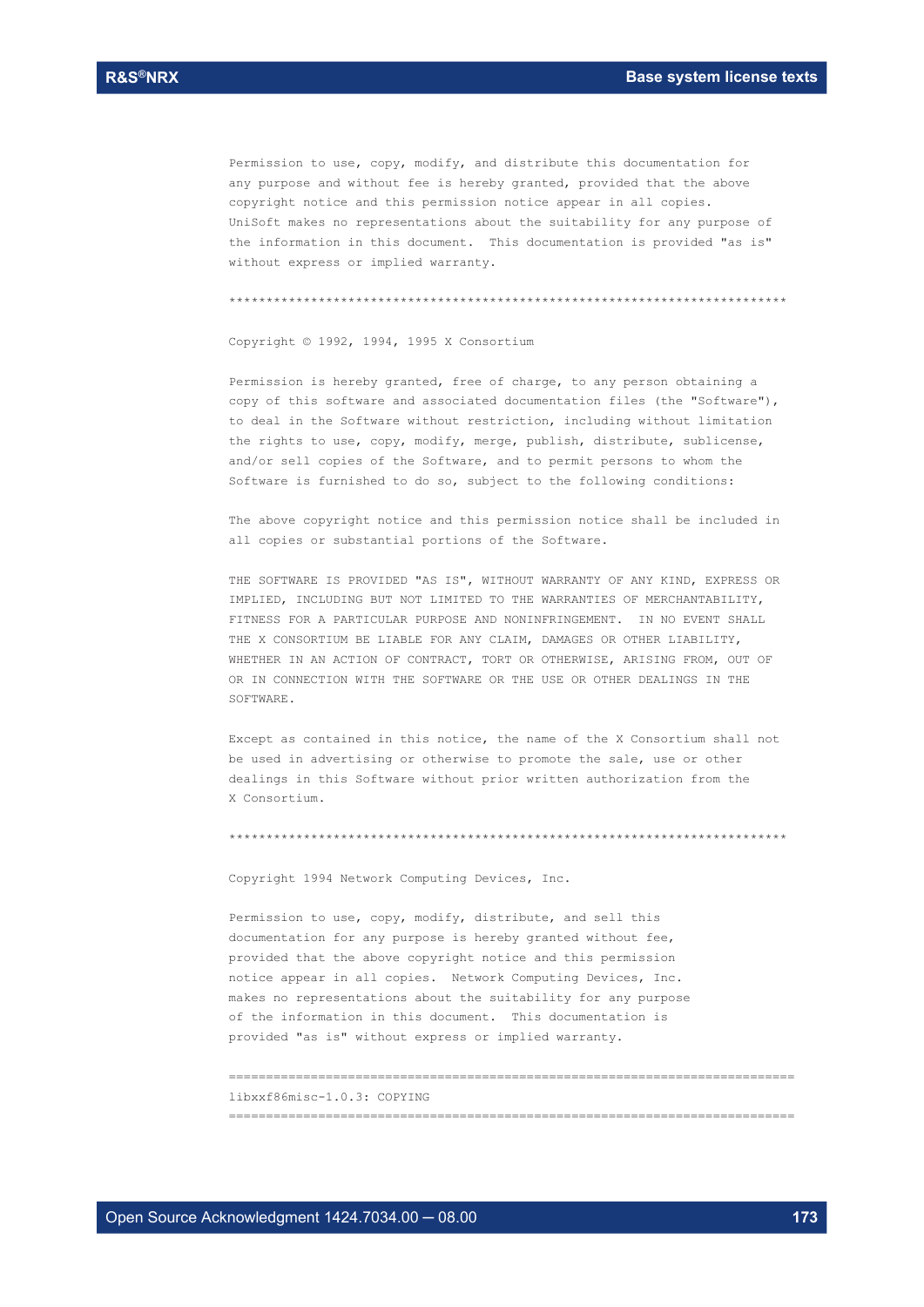Copyright (c) 1995, 1996 The XFree86 Project, Inc

All Rights Reserved.

Permission is hereby granted, free of charge, to any person obtaining a copy of this software and associated documentation files (the "Software"), to deal in the Software without restriction, including without limitation the rights to use, copy, modify, merge, publish, distribute, sublicence, and/or sell copies of the Software, and to permit persons to whom the Software is furnished to do so, subject to the following conditions:

The above copyright notice and this permission notice shall be included in all copies or substantial portions of the Software.

THE SOFTWARE IS PROVIDED "AS IS", WITHOUT WARRANTY OF ANY KIND, EXPRESS OR IMPLIED, INCLUDING BUT NOT LIMITED TO THE WARRANTIES OF MERCHANTABILITY, FITNESS FOR A PARTICULAR PURPOSE AND NONINFRINGEMENT. IN NO EVENT SHALL THE XFREE86 PROJECT BE LIABLE FOR ANY CLAIM, DAMAGES OR OTHER LIABILITY, WHETHER IN AN ACTION OF CONTRACT, TORT OR OTHERWISE, ARISING FROM, OUT OF OR IN CONNECTION WITH THE SOFTWARE OR THE USE OR OTHER DEALINGS IN THE SOFTWARE.

Except as contained in this notice, the name of the XFree86 Project shall not be used in advertising or otherwise to promote the sale, use or other dealings in this Software without prior written authorization from the XFree86 Project.

```
============================================================================
libxxf86vm-1.1.4: COPYING
============================================================================
```
Copyright (c) 1995 Kaleb S. KEITHLEY

Permission is hereby granted, free of charge, to any person obtaining a copy of this software and associated documentation files (the "Software"), to deal in the Software without restriction, including without limitation the rights to use, copy, modify, merge, publish, distribute, sublicense, and/or sell copies of the Software, and to permit persons to whom the Software is furnished to do so, subject to the following conditions:

The above copyright notice and this permission notice shall be included in all copies or substantial portions of the Software.

THE SOFTWARE IS PROVIDED "AS IS", WITHOUT WARRANTY OF ANY KIND, EXPRESS OR IMPLIED, INCLUDING BUT NOT LIMITED TO THE WARRANTIES OF MERCHANTABILITY, FITNESS FOR A PARTICULAR PURPOSE AND NONINFRINGEMENT. IN NO EVENT SHALL Kaleb S. KEITHLEY BE LIABLE FOR ANY CLAIM, DAMAGES OR OTHER LIABILITY, WHETHER IN AN ACTION OF CONTRACT, TORT OR OTHERWISE, ARISING FROM, OUT OF OR IN CONNECTION WITH THE SOFTWARE OR THE USE OR OTHER DEALINGS IN THE SOFTWARE.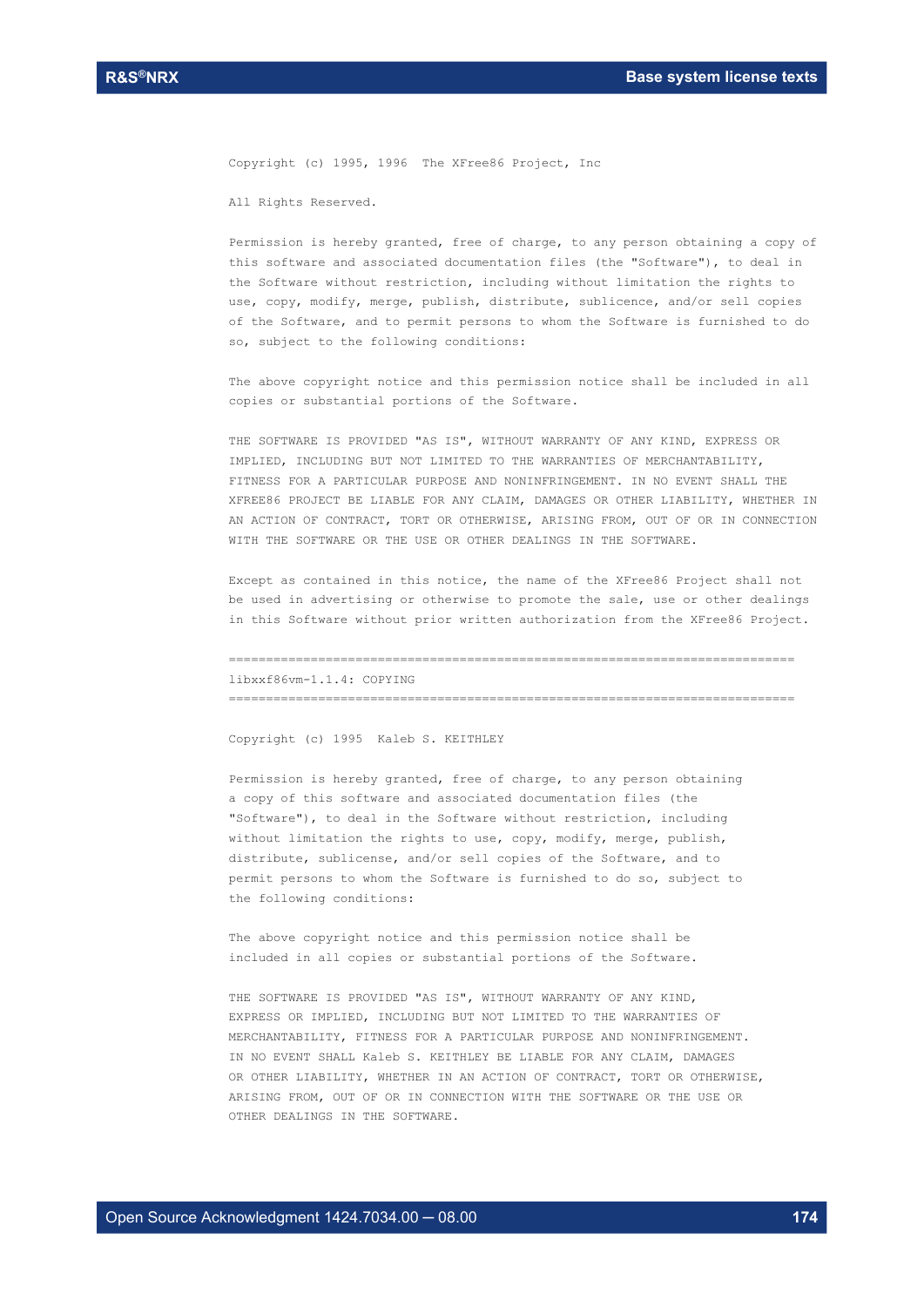Except as contained in this notice, the name of Kaleb S. KEITHLEY shall not be used in advertising or otherwise to promote the sale, use or other dealings in this Software without prior written authorization from Kaleb S. KEITHLEY.

```
============================================================================
linux-4.9.74: COPYING, 1-13
============================================================================
```
 NOTE! This copyright does \*not\* cover user programs that use kernel services by normal system calls - this is merely considered normal use of the kernel, and does \*not\* fall under the heading of "derived work". Also note that the GPL below is copyrighted by the Free Software Foundation, but the instance of code that it refers to (the Linux kernel) is copyrighted by me and others who actually wrote it.

 Also note that the only valid version of the GPL as far as the kernel is concerned is this particular version of the license (ie v2, not v2.2 or v3.x or whatever), unless explicitly otherwise stated.

Linus Torvalds

```
============================================================================
lsof-4.89: 00README, 645-676
============================================================================
```
Lsof has no license. Its use and distribution are subject to these terms and conditions, found in each lsof source file. (The copyright year in or format of the notice may vary slightly.)

```
 /*
     * Copyright 2002 Purdue Research Foundation, West Lafayette,
     * Indiana 47907. All rights reserved.
\star * Written by Victor A. Abell
\star * This software is not subject to any license of the American
     * Telephone and Telegraph Company or the Regents of the
     * University of California.
\star * Permission is granted to anyone to use this software for
     * any purpose on any computer system, and to alter it and
     * redistribute it freely, subject to the following
     * restrictions:
\star * 1. Neither the authors nor Purdue University are responsible
       for any consequences of the use of this software.
\star * 2. The origin of this software must not be misrepresented,
       either by explicit claim or by omission. Credit to the
```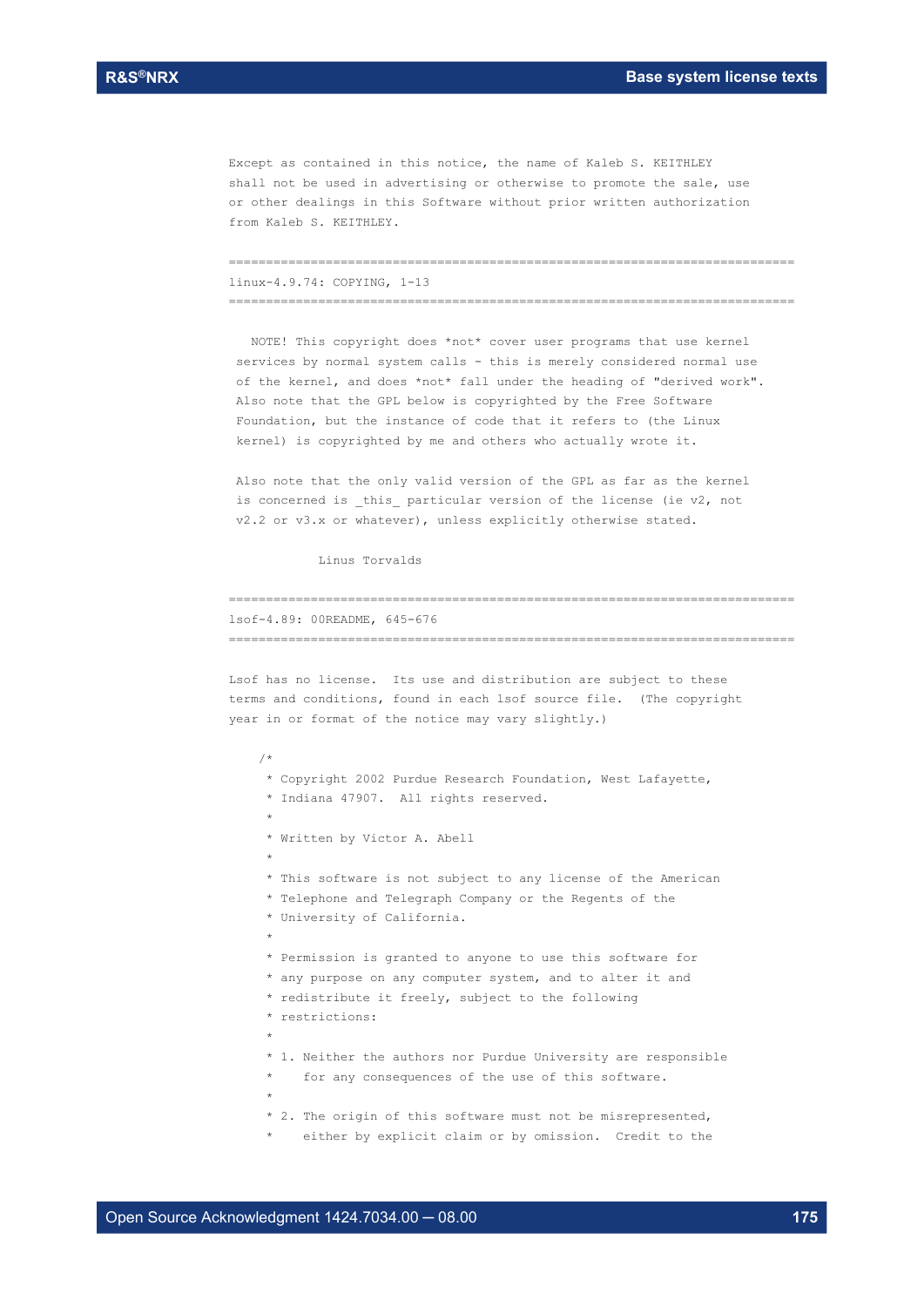authors and Purdue University must appear in documentation and sources.  $\star$  \* 3. Altered versions must be plainly marked as such, and must not be misrepresented as being the original software.  $\star$  \* 4. This notice may not be removed or altered. \*/

```
============================================================================
mesa-17.0.2: docs/license.html.txt
============================================================================
```
The Mesa 3D Graphics Library

### Disclaimer

Mesa is a 3-D graphics library with an API which is very similar to that of OpenGL.\* To the extent that Mesa utilizes the OpenGL command syntax or state machine, it is being used with authorization from Silicon Graphics, Inc.(SGI). However, the author does not possess an OpenGL license from SGI, and makes no claim that Mesa is in any way a compatible replacement for OpenGL or associated with SGI. Those who want a licensed implementation of OpenGL should contact a licensed vendor.

Please do not refer to the library as MesaGL (for legal reasons). It's just Mesa or The Mesa 3-D graphics library.

\* OpenGL is a trademark of Silicon Graphics Incorporated.

## License / Copyright Information

The Mesa distribution consists of several components. Different copyrights and licenses apply to different components. For example, the GLX client code uses the SGI Free Software License B, and some of the Mesa device drivers are copyrighted by their authors. See below for a list of Mesa's main components and the license for each.

The core Mesa library is licensed according to the terms of the MIT license. This allows integration with the XFree86, Xorg and DRI projects.

The default Mesa license is as follows:

Copyright (C) 1999-2007 Brian Paul All Rights Reserved.

Permission is hereby granted, free of charge, to any person obtaining a copy of this software and associated documentation files (the "Software"), to deal in the Software without restriction, including without limitation the rights to use, copy, modify, merge, publish, distribute, sublicense,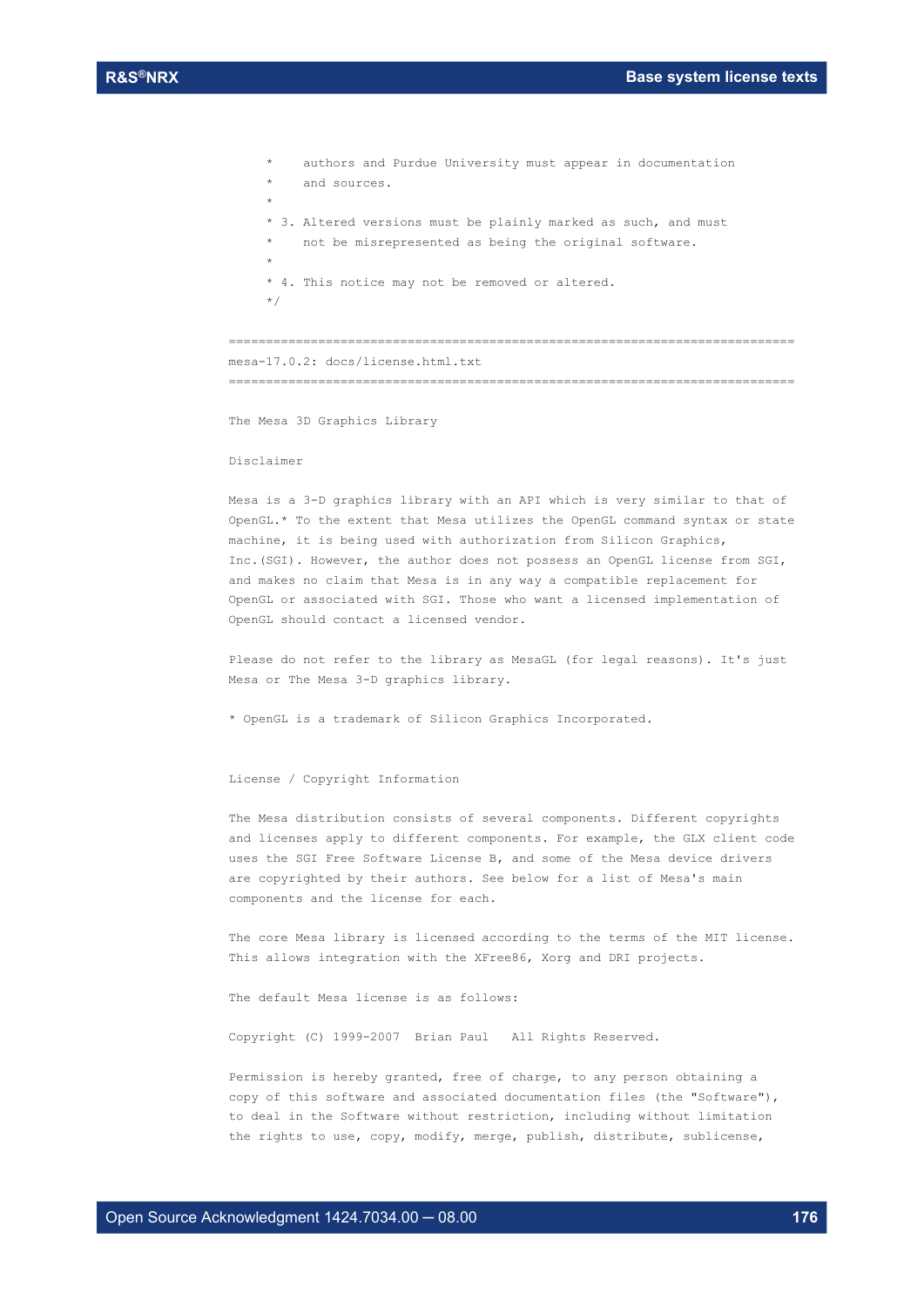and/or sell copies of the Software, and to permit persons to whom the Software is furnished to do so, subject to the following conditions:

The above copyright notice and this permission notice shall be included in all copies or substantial portions of the Software.

THE SOFTWARE IS PROVIDED "AS IS", WITHOUT WARRANTY OF ANY KIND, EXPRESS OR IMPLIED, INCLUDING BUT NOT LIMITED TO THE WARRANTIES OF MERCHANTABILITY, FITNESS FOR A PARTICULAR PURPOSE AND NONINFRINGEMENT. IN NO EVENT SHALL THE AUTHORS OR COPYRIGHT HOLDERS BE LIABLE FOR ANY CLAIM, DAMAGES OR OTHER LIABILITY, WHETHER IN AN ACTION OF CONTRACT, TORT OR OTHERWISE, ARISING FROM, OUT OF OR IN CONNECTION WITH THE SOFTWARE OR THE USE OR OTHER DEALINGS IN THE SOFTWARE.

## Attention, Contributors

When contributing to the Mesa project you must agree to the licensing terms of the component to which you're contributing. The following section lists the primary components of the Mesa distribution and their respective licenses.

Mesa Component Licenses

|                                                                             | Component Location                                   | License                     |  |
|-----------------------------------------------------------------------------|------------------------------------------------------|-----------------------------|--|
| Main Mesa code src/mesa/                                                    |                                                      | MIT                         |  |
|                                                                             | Device drivers src/mesa/drivers/* MIT, generally     |                             |  |
|                                                                             | Gallium code src/gallium/                            | MIT                         |  |
| Ext headers                                                                 | include/GL/qlext.h Khronos<br>include/GL/qlxext.h    |                             |  |
| GLX client code src/qlx/                                                    |                                                      | SGI Free Software License B |  |
| emulation                                                                   | C11 thread include/c11/threads*.h Boost (permissive) |                             |  |
| In general, consult the source files for license terms.                     |                                                      |                             |  |
| mkfontdir-1.0.7: COPYING                                                    |                                                      |                             |  |
|                                                                             |                                                      |                             |  |
| Copyright 1993, 1994, 1998 The Open Group                                   |                                                      |                             |  |
| Permission to use, copy, modify, distribute, and sell this software and its |                                                      |                             |  |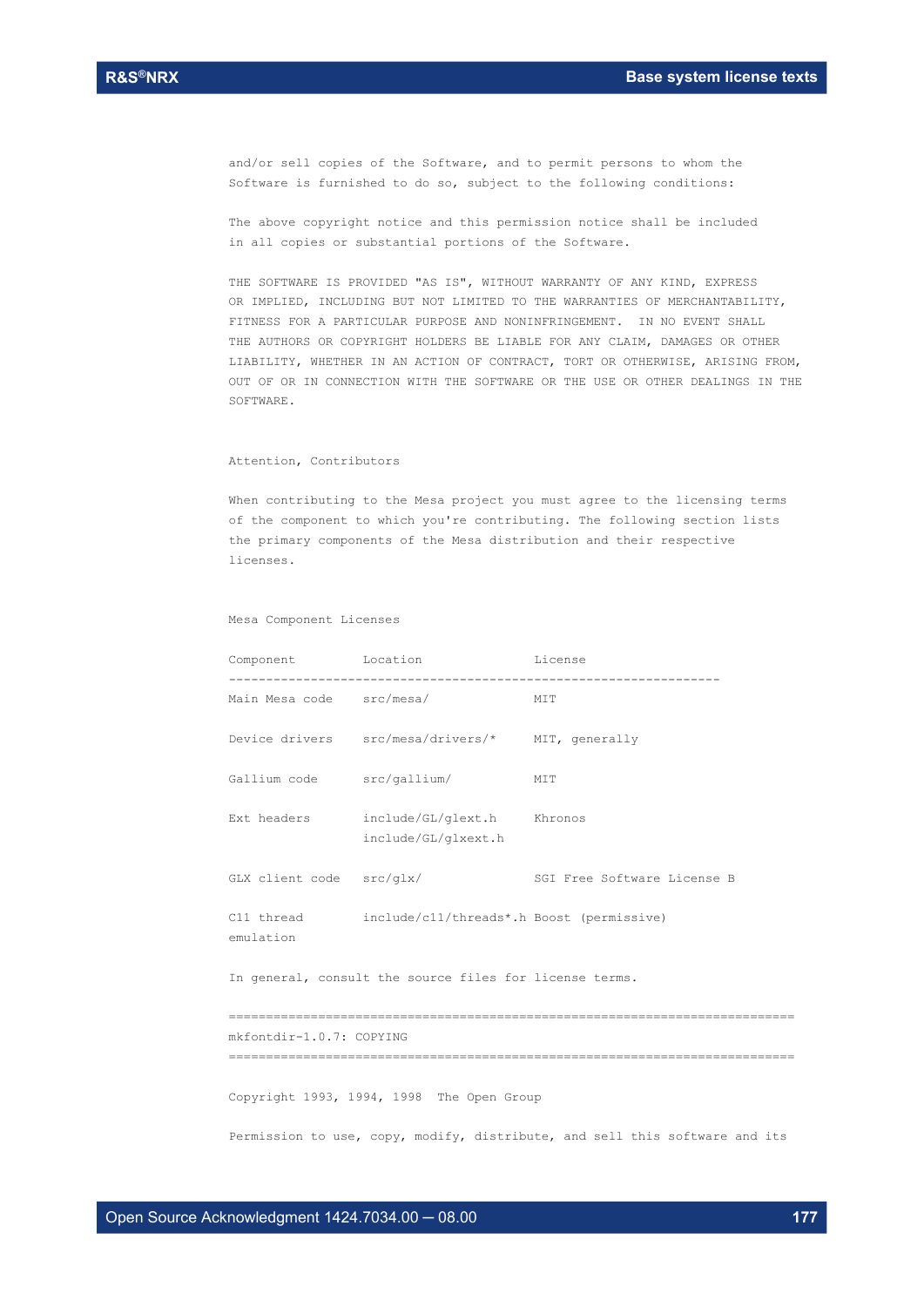documentation for any purpose is hereby granted without fee, provided that the above copyright notice appear in all copies and that both that copyright notice and this permission notice appear in supporting documentation.

The above copyright notice and this permission notice shall be included in all copies or substantial portions of the Software.

THE SOFTWARE IS PROVIDED "AS IS", WITHOUT WARRANTY OF ANY KIND, EXPRESS OR IMPLIED, INCLUDING BUT NOT LIMITED TO THE WARRANTIES OF MERCHANTABILITY, FITNESS FOR A PARTICULAR PURPOSE AND NONINFRINGEMENT. IN NO EVENT SHALL THE OPEN GROUP BE LIABLE FOR ANY CLAIM, DAMAGES OR OTHER LIABILITY, WHETHER IN AN ACTION OF CONTRACT, TORT OR OTHERWISE, ARISING FROM, OUT OF OR IN CONNECTION WITH THE SOFTWARE OR THE USE OR OTHER DEALINGS IN THE SOFTWARE.

Except as contained in this notice, the name of The Open Group shall not be used in advertising or otherwise to promote the sale, use or other dealings in this Software without prior written authorization from The Open Group.

-----------------------------------------------------------------------------

Copyright 2005 Red Hat, Inc.

Permission to use, copy, modify, distribute, and sell this software and its documentation for any purpose is hereby granted without fee, provided that the above copyright notice appear in all copies and that both that copyright notice and this permission notice appear in supporting documentation, and that the name of Red Hat not be used in advertising or publicity pertaining to distribution of the software without specific, written prior permission. Red Hat makes no representations about the suitability of this software for any purpose. It is provided "as is" without express or implied warranty.

RED HAT DISCLAIMS ALL WARRANTIES WITH REGARD TO THIS SOFTWARE, INCLUDING ALL IMPLIED WARRANTIES OF MERCHANTABILITY AND FITNESS, IN NO EVENT SHALL RED HAT BE LIABLE FOR ANY SPECIAL, INDIRECT OR CONSEQUENTIAL DAMAGES OR ANY DAMAGES WHATSOEVER RESULTING FROM LOSS OF USE, DATA OR PROFITS, WHETHER IN AN ACTION OF CONTRACT, NEGLIGENCE OR OTHER TORTIOUS ACTION, ARISING OUT OF OR IN CONNECTION WITH THE USE OR PERFORMANCE OF THIS SOFTWARE.

```
============================================================================
mkfontscale-1.1.2: COPYING
============================================================================
Copyright (c) 2002-2008 by Juliusz Chroboczek
Permission is hereby granted, free of charge, to any person obtaining a copy
```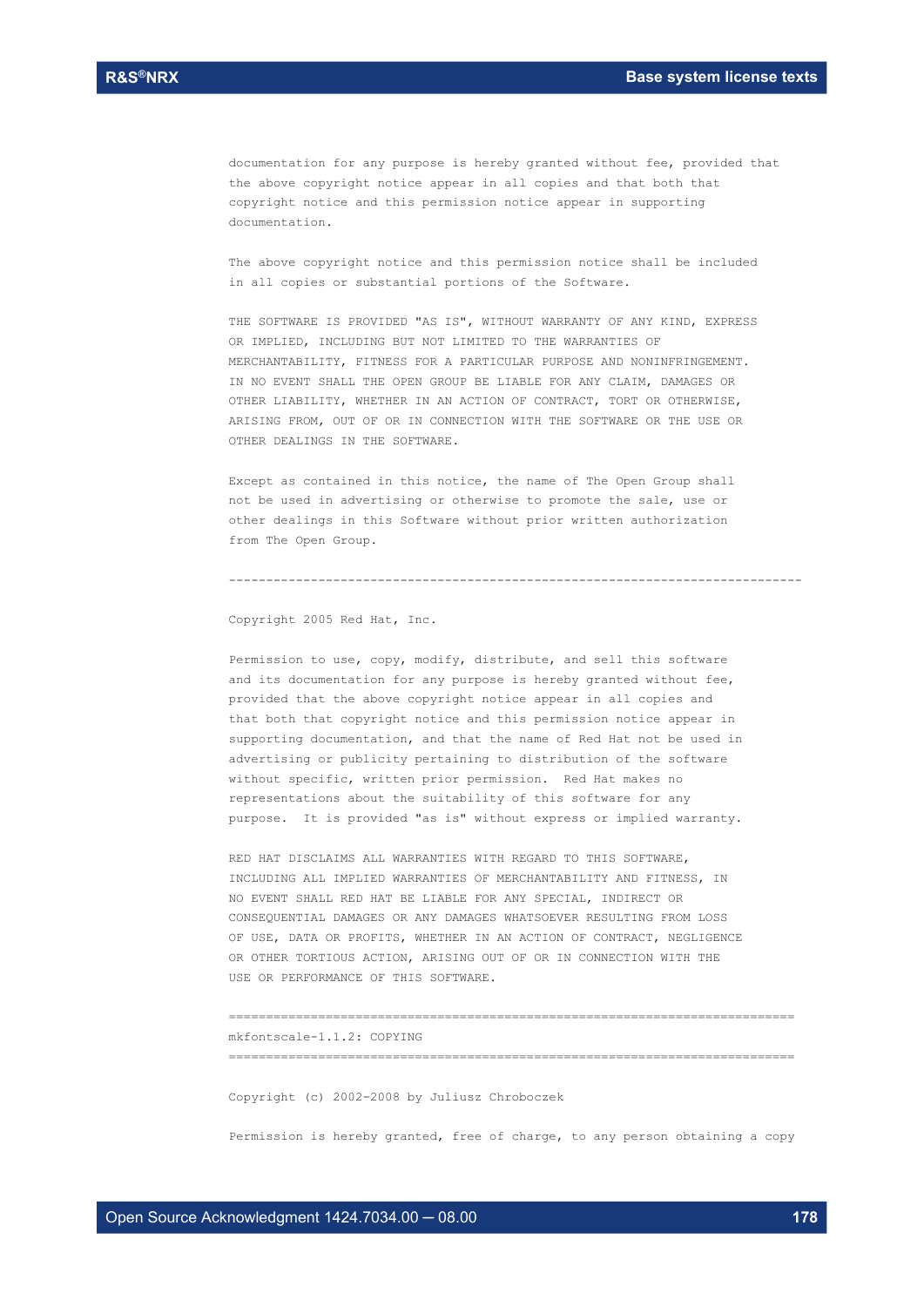of this software and associated documentation files (the "Software"), to deal in the Software without restriction, including without limitation the rights to use, copy, modify, merge, publish, distribute, sublicense, and/or sell copies of the Software, and to permit persons to whom the Software is furnished to do so, subject to the following conditions:

The above copyright notice and this permission notice shall be included in all copies or substantial portions of the Software.

THE SOFTWARE IS PROVIDED "AS IS", WITHOUT WARRANTY OF ANY KIND, EXPRESS OR IMPLIED, INCLUDING BUT NOT LIMITED TO THE WARRANTIES OF MERCHANTABILITY, FITNESS FOR A PARTICULAR PURPOSE AND NONINFRINGEMENT. IN NO EVENT SHALL THE AUTHORS OR COPYRIGHT HOLDERS BE LIABLE FOR ANY CLAIM, DAMAGES OR OTHER LIABILITY, WHETHER IN AN ACTION OF CONTRACT, TORT OR OTHERWISE, ARISING FROM, OUT OF OR IN CONNECTION WITH THE SOFTWARE OR THE USE OR OTHER DEALINGS IN THE SOFTWARE.

Copyright (c) 2008, Oracle and/or its affiliates. All rights reserved.

Permission is hereby granted, free of charge, to any person obtaining a copy of this software and associated documentation files (the "Software"), to deal in the Software without restriction, including without limitation the rights to use, copy, modify, merge, publish, distribute, sublicense, and/or sell copies of the Software, and to permit persons to whom the Software is furnished to do so, subject to the following conditions:

The above copyright notice and this permission notice (including the next paragraph) shall be included in all copies or substantial portions of the Software.

THE SOFTWARE IS PROVIDED "AS IS", WITHOUT WARRANTY OF ANY KIND, EXPRESS OR IMPLIED, INCLUDING BUT NOT LIMITED TO THE WARRANTIES OF MERCHANTABILITY, FITNESS FOR A PARTICULAR PURPOSE AND NONINFRINGEMENT. IN NO EVENT SHALL THE AUTHORS OR COPYRIGHT HOLDERS BE LIABLE FOR ANY CLAIM, DAMAGES OR OTHER LIABILITY, WHETHER IN AN ACTION OF CONTRACT, TORT OR OTHERWISE, ARISING FROM, OUT OF OR IN CONNECTION WITH THE SOFTWARE OR THE USE OR OTHER DEALINGS IN THE SOFTWARE.

```
============================================================================
mtdev-1.1.5: COPYING
============================================================================
mtdev - Multitouch Protocol Translation Library (MIT license)
Copyright (C) 2010 Henrik Rydberg <rydberg@euromail.se>
Copyright (C) 2010 Canonical Ltd.
Permission is hereby granted, free of charge, to any person obtaining a
```
copy of this software and associated documentation files (the "Software"), to deal in the Software without restriction, including without limitation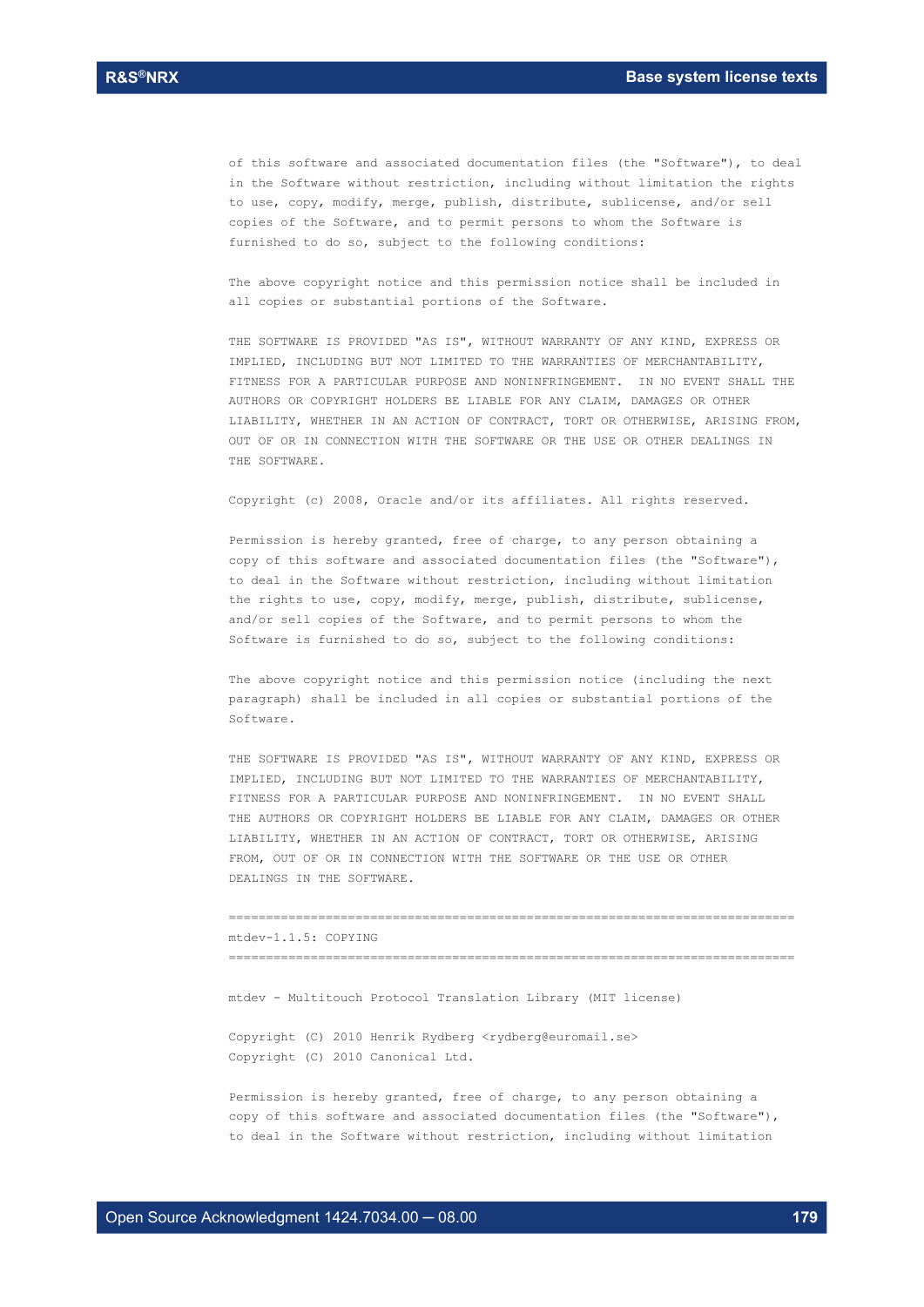the rights to use, copy, modify, merge, publish, distribute, sublicense, and/or sell copies of the Software, and to permit persons to whom the Software is furnished to do so, subject to the following conditions:

The above copyright notice and this permission notice (including the next paragraph) shall be included in all copies or substantial portions of the Software.

THE SOFTWARE IS PROVIDED "AS IS", WITHOUT WARRANTY OF ANY KIND, EXPRESS OR IMPLIED, INCLUDING BUT NOT LIMITED TO THE WARRANTIES OF MERCHANTABILITY, FITNESS FOR A PARTICULAR PURPOSE AND NONINFRINGEMENT. IN NO EVENT SHALL THE AUTHORS OR COPYRIGHT HOLDERS BE LIABLE FOR ANY CLAIM, DAMAGES OR OTHER LIABILITY, WHETHER IN AN ACTION OF CONTRACT, TORT OR OTHERWISE, ARISING FROM, OUT OF OR IN CONNECTION WITH THE SOFTWARE OR THE USE OR OTHER DEALINGS IN THE SOFTWARE.

```
============================================================================
musl-libc-1.1.16: COPYRIGHT
============================================================================
```
musl as a whole is licensed under the following standard MIT license:

---------------------------------------------------------------------- Copyright © 2005-2014 Rich Felker, et al.

Permission is hereby granted, free of charge, to any person obtaining a copy of this software and associated documentation files (the "Software"), to deal in the Software without restriction, including without limitation the rights to use, copy, modify, merge, publish, distribute, sublicense, and/or sell copies of the Software, and to permit persons to whom the Software is furnished to do so, subject to the following conditions:

The above copyright notice and this permission notice shall be included in all copies or substantial portions of the Software.

THE SOFTWARE IS PROVIDED "AS IS", WITHOUT WARRANTY OF ANY KIND, EXPRESS OR IMPLIED, INCLUDING BUT NOT LIMITED TO THE WARRANTIES OF MERCHANTABILITY, FITNESS FOR A PARTICULAR PURPOSE AND NONINFRINGEMENT. IN NO EVENT SHALL THE AUTHORS OR COPYRIGHT HOLDERS BE LIABLE FOR ANY CLAIM, DAMAGES OR OTHER LIABILITY, WHETHER IN AN ACTION OF CONTRACT, TORT OR OTHERWISE, ARISING FROM, OUT OF OR IN CONNECTION WITH THE SOFTWARE OR THE USE OR OTHER DEALINGS IN THE SOFTWARE. ----------------------------------------------------------------------

Authors/contributors include:

Alex Dowad Alexander Monakov Anthony G. Basile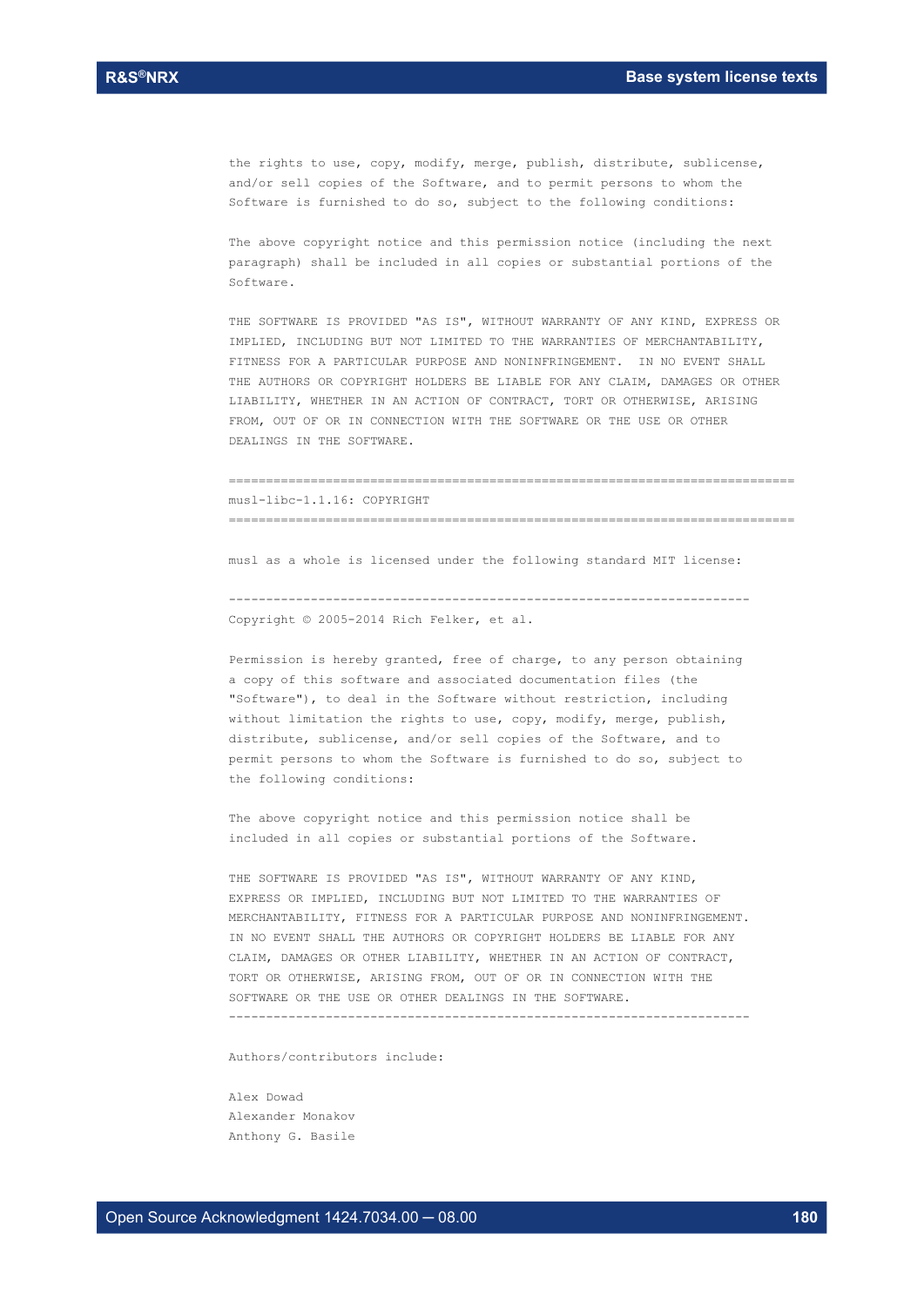Bobby Bingham Boris Brezillon Brent Cook Chris Spiegel Clément Vasseur Daniel Micay Denys Vlasenko Emil Renner Berthing Felix Fietkau Felix Janda Gianluca Anzolin Hauke Mehrtens Hiltjo Posthuma Isaac Dunham Jaydeep Patil Jens Gustedt Jeremy Huntwork Jo-Philipp Wich Joakim Sindholt John Spencer Josiah Worcester Justin Cormack Khem Raj Kylie McClain Luca Barbato Luka Perkov M Farkas-Dyck (Strake) Mahesh Bodapati Michael Forney Natanael Copa Nicholas J. Kain orc Pascal Cuoq Petr Hosek Pierre Carrier Rich Felker Richard Pennington Shiz sin Solar Designer Stefan Kristiansson Szabolcs Nagy Timo Teräs Trutz Behn Valentin Ochs William Haddon

Arvid Picciani

Portions of this software are derived from third-party works licensed under terms compatible with the above MIT license: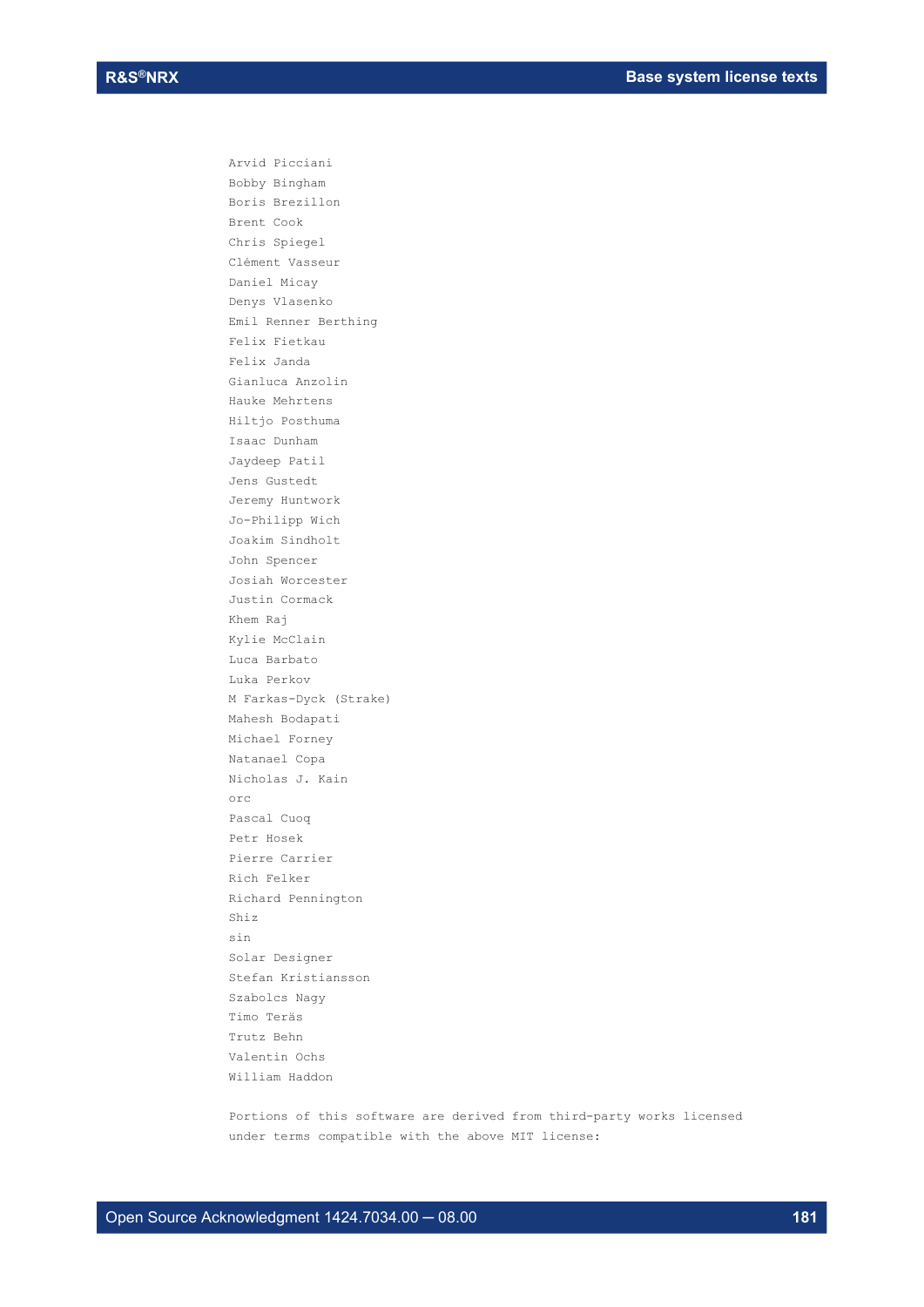The TRE regular expression implementation (src/regex/reg\* and src/regex/tre\*) is Copyright © 2001-2008 Ville Laurikari and licensed under a 2-clause BSD license (license text in the source files). The included version has been heavily modified by Rich Felker in 2012, in the interests of size, simplicity, and namespace cleanliness.

Much of the math library code (src/math/\* and src/complex/\*) is Copyright © 1993,2004 Sun Microsystems or Copyright © 2003-2011 David Schultz or Copyright © 2003-2009 Steven G. Kargl or Copyright © 2003-2009 Bruce D. Evans or Copyright © 2008 Stephen L. Moshier and labelled as such in comments in the individual source files. All have been licensed under extremely permissive terms.

The ARM memcpy code (src/string/arm/memcpy el.S) is Copyright © 2008 The Android Open Source Project and is licensed under a two-clause BSD license. It was taken from Bionic libc, used on Android.

The implementation of DES for crypt (src/crypt/crypt des.c) is Copyright © 1994 David Burren. It is licensed under a BSD license.

The implementation of blowfish crypt (src/crypt/crypt blowfish.c) was originally written by Solar Designer and placed into the public domain. The code also comes with a fallback permissive license for use in jurisdictions that may not recognize the public domain.

The smoothsort implementation (src/stdlib/qsort.c) is Copyright © 2011 Valentin Ochs and is licensed under an MIT-style license.

The BSD PRNG implementation (src/prng/random.c) and XSI search API (src/search/\*.c) functions are Copyright © 2011 Szabolcs Nagy and licensed under following terms: "Permission to use, copy, modify, and/or distribute this code for any purpose with or without fee is hereby granted. There is no warranty."

The x86 64 port was written by Nicholas J. Kain and is licensed under the standard MIT terms.

The mips and microblaze ports were originally written by Richard Pennington for use in the ellcc project. The original code was adapted by Rich Felker for build system and code conventions during upstream integration. It is licensed under the standard MIT terms.

The mips64 port was contributed by Imagination Technologies and is licensed under the standard MIT terms.

The powerpc port was also originally written by Richard Pennington, and later supplemented and integrated by John Spencer. It is licensed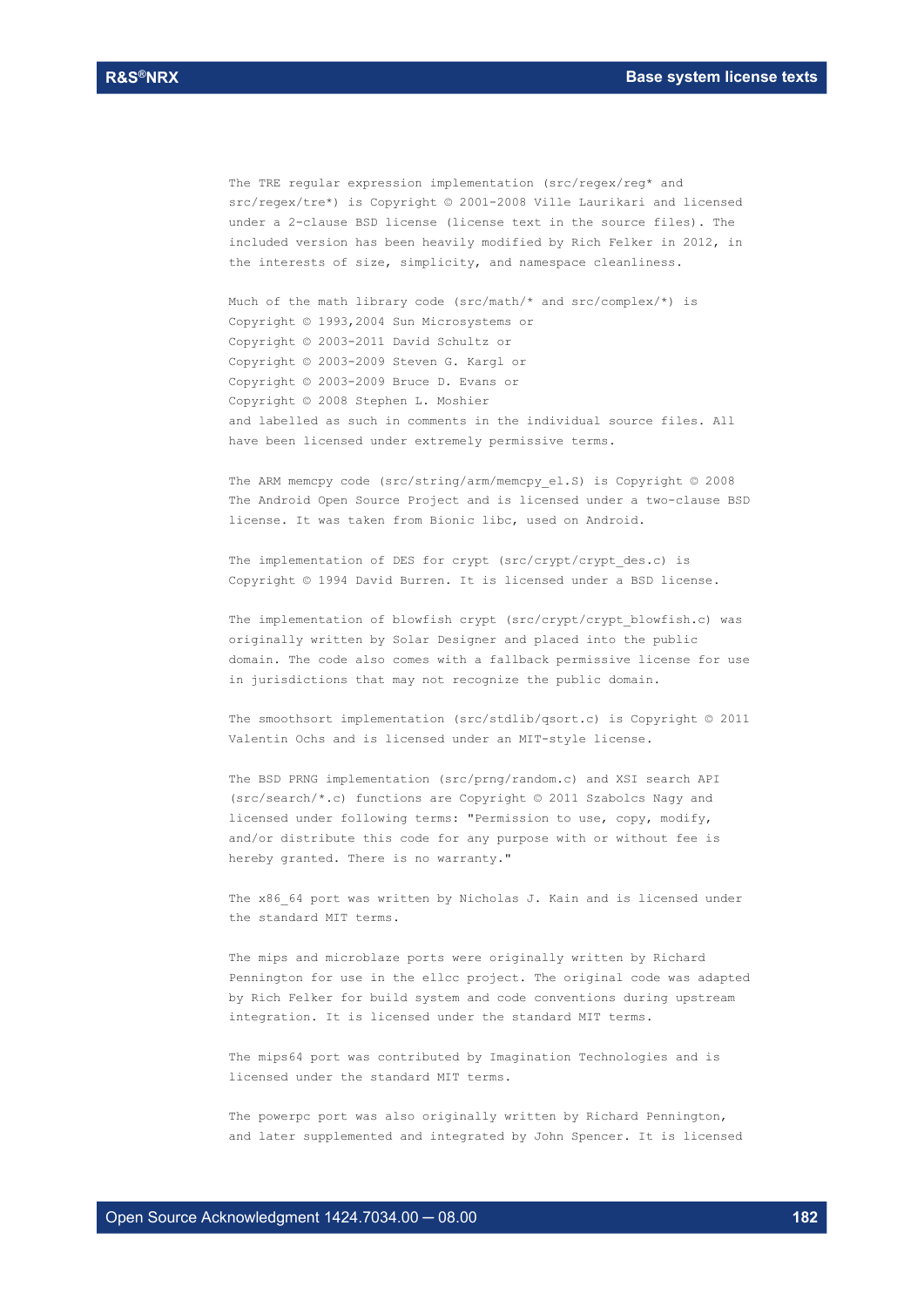under the standard MIT terms.

All other files which have no copyright comments are original works produced specifically for use as part of this library, written either by Rich Felker, the main author of the library, or by one or more contibutors listed above. Details on authorship of individual files can be found in the git version control history of the project. The omission of copyright and license comments in each file is in the interest of source tree size.

In addition, permission is hereby granted for all public header files (include/\* and arch/\*/bits/\*) and crt files intended to be linked into applications (crt/\*, ldso/dlstart.c, and arch/\*/crt arch.h) to omit the copyright notice and permission notice otherwise required by the license, and to use these files without any requirement of attribution. These files include substantial contributions from:

Bobby Bingham John Spencer Nicholas J. Kain Rich Felker Richard Pennington Stefan Kristiansson Szabolcs Nagy

all of whom have explicitly granted such permission.

This file previously contained text expressing a belief that most of the files covered by the above exception were sufficiently trivial not to be subject to copyright, resulting in confusion over whether it negated the permissions granted in the license. In the spirit of permissive licensing, and of not having licensing issues being an obstacle to adoption, that text has been removed.

============================================================================ ncurses-6.0+20161126: ncurses/base/version.c, 1-27 ============================================================================ /\*\*\*\*\*\*\*\*\*\*\*\*\*\*\*\*\*\*\*\*\*\*\*\*\*\*\*\*\*\*\*\*\*\*\*\*\*\*\*\*\*\*\*\*\*\*\*\*\*\*\*\*\*\*\*\*\*\*\*\*\*\*\*\*\*\*\*\*\*\*\*\*\*\*\*\*

 \* Copyright (c) 1999-2004,2005 Free Software Foundation, Inc. \*  $\star$  \* \* Permission is hereby granted, free of charge, to any person obtaining a \* \* copy of this software and associated documentation files (the \* \* "Software"), to deal in the Software without restriction, including \* \* without limitation the rights to use, copy, modify, merge, publish, \* \* distribute, distribute with modifications, sublicense, and/or sell \* \* copies of the Software, and to permit persons to whom the Software is \* \* furnished to do so, subject to the following conditions: \*  $\star$  \* \* The above copyright notice and this permission notice shall be included \*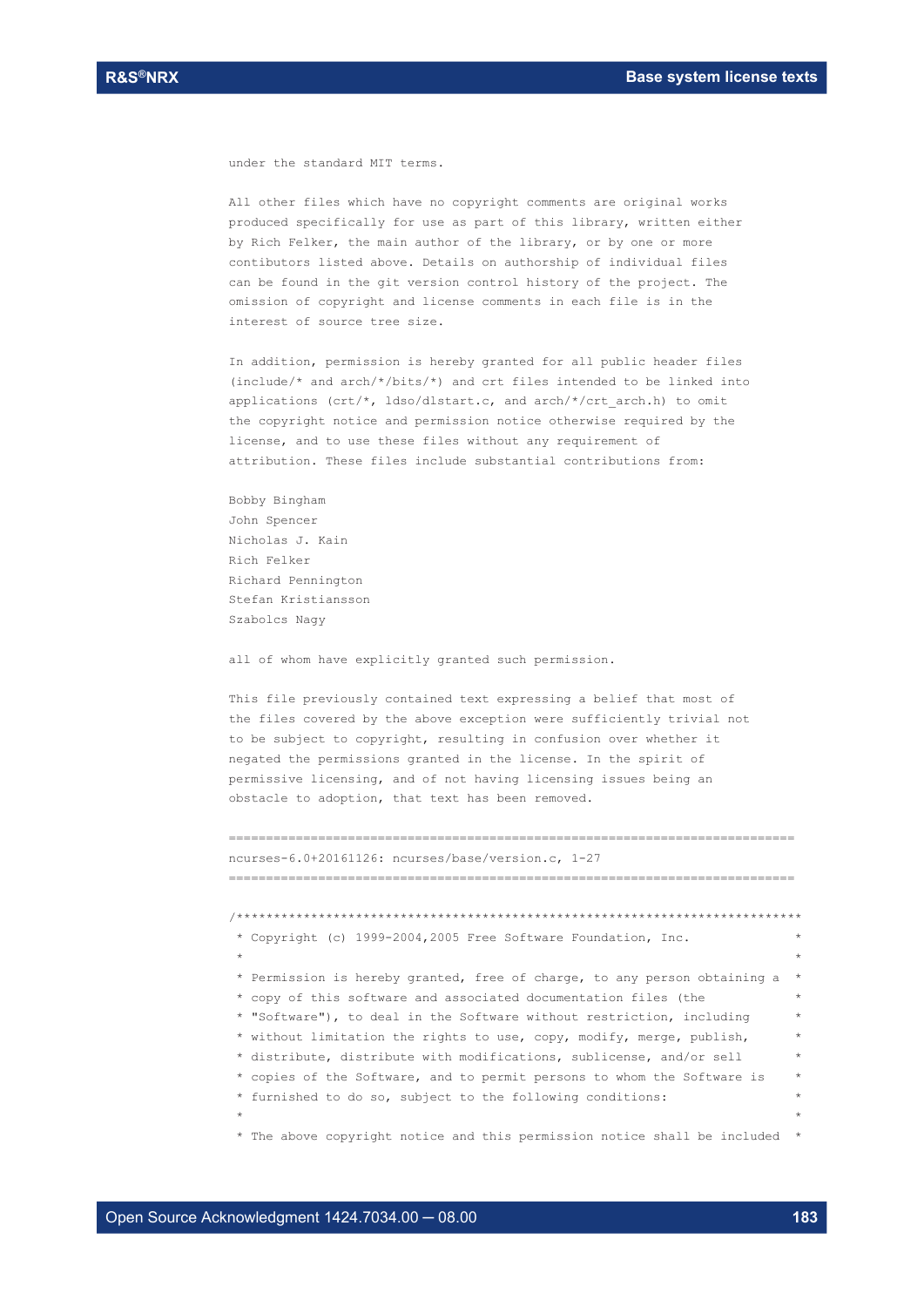```
 * in all copies or substantial portions of the Software. *
\star *
  * THE SOFTWARE IS PROVIDED "AS IS", WITHOUT WARRANTY OF ANY KIND, EXPRESS *
 * OR IMPLIED, INCLUDING BUT NOT LIMITED TO THE WARRANTIES OF *
 * MERCHANTABILITY, FITNESS FOR A PARTICULAR PURPOSE AND NONINFRINGEMENT. *
 * IN NO EVENT SHALL THE ABOVE COPYRIGHT HOLDERS BE LIABLE FOR ANY CLAIM, *
 * DAMAGES OR OTHER LIABILITY, WHETHER IN AN ACTION OF CONTRACT, TORT OR *
  * OTHERWISE, ARISING FROM, OUT OF OR IN CONNECTION WITH THE SOFTWARE OR *
  * THE USE OR OTHER DEALINGS IN THE SOFTWARE. *
\star *
  * Except as contained in this notice, the name(s) of the above copyright *
 * holders shall not be used in advertising or otherwise to promote the *
  * sale, use or other dealings in this Software without prior written *
  * authorization. *
  ****************************************************************************/
   ============================================================================
openssl-1.0.2n: LICENSE
   ============================================================================
  LICENSE ISSUES
  ==============
  The OpenSSL toolkit stays under a double license, i.e. both the conditions of
  the OpenSSL License and the original SSLeay license apply to the toolkit.
  See below for the actual license texts. Actually both licenses are BSD-style
  Open Source licenses. In case of any license issues related to OpenSSL
  please contact openssl-core@openssl.org.
  OpenSSL License
   ---------------
/* ====================================================================
  * Copyright (c) 1998-2017 The OpenSSL Project. All rights reserved.
 *
 * Redistribution and use in source and binary forms, with or without
  * modification, are permitted provided that the following conditions
  * are met:
 *
  * 1. Redistributions of source code must retain the above copyright
     notice, this list of conditions and the following disclaimer.
 *
  * 2. Redistributions in binary form must reproduce the above copyright
     notice, this list of conditions and the following disclaimer in
     the documentation and/or other materials provided with the
     distribution.
 *
  * 3. All advertising materials mentioning features or use of this
     software must display the following acknowledgment:
     "This product includes software developed by the OpenSSL Project
```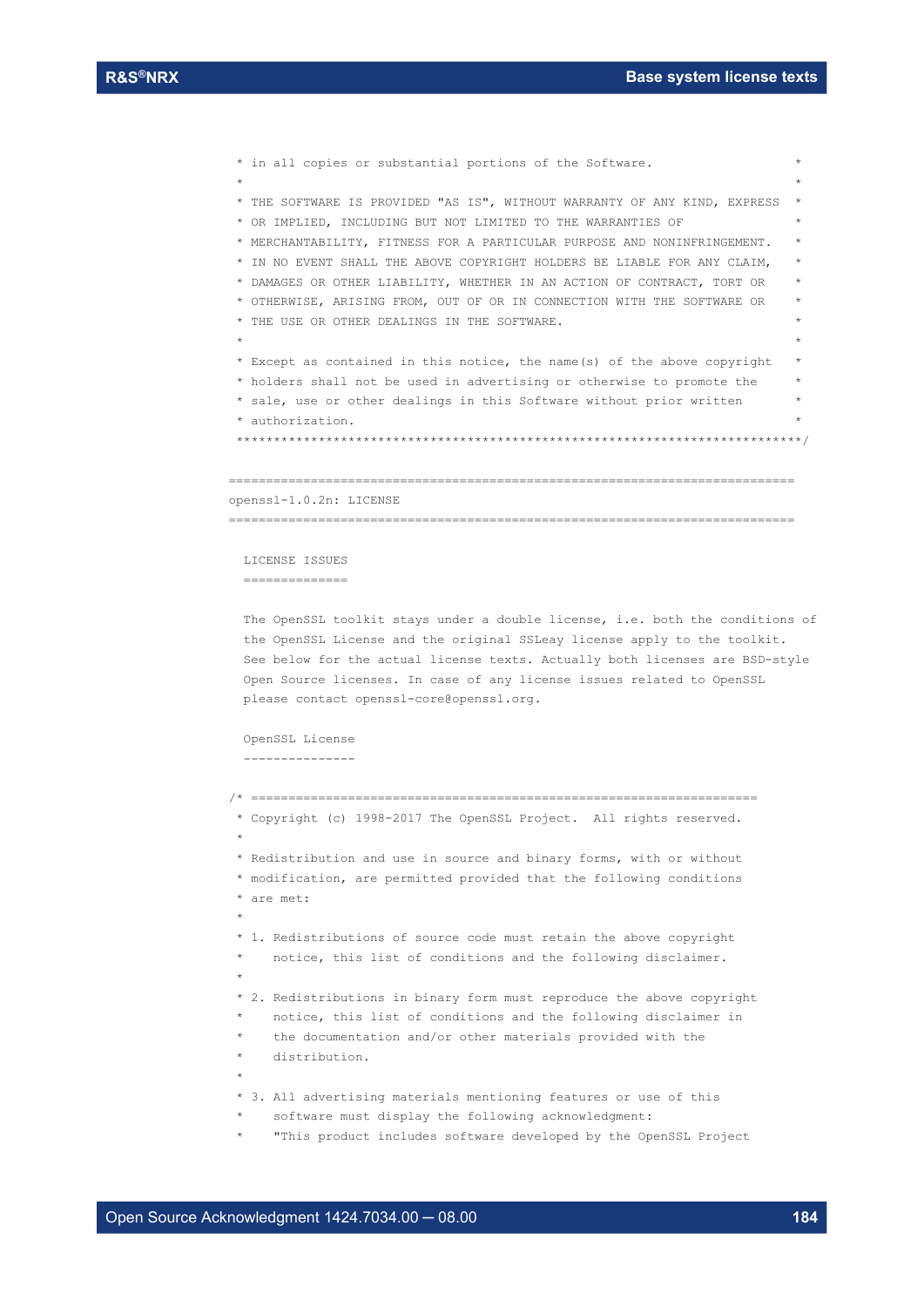```
for use in the OpenSSL Toolkit. (http://www.openssl.org/)"
 *
  * 4. The names "OpenSSL Toolkit" and "OpenSSL Project" must not be used to
     endorse or promote products derived from this software without
     prior written permission. For written permission, please contact
      * openssl-core@openssl.org.
 *
  * 5. Products derived from this software may not be called "OpenSSL"
     nor may "OpenSSL" appear in their names without prior written
     permission of the OpenSSL Project.
 *
  * 6. Redistributions of any form whatsoever must retain the following
     acknowledgment:
      * "This product includes software developed by the OpenSSL Project
     for use in the OpenSSL Toolkit (http://www.openssl.org/)"
 *
  * THIS SOFTWARE IS PROVIDED BY THE OpenSSL PROJECT ``AS IS'' AND ANY
 * EXPRESSED OR IMPLIED WARRANTIES, INCLUDING, BUT NOT LIMITED TO, THE
  * IMPLIED WARRANTIES OF MERCHANTABILITY AND FITNESS FOR A PARTICULAR
  * PURPOSE ARE DISCLAIMED. IN NO EVENT SHALL THE OpenSSL PROJECT OR
 * ITS CONTRIBUTORS BE LIABLE FOR ANY DIRECT, INDIRECT, INCIDENTAL,
  * SPECIAL, EXEMPLARY, OR CONSEQUENTIAL DAMAGES (INCLUDING, BUT
  * NOT LIMITED TO, PROCUREMENT OF SUBSTITUTE GOODS OR SERVICES;
  * LOSS OF USE, DATA, OR PROFITS; OR BUSINESS INTERRUPTION)
 * HOWEVER CAUSED AND ON ANY THEORY OF LIABILITY, WHETHER IN CONTRACT,
 * STRICT LIABILITY, OR TORT (INCLUDING NEGLIGENCE OR OTHERWISE)
  * ARISING IN ANY WAY OUT OF THE USE OF THIS SOFTWARE, EVEN IF ADVISED
 * OF THE POSSIBILITY OF SUCH DAMAGE.
  * ====================================================================
 *
  * This product includes cryptographic software written by Eric Young
  * (eay@cryptsoft.com). This product includes software written by Tim
  * Hudson (tjh@cryptsoft.com).
 *
  */
 Original SSLeay License
  -----------------------
/* Copyright (C) 1995-1998 Eric Young (eay@cryptsoft.com)
  * All rights reserved.
 *
 * This package is an SSL implementation written
 * by Eric Young (eay@cryptsoft.com).
  * The implementation was written so as to conform with Netscapes SSL.
 * 
 * This library is free for commercial and non-commercial use as long as
  * the following conditions are aheared to. The following conditions
 * apply to all code found in this distribution, be it the RC4, RSA,
  * lhash, DES, etc., code; not just the SSL code. The SSL documentation
```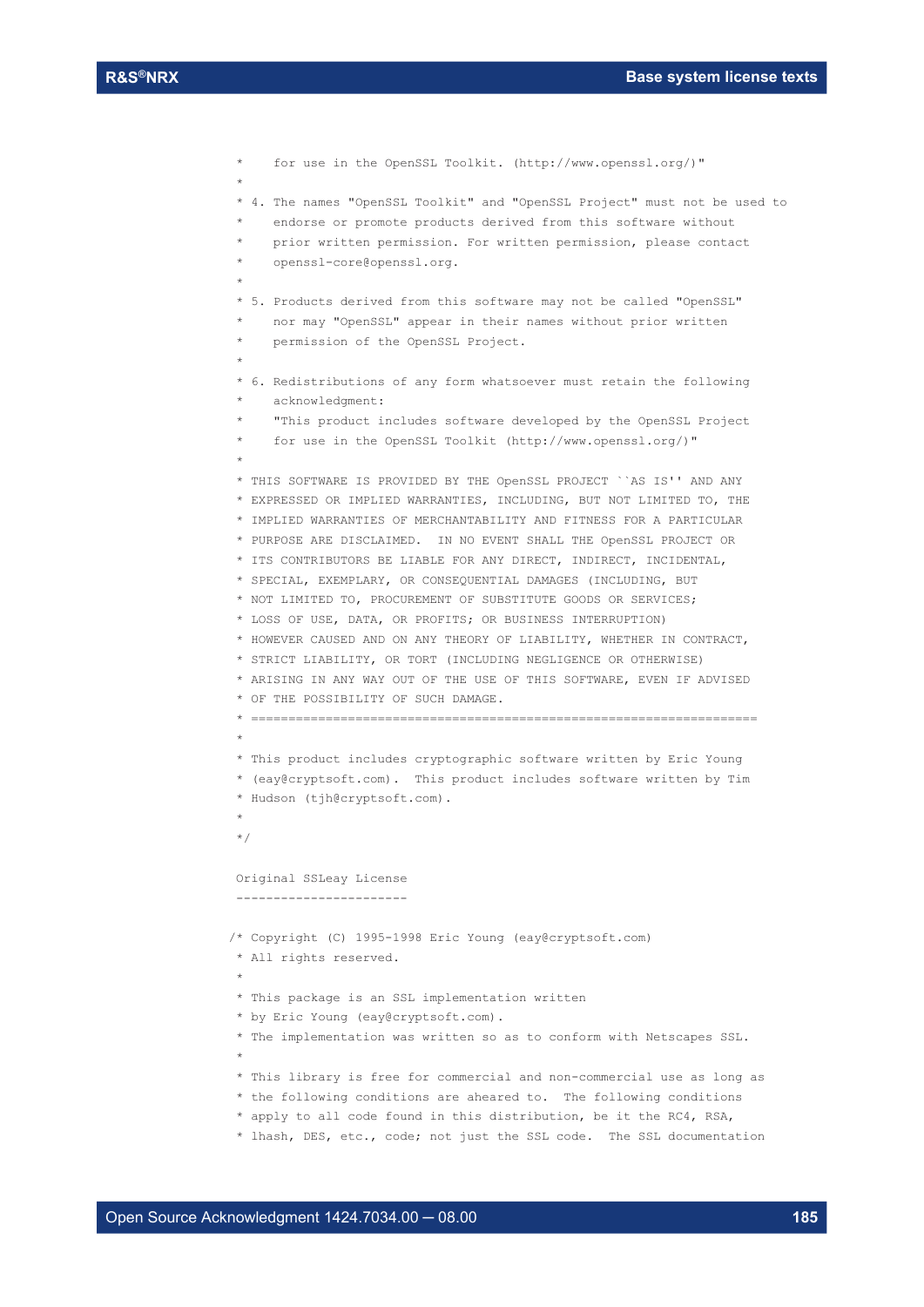```
 * included with this distribution is covered by the same copyright terms
  * except that the holder is Tim Hudson (tjh@cryptsoft.com).
 * 
  * Copyright remains Eric Young's, and as such any Copyright notices in
  * the code are not to be removed.
 * If this package is used in a product, Eric Young should be given attribution
 * as the author of the parts of the library used.
  * This can be in the form of a textual message at program startup or
  * in documentation (online or textual) provided with the package.
 * 
  * Redistribution and use in source and binary forms, with or without
  * modification, are permitted provided that the following conditions
  * are met:
  * 1. Redistributions of source code must retain the copyright
    notice, this list of conditions and the following disclaimer.
  * 2. Redistributions in binary form must reproduce the above copyright
     notice, this list of conditions and the following disclaimer in the
     documentation and/or other materials provided with the distribution.
  * 3. All advertising materials mentioning features or use of this software
     must display the following acknowledgement:
     "This product includes cryptographic software written by
     Eric Young (eay@cryptsoft.com)"
     The word 'cryptographic' can be left out if the rouines from the library
     being used are not cryptographic related :-).
  * 4. If you include any Windows specific code (or a derivative thereof) from 
     the apps directory (application code) you must include an acknowledgement:
      * "This product includes software written by Tim Hudson (tjh@cryptsoft.com)"
 * 
 * THIS SOFTWARE IS PROVIDED BY ERIC YOUNG ``AS IS'' AND
  * ANY EXPRESS OR IMPLIED WARRANTIES, INCLUDING, BUT NOT LIMITED TO, THE
   * IMPLIED WARRANTIES OF MERCHANTABILITY AND FITNESS FOR A PARTICULAR PURPOSE
 * ARE DISCLAIMED. IN NO EVENT SHALL THE AUTHOR OR CONTRIBUTORS BE LIABLE
  * FOR ANY DIRECT, INDIRECT, INCIDENTAL, SPECIAL, EXEMPLARY, OR CONSEQUENTIAL
  * DAMAGES (INCLUDING, BUT NOT LIMITED TO, PROCUREMENT OF SUBSTITUTE GOODS
 * OR SERVICES; LOSS OF USE, DATA, OR PROFITS; OR BUSINESS INTERRUPTION)
  * HOWEVER CAUSED AND ON ANY THEORY OF LIABILITY, WHETHER IN CONTRACT, STRICT
  * LIABILITY, OR TORT (INCLUDING NEGLIGENCE OR OTHERWISE) ARISING IN ANY WAY
  * OUT OF THE USE OF THIS SOFTWARE, EVEN IF ADVISED OF THE POSSIBILITY OF
 * SUCH DAMAGE.
 * 
  * The licence and distribution terms for any publically available version or
 * derivative of this code cannot be changed. i.e. this code cannot simply be
  * copied and put under another distribution licence
  * [including the GNU Public Licence.]
 */
============================================================================
pixman-0.34.0: COPYING
```
============================================================================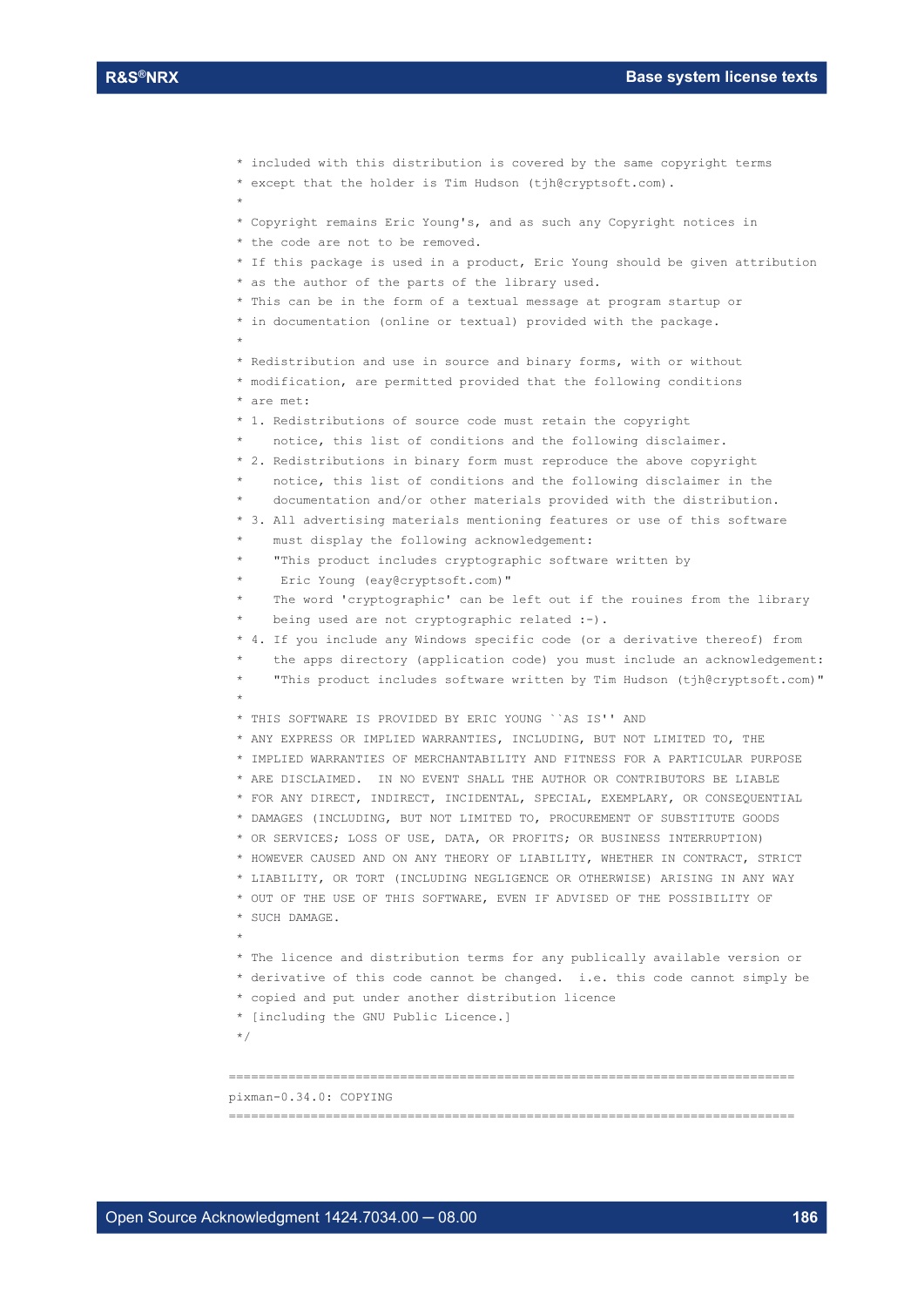```
The following is the MIT license, agreed upon by most contributors.
Copyright holders of new code should use this license statement where
possible. They may also add themselves to the list below.
/*
 * Copyright 1987, 1988, 1989, 1998 The Open Group
 * Copyright 1987, 1988, 1989 Digital Equipment Corporation
 * Copyright 1999, 2004, 2008 Keith Packard
  * Copyright 2000 SuSE, Inc.
 * Copyright 2000 Keith Packard, member of The XFree86 Project, Inc.
 * Copyright 2004, 2005, 2007, 2008, 2009, 2010 Red Hat, Inc.
 * Copyright 2004 Nicholas Miell
 * Copyright 2005 Lars Knoll & Zack Rusin, Trolltech
 * Copyright 2005 Trolltech AS
  * Copyright 2007 Luca Barbato
  * Copyright 2008 Aaron Plattner, NVIDIA Corporation
 * Copyright 2008 Rodrigo Kumpera
 * Copyright 2008 André Tupinambá
 * Copyright 2008 Mozilla Corporation
 * Copyright 2008 Frederic Plourde
 * Copyright 2009, Oracle and/or its affiliates. All rights reserved.
  * Copyright 2009, 2010 Nokia Corporation
 *
  * Permission is hereby granted, free of charge, to any person obtaining a
 * copy of this software and associated documentation files (the "Software"),
 * to deal in the Software without restriction, including without limitation
  * the rights to use, copy, modify, merge, publish, distribute, sublicense,
 * and/or sell copies of the Software, and to permit persons to whom the
  * Software is furnished to do so, subject to the following conditions:
 *
  * The above copyright notice and this permission notice (including the next
 * paragraph) shall be included in all copies or substantial portions of the
  * Software.
 * 
 * THE SOFTWARE IS PROVIDED "AS IS", WITHOUT WARRANTY OF ANY KIND, EXPRESS OR
 * IMPLIED, INCLUDING BUT NOT LIMITED TO THE WARRANTIES OF MERCHANTABILITY,
  * FITNESS FOR A PARTICULAR PURPOSE AND NONINFRINGEMENT. IN NO EVENT SHALL
  * THE AUTHORS OR COPYRIGHT HOLDERS BE LIABLE FOR ANY CLAIM, DAMAGES OR OTHER
 * LIABILITY, WHETHER IN AN ACTION OF CONTRACT, TORT OR OTHERWISE, ARISING
  * FROM, OUT OF OR IN CONNECTION WITH THE SOFTWARE OR THE USE OR OTHER
  * DEALINGS IN THE SOFTWARE.
 */
============================================================================
pixman-0.34.0: pixman/pixman-matrix.c, 1-21
============================================================================
/*
 * Copyright © 2008 Keith Packard
```
\*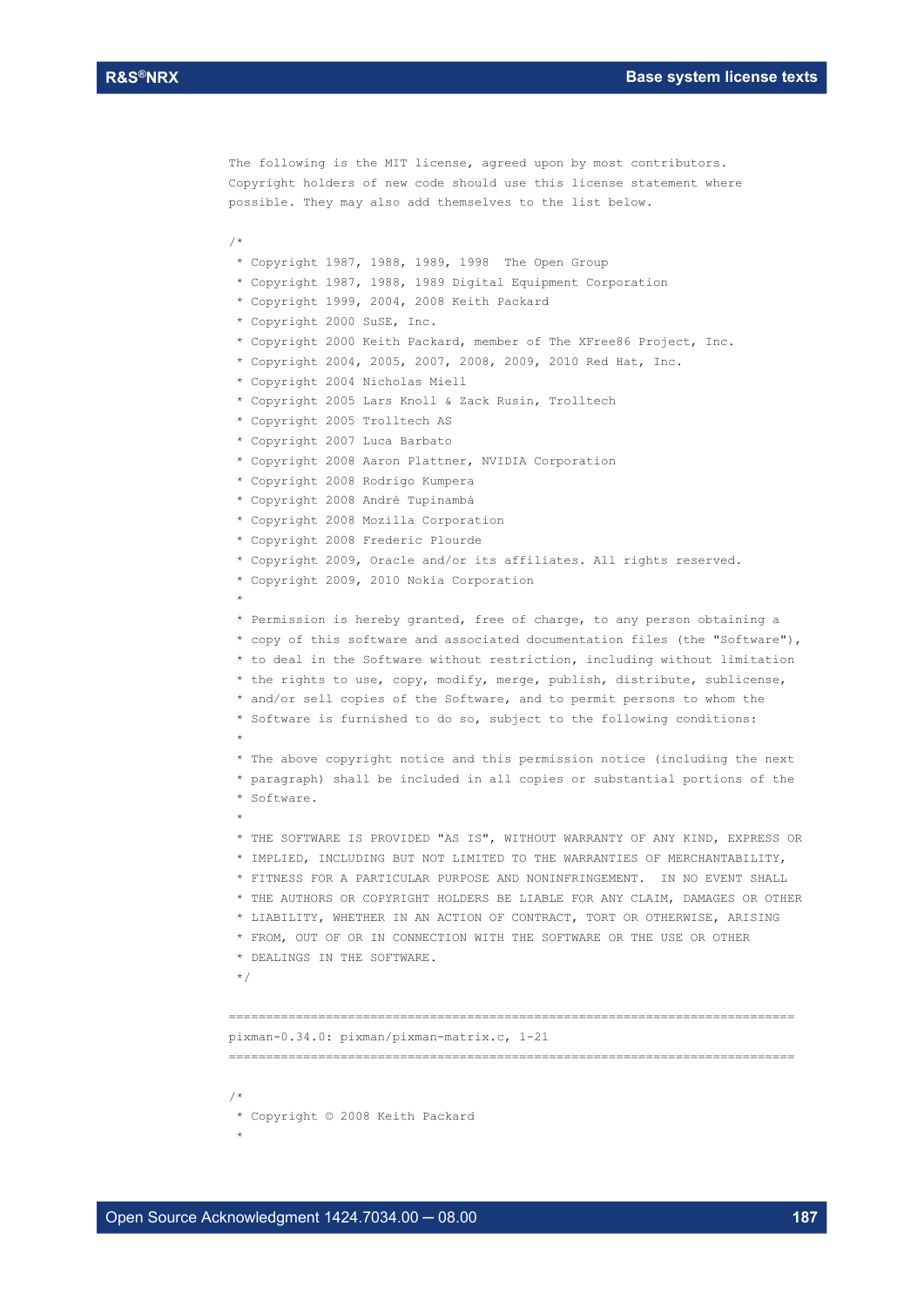```
 * Permission to use, copy, modify, distribute, and sell this software and its
  * documentation for any purpose is hereby granted without fee, provided that
  * the above copyright notice appear in all copies and that both that copyright
 * notice and this permission notice appear in supporting documentation, and
  * that the name of the copyright holders not be used in advertising or
 * publicity pertaining to distribution of the software without specific,
  * written prior permission. The copyright holders make no representations
  * about the suitability of this software for any purpose. It is provided "as
  * is" without express or implied warranty.
 *
  * THE COPYRIGHT HOLDERS DISCLAIM ALL WARRANTIES WITH REGARD TO THIS SOFTWARE,
  * INCLUDING ALL IMPLIED WARRANTIES OF MERCHANTABILITY AND FITNESS, IN NO
  * EVENT SHALL THE COPYRIGHT HOLDERS BE LIABLE FOR ANY SPECIAL, INDIRECT OR
 * CONSEQUENTIAL DAMAGES OR ANY DAMAGES WHATSOEVER RESULTING FROM LOSS OF USE,
  * DATA OR PROFITS, WHETHER IN AN ACTION OF CONTRACT, NEGLIGENCE OR OTHER
  * TORTIOUS ACTION, ARISING OUT OF OR IN CONNECTION WITH THE USE OR PERFORMANCE
  * OF THIS SOFTWARE.
 */
           ============================================================================
pixman-0.34.0: pixman/pixman-arm-neon-asm.h, 1-24
============================================================================
/*
 * Copyright © 2009 Nokia Corporation
 *
  * Permission is hereby granted, free of charge, to any person obtaining a
 * copy of this software and associated documentation files (the "Software"),
  * to deal in the Software without restriction, including without limitation
  * the rights to use, copy, modify, merge, publish, distribute, sublicense,
  * and/or sell copies of the Software, and to permit persons to whom the
 * Software is furnished to do so, subject to the following conditions:
 *
  * The above copyright notice and this permission notice (including the next
 * paragraph) shall be included in all copies or substantial portions of the
  * Software.
 *
  * THE SOFTWARE IS PROVIDED "AS IS", WITHOUT WARRANTY OF ANY KIND, EXPRESS OR
 * IMPLIED, INCLUDING BUT NOT LIMITED TO THE WARRANTIES OF MERCHANTABILITY,
  * FITNESS FOR A PARTICULAR PURPOSE AND NONINFRINGEMENT. IN NO EVENT SHALL
  * THE AUTHORS OR COPYRIGHT HOLDERS BE LIABLE FOR ANY CLAIM, DAMAGES OR OTHER
 * LIABILITY, WHETHER IN AN ACTION OF CONTRACT, TORT OR OTHERWISE, ARISING
  * FROM, OUT OF OR IN CONNECTION WITH THE SOFTWARE OR THE USE OR OTHER
  * DEALINGS IN THE SOFTWARE.
 *
  * Author: Siarhei Siamashka (siarhei.siamashka@nokia.com)
  */
           ============================================================================
portmap-6.0: portmap.c, 2-31
```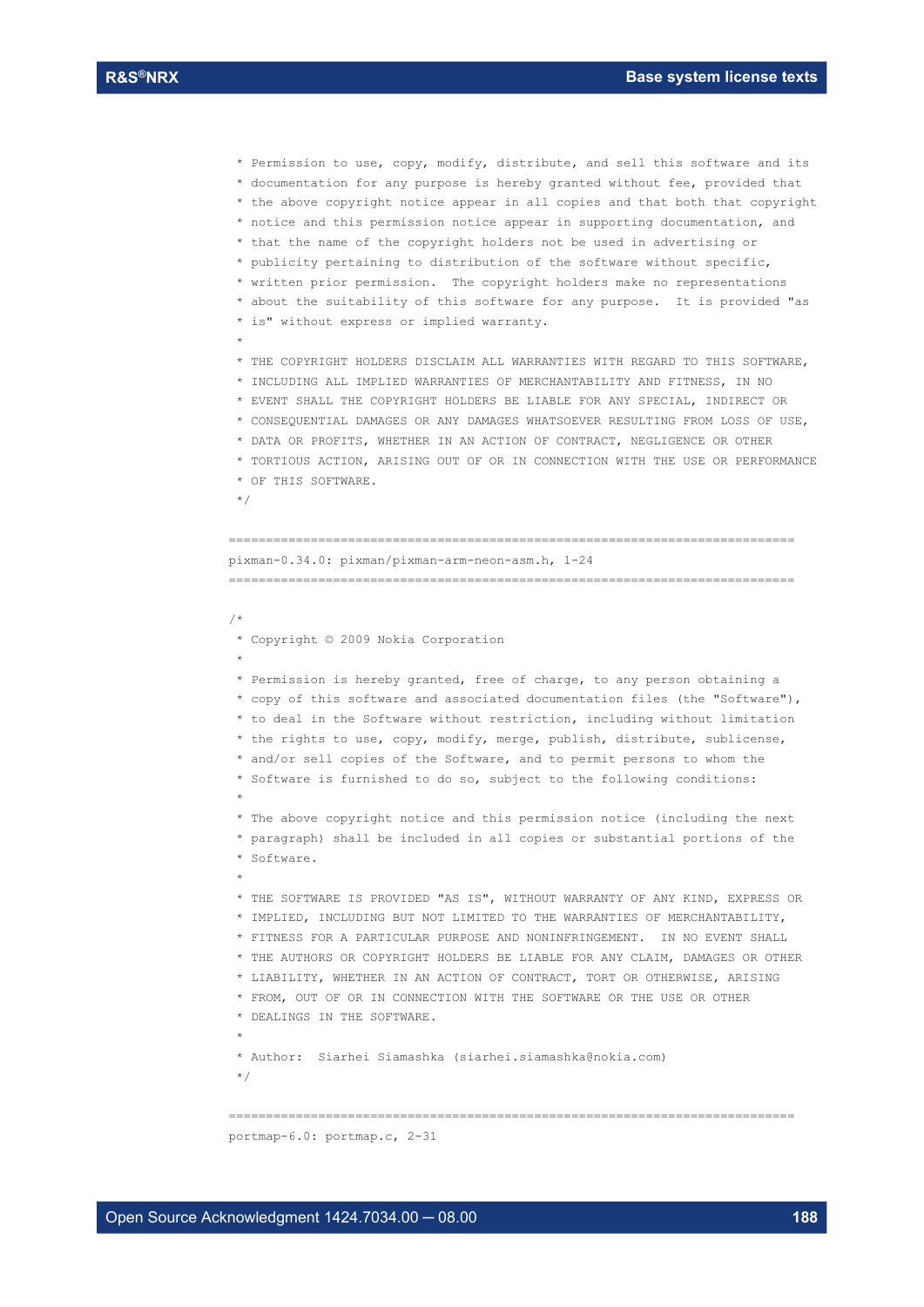============================================================================ \* Copyright (c) 1990 The Regents of the University of California. \* All rights reserved. \* \* Redistribution and use in source and binary forms, with or without \* modification, are permitted provided that the following conditions \* are met: \* 1. Redistributions of source code must retain the above copyright notice, this list of conditions and the following disclaimer. \* 2. Redistributions in binary form must reproduce the above copyright notice, this list of conditions and the following disclaimer in the documentation and/or other materials provided with the distribution. \* 3. All advertising materials mentioning features or use of this software must display the following acknowledgement: This product includes software developed by the University of California, Berkeley and its contributors. \* 4. Neither the name of the University nor the names of its contributors may be used to endorse or promote products derived from this software without specific prior written permission. \* \* THIS SOFTWARE IS PROVIDED BY THE REGENTS AND CONTRIBUTORS ``AS IS'' AND \* ANY EXPRESS OR IMPLIED WARRANTIES, INCLUDING, BUT NOT LIMITED TO, THE \* IMPLIED WARRANTIES OF MERCHANTABILITY AND FITNESS FOR A PARTICULAR PURPOSE \* ARE DISCLAIMED. IN NO EVENT SHALL THE REGENTS OR CONTRIBUTORS BE LIABLE \* FOR ANY DIRECT, INDIRECT, INCIDENTAL, SPECIAL, EXEMPLARY, OR CONSEQUENTIAL \* DAMAGES (INCLUDING, BUT NOT LIMITED TO, PROCUREMENT OF SUBSTITUTE GOODS \* OR SERVICES; LOSS OF USE, DATA, OR PROFITS; OR BUSINESS INTERRUPTION) \* HOWEVER CAUSED AND ON ANY THEORY OF LIABILITY, WHETHER IN CONTRACT, STRICT \* LIABILITY, OR TORT (INCLUDING NEGLIGENCE OR OTHERWISE) ARISING IN ANY WAY \* OUT OF THE USE OF THIS SOFTWARE, EVEN IF ADVISED OF THE POSSIBILITY OF \* SUCH DAMAGE.

# ============================================================================ portmap-6.0: from\_local.c, 9-35 ============================================================================

 \* Sun RPC is a product of Sun Microsystems, Inc. and is provided for \* unrestricted use provided that this legend is included on all tape \* media and as a part of the software program in whole or part. Users \* may copy or modify Sun RPC without charge, but are not authorized \* to license or distribute it to anyone else except as part of a product or \* program developed by the user or with the express written consent of \* Sun Microsystems, Inc. \* \* SUN RPC IS PROVIDED AS IS WITH NO WARRANTIES OF ANY KIND INCLUDING THE \* WARRANTIES OF DESIGN, MERCHANTIBILITY AND FITNESS FOR A PARTICULAR \* PURPOSE, OR ARISING FROM A COURSE OF DEALING, USAGE OR TRADE PRACTICE. \*

\* Sun RPC is provided with no support and without any obligation on the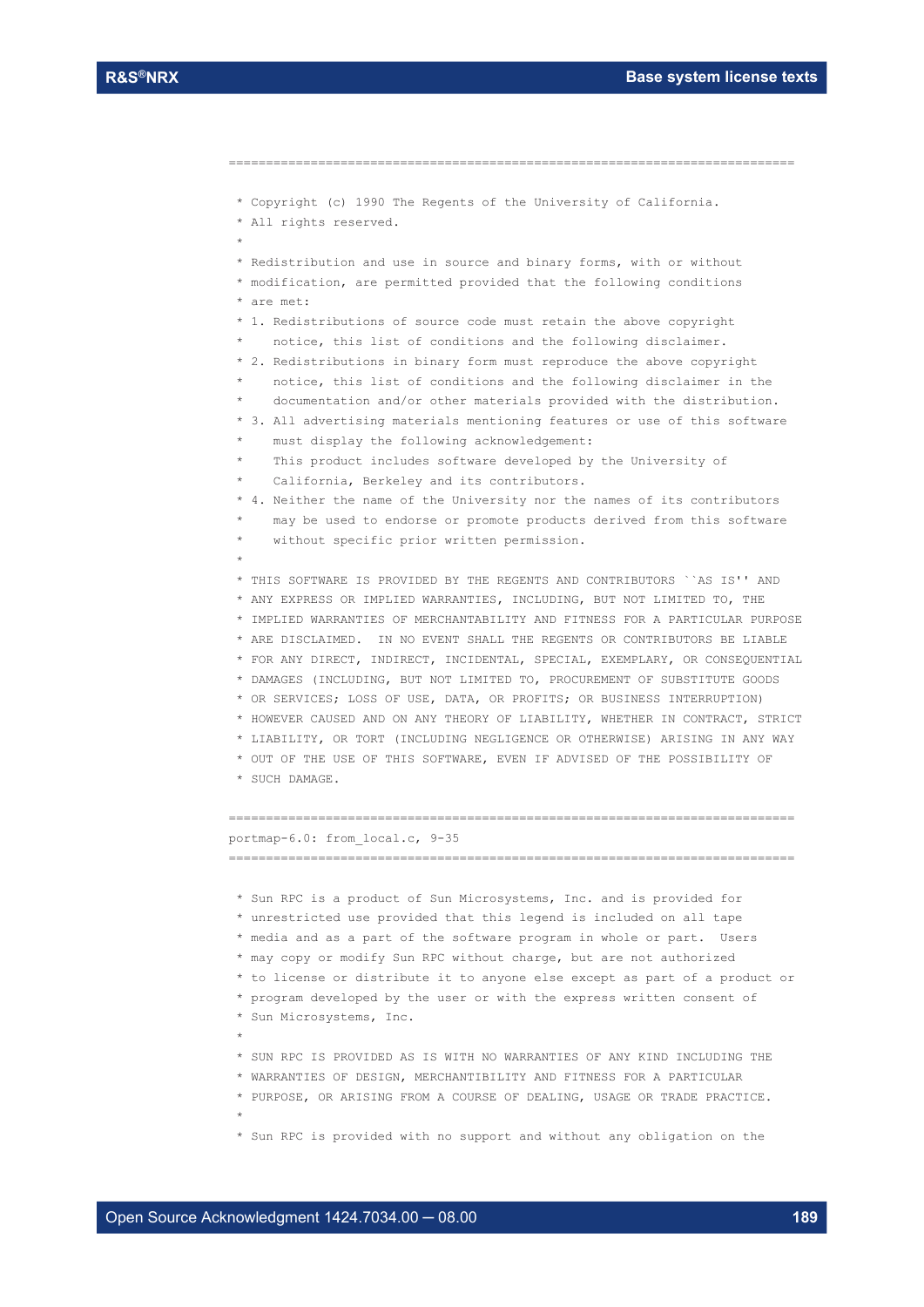```
 * part of Sun Microsystems, Inc. to assist in its use, correction,
  * modification or enhancement.
 *
 * SUN MICROSYSTEMS, INC. SHALL HAVE NO LIABILITY WITH RESPECT TO THE
  * INFRINGEMENT OF COPYRIGHTS, TRADE SECRETS OR ANY PATENTS BY SUN RPC
 * OR ANY PART THEREOF.
 *
  * In no event will Sun Microsystems, Inc. be liable for any lost revenue
  * or profits or other special, indirect and consequential damages, even if
 * Sun has been advised of the possibility of such damages.
 *
 * Sun Microsystems, Inc.
  * 2550 Garcia Avenue
 * Mountain View, California 94043
============================================================================
pure-ftpd-1.0.47: COPYING
============================================================================
Pure-FTPd is covered by the following license :
/*
 * Copyright (c) 2001 - 2017
 * Frank Denis <j at pureftpd dot org> with help of contributors.
 *
 * Permission to use, copy, modify, and/or distribute this software for any
 * purpose with or without fee is hereby granted, provided that the above
 * copyright notice and this permission notice appear in all copies.
 *
 * THE SOFTWARE IS PROVIDED "AS IS" AND THE AUTHOR DISCLAIMS ALL WARRANTIES
  * WITH REGARD TO THIS SOFTWARE INCLUDING ALL IMPLIED WARRANTIES OF
 * MERCHANTABILITY AND FITNESS. IN NO EVENT SHALL THE AUTHOR BE LIABLE FOR
 * ANY SPECIAL, DIRECT, INDIRECT, OR CONSEQUENTIAL DAMAGES OR ANY DAMAGES
  * WHATSOEVER RESULTING FROM LOSS OF USE, DATA OR PROFITS, WHETHER IN AN
 * ACTION OF CONTRACT, NEGLIGENCE OR OTHER TORTIOUS ACTION, ARISING OUT OF
  * OR IN CONNECTION WITH THE USE OR PERFORMANCE OF THIS SOFTWARE.
  */
                   ------------------------------------------
```
The bsd-glob.c, bsd-glob.h, bsd-realpath.c, bsd-getopt long.c, bsd-getopt long.h and alt arc4random.c source files are based on the OpenBSD and NetBSD projects and they are covered by the BSD license.

The original license is enclosed at the beginning of the related files.

============================================================================ pure-ftpd-1.0.47: src/bsd-glob.c, 2-32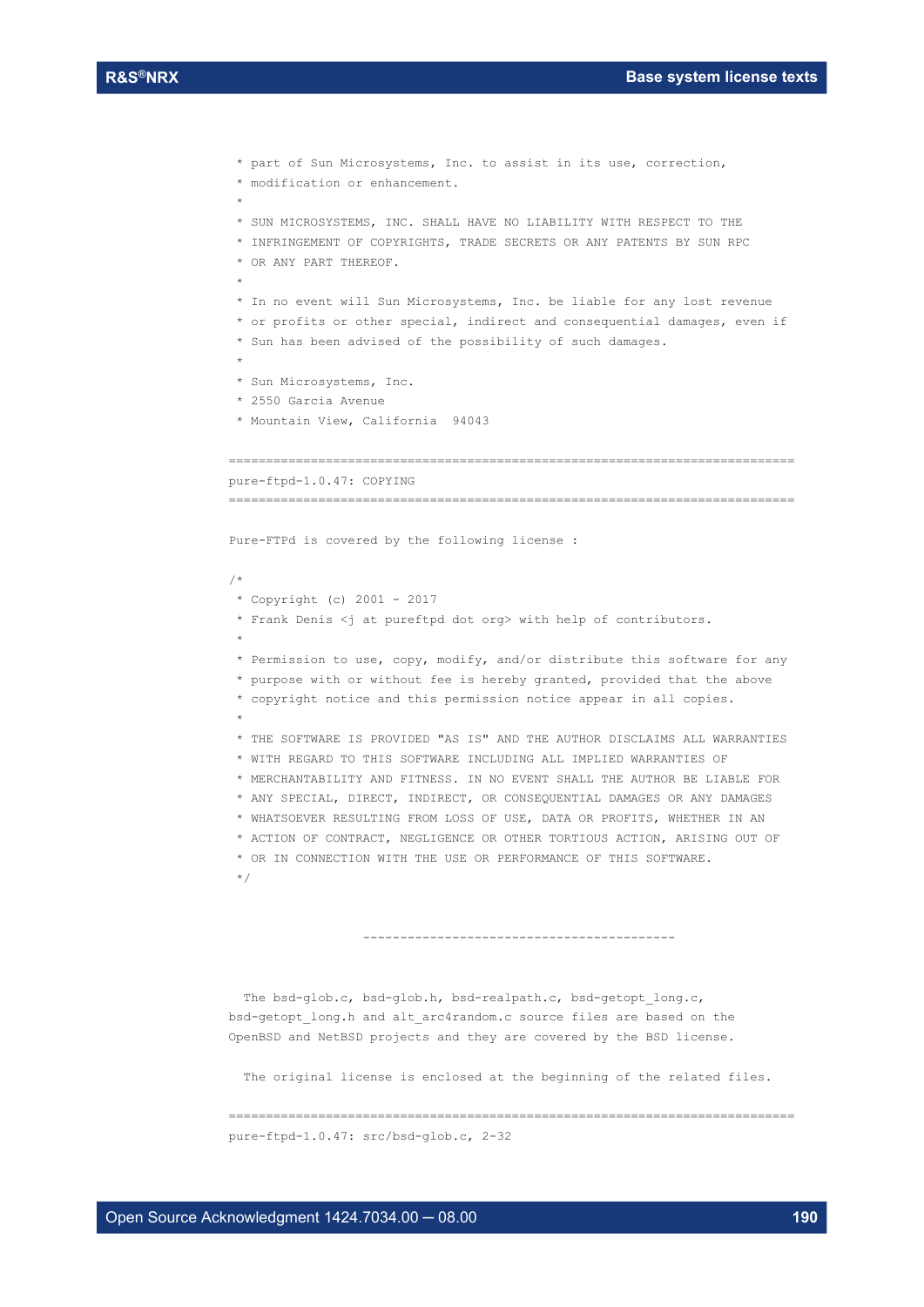```
============================================================================
/*
  * Copyright (c) 1989, 1993
       The Regents of the University of California. All rights reserved.
 *
 * This code is derived from software contributed to Berkeley by
  * Guido van Rossum.
 *
 * Redistribution and use in source and binary forms, with or without
 * modification, are permitted provided that the following conditions
  * are met:
  * 1. Redistributions of source code must retain the above copyright
     notice, this list of conditions and the following disclaimer.
  * 2. Redistributions in binary form must reproduce the above copyright
     notice, this list of conditions and the following disclaimer in the
     documentation and/or other materials provided with the distribution.
  * 3. Neither the name of the University nor the names of its contributors
    may be used to endorse or promote products derived from this software
     without specific prior written permission.
 *
  * THIS SOFTWARE IS PROVIDED BY THE REGENTS AND CONTRIBUTORS ``AS IS'' AND
  * ANY EXPRESS OR IMPLIED WARRANTIES, INCLUDING, BUT NOT LIMITED TO, THE
  * IMPLIED WARRANTIES OF MERCHANTABILITY AND FITNESS FOR A PARTICULAR PURPOSE
 * ARE DISCLAIMED. IN NO EVENT SHALL THE REGENTS OR CONTRIBUTORS BE LIABLE
 * FOR ANY DIRECT, INDIRECT, INCIDENTAL, SPECIAL, EXEMPLARY, OR CONSEQUENTIAL
  * DAMAGES (INCLUDING, BUT NOT LIMITED TO, PROCUREMENT OF SUBSTITUTE GOODS
 * OR SERVICES; LOSS OF USE, DATA, OR PROFITS; OR BUSINESS INTERRUPTION)
 * HOWEVER CAUSED AND ON ANY THEORY OF LIABILITY, WHETHER IN CONTRACT, STRICT
  * LIABILITY, OR TORT (INCLUDING NEGLIGENCE OR OTHERWISE) ARISING IN ANY WAY
  * OUT OF THE USE OF THIS SOFTWARE, EVEN IF ADVISED OF THE POSSIBILITY OF
 * SUCH DAMAGE.
 */
============================================================================
pure-ftpd-1.0.47: src/bsd-realpath.c, 2-46
============================================================================
/*
  * realpath:
 * Copyright (c) 2003 Constantin S. Svintsoff <kostik@iclub.nsu.ru>
 *
 * Redistribution and use in source and binary forms, with or without
  * modification, are permitted provided that the following conditions
  * are met:
  * 1. Redistributions of source code must retain the above copyright
     notice, this list of conditions and the following disclaimer.
```
- \* 2. Redistributions in binary form must reproduce the above copyright
- notice, this list of conditions and the following disclaimer in the
- documentation and/or other materials provided with the distribution.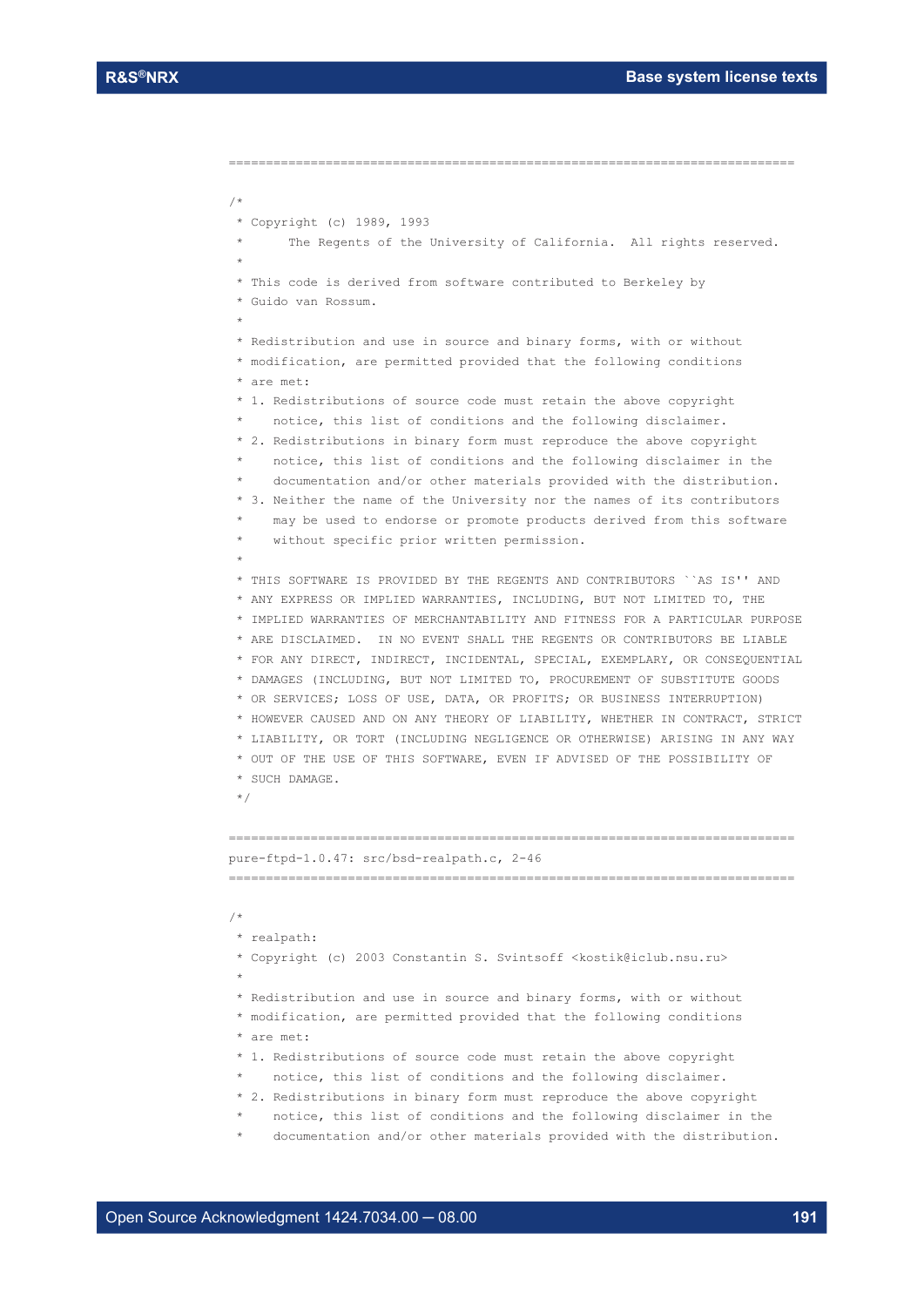```
 * 3. The names of the authors may not be used to endorse or promote
     products derived from this software without specific prior written
      * permission.
 *
 * THIS SOFTWARE IS PROVIDED BY THE AUTHOR AND CONTRIBUTORS ``AS IS'' AND
 * ANY EXPRESS OR IMPLIED WARRANTIES, INCLUDING, BUT NOT LIMITED TO, THE
 * IMPLIED WARRANTIES OF MERCHANTABILITY AND FITNESS FOR A PARTICULAR PURPOSE
  * ARE DISCLAIMED. IN NO EVENT SHALL THE AUTHOR OR CONTRIBUTORS BE LIABLE
  * FOR ANY DIRECT, INDIRECT, INCIDENTAL, SPECIAL, EXEMPLARY, OR CONSEQUENTIAL
 * DAMAGES (INCLUDING, BUT NOT LIMITED TO, PROCUREMENT OF SUBSTITUTE GOODS
 * OR SERVICES; LOSS OF USE, DATA, OR PROFITS; OR BUSINESS INTERRUPTION)
  * HOWEVER CAUSED AND ON ANY THEORY OF LIABILITY, WHETHER IN CONTRACT, STRICT
  * LIABILITY, OR TORT (INCLUDING NEGLIGENCE OR OTHERWISE) ARISING IN ANY WAY
 * OUT OF THE USE OF THIS SOFTWARE, EVEN IF ADVISED OF THE POSSIBILITY OF
  * SUCH DAMAGE.
  */
/*
  * strlcpy() / strlcat():
  * Copyright (c) 1998 Todd C. Miller <Todd.Miller@courtesan.com>
 *
  * Permission to use, copy, modify, and distribute this software for any
  * purpose with or without fee is hereby granted, provided that the above
  * copyright notice and this permission notice appear in all copies.
 *
 * THE SOFTWARE IS PROVIDED "AS IS" AND THE AUTHOR DISCLAIMS ALL WARRANTIES
  * WITH REGARD TO THIS SOFTWARE INCLUDING ALL IMPLIED WARRANTIES OF
 * MERCHANTABILITY AND FITNESS. IN NO EVENT SHALL THE AUTHOR BE LIABLE FOR
  * ANY SPECIAL, DIRECT, INDIRECT, OR CONSEQUENTIAL DAMAGES OR ANY DAMAGES
  * WHATSOEVER RESULTING FROM LOSS OF USE, DATA OR PROFITS, WHETHER IN AN
  * ACTION OF CONTRACT, NEGLIGENCE OR OTHER TORTIOUS ACTION, ARISING OUT OF
 * OR IN CONNECTION WITH THE USE OR PERFORMANCE OF THIS SOFTWARE.
 */
============================================================================
pure-ftpd-1.0.47: src/bsd-getopt_long.h, 5-54
============================================================================
/*
  * Copyright (c) 2002 Todd C. Miller <Todd.Miller@courtesan.com>
 *
 * Permission to use, copy, modify, and distribute this software for any
 * purpose with or without fee is hereby granted, provided that the above
  * copyright notice and this permission notice appear in all copies.
 *
 * THE SOFTWARE IS PROVIDED "AS IS" AND TODD C. MILLER DISCLAIMS ALL
 * WARRANTIES WITH REGARD TO THIS SOFTWARE INCLUDING ALL IMPLIED WARRANTIES
  * OF MERCHANTABILITY AND FITNESS. IN NO EVENT SHALL TODD C. MILLER BE LIABLE
```
- \* FOR ANY SPECIAL, DIRECT, INDIRECT, OR CONSEQUENTIAL DAMAGES OR ANY DAMAGES
- \* WHATSOEVER RESULTING FROM LOSS OF USE, DATA OR PROFITS, WHETHER IN AN ACTION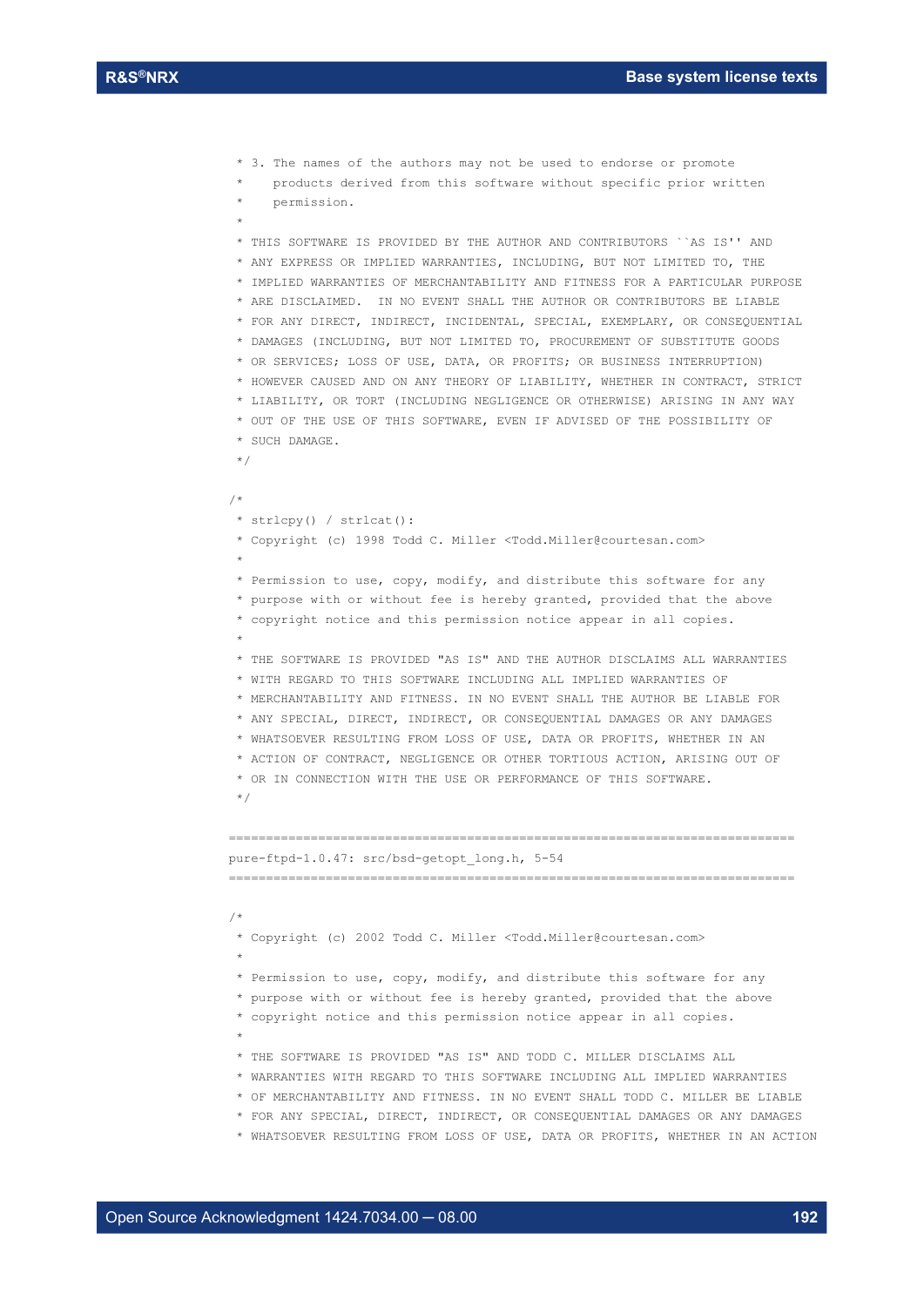```
 * OF CONTRACT, NEGLIGENCE OR OTHER TORTIOUS ACTION, ARISING OUT OF OR IN
  * CONNECTION WITH THE USE OR PERFORMANCE OF THIS SOFTWARE.
 */
/*-
  * Copyright (c) 2000 The NetBSD Foundation, Inc.
 * All rights reserved.
 *
  * This code is derived from software contributed to The NetBSD Foundation
  * by Dieter Baron and Thomas Klausner.
 *
 * Redistribution and use in source and binary forms, with or without
 * modification, are permitted provided that the following conditions
  * are met:
  * 1. Redistributions of source code must retain the above copyright
    notice, this list of conditions and the following disclaimer.
  * 2. Redistributions in binary form must reproduce the above copyright
     notice, this list of conditions and the following disclaimer in the
     documentation and/or other materials provided with the distribution.
  * 3. All advertising materials mentioning features or use of this software
     must display the following acknowledgement:
         This product includes software developed by the NetBSD
         Foundation, Inc. and its contributors.
  * 4. Neither the name of The NetBSD Foundation nor the names of its
     contributors may be used to endorse or promote products derived
    from this software without specific prior written permission.
 *
  * THIS SOFTWARE IS PROVIDED BY THE NETBSD FOUNDATION, INC. AND CONTRIBUTORS
 * ``AS IS'' AND ANY EXPRESS OR IMPLIED WARRANTIES, INCLUDING, BUT NOT LIMITED
 * TO, THE IMPLIED WARRANTIES OF MERCHANTABILITY AND FITNESS FOR A PARTICULAR
  * PURPOSE ARE DISCLAIMED. IN NO EVENT SHALL THE FOUNDATION OR CONTRIBUTORS
  * BE LIABLE FOR ANY DIRECT, INDIRECT, INCIDENTAL, SPECIAL, EXEMPLARY, OR
 * CONSEQUENTIAL DAMAGES (INCLUDING, BUT NOT LIMITED TO, PROCUREMENT OF
 * SUBSTITUTE GOODS OR SERVICES; LOSS OF USE, DATA, OR PROFITS; OR BUSINESS
  * INTERRUPTION) HOWEVER CAUSED AND ON ANY THEORY OF LIABILITY, WHETHER IN
 * CONTRACT, STRICT LIABILITY, OR TORT (INCLUDING NEGLIGENCE OR OTHERWISE)
  * ARISING IN ANY WAY OUT OF THE USE OF THIS SOFTWARE, EVEN IF ADVISED OF THE
  * POSSIBILITY OF SUCH DAMAGE.
  */
============================================================================
pure-ftpd-1.0.47: src/alt_arc4random.c, 1-17
    ============================================================================
/*
  * Copyright (c) 1996, David Mazieres <dm@uun.org>
 * Copyright (c) 2008, Damien Miller <djm@openbsd.org>
 * Copyright (c) 2013, Markus Friedl <markus@openbsd.org>
 *
  * Permission to use, copy, modify, and distribute this software for any
```
\* purpose with or without fee is hereby granted, provided that the above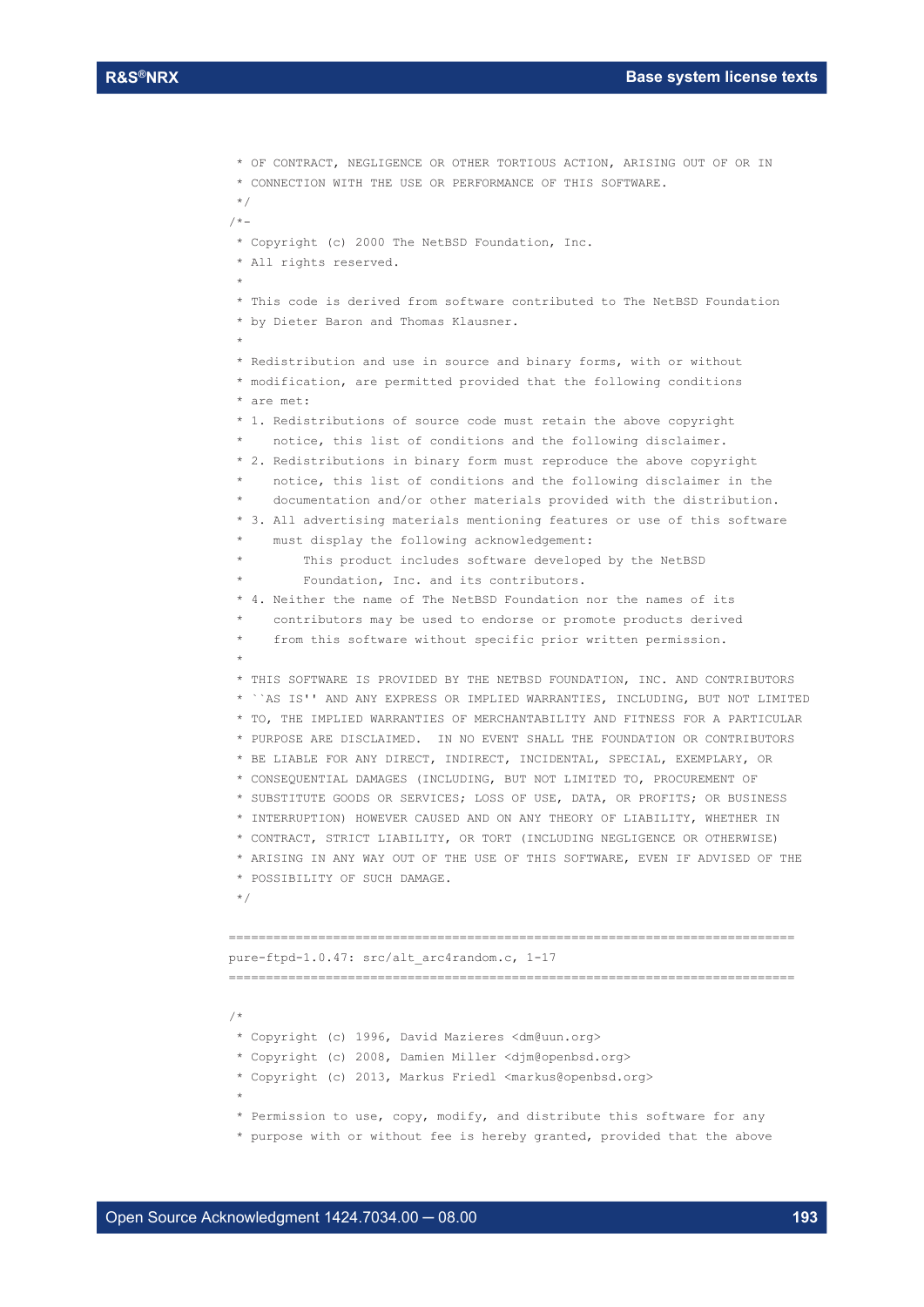\* copyright notice and this permission notice appear in all copies.

- \*
- \* THE SOFTWARE IS PROVIDED "AS IS" AND THE AUTHOR DISCLAIMS ALL WARRANTIES
- \* WITH REGARD TO THIS SOFTWARE INCLUDING ALL IMPLIED WARRANTIES OF
- \* MERCHANTABILITY AND FITNESS. IN NO EVENT SHALL THE AUTHOR BE LIABLE FOR
- \* ANY SPECIAL, DIRECT, INDIRECT, OR CONSEQUENTIAL DAMAGES OR ANY DAMAGES
- \* WHATSOEVER RESULTING FROM LOSS OF USE, DATA OR PROFITS, WHETHER IN AN
- \* ACTION OF CONTRACT, NEGLIGENCE OR OTHER TORTIOUS ACTION, ARISING OUT OF
- \* OR IN CONNECTION WITH THE USE OR PERFORMANCE OF THIS SOFTWARE. \*/

============================================================================ rgb-1.0.6: COPYING ============================================================================

Copyright 1985, 1989, 1998 The Open Group

Permission to use, copy, modify, distribute, and sell this software and its documentation for any purpose is hereby granted without fee, provided that the above copyright notice appear in all copies and that both that copyright notice and this permission notice appear in supporting documentation.

The above copyright notice and this permission notice shall be included in all copies or substantial portions of the Software.

THE SOFTWARE IS PROVIDED "AS IS", WITHOUT WARRANTY OF ANY KIND, EXPRESS OR IMPLIED, INCLUDING BUT NOT LIMITED TO THE WARRANTIES OF MERCHANTABILITY, FITNESS FOR A PARTICULAR PURPOSE AND NONINFRINGEMENT. IN NO EVENT SHALL THE OPEN GROUP BE LIABLE FOR ANY CLAIM, DAMAGES OR OTHER LIABILITY, WHETHER IN AN ACTION OF CONTRACT, TORT OR OTHERWISE, ARISING FROM, OUT OF OR IN CONNECTION WITH THE SOFTWARE OR THE USE OR OTHER DEALINGS IN THE SOFTWARE.

Except as contained in this notice, the name of The Open Group shall not be used in advertising or otherwise to promote the sale, use or other dealings in this Software without prior written authorization from The Open Group.

Copyright (c) 1994, 2008, Oracle and/or its affiliates. All rights reserved.

Permission is hereby granted, free of charge, to any person obtaining a copy of this software and associated documentation files (the "Software"), to deal in the Software without restriction, including without limitation the rights to use, copy, modify, merge, publish, distribute, sublicense, and/or sell copies of the Software, and to permit persons to whom the Software is furnished to do so, subject to the following conditions:

The above copyright notice and this permission notice (including the next paragraph) shall be included in all copies or substantial portions of the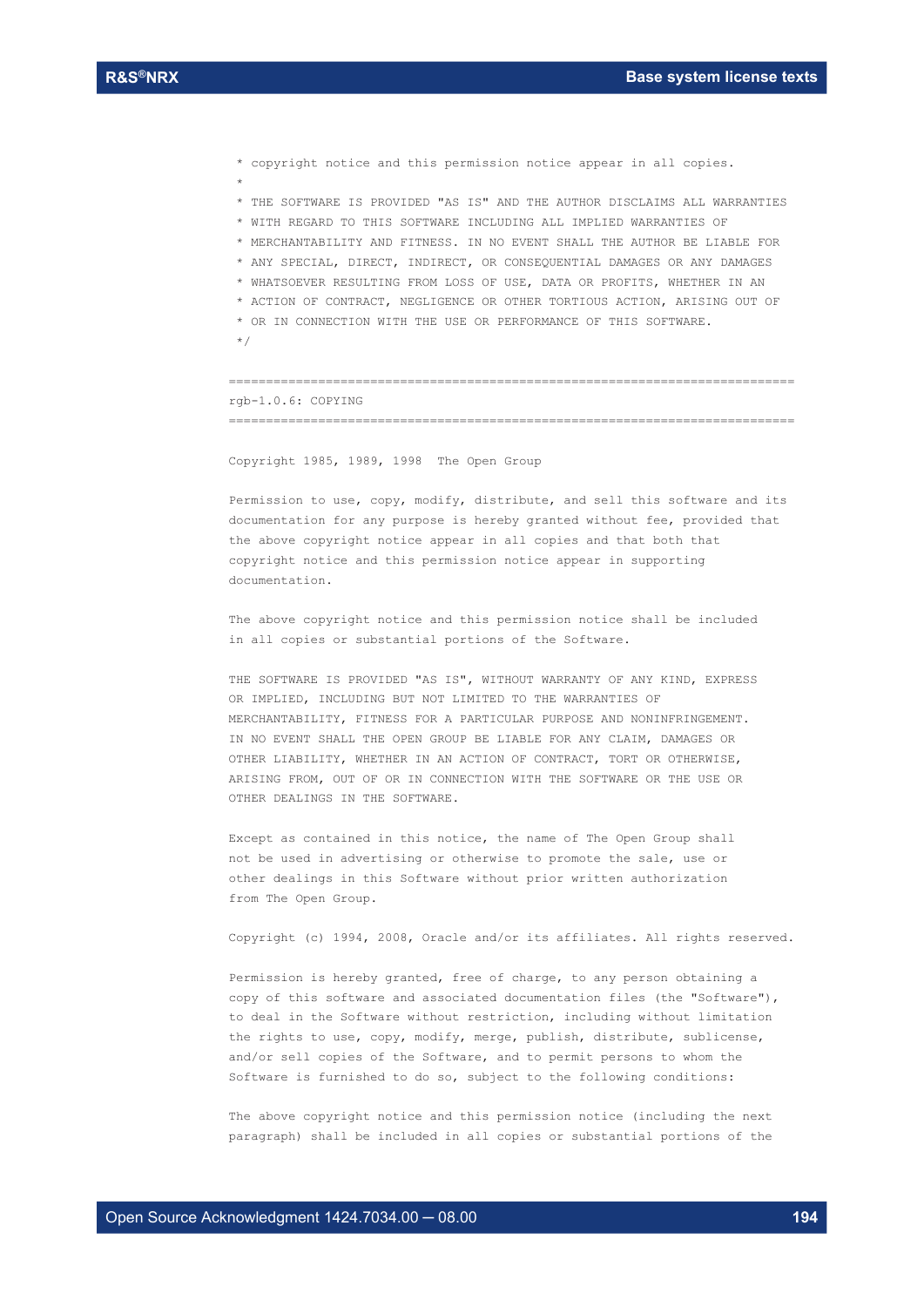## Software.

THE SOFTWARE IS PROVIDED "AS IS", WITHOUT WARRANTY OF ANY KIND, EXPRESS OR IMPLIED, INCLUDING BUT NOT LIMITED TO THE WARRANTIES OF MERCHANTABILITY, FITNESS FOR A PARTICULAR PURPOSE AND NONINFRINGEMENT. IN NO EVENT SHALL THE AUTHORS OR COPYRIGHT HOLDERS BE LIABLE FOR ANY CLAIM, DAMAGES OR OTHER LIABILITY, WHETHER IN AN ACTION OF CONTRACT, TORT OR OTHERWISE, ARISING FROM, OUT OF OR IN CONNECTION WITH THE SOFTWARE OR THE USE OR OTHER DEALINGS IN THE SOFTWARE.

```
============================================================================
rssh-2.3.4: LICENSE
 ============================================================================
/*
  * Copyright 2003-2006 Derek D. Martin ( code at pizzashack dot org ).
 *
  * This program is licensed under a BSD-style license, as follows: 
 *
  * Redistribution and use in source and binary forms, with or without
  * modification, are permitted provided that the following conditions
  * are met:
  * 1. Redistributions of source code must retain the above copyright
     notice, this list of conditions and the following disclaimer.
  * 2. Redistributions in binary form must reproduce the above copyright
     notice, this list of conditions and the following disclaimer in the
      documentation and/or other materials provided with the distribution.
 *
  * THIS SOFTWARE IS PROVIDED BY THE AUTHOR ``AS IS'' AND ANY EXPRESS OR
  * IMPLIED WARRANTIES, INCLUDING, BUT NOT LIMITED TO, THE IMPLIED WARRANTIES
  * OF MERCHANTABILITY AND FITNESS FOR A PARTICULAR PURPOSE ARE DISCLAIMED.
  * IN NO EVENT SHALL THE AUTHOR BE LIABLE FOR ANY DIRECT, INDIRECT,
  * INCIDENTAL, SPECIAL, EXEMPLARY, OR CONSEQUENTIAL DAMAGES (INCLUDING, BUT
  * NOT LIMITED TO, PROCUREMENT OF SUBSTITUTE GOODS OR SERVICES; LOSS OF USE,
  * DATA, OR PROFITS; OR BUSINESS INTERRUPTION) HOWEVER CAUSED AND ON ANY
  * THEORY OF LIABILITY, WHETHER IN CONTRACT, STRICT LIABILITY, OR TORT
  * (INCLUDING NEGLIGENCE OR OTHERWISE) ARISING IN ANY WAY OUT OF THE USE OF
  * THIS SOFTWARE, EVEN IF ADVISED OF THE POSSIBILITY OF SUCH DAMAGE.
 *
  */
     ============================================================================
setxkbmap-1.3.1: COPYING
============================================================================
Copyright (c) 1996 by Silicon Graphics Computer Systems, Inc.
Permission to use, copy, modify, and distribute this
software and its documentation for any purpose and without
fee is hereby granted, provided that the above copyright
```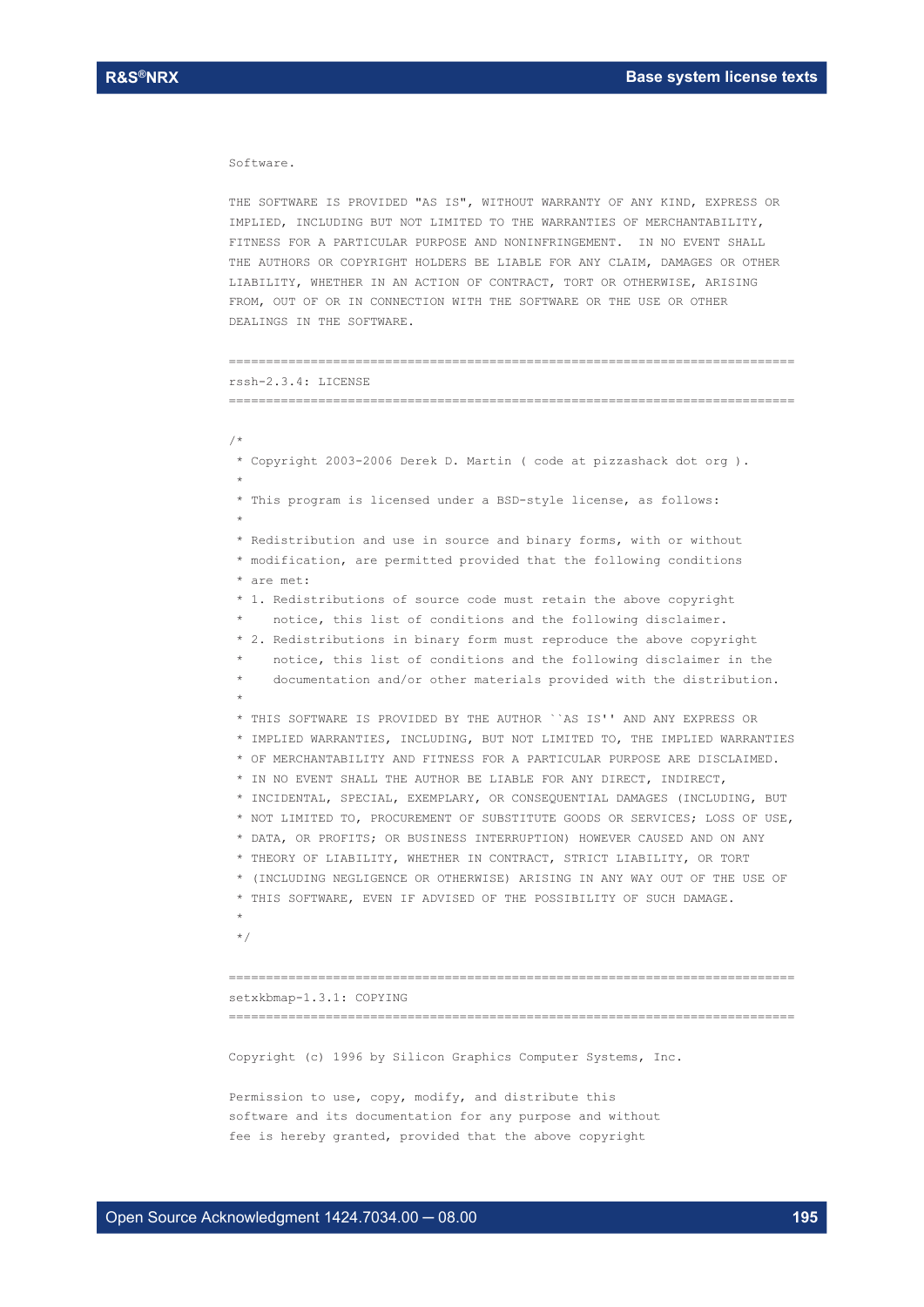notice appear in all copies and that both that copyright notice and this permission notice appear in supporting documentation, and that the name of Silicon Graphics not be used in advertising or publicity pertaining to distribution of the software without specific prior written permission. Silicon Graphics makes no representation about the suitability of this software for any purpose. It is provided "as is" without any express or implied warranty.

SILICON GRAPHICS DISCLAIMS ALL WARRANTIES WITH REGARD TO THIS SOFTWARE, INCLUDING ALL IMPLIED WARRANTIES OF MERCHANTABILITY AND FITNESS FOR A PARTICULAR PURPOSE. IN NO EVENT SHALL SILICON GRAPHICS BE LIABLE FOR ANY SPECIAL, INDIRECT OR CONSEQUENTIAL DAMAGES OR ANY DAMAGES WHATSOEVER RESULTING FROM LOSS OF USE, DATA OR PROFITS, WHETHER IN AN ACTION OF CONTRACT, NEGLIGENCE OR OTHER TORTIOUS ACTION, ARISING OUT OF OR IN CONNECTION WITH THE USE OR PERFORMANCE OF THIS SOFTWARE.

shadow-4.2.1: COPYING

# NOTE:

 This license has been obsoleted by the change to the BSD-style copyright. You may continue to use this license if you wish, but you are under no obligation to do so.

============================================================================

============================================================================

#### (\*

This document is freely plagiarised from the 'Artistic Licence', distributed as part of the Perl v4.0 kit by Larry Wall, which is available from most major archive sites. I stole it from CrackLib.

\$Id\$

\*)

This documents purpose is to state the conditions under which this Package (See definition below) viz: "Shadow", the Shadow Password Suite which is held by Julianne Frances Haugh, may be copied, such that the copyright holder maintains some semblance of artistic control over the development of the package, while giving the users of the package the right to use and distribute the Package in a more-or-less customary fashion, plus the right to make reasonable modifications.

So there.

\*\*\*\*\*\*\*\*\*\*\*\*\*\*\*\*\*\*\*\*\*\*\*\*\*\*\*\*\*\*\*\*\*\*\*\*\*\*\*\*\*\*\*\*\*\*\*\*\*\*\*\*\*\*\*\*\*\*\*\*\*\*\*\*\*\*\*\*\*\*\*\*\*\*\*

Definitions: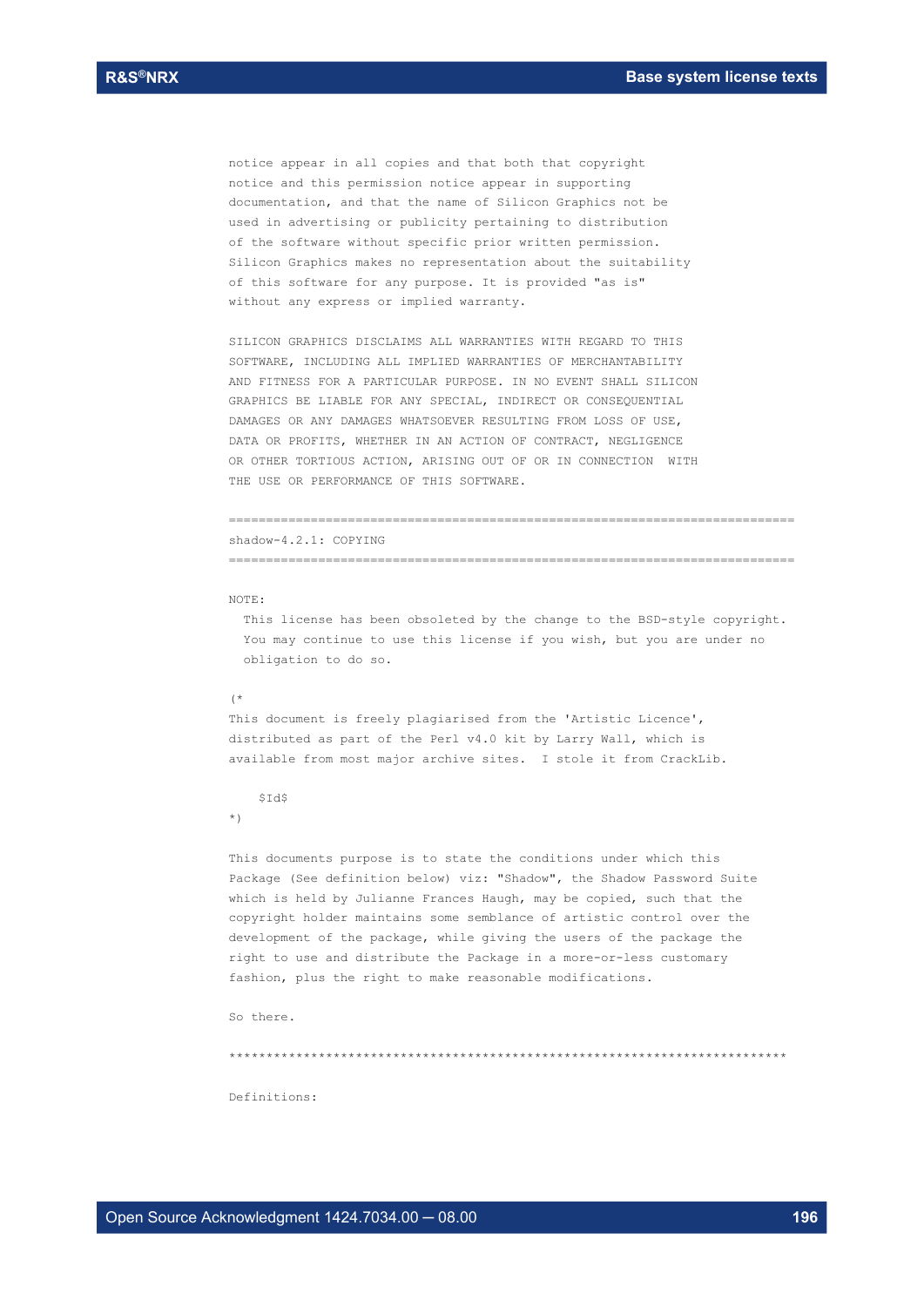A "Package" refers to the collection of files distributed by the Copyright Holder, and derivatives of that collection of files created through textual modification, or segments thereof.

"Standard Version" refers to such a Package if it has not been modified, or has been modified in accordance with the wishes of the Copyright Holder.

"Copyright Holder" is whoever is named in the copyright or copyrights for the package.

"You" is you, if you're thinking about copying or distributing this Package.

"Reasonable copying fee" is whatever you can justify on the basis of media cost, duplication charges, time of people involved, and so on. (You will not be required to justify it to the Copyright Holder, but only to the computing community at large as a market that must bear the fee.)

"Freely Available" means that no fee is charged for the item itself, though there may be fees involved in handling the item. It also means that recipients of the item may redistribute it under the same conditions they received it.

1. You may make and give away verbatim copies of the source form of the Standard Version of this Package without restriction, provided that you duplicate all of the original copyright notices and associated disclaimers.

2. You may apply bug fixes, portability fixes and other modifications derived from the Public Domain or from the Copyright Holder. A Package modified in such a way shall still be considered the Standard Version.

3. You may otherwise modify your copy of this Package in any way, provided that you insert a prominent notice in each changed file stating how and when AND WHY you changed that file, and provided that you do at least ONE of the following:

a) place your modifications in the Public Domain or otherwise make them Freely Available, such as by posting said modifications to Usenet or an equivalent medium, or placing the modifications on a major archive site such as uunet.uu.net, or by allowing the Copyright Holder to include your modifications in the Standard Version of the Package.

b) use the modified Package only within your corporation or organization.

c) rename any non-standard executables so the names do not conflict with standard executables, which must also be provided, and provide separate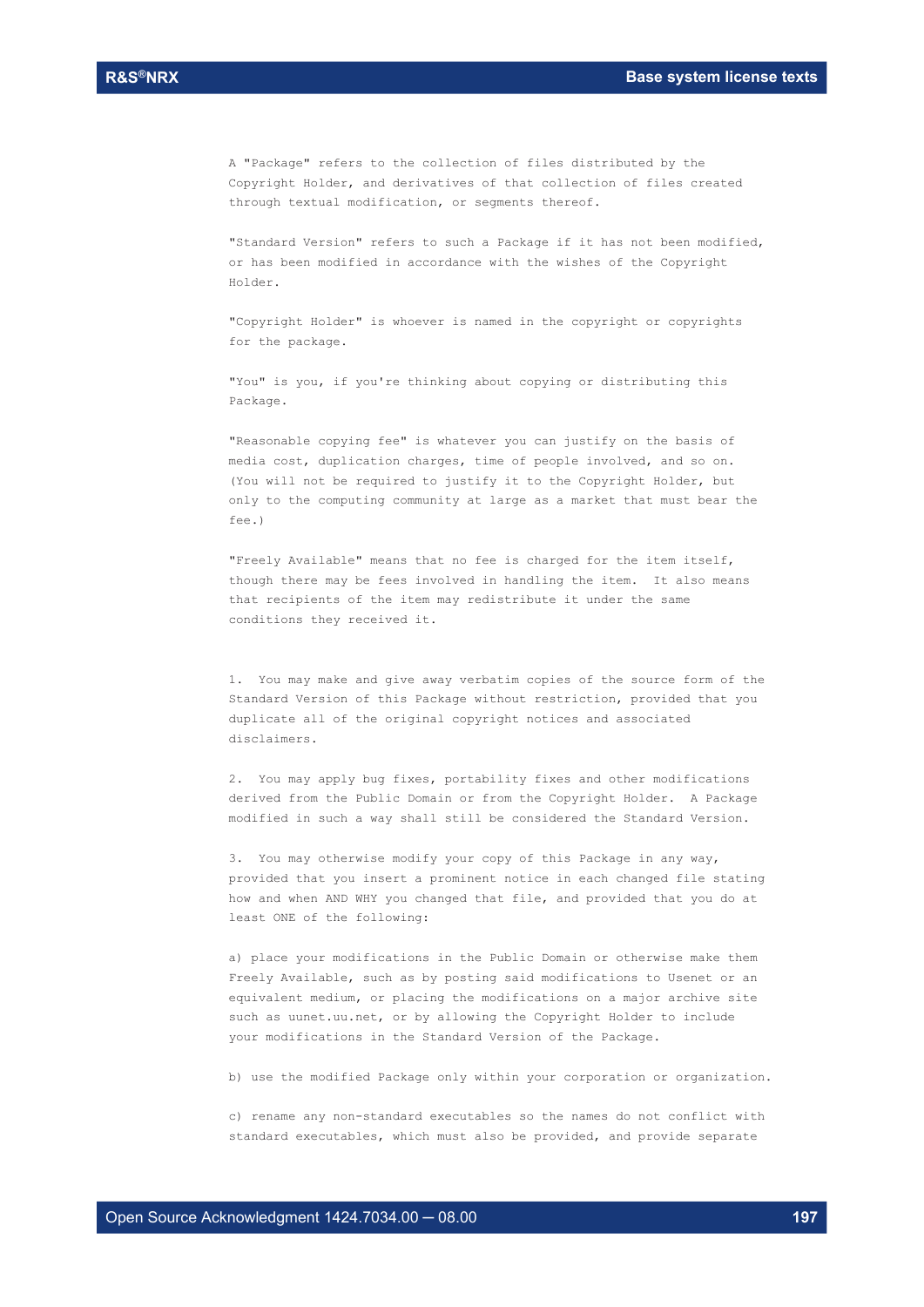documentation for each non-standard executable that clearly documents how it differs from the Standard Version.

d) make other distribution arrangements with the Copyright Holder.

4. You may distribute the programs of this Package in object code or executable form, provided that you do at least ONE of the following:

a) distribute a Standard Version of the executables and library files, together with instructions (in the manual page or equivalent) on where to get the Standard Version.

b) accompany the distribution with the machine-readable source of the Package with your modifications.

c) accompany any non-standard executables with their corresponding Standard Version executables, giving the non-standard executables non-standard names, and clearly documenting the differences in manual pages (or equivalent), together with instructions on where to get the Standard Version.

d) make other distribution arrangements with the Copyright Holder.

5. You may charge a reasonable copying fee for any distribution of this Package. You may charge any fee you choose for support of this Package. YOU MAY NOT CHARGE A FEE FOR THIS PACKAGE ITSELF. However, you may distribute this Package in aggregate with other (possibly commercial) programs as part of a larger (possibly commercial) software distribution provided that YOU DO NOT ADVERTISE this package as a product of your own.

6. The name of the Copyright Holder may not be used to endorse or promote products derived from this software without specific prior written permission.

7. THIS PACKAGE IS PROVIDED "AS IS" AND WITHOUT ANY EXPRESS OR IMPLIED WARRANTIES, INCLUDING, WITHOUT LIMITATION, THE IMPLIED WARRANTIES OF MERCHANTIBILITY AND FITNESS FOR A PARTICULAR PURPOSE.

### The End

|  | shadow-4.2.1: $src/passwd.c$ , 8-30 |  |
|--|-------------------------------------|--|
|  |                                     |  |

- \* Redistribution and use in source and binary forms, with or without
- \* modification, are permitted provided that the following conditions \* are met:
- \* 1. Redistributions of source code must retain the above copyright
- notice, this list of conditions and the following disclaimer.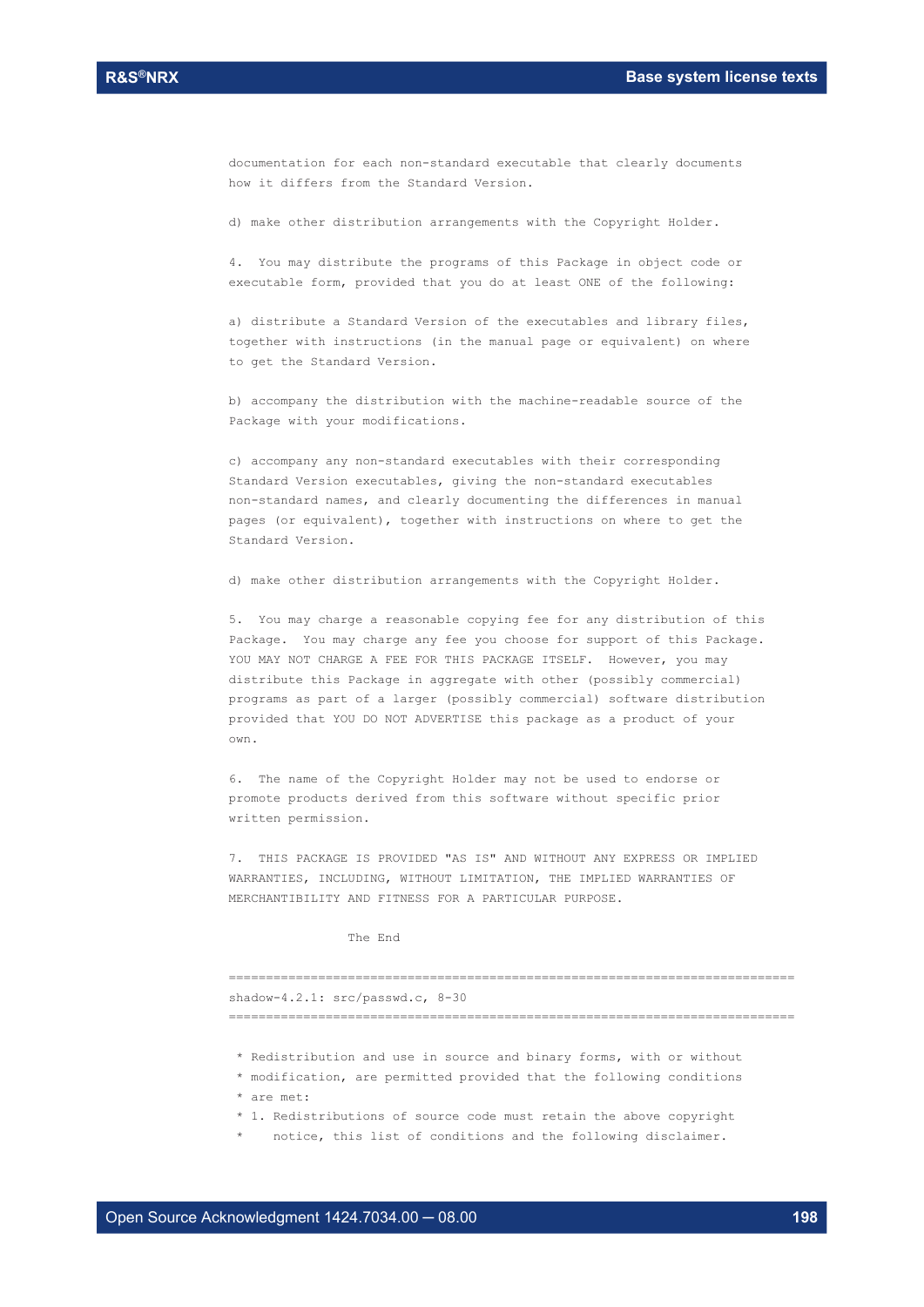\* 2. Redistributions in binary form must reproduce the above copyright notice, this list of conditions and the following disclaimer in the

- documentation and/or other materials provided with the distribution.
- \* 3. The name of the copyright holders or contributors may not be used to
- endorse or promote products derived from this software without
- specific prior written permission.
- \*

 \* THIS SOFTWARE IS PROVIDED BY THE COPYRIGHT HOLDERS AND CONTRIBUTORS \* ``AS IS'' AND ANY EXPRESS OR IMPLIED WARRANTIES, INCLUDING, BUT NOT \* LIMITED TO, THE IMPLIED WARRANTIES OF MERCHANTABILITY AND FITNESS FOR A \* PARTICULAR PURPOSE ARE DISCLAIMED. IN NO EVENT SHALL THE COPYRIGHT \* HOLDERS OR CONTRIBUTORS BE LIABLE FOR ANY DIRECT, INDIRECT, INCIDENTAL, \* SPECIAL, EXEMPLARY, OR CONSEQUENTIAL DAMAGES (INCLUDING, BUT NOT \* LIMITED TO, PROCUREMENT OF SUBSTITUTE GOODS OR SERVICES; LOSS OF USE,

- \* DATA, OR PROFITS; OR BUSINESS INTERRUPTION) HOWEVER CAUSED AND ON ANY
- \* THEORY OF LIABILITY, WHETHER IN CONTRACT, STRICT LIABILITY, OR TORT
- \* (INCLUDING NEGLIGENCE OR OTHERWISE) ARISING IN ANY WAY OUT OF THE USE
- \* OF THIS SOFTWARE, EVEN IF ADVISED OF THE POSSIBILITY OF SUCH DAMAGE.

============================================================================ shadow-securetty-4.2.1: COPYING.MIT xserver-xf86-config-0.1: COPYING.MIT ============================================================================

Permission is hereby granted, free of charge, to any person obtaining a copy of this software and associated documentation files (the "Software"), to deal in the Software without restriction, including without limitation the rights to use, copy, modify, merge, publish, distribute, sublicense, and/or sell copies of the Software, and to permit persons to whom the Software is furnished to do so, subject to the following conditions:

The above copyright notice and this permission notice shall be included in all copies or substantial portions of the Software.

THE SOFTWARE IS PROVIDED "AS IS", WITHOUT WARRANTY OF ANY KIND, EXPRESS OR IMPLIED, INCLUDING BUT NOT LIMITED TO THE WARRANTIES OF MERCHANTABILITY, FITNESS FOR A PARTICULAR PURPOSE AND NONINFRINGEMENT. IN NO EVENT SHALL THE AUTHORS OR COPYRIGHT HOLDERS BE LIABLE FOR ANY CLAIM, DAMAGES OR OTHER LIABILITY, WHETHER IN AN ACTION OF CONTRACT, TORT OR OTHERWISE, ARISING FROM, OUT OF OR IN CONNECTION WITH THE SOFTWARE OR THE USE OR OTHER DEALINGS IN THE SOFTWARE.

```
============================================================================
spdlog-1.0.0: LICENSE
============================================================================
The MIT License (MIT)
Copyright (c) 2016 Gabi Melman.
```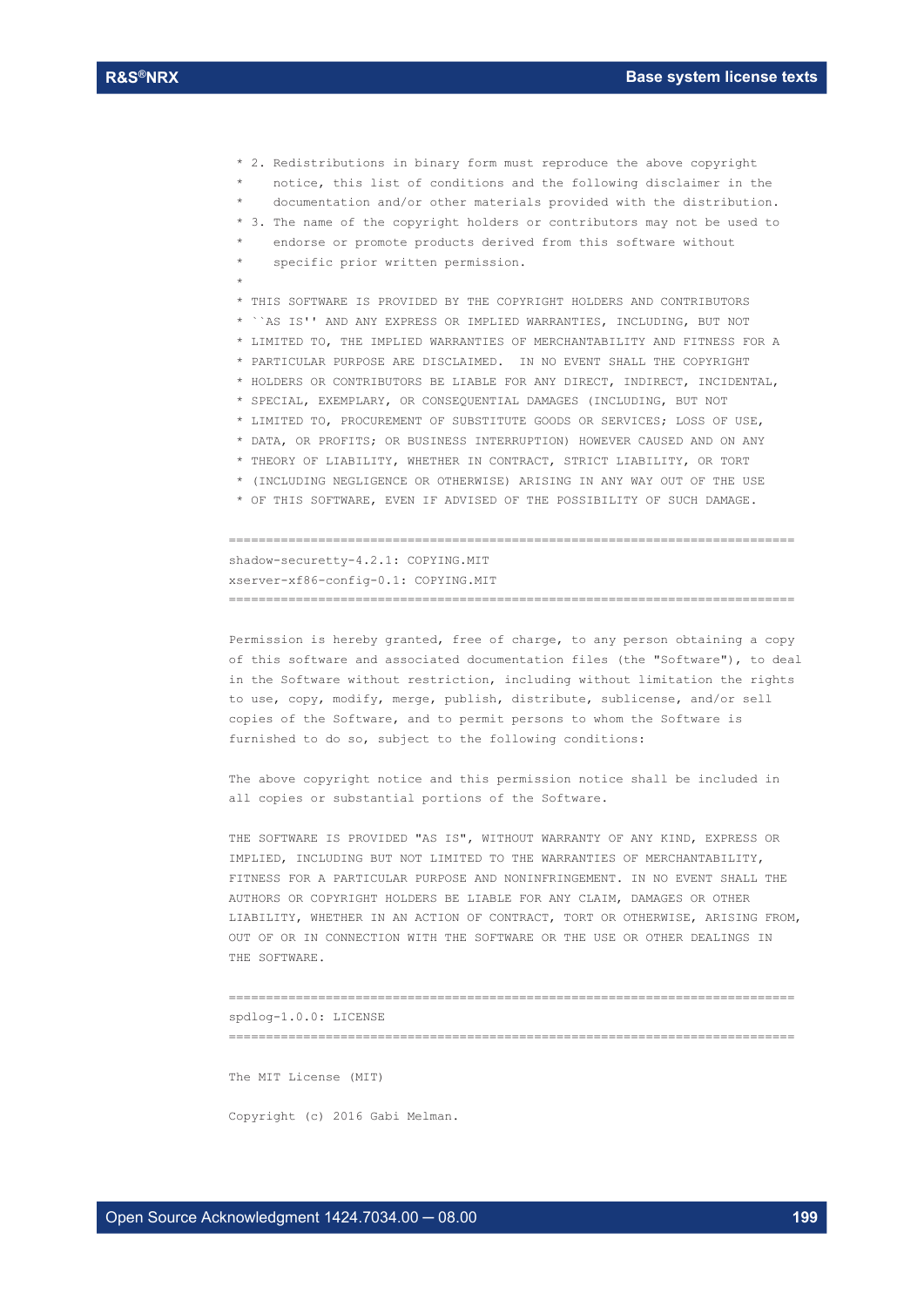Permission is hereby granted, free of charge, to any person obtaining a copy of this software and associated documentation files (the "Software"), to deal in the Software without restriction, including without limitation the rights to use, copy, modify, merge, publish, distribute, sublicense, and/or sell copies of the Software, and to permit persons to whom the Software is furnished to do so, subject to the following conditions:

The above copyright notice and this permission notice shall be included in all copies or substantial portions of the Software.

THE SOFTWARE IS PROVIDED "AS IS", WITHOUT WARRANTY OF ANY KIND, EXPRESS OR IMPLIED, INCLUDING BUT NOT LIMITED TO THE WARRANTIES OF MERCHANTABILITY, FITNESS FOR A PARTICULAR PURPOSE AND NONINFRINGEMENT. IN NO EVENT SHALL THE AUTHORS OR COPYRIGHT HOLDERS BE LIABLE FOR ANY CLAIM, DAMAGES OR OTHER LIABILITY, WHETHER IN AN ACTION OF CONTRACT, TORT OR OTHERWISE, ARISING FROM, OUT OF OR IN CONNECTION WITH THE SOFTWARE OR THE USE OR OTHER DEALINGS IN THE SOFTWARE.

```
============================================================================
sqlite3-3.17.0: sqlite3.h, 1-11
============================================================================
```

```
/*
** 2001 September 15
**
** The author disclaims copyright to this source code. In place of
** a legal notice, here is a blessing:
**
** May you do good and not evil.
** May you find forgiveness for yourself and forgive others.
** May you share freely, never taking more than you give.
**
*************************************************************************
============================================================================
strace-4.16: COPYING
============================================================================
Copyright (c) 1991, 1992 Paul Kranenburg <pk@cs.few.eur.nl>
Copyright (c) 1993 Branko Lankester <br/>branko@hacktic.nl>
Copyright (c) 1993 Ulrich Pegelow <pegelow@moorea.uni-muenster.de>
Copyright (c) 1995, 1996 Michael Elizabeth Chastain <mec@duracef.shout.net>
Copyright (c) 1993, 1994, 1995, 1996 Rick Sladkey <jrs@world.std.com>
Copyright (C) 1998-2001 Wichert Akkerman <wakkerma@deephackmode.org>
Copyright (C) 2001-2017 The strace developers.
All rights reserved.
Redistribution and use in source and binary forms, with or without
```
modification, are permitted provided that the following conditions are met: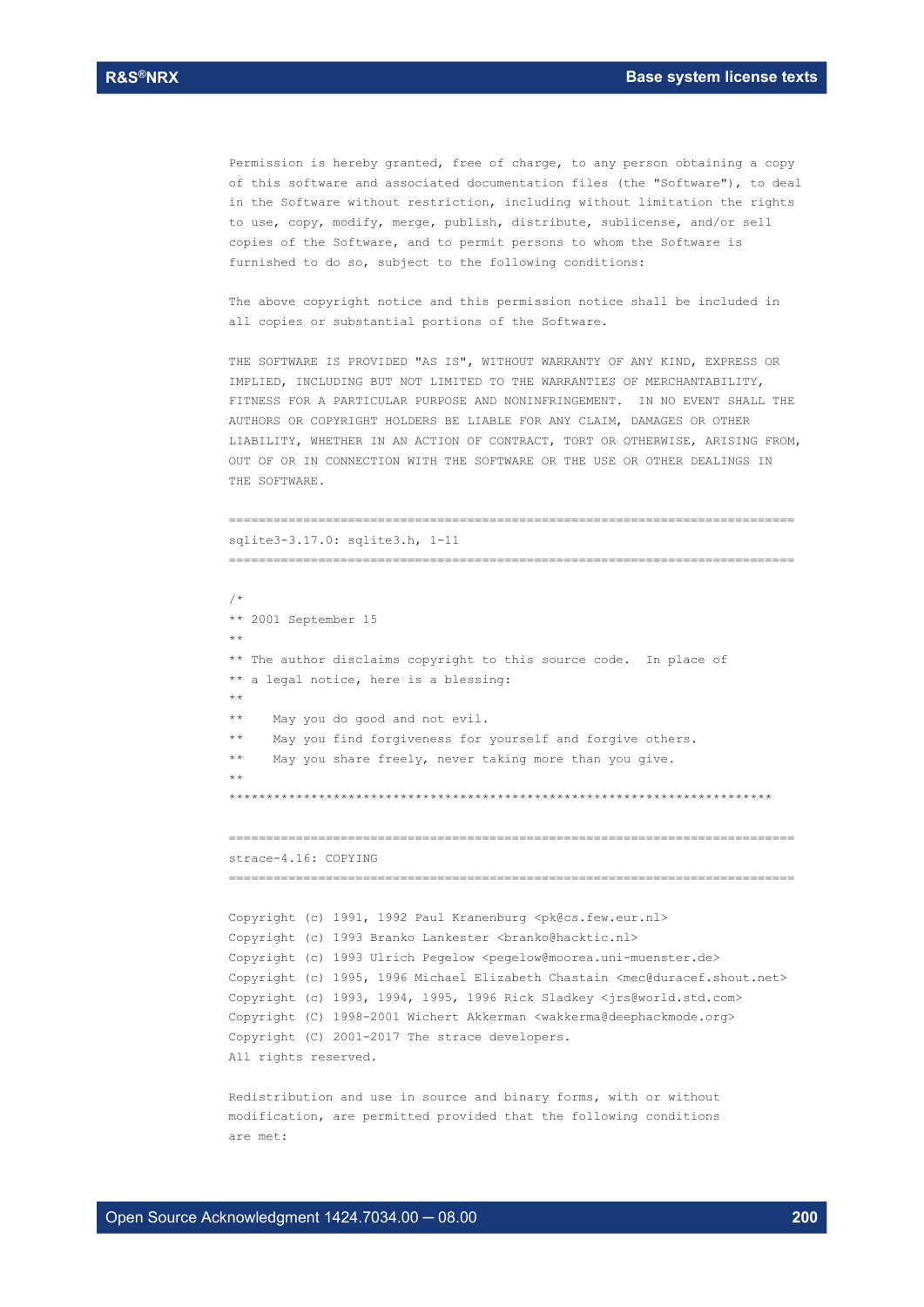```
1. Redistributions of source code must retain the above copyright
    notice, this list of conditions and the following disclaimer.
```
- 2. Redistributions in binary form must reproduce the above copyright notice, this list of conditions and the following disclaimer in the documentation and/or other materials provided with the distribution.
- 3. The name of the author may not be used to endorse or promote products derived from this software without specific prior written permission.

THIS SOFTWARE IS PROVIDED BY THE AUTHOR ``AS IS'' AND ANY EXPRESS OR IMPLIED WARRANTIES, INCLUDING, BUT NOT LIMITED TO, THE IMPLIED WARRANTIES OF MERCHANTABILITY AND FITNESS FOR A PARTICULAR PURPOSE ARE DISCLAIMED. IN NO EVENT SHALL THE AUTHOR BE LIABLE FOR ANY DIRECT, INDIRECT, INCIDENTAL, SPECIAL, EXEMPLARY, OR CONSEQUENTIAL DAMAGES (INCLUDING, BUT NOT LIMITED TO, PROCUREMENT OF SUBSTITUTE GOODS OR SERVICES; LOSS OF USE, DATA, OR PROFITS; OR BUSINESS INTERRUPTION) HOWEVER CAUSED AND ON ANY THEORY OF LIABILITY, WHETHER IN CONTRACT, STRICT LIABILITY, OR TORT (INCLUDING NEGLIGENCE OR OTHERWISE) ARISING IN ANY WAY OUT OF THE USE OF THIS SOFTWARE, EVEN IF ADVISED OF THE POSSIBILITY OF SUCH DAMAGE.

```
============================================================================
tcp-wrappers-7.6: DISCLAIMER
============================================================================
/************************************************************************
* Copyright 1995 by Wietse Venema. All rights reserved. Some individual
* files may be covered by other copyrights.
*
* This material was originally written and compiled by Wietse Venema at
* Eindhoven University of Technology, The Netherlands, in 1990, 1991,
* 1992, 1993, 1994 and 1995.
*
* Redistribution and use in source and binary forms are permitted
* provided that this entire copyright notice is duplicated in all such
copies.
*
* This software is provided "as is" and without any expressed or implied
* warranties, including, without limitation, the implied warranties of
* merchantibility and fitness for any particular purpose.
************************************************************************/
============================================================================
tzdata-2018c: LICENSE
============================================================================
Unless specified below, all files in the tz code and data (including
this LICENSE file) are in the public domain.
```
If the files date.c, newstrftime.3, and strftime.c are present, they contain material derived from BSD and use the BSD 3-clause license.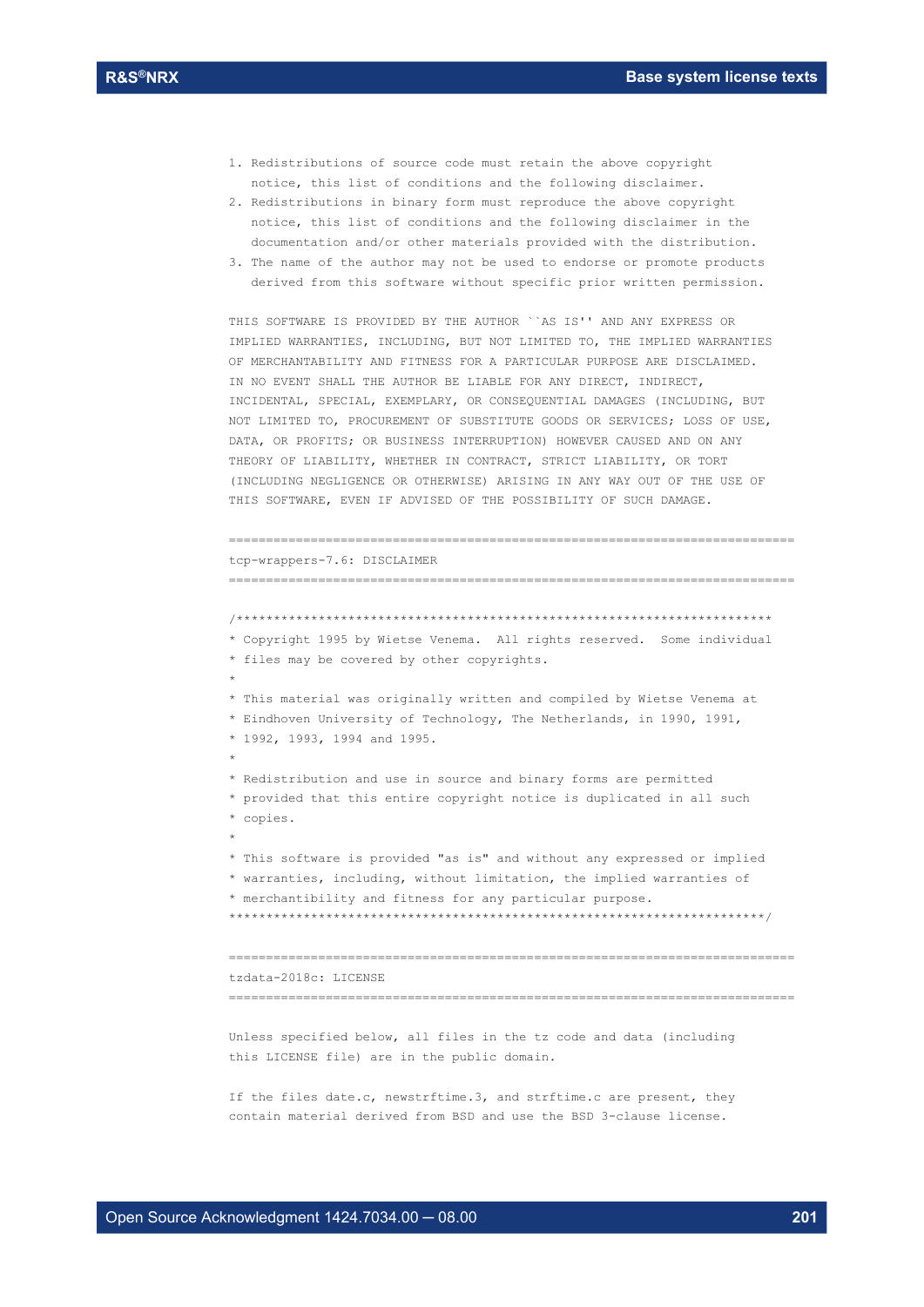```
============================================================================
u-boot-v2016.03+git: Licenses/README, 1-20
============================================================================
```
 U-Boot is Free Software. It is copyrighted by Wolfgang Denk and many others who contributed code (see the actual source code and the git commit messages for details). You can redistribute U-Boot and/or modify it under the terms of version 2 of the GNU General Public License as published by the Free Software Foundation. Most of it can also be distributed, at your option, under any later version of the GNU General Public License -- see individual files for exceptions.

 NOTE! This license does \*not\* cover the so-called "standalone" applications that use U-Boot services by means of the jump table provided by U-Boot exactly for this purpose - this is merely considered normal use of U-Boot, and does \*not\* fall under the heading of "derived work" -- see file Licenses/Exceptions for details.

 Also note that the GPL and the other licenses are copyrighted by the Free Software Foundation and other organizations, but the instance of code that they refer to (the U-Boot source code) is copyrighted by me and others who actually wrote it. -- Wolfgang Denk

```
============================================================================
unclutter-xfixes-1.5+git: LICENSE
============================================================================
```
The MIT License (MIT)

Copyright (c) [2015] [Ingo Bürk]

Permission is hereby granted, free of charge, to any person obtaining a copy of this software and associated documentation files (the "Software"), to deal in the Software without restriction, including without limitation the rights to use, copy, modify, merge, publish, distribute, sublicense, and/or sell copies of the Software, and to permit persons to whom the Software is furnished to do so, subject to the following conditions:

The above copyright notice and this permission notice shall be included in all copies or substantial portions of the Software.

THE SOFTWARE IS PROVIDED "AS IS", WITHOUT WARRANTY OF ANY KIND, EXPRESS OR IMPLIED, INCLUDING BUT NOT LIMITED TO THE WARRANTIES OF MERCHANTABILITY, FITNESS FOR A PARTICULAR PURPOSE AND NONINFRINGEMENT. IN NO EVENT SHALL THE AUTHORS OR COPYRIGHT HOLDERS BE LIABLE FOR ANY CLAIM, DAMAGES OR OTHER LIABILITY, WHETHER IN AN ACTION OF CONTRACT, TORT OR OTHERWISE, ARISING FROM, OUT OF OR IN CONNECTION WITH THE SOFTWARE OR THE USE OR OTHER DEALINGS IN THE SOFTWARE.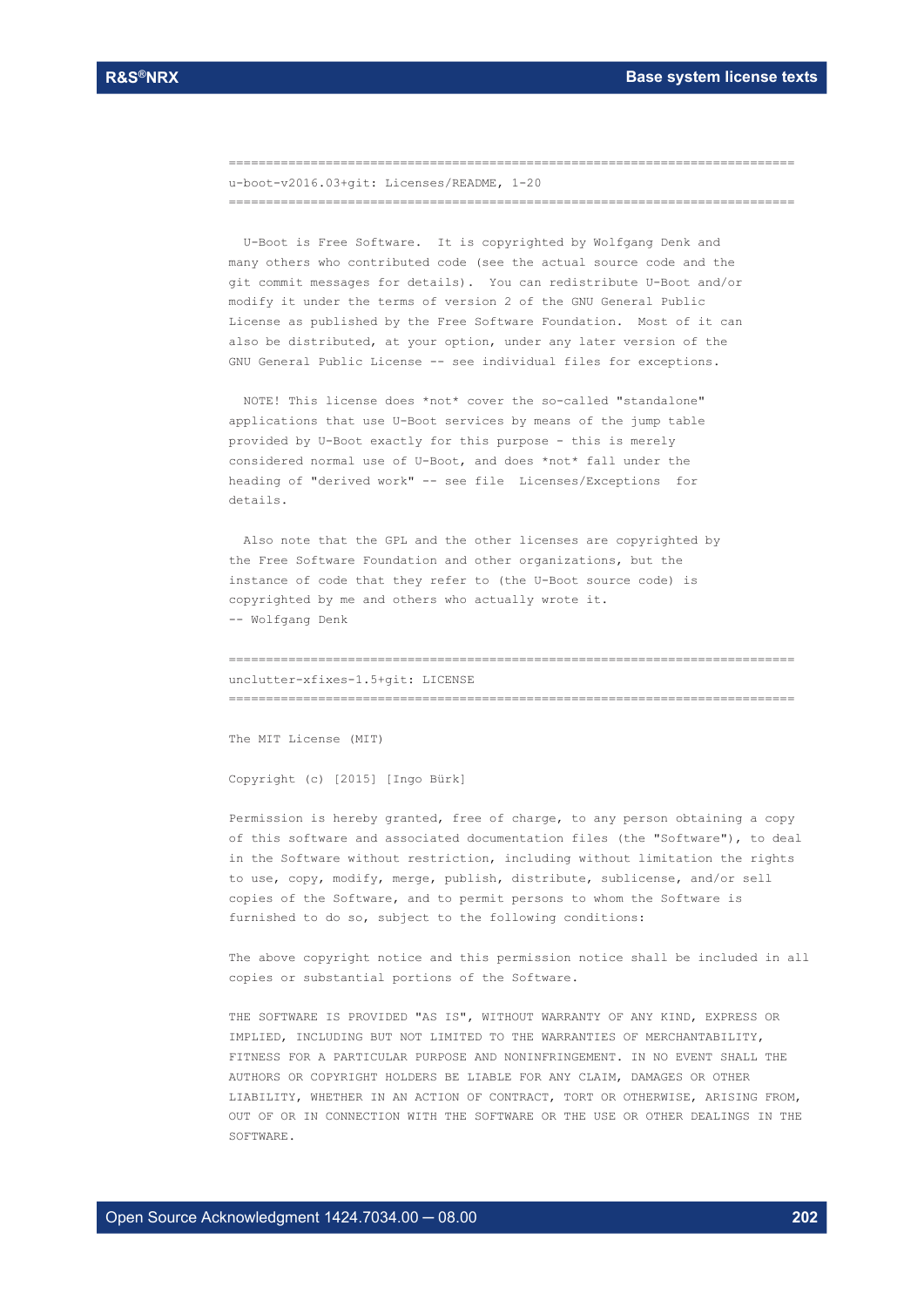```
============================================================================
util-linux-2.29.1: README.licensing
============================================================================
The project util-linux doesn't use the same license for all of the code.
```
There is code under:

- \* GPLv2+ (GNU General Public License version 2, or any later version)
- \* GPLv2 (GNU General Public License version 2)
- \* LGPLv2+ (GNU Lesser General Public License v2 (or 2.1) or any later version)
- \* BSD with advertising
- \* Public Domain

Please, check the source code for more details. A license is usually at the start of each source file.

The ./COPYING file (GPLv2+) is the default license for code without an explicitly defined license.

============================================================================ util-linux-2.29.1: Documentation/licenses/COPYING.BSD-3 ============================================================================

Redistribution and use in source and binary forms, with or without modification, are permitted provided that the following conditions are met:

- 1. Redistributions of source code must retain the above copyright notice, and the entire permission notice in its entirety, including the disclaimer of warranties.
- 2. Redistributions in binary form must reproduce the above copyright notice, this list of conditions and the following disclaimer in the documentation and/or other materials provided with the distribution.
- 3. The name of the author may not be used to endorse or promote products derived from this software without specific prior written permission.

THIS SOFTWARE IS PROVIDED ``AS IS'' AND ANY EXPRESS OR IMPLIED WARRANTIES, INCLUDING, BUT NOT LIMITED TO, THE IMPLIED WARRANTIES OF MERCHANTABILITY AND FITNESS FOR A PARTICULAR PURPOSE, ALL OF WHICH ARE HEREBY DISCLAIMED. IN NO EVENT SHALL THE AUTHOR BE LIABLE FOR ANY DIRECT, INDIRECT, INCIDENTAL, SPECIAL, EXEMPLARY, OR CONSEQUENTIAL DAMAGES (INCLUDING, BUT NOT LIMITED TO, PROCUREMENT OF SUBSTITUTE GOODS OR SERVICES; LOSS OF USE, DATA, OR PROFITS; OR BUSINESS INTERRUPTION) HOWEVER CAUSED AND ON ANY THEORY OF LIABILITY, WHETHER IN CONTRACT, STRICT LIABILITY, OR TORT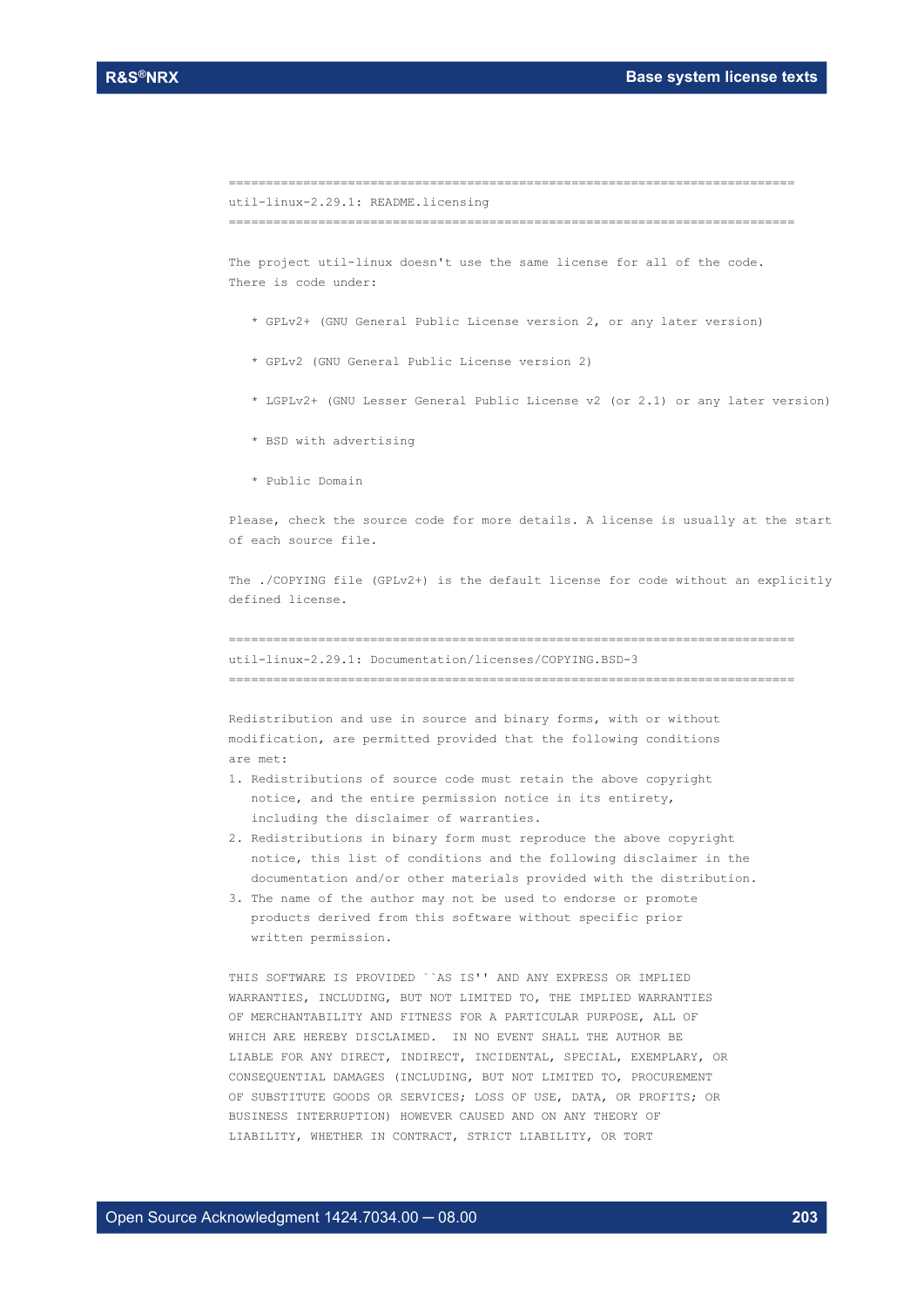```
USE OF THIS SOFTWARE, EVEN IF NOT ADVISED OF THE POSSIBILITY OF SUCH
DAMAGE.
============================================================================
util-linux-2.29.1: Documentation/licenses/COPYING.UCB
============================================================================
/*
  * Copyright (c) 1989 The Regents of the University of California.
  * All rights reserved.
 *
  * Redistribution and use in source and binary forms, with or without
  * modification, are permitted provided that the following conditions
  * are met:
  * 1. Redistributions of source code must retain the above copyright
      notice, this list of conditions and the following disclaimer.
  * 2. Redistributions in binary form must reproduce the above copyright
     notice, this list of conditions and the following disclaimer in the
      documentation and/or other materials provided with the distribution.
  * 3. All advertising materials mentioning features or use of this software
     must display the following acknowledgement:
      This product includes software developed by the University of
      California, Berkeley and its contributors.
  * 4. Neither the name of the University nor the names of its contributors
     may be used to endorse or promote products derived from this software
      without specific prior written permission.
 *
  * THIS SOFTWARE IS PROVIDED BY THE REGENTS AND CONTRIBUTORS ``AS IS'' AND
  * ANY EXPRESS OR IMPLIED WARRANTIES, INCLUDING, BUT NOT LIMITED TO, THE
   * IMPLIED WARRANTIES OF MERCHANTABILITY AND FITNESS FOR A PARTICULAR PURPOSE
  * ARE DISCLAIMED. IN NO EVENT SHALL THE REGENTS OR CONTRIBUTORS BE LIABLE
  * FOR ANY DIRECT, INDIRECT, INCIDENTAL, SPECIAL, EXEMPLARY, OR CONSEQUENTIAL
  * DAMAGES (INCLUDING, BUT NOT LIMITED TO, PROCUREMENT OF SUBSTITUTE GOODS
  * OR SERVICES; LOSS OF USE, DATA, OR PROFITS; OR BUSINESS INTERRUPTION)
  * HOWEVER CAUSED AND ON ANY THEORY OF LIABILITY, WHETHER IN CONTRACT, STRICT
  * LIABILITY, OR TORT (INCLUDING NEGLIGENCE OR OTHERWISE) ARISING IN ANY WAY
  * OUT OF THE USE OF THIS SOFTWARE, EVEN IF ADVISED OF THE POSSIBILITY OF
  * SUCH DAMAGE.
  */
                                  ============================================================================
util-linux-2.29.1: libuuid/COPYING
    ============================================================================
This library is free software; you can redistribute it and/or
modify it under the terms of the Modified BSD License.
The complete text of the license is available in the
```
(INCLUDING NEGLIGENCE OR OTHERWISE) ARISING IN ANY WAY OUT OF THE

../Documentation/licenses/COPYING.BSD-3 file.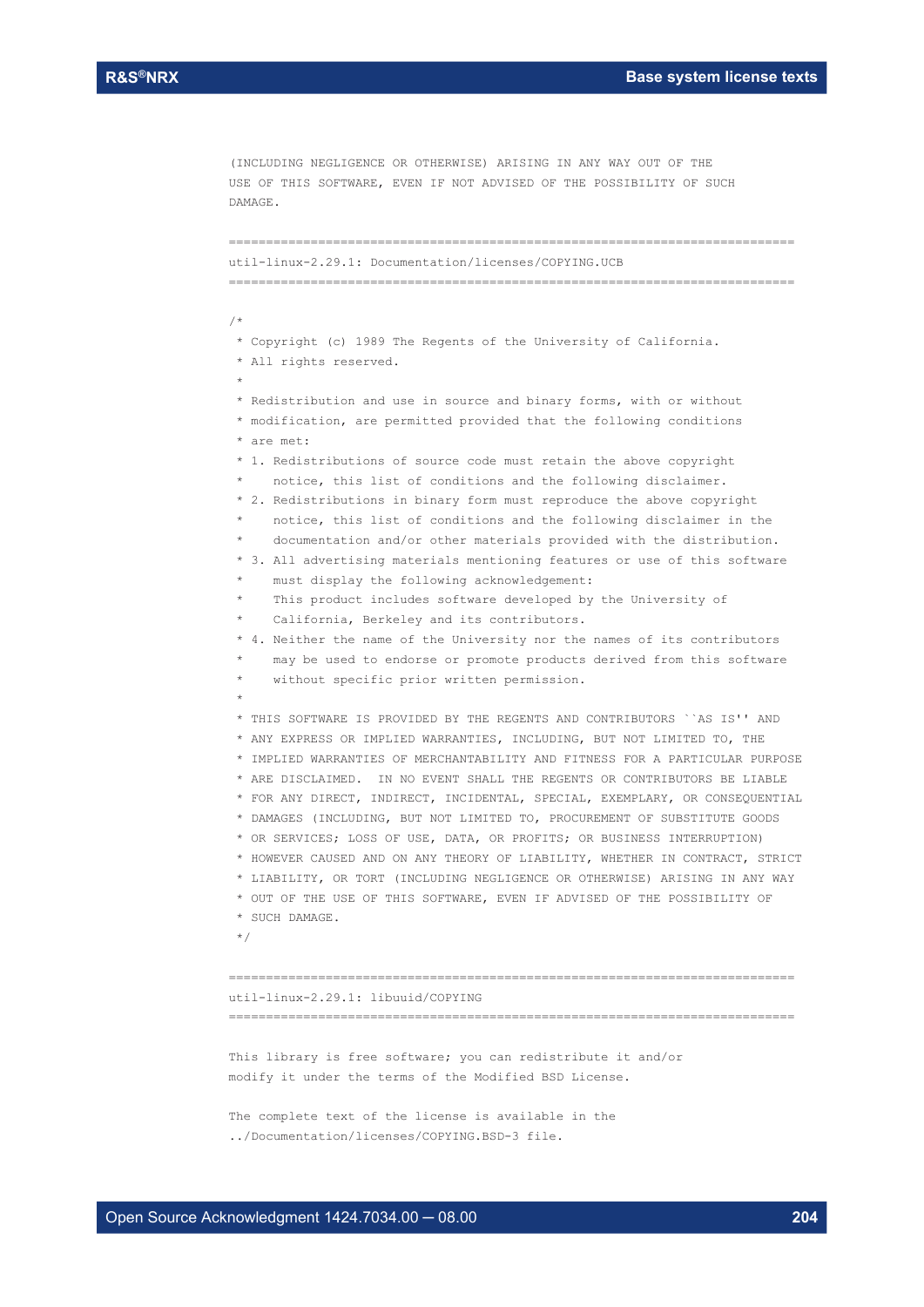============================================================================ x11vnc-0.9.14: x11vnc/x11vnc.h, 22-30 ============================================================================

In addition, as a special exception, Karl J. Runge gives permission to link the code of its release of x11vnc with the OpenSSL project's "OpenSSL" library (or with modified versions of it that use the same license as the "OpenSSL" library), and distribute the linked executables. You must obey the GNU General Public License in all respects for all of the code used other than "OpenSSL". If you modify this file, you may extend this exception to your version of the file, but you are not obligated to do so. If you do not wish to do so, delete this exception statement from your version.

```
============================================================================
xauth-1.0.10: COPYING
============================================================================
```
Copyright 1989, 1993, 1998 The Open Group

Permission to use, copy, modify, distribute, and sell this software and its documentation for any purpose is hereby granted without fee, provided that the above copyright notice appear in all copies and that both that copyright notice and this permission notice appear in supporting documentation.

The above copyright notice and this permission notice shall be included in all copies or substantial portions of the Software.

THE SOFTWARE IS PROVIDED "AS IS", WITHOUT WARRANTY OF ANY KIND, EXPRESS OR IMPLIED, INCLUDING BUT NOT LIMITED TO THE WARRANTIES OF MERCHANTABILITY, FITNESS FOR A PARTICULAR PURPOSE AND NONINFRINGEMENT. IN NO EVENT SHALL THE OPEN GROUP BE LIABLE FOR ANY CLAIM, DAMAGES OR OTHER LIABILITY, WHETHER IN AN ACTION OF CONTRACT, TORT OR OTHERWISE, ARISING FROM, OUT OF OR IN CONNECTION WITH THE SOFTWARE OR THE USE OR OTHER DEALINGS IN THE SOFTWARE.

Except as contained in this notice, the name of The Open Group shall not be used in advertising or otherwise to promote the sale, use or other dealings in this Software without prior written authorization from The Open Group.

============================================================================ xcb-util-0.4.0: src/xcb\_aux.c, 1-30 ============================================================================

/\*

- \* Copyright © 2008 Bart Massey <bart@cs.pdx.edu>
- \* Copyright © 2008 Ian Osgood <iano@quirkster.com>
- \* Copyright © 2008 Jamey Sharp <jamey@minilop.net>
- \* Copyright © 2008 Josh Triplett <josh@freedesktop.org>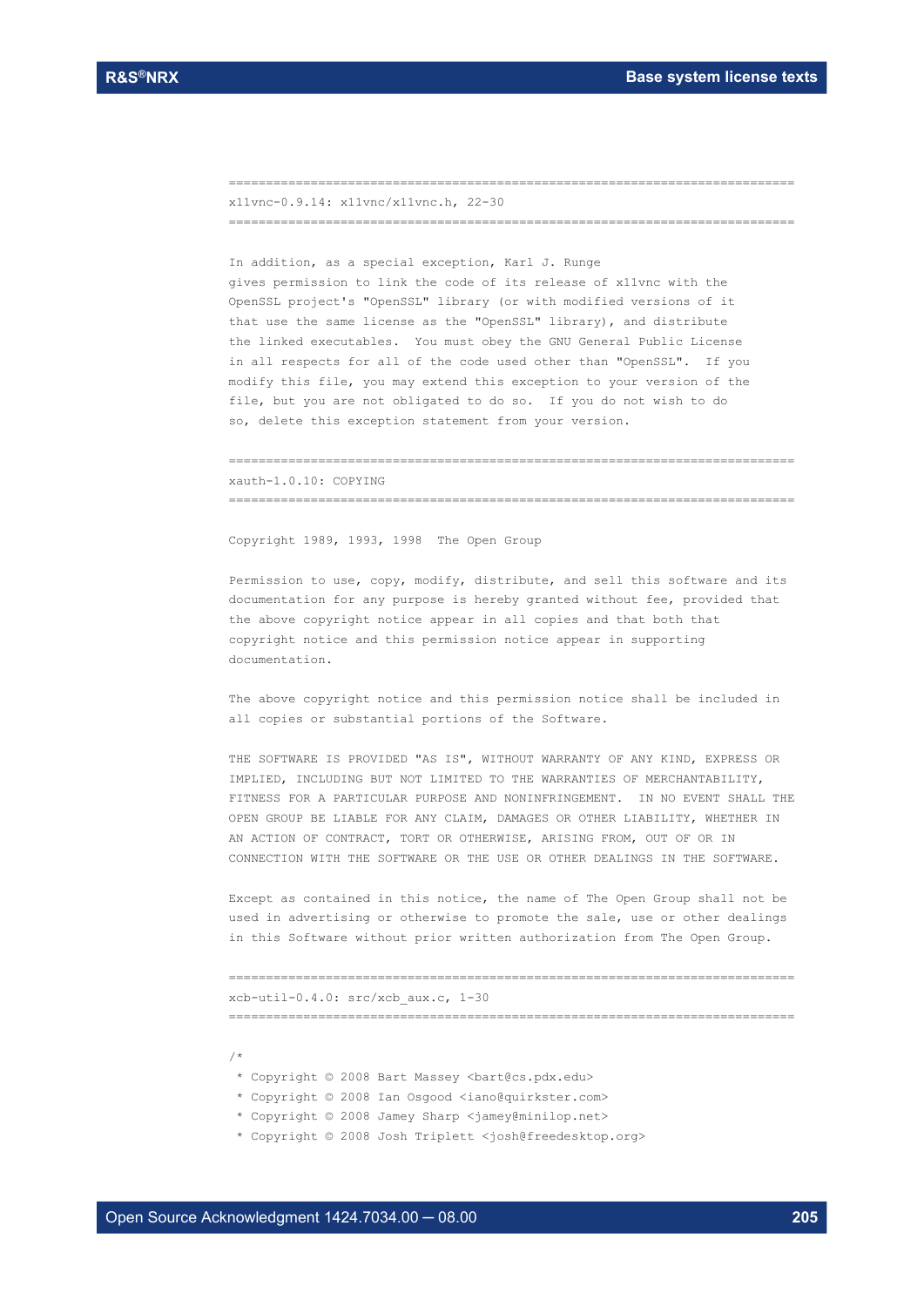```
 *
  * Permission is hereby granted, free of charge, to any person
 * obtaining a copy of this software and associated documentation
 * files (the "Software"), to deal in the Software without
 * restriction, including without limitation the rights to use, copy,
 * modify, merge, publish, distribute, sublicense, and/or sell copies
  * of the Software, and to permit persons to whom the Software is
  * furnished to do so, subject to the following conditions:
 *
  * The above copyright notice and this permission notice shall be
  * included in all copies or substantial portions of the Software.
 *
  * THE SOFTWARE IS PROVIDED "AS IS", WITHOUT WARRANTY OF ANY KIND,
 * EXPRESS OR IMPLIED, INCLUDING BUT NOT LIMITED TO THE WARRANTIES OF
  * MERCHANTABILITY, FITNESS FOR A PARTICULAR PURPOSE AND
  * NONINFRINGEMENT. IN NO EVENT SHALL THE AUTHORS BE LIABLE FOR ANY
  * CLAIM, DAMAGES OR OTHER LIABILITY, WHETHER IN AN ACTION OF
 * CONTRACT, TORT OR OTHERWISE, ARISING FROM, OUT OF OR IN CONNECTION
 * WITH THE SOFTWARE OR THE USE OR OTHER DEALINGS IN THE SOFTWARE.
 *
 * Except as contained in this notice, the names of the authors or
  * their institutions shall not be used in advertising or otherwise to
  * promote the sale, use or other dealings in this Software without
  * prior written authorization from the authors.
 */
     ============================================================================
xcb-util-0.4.0: src/xcb_event.h, 1-27
============================================================================
/*
 * Copyright (C) 2008-2009 Julien Danjou <julien@danjou.info>
 *
  * Permission is hereby granted, free of charge, to any person
 * obtaining a copy of this software and associated documentation
 * files (the "Software"), to deal in the Software without
  * restriction, including without limitation the rights to use, copy,
  * modify, merge, publish, distribute, sublicense, and/or sell copies
 * of the Software, and to permit persons to whom the Software is
  * furnished to do so, subject to the following conditions:
 *
 * The above copyright notice and this permission notice shall be
 * included in all copies or substantial portions of the Software.
 *
  * THE SOFTWARE IS PROVIDED "AS IS", WITHOUT WARRANTY OF ANY KIND,
 * EXPRESS OR IMPLIED, INCLUDING BUT NOT LIMITED TO THE WARRANTIES OF
 * MERCHANTABILITY, FITNESS FOR A PARTICULAR PURPOSE AND
  * NONINFRINGEMENT. IN NO EVENT SHALL THE AUTHORS BE LIABLE FOR ANY
 * CLAIM, DAMAGES OR OTHER LIABILITY, WHETHER IN AN ACTION OF
  * CONTRACT, TORT OR OTHERWISE, ARISING FROM, OUT OF OR IN CONNECTION
```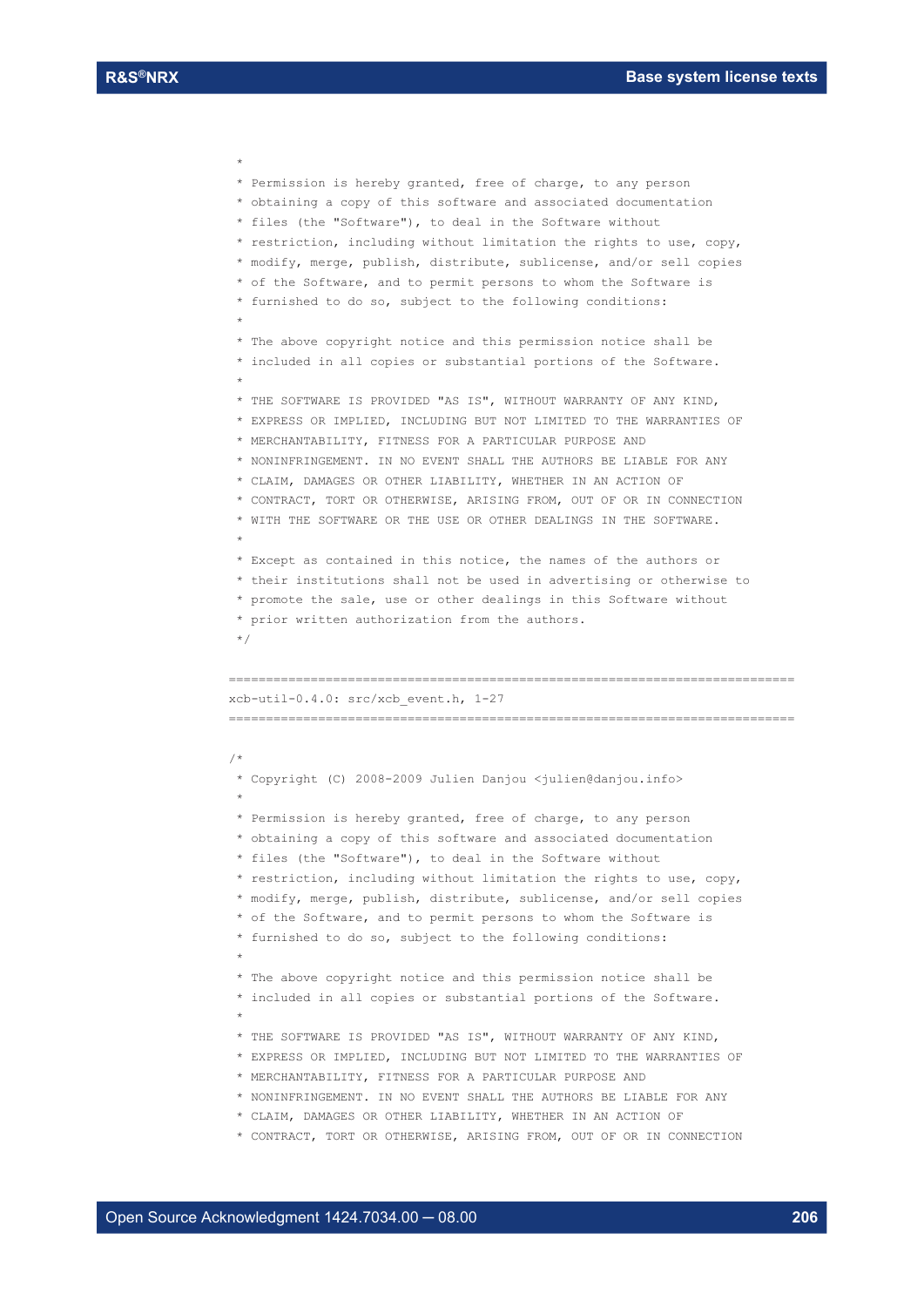```
 * WITH THE SOFTWARE OR THE USE OR OTHER DEALINGS IN THE SOFTWARE.
 *
 * Except as contained in this notice, the names of the authors or
 * their institutions shall not be used in advertising or otherwise to
 * promote the sale, use or other dealings in this Software without
  * prior written authorization from the authors.
 */
 ============================================================================
xcb-util-image-0.4.0: image/xcb_image.c, 1-24
============================================================================
/* Copyright © 2007 Bart Massey
 *
  * Permission is hereby granted, free of charge, to any person obtaining a
  * copy of this software and associated documentation files (the "Software"),
  * to deal in the Software without restriction, including without limitation
 * the rights to use, copy, modify, merge, publish, distribute, sublicense,
  * and/or sell copies of the Software, and to permit persons to whom the
  * Software is furnished to do so, subject to the following conditions:
 * 
  * The above copyright notice and this permission notice shall be included in
  * all copies or substantial portions of the Software.
 * 
 * THE SOFTWARE IS PROVIDED "AS IS", WITHOUT WARRANTY OF ANY KIND, EXPRESS OR
 * IMPLIED, INCLUDING BUT NOT LIMITED TO THE WARRANTIES OF MERCHANTABILITY,
  * FITNESS FOR A PARTICULAR PURPOSE AND NONINFRINGEMENT. IN NO EVENT SHALL THE
 * AUTHORS BE LIABLE FOR ANY CLAIM, DAMAGES OR OTHER LIABILITY, WHETHER IN AN
  * ACTION OF CONTRACT, TORT OR OTHERWISE, ARISING FROM, OUT OF OR IN
  * CONNECTION WITH THE SOFTWARE OR THE USE OR OTHER DEALINGS IN THE SOFTWARE.
 * 
 * Except as contained in this notice, the names of the authors or their
  * institutions shall not be used in advertising or otherwise to promote the
  * sale, use or other dealings in this Software without prior written
  * authorization from the authors.
  */
    ============================================================================
xcb-util-image-0.4.0: image/xcb_image.h, 4-27
============================================================================
/* Copyright (C) 2007 Bart Massey
 *
  * Permission is hereby granted, free of charge, to any person obtaining a
  * copy of this software and associated documentation files (the "Software"),
 * to deal in the Software without restriction, including without limitation
 * the rights to use, copy, modify, merge, publish, distribute, sublicense,
  * and/or sell copies of the Software, and to permit persons to whom the
  * Software is furnished to do so, subject to the following conditions:
 *
```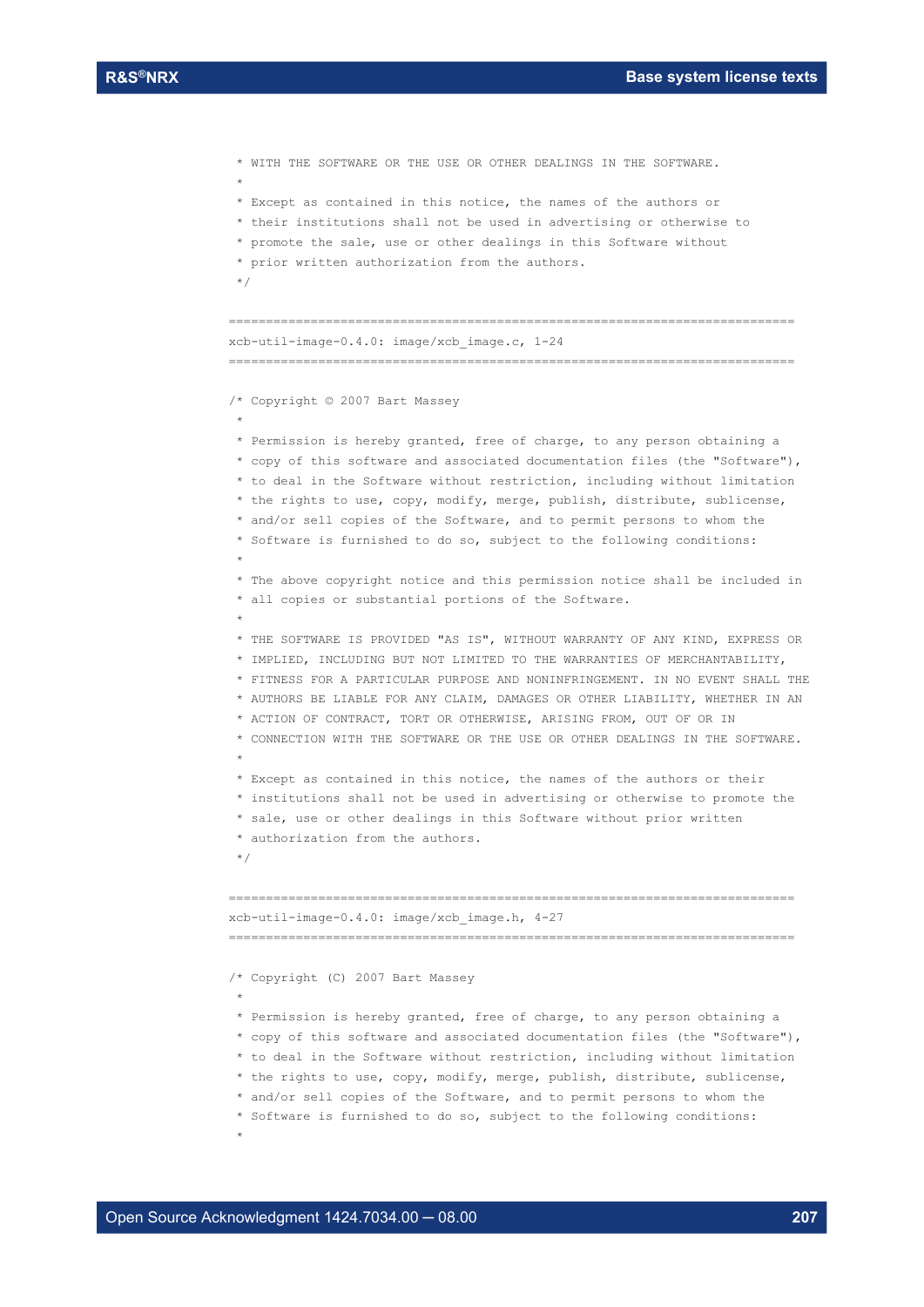```
 * The above copyright notice and this permission notice shall be included in
  * all copies or substantial portions of the Software.
 * 
 * THE SOFTWARE IS PROVIDED "AS IS", WITHOUT WARRANTY OF ANY KIND, EXPRESS OR
  * IMPLIED, INCLUDING BUT NOT LIMITED TO THE WARRANTIES OF MERCHANTABILITY,
 * FITNESS FOR A PARTICULAR PURPOSE AND NONINFRINGEMENT. IN NO EVENT SHALL THE
 * AUTHORS BE LIABLE FOR ANY CLAIM, DAMAGES OR OTHER LIABILITY, WHETHER IN AN
  * ACTION OF CONTRACT, TORT OR OTHERWISE, ARISING FROM, OUT OF OR IN
  * CONNECTION WITH THE SOFTWARE OR THE USE OR OTHER DEALINGS IN THE SOFTWARE.
 * 
  * Except as contained in this notice, the names of the authors or their
  * institutions shall not be used in advertising or otherwise to promote the
  * sale, use or other dealings in this Software without prior written
  * authorization from the authors.
  */
============================================================================
xcb-util-keysyms-0.4.0: keysyms/keysyms.c, 1-30
 ============================================================================
/*
 * Copyright © 2008 Ian Osgood <iano@quirkster.com>
  * Copyright © 2008 Jamey Sharp <jamey@minilop.net>
 * Copyright © 2008 Josh Triplett <josh@freedesktop.org>
 * Copyright © 2008 Ulrich Eckhardt <doomster@knuut.de>
 *
  * Permission is hereby granted, free of charge, to any person
 * obtaining a copy of this software and associated documentation
  * files (the "Software"), to deal in the Software without
  * restriction, including without limitation the rights to use, copy,
  * modify, merge, publish, distribute, sublicense, and/or sell copies
  * of the Software, and to permit persons to whom the Software is
  * furnished to do so, subject to the following conditions:
 *
  * The above copyright notice and this permission notice shall be
  * included in all copies or substantial portions of the Software.
 *
  * THE SOFTWARE IS PROVIDED "AS IS", WITHOUT WARRANTY OF ANY KIND,
 * EXPRESS OR IMPLIED, INCLUDING BUT NOT LIMITED TO THE WARRANTIES OF
 * MERCHANTABILITY, FITNESS FOR A PARTICULAR PURPOSE AND
  * NONINFRINGEMENT. IN NO EVENT SHALL THE AUTHORS BE LIABLE FOR ANY
 * CLAIM, DAMAGES OR OTHER LIABILITY, WHETHER IN AN ACTION OF
 * CONTRACT, TORT OR OTHERWISE, ARISING FROM, OUT OF OR IN CONNECTION
  * WITH THE SOFTWARE OR THE USE OR OTHER DEALINGS IN THE SOFTWARE.
 *
  * Except as contained in this notice, the names of the authors or
  * their institutions shall not be used in advertising or otherwise to
  * promote the sale, use or other dealings in this Software without
  * prior written authorization from the authors.
  */
```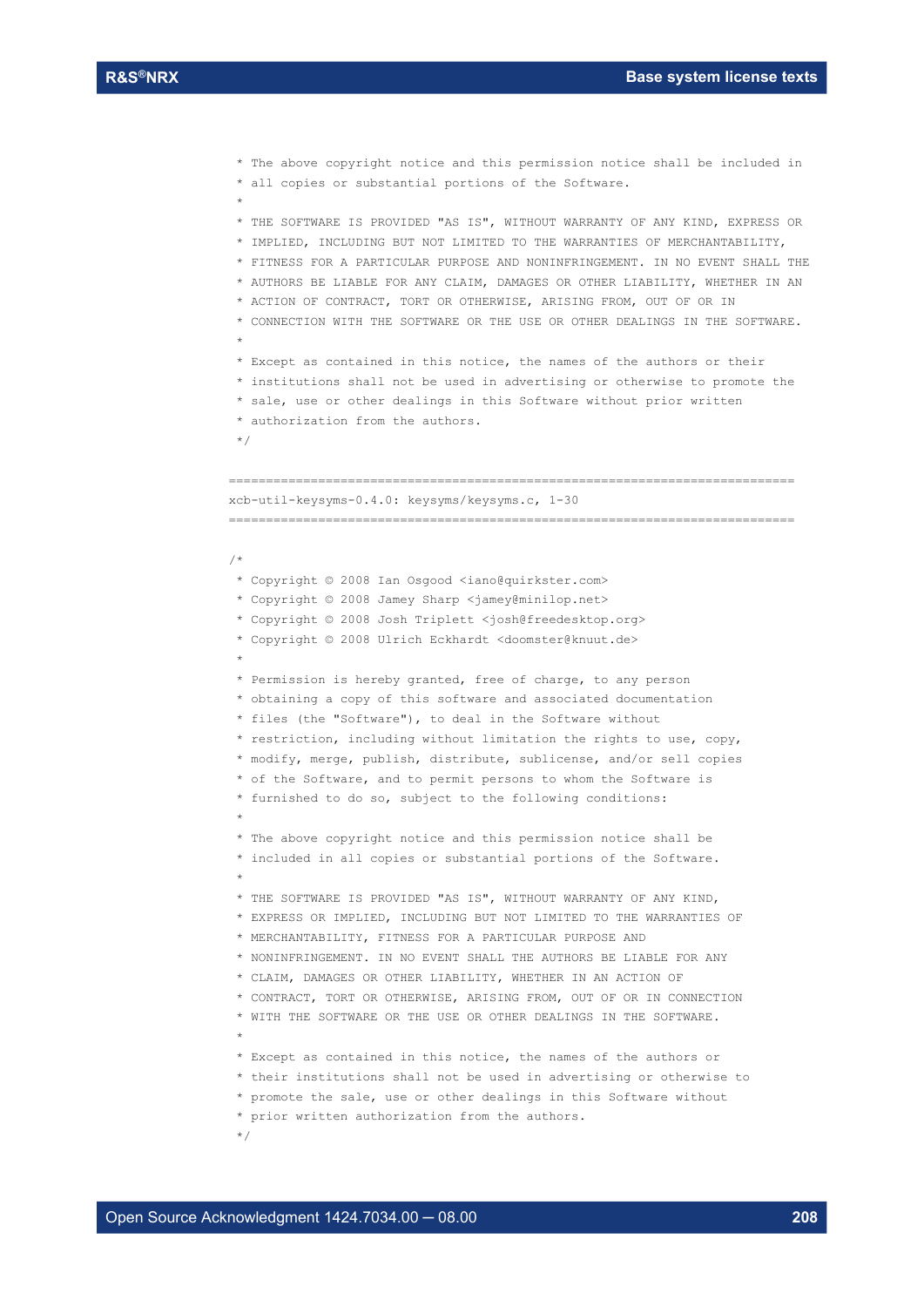```
============================================================================
xcb-util-renderutil-0.3.9: renderutil/glyph.c, 1-24
============================================================================
/* Copyright © 2006 Ian Osgood
 *
  * Permission is hereby granted, free of charge, to any person obtaining a
  * copy of this software and associated documentation files (the "Software"),
 * to deal in the Software without restriction, including without limitation
  * the rights to use, copy, modify, merge, publish, distribute, sublicense,
  * and/or sell copies of the Software, and to permit persons to whom the
  * Software is furnished to do so, subject to the following conditions:
 * 
  * The above copyright notice and this permission notice shall be included in
  * all copies or substantial portions of the Software.
 * 
 * THE SOFTWARE IS PROVIDED "AS IS", WITHOUT WARRANTY OF ANY KIND, EXPRESS OR
  * IMPLIED, INCLUDING BUT NOT LIMITED TO THE WARRANTIES OF MERCHANTABILITY,
  * FITNESS FOR A PARTICULAR PURPOSE AND NONINFRINGEMENT. IN NO EVENT SHALL THE
 * AUTHORS BE LIABLE FOR ANY CLAIM, DAMAGES OR OTHER LIABILITY, WHETHER IN AN
  * ACTION OF CONTRACT, TORT OR OTHERWISE, ARISING FROM, OUT OF OR IN
  * CONNECTION WITH THE SOFTWARE OR THE USE OR OTHER DEALINGS IN THE SOFTWARE.
 * 
 * Except as contained in this notice, the names of the authors or their
  * institutions shall not be used in advertising or otherwise to promote the
  * sale, use or other dealings in this Software without prior written
  * authorization from the authors.
  */
============================================================================
xcb-util-renderutil-0.3.9: renderutil/util.c, 1-20
============================================================================
/* Copyright © 2000 Keith Packard
 *
  * Permission to use, copy, modify, distribute, and sell this software and its
  * documentation for any purpose is hereby granted without fee, provided that
 * the above copyright notice appear in all copies and that both that
  * copyright notice and this permission notice appear in supporting
  * documentation, and that the name of Keith Packard not be used in
 * advertising or publicity pertaining to distribution of the software without
  * specific, written prior permission. Keith Packard makes no
  * representations about the suitability of this software for any purpose. It
  * is provided "as is" without express or implied warranty.
 *
  * KEITH PACKARD DISCLAIMS ALL WARRANTIES WITH REGARD TO THIS SOFTWARE,
  * INCLUDING ALL IMPLIED WARRANTIES OF MERCHANTABILITY AND FITNESS, IN NO
 * EVENT SHALL KEITH PACKARD BE LIABLE FOR ANY SPECIAL, INDIRECT OR
  * CONSEQUENTIAL DAMAGES OR ANY DAMAGES WHATSOEVER RESULTING FROM LOSS OF USE,
```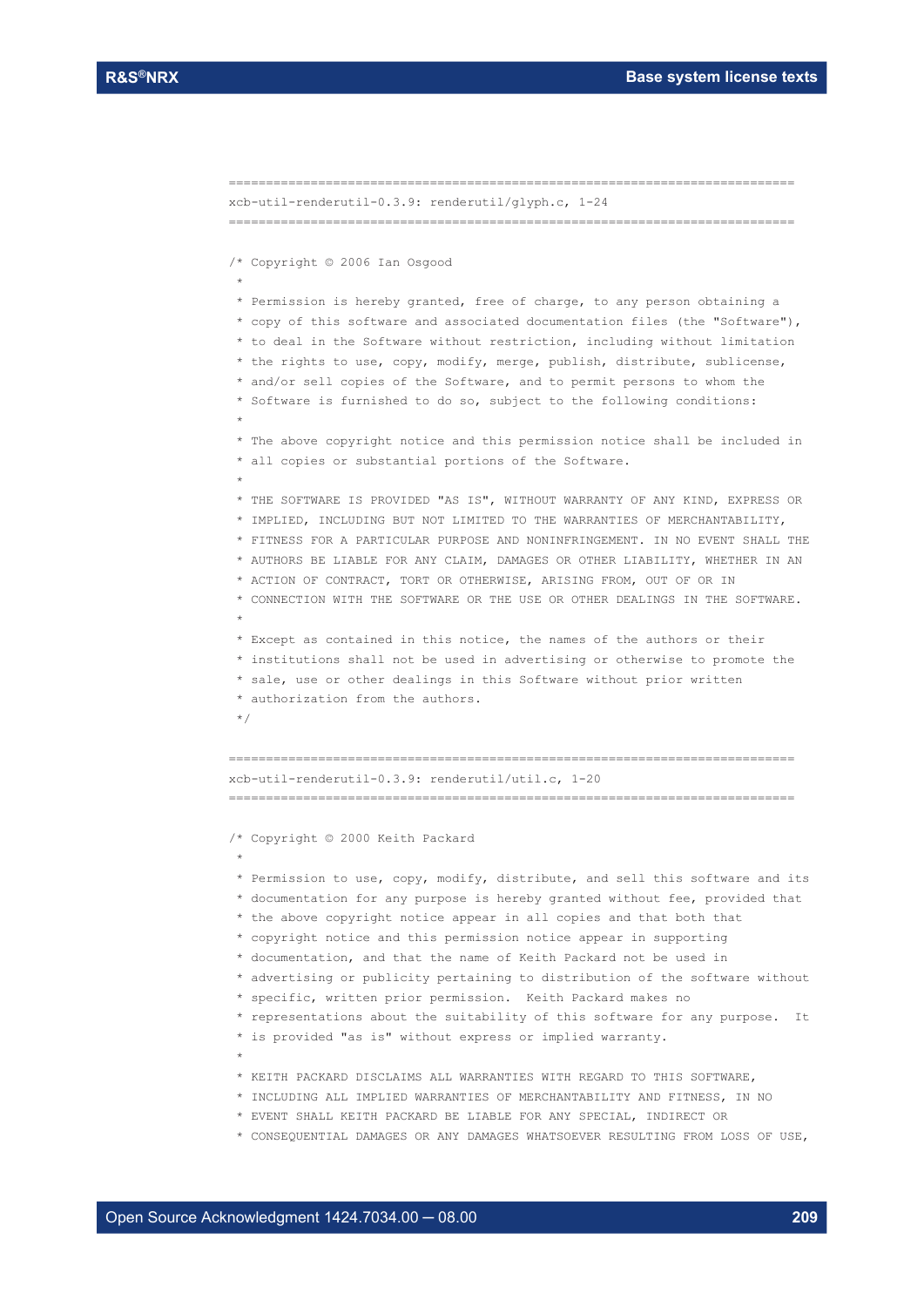```
 * DATA OR PROFITS, WHETHER IN AN ACTION OF CONTRACT, NEGLIGENCE OR OTHER
  * TORTIOUS ACTION, ARISING OUT OF OR IN CONNECTION WITH THE USE OR
  * PERFORMANCE OF THIS SOFTWARE.
 */
        ============================================================================
xcb-util-renderutil-0.3.9: renderutil/xcb_renderutil.h, 1-24
============================================================================
/* Copyright © 2006 Jamey Sharp.
 *
 * Permission is hereby granted, free of charge, to any person obtaining a
  * copy of this software and associated documentation files (the "Software"),
 * to deal in the Software without restriction, including without limitation
  * the rights to use, copy, modify, merge, publish, distribute, sublicense,
  * and/or sell copies of the Software, and to permit persons to whom the
  * Software is furnished to do so, subject to the following conditions:
 * 
 * The above copyright notice and this permission notice shall be included in
  * all copies or substantial portions of the Software.
 * 
  * THE SOFTWARE IS PROVIDED "AS IS", WITHOUT WARRANTY OF ANY KIND, EXPRESS OR
  * IMPLIED, INCLUDING BUT NOT LIMITED TO THE WARRANTIES OF MERCHANTABILITY,
  * FITNESS FOR A PARTICULAR PURPOSE AND NONINFRINGEMENT. IN NO EVENT SHALL THE
 * AUTHORS BE LIABLE FOR ANY CLAIM, DAMAGES OR OTHER LIABILITY, WHETHER IN AN
 * ACTION OF CONTRACT, TORT OR OTHERWISE, ARISING FROM, OUT OF OR IN
  * CONNECTION WITH THE SOFTWARE OR THE USE OR OTHER DEALINGS IN THE SOFTWARE.
 * 
 * Except as contained in this notice, the names of the authors or their
  * institutions shall not be used in advertising or otherwise to promote the
  * sale, use or other dealings in this Software without prior written
  * authorization from the authors.
 */
============================================================================
xcb-util-wm-0.4.1: ewmh/ewmh.c.m4, 1-27
============================================================================
/*
 * Copyright © 2009-2011 Arnaud Fontaine <arnau@debian.org>
 *
 * Permission is hereby granted, free of charge, to any person
 * obtaining a copy of this software and associated documentation
  * files (the "Software"), to deal in the Software without
  * restriction, including without limitation the rights to use, copy,
 * modify, merge, publish, distribute, sublicense, and/or sell copies
 * of the Software, and to permit persons to whom the Software is
  * furnished to do so, subject to the following conditions:
 *
  * The above copyright notice and this permission notice shall be
```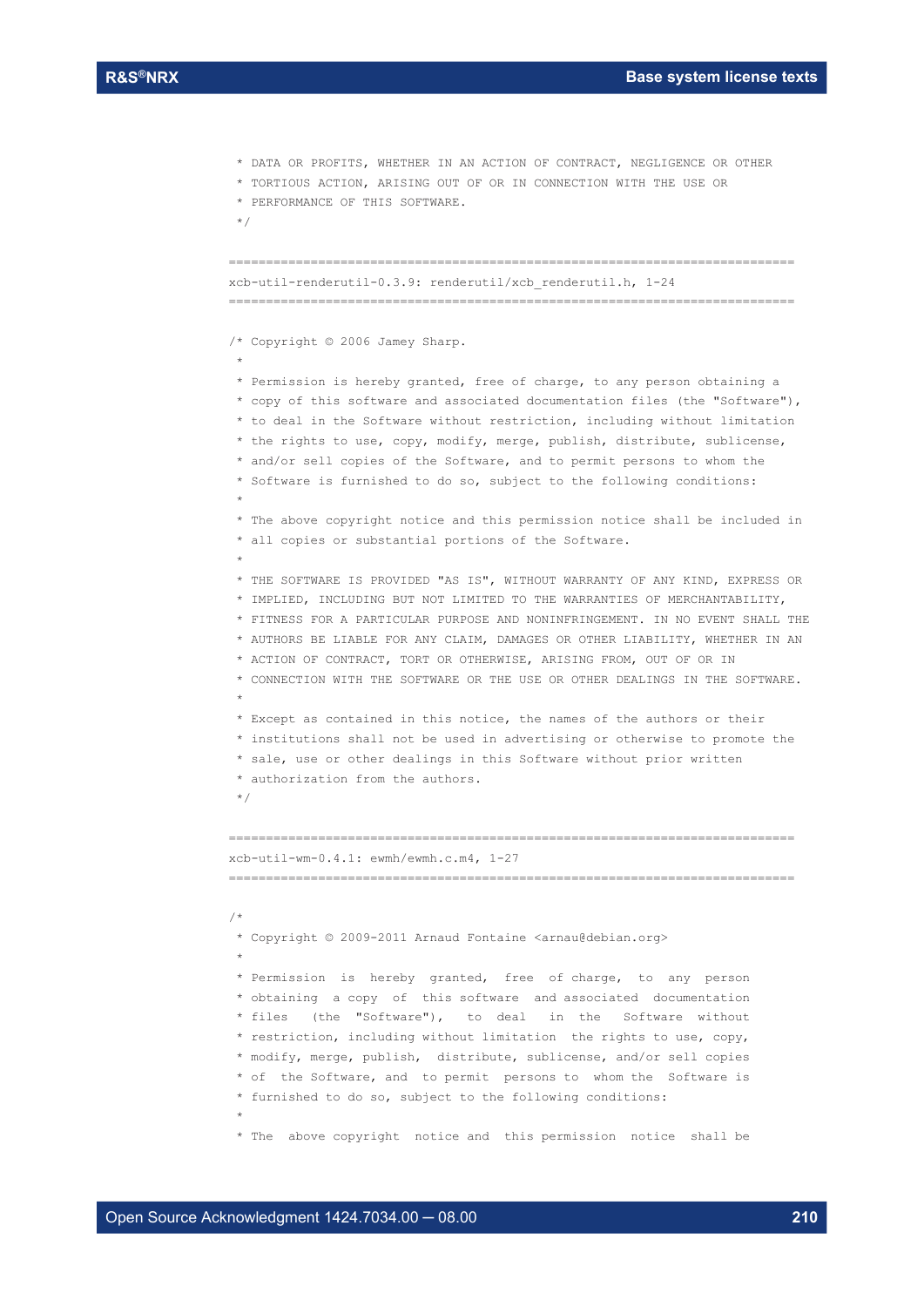\* included in all copies or substantial portions of the Software. \* \* THE SOFTWARE IS PROVIDED "AS IS", WITHOUT WARRANTY OF ANY KIND, \* EXPRESS OR IMPLIED, INCLUDING BUT NOT LIMITED TO THE WARRANTIES OF \* MERCHANTABILITY, FITNESS FOR A PARTICULAR PURPOSE AND \* NONINFRINGEMENT. IN NO EVENT SHALL THE AUTHORS BE LIABLE FOR ANY \* CLAIM, DAMAGES OR OTHER LIABILITY, WHETHER IN AN ACTION OF \* CONTRACT, TORT OR OTHERWISE, ARISING FROM, OUT OF OR IN CONNECTION \* WITH THE SOFTWARE OR THE USE OR OTHER DEALINGS IN THE SOFTWARE. \* \* Except as contained in this notice, the names of the authors or \* their institutions shall not be used in advertising or otherwise to \* promote the sale, use or other dealings in this Software without \* prior written authorization from the authors. \*/ ============================================================================ xcb-util-wm-0.4.1: ewmh/xcb\_ewmh.h.m4, 4-30 ============================================================================ /\* \* Copyright (C) 2009-2011 Arnaud Fontaine <arnau@debian.org> \* \* Permission is hereby granted, free of charge, to any person \* obtaining a copy of this software and associated documentation \* files (the "Software"), to deal in the Software without \* restriction, including without limitation the rights to use, copy, \* modify, merge, publish, distribute, sublicense, and/or sell copies \* of the Software, and to permit persons to whom the Software is \* furnished to do so, subject to the following conditions: \* \* The above copyright notice and this permission notice shall be \* included in all copies or substantial portions of the Software. \* \* THE SOFTWARE IS PROVIDED "AS IS", WITHOUT WARRANTY OF ANY KIND, \* EXPRESS OR IMPLIED, INCLUDING BUT NOT LIMITED TO THE WARRANTIES OF \* MERCHANTABILITY, FITNESS FOR A PARTICULAR PURPOSE AND \* NONINFRINGEMENT. IN NO EVENT SHALL THE AUTHORS BE LIABLE FOR ANY \* CLAIM, DAMAGES OR OTHER LIABILITY, WHETHER IN AN ACTION OF \* CONTRACT, TORT OR OTHERWISE, ARISING FROM, OUT OF OR IN CONNECTION \* WITH THE SOFTWARE OR THE USE OR OTHER DEALINGS IN THE SOFTWARE. \* \* Except as contained in this notice, the names of the authors or \* their institutions shall not be used in advertising or otherwise to \* promote the sale, use or other dealings in this Software without \* prior written authorization from the authors. \*/ ============================================================================

xcb-util-wm-0.4.1: icccm/icccm.c, 1-28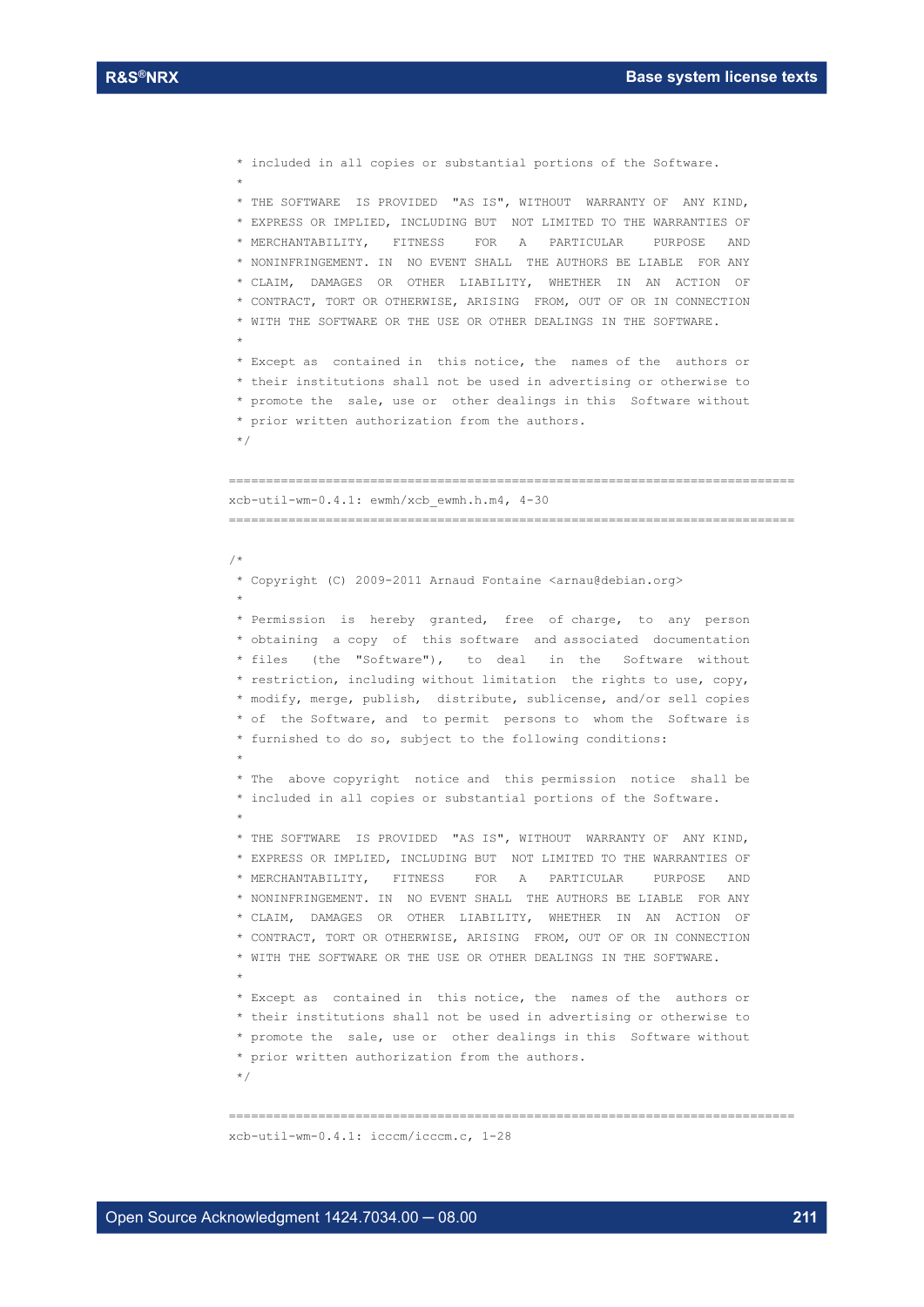============================================================================  $/$ \* \* Copyright © 2008 Arnaud Fontaine <arnau@debian.org> \* Copyright © 2007-2008 Vincent Torri <vtorri@univ-evry.fr> \* \* Permission is hereby granted, free of charge, to any person \* obtaining a copy of this software and associated documentation \* files (the "Software"), to deal in the Software without \* restriction, including without limitation the rights to use, copy, \* modify, merge, publish, distribute, sublicense, and/or sell copies \* of the Software, and to permit persons to whom the Software is \* furnished to do so, subject to the following conditions: \* \* The above copyright notice and this permission notice shall be \* included in all copies or substantial portions of the Software. \* \* THE SOFTWARE IS PROVIDED "AS IS", WITHOUT WARRANTY OF ANY KIND, \* EXPRESS OR IMPLIED, INCLUDING BUT NOT LIMITED TO THE WARRANTIES OF \* MERCHANTABILITY, FITNESS FOR A PARTICULAR PURPOSE AND \* NONINFRINGEMENT. IN NO EVENT SHALL THE AUTHORS BE LIABLE FOR ANY \* CLAIM, DAMAGES OR OTHER LIABILITY, WHETHER IN AN ACTION OF \* CONTRACT, TORT OR OTHERWISE, ARISING FROM, OUT OF OR IN CONNECTION \* WITH THE SOFTWARE OR THE USE OR OTHER DEALINGS IN THE SOFTWARE. \* \* Except as contained in this notice, the names of the authors or \* their institutions shall not be used in advertising or otherwise to \* promote the sale, use or other dealings in this Software without \* prior written authorization from the authors. \*/ ============================================================================ xcb-util-wm-0.4.1: icccm/xcb\_icccm.h, 4-31 ============================================================================ /\* \* Copyright (C) 2008 Arnaud Fontaine <arnau@debian.org> \* Copyright (C) 2007-2008 Vincent Torri <vtorri@univ-evry.fr> \* \* Permission is hereby granted, free of charge, to any person \* obtaining a copy of this software and associated documentation \* files (the "Software"), to deal in the Software without \* restriction, including without limitation the rights to use, copy, \* modify, merge, publish, distribute, sublicense, and/or sell copies \* of the Software, and to permit persons to whom the Software is \* furnished to do so, subject to the following conditions: \*

\* The above copyright notice and this permission notice shall be

- \* included in all copies or substantial portions of the Software.
- \*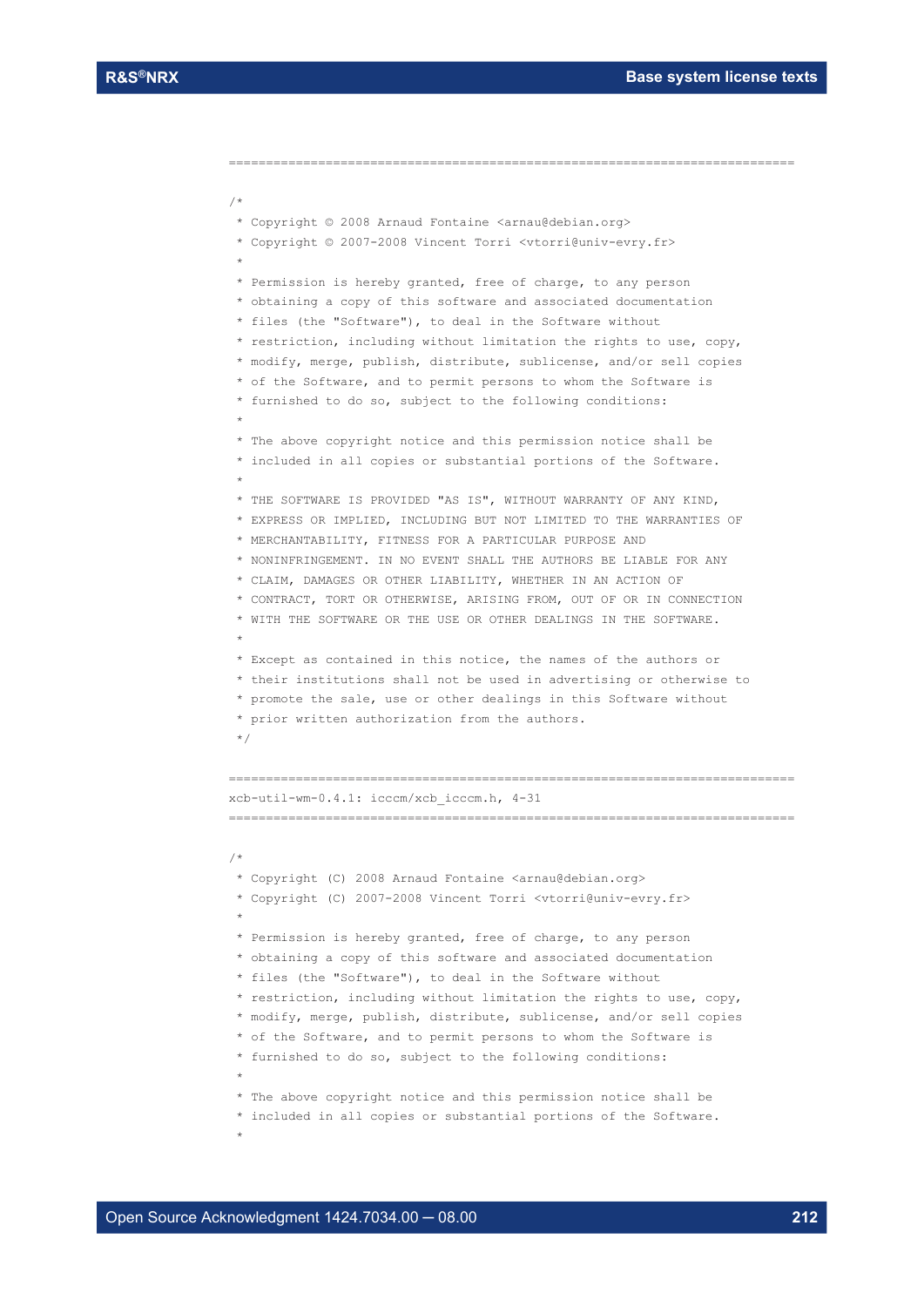\* THE SOFTWARE IS PROVIDED "AS IS", WITHOUT WARRANTY OF ANY KIND, \* EXPRESS OR IMPLIED, INCLUDING BUT NOT LIMITED TO THE WARRANTIES OF \* MERCHANTABILITY, FITNESS FOR A PARTICULAR PURPOSE AND \* NONINFRINGEMENT. IN NO EVENT SHALL THE AUTHORS BE LIABLE FOR ANY \* CLAIM, DAMAGES OR OTHER LIABILITY, WHETHER IN AN ACTION OF \* CONTRACT, TORT OR OTHERWISE, ARISING FROM, OUT OF OR IN CONNECTION \* WITH THE SOFTWARE OR THE USE OR OTHER DEALINGS IN THE SOFTWARE. \* \* Except as contained in this notice, the names of the authors or \* their institutions shall not be used in advertising or otherwise to \* promote the sale, use or other dealings in this Software without \* prior written authorization from the authors. \*/

============================================================================ xf86-input-evdev-2.10.5: COPYING ============================================================================

Copyright 1990,91 by Thomas Roell, Dinkelscherben, Germany. Copyright 1993 by David Dawes <dawes@xfree86.org> Copyright 2002 by SuSE Linux AG, Author: Egbert Eich Copyright 1994-2002 by The XFree86 Project, Inc. Copyright 2002 by Paul Elliott Copyright © 2008 University of South Australia Copyright 2008 by Chris Salch Copyright © 2008 Red Hat, Inc.

Permission to use, copy, modify, distribute, and sell this software and its documentation for any purpose is hereby granted without fee, provided that the above copyright notice appear in all copies and that both that copyright notice and this permission notice appear in supporting documentation, and that the name of the authors not be used in advertising or publicity pertaining to distribution of the software without specific, written prior permission. The authors make no representations about the suitability of this software for any purpose. It is provided "as is" without express or implied warranty.

THE AUTHORS DISCLAIM ALL WARRANTIES WITH REGARD TO THIS SOFTWARE, INCLUDING ALL IMPLIED WARRANTIES OF MERCHANTABILITY AND FITNESS, IN NO EVENT SHALL THE AUTHORS BE LIABLE FOR ANY SPECIAL, INDIRECT OR CONSEQUENTIAL DAMAGES OR ANY DAMAGES WHATSOEVER RESULTING FROM LOSS OF USE, DATA OR PROFITS, WHETHER IN AN ACTION OF CONTRACT, NEGLIGENCE OR OTHER TORTIOUS ACTION, ARISING OUT OF OR IN CONNECTION WITH THE USE OR PERFORMANCE OF THIS SOFTWARE.

Copyright 2005 Sun Microsystems, Inc. All rights reserved.

Permission is hereby granted, free of charge, to any person obtaining a copy of this software and associated documentation files (the "Software"),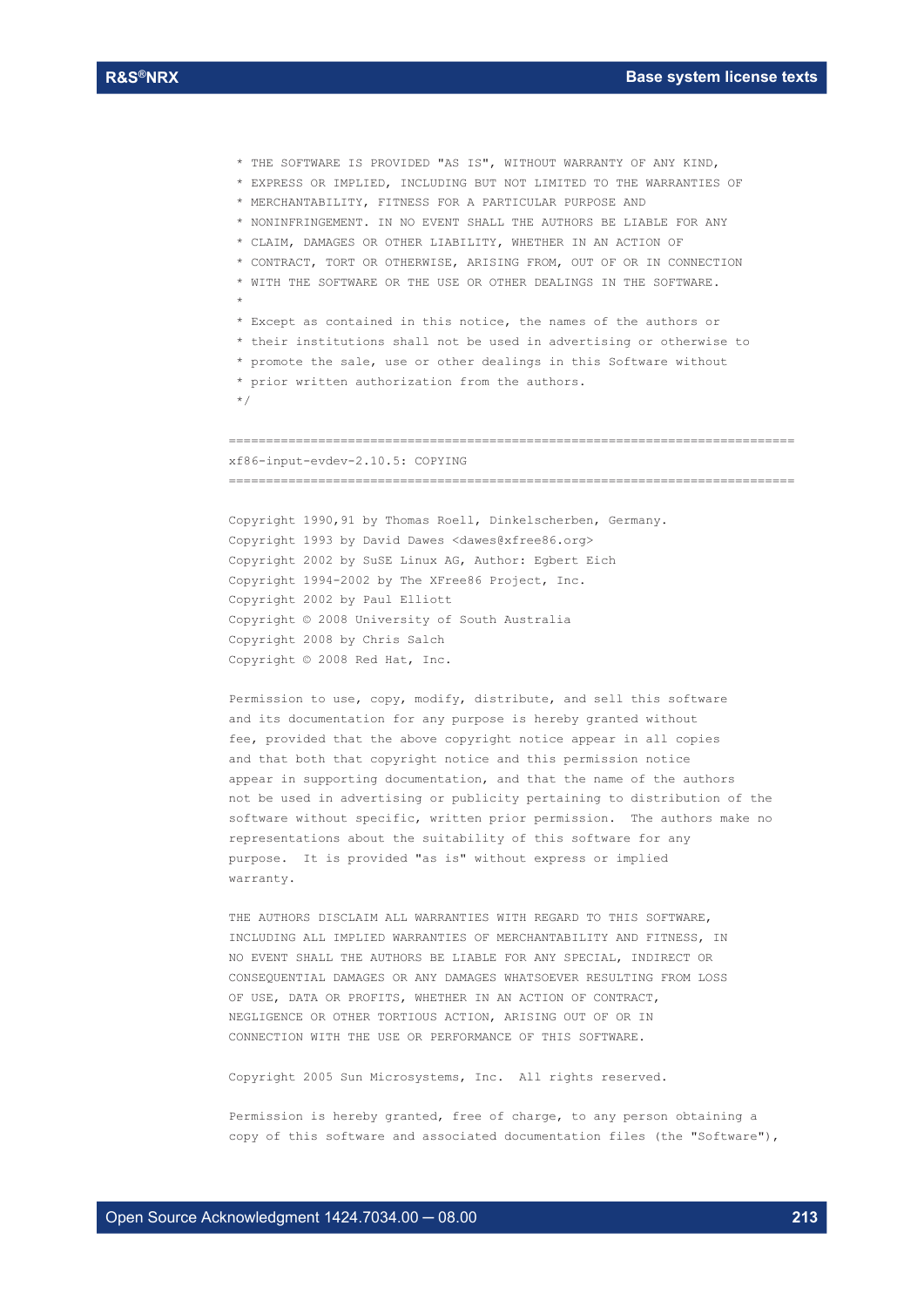to deal in the Software without restriction, including without limitation the rights to use, copy, modify, merge, publish, distribute, sublicense, and/or sell copies of the Software, and to permit persons to whom the Software is furnished to do so, subject to the following conditions:

The above copyright notice and this permission notice (including the next paragraph) shall be included in all copies or substantial portions of the Software.

THE SOFTWARE IS PROVIDED "AS IS", WITHOUT WARRANTY OF ANY KIND, EXPRESS OR IMPLIED, INCLUDING BUT NOT LIMITED TO THE WARRANTIES OF MERCHANTABILITY, FITNESS FOR A PARTICULAR PURPOSE AND NONINFRINGEMENT. IN NO EVENT SHALL THE AUTHORS OR COPYRIGHT HOLDERS BE LIABLE FOR ANY CLAIM, DAMAGES OR OTHER LIABILITY, WHETHER IN AN ACTION OF CONTRACT, TORT OR OTHERWISE, ARISING FROM, OUT OF OR IN CONNECTION WITH THE SOFTWARE OR THE USE OR OTHER DEALINGS IN THE SOFTWARE.

Copyright 2005 Adam Jackson.

Permission is hereby granted, free of charge, to any person obtaining a copy of this software and associated documentation files (the "Software"), to deal in the Software without restriction, including without limitation on the rights to use, copy, modify, merge, publish, distribute, sub license, and/or sell copies of the Software, and to permit persons to whom the Software is furnished to do so, subject to the following conditions:

The above copyright notice and this permission notice (including the next paragraph) shall be included in all copies or substantial portions of the Software.

THE SOFTWARE IS PROVIDED "AS IS", WITHOUT WARRANTY OF ANY KIND, EXPRESS OR IMPLIED, INCLUDING BUT NOT LIMITED TO THE WARRANTIES OF MERCHANTABILITY, FITNESS FOR A PARTICULAR PURPOSE AND NON-INFRINGEMENT. IN NO EVENT SHALL ADAM JACKSON BE LIABLE FOR ANY CLAIM, DAMAGES OR OTHER LIABILITY, WHETHER IN AN ACTION OF CONTRACT, TORT OR OTHERWISE, ARISING FROM, OUT OF OR IN CONNECTION WITH THE SOFTWARE OR THE USE OR OTHER DEALINGS IN THE SOFTWARE.

```
============================================================================
xf86-input-keyboard-1.9.0: COPYING
============================================================================
```
Code common to all operating systems is covered by these notices:

Copyright (c) 1992-2003 by The XFree86 Project, Inc. Copyright 1997 by Metro Link, Inc.

Permission is hereby granted, free of charge, to any person obtaining a copy of this software and associated documentation files (the "Software"), to deal in the Software without restriction, including without limitation the rights to use, copy, modify, merge, publish, distribute, sublicense,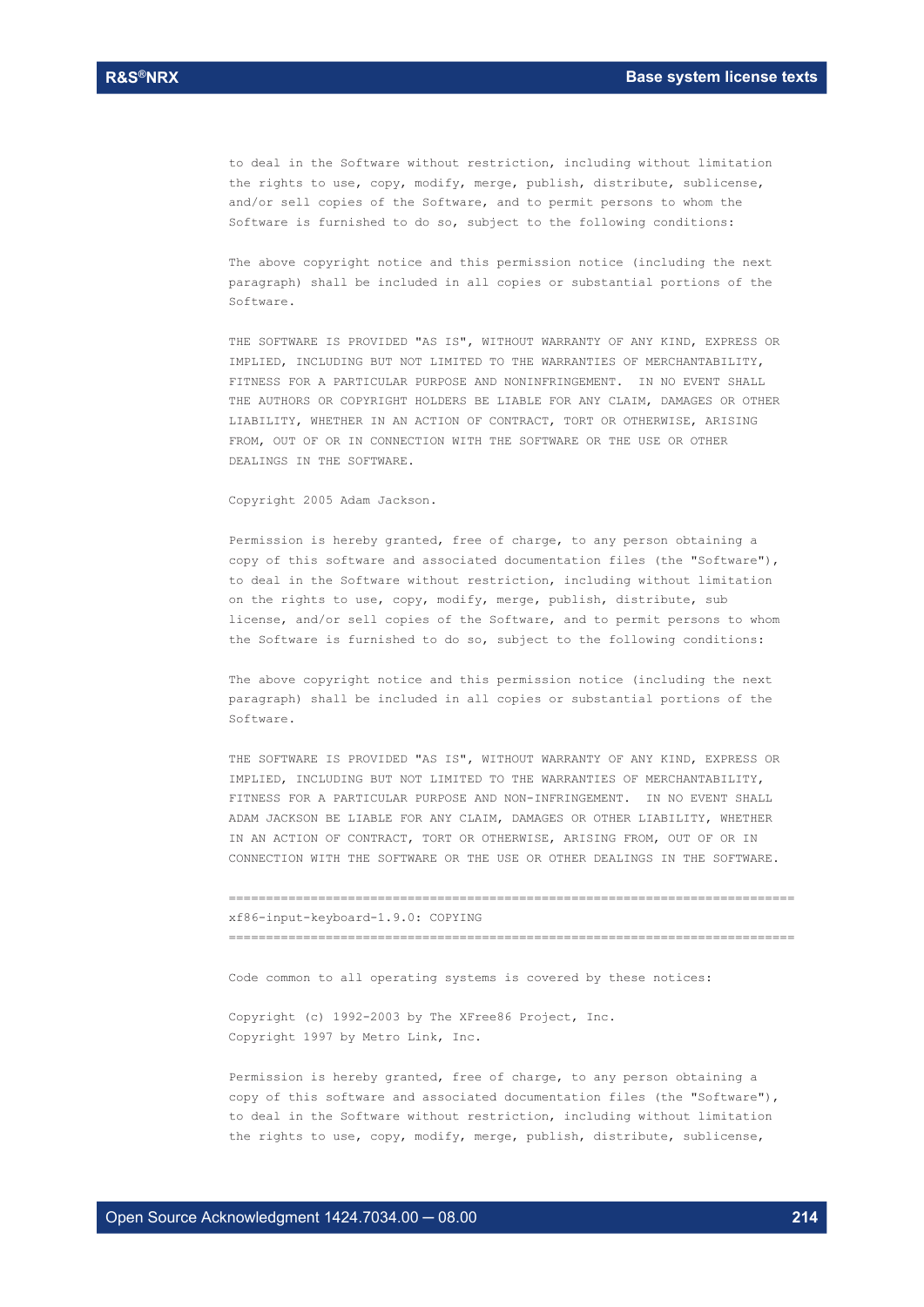and/or sell copies of the Software, and to permit persons to whom the Software is furnished to do so, subject to the following conditions:

The above copyright notice and this permission notice shall be included in all copies or substantial portions of the Software.

THE SOFTWARE IS PROVIDED "AS IS", WITHOUT WARRANTY OF ANY KIND, EXPRESS OR IMPLIED, INCLUDING BUT NOT LIMITED TO THE WARRANTIES OF MERCHANTABILITY, FITNESS FOR A PARTICULAR PURPOSE AND NONINFRINGEMENT. IN NO EVENT SHALL THE COPYRIGHT HOLDER(S) OR AUTHOR(S) BE LIABLE FOR ANY CLAIM, DAMAGES OR OTHER LIABILITY, WHETHER IN AN ACTION OF CONTRACT, TORT OR OTHERWISE, ARISING FROM, OUT OF OR IN CONNECTION WITH THE SOFTWARE OR THE USE OR OTHER DEALINGS IN THE SOFTWARE.

Except as contained in this notice, the name of the copyright holder(s) and author(s) shall not be used in advertising or otherwise to promote the sale, use or other dealings in this Software without prior written authorization from the copyright holder(s) and author(s).

Copyright 1990,91 by Thomas Roell, Dinkelscherben, Germany. Copyright 1993 by David Dawes <dawes@xfree86.org>

Permission to use, copy, modify, distribute, and sell this software and its documentation for any purpose is hereby granted without fee, provided that the above copyright notice appear in all copies and that both that copyright notice and this permission notice appear in supporting documentation, and that the names of Thomas Roell and David Dawes not be used in advertising or publicity pertaining to distribution of the software without specific, written prior permission. Thomas Roell and David Dawes make no representations about the suitability of this software for any purpose. It is provided "as is" without express or implied warranty.

THOMAS ROELL AND DAVID DAWES DISCLAIM ALL WARRANTIES WITH REGARD TO THIS SOFTWARE, INCLUDING ALL IMPLIED WARRANTIES OF MERCHANTABILITY AND FITNESS. IN NO EVENT SHALL THOMAS ROELL OR DAVID DAWES BE LIABLE FOR ANY SPECIAL, INDIRECT OR CONSEQUENTIAL DAMAGES OR ANY DAMAGES WHATSOEVER RESULTING FROM LOSS OF USE, DATA OR PROFITS, WHETHER IN AN ACTION OF CONTRACT, NEGLIGENCE OR OTHER TORTIOUS ACTION, ARISING OUT OF OR IN CONNECTION WITH THE USE OR PERFORMANCE OF THIS SOFTWARE.

Code for BSD operating systems is additionally covered by this notice:

Copyright 1992 by Rich Murphey <Rich@Rice.edu> Copyright 1993 by David Dawes <dawes@xfree86.org>

Permission to use, copy, modify, distribute, and sell this software and its documentation for any purpose is hereby granted without fee, provided that the above copyright notice appear in all copies and that both that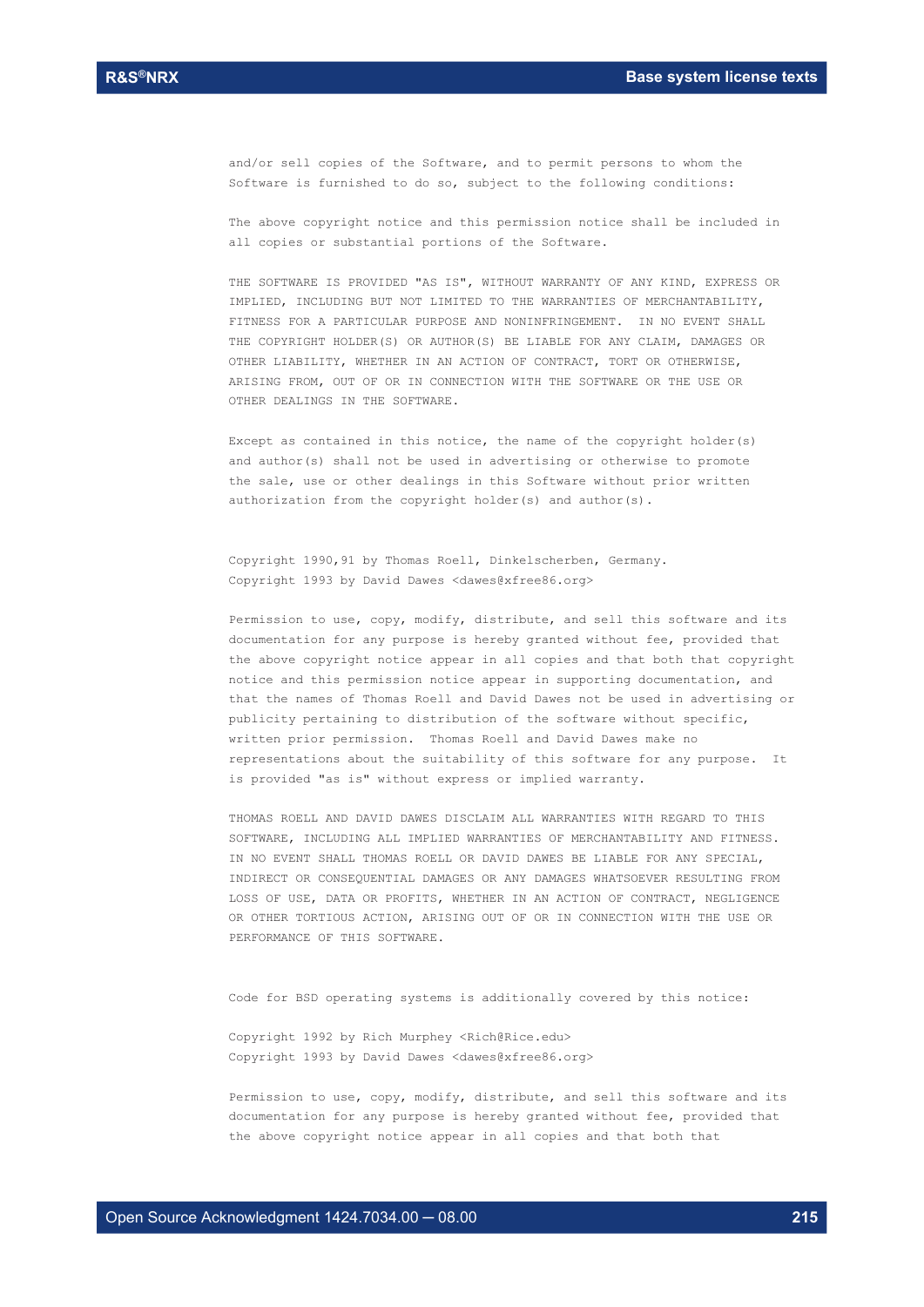copyright notice and this permission notice appear in supporting documentation, and that the names of Rich Murphey and David Dawes not be used in advertising or publicity pertaining to distribution of the software without specific, written prior permission. Rich Murphey and David Dawes make no representations about the suitability of this software for any purpose. It is provided "as is" without express or implied warranty.

RICH MURPHEY AND DAVID DAWES DISCLAIM ALL WARRANTIES WITH REGARD TO THIS SOFTWARE, INCLUDING ALL IMPLIED WARRANTIES OF MERCHANTABILITY AND FITNESS, IN NO EVENT SHALL RICH MURPHEY OR DAVID DAWES BE LIABLE FOR ANY SPECIAL, INDIRECT OR CONSEQUENTIAL DAMAGES OR ANY DAMAGES WHATSOEVER RESULTING FROM LOSS OF USE, DATA OR PROFITS, WHETHER IN AN ACTION OF CONTRACT, NEGLIGENCE OR OTHER TORTIOUS ACTION, ARISING OUT OF OR IN CONNECTION WITH THE USE OR PERFORMANCE OF THIS SOFTWARE.

Code for the GNU Hurd operating system is additionally covered by this notice:

Copyright 1997,1998 by UCHIYAMA Yasushi

Permission to use, copy, modify, distribute, and sell this software and its documentation for any purpose is hereby granted without fee, provided that the above copyright notice appear in all copies and that both that copyright notice and this permission notice appear in supporting documentation, and that the name of UCHIYAMA Yasushi not be used in advertising or publicity pertaining to distribution of the software without specific, written prior permission. UCHIYAMA Yasushi makes no representations about the suitability of this software for any purpose. It is provided "as is" without express or implied warranty.

UCHIYAMA YASUSHI DISCLAIMS ALL WARRANTIES WITH REGARD TO THIS SOFTWARE, INCLUDING ALL IMPLIED WARRANTIES OF MERCHANTABILITY AND FITNESS, IN NO EVENT SHALL UCHIYAMA YASUSHI BE LIABLE FOR ANY SPECIAL, INDIRECT OR CONSEQUENTIAL DAMAGES OR ANY DAMAGES WHATSOEVER RESULTING FROM LOSS OF USE, DATA OR PROFITS, WHETHER IN AN ACTION OF CONTRACT, NEGLIGENCE OR OTHER TORTIOUS ACTION, ARISING OUT OF OR IN CONNECTION WITH THE USE OR PERFORMANCE OF THIS SOFTWARE.

Code for Linux operating systems is additionally covered by these notices:

Based on the code from lnx\_io.c which is Copyright 1992 by Orest Zborowski <obz@Kodak.com> Copyright 1993 by David Dawes <dawes@xfree86.org>

Permission to use, copy, modify, distribute, and sell this software and its documentation for any purpose is hereby granted without fee, provided that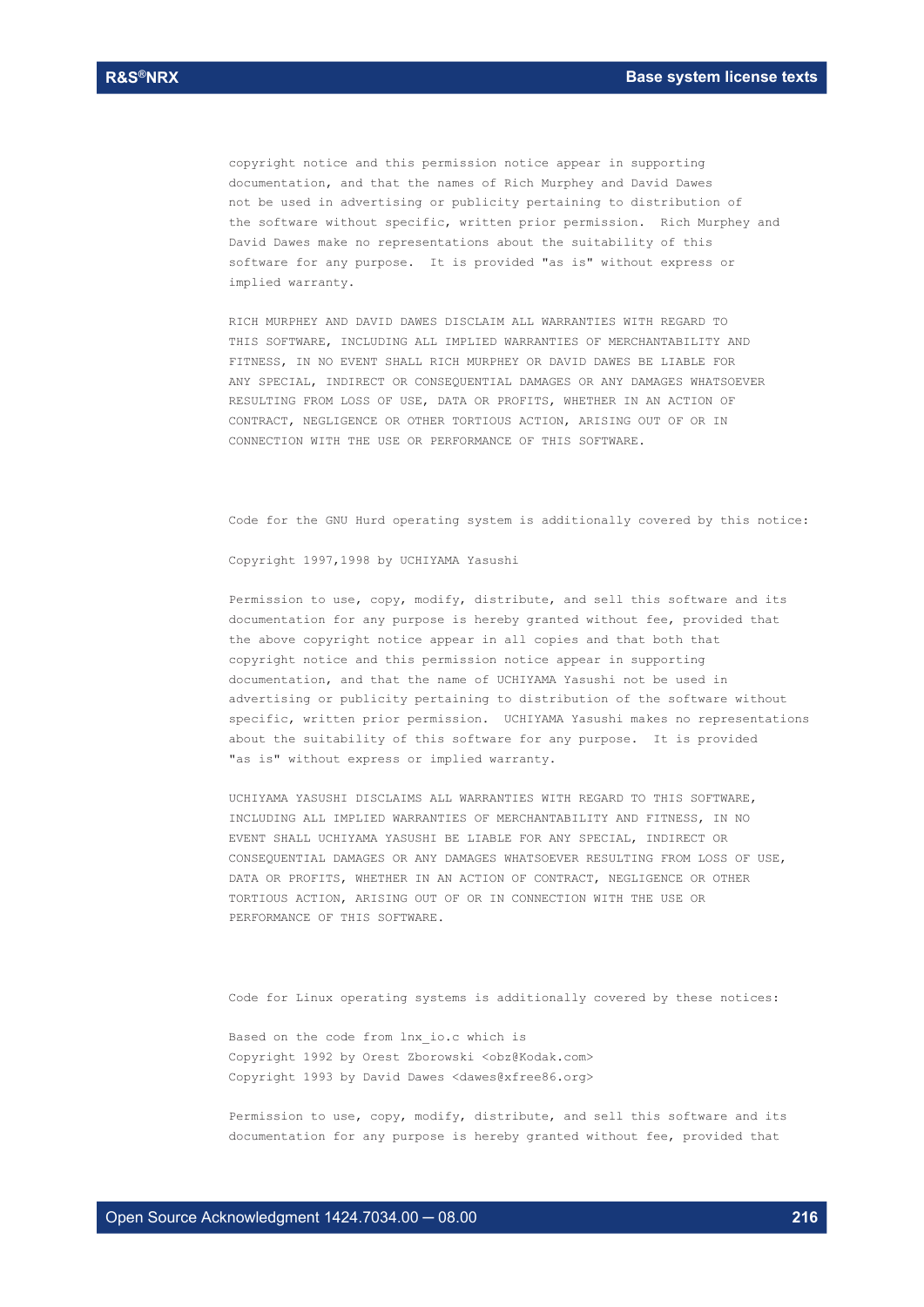the above copyright notice appear in all copies and that both that copyright notice and this permission notice appear in supporting documentation, and that the names of Orest Zborowski and David Dawes not be used in advertising or publicity pertaining to distribution of the software without specific, written prior permission. Orest Zborowski and David Dawes make no representations about the suitability of this software for any purpose. It is provided "as is" without express or implied warranty.

OREST ZBOROWSKI AND DAVID DAWES DISCLAIMS ALL WARRANTIES WITH REGARD TO THIS SOFTWARE, INCLUDING ALL IMPLIED WARRANTIES OF MERCHANTABILITY AND FITNESS, IN NO EVENT SHALL OREST ZBOROWSKI OR DAVID DAWES BE LIABLE FOR ANY SPECIAL, INDIRECT OR CONSEQUENTIAL DAMAGES OR ANY DAMAGES WHATSOEVER RESULTING FROM LOSS OF USE, DATA OR PROFITS, WHETHER IN AN ACTION OF CONTRACT, NEGLIGENCE OR OTHER TORTIOUS ACTION, ARISING OUT OF OR IN CONNECTION WITH THE USE OR PERFORMANCE OF THIS SOFTWARE.

Portions based on kbdrate.c from util-linux 2.9t, which is Copyright 1992 Rickard E. Faith. Distributed under the GPL. This program comes with ABSOLUTELY NO WARRANTY.

Code for SCO operating systems is additionally covered by these notices:

Copyright 2003, 2005 by J. Kean Johnston <jkj@sco.com>

Permission to use, copy, modify, distribute, and sell this software and its documentation for any purpose is hereby granted without fee, provided that the above copyright notice appear in all copies and that both that copyright notice and this permission notice appear in supporting documentation, and that the name J. Kean Johnston not be used in advertising or publicity pertaining to distribution of the software without specific, written prior permission. J. Kean Johnston makes no representations about the suitability of this software for any purpose. It is provided "as is" without express or implied warranty.

J. KEAN JOHNSTON DISCLAIMS ALL WARRANTIES WITH REGARD TO THIS SOFTWARE, INCLUDING ALL IMPLIED WARRANTIES OF MERCHANTABILITY AND FITNESS, IN NO EVENT SHALL J. KEAN JOHNSTON BE LIABLE FOR ANY SPECIAL, INDIRECT OR CONSEQUENTIAL DAMAGES OR ANY DAMAGES WHATSOEVER RESULTING FROM LOSS OF USE, DATA OR PROFITS, WHETHER IN AN ACTION OF CONTRACT, NEGLIGENCE OR OTHER TORTIOUS ACTION, ARISING OUT OF OR IN CONNECTION WITH THE USE OR PERFORMANCE OF THIS SOFTWARE.

Based on lnx\_kbd.c which is Copyright 1992 by Orest Zborowski <obz@Kodak.com> Copyright 1993 by David Dawes <dawes@xfree86.org>

Permission to use, copy, modify, distribute, and sell this software and its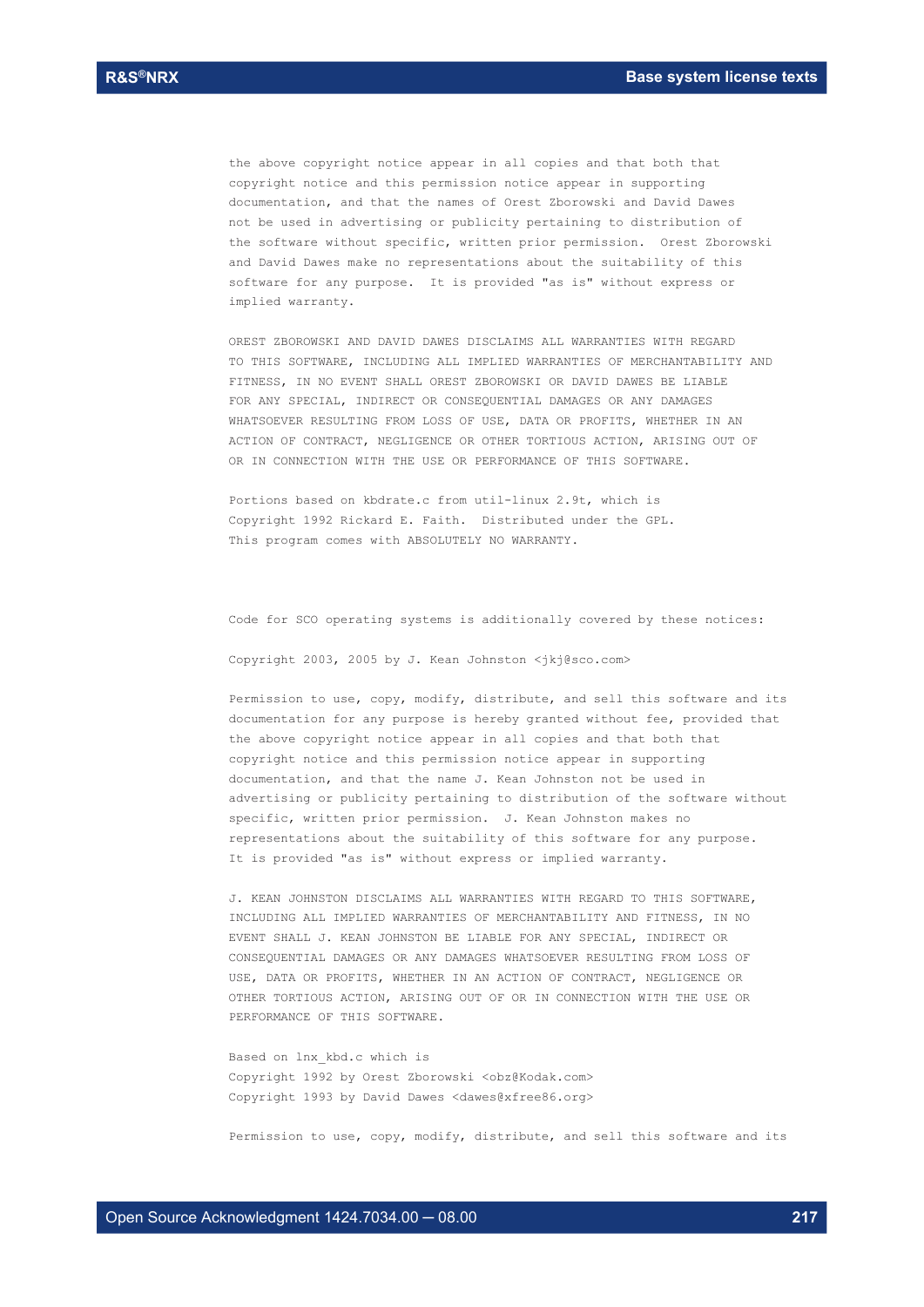documentation for any purpose is hereby granted without fee, provided that the above copyright notice appear in all copies and that both that copyright notice and this permission notice appear in supporting documentation, and that the names of Orest Zborowski and David Dawes not be used in advertising or publicity pertaining to distribution of the software without specific, written prior permission. Orest Zborowski and David Dawes make no representations about the suitability of this software for any purpose. It is provided "as is" without express or implied warranty.

OREST ZBOROWSKI AND DAVID DAWES DISCLAIMS ALL WARRANTIES WITH REGARD TO THIS SOFTWARE, INCLUDING ALL IMPLIED WARRANTIES OF MERCHANTABILITY AND FITNESS, IN NO EVENT SHALL OREST ZBOROWSKI OR DAVID DAWES BE LIABLE FOR ANY SPECIAL, INDIRECT OR CONSEQUENTIAL DAMAGES OR ANY DAMAGES WHATSOEVER RESULTING FROM LOSS OF USE, DATA OR PROFITS, WHETHER IN AN ACTION OF CONTRACT, NEGLIGENCE OR OTHER TORTIOUS ACTION, ARISING OUT OF OR IN CONNECTION WITH THE USE OR PERFORMANCE OF THIS SOFTWARE.

Code for Solaris operating systems is additionally covered by these notices:

Copyright 1990,91 by Thomas Roell, Dinkelscherben, Germany Copyright 1993 by David Dawes <dawes@XFree86.org> Copyright 1999 by David Holland <davidh@iquest.net)

Permission to use, copy, modify, distribute, and sell this software and its documentation for any purpose is hereby granted without fee, provided that the above copyright notice appear in all copies and that both that copyright notice and this permission notice appear in supporting documentation, and that the names of Thomas Roell, David Dawes, and David Holland not be used in advertising or publicity pertaining to distribution of the software without specific, written prior permission. Thomas Roell, David Dawes, and David Holland make no representations about the suitability of this software for any purpose. It is provided "as is" without express or implied warranty.

THOMAS ROELL, DAVID DAWES, AND DAVID HOLLAND DISCLAIM ALL WARRANTIES WITH REGARD TO THIS SOFTWARE, INCLUDING ALL IMPLIED WARRANTIES OF MERCHANTABILITY AND FITNESS. IN NO EVENT SHALL THOMAS ROELL, DAVID DAWES, OR DAVID HOLLAND BE LIABLE FOR ANY SPECIAL, INDIRECT OR CONSEQUENTIAL DAMAGES OR ANY DAMAGES WHATSOEVER RESULTING FROM LOSS OF USE, DATA OR PROFITS, WHETHER IN AN ACTION OF CONTRACT, NEGLIGENCE OR OTHER TORTIOUS ACTION, ARISING OUT OF OR IN CONNECTION WITH THE USE OR PERFORMANCE OF THIS SOFTWARE.

Copyright (c) 2004-2009, Oracle and/or its affiliates. All rights reserved.

Permission is hereby granted, free of charge, to any person obtaining a copy of this software and associated documentation files (the "Software"), to deal in the Software without restriction, including without limitation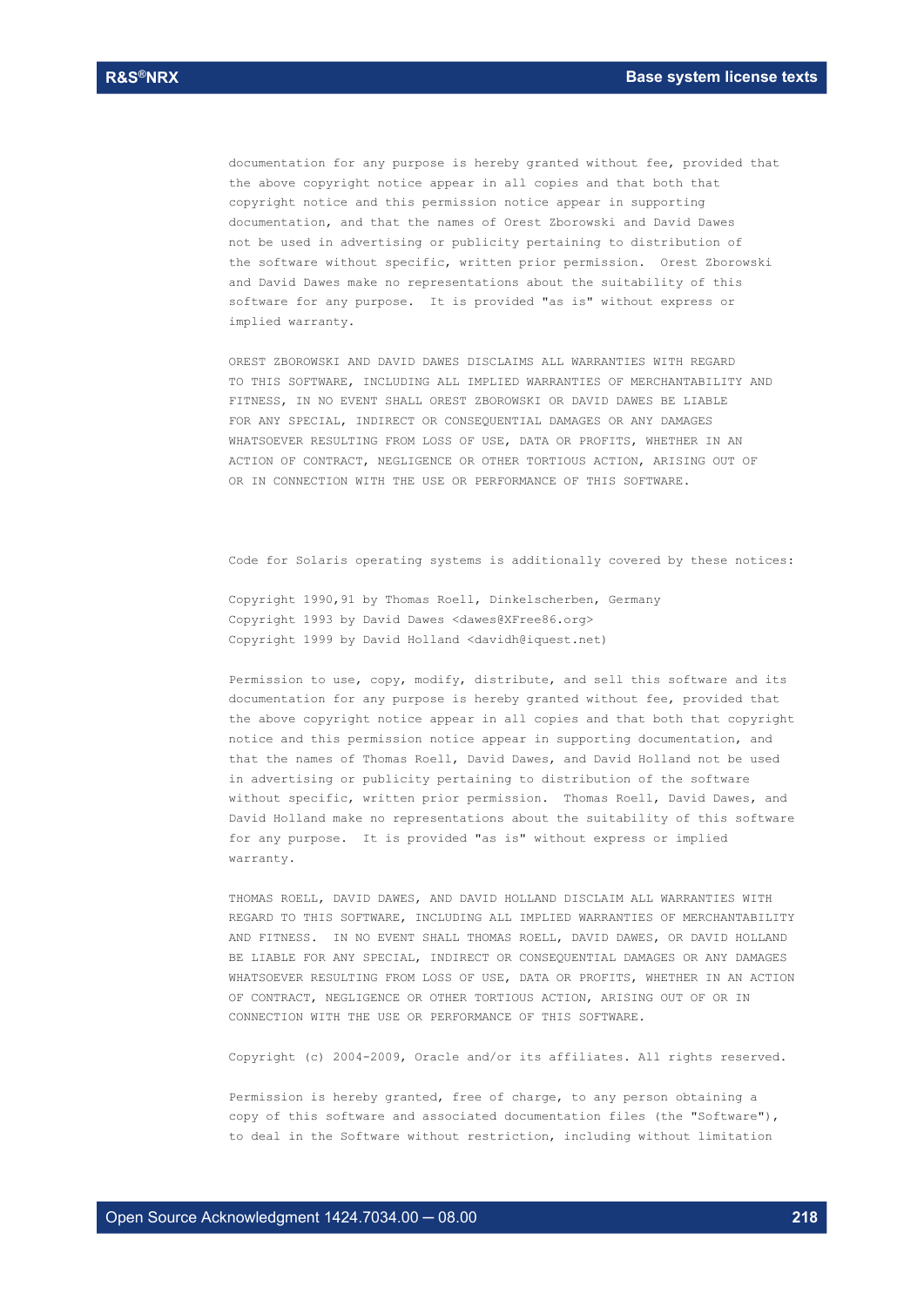the rights to use, copy, modify, merge, publish, distribute, sublicense, and/or sell copies of the Software, and to permit persons to whom the Software is furnished to do so, subject to the following conditions:

The above copyright notice and this permission notice (including the next paragraph) shall be included in all copies or substantial portions of the Software.

THE SOFTWARE IS PROVIDED "AS IS", WITHOUT WARRANTY OF ANY KIND, EXPRESS OR IMPLIED, INCLUDING BUT NOT LIMITED TO THE WARRANTIES OF MERCHANTABILITY, FITNESS FOR A PARTICULAR PURPOSE AND NONINFRINGEMENT. IN NO EVENT SHALL THE AUTHORS OR COPYRIGHT HOLDERS BE LIABLE FOR ANY CLAIM, DAMAGES OR OTHER LIABILITY, WHETHER IN AN ACTION OF CONTRACT, TORT OR OTHERWISE, ARISING FROM, OUT OF OR IN CONNECTION WITH THE SOFTWARE OR THE USE OR OTHER DEALINGS IN THE SOFTWARE.

```
============================================================================
xf86-input-mouse-1.9.2: COPYING
============================================================================
```
Copyright (c) 2004-2005, 2008-2010, Oracle and/or its affiliates. All rights reserved. Copyright 2012 Red Hat, Inc.

Permission is hereby granted, free of charge, to any person obtaining a copy of this software and associated documentation files (the "Software"), to deal in the Software without restriction, including without limitation the rights to use, copy, modify, merge, publish, distribute, sublicense, and/or sell copies of the Software, and to permit persons to whom the Software is furnished to do so, subject to the following conditions:

The above copyright notice and this permission notice (including the next paragraph) shall be included in all copies or substantial portions of the Software.

THE SOFTWARE IS PROVIDED "AS IS", WITHOUT WARRANTY OF ANY KIND, EXPRESS OR IMPLIED, INCLUDING BUT NOT LIMITED TO THE WARRANTIES OF MERCHANTABILITY, FITNESS FOR A PARTICULAR PURPOSE AND NONINFRINGEMENT. IN NO EVENT SHALL THE AUTHORS OR COPYRIGHT HOLDERS BE LIABLE FOR ANY CLAIM, DAMAGES OR OTHER LIABILITY, WHETHER IN AN ACTION OF CONTRACT, TORT OR OTHERWISE, ARISING FROM, OUT OF OR IN CONNECTION WITH THE SOFTWARE OR THE USE OR OTHER DEALINGS IN THE SOFTWARE.

Copyright 1990,91 by Thomas Roell, Dinkelscherben, Germany. Copyright 1993 by David Dawes <dawes@xfree86.org> Copyright 2002 by SuSE Linux AG, Author: Egbert Eich Copyright 1994-2002 by The XFree86 Project, Inc. Copyright 2002 by Paul Elliott

Permission to use, copy, modify, distribute, and sell this software and its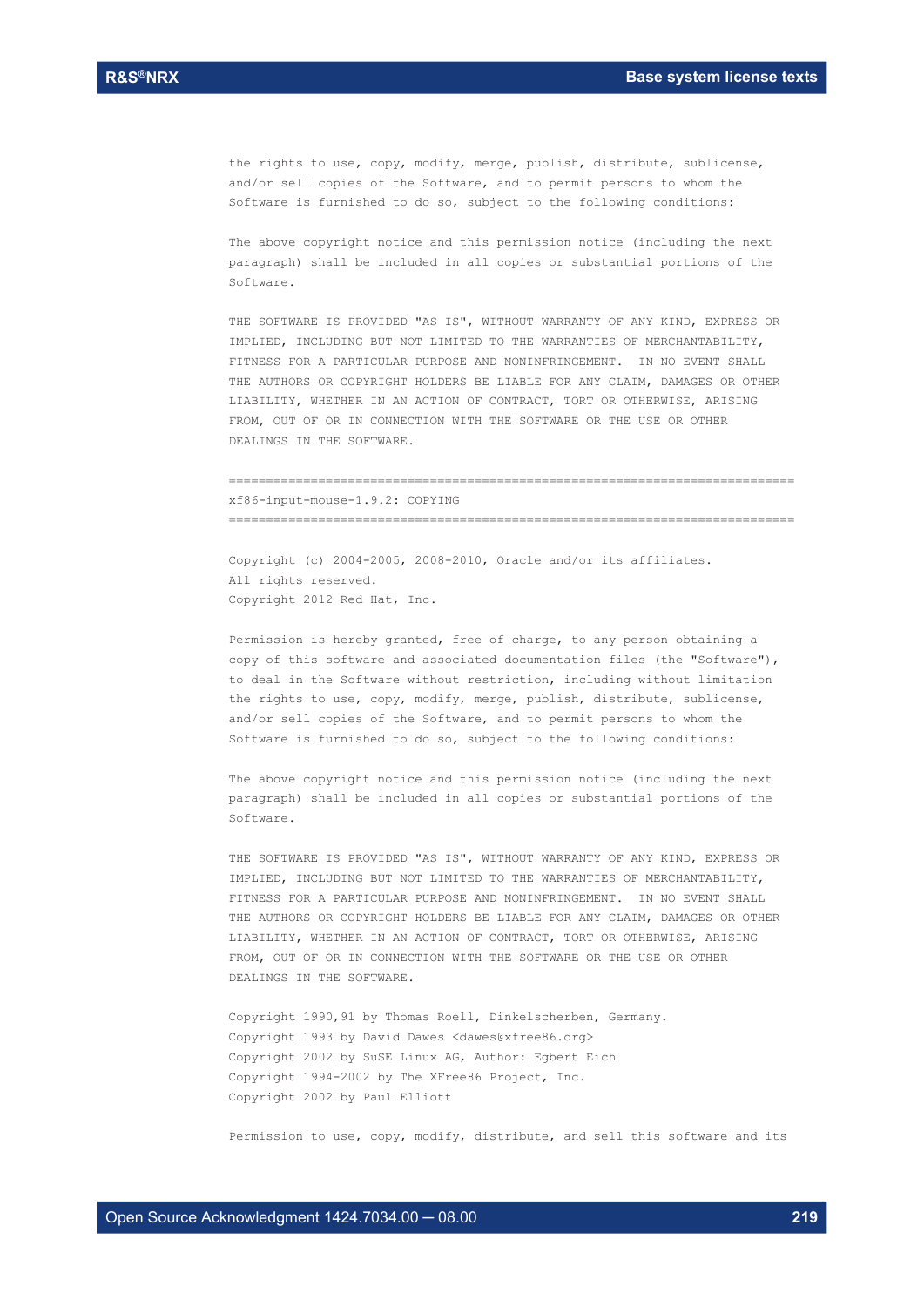documentation for any purpose is hereby granted without fee, provided that the above copyright notice appear in all copies and that both that copyright notice and this permission notice appear in supporting documentation, and that the names of copyright holders not be used in advertising or publicity pertaining to distribution of the software without specific, written prior permission. The copyright holders make no representations about the suitability of this software for any purpose. It is provided "as is" without express or implied warranty.

THE COPYRIGHT HOLDERS DISCLAIM ALL WARRANTIES WITH REGARD TO THIS SOFTWARE, INCLUDING ALL IMPLIED WARRANTIES OF MERCHANTABILITY AND FITNESS, IN NO EVENT SHALL THE COPYRIGHT HOLDERS BE LIABLE FOR ANY SPECIAL, INDIRECT OR CONSEQUENTIAL DAMAGES OR ANY DAMAGES WHATSOEVER RESULTING FROM LOSS OF USE, DATA OR PROFITS, WHETHER IN AN ACTION OF CONTRACT, NEGLIGENCE OR OTHER TORTIOUS ACTION, ARISING OUT OF OR IN CONNECTION WITH THE USE OR PERFORMANCE OF THIS SOFTWARE.

Copyright 1998 by Kazutaka YOKOTA <yokota@zodiac.mech.utsunomiya-u.ac.jp>

Permission to use, copy, modify, distribute, and sell this software and its documentation for any purpose is hereby granted without fee, provided that the above copyright notice appear in all copies and that both that copyright notice and this permission notice appear in supporting documentation, and that the name of Kazutaka YOKOTA not be used in advertising or publicity pertaining to distribution of the software without specific, written prior permission. Kazutaka YOKOTA makes no representations about the suitability of this software for any purpose. It is provided "as is" without express or implied warranty.

KAZUTAKA YOKOTA DISCLAIMS ALL WARRANTIES WITH REGARD TO THIS SOFTWARE, INCLUDING ALL IMPLIED WARRANTIES OF MERCHANTABILITY AND FITNESS, IN NO EVENT SHALL KAZUTAKA YOKOTA BE LIABLE FOR ANY SPECIAL, INDIRECT OR CONSEQUENTIAL DAMAGES OR ANY DAMAGES WHATSOEVER RESULTING FROM LOSS OF USE, DATA OR PROFITS, WHETHER IN AN ACTION OF CONTRACT, NEGLIGENCE OR OTHER TORTIOUS ACTION, ARISING OUT OF OR IN CONNECTION WITH THE USE OR PERFORMANCE OF THIS SOFTWARE.

Copyright (c) 1999-2003 by The XFree86 Project, Inc.

Permission is hereby granted, free of charge, to any person obtaining a copy of this software and associated documentation files (the "Software"), to deal in the Software without restriction, including without limitation the rights to use, copy, modify, merge, publish, distribute, sublicense, and/or sell copies of the Software, and to permit persons to whom the Software is furnished to do so, subject to the following conditions:

The above copyright notice and this permission notice shall be included in all copies or substantial portions of the Software.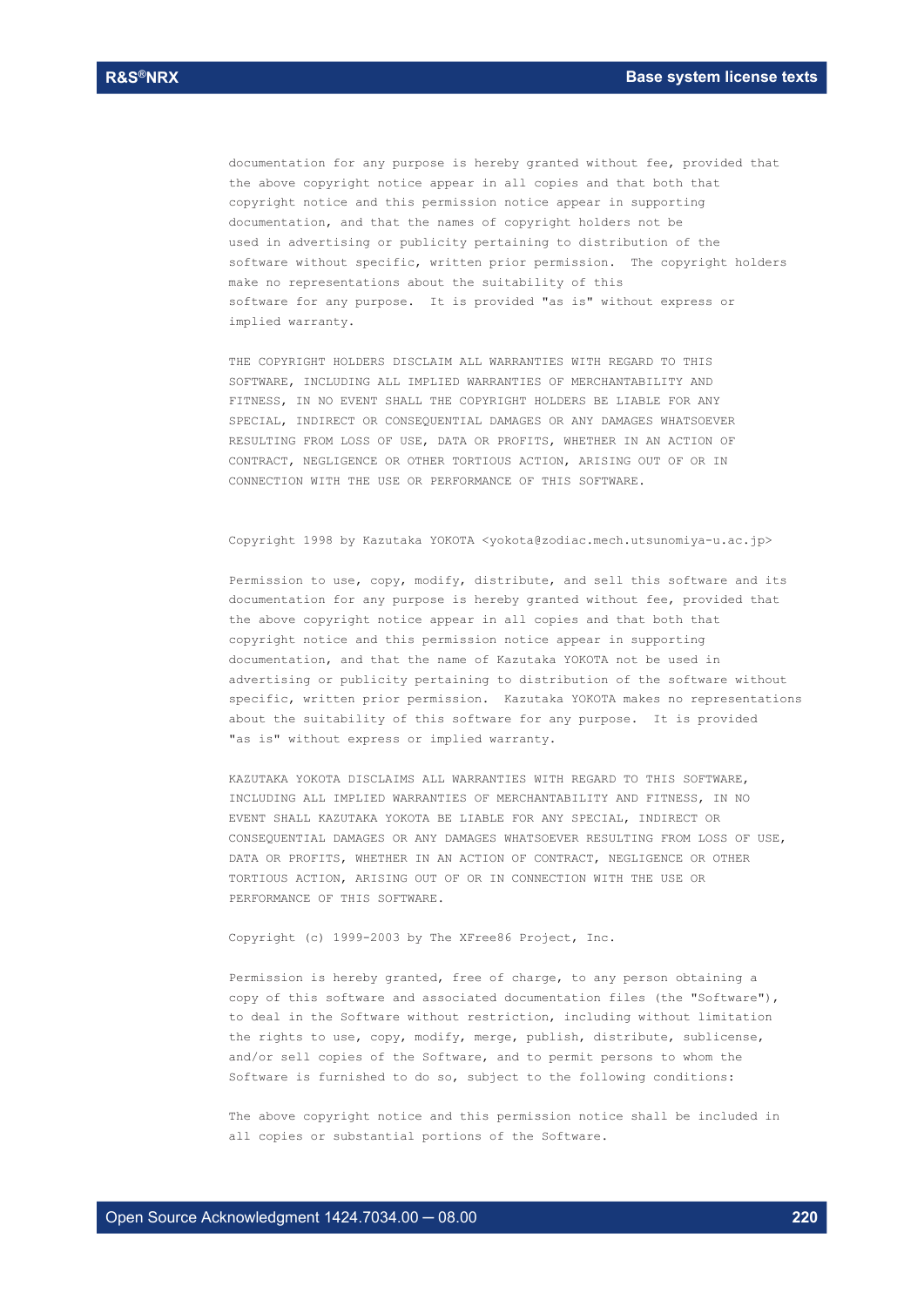THE SOFTWARE IS PROVIDED "AS IS", WITHOUT WARRANTY OF ANY KIND, EXPRESS OR IMPLIED, INCLUDING BUT NOT LIMITED TO THE WARRANTIES OF MERCHANTABILITY, FITNESS FOR A PARTICULAR PURPOSE AND NONINFRINGEMENT. IN NO EVENT SHALL THE COPYRIGHT HOLDER(S) OR AUTHOR(S) BE LIABLE FOR ANY CLAIM, DAMAGES OR OTHER LIABILITY, WHETHER IN AN ACTION OF CONTRACT, TORT OR OTHERWISE, ARISING FROM, OUT OF OR IN CONNECTION WITH THE SOFTWARE OR THE USE OR OTHER DEALINGS IN THE SOFTWARE.

Except as contained in this notice, the name of the copyright holder(s) and author(s) shall not be used in advertising or otherwise to promote the sale, use or other dealings in this Software without prior written authorization from the copyright holder(s) and author(s).

Copyright 1997,1998 by UCHIYAMA Yasushi

Permission to use, copy, modify, distribute, and sell this software and its documentation for any purpose is hereby granted without fee, provided that the above copyright notice appear in all copies and that both that copyright notice and this permission notice appear in supporting documentation, and that the name of UCHIYAMA Yasushi not be used in advertising or publicity pertaining to distribution of the software without specific, written prior permission. UCHIYAMA Yasushi makes no representations about the suitability of this software for any purpose. It is provided "as is" without express or implied warranty.

UCHIYAMA YASUSHI DISCLAIMS ALL WARRANTIES WITH REGARD TO THIS SOFTWARE, INCLUDING ALL IMPLIED WARRANTIES OF MERCHANTABILITY AND FITNESS, IN NO EVENT SHALL UCHIYAMA YASUSHI BE LIABLE FOR ANY SPECIAL, INDIRECT OR CONSEQUENTIAL DAMAGES OR ANY DAMAGES WHATSOEVER RESULTING FROM LOSS OF USE, DATA OR PROFITS, WHETHER IN AN ACTION OF CONTRACT, NEGLIGENCE OR OTHER TORTIOUS ACTION, ARISING OUT OF OR IN CONNECTION WITH THE USE OR PERFORMANCE OF THIS SOFTWARE.

Copyright 2001 by J. Kean Johnston <jkj@sco.com>

Permission to use, copy, modify, distribute, and sell this software and its documentation for any purpose is hereby granted without fee, provided that the above copyright notice appear in all copies and that both that copyright notice and this permission notice appear in supporting documentation, and that the name J. Kean Johnston not be used in advertising or publicity pertaining to distribution of the software without specific, written prior permission. J. Kean Johnston makes no representations about the suitability of this software for any purpose. It is provided "as is" without express or implied warranty.

J. KEAN JOHNSTON DISCLAIMS ALL WARRANTIES WITH REGARD TO THIS SOFTWARE, INCLUDING ALL IMPLIED WARRANTIES OF MERCHANTABILITY AND FITNESS, IN NO EVENT SHALL J. KEAN JOHNSTON BE LIABLE FOR ANY SPECIAL, INDIRECT OR CONSEQUENTIAL DAMAGES OR ANY DAMAGES WHATSOEVER RESULTING FROM LOSS OF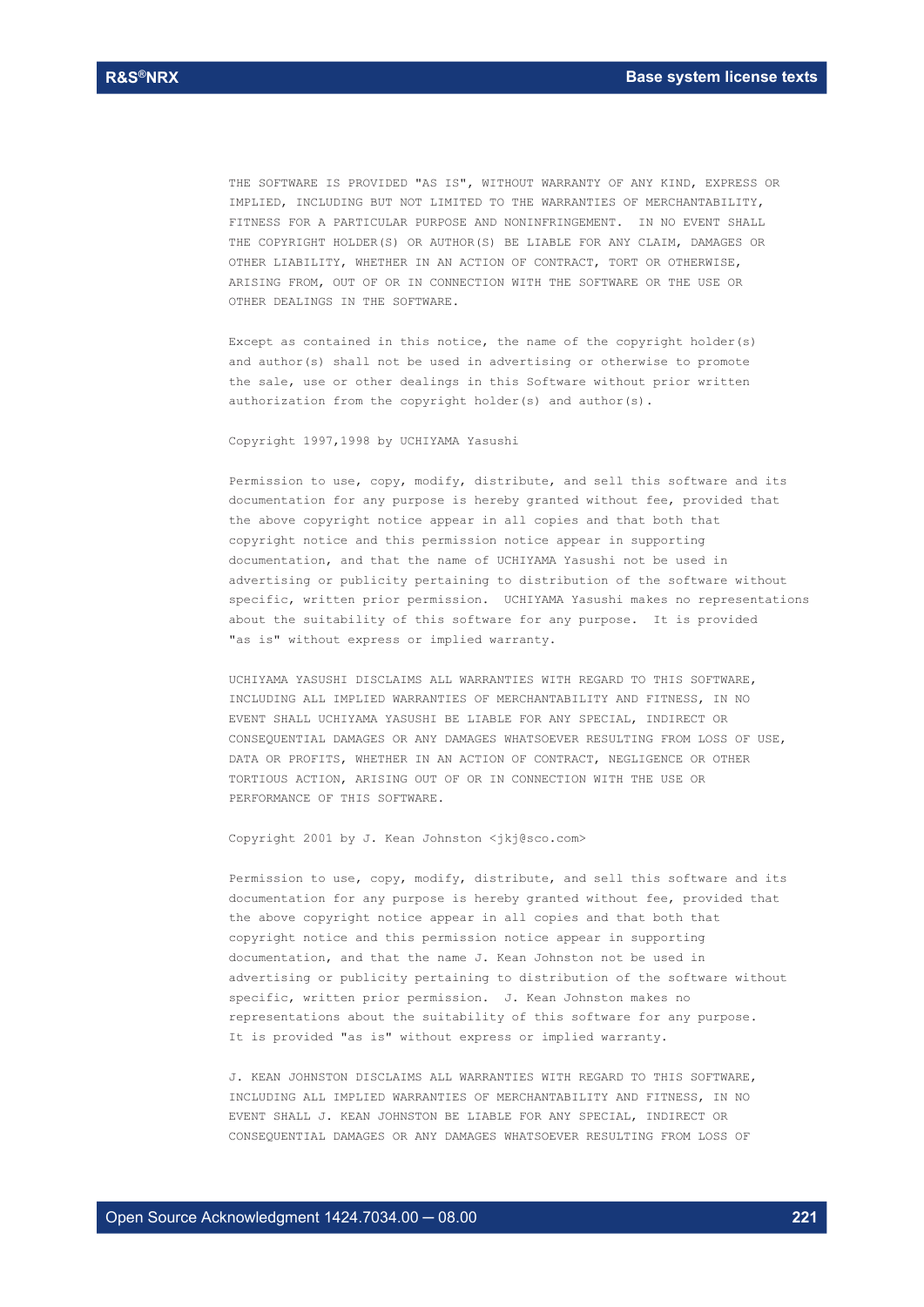USE, DATA OR PROFITS, WHETHER IN AN ACTION OF CONTRACT, NEGLIGENCE OR OTHER TORTIOUS ACTION, ARISING OUT OF OR IN CONNECTION WITH THE USE OR PERFORMANCE OF THIS SOFTWARE.

```
============================================================================
xf86-video-fbdev-0.4.4: COPYING
============================================================================
```
Copyright (C) 1994-2003 The XFree86 Project, Inc. All Rights Reserved.

Permission is hereby granted, free of charge, to any person obtaining a copy of this software and associated documentation files (the "Software"), to deal in the Software without restriction, including without limitation the rights to use, copy, modify, merge, publish, distribute, sublicense, and/or sell copies of the Software, and to permit persons to whom the Software is furnished to do so, subject to the following conditions:

The above copyright notice and this permission notice shall be included in all copies or substantial portions of the Software.

THE SOFTWARE IS PROVIDED "AS IS", WITHOUT WARRANTY OF ANY KIND, EXPRESS OR IMPLIED, INCLUDING BUT NOT LIMITED TO THE WARRANTIES OF MERCHANTABILITY, FIT-NESS FOR A PARTICULAR PURPOSE AND NONINFRINGEMENT. IN NO EVENT SHALL THE XFREE86 PROJECT BE LIABLE FOR ANY CLAIM, DAMAGES OR OTHER LIABILITY, WHETHER IN AN ACTION OF CONTRACT, TORT OR OTHERWISE, ARISING FROM, OUT OF OR IN CON-NECTION WITH THE SOFTWARE OR THE USE OR OTHER DEALINGS IN THE SOFTWARE.

Except as contained in this notice, the name of the XFree86 Project shall not be used in advertising or otherwise to promote the sale, use or other dealings in this Software without prior written authorization from the XFree86 Project.

```
============================================================================
xinit-1.3.4: COPYING
============================================================================
```
Copyright 1986, 1988, 1993, 1998 The Open Group

Permission to use, copy, modify, distribute, and sell this software and its documentation for any purpose is hereby granted without fee, provided that the above copyright notice appear in all copies and that both that copyright notice and this permission notice appear in supporting documentation.

The above copyright notice and this permission notice shall be included in all copies or substantial portions of the Software.

THE SOFTWARE IS PROVIDED "AS IS", WITHOUT WARRANTY OF ANY KIND, EXPRESS OR IMPLIED, INCLUDING BUT NOT LIMITED TO THE WARRANTIES OF MERCHANTABILITY, FITNESS FOR A PARTICULAR PURPOSE AND NONINFRINGEMENT. IN NO EVENT SHALL THE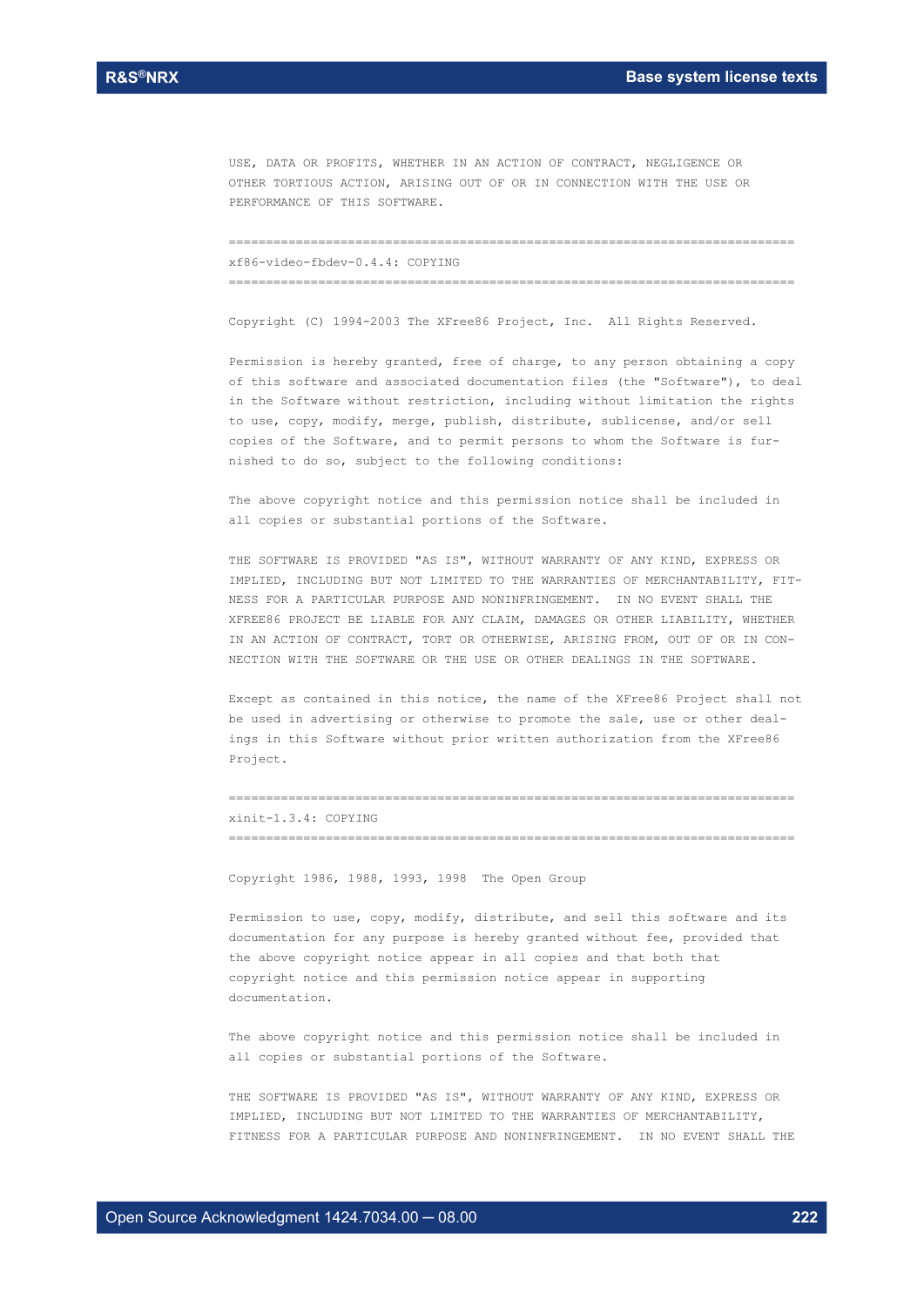OPEN GROUP BE LIABLE FOR ANY CLAIM, DAMAGES OR OTHER LIABILITY, WHETHER IN AN ACTION OF CONTRACT, TORT OR OTHERWISE, ARISING FROM, OUT OF OR IN CONNECTION WITH THE SOFTWARE OR THE USE OR OTHER DEALINGS IN THE SOFTWARE.

Except as contained in this notice, the name of The Open Group shall not be used in advertising or otherwise to promote the sale, use or other dealings in this Software without prior written authorization from The Open Group.

Copyright (c) 2008-2012 Apple Inc.

Permission is hereby granted, free of charge, to any person obtaining a copy of this software and associated documentation files (the "Software"), to deal in the Software without restriction, including without limitation the rights to use, copy, modify, merge, publish, distribute, sublicense, and/or sell copies of the Software, and to permit persons to whom the Software is furnished to do so, subject to the following conditions:

The above copyright notice and this permission notice shall be included in all copies or substantial portions of the Software.

THE SOFTWARE IS PROVIDED "AS IS", WITHOUT WARRANTY OF ANY KIND, EXPRESS OR IMPLIED, INCLUDING BUT NOT LIMITED TO THE WARRANTIES OF MERCHANTABILITY, FITNESS FOR A PARTICULAR PURPOSE AND NONINFRINGEMENT. IN NO EVENT SHALL THE ABOVE LISTED COPYRIGHT HOLDER(S) BE LIABLE FOR ANY CLAIM, DAMAGES OR OTHER LIABILITY, WHETHER IN AN ACTION OF CONTRACT, TORT OR OTHERWISE, ARISING FROM, OUT OF OR IN CONNECTION WITH THE SOFTWARE OR THE USE OR OTHER DEALINGS IN THE SOFTWARE.

Except as contained in this notice, the name(s) of the above copyright holders shall not be used in advertising or otherwise to promote the sale, use or other dealings in this Software without prior written authorization.

```
============================================================================
xinput-1.6.2: COPYING
============================================================================
```
Copyright 1996-1997 by Frederic Lepied, France. <Frederic.Lepied@sugix.frmug.org>

Permission to use, copy, modify, distribute, and sell this software and its documentation for any purpose is hereby granted without fee, provided that the above copyright notice appear in all copies and that both that copyright notice and this permission notice appear in supporting documentation, and that the name of the authors not be used in advertising or publicity pertaining to distribution of the software without specific, written prior permission. The authors make no representations about the suitability of this software for any purpose. It is provided "as is" without express or implied warranty.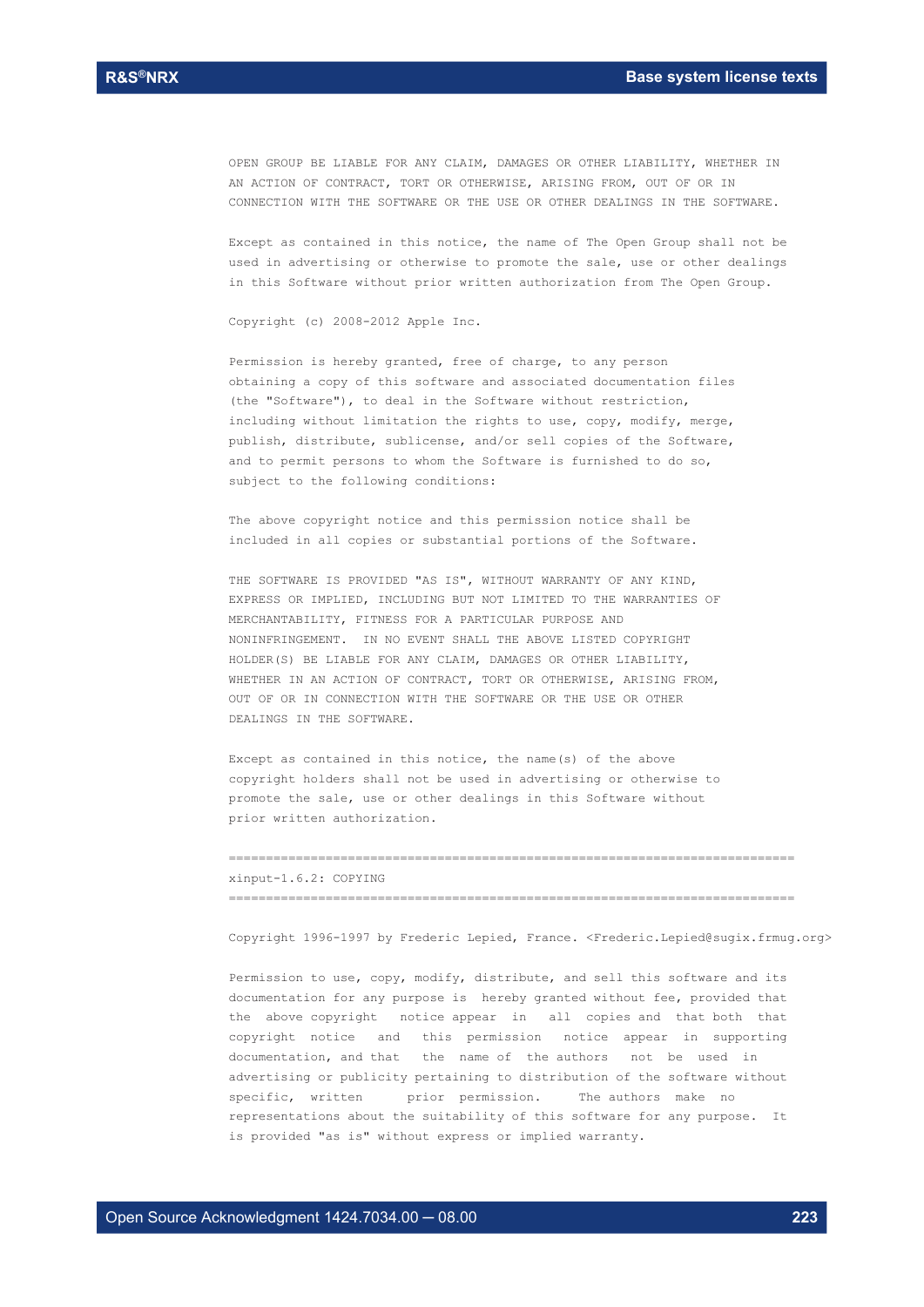THE AUTHORS DISCLAIMS ALL WARRANTIES WITH REGARD TO THIS SOFTWARE, INCLUDING ALL IMPLIED WARRANTIES OF MERCHANTABILITY AND FITNESS, IN NO EVENT SHALL THE AUTHORS BE LIABLE FOR ANY SPECIAL, INDIRECT OR CONSEQUENTIAL DAMAGES OR ANY DAMAGES WHATSOEVER RESULTING FROM LOSS OF USE, DATA OR PROFITS, WHETHER IN AN ACTION OF CONTRACT, NEGLIGENCE OR OTHER TORTIOUS ACTION, ARISING OUT OF OR IN CONNECTION WITH THE USE OR PERFORMANCE OF THIS SOFTWARE.

Copyright © 2007 Peter Hutterer Copyright © 2009 Red Hat, Inc.

Permission is hereby granted, free of charge, to any person obtaining a copy of this software and associated documentation files (the "Software"), to deal in the Software without restriction, including without limitation the rights to use, copy, modify, merge, publish, distribute, sublicense, and/or sell copies of the Software, and to permit persons to whom the Software is furnished to do so, subject to the following conditions:

The above copyright notice and this permission notice (including the next paragraph) shall be included in all copies or substantial portions of the Software.

THE SOFTWARE IS PROVIDED "AS IS", WITHOUT WARRANTY OF ANY KIND, EXPRESS OR IMPLIED, INCLUDING BUT NOT LIMITED TO THE WARRANTIES OF MERCHANTABILITY, FITNESS FOR A PARTICULAR PURPOSE AND NONINFRINGEMENT. IN NO EVENT SHALL THE AUTHORS OR COPYRIGHT HOLDERS BE LIABLE FOR ANY CLAIM, DAMAGES OR OTHER LIABILITY, WHETHER IN AN ACTION OF CONTRACT, TORT OR OTHERWISE, ARISING FROM, OUT OF OR IN CONNECTION WITH THE SOFTWARE OR THE USE OR OTHER DEALINGS IN THE SOFTWARE.

============================================================================

============================================================================

xkbcomp-1.3.1: COPYING

Copyright (c) 1994 by Silicon Graphics Computer Systems, Inc.

Permission to use, copy, modify, and distribute this software and its documentation for any purpose and without fee is hereby granted, provided that the above copyright notice appear in all copies and that both that copyright notice and this permission notice appear in supporting documentation, and that the name of Silicon Graphics not be used in advertising or publicity pertaining to distribution of the software without specific prior written permission. Silicon Graphics makes no representation about the suitability of this software for any purpose. It is provided "as is" without any express or implied warranty.

SILICON GRAPHICS DISCLAIMS ALL WARRANTIES WITH REGARD TO THIS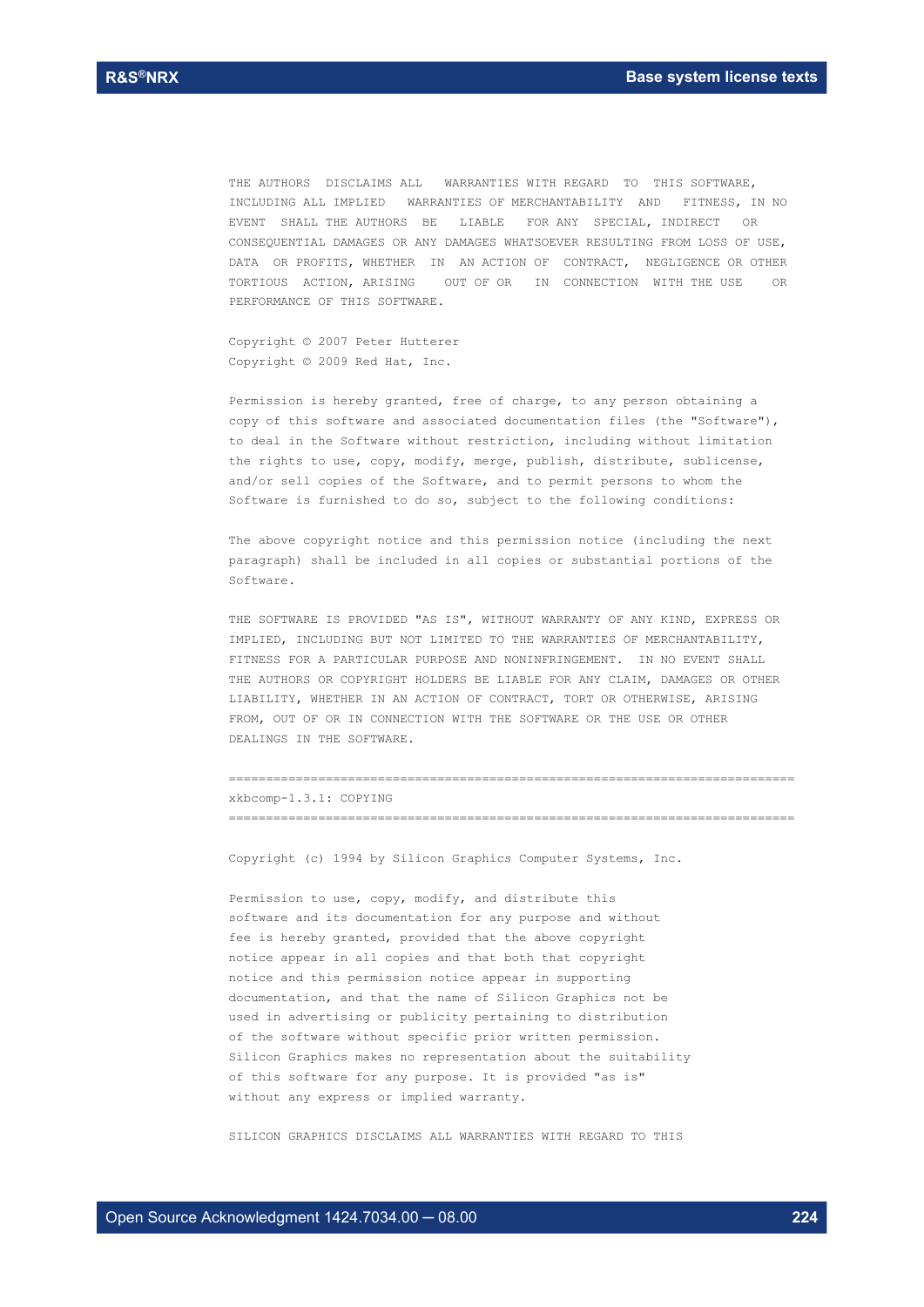SOFTWARE, INCLUDING ALL IMPLIED WARRANTIES OF MERCHANTABILITY AND FITNESS FOR A PARTICULAR PURPOSE. IN NO EVENT SHALL SILICON GRAPHICS BE LIABLE FOR ANY SPECIAL, INDIRECT OR CONSEQUENTIAL DAMAGES OR ANY DAMAGES WHATSOEVER RESULTING FROM LOSS OF USE, DATA OR PROFITS, WHETHER IN AN ACTION OF CONTRACT, NEGLIGENCE OR OTHER TORTIOUS ACTION, ARISING OUT OF OR IN CONNECTION WITH THE USE OR PERFORMANCE OF THIS SOFTWARE.

Copyright 1988, 1998 The Open Group

Permission to use, copy, modify, distribute, and sell this software and its documentation for any purpose is hereby granted without fee, provided that the above copyright notice appear in all copies and that both that copyright notice and this permission notice appear in supporting documentation.

The above copyright notice and this permission notice shall be included in all copies or substantial portions of the Software.

THE SOFTWARE IS PROVIDED "AS IS", WITHOUT WARRANTY OF ANY KIND, EXPRESS OR IMPLIED, INCLUDING BUT NOT LIMITED TO THE WARRANTIES OF MERCHANTABILITY, FITNESS FOR A PARTICULAR PURPOSE AND NONINFRINGEMENT. IN NO EVENT SHALL THE OPEN GROUP BE LIABLE FOR ANY CLAIM, DAMAGES OR OTHER LIABILITY, WHETHER IN AN ACTION OF CONTRACT, TORT OR OTHERWISE, ARISING FROM, OUT OF OR IN CONNECTION WITH THE SOFTWARE OR THE USE OR OTHER DEALINGS IN THE SOFTWARE.

Except as contained in this notice, the name of The Open Group shall not be used in advertising or otherwise to promote the sale, use or other dealings in this Software without prior written authorization from The Open Group.

Copyright 1988 by Digital Equipment Corporation, Maynard, Massachusetts.

### All Rights Reserved

Permission to use, copy, modify, and distribute this software and its documentation for any purpose and without fee is hereby granted, provided that the above copyright notice appear in all copies and that both that copyright notice and this permission notice appear in supporting documentation, and that the name of Digital not be used in advertising or publicity pertaining to distribution of the software without specific, written prior permission.

DIGITAL DISCLAIMS ALL WARRANTIES WITH REGARD TO THIS SOFTWARE, INCLUDING ALL IMPLIED WARRANTIES OF MERCHANTABILITY AND FITNESS, IN NO EVENT SHALL DIGITAL BE LIABLE FOR ANY SPECIAL, INDIRECT OR CONSEQUENTIAL DAMAGES OR ANY DAMAGES WHATSOEVER RESULTING FROM LOSS OF USE, DATA OR PROFITS, WHETHER IN AN ACTION OF CONTRACT, NEGLIGENCE OR OTHER TORTIOUS ACTION, ARISING OUT OF OR IN CONNECTION WITH THE USE OR PERFORMANCE OF THIS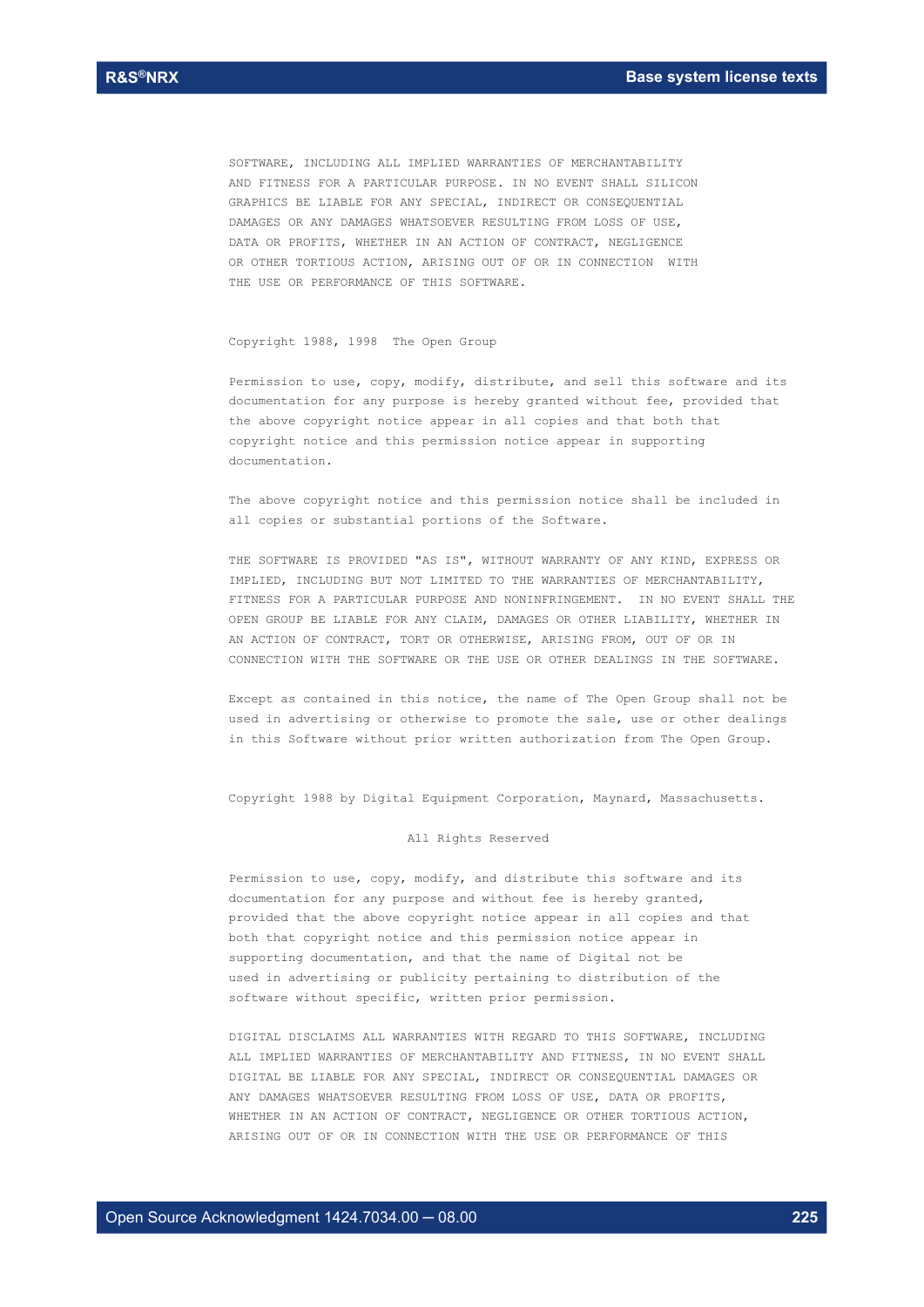SOFTWARE.

 COPYRIGHT 1990 DIGITAL EQUIPMENT CORPORATION MAYNARD, MASSACHUSETTS ALL RIGHTS RESERVED.

THE INFORMATION IN THIS SOFTWARE IS SUBJECT TO CHANGE WITHOUT NOTICE AND SHOULD NOT BE CONSTRUED AS A COMMITMENT BY DIGITAL EQUIPMENT CORPORATION. DIGITAL MAKES NO REPRESENTATIONS ABOUT THE SUITABILITY OF THIS SOFTWARE FOR ANY PURPOSE. IT IS SUPPLIED "AS IS" WITHOUT EXPRESS OR IMPLIED WARRANTY.

IF THE SOFTWARE IS MODIFIED IN A MANNER CREATING DERIVATIVE COPYRIGHT RIGHTS, APPROPRIATE LEGENDS MAY BE PLACED ON THE DERIVATIVE WORK IN ADDITION TO THAT SET FORTH ABOVE.

Permission to use, copy, modify, and distribute this software and its documentation for any purpose and without fee is hereby granted, provided that the above copyright notice appear in all copies and that both that copyright notice and this permission notice appear in supporting documentation, and that the name of Digital Equipment Corporation not be used in advertising or publicity pertaining to distribution of the software without specific, written prior permission.

============================================================================

============================================================================

xkeyboard-config-2.20: COPYING

Copyright 1996 by Joseph Moss Copyright (C) 2002-2007 Free Software Foundation, Inc. Copyright (C) Dmitry Golubev <lastguru@mail.ru>, 2003-2004 Copyright (C) 2004, Gregory Mokhin <mokhin@bog.msu.ru> Copyright (C) 2006 Erdal Ronahî

Permission to use, copy, modify, distribute, and sell this software and its documentation for any purpose is hereby granted without fee, provided that the above copyright notice appear in all copies and that both that copyright notice and this permission notice appear in supporting documentation, and that the name of the copyright holder(s) not be used in advertising or publicity pertaining to distribution of the software without specific, written prior permission. The copyright holder(s) makes no representations about the suitability of this software for any purpose. It is provided "as is" without express or implied warranty.

THE COPYRIGHT HOLDER(S) DISCLAIMS ALL WARRANTIES WITH REGARD TO THIS SOFTWARE, INCLUDING ALL IMPLIED WARRANTIES OF MERCHANTABILITY AND FITNESS, IN NO EVENT SHALL THE COPYRIGHT HOLDER(S) BE LIABLE FOR ANY SPECIAL, INDIRECT OR CONSEQUENTIAL DAMAGES OR ANY DAMAGES WHATSOEVER RESULTING FROM LOSS OF USE,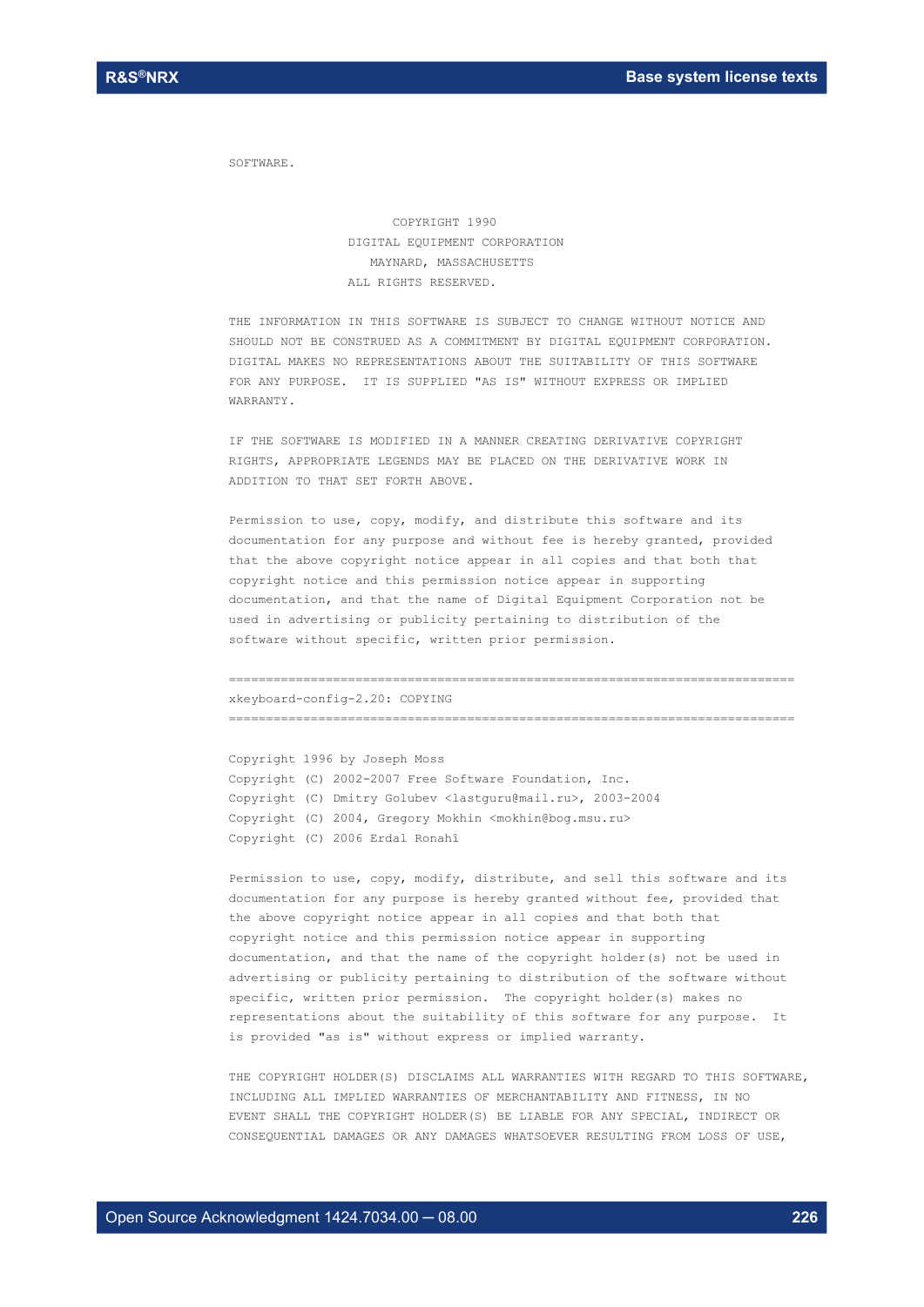DATA OR PROFITS, WHETHER IN AN ACTION OF CONTRACT, NEGLIGENCE OR OTHER TORTIOUS ACTION, ARISING OUT OF OR IN CONNECTION WITH THE USE OR PERFORMANCE OF THIS SOFTWARE.

## Copyright (c) 1996 Digital Equipment Corporation

Permission is hereby granted, free of charge, to any person obtaining a copy of this software and associated documentation files (the "Software"), to deal in the Software without restriction, including without limitation the rights to use, copy, modify, merge, publish, distribute, sublicense, and sell copies of the Software, and to permit persons to whom the Software is furnished to do so, subject to the following conditions:

The above copyright notice and this permission notice shall be included in all copies or substantial portions of the Software.

THE SOFTWARE IS PROVIDED "AS IS", WITHOUT WARRANTY OF ANY KIND, EXPRESS OR IMPLIED, INCLUDING BUT NOT LIMITED TO THE WARRANTIES OF MERCHANTABILITY, FITNESS FOR A PARTICULAR PURPOSE AND NONINFRINGEMENT. IN NO EVENT SHALL DIGITAL EQUIPMENT CORPORATION BE LIABLE FOR ANY CLAIM, DAMAGES OR OTHER LIABILITY, WHETHER IN AN ACTION OF CONTRACT, TORT OR OTHERWISE, ARISING FROM, OUT OF OR IN CONNECTION WITH THE SOFTWARE OR THE USE OR OTHER DEALINGS IN THE SOFTWARE.

Except as contained in this notice, the name of the Digital Equipment Corporation shall not be used in advertising or otherwise to promote the sale, use or other dealings in this Software without prior written authorization from Digital Equipment Corporation.

### Copyright 1996, 1998 The Open Group

Permission to use, copy, modify, distribute, and sell this software and its documentation for any purpose is hereby granted without fee, provided that the above copyright notice appear in all copies and that both that copyright notice and this permission notice appear in supporting documentation.

The above copyright notice and this permission notice shall be included in all copies or substantial portions of the Software.

THE SOFTWARE IS PROVIDED "AS IS", WITHOUT WARRANTY OF ANY KIND, EXPRESS OR IMPLIED, INCLUDING BUT NOT LIMITED TO THE WARRANTIES OF MERCHANTABILITY, FITNESS FOR A PARTICULAR PURPOSE AND NONINFRINGEMENT. IN NO EVENT SHALL THE OPEN GROUP BE LIABLE FOR ANY CLAIM, DAMAGES OR OTHER LIABILITY, WHETHER IN AN ACTION OF CONTRACT, TORT OR OTHERWISE, ARISING FROM, OUT OF OR IN CONNECTION WITH THE SOFTWARE OR THE USE OR OTHER DEALINGS IN THE SOFTWARE.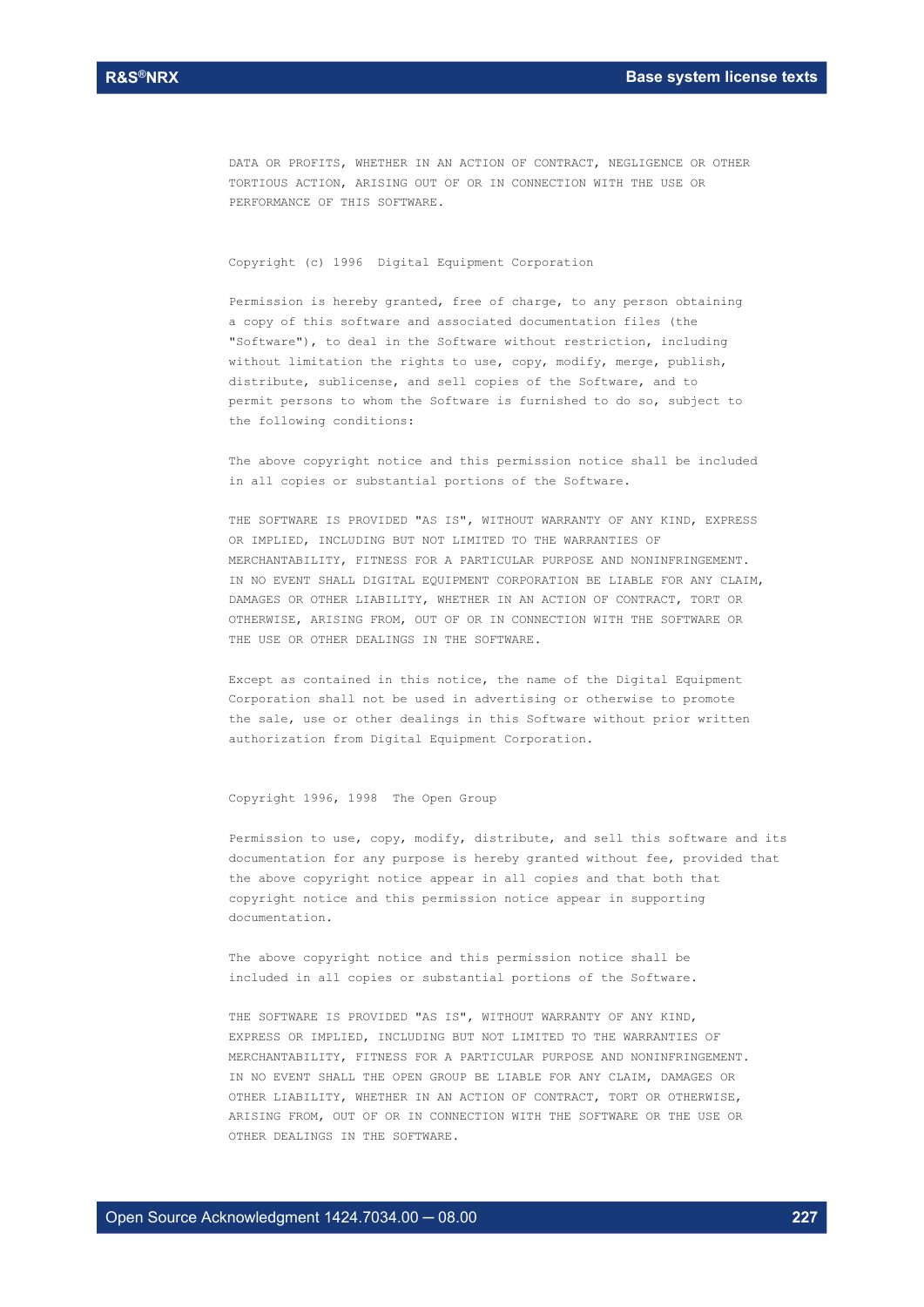Except as contained in this notice, the name of The Open Group shall not be used in advertising or otherwise to promote the sale, use or other dealings in this Software without prior written authorization from The Open Group.

Copyright 2004-2005 Sun Microsystems, Inc. All rights reserved.

Permission is hereby granted, free of charge, to any person obtaining a copy of this software and associated documentation files (the "Software"), to deal in the Software without restriction, including without limitation the rights to use, copy, modify, merge, publish, distribute, sublicense, and/or sell copies of the Software, and to permit persons to whom the Software is furnished to do so, subject to the following conditions:

The above copyright notice and this permission notice (including the next paragraph) shall be included in all copies or substantial portions of the Software.

THE SOFTWARE IS PROVIDED "AS IS", WITHOUT WARRANTY OF ANY KIND, EXPRESS OR IMPLIED, INCLUDING BUT NOT LIMITED TO THE WARRANTIES OF MERCHANTABILITY, FITNESS FOR A PARTICULAR PURPOSE AND NONINFRINGEMENT. IN NO EVENT SHALL THE AUTHORS OR COPYRIGHT HOLDERS BE LIABLE FOR ANY CLAIM, DAMAGES OR OTHER LIABILITY, WHETHER IN AN ACTION OF CONTRACT, TORT OR OTHERWISE, ARISING FROM, OUT OF OR IN CONNECTION WITH THE SOFTWARE OR THE USE OR OTHER DEALINGS IN THE SOFTWARE.

Copyright (c) 1996 by Silicon Graphics Computer Systems, Inc.

Permission to use, copy, modify, and distribute this software and its documentation for any purpose and without fee is hereby granted, provided that the above copyright notice appear in all copies and that both that copyright notice and this permission notice appear in supporting documentation, and that the name of Silicon Graphics not be used in advertising or publicity pertaining to distribution of the software without specific prior written permission. Silicon Graphics makes no representation about the suitability of this software for any purpose. It is provided "as is" without any express or implied warranty.

SILICON GRAPHICS DISCLAIMS ALL WARRANTIES WITH REGARD TO THIS SOFTWARE, INCLUDING ALL IMPLIED WARRANTIES OF MERCHANTABILITY AND FITNESS FOR A PARTICULAR PURPOSE. IN NO EVENT SHALL SILICON GRAPHICS BE LIABLE FOR ANY SPECIAL, INDIRECT OR CONSEQUENTIAL DAMAGES OR ANY DAMAGES WHATSOEVER RESULTING FROM LOSS OF USE, DATA OR PROFITS, WHETHER IN AN ACTION OF CONTRACT, NEGLIGENCE OR OTHER TORTIOUS ACTION, ARISING OUT OF OR IN CONNECTION WITH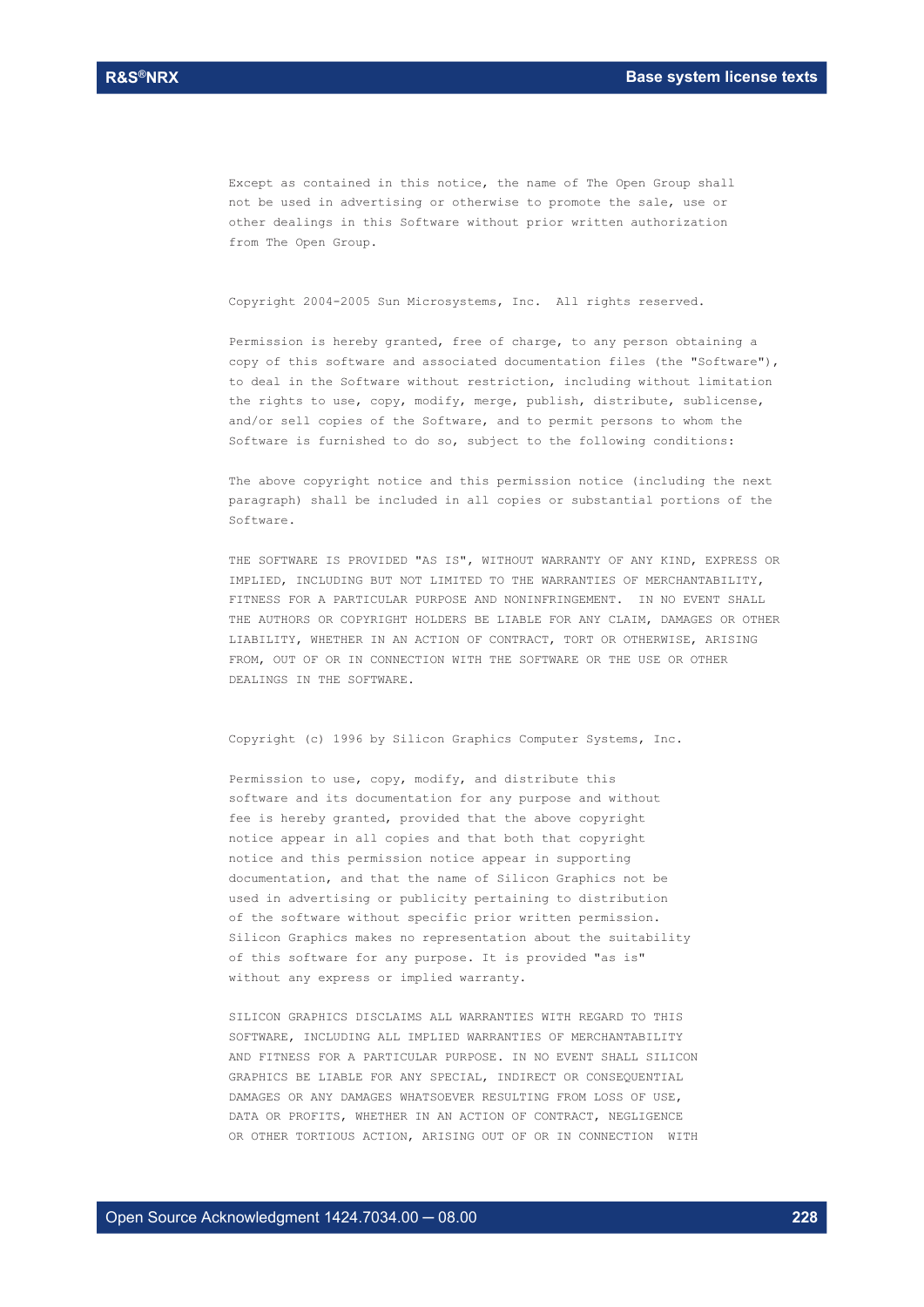THE USE OR PERFORMANCE OF THIS SOFTWARE.

Copyright (c) 1996 X Consortium

Permission is hereby granted, free of charge, to any person obtaining a copy of this software and associated documentation files (the "Software"), to deal in the Software without restriction, including without limitation the rights to use, copy, modify, merge, publish, distribute, sublicense, and/or sell copies of the Software, and to permit persons to whom the Software is furnished to do so, subject to the following conditions:

The above copyright notice and this permission notice shall be included in all copies or substantial portions of the Software.

THE SOFTWARE IS PROVIDED "AS IS", WITHOUT WARRANTY OF ANY KIND, EXPRESS OR IMPLIED, INCLUDING BUT NOT LIMITED TO THE WARRANTIES OF MERCHANTABILITY, FITNESS FOR A PARTICULAR PURPOSE AND NONINFRINGEMENT. IN NO EVENT SHALL THE X CONSORTIUM BE LIABLE FOR ANY CLAIM, DAMAGES OR OTHER LIABILITY, WHETHER IN AN ACTION OF CONTRACT, TORT OR OTHERWISE, ARISING FROM, OUT OF OR IN CONNECTION WITH THE SOFTWARE OR THE USE OR OTHER DEALINGS IN THE SOFTWARE.

Except as contained in this notice, the name of the X Consortium shall not be used in advertising or otherwise to promote the sale, use or other dealings in this Software without prior written authorization from the X Consortium.

Copyright (C) 2004, 2006 Ævar Arnfjörð Bjarmason <avarab@gmail.com>

Permission to use, copy, modify, distribute, and sell this software and its documentation for any purpose is hereby granted without fee, provided that the above copyright notice appear in all copies and that both that copyright notice and this permission notice appear in supporting documentation.

The above copyright notice and this permission notice shall be included in all copies or substantial portions of the Software.

THE SOFTWARE IS PROVIDED "AS IS", WITHOUT WARRANTY OF ANY KIND, EXPRESS OR IMPLIED, INCLUDING BUT NOT LIMITED TO THE WARRANTIES OF MERCHANTABILITY, FITNESS FOR A PARTICULAR PURPOSE AND NONINFRINGEMENT. IN NO EVENT SHALL THE OPEN GROUP BE LIABLE FOR ANY CLAIM, DAMAGES OR OTHER LIABILITY, WHETHER IN AN ACTION OF CONTRACT, TORT OR OTHERWISE, ARISING FROM, OUT OF OR IN CONNECTION WITH THE SOFTWARE OR THE USE OR OTHER DEALINGS IN THE SOFTWARE.

Except as contained in this notice, the name of a copyright holder shall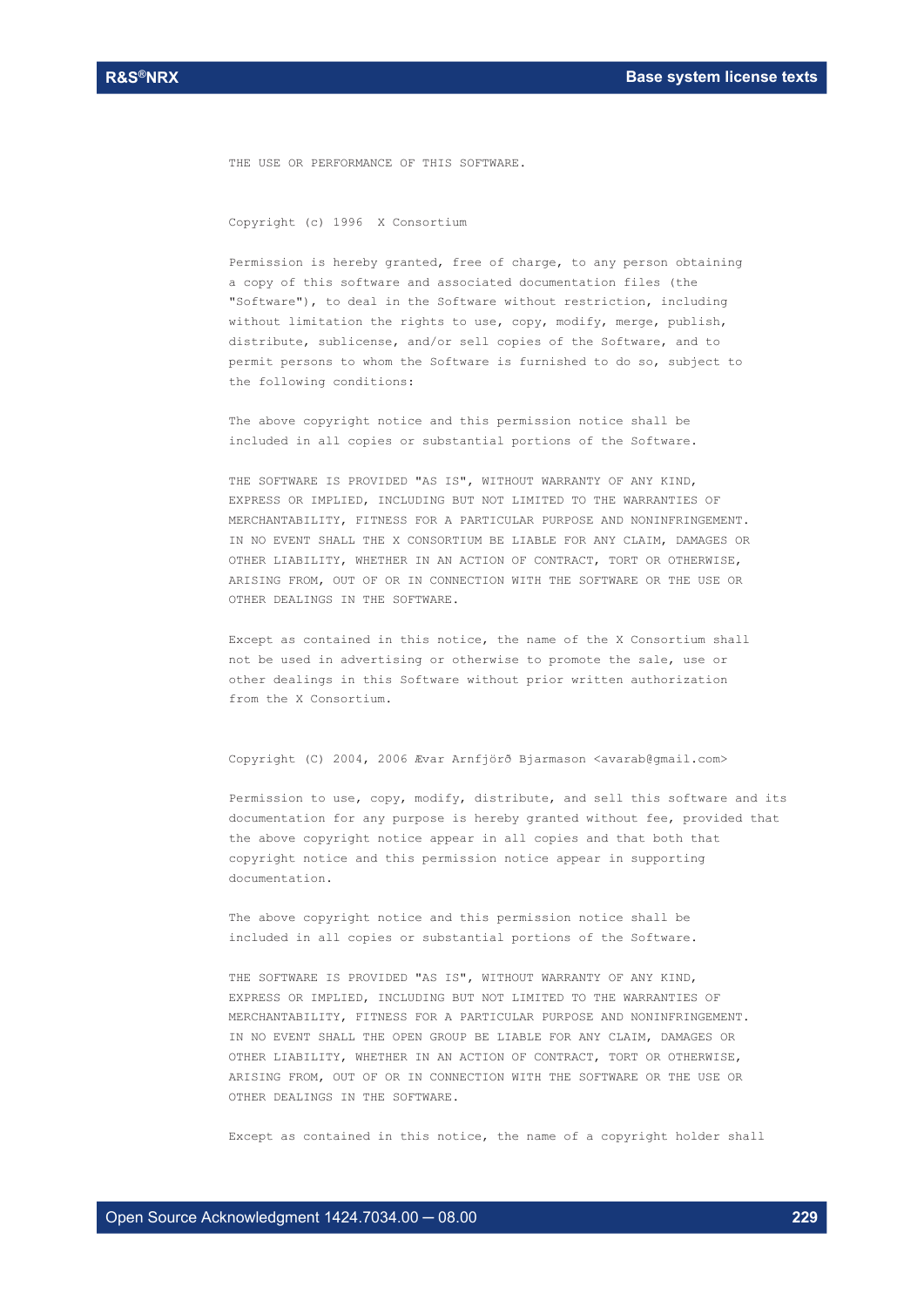not be used in advertising or otherwise to promote the sale, use or other dealings in this Software without prior written authorization of the copyright holder.

# Copyright (C) 1999, 2000 by Anton Zinoviev <anton@lml.bas.bg>

This software may be used, modified, copied, distributed, and sold, in both source and binary form provided that the above copyright and these terms are retained. Under no circumstances is the author responsible for the proper functioning of this software, nor does the author assume any responsibility for damages incurred with its use.

Permission is granted to anyone to use, distribute and modify this file in any way, provided that the above copyright notice is left intact and the author of the modification summarizes the changes in this header.

This file is distributed without any expressed or implied warranty.

```
============================================================================
xorg-minimal-fonts-1.0: copyrights
============================================================================
```
The .pcf files contain the following COPYRIGHT properties:

| $6x13 - 1508859 - 1.pcf.qz$          | Public domain font. |  | Share and enjoy. |
|--------------------------------------|---------------------|--|------------------|
| 6x13-ISO8859-10.pcf.qz               | Public domain font. |  | Share and enjoy. |
| 6x13-ISO8859-11.pcf.qz               | Public domain font. |  | Share and enjoy. |
| $6x13 - 1508859 - 13. pcf. qz$       | Public domain font. |  | Share and enjoy. |
| $6x13 - 1508859 - 14. \text{pcf}.qz$ | Public domain font. |  | Share and enjoy. |
| 6x13-ISO8859-15.pcf.qz               | Public domain font. |  | Share and enjoy. |
| $6x13 - 1508859 - 16. \text{pcf}.qz$ | Public domain font. |  | Share and enjoy. |
| $6x13 - 1508859 - 2.pcf.qz$          | Public domain font. |  | Share and enjoy. |
| 6x13-ISO8859-3.pcf.qz                | Public domain font. |  | Share and enjoy. |
| $6x13 - 1508859 - 4.pcf.$ gz         | Public domain font. |  | Share and enjoy. |
| $6x13 - 1508859 - 5.pcf.$ gz         | Public domain font. |  | Share and enjoy. |
| $6x13 - 1508859 - 7.pcf.qz$          | Public domain font. |  | Share and enjoy. |
| $6x13 - 1508859 - 8.pcf.qz$          | Public domain font. |  | Share and enjoy. |
| $6x13 - 1508859 - 9.7cf.9z$          | Public domain font. |  | Share and enjoy. |
| $6x13 - KOI8 - R.pcf. qz$            | Public domain font. |  | Share and enjoy. |
| $6x13.$ pcf.qz                       | Public domain font. |  | Share and enjoy. |
| $6x13B-IS08859-1.pdf$                | Public domain font. |  | Share and enjoy. |
| $6x13B - ISO8859 - 10.pcf.qz$        | Public domain font. |  | Share and enjoy. |
| $6x13B-IS08859-13.pcf.qz$            | Public domain font. |  | Share and enjoy. |
| $6x13B-IS08859-14.pdf$               | Public domain font. |  | Share and enjoy. |
| $6x13B-IS08859-15.pcf.qz$            | Public domain font. |  | Share and enjoy. |
| $6x13B-IS08859-16.pcf.qz$            | Public domain font. |  | Share and enjoy. |
| $6x13B-IS08859-2.pdf$                | Public domain font. |  | Share and enjoy. |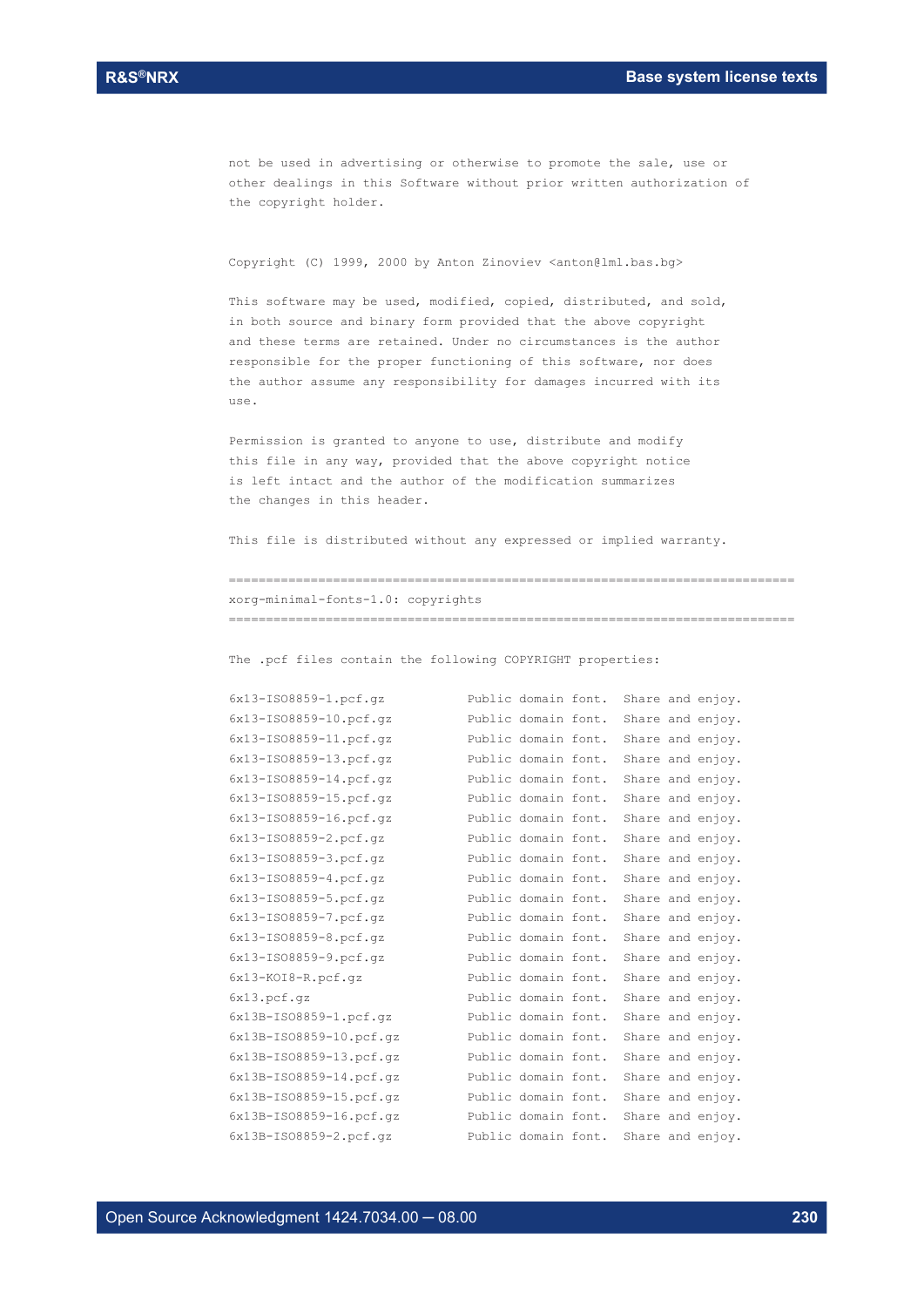| 6x13B-ISO8859-3.pcf.qz                |                                 | Public domain font.                  |  |  |  | Share and enjoy. |  |  |  |
|---------------------------------------|---------------------------------|--------------------------------------|--|--|--|------------------|--|--|--|
| $6x13B-IS08859-4.pcf.gz$              |                                 | Public domain font.                  |  |  |  | Share and enjoy. |  |  |  |
| 6x13B-ISO8859-5.pcf.qz                |                                 | Public domain font.                  |  |  |  | Share and enjoy. |  |  |  |
| $6x13B-IS08859-7.pcf.qz$              |                                 | Public domain font.                  |  |  |  | Share and enjoy. |  |  |  |
| $6x13B-IS08859-8.pcf.qz$              |                                 | Public domain font.                  |  |  |  | Share and enjoy. |  |  |  |
| $6x13B-IS08859-9.pcf.qz$              |                                 | Public domain font.                  |  |  |  | Share and enjoy. |  |  |  |
| 6x13B.pcf.qz                          |                                 | Public domain font.                  |  |  |  | Share and enjoy. |  |  |  |
| 6x130-IS08859-1.pcf.qz                |                                 | Public domain font.                  |  |  |  | Share and enjoy. |  |  |  |
| 6x130-IS08859-10.pcf.qz               |                                 | Public domain font.                  |  |  |  | Share and enjoy. |  |  |  |
| 6x130-IS08859-13.pcf.qz               |                                 | Public domain font.                  |  |  |  | Share and enjoy. |  |  |  |
| $6x130 - 1508859 - 14. \text{pcf}.qz$ |                                 | Public domain font.                  |  |  |  | Share and enjoy. |  |  |  |
| 6x130-IS08859-15.pcf.qz               |                                 | Public domain font.                  |  |  |  | Share and enjoy. |  |  |  |
| 6x130-IS08859-16.pcf.qz               |                                 | Public domain font.                  |  |  |  | Share and enjoy. |  |  |  |
| 6x130-ISO8859-2.pcf.qz                |                                 | Public domain font.                  |  |  |  | Share and enjoy. |  |  |  |
| $6x130 - 1508859 - 3.pcf.qz$          |                                 | Public domain font.                  |  |  |  | Share and enjoy. |  |  |  |
| $6x130 - 1508859 - 4.pcf.qz$          |                                 | Public domain font.                  |  |  |  | Share and enjoy. |  |  |  |
| 6x130-IS08859-5.pcf.qz                |                                 | Public domain font.                  |  |  |  | Share and enjoy. |  |  |  |
| 6x130-IS08859-7.pcf.qz                |                                 | Public domain font.                  |  |  |  | Share and enjoy. |  |  |  |
| 6x130-IS08859-9.pcf.qz                |                                 | Public domain font.                  |  |  |  | Share and enjoy. |  |  |  |
| $6x130.$ pcf.qz                       |                                 | Public domain font. Share and enjoy. |  |  |  |                  |  |  |  |
| cursor.pcf.qz                         | These "qlyphs" are unencumbered |                                      |  |  |  |                  |  |  |  |
|                                       |                                 |                                      |  |  |  |                  |  |  |  |

```
============================================================================
xserver-xorg-1.19.1: COPYING
============================================================================
```
The following is the 'standard copyright' agreed upon by most contributors, and is currently the canonical license preferred by the X.Org Foundation. This is a slight variant of the common MIT license form published by the Open Source Initiative at http://www.opensource.org/licenses/mit-license.php

Copyright holders of new code should use this license statement where possible, and insert their name to this list. Please sort by surname for people, and by the full name for other entities (e.g. Juliusz Chroboczek sorts before Intel Corporation sorts before Daniel Stone).

```
Copyright © 2011 Dave Airlie
Copyright © 2000-2001 Juliusz Chroboczek
Copyright © 1998 Egbert Eich
Copyright © 2006-2007 Intel Corporation
Copyright © 2006 Nokia Corporation
Copyright © 2006-2008 Peter Hutterer
Copyright © 2006 Adam Jackson
Copyright © 2009-2010 NVIDIA Corporation
Copyright © 1987, 2003-2006, 2008-2010 Oracle and/or its affiliates.
Copyright © 1999 Keith Packard
Copyright © 2007-2009 Red Hat, Inc.
Copyright © 2005-2008 Daniel Stone
Copyright © 2006-2009 Simon Thum
Copyright © 2003-2008, 2013 Geert Uytterhoeven
```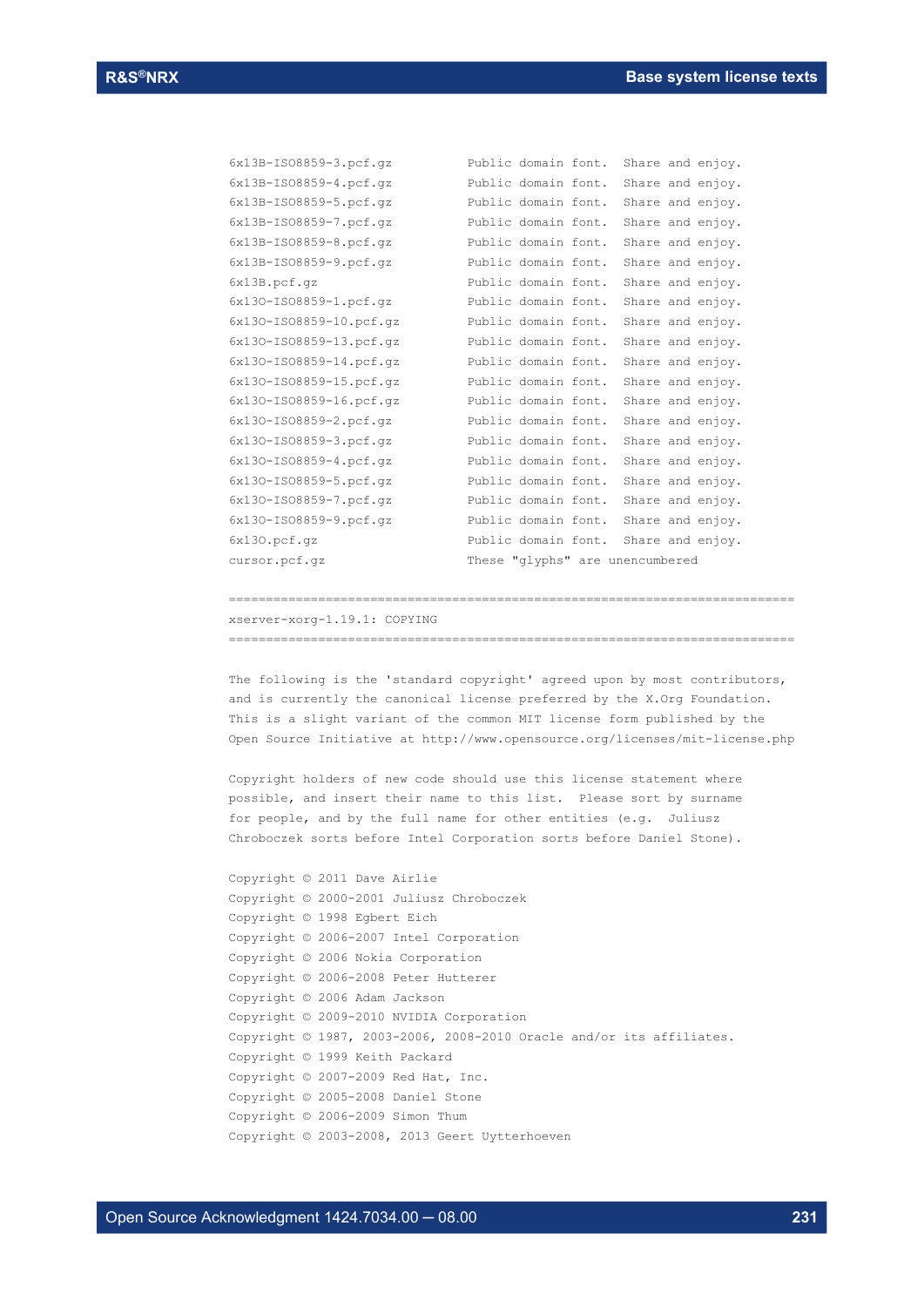### Copyright © 2006 Luc Verhaegen

Permission is hereby granted, free of charge, to any person obtaining a copy of this software and associated documentation files (the "Software"), to deal in the Software without restriction, including without limitation the rights to use, copy, modify, merge, publish, distribute, sublicense, and/or sell copies of the Software, and to permit persons to whom the Software is furnished to do so, subject to the following conditions:

The above copyright notice and this permission notice (including the next paragraph) shall be included in all copies or substantial portions of the Software.

THE SOFTWARE IS PROVIDED "AS IS", WITHOUT WARRANTY OF ANY KIND, EXPRESS OR IMPLIED, INCLUDING BUT NOT LIMITED TO THE WARRANTIES OF MERCHANTABILITY, FITNESS FOR A PARTICULAR PURPOSE AND NONINFRINGEMENT. IN NO EVENT SHALL THE AUTHORS OR COPYRIGHT HOLDERS BE LIABLE FOR ANY CLAIM, DAMAGES OR OTHER LIABILITY, WHETHER IN AN ACTION OF CONTRACT, TORT OR OTHERWISE, ARISING FROM, OUT OF OR IN CONNECTION WITH THE SOFTWARE OR THE USE OR OTHER DEALINGS IN THE SOFTWARE.

The following licenses are 'legacy': usually MIT/X11 licenses with the name of the copyright holder(s) in the license statement, but also some BSD-like licenses.

Copyright (C) 1994-2003 The XFree86 Project, Inc. All Rights Reserved. Copyright (C) Colin Harrison 2005-2008

Permission is hereby granted, free of charge, to any person obtaining a copy of this software and associated documentation files (the "Software"), to deal in the Software without restriction, including without limitation the rights to use, copy, modify, merge, publish, distribute, sublicense, and/or sell copies of the Software, and to permit persons to whom the Software is furnished to do so, subject to the following conditions:

The above copyright notice and this permission notice shall be included in all copies or substantial portions of the Software.

THE SOFTWARE IS PROVIDED "AS IS", WITHOUT WARRANTY OF ANY KIND, EXPRESS OR IMPLIED, INCLUDING BUT NOT LIMITED TO THE WARRANTIES OF MERCHANTABILITY, FIT-NESS FOR A PARTICULAR PURPOSE AND NONINFRINGEMENT. IN NO EVENT SHALL THE XFREE86 PROJECT BE LIABLE FOR ANY CLAIM, DAMAGES OR OTHER LIABILITY, WHETHER IN AN ACTION OF CONTRACT, TORT OR OTHERWISE, ARISING FROM, OUT OF OR IN CONNECTION WITH THE SOFTWARE OR THE USE OR OTHER DEALINGS IN THE SOFTWARE.

Except as contained in this notice, the name of the XFree86 Project shall not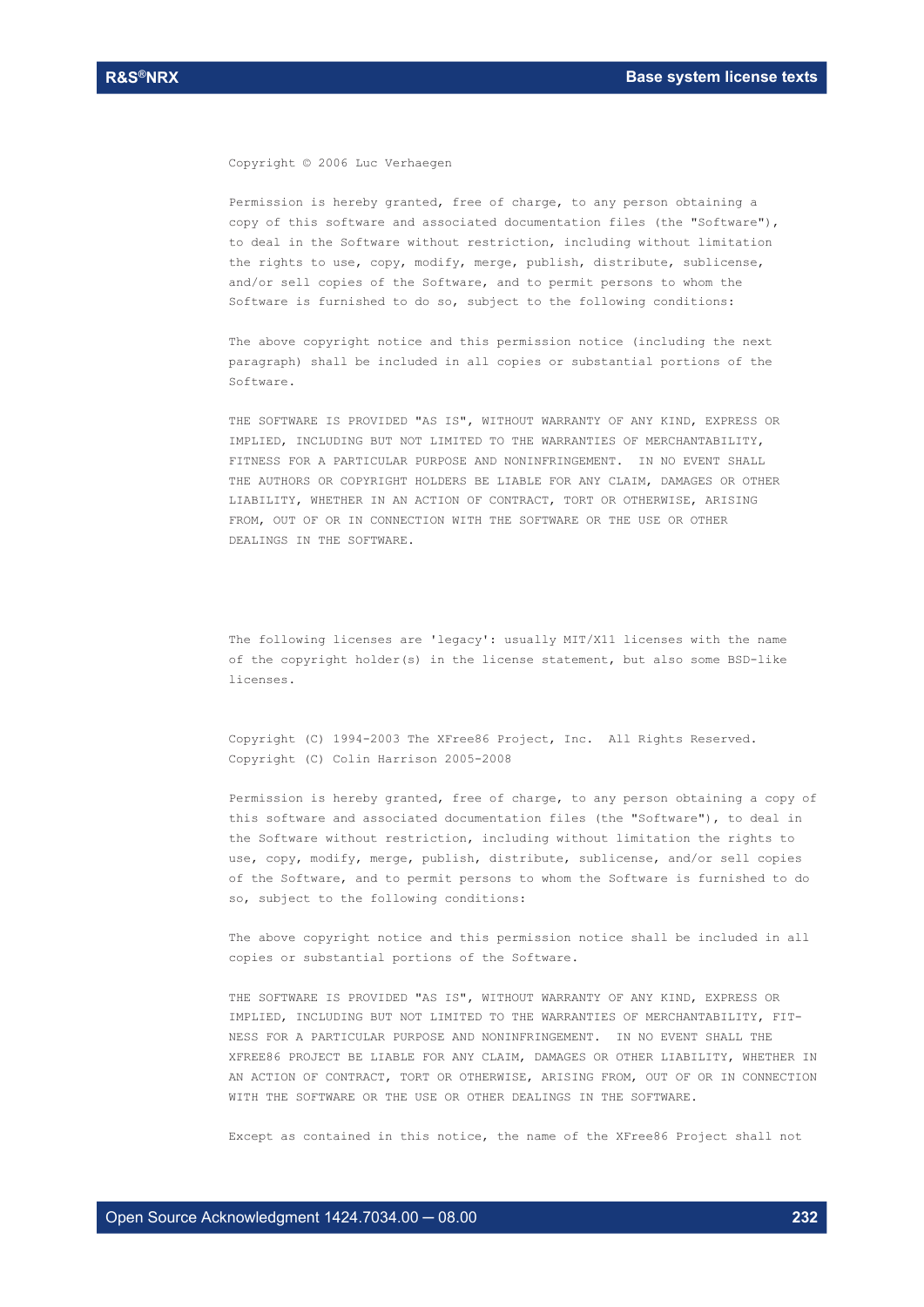be used in advertising or otherwise to promote the sale, use or other dealings in this Software without prior written authorization from the XFree86 Project.

Copyright 1997 by The XFree86 Project, Inc.

Permission to use, copy, modify, distribute, and sell this software and its documentation for any purpose is hereby granted without fee, provided that the above copyright notice appear in all copies and that both that copyright notice and this permission notice appear in supporting documentation, and that the name of the XFree86 Project, Inc. not be used in advertising or publicity pertaining to distribution of the software without specific, written prior permission. The Xfree86 Project, Inc. makes no representations about the suitability of this software for any purpose. It is provided "as is" without express or implied warranty.

THE XFREE86 PROJECT, INC. DISCLAIMS ALL WARRANTIES WITH REGARD TO THIS SOFTWARE, INCLUDING ALL IMPLIED WARRANTIES OF MERCHANTABILITY AND FITNESS, IN NO EVENT SHALL OREST ZBOROWSKI OR DAVID WEXELBLAT BE LIABLE FOR ANY SPECIAL, INDIRECT OR CONSEQUENTIAL DAMAGES OR ANY DAMAGES WHATSOEVER RESULTING FROM LOSS OF USE, DATA OR PROFITS, WHETHER IN AN ACTION OF CONTRACT, NEGLIGENCE OR OTHER TORTIOUS ACTION, ARISING OUT OF OR IN CONNECTION WITH THE USE OR PERFORMANCE OF THIS SOFTWARE.

Copyright 1985-1998, 2001 The Open Group Copyright 2002 Red Hat Inc., Durham, North Carolina.

Permission to use, copy, modify, distribute, and sell this software and its documentation for any purpose is hereby granted without fee, provided that the above copyright notice appear in all copies and that both that copyright notice and this permission notice appear in supporting documentation.

The above copyright notice and this permission notice shall be included in all copies or substantial portions of the Software.

THE SOFTWARE IS PROVIDED "AS IS", WITHOUT WARRANTY OF ANY KIND, EXPRESS OR IMPLIED, INCLUDING BUT NOT LIMITED TO THE WARRANTIES OF MERCHANTABILITY, FITNESS FOR A PARTICULAR PURPOSE AND NONINFRINGEMENT. IN NO EVENT SHALL THE OPEN GROUP BE LIABLE FOR ANY CLAIM, DAMAGES OR OTHER LIABILITY, WHETHER IN AN ACTION OF CONTRACT, TORT OR OTHERWISE, ARISING FROM, OUT OF OR IN CONNECTION WITH THE SOFTWARE OR THE USE OR OTHER DEALINGS IN THE SOFTWARE.

Except as contained in this notice, the name of The Open Group shall not be used in advertising or otherwise to promote the sale, use or other dealings in this Software without prior written authorization from The Open Group.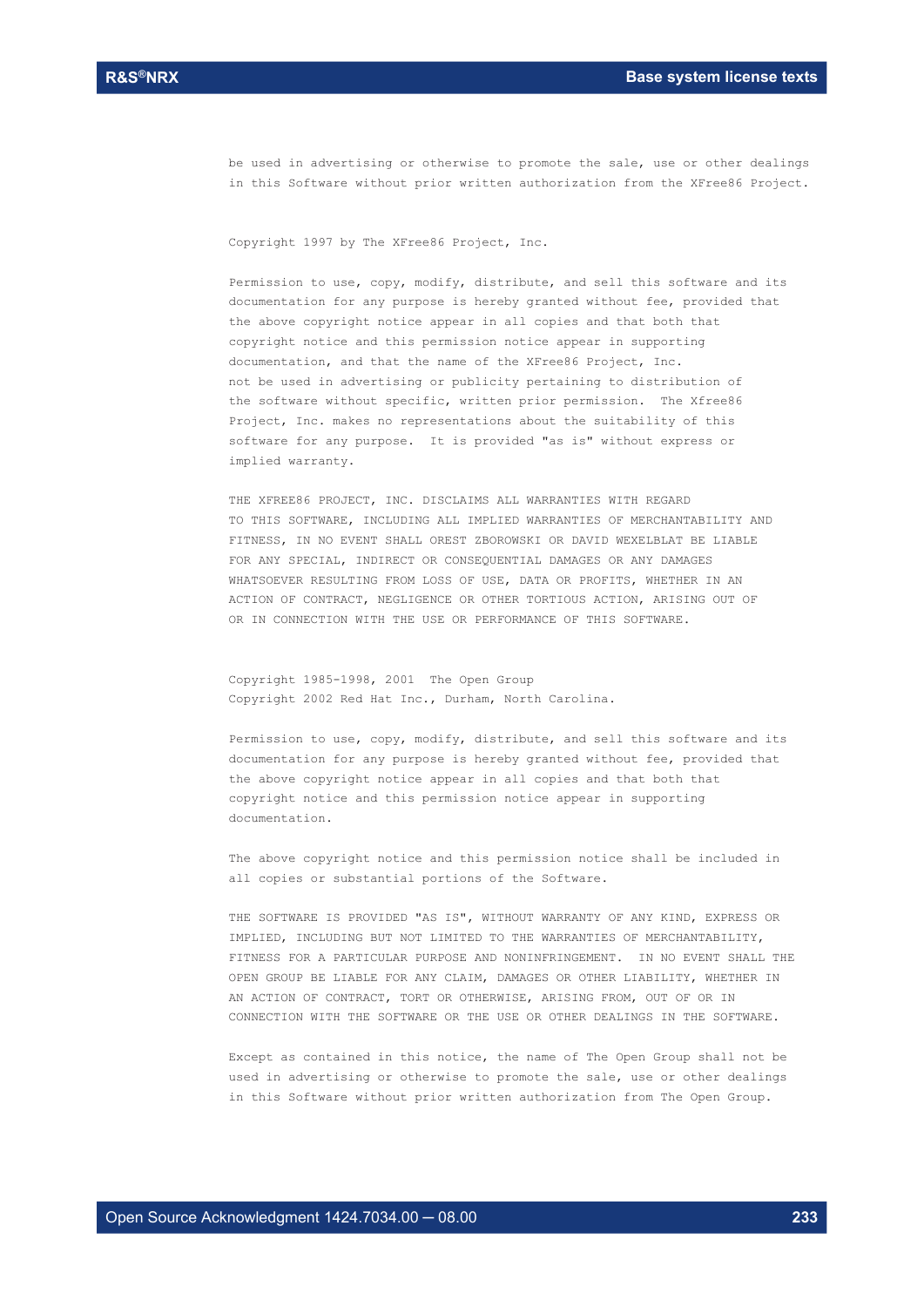Copyright (c) 1987, 1989-1990, 1992-1995 X Consortium

Permission is hereby granted, free of charge, to any person obtaining a copy of this software and associated documentation files (the "Software"), to deal in the Software without restriction, including without limitation the rights to use, copy, modify, merge, publish, distribute, sublicense, and/or sell copies of the Software, and to permit persons to whom the Software is furnished to do so, subject to the following conditions:

The above copyright notice and this permission notice shall be included in all copies or substantial portions of the Software.

THE SOFTWARE IS PROVIDED "AS IS", WITHOUT WARRANTY OF ANY KIND, EXPRESS OR IMPLIED, INCLUDING BUT NOT LIMITED TO THE WARRANTIES OF MERCHANTABILITY, FITNESS FOR A PARTICULAR PURPOSE AND NONINFRINGEMENT. IN NO EVENT SHALL THE X CONSORTIUM BE LIABLE FOR ANY CLAIM, DAMAGES OR OTHER LIABILITY, WHETHER IN AN ACTION OF CONTRACT, TORT OR OTHERWISE, ARISING FROM, OUT OF OR IN CONNECTION WITH THE SOFTWARE OR THE USE OR OTHER DEALINGS IN THE SOFTWARE.

Except as contained in this notice, the name of the X Consortium shall not be used in advertising or otherwise to promote the sale, use or other dealings in this Software without prior written authorization from the X Consortium.

Copyright 2008 Tungsten Graphics, Inc., Cedar Park, Texas.

Permission is hereby granted, free of charge, to any person obtaining a copy of this software and associated documentation files (the "Software"), to deal in the Software without restriction, including without limitation the rights to use, copy, modify, merge, publish, distribute, sub license, and/or sell copies of the Software, and to permit persons to whom the Software is furnished to do so, subject to the following conditions:

The above copyright notice and this permission notice (including the next paragraph) shall be included in all copies or substantial portions of the Software.

THE SOFTWARE IS PROVIDED "AS IS", WITHOUT WARRANTY OF ANY KIND, EXPRESS OR IMPLIED, INCLUDING BUT NOT LIMITED TO THE WARRANTIES OF MERCHANTABILITY, FITNESS FOR A PARTICULAR PURPOSE AND NON-INFRINGEMENT. IN NO EVENT SHALL TUNGSTEN GRAPHICS AND/OR ITS SUPPLIERS BE LIABLE FOR ANY CLAIM, DAMAGES OR OTHER LIABILITY, WHETHER IN AN ACTION OF CONTRACT, TORT OR OTHERWISE, ARISING FROM, OUT OF OR IN CONNECTION WITH THE SOFTWARE OR THE USE OR OTHER DEALINGS IN THE SOFTWARE.

Copyright © 1999-2000 SuSE, Inc. Copyright © 2007 Red Hat, Inc.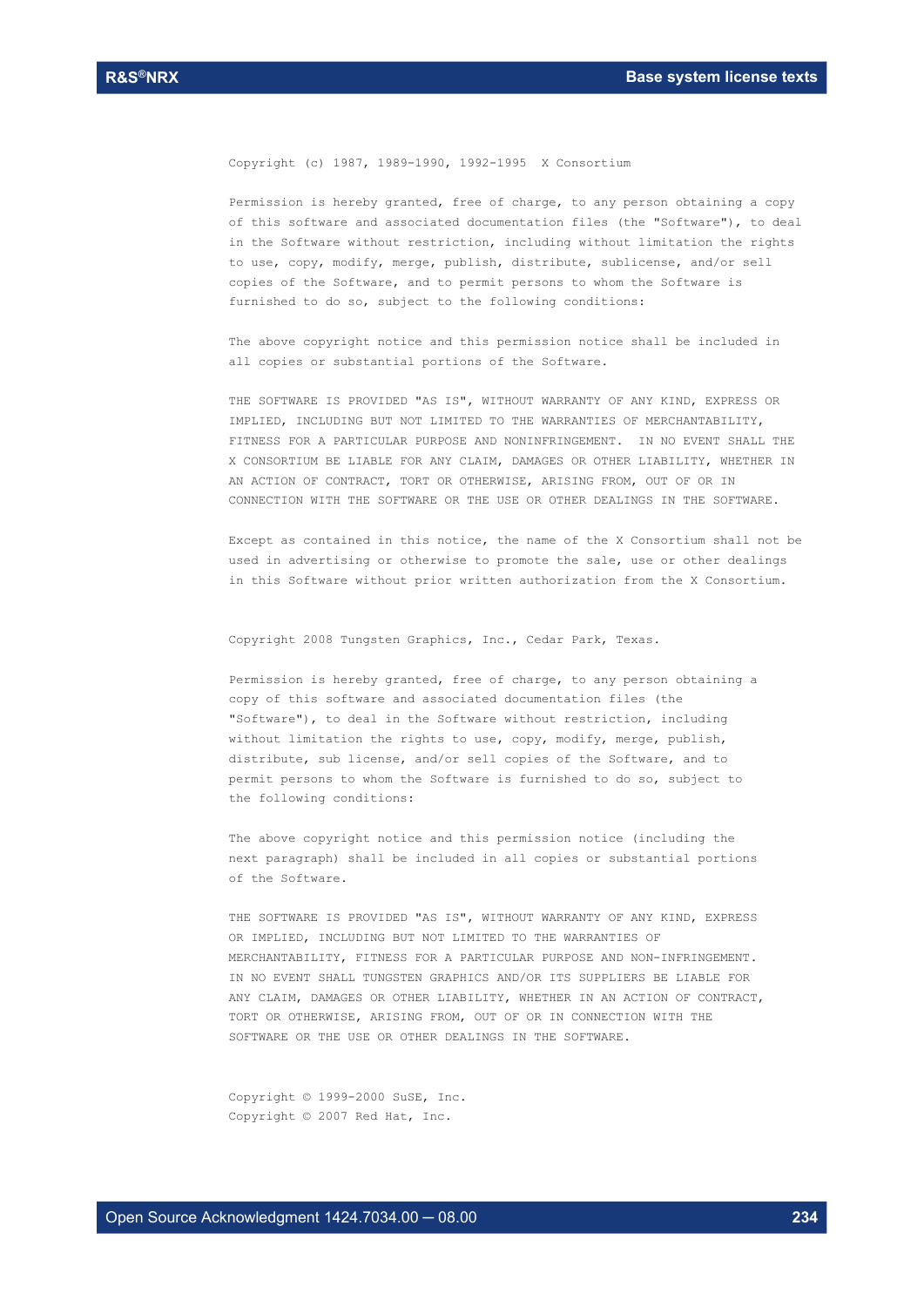Permission to use, copy, modify, distribute, and sell this software and its documentation for any purpose is hereby granted without fee, provided that the above copyright notice appear in all copies and that both that copyright notice and this permission notice appear in supporting documentation, and that the name of SuSE not be used in advertising or publicity pertaining to distribution of the software without specific, written prior permission. SuSE makes no representations about the suitability of this software for any purpose. It is provided "as is" without express or implied warranty.

SuSE DISCLAIMS ALL WARRANTIES WITH REGARD TO THIS SOFTWARE, INCLUDING ALL IMPLIED WARRANTIES OF MERCHANTABILITY AND FITNESS, IN NO EVENT SHALL SuSE BE LIABLE FOR ANY SPECIAL, INDIRECT OR CONSEQUENTIAL DAMAGES OR ANY DAMAGES WHATSOEVER RESULTING FROM LOSS OF USE, DATA OR PROFITS, WHETHER IN AN ACTION OF CONTRACT, NEGLIGENCE OR OTHER TORTIOUS ACTION, ARISING OUT OF OR IN CONNECTION WITH THE USE OR PERFORMANCE OF THIS SOFTWARE.

Copyright 1987-1991, 1993 by Digital Equipment Corporation, Maynard, Massachusetts. Copyright 1991 Massachusetts Institute of Technology, Cambridge, Massachusetts. Copyright 1991, 1993 Olivetti Research Limited, Cambridge, England.

### All Rights Reserved

Permission to use, copy, modify, and distribute this software and its documentation for any purpose and without fee is hereby granted, provided that the above copyright notice appear in all copies and that both that copyright notice and this permission notice appear in supporting documentation, and that the name of Digital not be used in advertising or publicity pertaining to distribution of the software without specific, written prior permission.

DIGITAL DISCLAIMS ALL WARRANTIES WITH REGARD TO THIS SOFTWARE, INCLUDING ALL IMPLIED WARRANTIES OF MERCHANTABILITY AND FITNESS, IN NO EVENT SHALL DIGITAL BE LIABLE FOR ANY SPECIAL, INDIRECT OR CONSEQUENTIAL DAMAGES OR ANY DAMAGES WHATSOEVER RESULTING FROM LOSS OF USE, DATA OR PROFITS, WHETHER IN AN ACTION OF CONTRACT, NEGLIGENCE OR OTHER TORTIOUS ACTION, ARISING OUT OF OR IN CONNECTION WITH THE USE OR PERFORMANCE OF THIS SOFTWARE.

Copyright 1987 by Digital Equipment Corporation, Maynard, Massachusetts, Copyright 1994 Quarterdeck Office Systems.

#### All Rights Reserved

Permission to use, copy, modify, and distribute this software and its documentation for any purpose and without fee is hereby granted, provided that the above copyright notice appear in all copies and that both that copyright notice and this permission notice appear in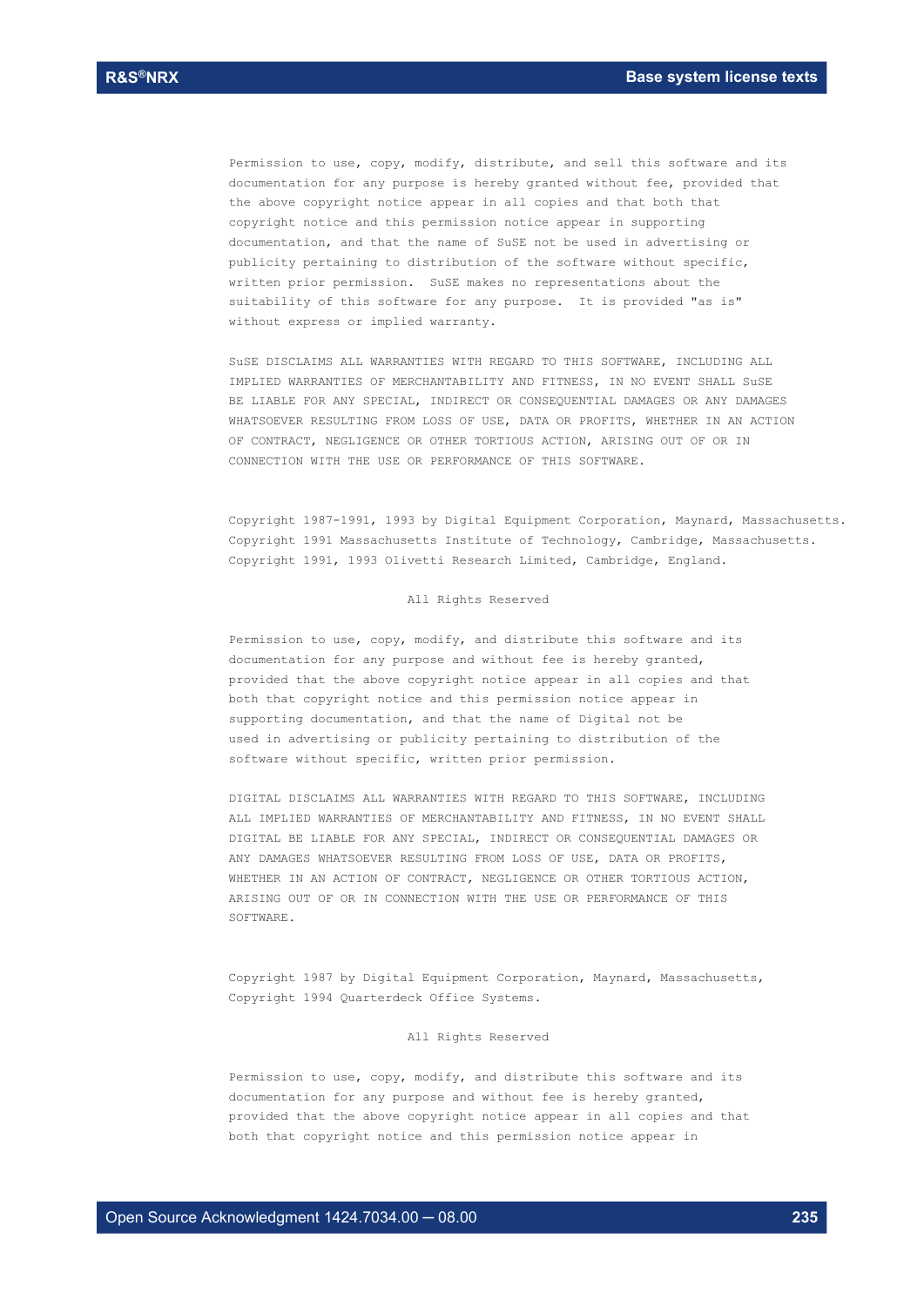supporting documentation, and that the names of Digital and Quarterdeck not be used in advertising or publicity pertaining to distribution of the software without specific, written prior permission.

DIGITAL AND QUARTERDECK DISCLAIM ALL WARRANTIES WITH REGARD TO THIS SOFTWARE, INCLUDING ALL IMPLIED WARRANTIES OF MERCHANTABILITY AND FITNESS, IN NO EVENT SHALL DIGITAL BE LIABLE FOR ANY SPECIAL, INDIRECT OR CONSEQUENTIAL DAMAGES OR ANY DAMAGES WHATSOEVER RESULTING FROM LOSS OF USE, DATA OR PROFITS, WHETHER IN AN ACTION OF CONTRACT, NEGLIGENCE OR OTHER TORTIOUS ACTION, ARISING OUT OF OR IN CONNECTION WITH THE USE OR PERFORMANCE OF THIS SOFTWARE.

Copyright 1997 Digital Equipment Corporation. All rights reserved.

This software is furnished under license and may be used and copied only in accordance with the following terms and conditions. Subject to these conditions, you may download, copy, install, use, modify and distribute this software in source and/or binary form. No title or ownership is transferred hereby.

- 1) Any source code used, modified or distributed must reproduce and retain this copyright notice and list of conditions as they appear in the source file.
- 2) No right is granted to use any trade name, trademark, or logo of Digital Equipment Corporation. Neither the "Digital Equipment Corporation" name nor any trademark or logo of Digital Equipment Corporation may be used to endorse or promote products derived from this software without the prior written permission of Digital Equipment Corporation.
- 3) This software is provided "AS-IS" and any express or implied warranties, including but not limited to, any implied warranties of merchantability, fitness for a particular purpose, or non-infringement are disclaimed. In no event shall DIGITAL be liable for any damages whatsoever, and in particular, DIGITAL shall not be liable for special, indirect, consequential, or incidental damages or damages for lost profits, loss of revenue or loss of use, whether such damages arise in contract, negligence, tort, under statute, in equity, at law or otherwise, even if advised of the possibility of such damage.

Copyright (c) 1991, 1996-1997 Digital Equipment Corporation, Maynard, Massachusetts.

Permission is hereby granted, free of charge, to any person obtaining a copy of this software and associated documentation files (the "Software"), to deal in the Software without restriction, including without limitation the rights to use, copy, modify, merge, publish, distribute, sublicense, and/or sell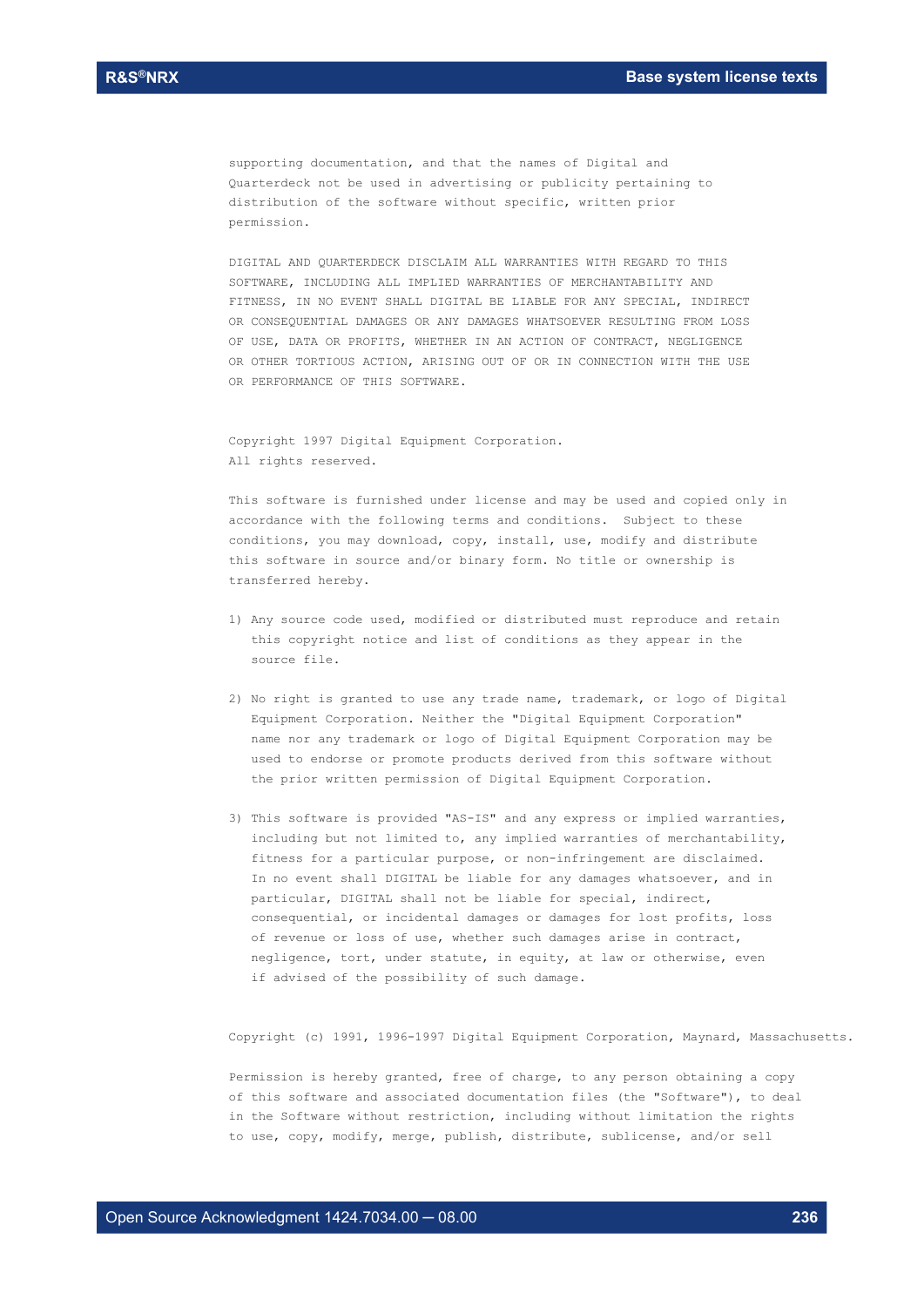copies of the Software.

The above copyright notice and this permission notice shall be included in all copies or substantial portions of the Software.

THE SOFTWARE IS PROVIDED "AS IS", WITHOUT WARRANTY OF ANY KIND, EXPRESS OR IMPLIED, INCLUDING BUT NOT LIMITED TO THE WARRANTIES OF MERCHANTABILITY, FITNESS FOR A PARTICULAR PURPOSE AND NONINFRINGEMENT. IN NO EVENT SHALL DIGITAL EQUIPMENT CORPORATION BE LIABLE FOR ANY CLAIM, DAMAGES, INCLUDING, BUT NOT LIMITED TO CONSEQUENTIAL OR INCIDENTAL DAMAGES, OR OTHER LIABILITY, WHETHER IN AN ACTION OF CONTRACT, TORT OR OTHERWISE, ARISING FROM, OUT OF OR IN CONNECTION WITH THE SOFTWARE OR THE USE OR OTHER DEALINGS IN THE SOFTWARE.

Except as contained in this notice, the name of Digital Equipment Corporation shall not be used in advertising or otherwise to promote the sale, use or other dealings in this Software without prior written authorization from Digital Equipment Corporation.

SGI FREE SOFTWARE LICENSE B (Version 2.0, Sept. 18, 2008) Copyright (C) 1991-2000 Silicon Graphics, Inc. All Rights Reserved.

Permission is hereby granted, free of charge, to any person obtaining a copy of this software and associated documentation files (the "Software"), to deal in the Software without restriction, including without limitation the rights to use, copy, modify, merge, publish, distribute, sublicense, and/or sell copies of the Software, and to permit persons to whom the Software is furnished to do so, subject to the following conditions:

The above copyright notice including the dates of first publication and either this permission notice or a reference to http://oss.sgi.com/projects/FreeB/ shall be included in all copies or substantial portions of the Software.

THE SOFTWARE IS PROVIDED "AS IS", WITHOUT WARRANTY OF ANY KIND, EXPRESS OR IMPLIED, INCLUDING BUT NOT LIMITED TO THE WARRANTIES OF MERCHANTABILITY, FITNESS FOR A PARTICULAR PURPOSE AND NONINFRINGEMENT. IN NO EVENT SHALL SILICON GRAPHICS, INC. BE LIABLE FOR ANY CLAIM, DAMAGES OR OTHER LIABILITY, WHETHER IN AN ACTION OF CONTRACT, TORT OR OTHERWISE, ARISING FROM, OUT OF OR IN CONNECTION WITH THE SOFTWARE OR THE USE OR OTHER DEALINGS IN THE SOFTWARE.

Copyright (c) 1994, 1995 Hewlett-Packard Company

Permission is hereby granted, free of charge, to any person obtaining a copy of this software and associated documentation files (the "Software"), to deal in the Software without restriction, including without limitation the rights to use, copy, modify, merge, publish, distribute, sublicense, and/or sell copies of the Software, and to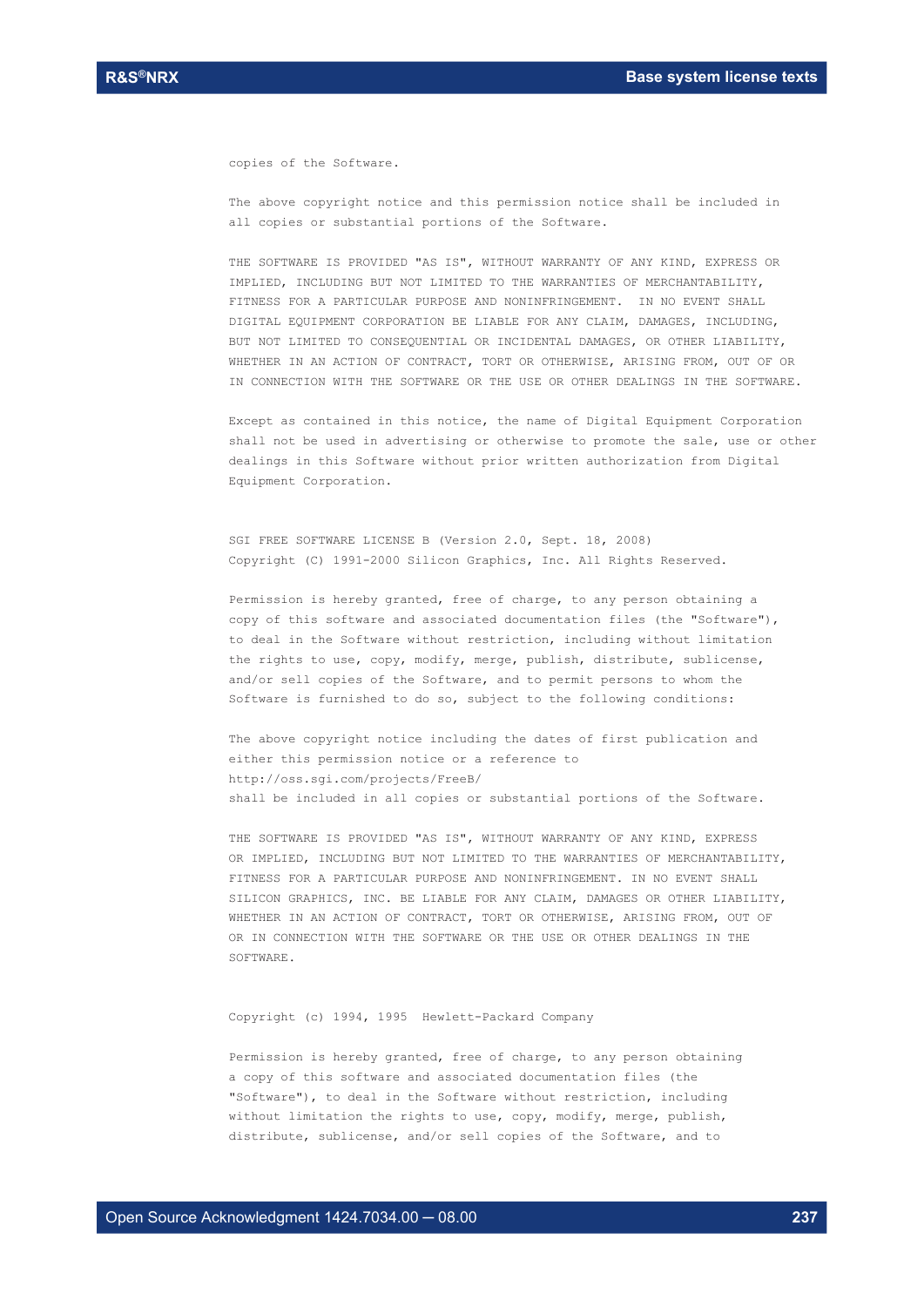permit persons to whom the Software is furnished to do so, subject to the following conditions:

The above copyright notice and this permission notice shall be included in all copies or substantial portions of the Software.

THE SOFTWARE IS PROVIDED "AS IS", WITHOUT WARRANTY OF ANY KIND, EXPRESS OR IMPLIED, INCLUDING BUT NOT LIMITED TO THE WARRANTIES OF MERCHANTABILITY, FITNESS FOR A PARTICULAR PURPOSE AND NONINFRINGEMENT. IN NO EVENT SHALL HEWLETT-PACKARD COMPANY BE LIABLE FOR ANY CLAIM, DAMAGES OR OTHER LIABILITY, WHETHER IN AN ACTION OF CONTRACT, TORT OR OTHERWISE, ARISING FROM, OUT OF OR IN CONNECTION WITH THE SOFTWARE OR THE USE OR OTHER DEALINGS IN THE SOFTWARE.

Except as contained in this notice, the name of the Hewlett-Packard Company shall not be used in advertising or otherwise to promote the sale, use or other dealings in this Software without prior written authorization from the Hewlett-Packard Company.

Copyright 1989 by Hewlett-Packard Company, Palo Alto, California. All Rights Reserved

Permission to use, copy, modify, and distribute this software and its documentation for any purpose and without fee is hereby granted, provided that the above copyright notice appear in all copies and that both that copyright notice and this permission notice appear in supporting documentation, and that the name of Hewlett-Packard not be used in advertising or publicity pertaining to distribution of the software without specific, written prior permission.

HEWLETT-PACKARD DISCLAIMS ALL WARRANTIES WITH REGARD TO THIS SOFTWARE, INCLUDING ALL IMPLIED WARRANTIES OF MERCHANTABILITY AND FITNESS, IN NO EVENT SHALL HEWLETT-PACKARD BE LIABLE FOR ANY SPECIAL, INDIRECT OR CONSEQUENTIAL DAMAGES OR ANY DAMAGES WHATSOEVER RESULTING FROM LOSS OF USE, DATA OR PROFITS, WHETHER IN AN ACTION OF CONTRACT, NEGLIGENCE OR OTHER TORTIOUS ACTION, ARISING OUT OF OR IN CONNECTION WITH THE USE OR PERFORMANCE OF THIS SOFTWARE.

Copyright 2001-2004 Red Hat Inc., Durham, North Carolina. Copyright (c) 2003 by the XFree86 Project, Inc. Copyright 2004-2005 Red Hat Inc., Raleigh, North Carolina. All Rights Reserved.

Permission is hereby granted, free of charge, to any person obtaining a copy of this software and associated documentation files (the "Software"), to deal in the Software without restriction, including without limitation on the rights to use, copy, modify, merge, publish, distribute, sublicense, and/or sell copies of the Software,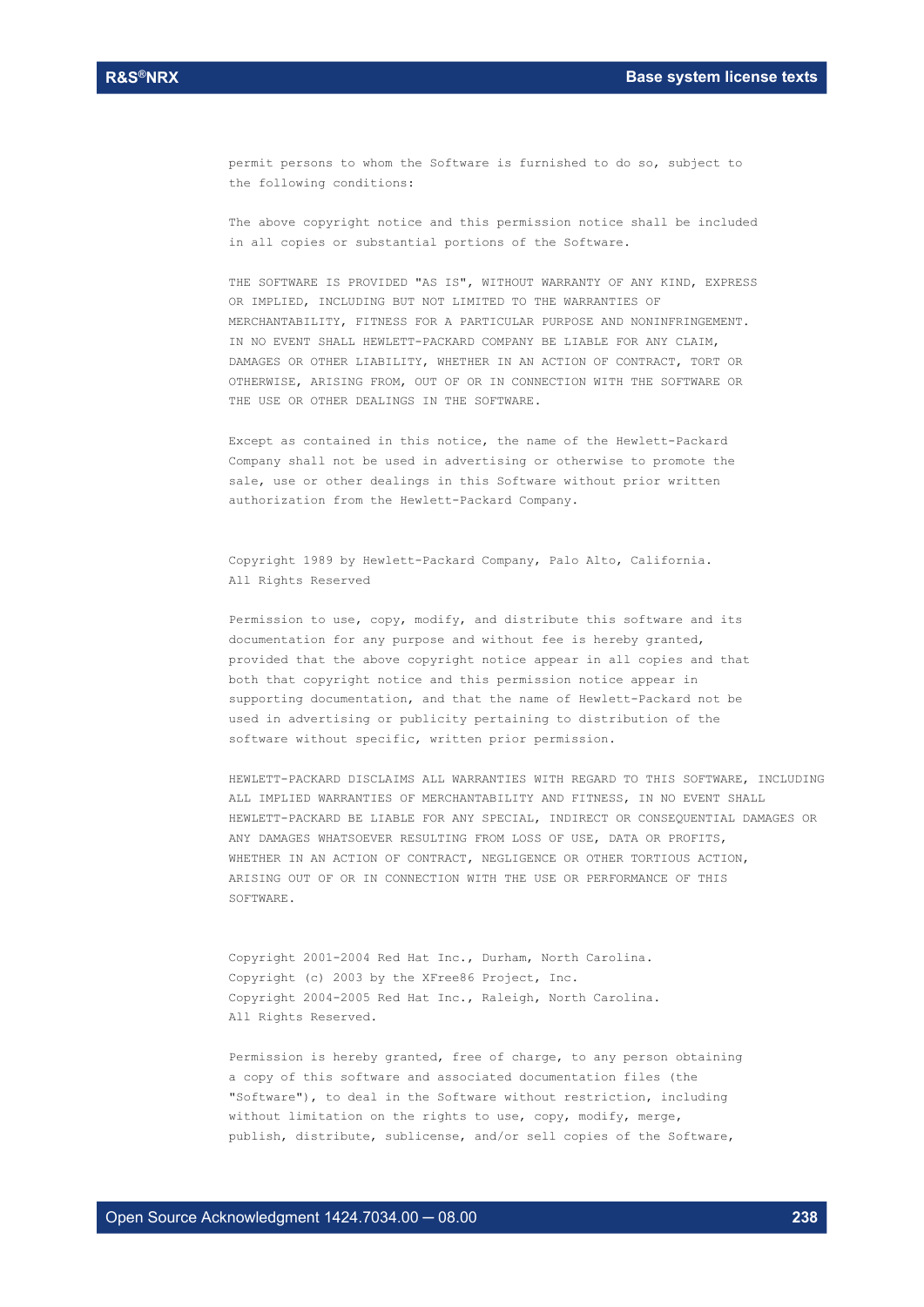and to permit persons to whom the Software is furnished to do so, subject to the following conditions:

The above copyright notice and this permission notice (including the next paragraph) shall be included in all copies or substantial portions of the Software.

THE SOFTWARE IS PROVIDED "AS IS", WITHOUT WARRANTY OF ANY KIND, EXPRESS OR IMPLIED, INCLUDING BUT NOT LIMITED TO THE WARRANTIES OF MERCHANTABILITY, FITNESS FOR A PARTICULAR PURPOSE AND NON-INFRINGEMENT. IN NO EVENT SHALL RED HAT AND/OR THEIR SUPPLIERS BE LIABLE FOR ANY CLAIM, DAMAGES OR OTHER LIABILITY, WHETHER IN AN ACTION OF CONTRACT, TORT OR OTHERWISE, ARISING FROM, OUT OF OR IN CONNECTION WITH THE SOFTWARE OR THE USE OR OTHER DEALINGS IN THE SOFTWARE.

Copyright © 2008 Red Hat, Inc. Partly based on code Copyright © 2000 SuSE, Inc.

Permission to use, copy, modify, distribute, and sell this software and its documentation for any purpose is hereby granted without fee, provided that the above copyright notice appear in all copies and that both that copyright notice and this permission notice appear in supporting documentation, and that the name of Red Hat not be used in advertising or publicity pertaining to distribution of the software without specific, written prior permission. Red Hat makes no representations about the suitability of this software for any purpose. It is provided "as is" without express or implied warranty.

Red Hat DISCLAIMS ALL WARRANTIES WITH REGARD TO THIS SOFTWARE, INCLUDING ALL IMPLIED WARRANTIES OF MERCHANTABILITY AND FITNESS, IN NO EVENT SHALL Red Hat BE LIABLE FOR ANY SPECIAL, INDIRECT OR CONSEQUENTIAL DAMAGES OR ANY DAMAGES WHATSOEVER RESULTING FROM LOSS OF USE, DATA OR PROFITS, WHETHER IN AN ACTION OF CONTRACT, NEGLIGENCE OR OTHER TORTIOUS ACTION, ARISING OUT OF OR IN CONNECTION WITH THE USE OR PERFORMANCE OF THIS SOFTWARE.

Permission to use, copy, modify, distribute, and sell this software and its documentation for any purpose is hereby granted without fee, provided that the above copyright notice appear in all copies and that both that copyright notice and this permission notice appear in supporting documentation, and that the name of SuSE not be used in advertising or publicity pertaining to distribution of the software without specific, written prior permission. SuSE makes no representations about the suitability of this software for any purpose. It is provided "as is" without express or implied warranty.

SuSE DISCLAIMS ALL WARRANTIES WITH REGARD TO THIS SOFTWARE, INCLUDING ALL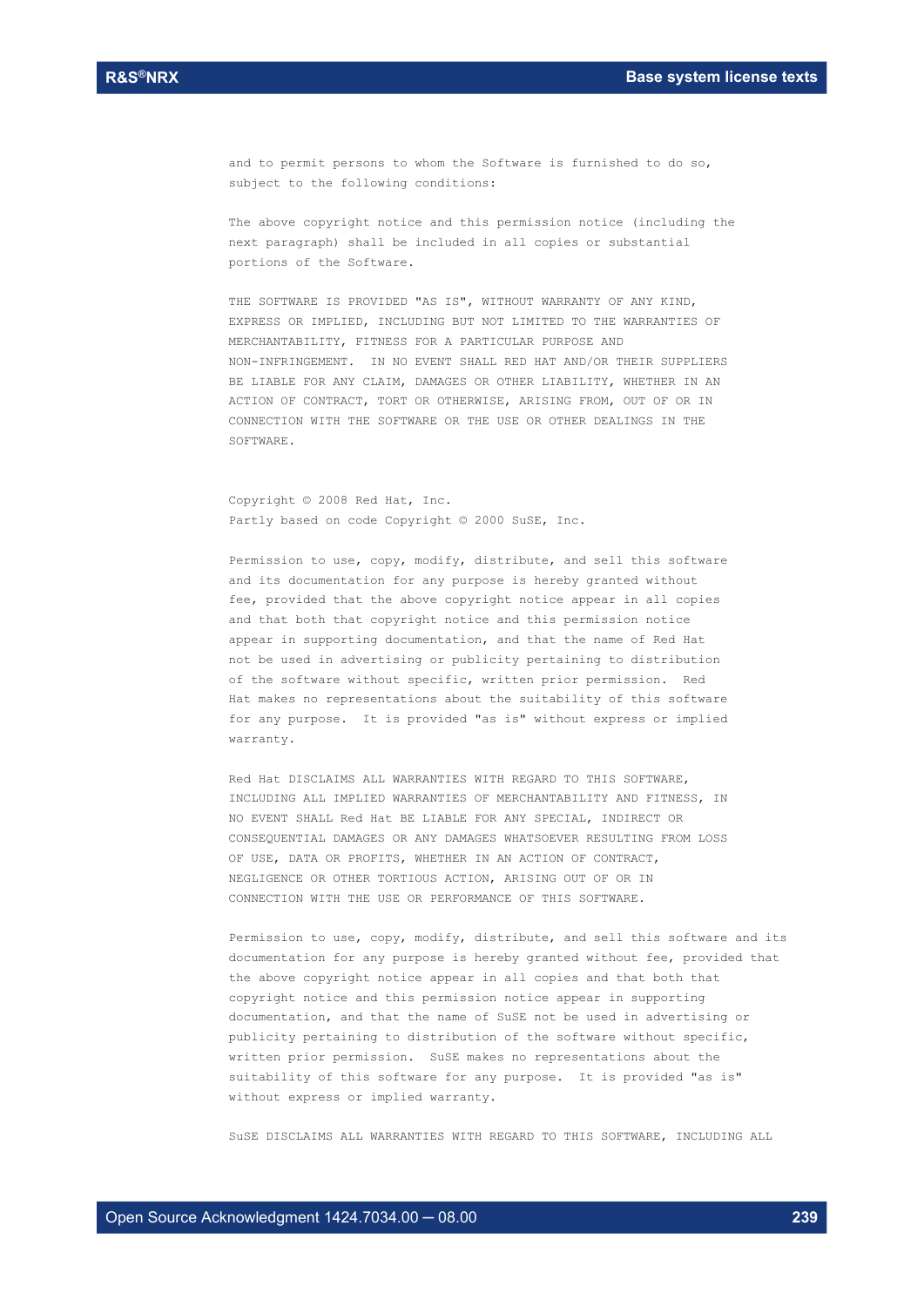IMPLIED WARRANTIES OF MERCHANTABILITY AND FITNESS, IN NO EVENT SHALL SuSE BE LIABLE FOR ANY SPECIAL, INDIRECT OR CONSEQUENTIAL DAMAGES OR ANY DAMAGES WHATSOEVER RESULTING FROM LOSS OF USE, DATA OR PROFITS, WHETHER IN AN ACTION OF CONTRACT, NEGLIGENCE OR OTHER TORTIOUS ACTION, ARISING OUT OF OR IN CONNECTION WITH THE USE OR PERFORMANCE OF THIS SOFTWARE.

Copyright © 2006 Red Hat, Inc. (C) Copyright 1998-1999 Precision Insight, Inc., Cedar Park, Texas. All Rights Reserved.

Permission is hereby granted, free of charge, to any person obtaining a copy of this software and associated documentation files (the "Software"), to deal in the Software without restriction, including without limitation the rights to use, copy, modify, merge, publish, distribute, sub license, and/or sell copies of the Software, and to permit persons to whom the Software is furnished to do so, subject to the following conditions:

The above copyright notice and this permission notice (including the next paragraph) shall be included in all copies or substantial portions of the Software.

THE SOFTWARE IS PROVIDED "AS IS", WITHOUT WARRANTY OF ANY KIND, EXPRESS OR IMPLIED, INCLUDING BUT NOT LIMITED TO THE WARRANTIES OF MERCHANTABILITY, FITNESS FOR A PARTICULAR PURPOSE AND NON-INFRINGEMENT. IN NO EVENT SHALL RED HAT, INC, OR PRECISION INSIGHT AND/OR THEIR SUPPLIERS BE LIABLE FOR ANY CLAIM, DAMAGES OR OTHER LIABILITY, WHETHER IN AN ACTION OF CONTRACT, TORT OR OTHERWISE, ARISING FROM, OUT OF OR IN CONNECTION WITH THE SOFTWARE OR THE USE OR OTHER DEALINGS IN THE SOFTWARE.

Copyright (c) 1995 X Consortium Copyright 2004 Red Hat Inc., Durham, North Carolina. All Rights Reserved.

Permission is hereby granted, free of charge, to any person obtaining a copy of this software and associated documentation files (the "Software"), to deal in the Software without restriction, including without limitation on the rights to use, copy, modify, merge, publish, distribute, sublicense, and/or sell copies of the Software, and to permit persons to whom the Software is furnished to do so, subject to the following conditions:

The above copyright notice and this permission notice shall be included in all copies or substantial portions of the Software.

THE SOFTWARE IS PROVIDED "AS IS", WITHOUT WARRANTY OF ANY KIND, EXPRESS OR IMPLIED, INCLUDING BUT NOT LIMITED TO THE WARRANTIES OF MERCHANTABILITY, FITNESS FOR A PARTICULAR PURPOSE AND NON-INFRINGEMENT. IN NO EVENT SHALL RED HAT, THE X CONSORTIUM,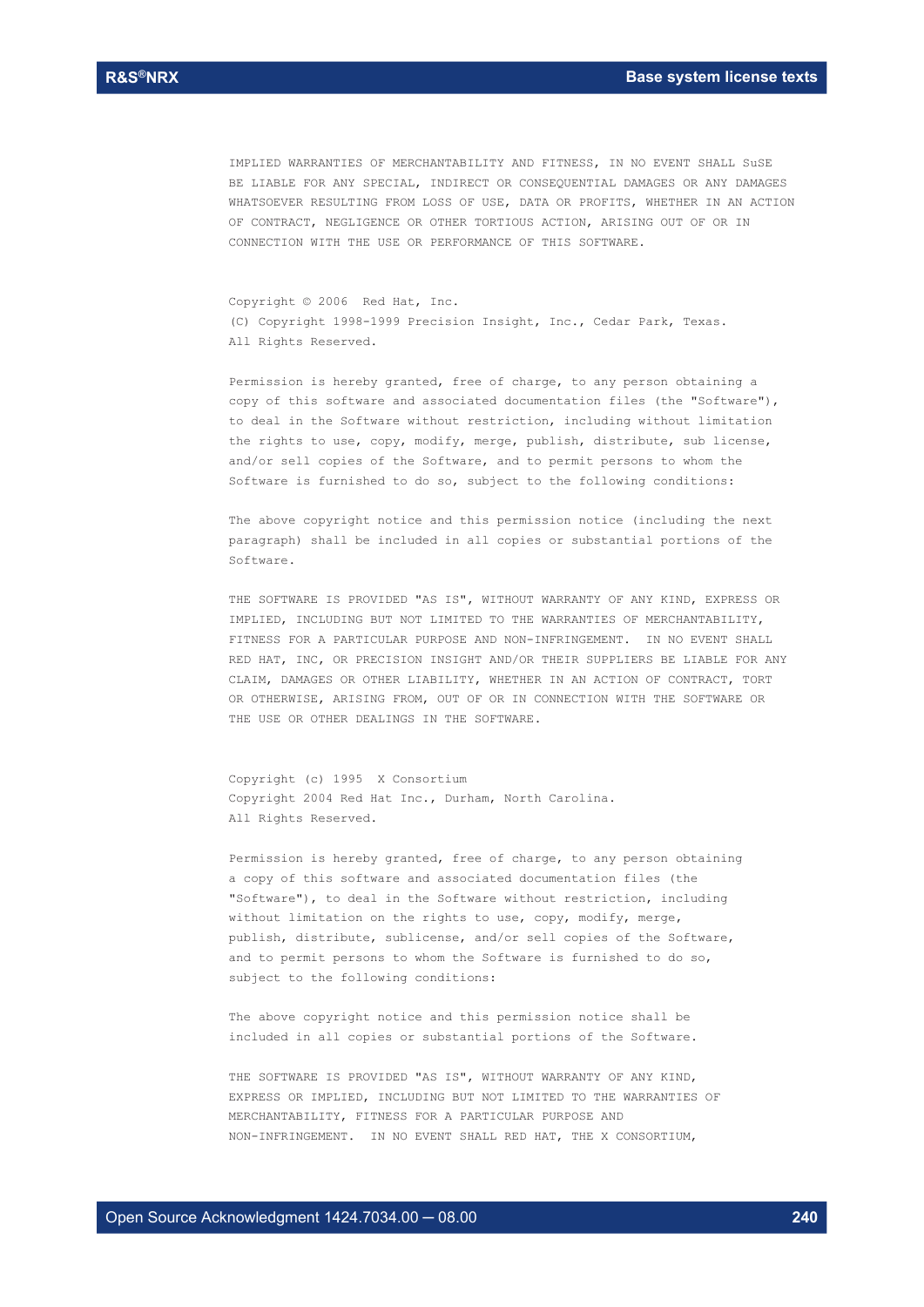AND/OR THEIR SUPPLIERS BE LIABLE FOR ANY CLAIM, DAMAGES OR OTHER LIABILITY, WHETHER IN AN ACTION OF CONTRACT, TORT OR OTHERWISE, ARISING FROM, OUT OF OR IN CONNECTION WITH THE SOFTWARE OR THE USE OR OTHER DEALINGS IN THE SOFTWARE.

Except as contained in this notice, the name of the X Consortium shall not be used in advertising or otherwise to promote the sale, use or other dealings in this Software without prior written authorization from the X Consortium.

Copyright 1998-2000 Precision Insight, Inc., Cedar Park, Texas. Copyright 2000 VA Linux Systems, Inc. Copyright (c) 2002, 2008, 2009 Apple Computer, Inc. Copyright (c) 2003-2004 Torrey T. Lyons. All Rights Reserved.

Permission is hereby granted, free of charge, to any person obtaining a copy of this software and associated documentation files (the "Software"), to deal in the Software without restriction, including without limitation the rights to use, copy, modify, merge, publish, distribute, sub license, and/or sell copies of the Software, and to permit persons to whom the Software is furnished to do so, subject to the following conditions:

The above copyright notice and this permission notice (including the next paragraph) shall be included in all copies or substantial portions of the Software.

THE SOFTWARE IS PROVIDED "AS IS", WITHOUT WARRANTY OF ANY KIND, EXPRESS OR IMPLIED, INCLUDING BUT NOT LIMITED TO THE WARRANTIES OF MERCHANTABILITY, FITNESS FOR A PARTICULAR PURPOSE AND NON-INFRINGEMENT. IN NO EVENT SHALL PRECISION INSIGHT AND/OR ITS SUPPLIERS BE LIABLE FOR ANY CLAIM, DAMAGES OR OTHER LIABILITY, WHETHER IN AN ACTION OF CONTRACT, TORT OR OTHERWISE, ARISING FROM, OUT OF OR IN CONNECTION WITH THE SOFTWARE OR THE USE OR OTHER DEALINGS IN THE SOFTWARE.

(C) Copyright IBM Corporation 2003 All Rights Reserved.

Permission is hereby granted, free of charge, to any person obtaining a copy of this software and associated documentation files (the "Software"), to deal in the Software without restriction, including without limitation on the rights to use, copy, modify, merge, publish, distribute, sub license, and/or sell copies of the Software, and to permit persons to whom the Software is furnished to do so, subject to the following conditions:

The above copyright notice and this permission notice (including the next paragraph) shall be included in all copies or substantial portions of the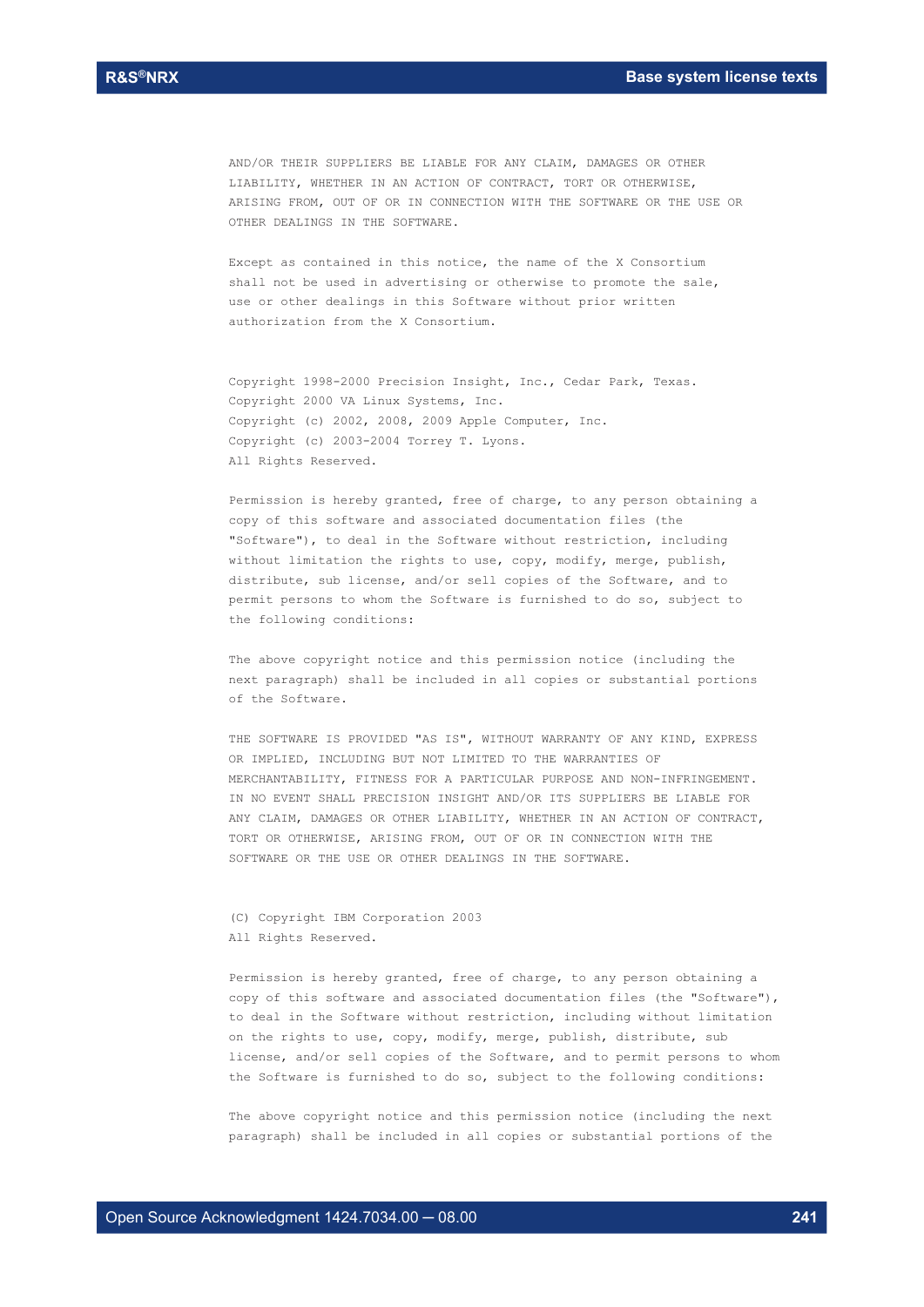### Software.

THE SOFTWARE IS PROVIDED "AS IS", WITHOUT WARRANTY OF ANY KIND, EXPRESS OR IMPLIED, INCLUDING BUT NOT LIMITED TO THE WARRANTIES OF MERCHANTABILITY, FITNESS FOR A PARTICULAR PURPOSE AND NON-INFRINGEMENT. IN NO EVENT SHALL VA LINUX SYSTEM, IBM AND/OR THEIR SUPPLIERS BE LIABLE FOR ANY CLAIM, DAMAGES OR OTHER LIABILITY, WHETHER IN AN ACTION OF CONTRACT, TORT OR OTHERWISE, ARISING FROM, OUT OF OR IN CONNECTION WITH THE SOFTWARE OR THE USE OR OTHER DEALINGS IN THE SOFTWARE.

(C) Copyright IBM Corporation 2004-2005 All Rights Reserved.

Permission is hereby granted, free of charge, to any person obtaining a copy of this software and associated documentation files (the "Software"), to deal in the Software without restriction, including without limitation the rights to use, copy, modify, merge, publish, distribute, sub license, and/or sell copies of the Software, and to permit persons to whom the Software is furnished to do so, subject to the following conditions:

The above copyright notice and this permission notice (including the next paragraph) shall be included in all copies or substantial portions of the Software.

THE SOFTWARE IS PROVIDED "AS IS", WITHOUT WARRANTY OF ANY KIND, EXPRESS OR IMPLIED, INCLUDING BUT NOT LIMITED TO THE WARRANTIES OF MERCHANTABILITY, FITNESS FOR A PARTICULAR PURPOSE AND NON-INFRINGEMENT. IN NO EVENT SHALL T<sub>BM</sub>.

AND/OR THEIR SUPPLIERS BE LIABLE FOR ANY CLAIM, DAMAGES OR OTHER LIABILITY, WHETHER IN AN ACTION OF CONTRACT, TORT OR OTHERWISE, ARISING FROM, OUT OF OR IN CONNECTION WITH THE SOFTWARE OR THE USE OR OTHER DEALINGS IN THE SOFTWARE.

## Copyright (c) 1997 Metro Link Incorporated

Permission is hereby granted, free of charge, to any person obtaining a copy of this software and associated documentation files (the "Software"), to deal in the Software without restriction, including without limitation the rights to use, copy, modify, merge, publish, distribute, sublicense, and/or sell copies of the Software, and to permit persons to whom the Software is furnished to do so, subject to the following conditions:

The above copyright notice and this permission notice shall be included in all copies or substantial portions of the Software.

THE SOFTWARE IS PROVIDED "AS IS", WITHOUT WARRANTY OF ANY KIND, EXPRESS OR IMPLIED, INCLUDING BUT NOT LIMITED TO THE WARRANTIES OF MERCHANTABILITY, FITNESS FOR A PARTICULAR PURPOSE AND NONINFRINGEMENT. IN NO EVENT SHALL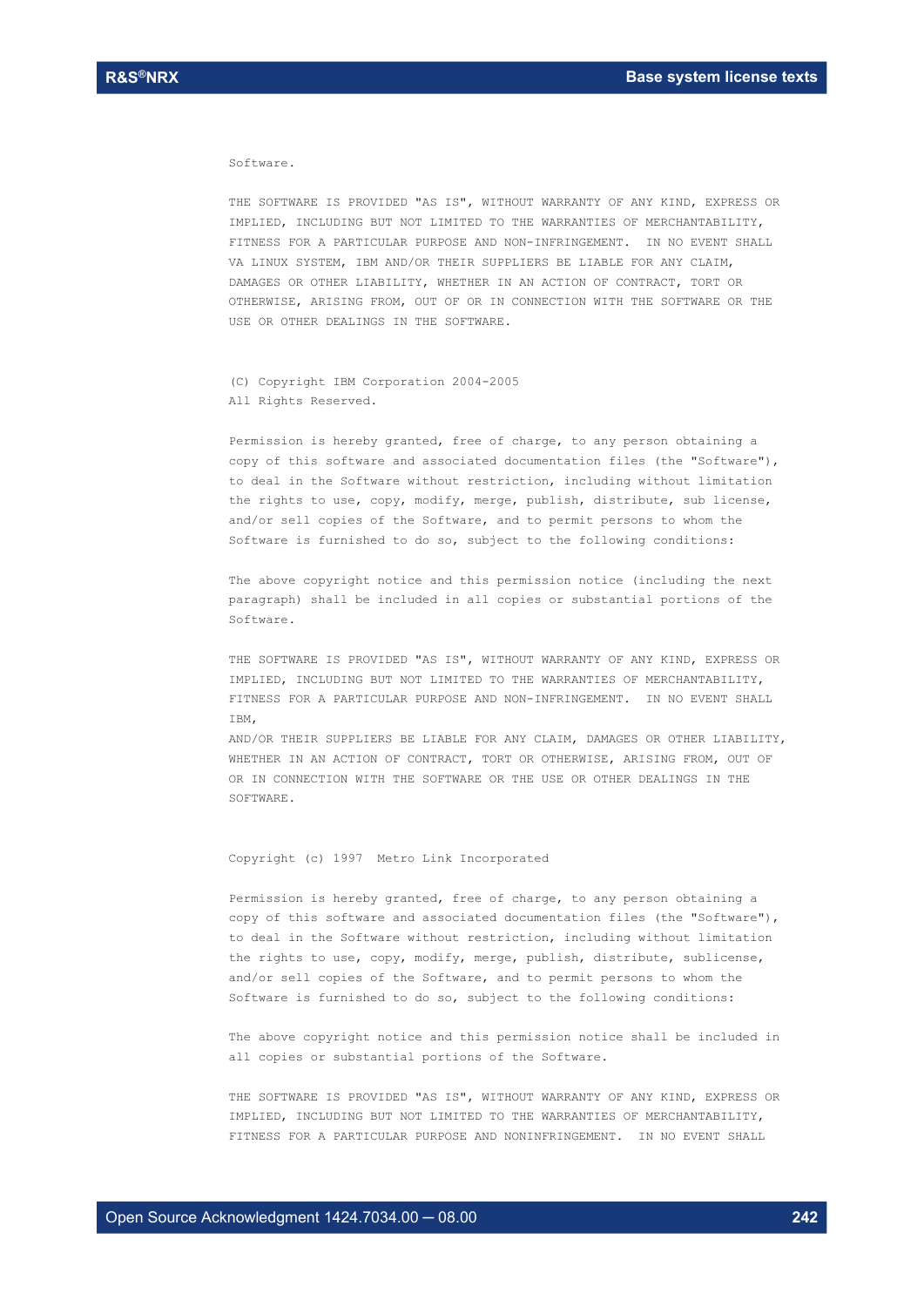THE X CONSORTIUM BE LIABLE FOR ANY CLAIM, DAMAGES OR OTHER LIABILITY, WHETHER IN AN ACTION OF CONTRACT, TORT OR OTHERWISE, ARISING FROM, OUT OF OR IN CONNECTION WITH THE SOFTWARE OR THE USE OR OTHER DEALINGS IN THE SOFTWARE.

Except as contained in this notice, the name of the Metro Link shall not be used in advertising or otherwise to promote the sale, use or other dealings in this Software without prior written authorization from Metro Link.

Copyright 1995-1998 by Metro Link, Inc. Copyright (c) 1997 Matthieu Herrb

Permission to use, copy, modify, distribute, and sell this software and its documentation for any purpose is hereby granted without fee, provided that the above copyright notice appear in all copies and that both that copyright notice and this permission notice appear in supporting documentation, and that the name of Metro Link, Inc. not be used in advertising or publicity pertaining to distribution of the software without specific, written prior permission. Metro Link, Inc. makes no representations about the suitability of this software for any purpose. It is provided "as is" without express or implied warranty.

METRO LINK, INC. DISCLAIMS ALL WARRANTIES WITH REGARD TO THIS SOFTWARE, INCLUDING ALL IMPLIED WARRANTIES OF MERCHANTABILITY AND FITNESS, IN NO EVENT SHALL METRO LINK, INC. BE LIABLE FOR ANY SPECIAL, INDIRECT OR CONSEQUENTIAL DAMAGES OR ANY DAMAGES WHATSOEVER RESULTING FROM LOSS OF USE, DATA OR PROFITS, WHETHER IN AN ACTION OF CONTRACT, NEGLIGENCE OR OTHER TORTIOUS ACTION, ARISING OUT OF OR IN CONNECTION WITH THE USE OR PERFORMANCE OF THIS SOFTWARE.

#### Copyright 1998 by Metro Link Incorporated

Permission to use, copy, modify, distribute, and sell this software and its documentation for any purpose is hereby granted without fee, provided that the above copyright notice appear in all copies and that both that copyright notice and this permission notice appear in supporting documentation, and that the name of Metro Link Incorporated not be used in advertising or publicity pertaining to distribution of the software without specific, written prior permission. Metro Link Incorporated makes no representations about the suitability of this software for any purpose. It is provided "as is" without express or implied warranty.

METRO LINK INCORPORATED DISCLAIMS ALL WARRANTIES WITH REGARD TO THIS SOFTWARE, INCLUDING ALL IMPLIED WARRANTIES OF MERCHANTABILITY AND FITNESS, IN NO EVENT SHALL METRO LINK INCORPORATED BE LIABLE FOR ANY SPECIAL, INDIRECT OR CONSEQUENTIAL DAMAGES OR ANY DAMAGES WHATSOEVER RESULTING FROM LOSS OF USE, DATA OR PROFITS,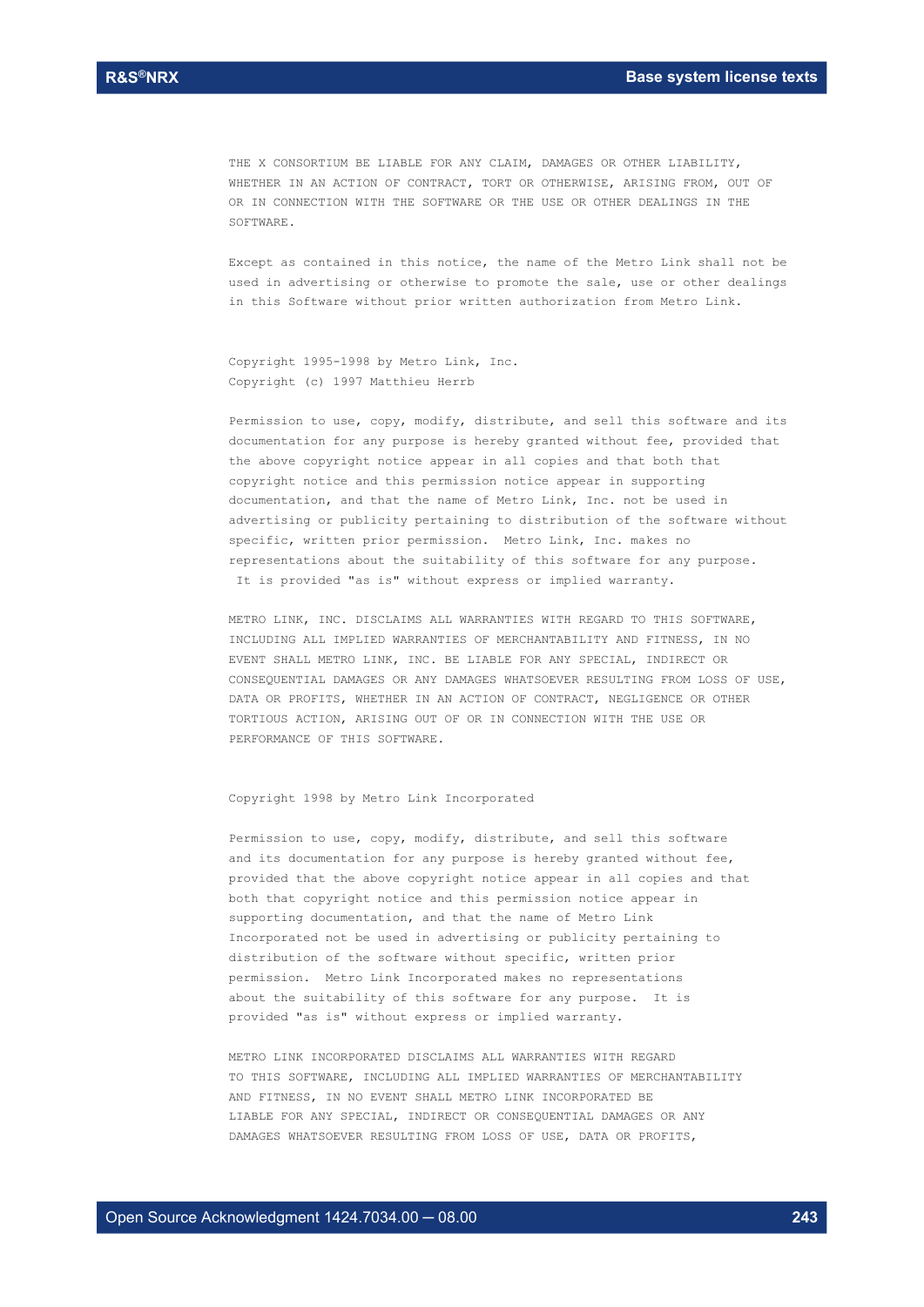WHETHER IN AN ACTION OF CONTRACT, NEGLIGENCE OR OTHER TORTIOUS ACTION, ARISING OUT OF OR IN CONNECTION WITH THE USE OR PERFORMANCE OF THIS SOFTWARE.

#### Copyright (c) 2000 by Conectiva S.A. (http://www.conectiva.com)

Permission is hereby granted, free of charge, to any person obtaining a copy of this software and associated documentation files (the "Software"), to deal in the Software without restriction, including without limitation the rights to use, copy, modify, merge, publish, distribute, sublicense, and/or sell copies of the Software, and to permit persons to whom the Software is furnished to do so, subject to the following conditions:

The above copyright notice and this permission notice shall be included in all copies or substantial portions of the Software.

THE SOFTWARE IS PROVIDED "AS IS", WITHOUT WARRANTY OF ANY KIND, EXPRESS OR IMPLIED, INCLUDING BUT NOT LIMITED TO THE WARRANTIES OF MERCHANTABILITY, FITNESS FOR A PARTICULAR PURPOSE AND NONINFRINGEMENT. IN NO EVENT SHALL CONECTIVA LINUX BE LIABLE FOR ANY CLAIM, DAMAGES OR OTHER LIABILITY, WHETHER IN AN ACTION OF CONTRACT, TORT OR OTHERWISE, ARISING FROM, OUT OF OR IN CONNECTION WITH THE SOFTWARE OR THE USE OR OTHER DEALINGS IN THE SOFTWARE.

Except as contained in this notice, the name of Conectiva Linux shall not be used in advertising or otherwise to promote the sale, use or other dealings in this Software without prior written authorization from Conectiva Linux.

Copyright (c) 2001, Andy Ritger aritger@nvidia.com All rights reserved.

Redistribution and use in source and binary forms, with or without modification, are permitted provided that the following conditions are met:

- o Redistributions of source code must retain the above copyright notice, this list of conditions and the following disclaimer.
- o Redistributions in binary form must reproduce the above copyright notice, this list of conditions and the following disclaimer in the documentation and/or other materials provided with the distribution.
- o Neither the name of NVIDIA nor the names of its contributors may be used to endorse or promote products derived from this software without specific prior written permission.

THIS SOFTWARE IS PROVIDED BY THE COPYRIGHT HOLDERS AND CONTRIBUTORS "AS IS" AND ANY EXPRESS OR IMPLIED WARRANTIES, INCLUDING, BUT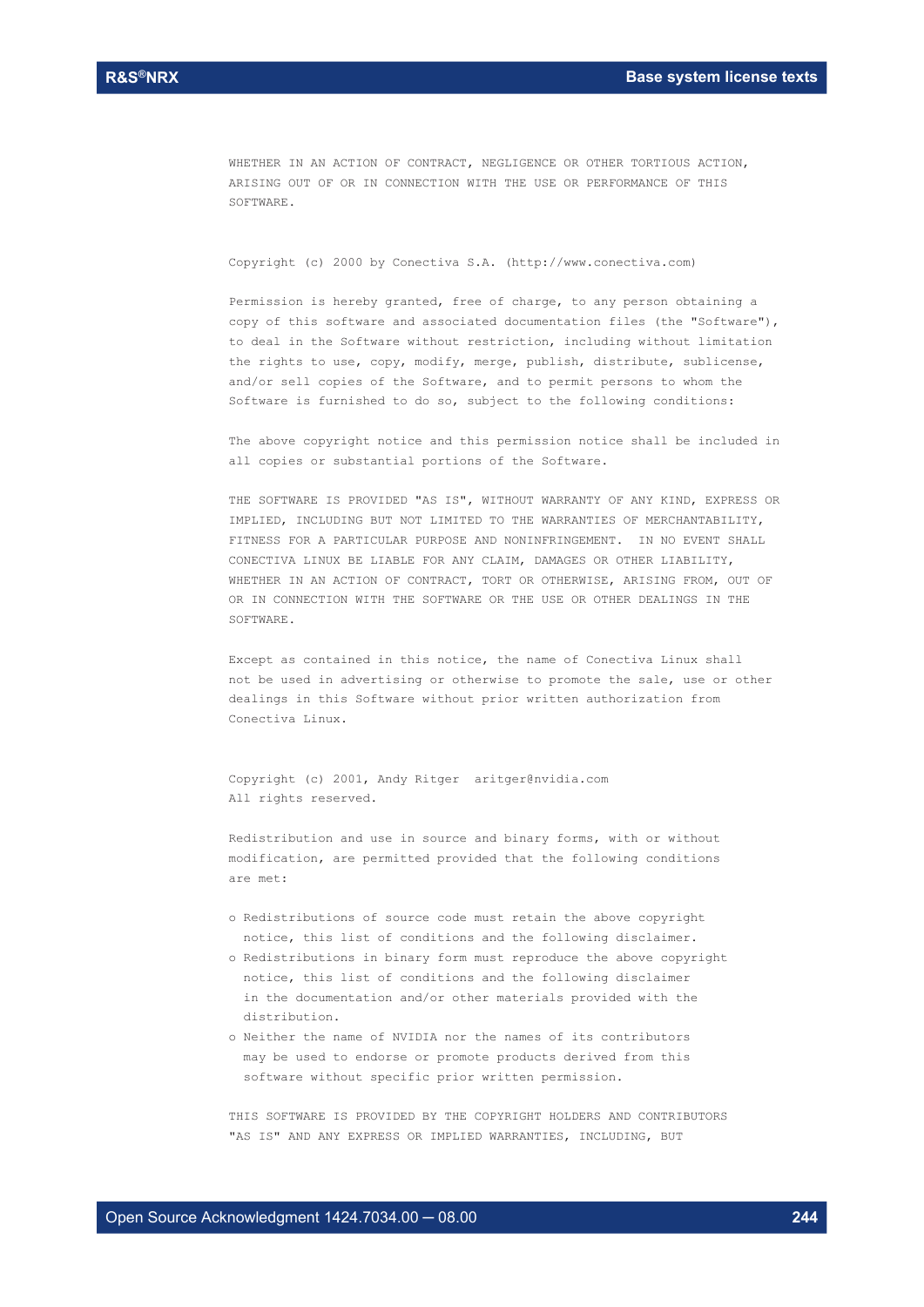NOT LIMITED TO, THE IMPLIED WARRANTIES OF MERCHANTABILITY AND FITNESS FOR A PARTICULAR PURPOSE ARE DISCLAIMED. IN NO EVENT SHALL THE REGENTS OR CONTRIBUTORS BE LIABLE FOR ANY DIRECT, INDIRECT, INCIDENTAL, SPECIAL, EXEMPLARY, OR CONSEQUENTIAL DAMAGES (INCLUDING, BUT NOT LIMITED TO, PROCUREMENT OF SUBSTITUTE GOODS OR SERVICES; LOSS OF USE, DATA, OR PROFITS; OR BUSINESS INTERRUPTION) HOWEVER CAUSED AND ON ANY THEORY OF LIABILITY, WHETHER IN CONTRACT, STRICT LIABILITY, OR TORT (INCLUDING NEGLIGENCE OR OTHERWISE) ARISING IN ANY WAY OUT OF THE USE OF THIS SOFTWARE, EVEN IF ADVISED OF THE POSSIBILITY OF SUCH DAMAGE.

## Copyright 1992 Vrije Universiteit, The Netherlands

Permission to use, copy, modify, and distribute this software and its documentation for any purpose and without fee is hereby granted, provided that the above copyright notice appear in all copies and that both that copyright notice and this permission notice appear in supporting documentation, and that the name of the Vrije Universiteit not be used in advertising or publicity pertaining to distribution of the software without specific, written prior permission. The Vrije Universiteit makes no representations about the suitability of this software for any purpose. It is provided "as is" without express or implied warranty.

The Vrije Universiteit DISCLAIMS ALL WARRANTIES WITH REGARD TO THIS SOFTWARE, INCLUDING ALL IMPLIED WARRANTIES OF MERCHANTABILITY AND FITNESS, IN NO EVENT SHALL The Vrije Universiteit BE LIABLE FOR ANY SPECIAL, INDIRECT OR CONSEQUENTIAL DAMAGES OR ANY DAMAGES WHATSOEVER RESULTING FROM LOSS OF USE, DATA OR PROFITS, WHETHER IN AN ACTION OF CONTRACT, NEGLIGENCE OR OTHER TORTIOUS ACTION, ARISING OUT OF OR IN CONNECTION WITH THE USE OR PERFORMANCE OF THIS SOFTWARE.

Copyright 1998 by Concurrent Computer Corporation

Permission to use, copy, modify, distribute, and sell this software and its documentation for any purpose is hereby granted without fee, provided that the above copyright notice appear in all copies and that both that copyright notice and this permission notice appear in supporting documentation, and that the name of Concurrent Computer Corporation not be used in advertising or publicity pertaining to distribution of the software without specific, written prior permission. Concurrent Computer Corporation makes no representations about the suitability of this software for any purpose. It is provided "as is" without express or implied warranty.

CONCURRENT COMPUTER CORPORATION DISCLAIMS ALL WARRANTIES WITH REGARD TO THIS SOFTWARE, INCLUDING ALL IMPLIED WARRANTIES OF MERCHANTABILITY AND FITNESS, IN NO EVENT SHALL CONCURRENT COMPUTER CORPORATION BE LIABLE FOR ANY SPECIAL, INDIRECT OR CONSEQUENTIAL DAMAGES OR ANY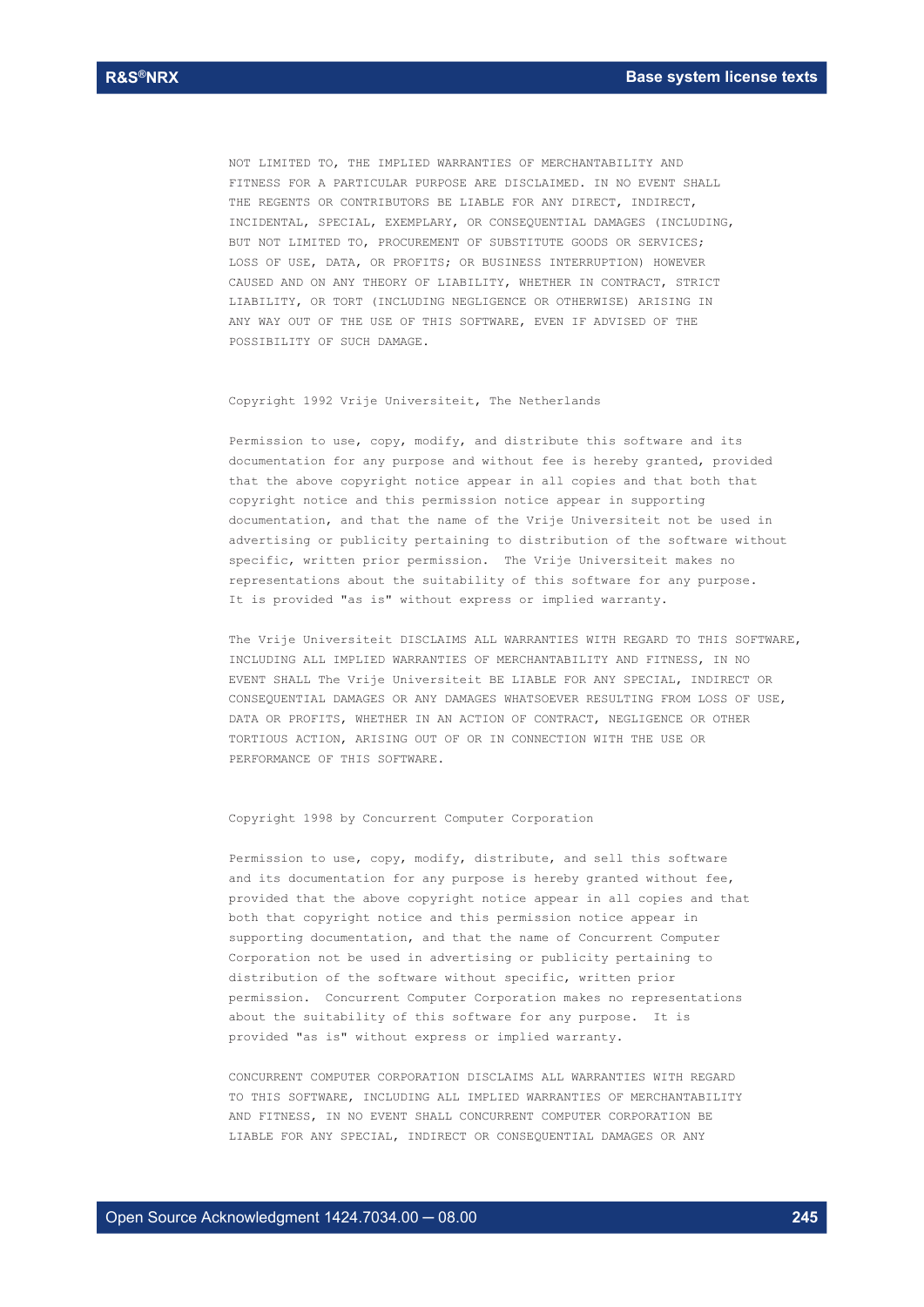DAMAGES WHATSOEVER RESULTING FROM LOSS OF USE, DATA OR PROFITS, WHETHER IN AN ACTION OF CONTRACT, NEGLIGENCE OR OTHER TORTIOUS ACTION, ARISING OUT OF OR IN CONNECTION WITH THE USE OR PERFORMANCE OF THIS SOFTWARE.

Copyright © 2004 Nokia

Permission to use, copy, modify, distribute, and sell this software and its documentation for any purpose is hereby granted without fee, provided that the above copyright notice appear in all copies and that both that copyright notice and this permission notice appear in supporting documentation, and that the name of Nokia not be used in advertising or publicity pertaining to distribution of the software without specific, written prior permission. Nokia makes no representations about the suitability of this software for any purpose. It is provided "as is" without express or implied warranty.

NOKIA DISCLAIMS ALL WARRANTIES WITH REGARD TO THIS SOFTWARE, INCLUDING ALL IMPLIED WARRANTIES OF MERCHANTABILITY AND FITNESS, IN NO EVENT SHALL NOKIA BE LIABLE FOR ANY SPECIAL, INDIRECT OR CONSEQUENTIAL DAMAGES OR ANY DAMAGES WHATSOEVER RESULTING FROM LOSS OF USE, DATA OR PROFITS, WHETHER IN AN ACTION OF CONTRACT, NEGLIGENCE OR OTHER TORTIOUS ACTION, ARISING OUT OF OR IN CONNECTION WITH THE USE OR PERFORMANCE OF THIS SOFTWARE.

(c)Copyright 1988,1991 Adobe Systems Incorporated. All rights reserved.

Permission to use, copy, modify, distribute, and sublicense this software and its documentation for any purpose and without fee is hereby granted, provided that the above copyright notices appear in all copies and that both those copyright notices and this permission notice appear in supporting documentation and that the name of Adobe Systems Incorporated not be used in advertising or publicity pertaining to distribution of the software without specific, written prior permission. No trademark license to use the Adobe trademarks is hereby granted. If the Adobe trademark "Display PostScript"(tm) is used to describe this software, its functionality or for any other purpose, such use shall be limited to a statement that this software works in conjunction with the Display PostScript system. Proper trademark attribution to reflect Adobe's ownership of the trademark shall be given whenever any such reference to the Display PostScript system is made.

ADOBE MAKES NO REPRESENTATIONS ABOUT THE SUITABILITY OF THE SOFTWARE FOR ANY PURPOSE. IT IS PROVIDED "AS IS" WITHOUT EXPRESS OR IMPLIED WARRANTY. ADOBE DISCLAIMS ALL WARRANTIES WITH REGARD TO THIS SOFTWARE, INCLUDING ALL IMPLIED WARRANTIES OF MERCHANTABILITY, FITNESS FOR A PARTICULAR PURPOSE AND NON-INFRINGEMENT OF THIRD PARTY RIGHTS. IN NO EVENT SHALL ADOBE BE LIABLE TO YOU OR ANY OTHER PARTY FOR ANY SPECIAL, INDIRECT, OR CONSEQUENTIAL DAMAGES OR ANY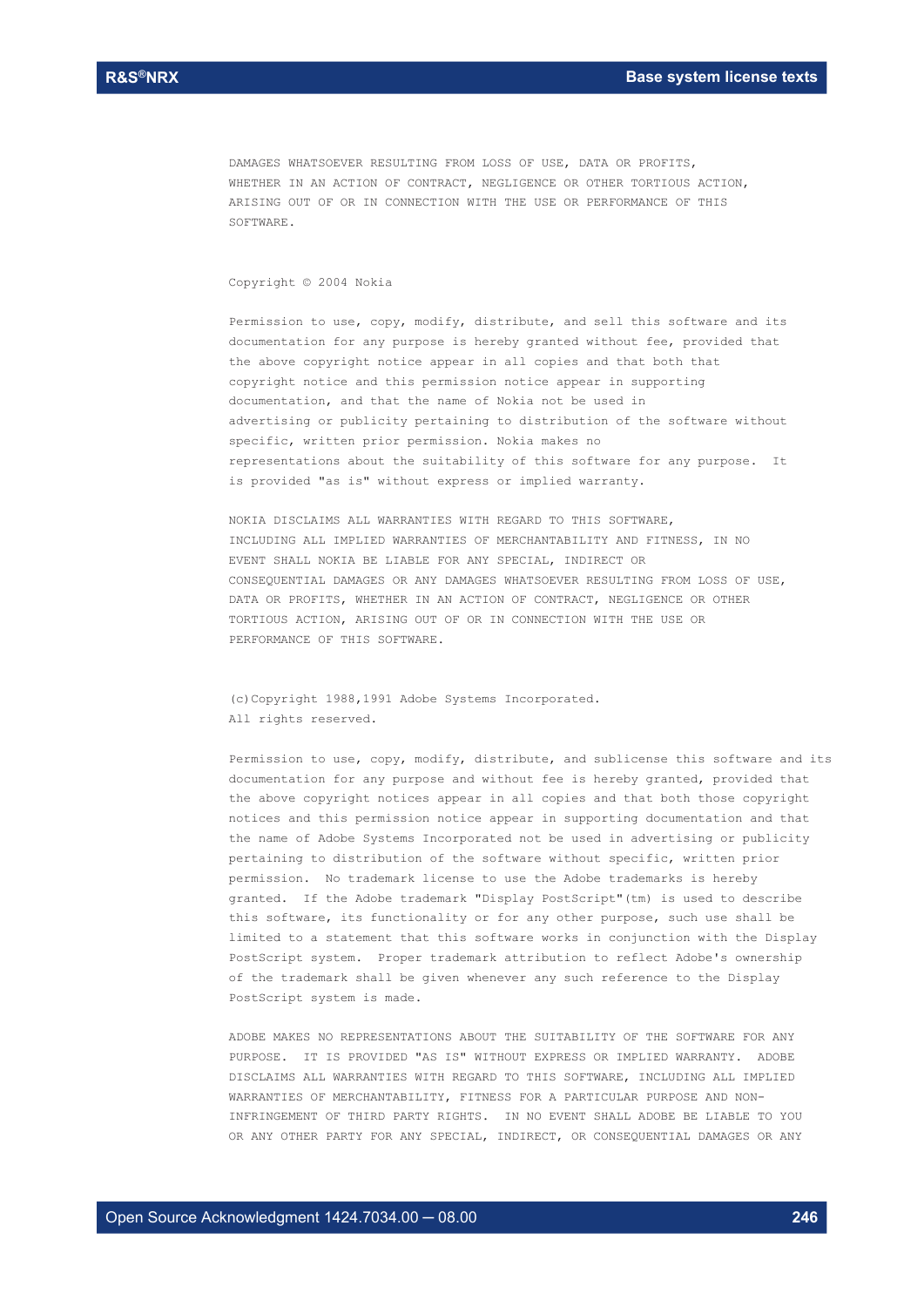DAMAGES WHATSOEVER WHETHER IN AN ACTION OF CONTRACT,NEGLIGENCE, STRICT LIABILITY OR ANY OTHER ACTION ARISING OUT OF OR IN CONNECTION WITH THE USE OR PERFORMANCE OF THIS SOFTWARE. ADOBE WILL NOT PROVIDE ANY TRAINING OR OTHER SUPPORT FOR THE SOFTWARE.

Adobe, PostScript, and Display PostScript are trademarks of Adobe Systems Incorporated which may be registered in certain jurisdictions.

Copyright 1989 Network Computing Devices, Inc., Mountain View, California.

Permission to use, copy, modify, and distribute this software and its documentation for any purpose and without fee is hereby granted, provided that the above copyright notice appear in all copies and that both that copyright notice and this permission notice appear in supporting documentation, and that the name of N.C.D. not be used in advertising or publicity pertaining to distribution of the software without specific, written prior permission. N.C.D. makes no representations about the suitability of this software for any purpose. It is provided "as is" without express or implied warranty.

Copyright (c) 1987 by the Regents of the University of California

Permission to use, copy, modify, and distribute this software and its documentation for any purpose and without fee is hereby granted, provided that the above copyright notice appear in all copies. The University of California makes no representations about the suitability of this software for any purpose. It is provided "as is" without express or implied warranty.

Copyright 1992, 1993 Data General Corporation; Copyright 1992, 1993 OMRON Corporation

Permission to use, copy, modify, distribute, and sell this software and its documentation for any purpose is hereby granted without fee, provided that the above copyright notice appear in all copies and that both that copyright notice and this permission notice appear in supporting documentation, and that neither the name OMRON or DATA GENERAL be used in advertising or publicity pertaining to distribution of the software without specific, written prior permission of the party whose name is to be used. Neither OMRON or DATA GENERAL make any representation about the suitability of this software for any purpose. It is provided "as is" without express or implied warranty.

OMRON AND DATA GENERAL EACH DISCLAIM ALL WARRANTIES WITH REGARD TO THIS SOFTWARE, INCLUDING ALL IMPLIED WARRANTIES OF MERCHANTABILITY AND FITNESS, IN NO EVENT SHALL OMRON OR DATA GENERAL BE LIABLE FOR ANY SPECIAL, INDIRECT OR CONSEQUENTIAL DAMAGES OR ANY DAMAGES WHATSOEVER RESULTING FROM LOSS OF USE,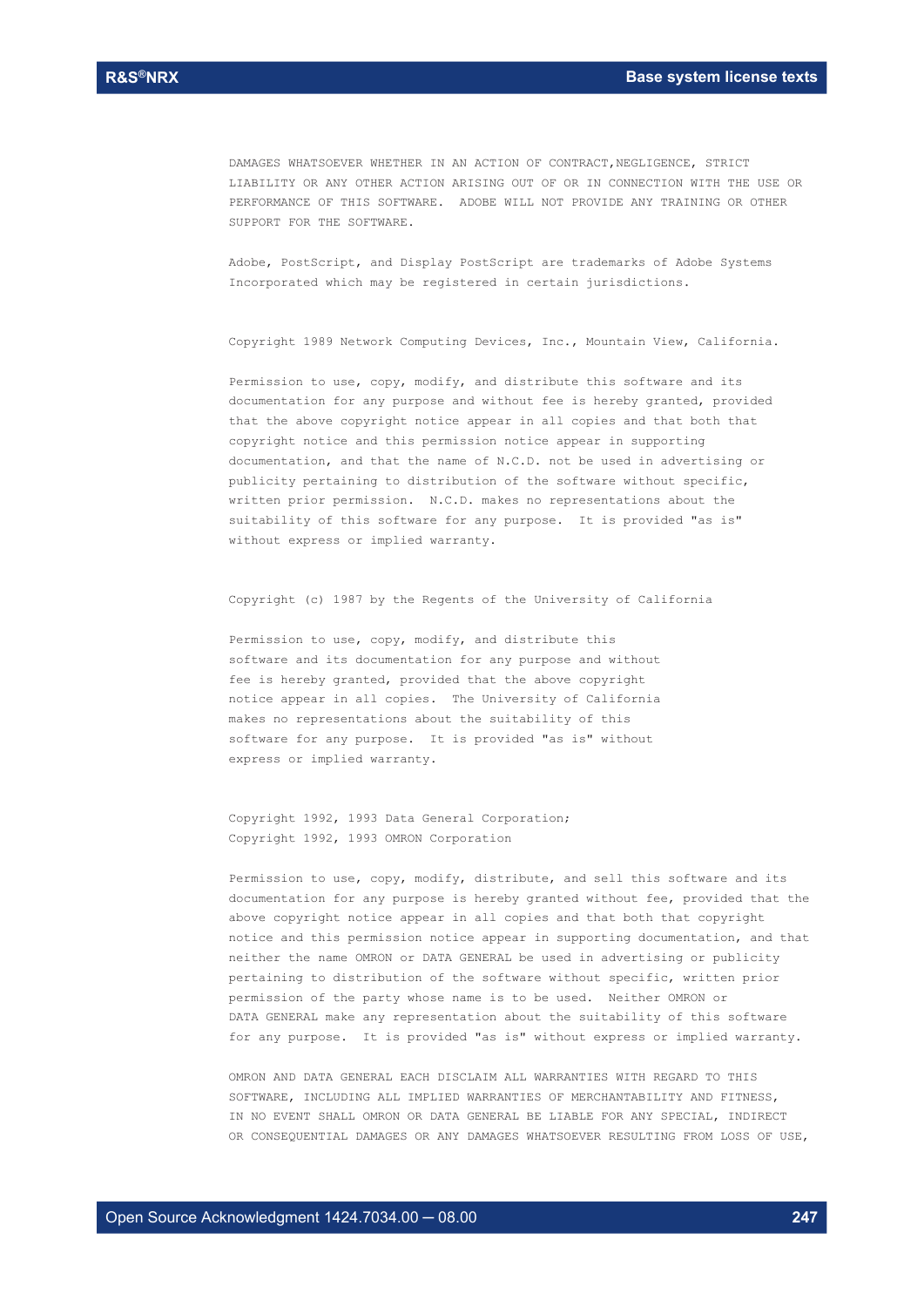DATA OR PROFITS, WHETHER IN AN ACTION OF CONTRACT, NEGLIGENCE OR OTHER TORTIOUS ACTION, ARISING OUT OF OR IN CONNECTION WITH THE USE OR PERFORMANCE OF THIS SOFTWARE.

Copyright © 1998-2004, 2006 Keith Packard Copyright © 2000-2002 Keith Packard, member of The XFree86 Project, Inc. Copyright (c) 2002 Apple Computer, Inc. Copyright (c) 2003 Torrey T. Lyons. All Rights Reserved.

Permission to use, copy, modify, distribute, and sell this software and its documentation for any purpose is hereby granted without fee, provided that the above copyright notice appear in all copies and that both that copyright notice and this permission notice appear in supporting documentation, and that the name of Keith Packard not be used in advertising or publicity pertaining to distribution of the software without specific, written prior permission. Keith Packard makes no representations about the suitability of this software for any purpose. It is provided "as is" without express or implied warranty.

KEITH PACKARD DISCLAIMS ALL WARRANTIES WITH REGARD TO THIS SOFTWARE, INCLUDING ALL IMPLIED WARRANTIES OF MERCHANTABILITY AND FITNESS, IN NO EVENT SHALL KEITH PACKARD BE LIABLE FOR ANY SPECIAL, INDIRECT OR CONSEQUENTIAL DAMAGES OR ANY DAMAGES WHATSOEVER RESULTING FROM LOSS OF USE, DATA OR PROFITS, WHETHER IN AN ACTION OF CONTRACT, NEGLIGENCE OR OTHER TORTIOUS ACTION, ARISING OUT OF OR IN CONNECTION WITH THE USE OR PERFORMANCE OF THIS SOFTWARE.

Copyright © 1999 Keith Packard Copyright © 2000 Compaq Computer Corporation Copyright © 2002 MontaVista Software Inc. Copyright © 2005 OpenedHand Ltd. Copyright © 2006 Nokia Corporation

Permission to use, copy, modify, distribute, and sell this software and its documentation for any purpose is hereby granted without fee, provided that the above copyright notice appear in all copies and that both that copyright notice and this permission notice appear in supporting documentation, and that the name of the authors and/or copyright holders not be used in advertising or publicity pertaining to distribution of the software without specific, written prior permission. The authors and/or copyright holders make no representations about the suitability of this software for any purpose. It is provided "as is" without express or implied warranty.

THE AUTHORS AND/OR COPYRIGHT HOLDERS DISCLAIM ALL WARRANTIES WITH REGARD TO THIS SOFTWARE, INCLUDING ALL IMPLIED WARRANTIES OF MERCHANTABILITY AND FITNESS, IN NO EVENT SHALL THE AUTHORS AND/OR COPYRIGHT HOLDERS BE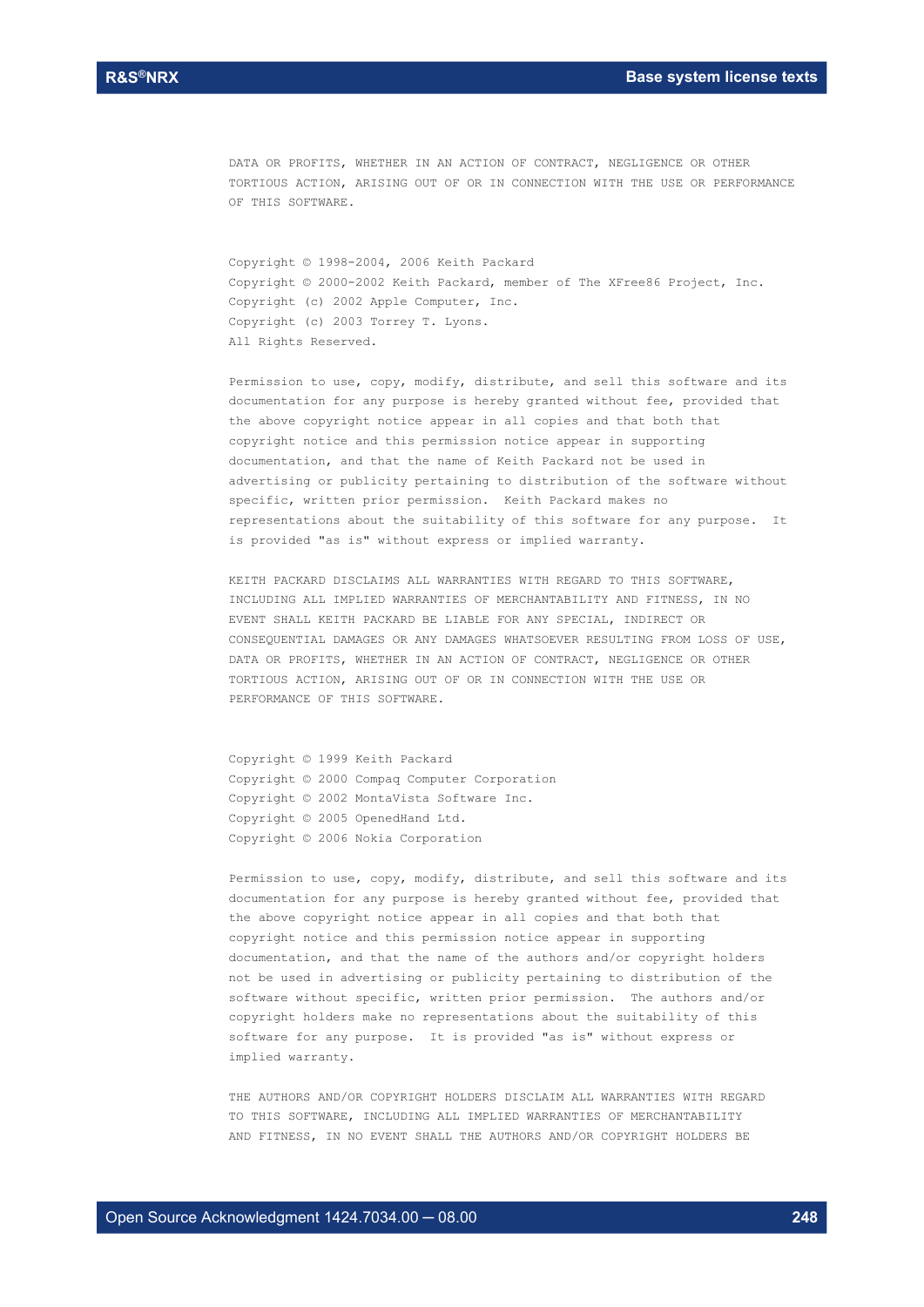LIABLE FOR ANY SPECIAL, INDIRECT OR CONSEQUENTIAL DAMAGES OR ANY DAMAGES WHATSOEVER RESULTING FROM LOSS OF USE, DATA OR PROFITS, WHETHER IN AN ACTION OF CONTRACT, NEGLIGENCE OR OTHER TORTIOUS ACTION, ARISING OUT OF OR IN CONNECTION WITH THE USE OR PERFORMANCE OF THIS SOFTWARE.

Copyright 1993 by Davor Matic

Permission to use, copy, modify, distribute, and sell this software and its documentation for any purpose is hereby granted without fee, provided that the above copyright notice appear in all copies and that both that copyright notice and this permission notice appear in supporting documentation. Davor Matic makes no representations about the suitability of this software for any purpose. It is provided "as is" without express or implied warranty.

Copyright (C) 2001-2004 Harold L Hunt II All Rights Reserved. Copyright (C) Colin Harrison 2005-2008

Permission is hereby granted, free of charge, to any person obtaining a copy of this software and associated documentation files (the "Software"), to deal in the Software without restriction, including without limitation the rights to use, copy, modify, merge, publish, distribute, sublicense, and/or sell copies of the Software, and to permit persons to whom the Software is furnished to do so, subject to the following conditions:

The above copyright notice and this permission notice shall be included in all copies or substantial portions of the Software.

THE SOFTWARE IS PROVIDED "AS IS", WITHOUT WARRANTY OF ANY KIND, EXPRESS OR IMPLIED, INCLUDING BUT NOT LIMITED TO THE WARRANTIES OF MERCHANTABILITY, FITNESS FOR A PARTICULAR PURPOSE AND NONINFRINGEMENT. IN NO EVENT SHALL HAROLD L HUNT II BE LIABLE FOR ANY CLAIM, DAMAGES OR OTHER LIABILITY, WHETHER IN AN ACTION OF CONTRACT, TORT OR OTHERWISE, ARISING FROM, OUT OF OR IN CONNECTION WITH THE SOFTWARE OR THE USE OR OTHER DEALINGS IN THE SOFTWARE.

Except as contained in this notice, the name of Harold L Hunt II shall not be used in advertising or otherwise to promote the sale, use or other dealings in this Software without prior written authorization from Harold L Hunt II.

Copyright 1990,91 by Thomas Roell, Dinkelscherben, Germany.

Permission to use, copy, modify, distribute, and sell this software and its documentation for any purpose is hereby granted without fee, provided that the above copyright notice appear in all copies and that both that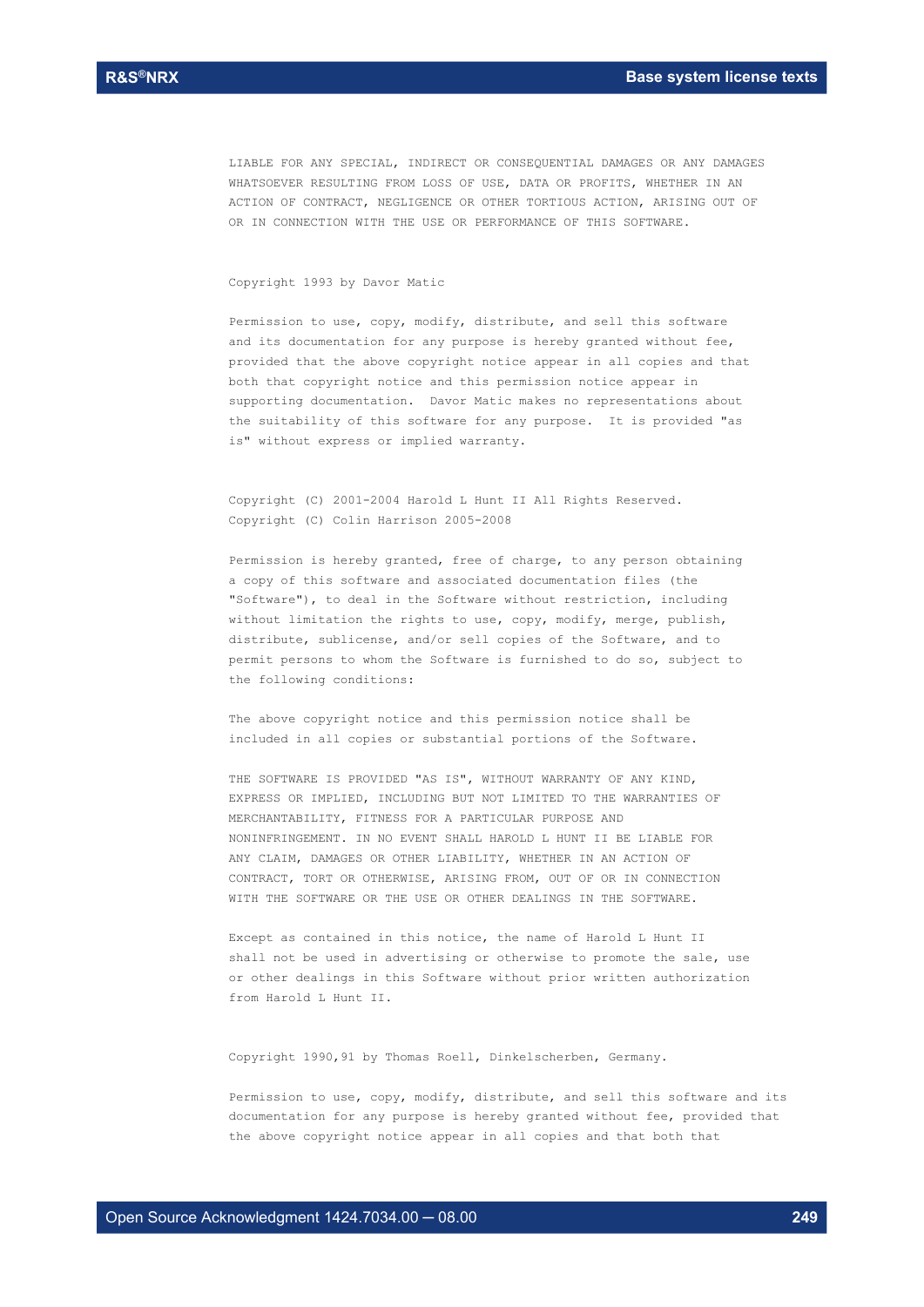copyright notice and this permission notice appear in supporting documentation, and that the name of Thomas Roell not be used in advertising or publicity pertaining to distribution of the software without specific, written prior permission. Thomas Roell makes no representations about the suitability of this software for any purpose. It is provided "as is" without express or implied warranty.

THOMAS ROELL DISCLAIMS ALL WARRANTIES WITH REGARD TO THIS SOFTWARE, INCLUDING ALL IMPLIED WARRANTIES OF MERCHANTABILITY AND FITNESS, IN NO EVENT SHALL THOMAS ROELL BE LIABLE FOR ANY SPECIAL, INDIRECT OR CONSEQUENTIAL DAMAGES OR ANY DAMAGES WHATSOEVER RESULTING FROM LOSS OF USE, DATA OR PROFITS, WHETHER IN AN ACTION OF CONTRACT, NEGLIGENCE OR OTHER TORTIOUS ACTION, ARISING OUT OF OR IN CONNECTION WITH THE USE OR PERFORMANCE OF THIS SOFTWARE.

Copyright 1990,91 by Thomas Roell, Dinkelscherben, Germany Copyright 1993 by David Wexelblat <dwex@goblin.org>

Permission to use, copy, modify, distribute, and sell this software and its documentation for any purpose is hereby granted without fee, provided that the above copyright notice appear in all copies and that both that copyright notice and this permission notice appear in supporting documentation, and that the names of Thomas Roell and David Wexelblat not be used in advertising or publicity pertaining to distribution of the software without specific, written prior permission. Thomas Roell and David Wexelblat makes no representations about the suitability of this software for any purpose. It is provided "as is" without express or implied warranty.

THOMAS ROELL AND DAVID WEXELBLAT DISCLAIMS ALL WARRANTIES WITH REGARD TO THIS SOFTWARE, INCLUDING ALL IMPLIED WARRANTIES OF MERCHANTABILITY AND FITNESS, IN NO EVENT SHALL THOMAS ROELL OR DAVID WEXELBLAT BE LIABLE FOR ANY SPECIAL, INDIRECT OR CONSEQUENTIAL DAMAGES OR ANY DAMAGES WHATSOEVER RESULTING FROM LOSS OF USE, DATA OR PROFITS, WHETHER IN AN ACTION OF CONTRACT, NEGLIGENCE OR OTHER TORTIOUS ACTION, ARISING OUT OF OR IN CONNECTION WITH THE USE OR PERFORMANCE OF THIS SOFTWARE.

Copyright 1990,91,92,93 by Thomas Roell, Germany. Copyright 1991,92,93 by SGCS (Snitily Graphics Consulting Services), USA.

Permission to use, copy, modify, distribute, and sell this software and its documentation for any purpose is hereby granted without fee, provided that the above copyright notice appear in all copies and that both that copyright notice and this permission notice appear in supporting documentation, and that the name of Thomas Roell nor SGCS be used in advertising or publicity pertaining to distribution of the software without specific, written prior permission. Thomas Roell nor SGCS makes no representations about the suitability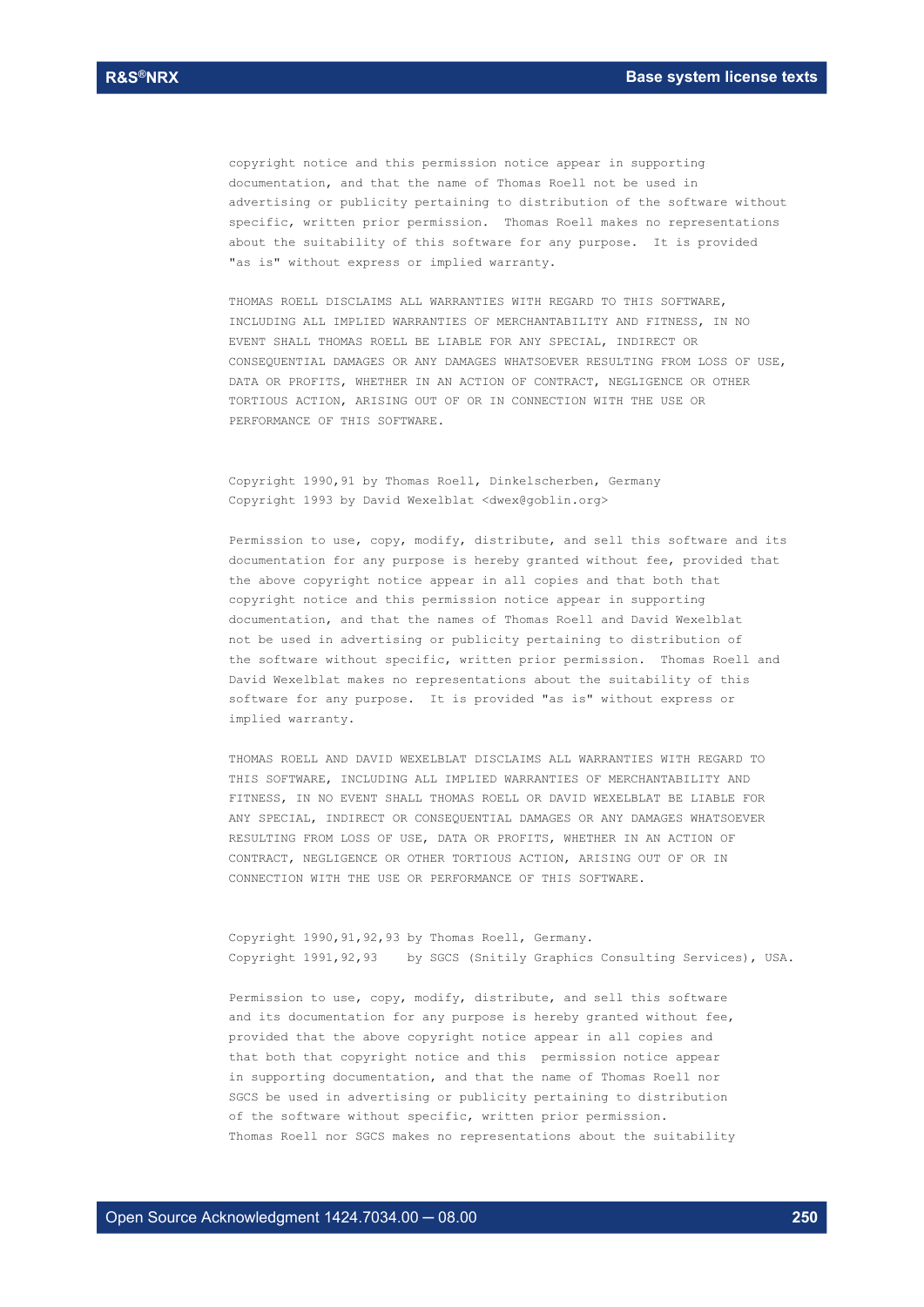of this software for any purpose. It is provided "as is" without express or implied warranty.

THOMAS ROELL AND SGCS DISCLAIMS ALL WARRANTIES WITH REGARD TO THIS SOFTWARE, INCLUDING ALL IMPLIED WARRANTIES OF MERCHANTABILITY AND FITNESS, IN NO EVENT SHALL THOMAS ROELL OR SGCS BE LIABLE FOR ANY SPECIAL, INDIRECT OR CONSEQUENTIAL DAMAGES OR ANY DAMAGES WHATSOEVER RESULTING FROM LOSS OF USE, DATA OR PROFITS, WHETHER IN AN ACTION OF CONTRACT, NEGLIGENCE OR OTHER TORTIOUS ACTION, ARISING OUT OF OR IN CONNECTION WITH THE USE OR PERFORMANCE OF THIS SOFTWARE.

Copyright 1998 by Alan Hourihane, Wigan, England. Copyright 2000-2002 by Alan Hourihane, Flint Mountain, North Wales.

Permission to use, copy, modify, distribute, and sell this software and its documentation for any purpose is hereby granted without fee, provided that the above copyright notice appear in all copies and that both that copyright notice and this permission notice appear in supporting documentation, and that the name of Alan Hourihane not be used in advertising or publicity pertaining to distribution of the software without specific, written prior permission. Alan Hourihane makes no representations about the suitability of this software for any purpose. It is provided "as is" without express or implied warranty.

ALAN HOURIHANE DISCLAIMS ALL WARRANTIES WITH REGARD TO THIS SOFTWARE, INCLUDING ALL IMPLIED WARRANTIES OF MERCHANTABILITY AND FITNESS, IN NO EVENT SHALL ALAN HOURIHANE BE LIABLE FOR ANY SPECIAL, INDIRECT OR CONSEQUENTIAL DAMAGES OR ANY DAMAGES WHATSOEVER RESULTING FROM LOSS OF USE, DATA OR PROFITS, WHETHER IN AN ACTION OF CONTRACT, NEGLIGENCE OR OTHER TORTIOUS ACTION, ARISING OUT OF OR IN CONNECTION WITH THE USE OR PERFORMANCE OF THIS SOFTWARE.

### Copyright 1995 Kaleb S. KEITHLEY

Permission is hereby granted, free of charge, to any person obtaining a copy of this software and associated documentation files (the "Software"), to deal in the Software without restriction, including without limitation the rights to use, copy, modify, merge, publish, distribute, sublicense, and/or sell copies of the Software, and to permit persons to whom the Software is furnished to do so, subject to the following conditions:

The above copyright notice and this permission notice shall be included in all copies or substantial portions of the Software.

THE SOFTWARE IS PROVIDED "AS IS", WITHOUT WARRANTY OF ANY KIND, EXPRESS OR IMPLIED, INCLUDING BUT NOT LIMITED TO THE WARRANTIES OF MERCHANTABILITY, FITNESS FOR A PARTICULAR PURPOSE AND NONINFRINGEMENT.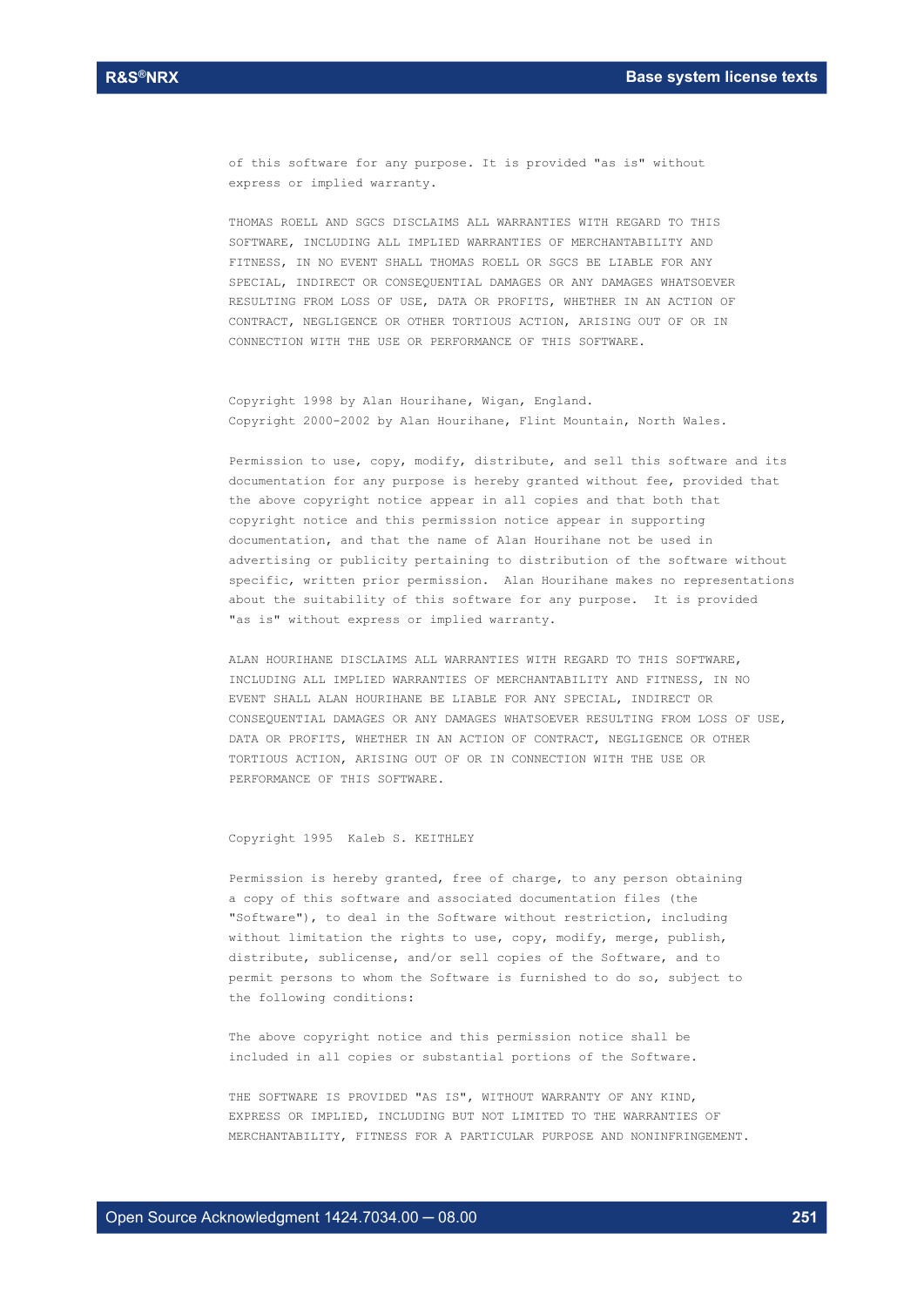IN NO EVENT SHALL Kaleb S. KEITHLEY BE LIABLE FOR ANY CLAIM, DAMAGES OR OTHER LIABILITY, WHETHER IN AN ACTION OF CONTRACT, TORT OR OTHERWISE, ARISING FROM, OUT OF OR IN CONNECTION WITH THE SOFTWARE OR THE USE OR OTHER DEALINGS IN THE SOFTWARE.

Except as contained in this notice, the name of Kaleb S. KEITHLEY shall not be used in advertising or otherwise to promote the sale, use or other dealings in this Software without prior written authorization from Kaleb S. KEITHLEY

## Copyright (c) 1997 Matthieu Herrb

Permission to use, copy, modify, distribute, and sell this software and its documentation for any purpose is hereby granted without fee, provided that the above copyright notice appear in all copies and that both that copyright notice and this permission notice appear in supporting documentation, and that the name of Matthieu Herrb not be used in advertising or publicity pertaining to distribution of the software without specific, written prior permission. Matthieu Herrb makes no representations about the suitability of this software for any purpose. It is provided "as is" without express or implied warranty.

MATTHIEU HERRB DISCLAIMS ALL WARRANTIES WITH REGARD TO THIS SOFTWARE, INCLUDING ALL IMPLIED WARRANTIES OF MERCHANTABILITY AND FITNESS, IN NO EVENT SHALL MATTHIEU HERRB BE LIABLE FOR ANY SPECIAL, INDIRECT OR CONSEQUENTIAL DAMAGES OR ANY DAMAGES WHATSOEVER RESULTING FROM LOSS OF USE, DATA OR PROFITS, WHETHER IN AN ACTION OF CONTRACT, NEGLIGENCE OR OTHER TORTIOUS ACTION, ARISING OUT OF OR IN CONNECTION WITH THE USE OR PERFORMANCE OF THIS SOFTWARE.

### Copyright 2004, Egbert Eich

Permission is hereby granted, free of charge, to any person obtaining a copy of this software and associated documentation files (the "Software"), to deal in the Software without restriction, including without limitation the rights to use, copy, modify, merge, publish, distribute, sublicense, and/or sell copies of the Software, and to permit persons to whom the Software is furnished to do so, subject to the following conditions:

The above copyright notice and this permission notice shall be included in all copies or substantial portions of the Software.

THE SOFTWARE IS PROVIDED "AS IS", WITHOUT WARRANTY OF ANY KIND, EXPRESS OR IMPLIED, INCLUDING BUT NOT LIMITED TO THE WARRANTIES OF MERCHANTABILITY, FITNESS FOR A PARTICULAR PURPOSE AND NONINFRINGEMENT. IN NO EVENT SHALL EGBERT EICH BE LIABLE FOR ANY CLAIM, DAMAGES OR OTHER LIABILITY, WHETHER IN AN ACTION OF CONTRACT, TORT OR OTHERWISE, ARISING FROM, OUT OF OR IN CON-NECTION WITH THE SOFTWARE OR THE USE OR OTHER DEALINGS IN THE SOFTWARE.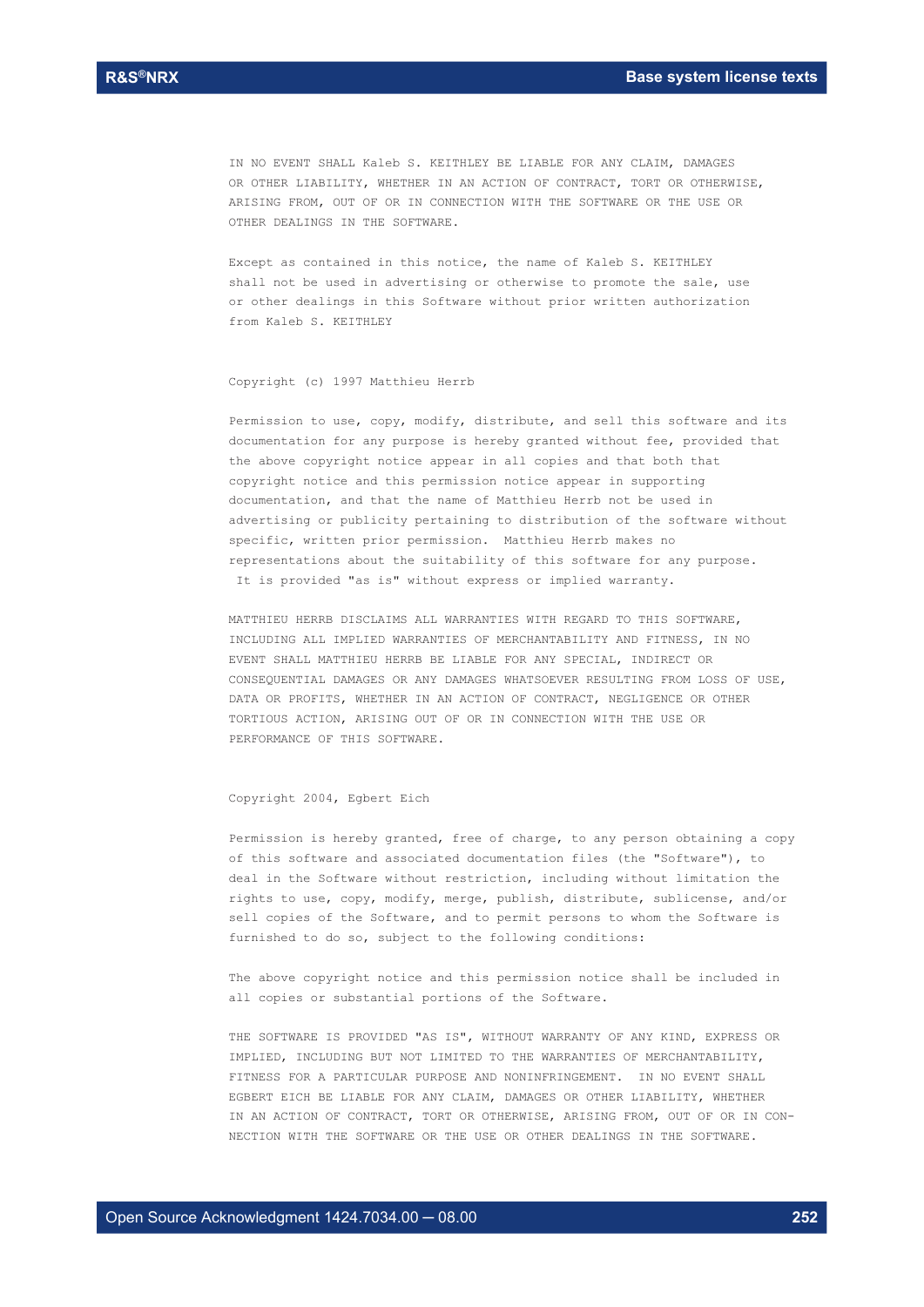Except as contained in this notice, the name of Egbert Eich shall not be used in advertising or otherwise to promote the sale, use or other dealings in this Software without prior written authorization from Egbert Eich.

Copyright 1993 by David Wexelblat <dwex@goblin.org> Copyright 2005 by Kean Johnston <jkj@sco.com> Copyright 1993 by David McCullough <davidm@stallion.oz.au>

Permission to use, copy, modify, distribute, and sell this software and its documentation for any purpose is hereby granted without fee, provided that the above copyright notice appear in all copies and that both that copyright notice and this permission notice appear in supporting documentation, and that the name of David Wexelblat not be used in advertising or publicity pertaining to distribution of the software without specific, written prior permission. David Wexelblat makes no representations about the suitability of this software for any purpose. It is provided "as is" without express or implied warranty.

DAVID WEXELBLAT DISCLAIMS ALL WARRANTIES WITH REGARD TO THIS SOFTWARE, INCLUDING ALL IMPLIED WARRANTIES OF MERCHANTABILITY AND FITNESS, IN NO EVENT SHALL DAVID WEXELBLAT BE LIABLE FOR ANY SPECIAL, INDIRECT OR CONSEQUENTIAL DAMAGES OR ANY DAMAGES WHATSOEVER RESULTING FROM LOSS OF USE, DATA OR PROFITS, WHETHER IN AN ACTION OF CONTRACT, NEGLIGENCE OR OTHER TORTIOUS ACTION, ARISING OUT OF OR IN CONNECTION WITH THE USE OR PERFORMANCE OF THIS SOFTWARE.

Copyright 1992 by Orest Zborowski <obz@Kodak.com> Copyright 1993 by David Wexelblat <dwex@goblin.org>

Permission to use, copy, modify, distribute, and sell this software and its documentation for any purpose is hereby granted without fee, provided that the above copyright notice appear in all copies and that both that copyright notice and this permission notice appear in supporting documentation, and that the names of Orest Zborowski and David Wexelblat not be used in advertising or publicity pertaining to distribution of the software without specific, written prior permission. Orest Zborowski and David Wexelblat make no representations about the suitability of this software for any purpose. It is provided "as is" without express or implied warranty.

OREST ZBOROWSKI AND DAVID WEXELBLAT DISCLAIMS ALL WARRANTIES WITH REGARD TO THIS SOFTWARE, INCLUDING ALL IMPLIED WARRANTIES OF MERCHANTABILITY AND FITNESS, IN NO EVENT SHALL OREST ZBOROWSKI OR DAVID WEXELBLAT BE LIABLE FOR ANY SPECIAL, INDIRECT OR CONSEQUENTIAL DAMAGES OR ANY DAMAGES WHATSOEVER RESULTING FROM LOSS OF USE, DATA OR PROFITS, WHETHER IN AN ACTION OF CONTRACT, NEGLIGENCE OR OTHER TORTIOUS ACTION, ARISING OUT OF OR IN CONNECTION WITH THE USE OR PERFORMANCE OF THIS SOFTWARE.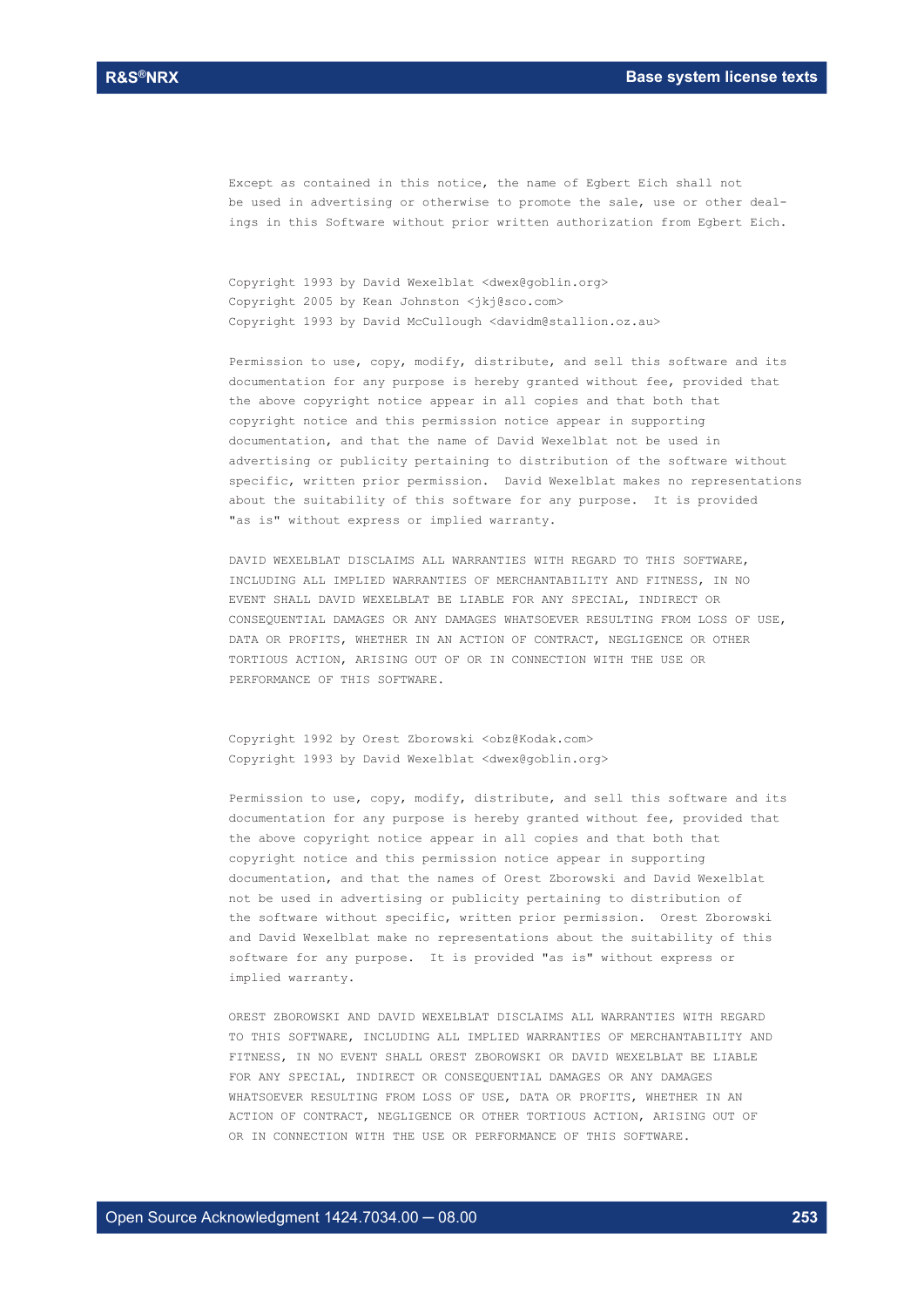Copyright 1992 by Orest Zborowski <obz@Kodak.com> Copyright 1993 by David Dawes <dawes@xfree86.org>

Permission to use, copy, modify, distribute, and sell this software and its documentation for any purpose is hereby granted without fee, provided that the above copyright notice appear in all copies and that both that copyright notice and this permission notice appear in supporting documentation, and that the names of Orest Zborowski and David Dawes not be used in advertising or publicity pertaining to distribution of the software without specific, written prior permission. Orest Zborowski and David Dawes make no representations about the suitability of this software for any purpose. It is provided "as is" without express or implied warranty.

OREST ZBOROWSKI AND DAVID DAWES DISCLAIMS ALL WARRANTIES WITH REGARD TO THIS SOFTWARE, INCLUDING ALL IMPLIED WARRANTIES OF MERCHANTABILITY AND FITNESS, IN NO EVENT SHALL OREST ZBOROWSKI OR DAVID DAWES BE LIABLE FOR ANY SPECIAL, INDIRECT OR CONSEQUENTIAL DAMAGES OR ANY DAMAGES WHATSOEVER RESULTING FROM LOSS OF USE, DATA OR PROFITS, WHETHER IN AN ACTION OF CONTRACT, NEGLIGENCE OR OTHER TORTIOUS ACTION, ARISING OUT OF OR IN CONNECTION WITH THE USE OR PERFORMANCE OF THIS SOFTWARE.

# Copyright 1995-1999 by Frederic Lepied, France. <fred@sugix.frmug.fr.net>

Permission to use, copy, modify, distribute, and sell this software and its documentation for any purpose is hereby granted without fee, provided that the above copyright notice appear in all copies and that both that copyright notice and this permission notice appear in supporting documentation, and that the name of Frederic Lepied not be used in advertising or publicity pertaining to distribution of the software without specific, written prior permission. Frederic Lepied makes no representations about the suitability of this software for any purpose. It is provided "as is" without express or implied warranty.

FREDERIC LEPIED DISCLAIMS ALL WARRANTIES WITH REGARD TO THIS SOFTWARE, INCLUDING ALL IMPLIED WARRANTIES OF MERCHANTABILITY AND FITNESS, IN NO EVENT SHALL FREDERIC LEPIED BE LIABLE FOR ANY SPECIAL, INDIRECT OR CONSEQUENTIAL DAMAGES OR ANY DAMAGES WHATSOEVER RESULTING FROM LOSS OF USE, DATA OR PROFITS, WHETHER IN AN ACTION OF CONTRACT, NEGLIGENCE OR OTHER TORTIOUS ACTION, ARISING OUT OF OR IN CONNECTION WITH THE USE OR PERFORMANCE OF THIS SOFTWARE.

Copyright 1992 by Rich Murphey <Rich@Rice.edu> Copyright 1993 by David Wexelblat <dwex@goblin.org>

Permission to use, copy, modify, distribute, and sell this software and its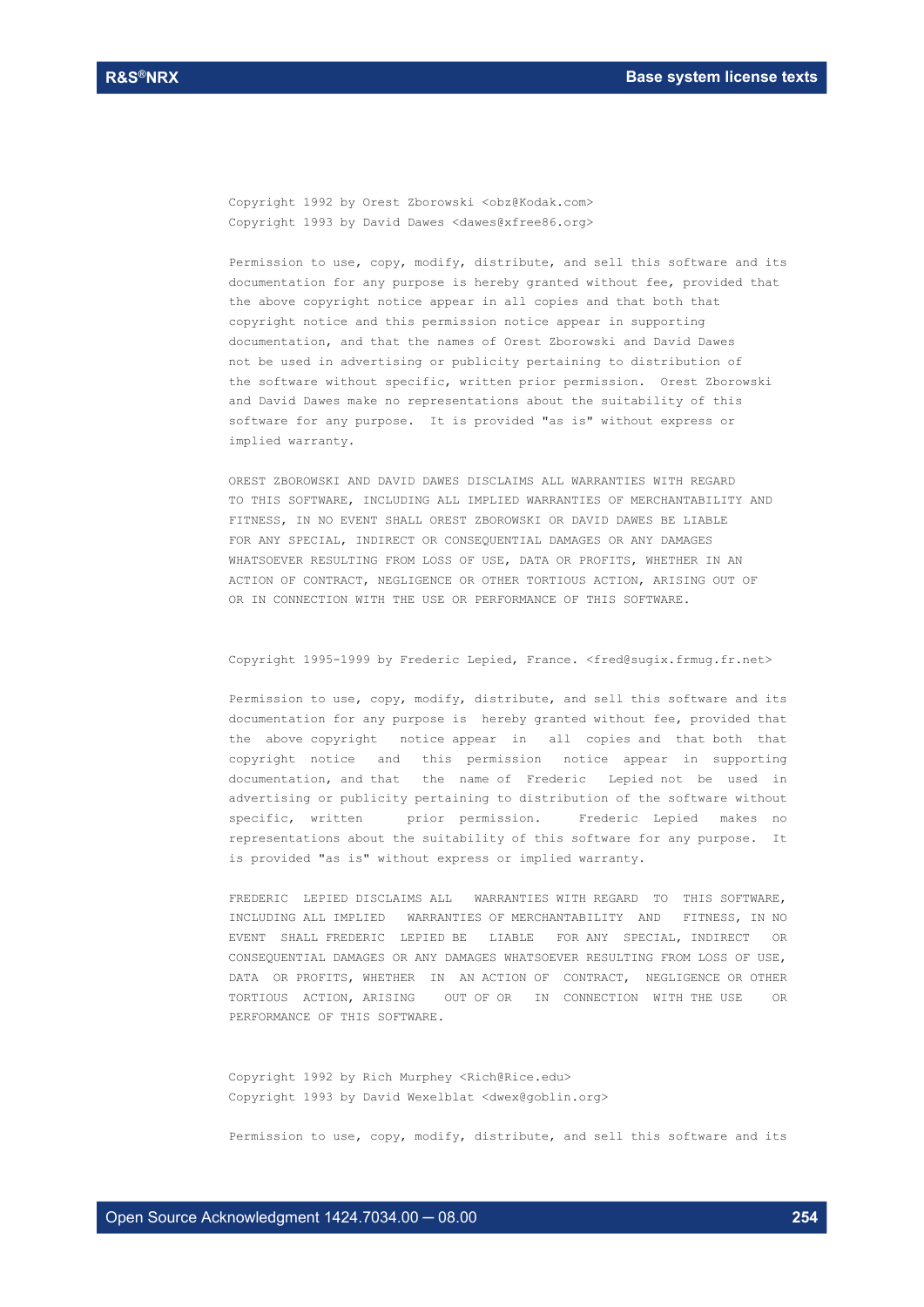documentation for any purpose is hereby granted without fee, provided that the above copyright notice appear in all copies and that both that copyright notice and this permission notice appear in supporting documentation, and that the names of Rich Murphey and David Wexelblat not be used in advertising or publicity pertaining to distribution of the software without specific, written prior permission. Rich Murphey and David Wexelblat make no representations about the suitability of this software for any purpose. It is provided "as is" without express or implied warranty.

RICH MURPHEY AND DAVID WEXELBLAT DISCLAIM ALL WARRANTIES WITH REGARD TO THIS SOFTWARE, INCLUDING ALL IMPLIED WARRANTIES OF MERCHANTABILITY AND FITNESS, IN NO EVENT SHALL RICH MURPHEY OR DAVID WEXELBLAT BE LIABLE FOR ANY SPECIAL, INDIRECT OR CONSEQUENTIAL DAMAGES OR ANY DAMAGES WHATSOEVER RESULTING FROM LOSS OF USE, DATA OR PROFITS, WHETHER IN AN ACTION OF CONTRACT, NEGLIGENCE OR OTHER TORTIOUS ACTION, ARISING OUT OF OR IN CONNECTION WITH THE USE OR PERFORMANCE OF THIS SOFTWARE.

Copyright 1992 by Rich Murphey <Rich@Rice.edu> Copyright 1993 by David Dawes <dawes@xfree86.org>

Permission to use, copy, modify, distribute, and sell this software and its documentation for any purpose is hereby granted without fee, provided that the above copyright notice appear in all copies and that both that copyright notice and this permission notice appear in supporting documentation, and that the names of Rich Murphey and David Dawes not be used in advertising or publicity pertaining to distribution of the software without specific, written prior permission. Rich Murphey and David Dawes make no representations about the suitability of this software for any purpose. It is provided "as is" without express or implied warranty.

RICH MURPHEY AND DAVID DAWES DISCLAIM ALL WARRANTIES WITH REGARD TO THIS SOFTWARE, INCLUDING ALL IMPLIED WARRANTIES OF MERCHANTABILITY AND FITNESS, IN NO EVENT SHALL RICH MURPHEY OR DAVID DAWES BE LIABLE FOR ANY SPECIAL, INDIRECT OR CONSEQUENTIAL DAMAGES OR ANY DAMAGES WHATSOEVER RESULTING FROM LOSS OF USE, DATA OR PROFITS, WHETHER IN AN ACTION OF CONTRACT, NEGLIGENCE OR OTHER TORTIOUS ACTION, ARISING OUT OF OR IN CONNECTION WITH THE USE OR PERFORMANCE OF THIS SOFTWARE.

### Copyright © 2003-2004 Anders Carlsson

Permission to use, copy, modify, distribute, and sell this software and its documentation for any purpose is hereby granted without fee, provided that the above copyright notice appear in all copies and that both that copyright notice and this permission notice appear in supporting documentation, and that the name of Anders Carlsson not be used in advertising or publicity pertaining to distribution of the software without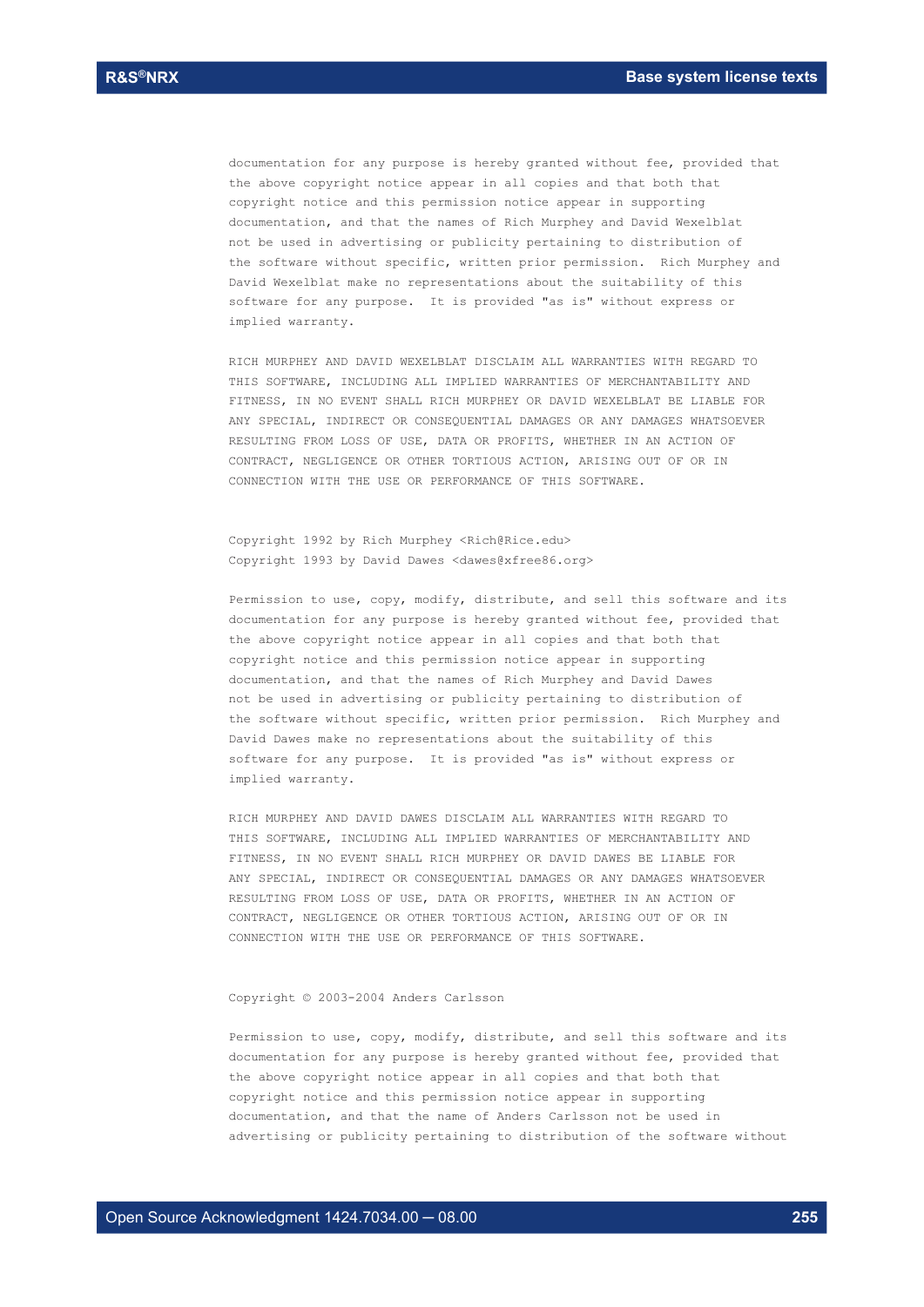specific, written prior permission. Anders Carlsson makes no representations about the suitability of this software for any purpose. It is provided "as is" without express or implied warranty.

ANDERS CARLSSON DISCLAIMS ALL WARRANTIES WITH REGARD TO THIS SOFTWARE, INCLUDING ALL IMPLIED WARRANTIES OF MERCHANTABILITY AND FITNESS, IN NO EVENT SHALL ANDERS CARLSSON BE LIABLE FOR ANY SPECIAL, INDIRECT OR CONSEQUENTIAL DAMAGES OR ANY DAMAGES WHATSOEVER RESULTING FROM LOSS OF USE, DATA OR PROFITS, WHETHER IN AN ACTION OF CONTRACT, NEGLIGENCE OR OTHER TORTIOUS ACTION, ARISING OUT OF OR IN CONNECTION WITH THE USE OR PERFORMANCE OF THIS SOFTWARE.

Copyright (C) 2003 Anders Carlsson Copyright © 2003-2004 Eric Anholt Copyright © 2004 Keith Packard

Permission to use, copy, modify, distribute, and sell this software and its documentation for any purpose is hereby granted without fee, provided that the above copyright notice appear in all copies and that both that copyright notice and this permission notice appear in supporting documentation, and that the name of Eric Anholt not be used in advertising or publicity pertaining to distribution of the software without specific, written prior permission. Eric Anholt makes no representations about the suitability of this software for any purpose. It is provided "as is" without express or implied warranty.

ERIC ANHOLT DISCLAIMS ALL WARRANTIES WITH REGARD TO THIS SOFTWARE, INCLUDING ALL IMPLIED WARRANTIES OF MERCHANTABILITY AND FITNESS, IN NO EVENT SHALL ERIC ANHOLT BE LIABLE FOR ANY SPECIAL, INDIRECT OR CONSEQUENTIAL DAMAGES OR ANY DAMAGES WHATSOEVER RESULTING FROM LOSS OF USE, DATA OR PROFITS, WHETHER IN AN ACTION OF CONTRACT, NEGLIGENCE OR OTHER TORTIOUS ACTION, ARISING OUT OF OR IN CONNECTION WITH THE USE OR PERFORMANCE OF THIS SOFTWARE.

Copyright (c) 1998 Todd C. Miller <Todd.Miller@courtesan.com>

Permission to use, copy, modify, and distribute this software for any purpose with or without fee is hereby granted, provided that the above copyright notice and this permission notice appear in all copies.

THE SOFTWARE IS PROVIDED "AS IS" AND TODD C. MILLER DISCLAIMS ALL WARRANTIES WITH REGARD TO THIS SOFTWARE INCLUDING ALL IMPLIED WARRANTIES OF MERCHANTABILITY AND FITNESS. IN NO EVENT SHALL TODD C. MILLER BE LIABLE FOR ANY SPECIAL, DIRECT, INDIRECT, OR CONSEQUENTIAL DAMAGES OR ANY DAMAGES WHATSOEVER RESULTING FROM LOSS OF USE, DATA OR PROFITS, WHETHER IN AN ACTION OF CONTRACT, NEGLIGENCE OR OTHER TORTIOUS ACTION, ARISING OUT OF OR IN CONNECTION WITH THE USE OR PERFORMANCE OF THIS SOFTWARE.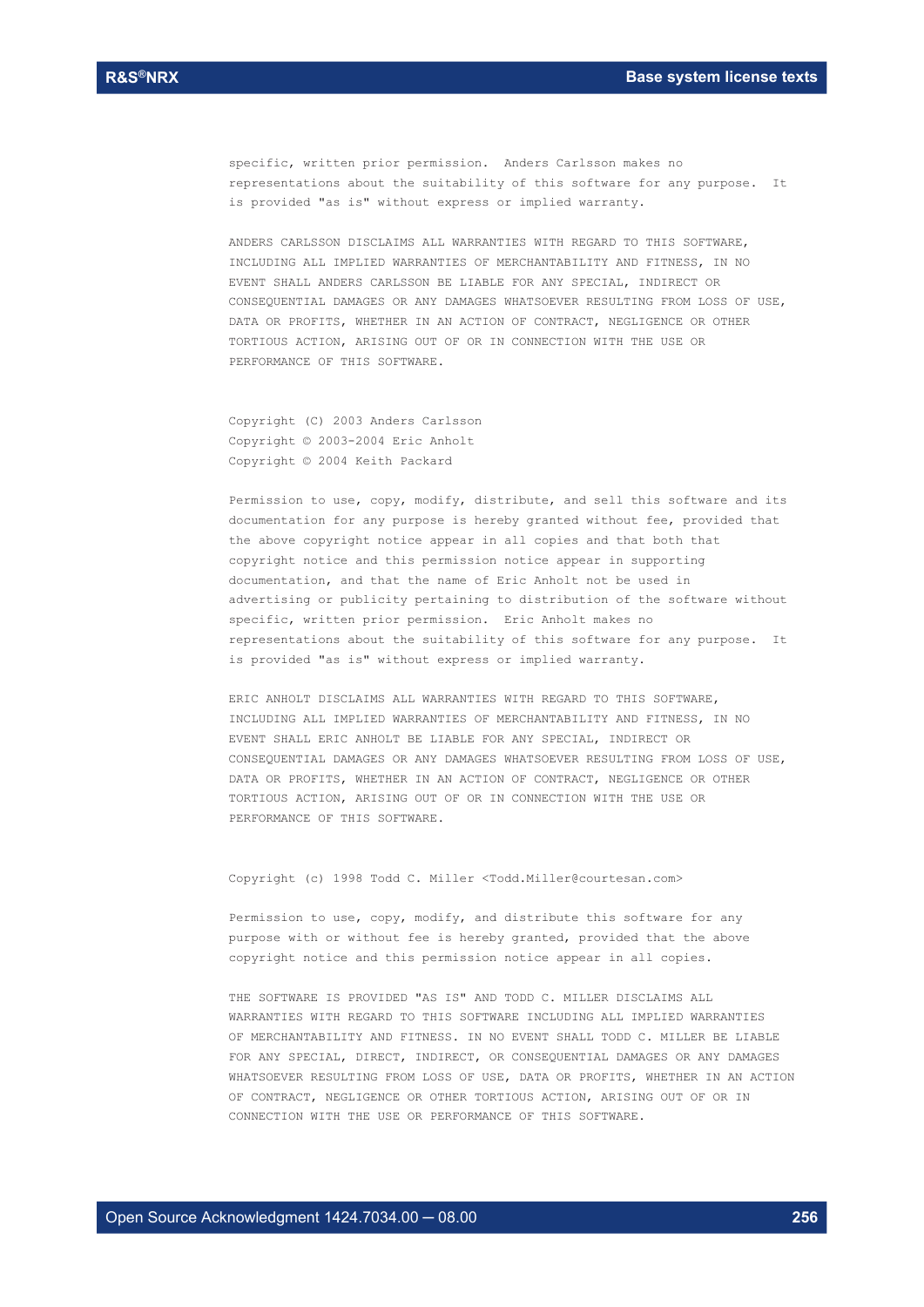Copyright © 2003-2004 Philip Blundell

Permission to use, copy, modify, distribute, and sell this software and its documentation for any purpose is hereby granted without fee, provided that the above copyright notice appear in all copies and that both that copyright notice and this permission notice appear in supporting documentation, and that the name of Philip Blundell not be used in advertising or publicity pertaining to distribution of the software without specific, written prior permission. Philip Blundell makes no representations about the suitability of this software for any purpose. It is provided "as is" without express or implied warranty.

PHILIP BLUNDELL DISCLAIMS ALL WARRANTIES WITH REGARD TO THIS SOFTWARE, INCLUDING ALL IMPLIED WARRANTIES OF MERCHANTABILITY AND FITNESS, IN NO EVENT SHALL PHILIP BLUNDELL BE LIABLE FOR ANY SPECIAL, INDIRECT OR CONSEQUENTIAL DAMAGES OR ANY DAMAGES WHATSOEVER RESULTING FROM LOSS OF USE, DATA OR PROFITS, WHETHER IN AN ACTION OF CONTRACT, NEGLIGENCE OR OTHER TORTIOUS ACTION, ARISING OUT OF OR IN CONNECTION WITH THE USE OR PERFORMANCE OF THIS SOFTWARE.

Copyright (c) 1994-2003 by The XFree86 Project, Inc. Copyright 1997 by Metro Link, Inc. Copyright 2003 by David H. Dawes. Copyright 2003 by X-Oz Technologies. Copyright (c) 2004, X.Org Foundation

Permission is hereby granted, free of charge, to any person obtaining a copy of this software and associated documentation files (the "Software"), to deal in the Software without restriction, including without limitation the rights to use, copy, modify, merge, publish, distribute, sublicense, and/or sell copies of the Software, and to permit persons to whom the Software is furnished to do so, subject to the following conditions:

The above copyright notice and this permission notice shall be included in all copies or substantial portions of the Software.

THE SOFTWARE IS PROVIDED "AS IS", WITHOUT WARRANTY OF ANY KIND, EXPRESS OR IMPLIED, INCLUDING BUT NOT LIMITED TO THE WARRANTIES OF MERCHANTABILITY, FITNESS FOR A PARTICULAR PURPOSE AND NONINFRINGEMENT. IN NO EVENT SHALL THE COPYRIGHT HOLDER(S) OR AUTHOR(S) BE LIABLE FOR ANY CLAIM, DAMAGES OR OTHER LIABILITY, WHETHER IN AN ACTION OF CONTRACT, TORT OR OTHERWISE, ARISING FROM, OUT OF OR IN CONNECTION WITH THE SOFTWARE OR THE USE OR OTHER DEALINGS IN THE SOFTWARE.

Except as contained in this notice, the name of the copyright holder(s) and author(s) shall not be used in advertising or otherwise to promote the sale, use or other dealings in this Software without prior written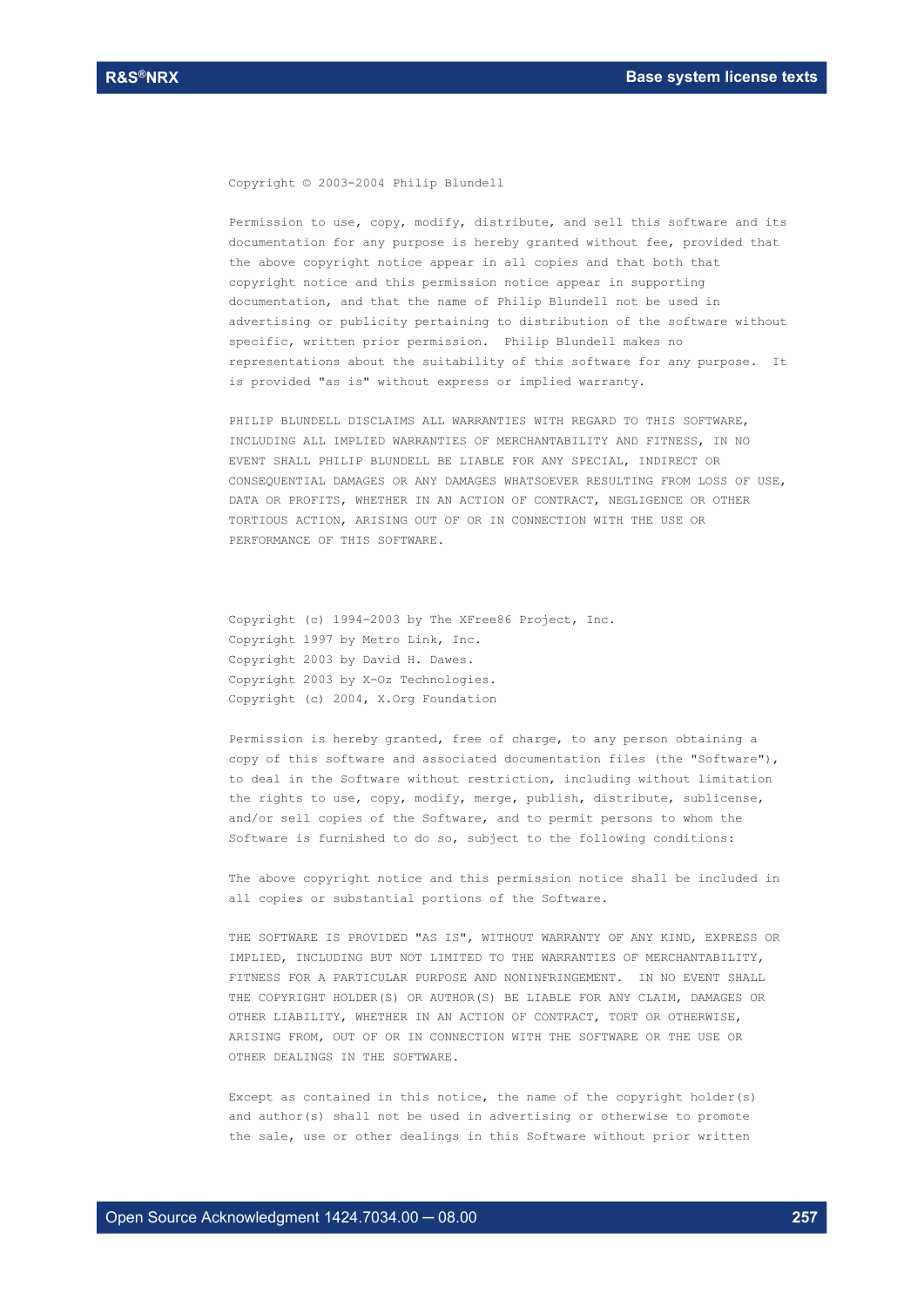authorization from the copyright holder(s) and author(s).

Copyright 1990,91 by Thomas Roell, Dinkelscherben, Germany Copyright 1993 by David Wexelblat <dwex@goblin.org> Copyright 1999 by David Holland <davidh@iquest.net> Copyright © 2000 Compaq Computer Corporation Copyright © 2002 Hewlett-Packard Company Copyright © 2004, 2005 Red Hat, Inc. Copyright © 2004 Nicholas Miell Copyright © 2005 Trolltech AS Copyright © 2006 Intel Corporation Copyright © 2006-2007 Keith Packard Copyright © 2008 Red Hat, Inc Copyright © 2008 George Sapountzis <gsap7@yahoo.gr>

Permission to use, copy, modify, distribute, and sell this software and its documentation for any purpose is hereby granted without fee, provided that the above copyright notice appear in all copies and that both that copyright notice and this permission notice appear in supporting documentation, and that the name of the copyright holders not be used in advertising or publicity pertaining to distribution of the software without specific, written prior permission. The copyright holders make no representations about the suitability of this software for any purpose. It is provided "as is" without express or implied warranty.

THE COPYRIGHT HOLDERS DISCLAIM ALL WARRANTIES WITH REGARD TO THIS SOFTWARE, INCLUDING ALL IMPLIED WARRANTIES OF MERCHANTABILITY AND FITNESS, IN NO EVENT SHALL THE COPYRIGHT HOLDERS BE LIABLE FOR ANY SPECIAL, INDIRECT OR CONSEQUENTIAL DAMAGES OR ANY DAMAGES WHATSOEVER RESULTING FROM LOSS OF USE, DATA OR PROFITS, WHETHER IN AN ACTION OF CONTRACT, NEGLIGENCE OR OTHER TORTIOUS ACTION, ARISING OUT OF OR IN CONNECTION WITH THE USE OR PERFORMANCE OF THIS SOFTWARE.

Copyright © 2000 Keith Packard, member of The XFree86 Project, Inc. 2005 Lars Knoll & Zack Rusin, Trolltech

Permission to use, copy, modify, distribute, and sell this software and its documentation for any purpose is hereby granted without fee, provided that the above copyright notice appear in all copies and that both that copyright notice and this permission notice appear in supporting documentation, and that the name of Keith Packard not be used in advertising or publicity pertaining to distribution of the software without specific, written prior permission. Keith Packard makes no representations about the suitability of this software for any purpose. It is provided "as is" without express or implied warranty.

THE COPYRIGHT HOLDERS DISCLAIM ALL WARRANTIES WITH REGARD TO THIS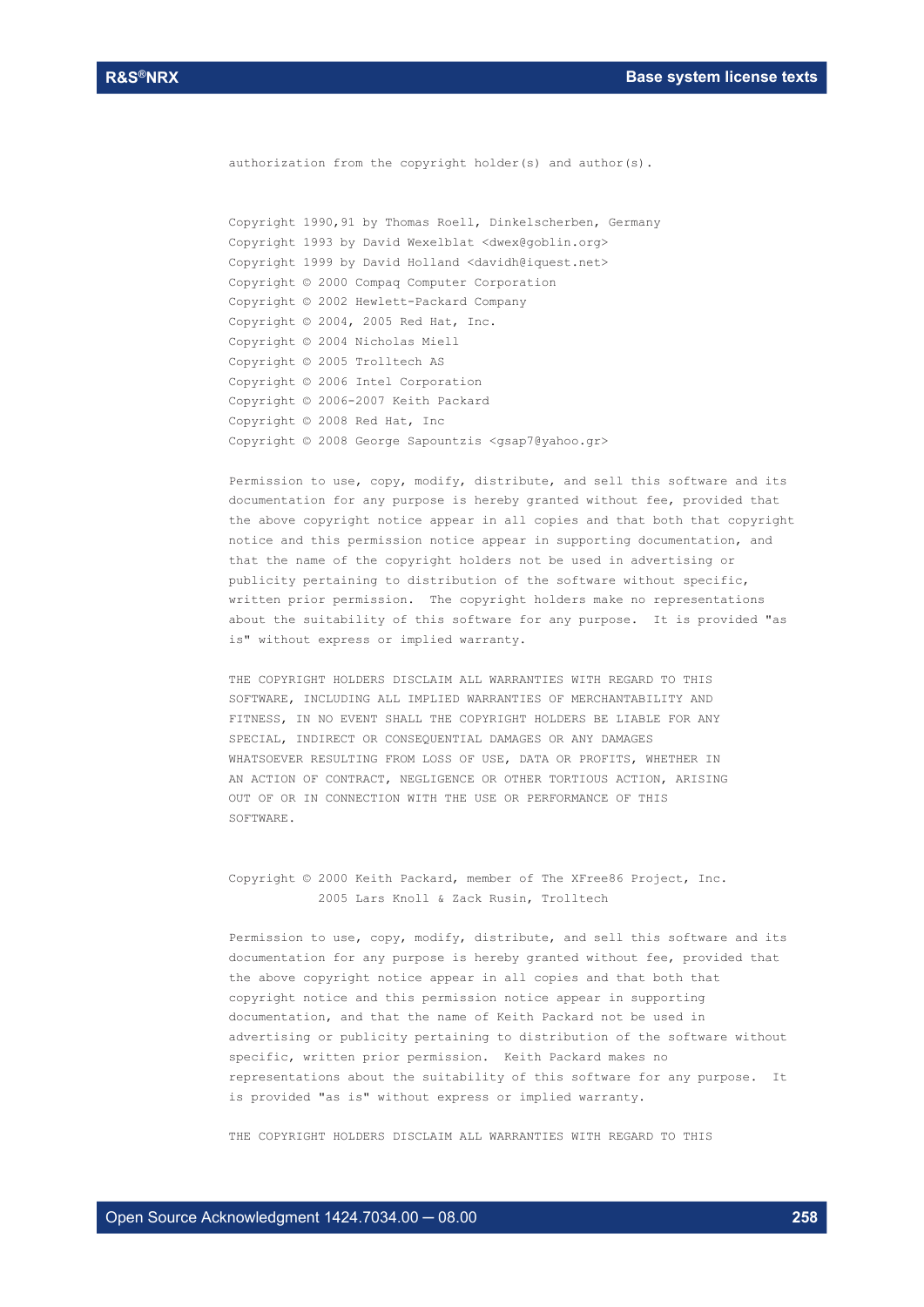SOFTWARE, INCLUDING ALL IMPLIED WARRANTIES OF MERCHANTABILITY AND FITNESS, IN NO EVENT SHALL THE COPYRIGHT HOLDERS BE LIABLE FOR ANY SPECIAL, INDIRECT OR CONSEQUENTIAL DAMAGES OR ANY DAMAGES WHATSOEVER RESULTING FROM LOSS OF USE, DATA OR PROFITS, WHETHER IN AN ACTION OF CONTRACT, NEGLIGENCE OR OTHER TORTIOUS ACTION, ARISING OUT OF OR IN CONNECTION WITH THE USE OR PERFORMANCE OF THIS SOFTWARE.

Copyright 1987, 1998 The Open Group Copyright © 1998-1999, 2001 The XFree86 Project, Inc. Copyright © 2000 VA Linux Systems, Inc. Copyright (c) 2000, 2001 Nokia Home Communications Copyright © 2007, 2008 Red Hat, Inc. All rights reserved.

Permission is hereby granted, free of charge, to any person obtaining a copy of this software and associated documentation files (the "Software"), to deal in the Software without restriction, including without limitation the rights to use, copy, modify, merge, publish, distribute, and/or sell copies of the Software, and to permit persons to whom the Software is furnished to do so, provided that the above copyright notice(s) and this permission notice appear in all copies of the Software and that both the above copyright notice(s) and this permission notice appear in supporting documentation.

THE SOFTWARE IS PROVIDED "AS IS", WITHOUT WARRANTY OF ANY KIND, EXPRESS OR IMPLIED, INCLUDING BUT NOT LIMITED TO THE WARRANTIES OF MERCHANTABILITY, FITNESS FOR A PARTICULAR PURPOSE AND NONINFRINGEMENT OF THIRD PARTY RIGHTS. IN NO EVENT SHALL THE COPYRIGHT HOLDER OR HOLDERS INCLUDED IN THIS NOTICE BE LIABLE FOR ANY CLAIM, OR ANY SPECIAL INDIRECT OR CONSEQUENTIAL DAMAGES, OR ANY DAMAGES WHATSOEVER RESULTING FROM LOSS OF USE, DATA OR PROFITS, WHETHER IN AN ACTION OF CONTRACT, NEGLIGENCE OR OTHER TORTIOUS ACTION, ARISING OUT OF OR IN CONNECTION WITH THE USE OR PERFORMANCE OF THIS SOFTWARE.

Except as contained in this notice, the name of a copyright holder shall not be used in advertising or otherwise to promote the sale, use or other dealings in this Software without prior written authorization of the copyright holder.

Copyright 1996 by Thomas E. Dickey <dickey@clark.net>

## All Rights Reserved

Permission to use, copy, modify, and distribute this software and its documentation for any purpose and without fee is hereby granted, provided that the above copyright notice appear in all copies and that both that copyright notice and this permission notice appear in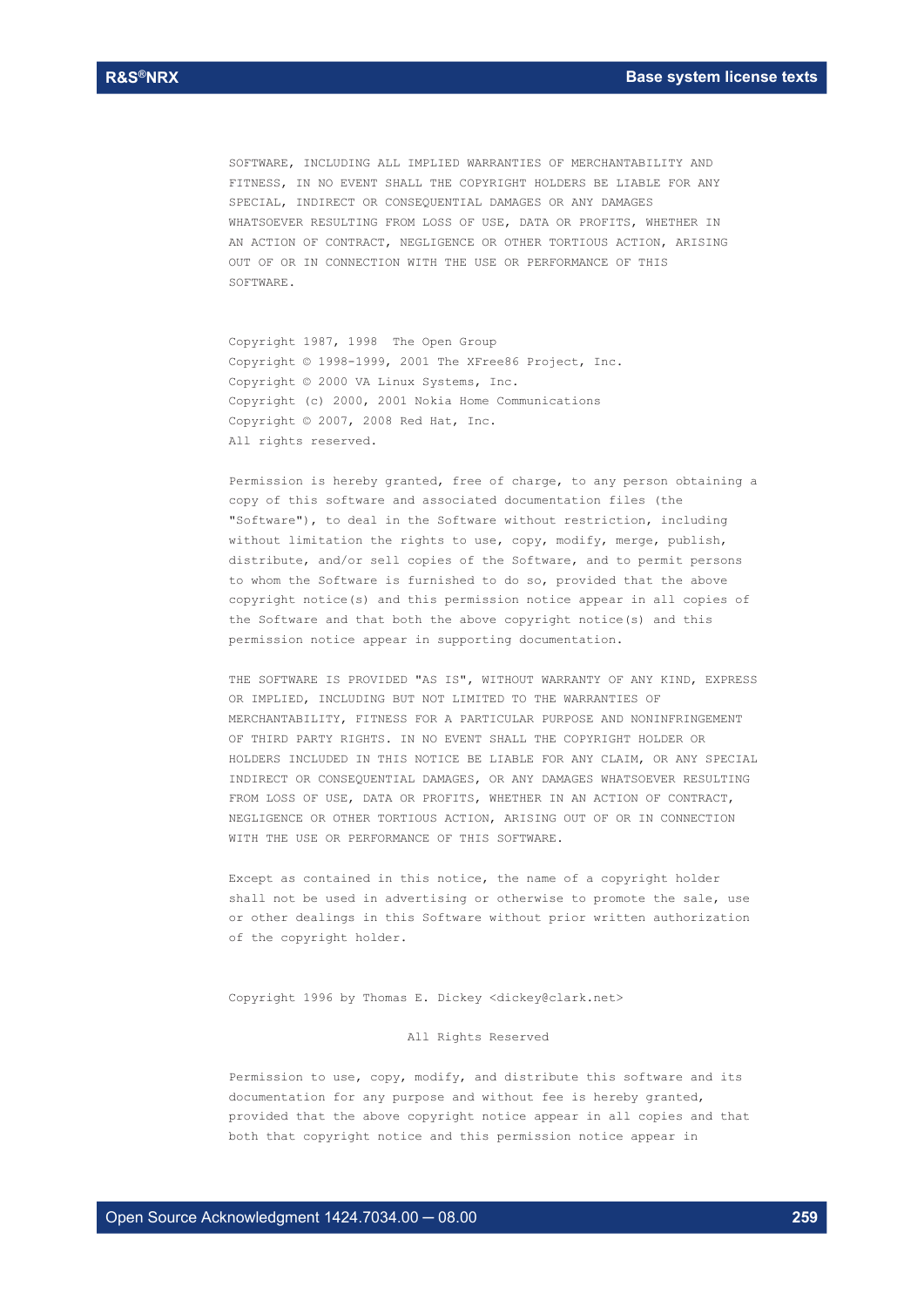supporting documentation, and that the name of the above listed copyright holder(s) not be used in advertising or publicity pertaining to distribution of the software without specific, written prior permission.

THE ABOVE LISTED COPYRIGHT HOLDER(S) DISCLAIM ALL WARRANTIES WITH REGARD TO THIS SOFTWARE, INCLUDING ALL IMPLIED WARRANTIES OF MERCHANTABILITY AND FITNESS, IN NO EVENT SHALL THE ABOVE LISTED COPYRIGHT HOLDER(S) BE LIABLE FOR ANY SPECIAL, INDIRECT OR CONSEQUENTIAL DAMAGES OR ANY DAMAGES WHATSOEVER RESULTING FROM LOSS OF USE, DATA OR PROFITS, WHETHER IN AN ACTION OF CONTRACT, NEGLIGENCE OR OTHER TORTIOUS ACTION, ARISING OUT OF OR IN CONNECTION WITH THE USE OR PERFORMANCE OF THIS SOFTWARE.

Copyright 1998-1999 Precision Insight, Inc., Cedar Park, Texas. Copyright (c) 2001 Andreas Monitzer. Copyright (c) 2001-2004 Greg Parker. Copyright (c) 2001-2004 Torrey T. Lyons Copyright (c) 2002-2003 Apple Computer, Inc. Copyright (c) 2004-2005 Alexander Gottwald Copyright (c) 2002-2009 Apple Inc. Copyright (c) 2007 Jeremy Huddleston All Rights Reserved.

Permission is hereby granted, free of charge, to any person obtaining a copy of this software and associated documentation files (the "Software"), to deal in the Software without restriction, including without limitation the rights to use, copy, modify, merge, publish, distribute, sublicense, and/or sell copies of the Software, and to permit persons to whom the Software is furnished to do so, subject to the following conditions:

The above copyright notice and this permission notice shall be included in all copies or substantial portions of the Software.

THE SOFTWARE IS PROVIDED "AS IS", WITHOUT WARRANTY OF ANY KIND, EXPRESS OR IMPLIED, INCLUDING BUT NOT LIMITED TO THE WARRANTIES OF MERCHANTABILITY, FITNESS FOR A PARTICULAR PURPOSE AND NONINFRINGEMENT. IN NO EVENT SHALL THE ABOVE LISTED COPYRIGHT HOLDER(S) BE LIABLE FOR ANY CLAIM, DAMAGES OR OTHER LIABILITY, WHETHER IN AN ACTION OF CONTRACT, TORT OR OTHERWISE, ARISING FROM, OUT OF OR IN CONNECTION WITH THE SOFTWARE OR THE USE OR OTHER DEALINGS IN THE SOFTWARE.

Except as contained in this notice, the name(s) of the above copyright holders shall not be used in advertising or otherwise to promote the sale, use or other dealings in this Software without prior written authorization.

Copyright (C) 1999,2000 by Eric Sunshine <sunshine@sunshineco.com> Copyright (C) 2001-2005 by Thomas Winischhofer, Vienna, Austria.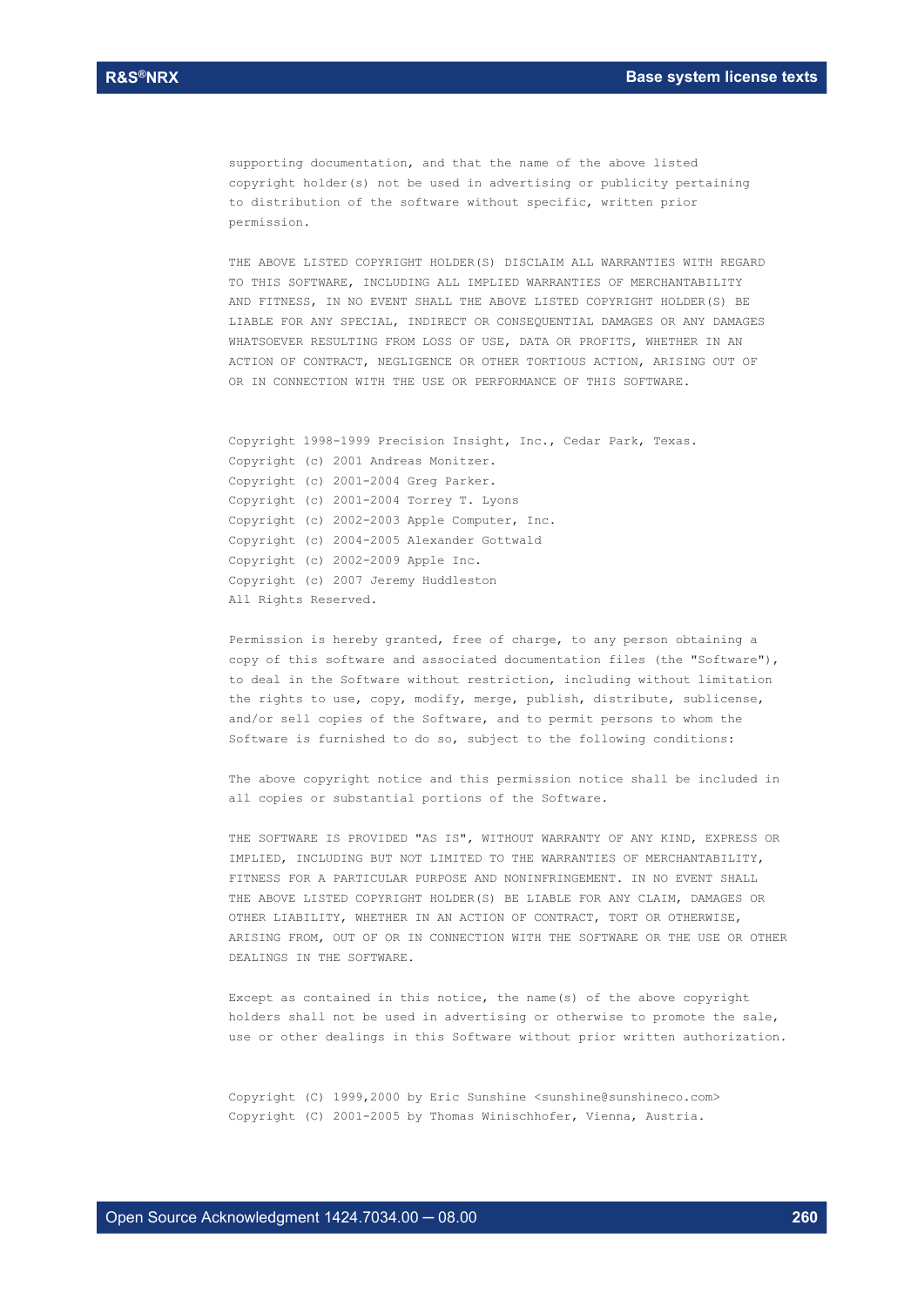All rights reserved.

Redistribution and use in source and binary forms, with or without modification, are permitted provided that the following conditions are met:

- 1. Redistributions of source code must retain the above copyright notice, this list of conditions and the following disclaimer.
- 2. Redistributions in binary form must reproduce the above copyright notice, this list of conditions and the following disclaimer in the documentation and/or other materials provided with the distribution.
- 3. The name of the author may not be used to endorse or promote products derived from this software without specific prior written permission.

THIS SOFTWARE IS PROVIDED BY THE AUTHOR ``AS IS'' AND ANY EXPRESS OR IMPLIED WARRANTIES, INCLUDING, BUT NOT LIMITED TO, THE IMPLIED WARRANTIES OF MERCHANTABILITY AND FITNESS FOR A PARTICULAR PURPOSE ARE DISCLAIMED. IN NO EVENT SHALL THE AUTHOR BE LIABLE FOR ANY DIRECT, INDIRECT, INCIDENTAL, SPECIAL, EXEMPLARY, OR CONSEQUENTIAL DAMAGES (INCLUDING, BUT NOT LIMITED TO, PROCUREMENT OF SUBSTITUTE GOODS OR SERVICES; LOSS OF USE, DATA, OR PROFITS; OR BUSINESS INTERRUPTION) HOWEVER CAUSED AND ON ANY THEORY OF LIABILITY, WHETHER IN CONTRACT, STRICT LIABILITY, OR TORT (INCLUDING NEGLIGENCE OR OTHERWISE) ARISING IN ANY WAY OUT OF THE USE OF THIS SOFTWARE, EVEN IF ADVISED OF THE POSSIBILITY OF SUCH DAMAGE.

Copyright (C) 2005 Bogdan D. bogdand@users.sourceforge.net

Permission is hereby granted, free of charge, to any person obtaining a copy of this software and associated documentation files (the "Software"), to deal in the Software without restriction, including without limitation the rights to use, copy, modify, merge, publish, distribute, sublicense, and/or sell copies of the Software, and to permit persons to whom the Software is furnished to do so, subject to the following conditions:

The above copyright notice and this permission notice shall be included in all copies or substantial portions of the Software.

THE SOFTWARE IS PROVIDED "AS IS", WITHOUT WARRANTY OF ANY KIND, EXPRESS OR IMPLIED, INCLUDING BUT NOT LIMITED TO THE WARRANTIES OF MERCHANTABILITY, FITNESS FOR A PARTICULAR PURPOSE AND NONINFRINGEMENT. IN NO EVENT SHALL THE AUTHOR BE LIABLE FOR ANY CLAIM, DAMAGES OR OTHER LIABILITY, WHETHER IN AN ACTION OF CONTRACT, TORT OR OTHERWISE, ARISING FROM, OUT OF OR IN CONNECTION WITH THE SOFTWARE OR THE USE OR OTHER DEALINGS IN THE SOFTWARE.

Except as contained in this notice, the name of the author shall not be used in advertising or otherwise to promote the sale, use or other dealings in this Software without prior written authorization from the author.

Copyright © 2002 David Dawes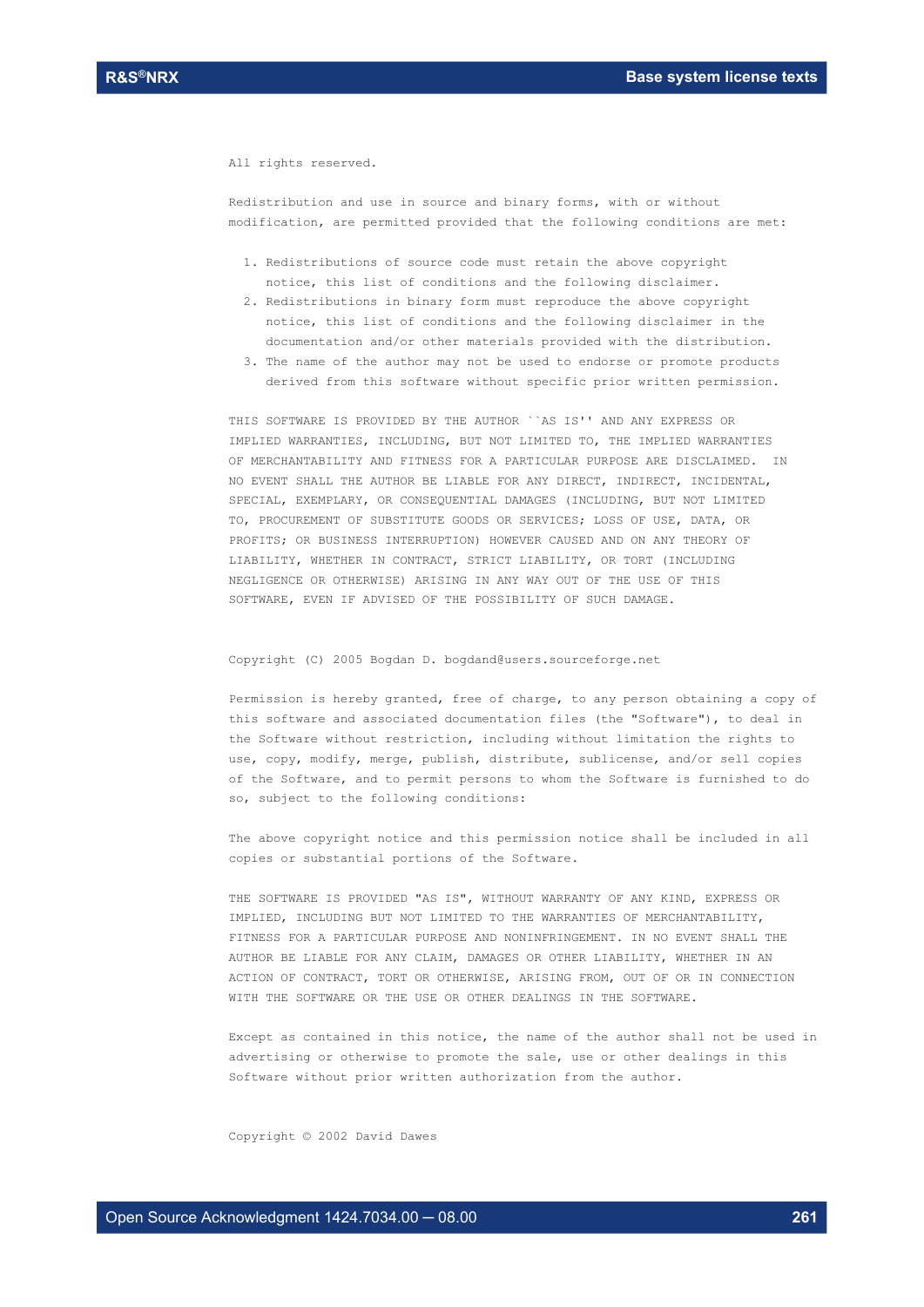Permission is hereby granted, free of charge, to any person obtaining a copy of this software and associated documentation files (the "Software"), to deal in the Software without restriction, including without limitation the rights to use, copy, modify, merge, publish, distribute, sublicense, and/or sell copies of the Software, and to permit persons to whom the Software is furnished to do so, subject to the following conditions:

The above copyright notice and this permission notice shall be included in all copies or substantial portions of the Software.

THE SOFTWARE IS PROVIDED "AS IS", WITHOUT WARRANTY OF ANY KIND, EXPRESS OR IMPLIED, INCLUDING BUT NOT LIMITED TO THE WARRANTIES OF MERCHANTABILITY, FITNESS FOR A PARTICULAR PURPOSE AND NONINFRINGEMENT. IN NO EVENT SHALL THE AUTHOR(S) BE LIABLE FOR ANY CLAIM, DAMAGES OR OTHER LIABILITY, WHETHER IN AN ACTION OF CONTRACT, TORT OR OTHERWISE, ARISING FROM, OUT OF OR IN CONNECTION WITH THE SOFTWARE OR THE USE OR OTHER DEALINGS IN THE SOFTWARE.

Except as contained in this notice, the name of the author(s) shall not be used in advertising or otherwise to promote the sale, use or other dealings in this Software without prior written authorization from the author(s).

```
Copyright (C) 1996-1999 SciTech Software, Inc.
Copyright (C) David Mosberger-Tang
Copyright (C) 1999 Egbert Eich
Copyright (C) 2008 Bart Trojanowski, Symbio Technologies, LLC
```
Permission to use, copy, modify, distribute, and sell this software and its documentation for any purpose is hereby granted without fee, provided that the above copyright notice appear in all copies and that both that copyright notice and this permission notice appear in supporting documentation, and that the name of the authors not be used in advertising or publicity pertaining to distribution of the software without specific, written prior permission. The authors makes no representations about the suitability of this software for any purpose. It is provided "as is" without express or implied warranty.

THE AUTHORS DISCLAIMS ALL WARRANTIES WITH REGARD TO THIS SOFTWARE, INCLUDING ALL IMPLIED WARRANTIES OF MERCHANTABILITY AND FITNESS, IN NO EVENT SHALL THE AUTHORS BE LIABLE FOR ANY SPECIAL, INDIRECT OR CONSEQUENTIAL DAMAGES OR ANY DAMAGES WHATSOEVER RESULTING FROM LOSS OF USE, DATA OR PROFITS, WHETHER IN AN ACTION OF CONTRACT, NEGLIGENCE OR OTHER TORTIOUS ACTION, ARISING OUT OF OR IN CONNECTION WITH THE USE OR PERFORMANCE OF THIS SOFTWARE.

Copyright 2005-2006 Luc Verhaegen.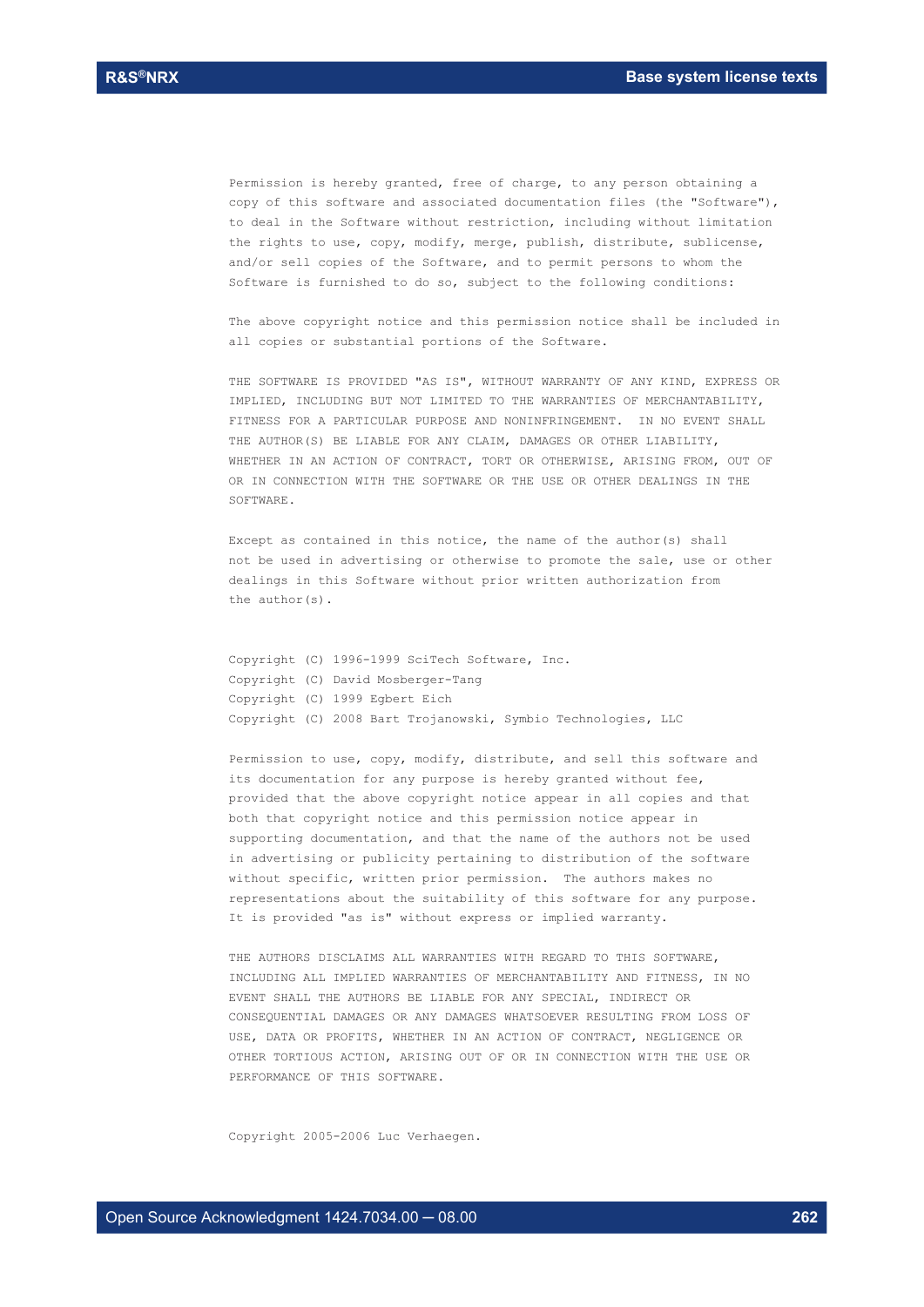Permission is hereby granted, free of charge, to any person obtaining a copy of this software and associated documentation files (the "Software"), to deal in the Software without restriction, including without limitation the rights to use, copy, modify, merge, publish, distribute, sublicense, and/or sell copies of the Software, and to permit persons to whom the Software is furnished to do so, subject to the following conditions:

The above copyright notice and this permission notice shall be included in all copies or substantial portions of the Software.

THE SOFTWARE IS PROVIDED "AS IS", WITHOUT WARRANTY OF ANY KIND, EXPRESS OR IMPLIED, INCLUDING BUT NOT LIMITED TO THE WARRANTIES OF MERCHANTABILITY, FITNESS FOR A PARTICULAR PURPOSE AND NONINFRINGEMENT. IN NO EVENT SHALL THE COPYRIGHT HOLDER(S) OR AUTHOR(S) BE LIABLE FOR ANY CLAIM, DAMAGES OR OTHER LIABILITY, WHETHER IN AN ACTION OF CONTRACT, TORT OR OTHERWISE, ARISING FROM, OUT OF OR IN CONNECTION WITH THE SOFTWARE OR THE USE OR OTHER DEALINGS IN THE SOFTWARE.

Copyright 1995 by Robin Cutshaw <robin@XFree86.Org> Copyright 2000 by Egbert Eich Copyright 2002 by David Dawes

Permission to use, copy, modify, distribute, and sell this software and its documentation for any purpose is hereby granted without fee, provided that the above copyright notice appear in all copies and that both that copyright notice and this permission notice appear in supporting documentation, and that the names of the above listed copyright holder(s) not be used in advertising or publicity pertaining to distribution of the software without specific, written prior permission. The above listed copyright holder(s) make(s) no representations about the suitability of this software for any purpose. It is provided "as is" without express or implied warranty.

THE ABOVE LISTED COPYRIGHT HOLDER(S) DISCLAIM(S) ALL WARRANTIES WITH REGARD TO THIS SOFTWARE, INCLUDING ALL IMPLIED WARRANTIES OF MERCHANTABILITY AND FITNESS, IN NO EVENT SHALL THE ABOVE LISTED COPYRIGHT HOLDER(S) BE LIABLE FOR ANY SPECIAL, INDIRECT OR CONSEQUENTIAL DAMAGES OR ANY DAMAGES WHATSOEVER RESULTING FROM LOSS OF USE, DATA OR PROFITS, WHETHER IN AN ACTION OF CONTRACT, NEGLIGENCE OR OTHER TORTIOUS ACTION, ARISING OUT OF OR IN CONNECTION WITH THE USE OR PERFORMANCE OF THIS SOFTWARE.

Copyright 1997-2004 by Marc Aurele La France (TSI @ UQV), tsi@xfree86.org

Permission to use, copy, modify, distribute, and sell this software and its documentation for any purpose is hereby granted without fee, provided that the above copyright notice appear in all copies and that both that copyright notice and this permission notice appear in supporting documentation, and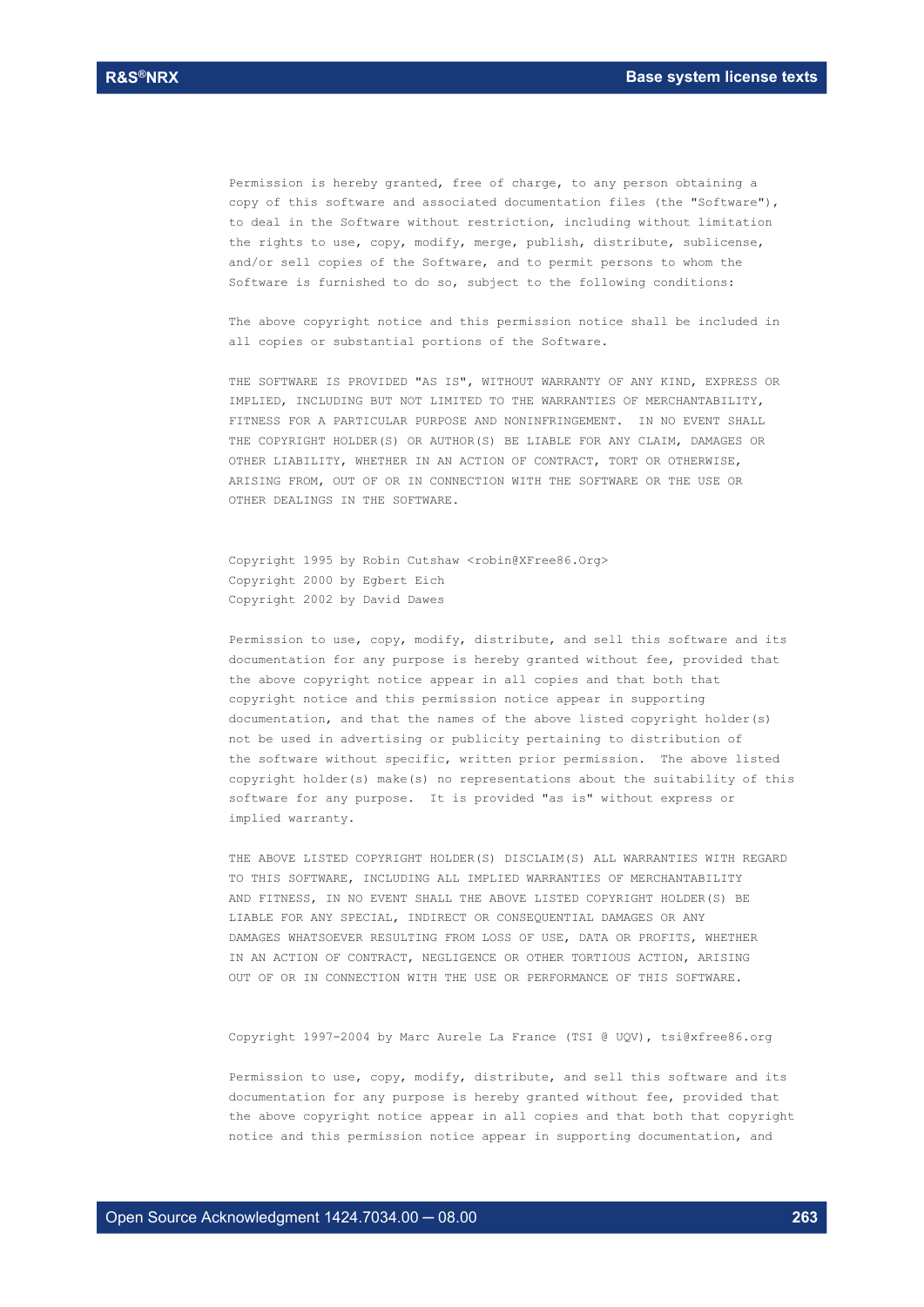that the name of Marc Aurele La France not be used in advertising or publicity pertaining to distribution of the software without specific, written prior permission. Marc Aurele La France makes no representations about the suitability of this software for any purpose. It is provided "as-is" without express or implied warranty.

MARC AURELE LA FRANCE DISCLAIMS ALL WARRANTIES WITH REGARD TO THIS SOFTWARE, INCLUDING ALL IMPLIED WARRANTIES OF MERCHANTABILITY AND FITNESS. IN NO EVENT SHALL MARC AURELE LA FRANCE BE LIABLE FOR ANY SPECIAL, INDIRECT OR CONSEQUENTIAL DAMAGES OR ANY DAMAGES WHATSOEVER RESULTING FROM LOSS OF USE, DATA OR PROFITS, WHETHER IN AN ACTION OF CONTRACT, NEGLIGENCE OR OTHER TORTIOUS ACTION, ARISING OUT OF OR IN CONNECTION WITH THE USE OR PERFORMANCE OF THIS SOFTWARE.

Copyright 1990, 1991 by Thomas Roell, Dinkelscherben, Germany Copyright 1992 by David Dawes <dawes@XFree86.org> Copyright 1992 by Jim Tsillas <jtsilla@damon.ccs.northeastern.edu> Copyright 1992 by Rich Murphey <Rich@Rice.edu> Copyright 1992 by Robert Baron <Robert.Baron@ernst.mach.cs.cmu.edu> Copyright 1992 by Orest Zborowski <obz@eskimo.com> Copyright 1993 by Vrije Universiteit, The Netherlands Copyright 1993 by David Wexelblat <dwex@XFree86.org> Copyright 1994, 1996 by Holger Veit <Holger.Veit@gmd.de> Copyright 1997 by Takis Psarogiannakopoulos <takis@dpmms.cam.ac.uk> Copyright 1994-2003 by The XFree86 Project, Inc

Permission to use, copy, modify, distribute, and sell this software and its documentation for any purpose is hereby granted without fee, provided that the above copyright notice appear in all copies and that both that copyright notice and this permission notice appear in supporting documentation, and that the names of the above listed copyright holders not be used in advertising or publicity pertaining to distribution of the software without specific, written prior permission. The above listed copyright holders make no representations about the suitability of this software for any purpose. It is provided "as is" without express or implied warranty.

THE ABOVE LISTED COPYRIGHT HOLDERS DISCLAIM ALL WARRANTIES WITH REGARD TO THIS SOFTWARE, INCLUDING ALL IMPLIED WARRANTIES OF MERCHANTABILITY AND FITNESS, IN NO EVENT SHALL THE ABOVE LISTED COPYRIGHT HOLDERS BE LIABLE FOR ANY SPECIAL, INDIRECT OR CONSEQUENTIAL DAMAGES OR ANY DAMAGES WHATSOEVER RESULTING FROM LOSS OF USE, DATA OR PROFITS, WHETHER IN AN ACTION OF CONTRACT, NEGLIGENCE OR OTHER TORTIOUS ACTION, ARISING OUT OF OR IN CONNECTION WITH THE USE OR PERFORMANCE OF THIS SOFTWARE.

Copyright 2001-2005 by J. Kean Johnston <jkj@sco.com>

Permission to use, copy, modify, distribute, and sell this software and its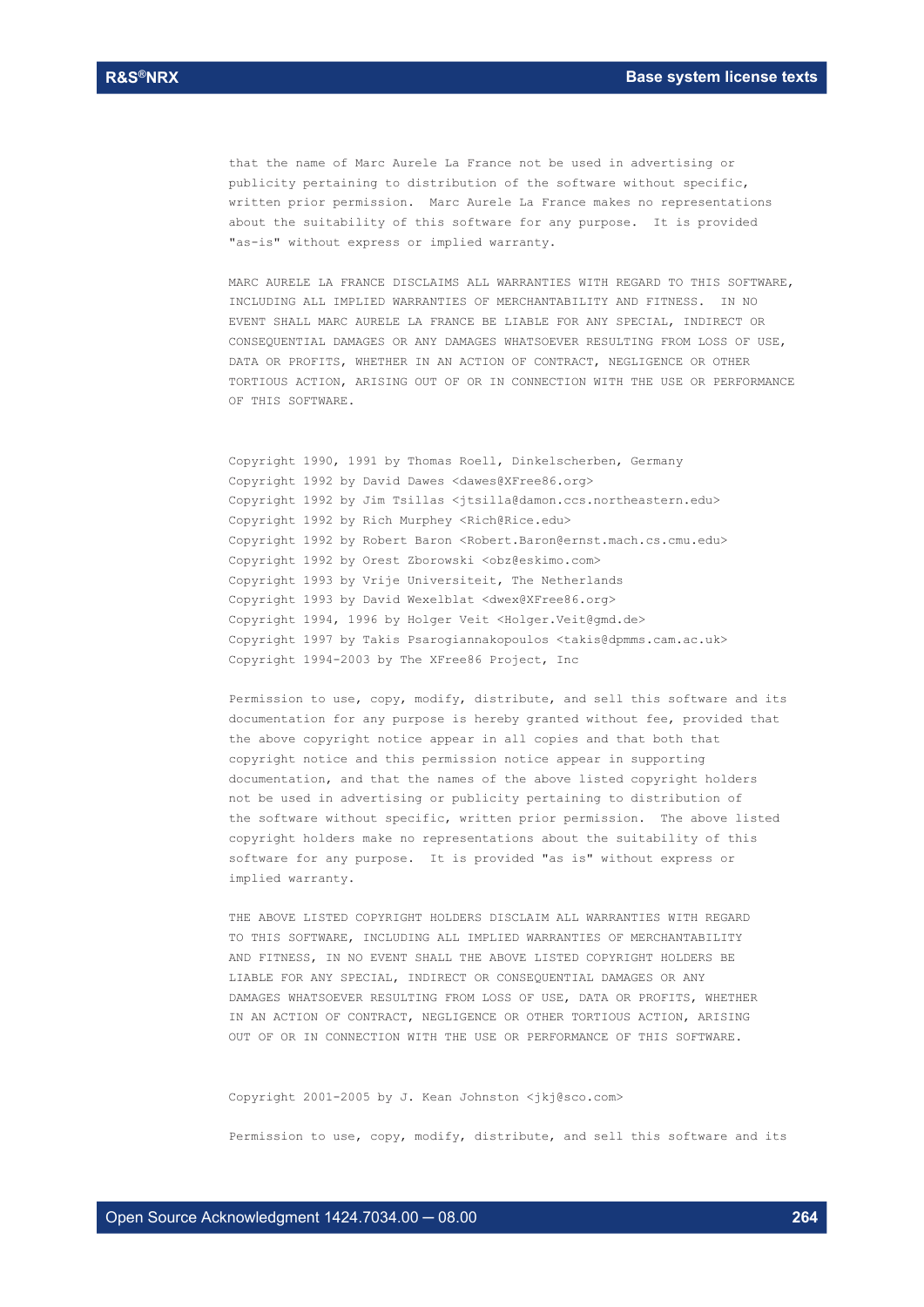documentation for any purpose is hereby granted without fee, provided that the above copyright notice appear in all copies and that both that copyright notice and this permission notice appear in supporting documentation, and that the name J. Kean Johnston not be used in advertising or publicity pertaining to distribution of the software without specific, written prior permission. J. Kean Johnston makes no representations about the suitability of this software for any purpose. It is provided "as is" without express or implied warranty.

J. KEAN JOHNSTON DISCLAIMS ALL WARRANTIES WITH REGARD TO THIS SOFTWARE, INCLUDING ALL IMPLIED WARRANTIES OF MERCHANTABILITY AND FITNESS, IN NO EVENT SHALL J. KEAN JOHNSTON BE LIABLE FOR ANY SPECIAL, INDIRECT OR CONSEQUENTIAL DAMAGES OR ANY DAMAGES WHATSOEVER RESULTING FROM LOSS OF USE, DATA OR PROFITS, WHETHER IN AN ACTION OF CONTRACT, NEGLIGENCE OR OTHER TORTIOUS ACTION, ARISING OUT OF OR IN CONNECTION WITH THE USE OR PERFORMANCE OF THIS SOFTWARE.

## Copyright (C) 2000 Jakub Jelinek (jakub@redhat.com)

Permission is hereby granted, free of charge, to any person obtaining a copy of this software and associated documentation files (the "Software"), to deal in the Software without restriction, including without limitation the rights to use, copy, modify, merge, publish, distribute, sublicense, and/or sell copies of the Software, and to permit persons to whom the Software is furnished to do so, subject to the following conditions:

The above copyright notice and this permission notice shall be included in all copies or substantial portions of the Software.

THE SOFTWARE IS PROVIDED "AS IS", WITHOUT WARRANTY OF ANY KIND, EXPRESS OR IMPLIED, INCLUDING BUT NOT LIMITED TO THE WARRANTIES OF MERCHANTABILITY, FITNESS FOR A PARTICULAR PURPOSE AND NONINFRINGEMENT. IN NO EVENT SHALL JAKUB JELINEK BE LIABLE FOR ANY CLAIM, DAMAGES OR OTHER LIABILITY, WHETHER IN AN ACTION OF CONTRACT, TORT OR OTHERWISE, ARISING FROM, OUT OF OR IN CONNECTION WITH THE SOFTWARE OR THE USE OR OTHER DEALINGS IN THE SOFTWARE.

#### Copyright 1997,1998 by UCHIYAMA Yasushi

Permission to use, copy, modify, distribute, and sell this software and its documentation for any purpose is hereby granted without fee, provided that the above copyright notice appear in all copies and that both that copyright notice and this permission notice appear in supporting documentation, and that the name of UCHIYAMA Yasushi not be used in advertising or publicity pertaining to distribution of the software without specific, written prior permission. UCHIYAMA Yasushi makes no representations about the suitability of this software for any purpose. It is provided "as is" without express or implied warranty.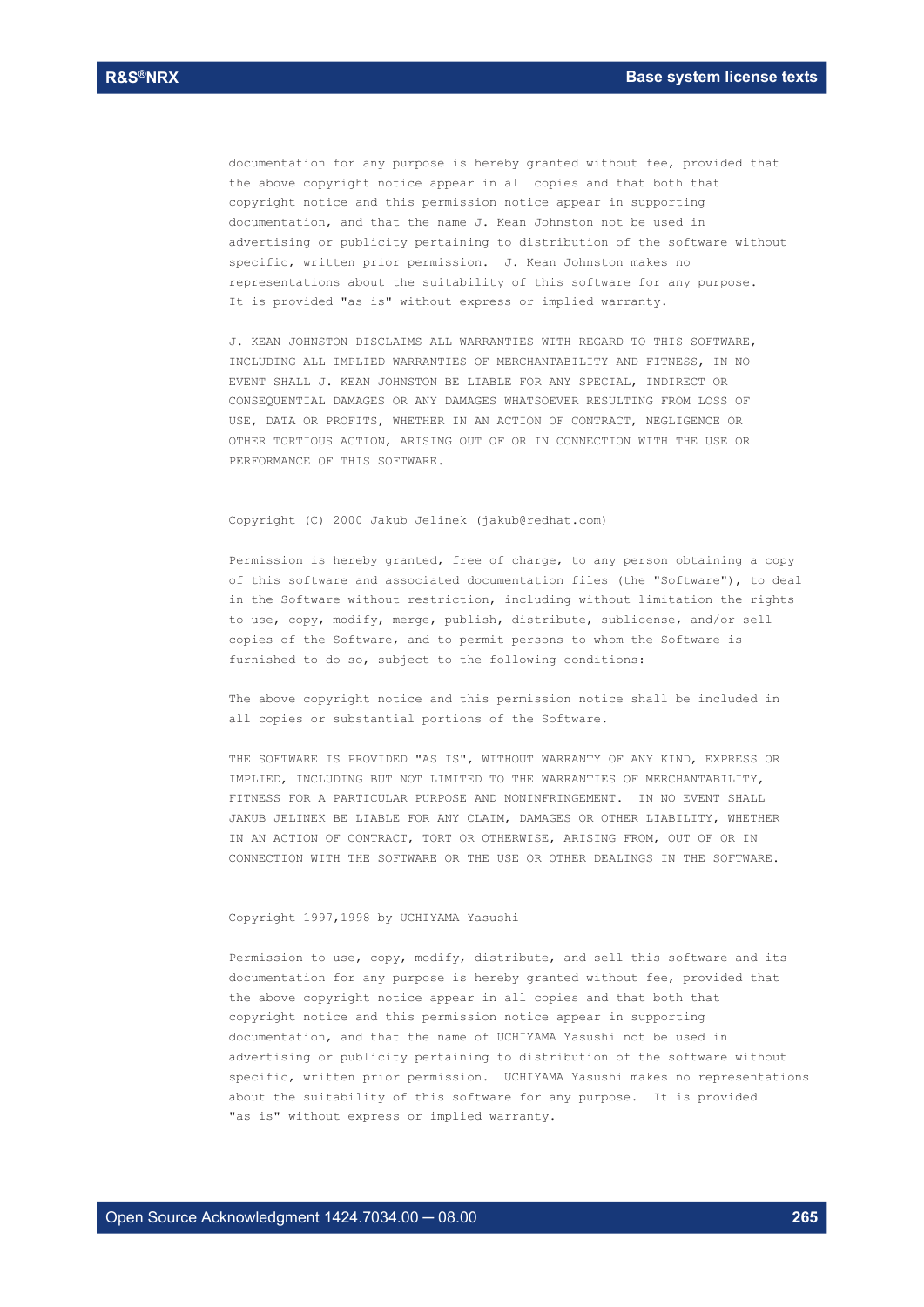UCHIYAMA YASUSHI DISCLAIMS ALL WARRANTIES WITH REGARD TO THIS SOFTWARE, INCLUDING ALL IMPLIED WARRANTIES OF MERCHANTABILITY AND FITNESS, IN NO EVENT SHALL UCHIYAMA YASUSHI BE LIABLE FOR ANY SPECIAL, INDIRECT OR CONSEQUENTIAL DAMAGES OR ANY DAMAGES WHATSOEVER RESULTING FROM LOSS OF USE, DATA OR PROFITS, WHETHER IN AN ACTION OF CONTRACT, NEGLIGENCE OR OTHER TORTIOUS ACTION, ARISING OUT OF OR IN CONNECTION WITH THE USE OR PERFORMANCE OF THIS SOFTWARE.

Copyright (C) 2000 Keith Packard 2004 Eric Anholt 2005 Zack Rusin

Permission to use, copy, modify, distribute, and sell this software and its documentation for any purpose is hereby granted without fee, provided that the above copyright notice appear in all copies and that both that copyright notice and this permission notice appear in supporting documentation, and that the name of copyright holders not be used in advertising or publicity pertaining to distribution of the software without specific, written prior permission. Copyright holders make no representations about the suitability of this software for any purpose. It is provided "as is" without express or implied warranty.

THE COPYRIGHT HOLDERS DISCLAIM ALL WARRANTIES WITH REGARD TO THIS SOFTWARE, INCLUDING ALL IMPLIED WARRANTIES OF MERCHANTABILITY AND FITNESS, IN NO EVENT SHALL THE COPYRIGHT HOLDERS BE LIABLE FOR ANY SPECIAL, INDIRECT OR CONSEQUENTIAL DAMAGES OR ANY DAMAGES WHATSOEVER RESULTING FROM LOSS OF USE, DATA OR PROFITS, WHETHER IN AN ACTION OF CONTRACT, NEGLIGENCE OR OTHER TORTIOUS ACTION, ARISING OUT OF OR IN CONNECTION WITH THE USE OR PERFORMANCE OF THIS SOFTWARE.

(C) Copyright IBM Corporation 2002-2007 All Rights Reserved.

Permission is hereby granted, free of charge, to any person obtaining a copy of this software and associated documentation files (the "Software"), to deal in the Software without restriction, including without limitation on the rights to use, copy, modify, merge, publish, distribute, sub license, and/or sell copies of the Software, and to permit persons to whom the Software is furnished to do so, subject to the following conditions:

The above copyright notice and this permission notice (including the next paragraph) shall be included in all copies or substantial portions of the Software.

THE SOFTWARE IS PROVIDED "AS IS", WITHOUT WARRANTY OF ANY KIND, EXPRESS OR IMPLIED, INCLUDING BUT NOT LIMITED TO THE WARRANTIES OF MERCHANTABILITY, FITNESS FOR A PARTICULAR PURPOSE AND NON-INFRINGEMENT. IN NO EVENT SHALL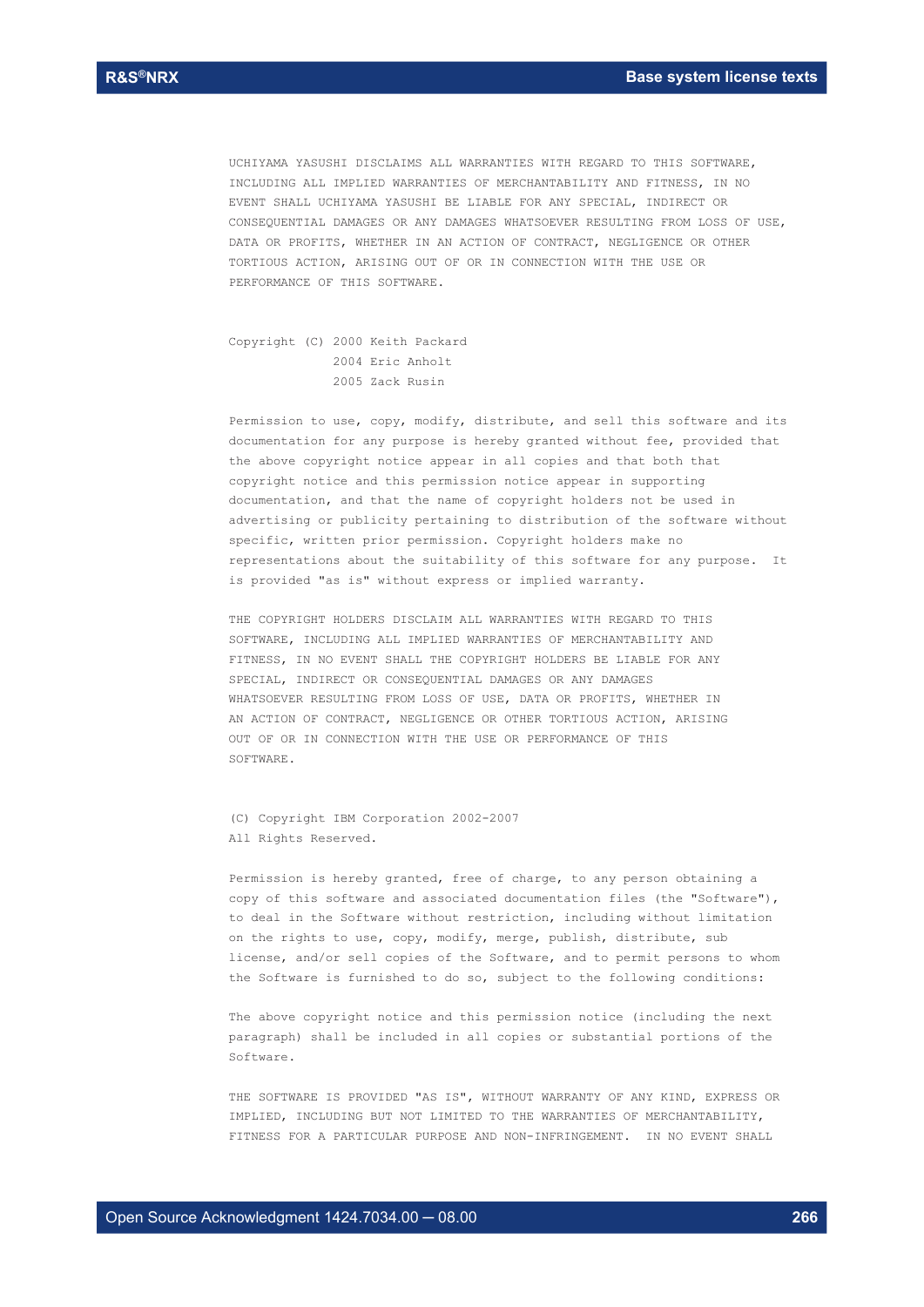THE COPYRIGHT HOLDERS AND/OR THEIR SUPPLIERS BE LIABLE FOR ANY CLAIM, DAMAGES OR OTHER LIABILITY, WHETHER IN AN ACTION OF CONTRACT, TORT OR OTHERWISE, ARISING FROM, OUT OF OR IN CONNECTION WITH THE SOFTWARE OR THE USE OR OTHER DEALINGS IN THE SOFTWARE.

Permission to use, copy, modify, distribute, and sell this software and its documentation for any purpose is hereby granted without fee, provided that this permission notice appear in supporting documentation. This permission notice shall be included in all copies or substantial portions of the Software.

THE SOFTWARE IS PROVIDED "AS IS", WITHOUT WARRANTY OF ANY KIND, EXPRESS OR IMPLIED, INCLUDING BUT NOT LIMITED TO THE WARRANTIES OF MERCHANTABILITY, FITNESS FOR A PARTICULAR PURPOSE AND NONINFRINGEMENT. IN NO EVENT SHALL THE AUTHOR BE LIABLE FOR ANY CLAIM, DAMAGES OR OTHER LIABILITY, WHETHER IN AN ACTION OF CONTRACT, TORT OR OTHERWISE, ARISING FROM, OUT OF OR IN CONNECTION WITH THE SOFTWARE OR THE USE OR OTHER DEALINGS IN THE SOFTWARE.

### Copyright © 2007 OpenedHand Ltd

Permission to use, copy, modify, distribute, and sell this software and its documentation for any purpose is hereby granted without fee, provided that the above copyright notice appear in all copies and that both that copyright notice and this permission notice appear in supporting documentation, and that the name of OpenedHand Ltd not be used in advertising or publicity pertaining to distribution of the software without specific, written prior permission. OpenedHand Ltd makes no representations about the suitability of this software for any purpose. It is provided "as is" without express or implied warranty.

OpenedHand Ltd DISCLAIMS ALL WARRANTIES WITH REGARD TO THIS SOFTWARE, INCLUDING ALL IMPLIED WARRANTIES OF MERCHANTABILITY AND FITNESS, IN NO EVENT SHALL OpenedHand Ltd BE LIABLE FOR ANY SPECIAL, INDIRECT OR CONSEQUENTIAL DAMAGES OR ANY DAMAGES WHATSOEVER RESULTING FROM LOSS OF USE, DATA OR PROFITS, WHETHER IN AN ACTION OF CONTRACT, NEGLIGENCE OR OTHER TORTIOUS ACTION, ARISING OUT OF OR IN CONNECTION WITH THE USE OR PERFORMANCE OF THIS SOFTWARE.

Copyright (c) 1987, 1990, 1993 The Regents of the University of California. All rights reserved.

This code is derived from software contributed to Berkeley by Chris Torek.

This code is derived from software contributed to Berkeley by Michael Rendell of Memorial University of Newfoundland.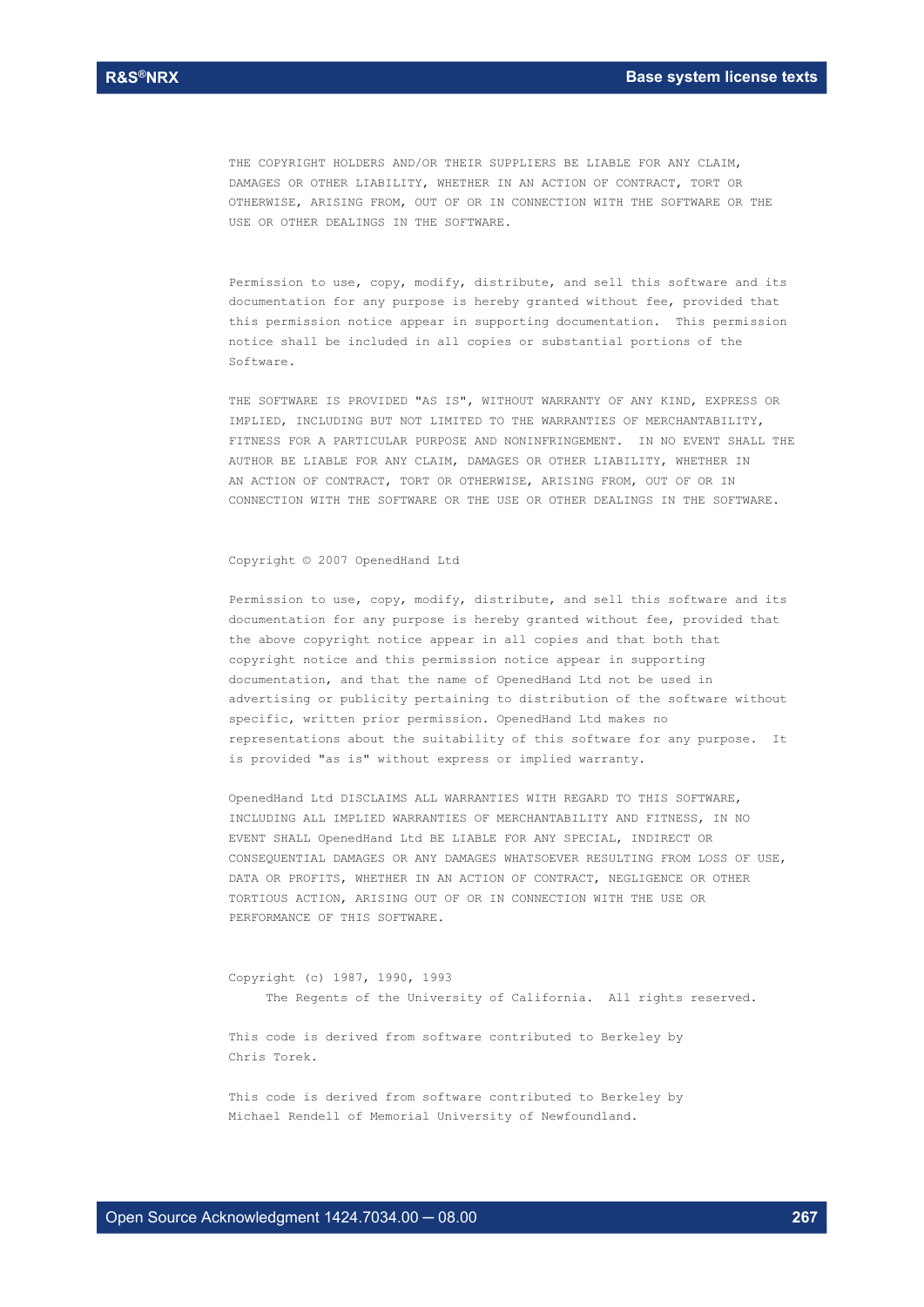Redistribution and use in source and binary forms, with or without modification, are permitted provided that the following conditions are met:

- 1. Redistributions of source code must retain the above copyright notice, this list of conditions and the following disclaimer.
- 2. Redistributions in binary form must reproduce the above copyright notice, this list of conditions and the following disclaimer in the documentation and/or other materials provided with the distribution.
- 4. Neither the name of the University nor the names of its contributors may be used to endorse or promote products derived from this software without specific prior written permission.

THIS SOFTWARE IS PROVIDED BY THE REGENTS AND CONTRIBUTORS ``AS IS'' AND ANY EXPRESS OR IMPLIED WARRANTIES, INCLUDING, BUT NOT LIMITED TO, THE IMPLIED WARRANTIES OF MERCHANTABILITY AND FITNESS FOR A PARTICULAR PURPOSE ARE DISCLAIMED. IN NO EVENT SHALL THE REGENTS OR CONTRIBUTORS BE LIABLE FOR ANY DIRECT, INDIRECT, INCIDENTAL, SPECIAL, EXEMPLARY, OR CONSEQUENTIAL DAMAGES (INCLUDING, BUT NOT LIMITED TO, PROCUREMENT OF SUBSTITUTE GOODS OR SERVICES; LOSS OF USE, DATA, OR PROFITS; OR BUSINESS INTERRUPTION) HOWEVER CAUSED AND ON ANY THEORY OF LIABILITY, WHETHER IN CONTRACT, STRICT LIABILITY, OR TORT (INCLUDING NEGLIGENCE OR OTHERWISE) ARISING IN ANY WAY OUT OF THE USE OF THIS SOFTWARE, EVEN IF ADVISED OF THE POSSIBILITY OF SUCH DAMAGE.

```
============================================================================
xset-1.2.3: COPYING
============================================================================
```
Copyright 1985, 1988, 1998 The Open Group

Permission to use, copy, modify, distribute, and sell this software and its documentation for any purpose is hereby granted without fee, provided that the above copyright notice appear in all copies and that both that copyright notice and this permission notice appear in supporting documentation.

The above copyright notice and this permission notice shall be included in all copies or substantial portions of the Software.

THE SOFTWARE IS PROVIDED "AS IS", WITHOUT WARRANTY OF ANY KIND, EXPRESS OR IMPLIED, INCLUDING BUT NOT LIMITED TO THE WARRANTIES OF MERCHANTABILITY, FITNESS FOR A PARTICULAR PURPOSE AND NONINFRINGEMENT. IN NO EVENT SHALL THE OPEN GROUP BE LIABLE FOR ANY CLAIM, DAMAGES OR OTHER LIABILITY, WHETHER IN AN ACTION OF CONTRACT, TORT OR OTHERWISE, ARISING FROM, OUT OF OR IN CONNECTION WITH THE SOFTWARE OR THE USE OR OTHER DEALINGS IN THE SOFTWARE.

Except as contained in this notice, the name of The Open Group shall not be used in advertising or otherwise to promote the sale, use or other dealings in this Software without prior written authorization from The Open Group.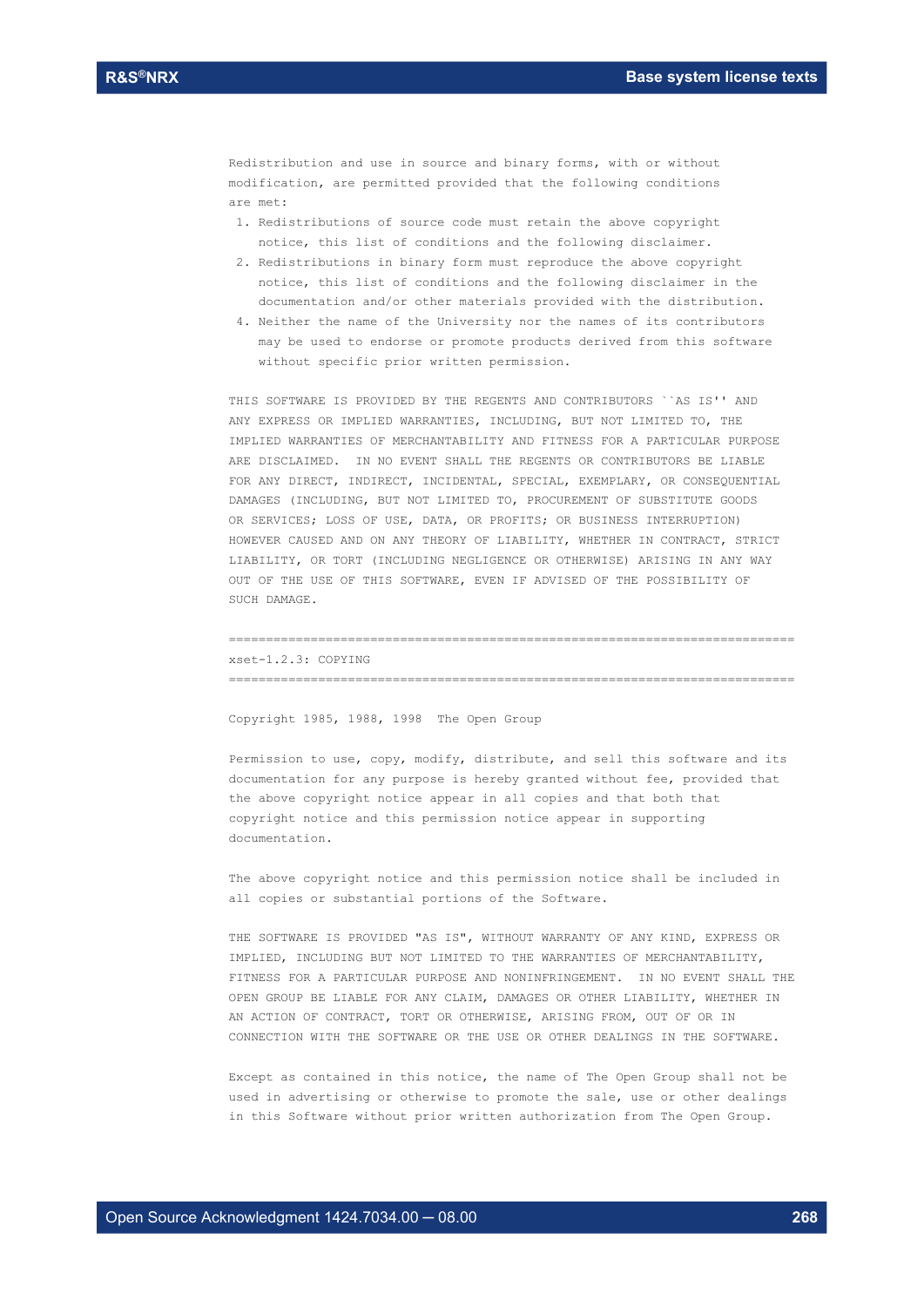```
============================================================================
xterm-325: xterm.h, 3-31
   ============================================================================
/*
 * Copyright 1999-2015,2016 by Thomas E. Dickey
 *
                           All Rights Reserved
 *
 * Permission is hereby granted, free of charge, to any person obtaining a
 * copy of this software and associated documentation files (the
 * "Software"), to deal in the Software without restriction, including
  * without limitation the rights to use, copy, modify, merge, publish,
 * distribute, sublicense, and/or sell copies of the Software, and to
  * permit persons to whom the Software is furnished to do so, subject to
  * the following conditions:
 *
  * The above copyright notice and this permission notice shall be included
 * in all copies or substantial portions of the Software.
 *
 * THE SOFTWARE IS PROVIDED "AS IS", WITHOUT WARRANTY OF ANY KIND, EXPRESS
 * OR IMPLIED, INCLUDING BUT NOT LIMITED TO THE WARRANTIES OF
  * MERCHANTABILITY, FITNESS FOR A PARTICULAR PURPOSE AND NONINFRINGEMENT.
  * IN NO EVENT SHALL THE ABOVE LISTED COPYRIGHT HOLDER(S) BE LIABLE FOR ANY
 * CLAIM, DAMAGES OR OTHER LIABILITY, WHETHER IN AN ACTION OF CONTRACT,
 * TORT OR OTHERWISE, ARISING FROM, OUT OF OR IN CONNECTION WITH THE
  * SOFTWARE OR THE USE OR OTHER DEALINGS IN THE SOFTWARE.
 *
 * Except as contained in this notice, the name(s) of the above copyright
  * holders shall not be used in advertising or otherwise to promote the
  * sale, use or other dealings in this Software without prior written
  * authorization.
 */
============================================================================
zlib-1.2.11: zlib.h, 6-23
============================================================================
  This software is provided 'as-is', without any express or implied
  warranty. In no event will the authors be held liable for any damages
   arising from the use of this software.
```
 Permission is granted to anyone to use this software for any purpose, including commercial applications, and to alter it and redistribute it freely, subject to the following restrictions:

 1. The origin of this software must not be misrepresented; you must not claim that you wrote the original software. If you use this software in a product, an acknowledgment in the product documentation would be appreciated but is not required.